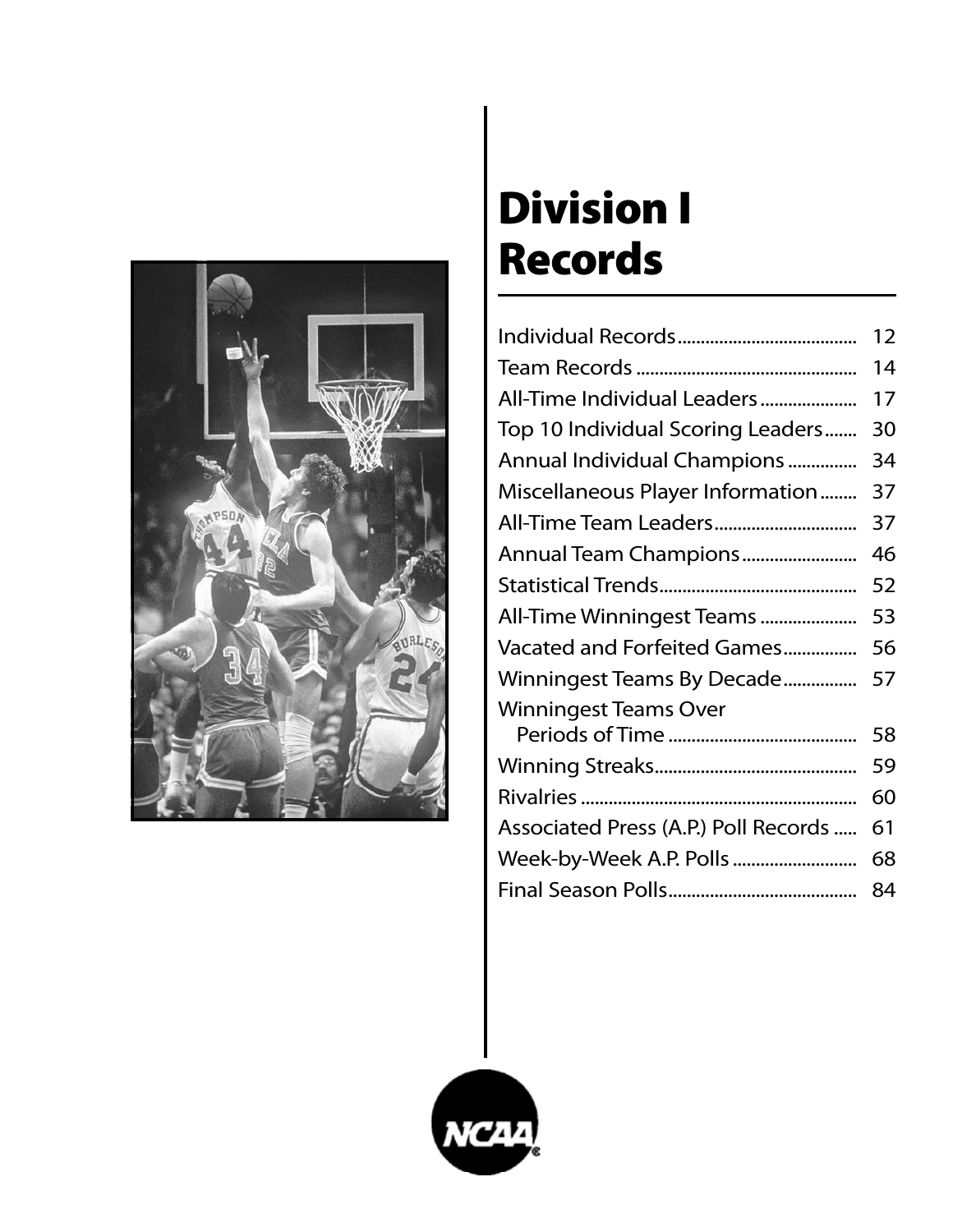## Individual Records

Basketball records are confined to the "modern era," which began with the 1937-38 season, the first without the center jump after each goal scored. Except for the school's all-time won-lost record or coaches' records, only statistics achieved while an institution was an active member of the NCAA are included in team or individual categories. Official weekly statistics rankings in scoring and shooting began with the 1947-48 season; individual rebounds were added for the 1950-51 season, although team rebounds were not added until 1954-55. Individual assists were kept in 1950-51 and 1951-52, and permanently added in 1983-84. Blocked shots and steals were added in 1985-86 and three-point field goals were added in 1986-87. Assists-to-turnover ratio was added in 2007-08. For Triple-Doubles and Double-Doubles, the individual had to reach double figures in two or more of the following categories: points, rebounds, assists, blocked shots or steals. Triple-Doubles and Double-Doubles include only the years in which each category was officially kept by the NCAA. Scoring, rebounding, assists, blocked shots and steals are ranked on total number and on per-game average; shooting, on percentage. In statistical rankings, the rounding of percentages and/or averages may indicate ties where none exist. In these cases, the numerical order of the rankings is accurate. In 1973, freshmen became eligible to compete on the varsity level.

## Scoring

#### **POINTS**

#### Game

- 100—Frank Selvy, Furman vs. Newberry, Feb. 13, 1954 (41 FGs, 18 FTs)
- Season
- 1,381—Pete Maravich, LSU, 1970 (522 FGs, 337 FTs, 31 games)

#### Career

3,667—Pete Maravich, LSU, 1968-70 (1,387 FGs, 893 FTs, 83 games)

#### Points vs. Division I Opponent

#### Game

72—Kevin Bradshaw, Alliant Int'l vs. Loyola Marymount, Jan. 5, 1991

#### Average Per Game

#### Season

- 44.5—Pete Maravich, LSU, 1970 (1,381 in 31) Career
- 44.2—Pete Maravich, LSU, 1968-70 (3,667 in 83)

#### Points in First Career Game

56—Lew Alcindor, UCLA vs. Southern California, Dec. 3, 1966

## CONSECUTIVE POINTS WITH NO

#### TEAMMATE SCORING

#### 54—Bill Mlkvy, Temple vs. Wilkes, Mar. 3, 1951 POINTS BY ONE PLAYER FOR ALL HIS TEAM'S POINTS IN A HALF

17—Brian Wardle, Marquette vs. DePaul, Feb. 16, 2000 (17-27 halftime score)

#### Combined Points, Two Teammates

#### Game

125—Frank Selvy (100) and Darrell Floyd (25), Furman vs. Newberry, Feb. 13, 1954

#### Combined Points, Two Teammates vs. Division I Opponent

#### Game

92—Kevin Bradshaw (72) and Isaac Brown (20), Alliant Int'l vs. Loyola Marymount, Jan. 5, 1991

#### COMBINED POINTS, TWO OPPOSING Players on Division I Teams

#### Game

115—Pete Maravich (64), LSU and Dan Issel (51), Kentucky, Feb. 21, 1970

#### Games Scoring At Least 50 Points

#### Season

- 10—Pete Maravich, LSU, 1970
- Season—Consecutive Games 3—Pete Maravich, LSU, Feb. 10 to Feb. 15, 1969
- Career 28-Pete Maravich, LSU, 1968-70

#### Games Scoring AT LEAST 40 POINTS **Cargor**

56—Pete Maravich, LSU, 1968-70

#### Games Scoring in Double Figures Career

132—Danny Manning, Kansas, 1985-88

Consecutive Games

## Scoring in Double Figures

#### Career

115—Lionel Simmons, La Salle, 1987-90

## Field Goals

#### Field Goals

#### Game

- 41—Frank Selvy, Furman vs. Newberry, Feb. 13, 1954 (66 attempts)
- Season
- 522—Pete Maravich, LSU, 1970 (1,168 attempts) Career
- 1,387—Pete Maravich, LSU, 1968-70 (3,166 attempts)

### Consecutive Field Goals

#### Game

16—Doug Grayson, Kent St. vs. North Carolina, Dec. 6, 1967 (18 of 19)

#### Season

25—Ray Voelkel, American, 1978 (during nine games, Nov. 24-Dec. 16)

#### Field-Goal Attempts

#### Game

71—Jay Handlan, Wash. & Lee vs. Furman, Feb. 17, 1951 (30 made)

#### Season

1,168—Pete Maravich, LSU, 1970 (522 made)

#### Career

3,166—Pete Maravich, LSU, 1968-70 (1,387 made)

#### Field-Goal Percentage

#### Game

- *(Min. 15 made)* 100%—Clifford Rozier, Louisville vs. Eastern Ky., Dec. 11, 1993 (15 of 15)
- *(Min. 20 made)* 95.5%—Bill Walton, UCLA vs. Memphis, Mar. 26, 1973 (21 of 22)

#### \*Season

74.6%—Steve Johnson, Oregon St., 1981 (235 of 315)

#### *\*Based on qualifiers for national championship.*

#### Career

*(Min. 400 made and 4 made per game)* 67.8%—Steve Johnson, Oregon St., 1976-81 (828 of 1,222)

#### FIELD-GOAL PERCENTAGE IN FIRST CAREER GAME

*(Min. 12 made)* 100%—J.J Hickson, North Carolina St. vs. William & Mary, Nov. 15, 2007 (12 of 12)

## Three-Point Field Goals

#### Three-Point Field Goals

Game 15—Keith Veney, Marshall vs. Morehead St., Dec. 14, 1996 (25 attempts)

#### Season

- 162—Stephen Curry, Davidson, 2008 (369 attempts) Career
- 457—J.J. Redick, Duke, 2003-06 (1,126 attempts) Three-Point Field Goals Made Per

#### **GAME** Season

- 5.6—Darrin Fitzgerald, Butler, 1987 (158 in 28) Career
- *(Min. 200 made)* 4.6—Timothy Pollard, Mississippi Val., 1988-89 (256 in 56)

#### CONSECUTIVE Three-Point Field Goals Game

- 11—Gary Bossert, Niagara vs. Siena, Jan. 7, 1987
- Season 15—Todd Leslie, Northwestern, 1990 (during four games,
- Dec. 15-28)

#### Consecutive Games Making a Three-Point Field Goal

Season

Game

Season

(52 of 82)

of 199) Career

Jan. 7, 1987 (12 of 14)

Free Throws

Free Throws Game

attempts) Season

attempts)

(24 of 24)

 $(1,241$  attempts)

Career

Game

38—Steve Kerr, Arizona, Nov. 27, 1987 to April 2, 1988 Career

- 88—Cory Bradford, Illinois, Nov. 10, 1998 to Feb. 10, 2001 Three-Point Field-Goal Attempts
- Game
- 27—Bruce Seals, Manhattan vs. Canisius, Jan. 31, 2000 (9 made) Season
- 376—Robert McKiver, Houston, 2008 (145 made) Career

#### 1,192—Keydren Clark, St. Peter's, 2003-06 (435 made) Three-Point Field-Goal Attempts Per

#### **GAME** Season

12.9—Darrin Fitzgerald, Butler, 1987 (362 in 28) Career

10.1—Keydren Clark, St. Peter's, 2003-06 (1,192 in 118) Three-Point Field-Goal Percentage

*(Min. 10 made)* 100%—Andre Smith, George Mason vs. James Madison, Jan. 19, 2008 (10 of 10) *(Min. 12 made)* 85.7%—Gary Bossert, Niagara vs. Siena,

*(Min. 50 made)* 63.4%—Glenn Tropf, Holy Cross, 1988

*(Min. 100 made)* 57.3%—Steve Kerr, Arizona, 1988 (114

*(Min. 200 made and 2.0 made per game)* 49.7%—Tony Bennett, Green Bay, 1989-92 (290 of 584) *(Min. 300 made)* 46.9%—Stephen Sir, San Diego St./

30—Pete Maravich, LSU vs. Oregon St., Dec. 22, 1969 (31

*(4 yrs.)* 982—Tyler Hansbrough, North Carolina, 2006-09

*(3 yrs.)* 893—Pete Maravich, LSU, 1968-70 (1,152

24—Arlen Clark, Oklahoma St. vs. Colorado, Mar. 7, 1959

355—Frank Selvy, Furman, 1954 (444 attempts)

Consecutive Free Throws Made

Northern Ariz., 2003-07 (323 of 689)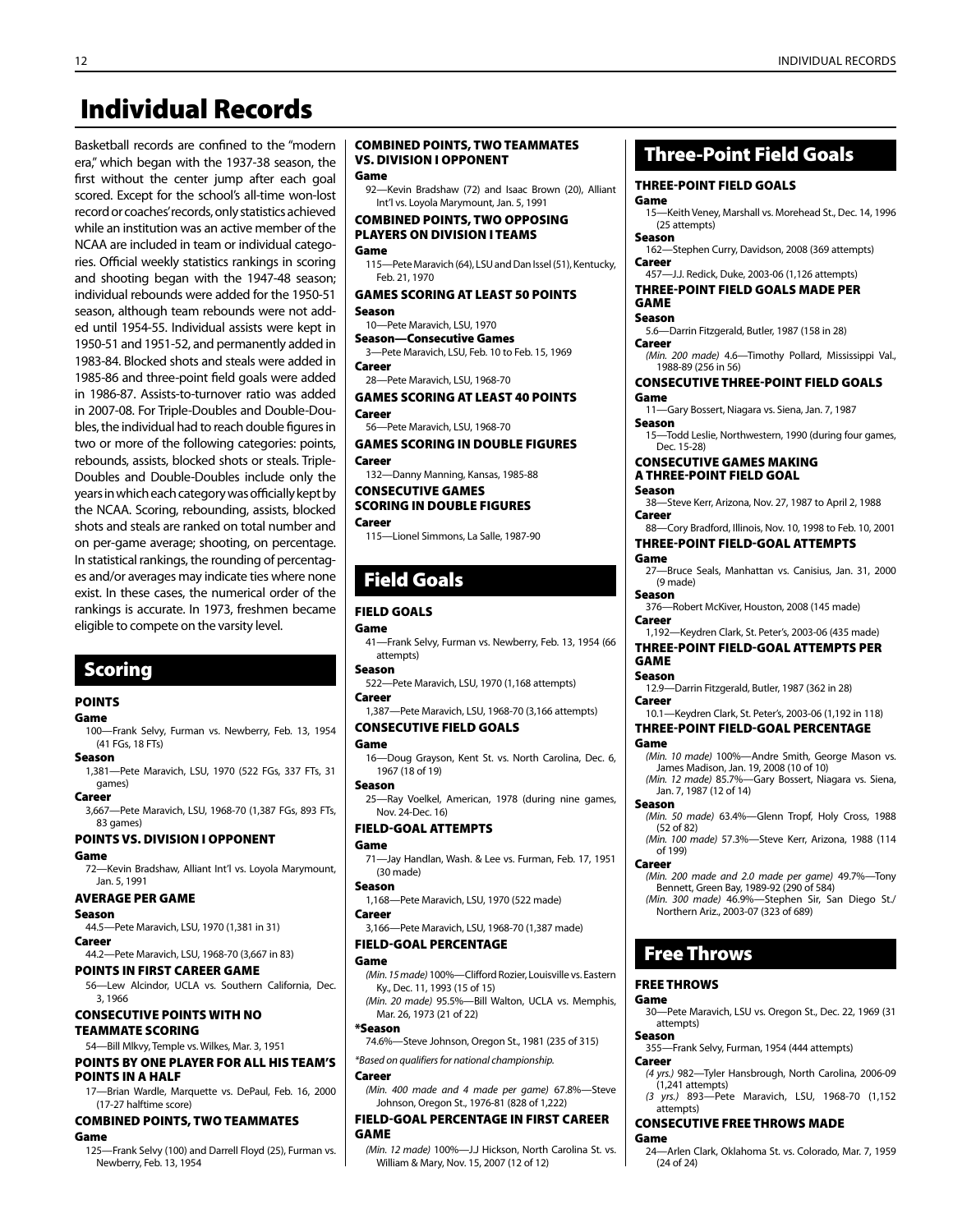#### Season

73—Gary Buchanan, Villanova, 2000-01 (during 21 games, Nov. 17-Feb. 12) Career

85—Darnell Archey, Butler, 2001-03 (during 57 games, Feb. 15, 2001-Jan. 18, 2003)

Free Throws ATTEMPTED

#### Game

36—Ed Tooley, Brown vs. Amherst, Dec. 4, 1954 (23 made)

#### Season

444—Frank Selvy, Furman, 1954 (355 made)

#### **Career**

*(4 yrs.)* 1,359—Dickie Hemric, Wake Forest, 1952-55 (905 made)

*(3 yrs.)* 1,152—Pete Maravich, LSU, 1968-70 (893 made) Free-Throw Percentage

#### Game

*(Min. 24 made)* 100%—Arlen Clark, Oklahoma St. vs. Colorado, Mar. 7, 1959 (24 of 24)

#### \*Season

97.5%—Blake Ahearn, Missouri St., 2004 (117 of 120)

#### *\*Based on qualifiers for national championship.*

#### Career

*(Min. 300 made and 2.5 made per game)* 94.6%—Blake Ahearn, Missouri St., 2004-07 (435 of 460) *(Min. 600 made)* 91.2%—J.J. Redick, Duke, 2003-06 (662

of 726)

### Rebounds

#### **REBOUNDS**

#### Game

- 51—Bill Chambers, William & Mary vs. Virginia, Feb. 14, 1953
- *(Since 1973)* 35—Larry Abney, Fresno St. vs. SMU, Feb. 17, 2000

#### Season

734—Walt Dukes, Seton Hall, 1953 (33 games) *(Since 1973)* 597—Marvin Barnes, Providence, 1974 (32 games)

#### Career

*(4 yrs.)* 2,201—Tom Gola, La Salle, 1952-55 (118 games) *(3 yrs.)* 1,751—Paul Silas, Creighton, 1962-64 (81 games) *(Since 1973)* 1,570—Tim Duncan, Wake Forest, 1994-97 (128 games)

#### Average Per Game

#### Season

25.6—Charlie Slack, Marshall, 1955 (538 in 21) *(Since 1973)* 20.4—Kermit Washington, American, 1973 (511 in 25)

#### Career

- *(Min. 800)* 22.7—Artis Gilmore, Jacksonville, 1970-71 (1,224 in 54)
- *(4 yrs.)* 21.8—Charlie Slack, Marshall, 1953-56 (1,916 in  $88$
- *(Since 1973)* 15.2—Glenn Mosley, Seton Hall, 1974-77 (1,263 in 83)

#### REBOUNDS IN FIRST CAREER GAME

31—Wilt Chamberlain, Kansas vs. Northwestern, Dec. 5, 1956

## **Assists**

#### Assists

#### Game

22—Tony Fairley, Charleston So. vs. Armstrong Atlantic, Feb. 9, 1987; Avery Johnson, Southern U. vs. Texas Southern, Jan. 25, 1988; Sherman Douglas, Syracuse vs. Providence, Jan. 28, 1989

#### Season

- 406—Mark Wade, UNLV, 1987 (38 games) Career
- 1,076—Bobby Hurley, Duke, 1990-93 (140 games) Average Per Game

#### Season

- 
- 13.3—Avery Johnson, Southern U., 1988 (399 in 30) Career
- *(Min. 550)* 12.0—Avery Johnson, Southern U., 1987-88 (732 in 61)

*(4 yrs.)* 8.4—Chris Corchiani, North Carolina St., 1988-91 (1,038 in 124)

### Assist-to-Turnover Ratio

#### Assist-TO-TURNOVER RATIO

#### (Since 2008) Season

#### *(Min. 3 assists per game)* 3.96—Tyler Newbold, Utah St., 2009 (111 assists to 28 turnovers)

## Blocked Shots

#### Blocked Shots

#### Game

- 16—Mickell Gladness, Alabama A&M vs. Texas Southern, Feb. 24, 2007
- Season 207—David Robinson, Navy, 1986 (35 games)

#### **Career**

535—Wojciech Myrda, La.-Monroe, 1999-2002 (115 games)

#### Average Per Game Season

6.5—Shawn James, Northeastern, 2006 (196 in 30)

#### Career

- *(Min. 225)* 5.9—Keith Closs, Central Conn. St., 1995-96 (317 in 54)
- *(4 yrs.)* 4.7—Wojciech Myrda, La.-Monroe, 1999-2002 (535 in 115)

## Steals

#### **STEALS**

#### Game

13—Mookie Blaylock, Oklahoma vs. Centenary (LA), Dec. 12, 1987; and vs. Loyola Marymount, Dec. 17, 1988

#### Season

160—Desmond Cambridge, Alabama A&M, 2002 (29 games)

#### Career

385—John Linehan, Providence, 1998-2002 (122 games) Average Per Game

#### Season

5.5—Desmond Cambridge, Alabama A&M, 2002 (160 in 29)

#### Career

- *(Min. 225)* 3.8—Mookie Blaylock, Oklahoma, 1988-89 (281 in 74)
- *(4 yrs.)* 3.2—Eric Murdock, Providence, 1988-91 (376 in 117)

## Double-Doubles

#### QUADRUPLE-DOUBLES

#### Season

- 1—Lester Hudson, UT Martin, 2008 Career
	- 1—Lester Hudson, UT Martin, 2008-09

#### TRIPLE-DOUBLES

#### Season

4—Michael Anderson, Drexel, 1986; Brian Shaw, UC Santa Barbara, 1988; Jason Kidd, California, 1994; Stephane Lasme, Massachusetts, 2007

#### Career

6—Michael Anderson, Drexel, 1985-88; Shaquille O'Neal, LSU, 1990-92

#### CONSECUTIVE GAMES MAKING A TRIPLE-DOUBLE

#### Season

2—Kevin Robertson, Vermont, Jan. 7-9, 1992; Shaquille O'Neal, LSU, Feb. 19-22, 1992; Anfernee Hardaway, Memphis, Jan. 4-6, 1993; Gerald Lewis, SMU, Mar. 3-6, 1993; David Edwards, Texas A&M, Mar. 5-10, 1994; Tony Lee, Robert Morris, Feb. 9-14, 2008

#### DOUBLE-DOUBLES

#### Season

31—David Robinson, Navy, 1986

Career 87—Tim Duncan, Wake Forest, 1994-97

#### DOUBLE-DOUBLES BY A FRESHMAN Season

Division I

**I NOISINI** 

28—Michael Beasley, Kansas St., 2008

#### CONSECUTIVE GAMES MAKING A DOUBLE-DOUBLE

29—Mel Counts, Oregon St., Nov. 30, 1963 to Mar. 10,

40—Billy Cunningham, North Carolina, Dec. 5, 1962 to

1:11—Ben Wardrop, San Diego St. vs. Colorado St., Jan.

40—Mark Alarie, Tommy Amaker, Johnny Dawkins, Danny Ferry and Billy King, Duke, 1986; Larry Johnson, UNLV, 1990; Anthony Epps, Jamaal Magloire, Ron Mercer and Wayne Turner, Kentucky, 1997; Cole Aldrich, Darrell Arthur, Darnell Jackson, Sasha Kaun and Russell Robinson, Kansas, 2008; Antonio Anderson, Chris Douglas-Roberts, Willie Kemp and

151—Wayne Turner, Kentucky, 1996-99; Walter Hodge,

73—Bobby Austin, Cincinnati vs. Bradley, Dec. 21, 1981 (7 ot); Donald Reese, Bradley vs. Cincinnati, Dec. 21,

Tom Gola, La Salle, 1952-55 (2,462 points and 2,201

Joe Holup, George Washington, 1953-56 (2,226 points

Bill Russell, San Francisco, 1954-56 (20.7 points and 20.3

Paul Silas, Creighton, 1962-64 (20.5 points and 21.6

Julius Erving, Massachusetts, 1970-71 (26.3 points and

Artis Gilmore, Jacksonville, 1970-71 (24.3 points and 22.7

Kermit Washington, American, 1971-73 (20.1 points and

Averaged 20 Points and 20 Rebounds

MOST GAMES NEVER FOULING OUT

141—Darris Nichols, West Virginia, 2005-08

Games Played (Since 1947-48)

Derrick Rose, Memphis, 2008

ACHIEVED 2,000 POINTS AND

Florida, 2006-09 MINUTES PLAYED

1981 (7 ot)

General

2,000 REBOUNDS

rebounds)

rebounds)

rebounds)

rebounds)

20.2 rebounds)

20.2 rebounds)

and 2,030 rebounds)

#### Season

1964 Career

Fouls

24, 2004

Games

Season

**Career** 

Game

Career

Career

Full Career

Game

Feb. 22, 1964

SHORTEST PLAYING TIME BEFORE BEING DISQUALIFIED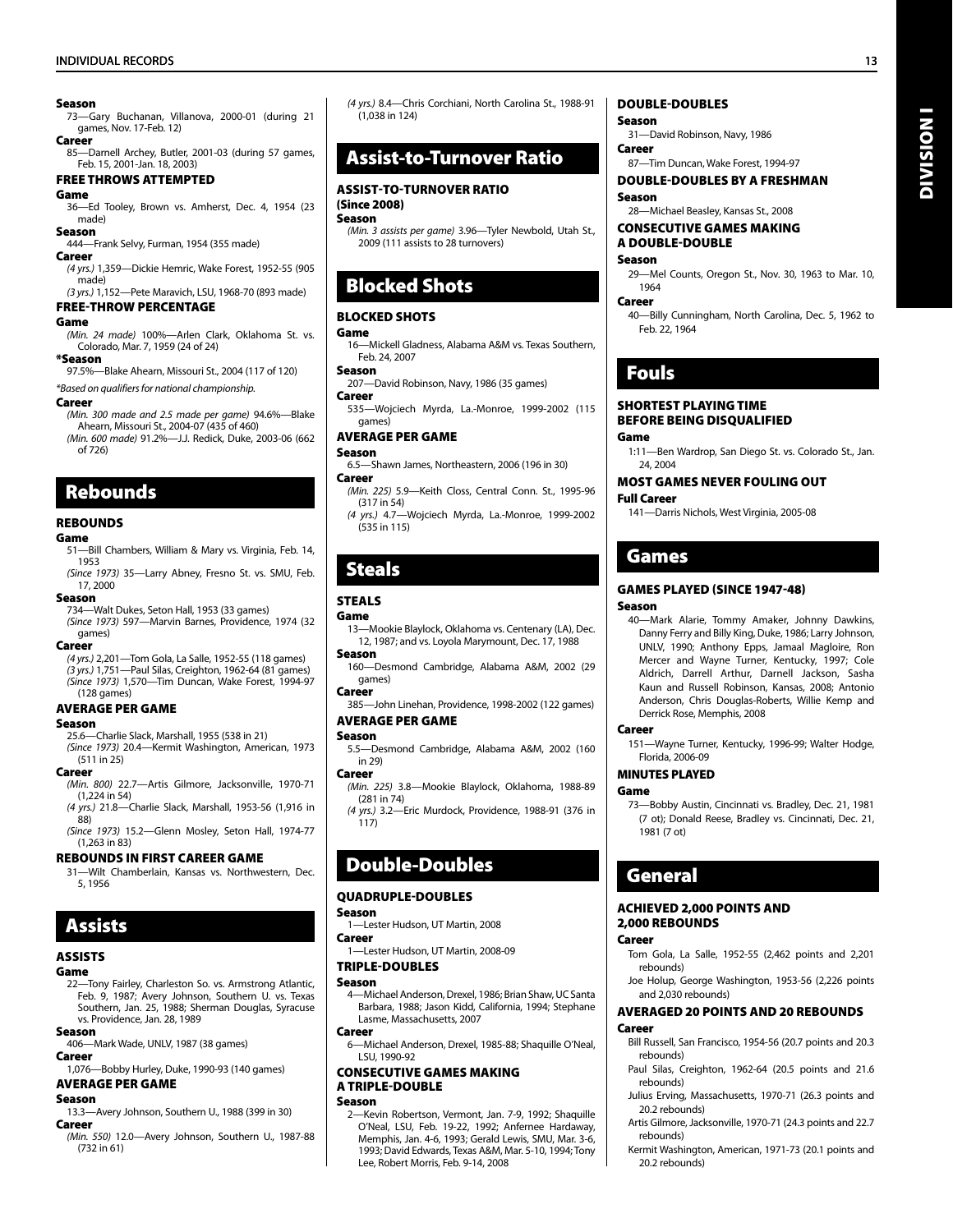## Team Records

Note: Where records involve both teams, each team must be an NCAA Division I member institution.

## Single-Game Records

## **Scoring**

#### **POINTS**

186—Loyola Marymount vs. Alliant Int'l (140), Jan. 5, 1991

POINTS BY LOSING TEAM 150—Alliant Int'l vs. Loyola Marymount (181), Jan. 31, 1989

Points, Both Teams 331—Loyola Marymount (181) vs. Alliant Int'l (150), Jan. 31, 1989

margin of victory 117—Long Island (179) vs. Medgar Evers (62), Nov. 26, 1997

#### margin of victory

- vs. Division I opponent
- 91—Tulsa (141) vs. Prairie View (50), Dec. 7, 1995 Points in a Half
- 98—Long Island vs. Medgar Evers, Nov. 26, 1997 (second)

Points in a half vs. division I oppo-**NENT** 97—Oklahoma vs. Alliant Int'l, Nov. 29, 1989 (first)

#### Points in a Half, Both Teams

172—Loyola Marymount (86) vs. Gonzaga (86), Feb. 18, 1989 (second)

#### Lead Before Opponent Scores at Start of a Game

34-0—Seton Hall vs. Kean, Nov. 29, 1998

#### Lead Before Division I Opponent Scores at Start of a Game

32-0—Connecticut vs. New Hampshire, Dec. 12, 1990 SCORING RUN VS. A DIVISION I OPPONENT

37-0—Utah St. vs. Idaho, Feb. 15, 2006

#### Deficit Overcome to Win Game

32—Duke (74) vs. Tulane (72), Dec. 30, 1950 (trailed 22-54 with 2:00 left in the first half)

#### Halftime Deficit

Overcome to Win Game

29—Duke (74) vs. Tulane (72), Dec. 30, 1950 (trailed 27-56 at halftime)

#### Second-Half Deficit Overcome to Win Game

31—Duke (74) vs. Tulane (72), Dec. 30, 1950 (trailed 27-58 with 19:00 left in the second half); Kentucky (99) vs. LSU (95), Feb. 15, 1994 (trailed 37-68 with 15:34 left in the second half)

#### Deficit Overcome WITH LESS THaN FIVE MINUTES ON THE CLOCK to Win Game

18—Massachusetts (97) vs. West Virginia (94) (ot), Jan. 27, 1995 (trailed 62-80 with 4:48 left in the second half); Belmont (87) vs. Campbell (84), Feb. 6, 2009 (trailed 57-75 with 3:22 left in the second half)

#### Deficit Overcome WITH LESS THaN ONE MINUTE ON THE CLOCK to Win Game

11—UNLV (93) vs. San Diego St. (91) (ot), Feb. 12, 2005 (trailed 62-73 with 59 seconds left in the second half)

#### Deficit Overcome WITH LESS THaN 20 SECONDS ON THE CLOCK to Win Game

10—UNLV (93) vs. San Diego St. (91) (ot), Feb. 12, 2005 (trailed 71-81 with 19 seconds left in the second half)

#### DEFICIT OVERCOME WITH LESS THAN one MINUTE IN OVERTIME TO WIN GAME

7—New Mexico St. (112) vs. New Mexico (104) (2 ot), Dec. 11, 1993 (trailed 86-93 with 47 seconds left in the first overtime)

#### Deficit Overcome Before Scoring to Win Game

28—New Mexico St. (117) vs. Bradley (109), Jan. 27, 1977 (trailed 0-28 with 13:49 left in the first half)

## Field Goals

#### Field Goals

76—Long Island vs. Medgar Evers, Nov. 26, 1997 (124 attempts)

Field Goals vs. Division I opponent 74—Houston vs. Valparaiso, Feb. 24, 1968 (112 attempts)

## Field Goals, Both Teams

130—Loyola Marymount (67) vs. Alliant Int'l (63), Jan. 31, 1989

#### Field Goals in a Half

42—Oklahoma vs. Alliant Int'l, Nov. 29, 1989 (90 attempts) (first)

Field-Goal Attempts

- 147—Oklahoma vs. Alliant Int'l, Nov. 29, 1989 (70 made) Field-Goal Attempts, Both Teams
- 245—Loyola Marymount (124) vs. Alliant Int'l (121), Jan. 7, 1989

Field-Goal Attempts in a Half 90—Oklahoma vs. Alliant Int'l, Nov. 29, 1989 (42 made)

#### Field-Goal Percentage

(first)

*(Min. 15 made)* 83.3%—Maryland vs. South Carolina, Jan. 9, 1971 (15 of 18) *(Min. 30 made)* 81.4%—New Mexico vs. Oregon St., Nov.

30, 1985 (35 of 43) Field-Goal Percentage in a Half

94.1%—North Carolina vs. Virginia, Jan. 7, 1978 (16 of 17) (second)

## Three-Point Field Goals

#### Three-Point Field Goals

28—Troy vs. George Mason, Dec. 10, 1994 (74 attempts) Three-Point Field Goals, Both Teams

44—Troy (28) vs. George Mason (16), Dec. 10, 1994

Consecutive Three-Point Field Goals Made Without a Miss

11—Niagara vs. Siena, Jan. 7, 1987; Eastern Ky. vs. UNC Asheville, Jan. 14, 1987

#### Three-Point Field-Goal Attempts Without Making One

22—Canisius vs. St. Bonaventure, Jan. 21, 1995

#### Number of Different Players to Score a Three-Point Field Goal, One Team

9—Dartmouth vs. Boston College, Nov. 30, 1993; Michigan vs. Eastern Mich., Dec. 13, 2008

Three-Point Field-Goal Attempts

74—Troy vs. George Mason, Dec. 10, 1994 (28 made)

Three-Point Field-Goal Attempts, Both Teams

### 108—Troy (74) vs. George Mason (34), Dec. 10, 1994

Three-Point Field-Goal Percentage *(Min. 10 made)* 91.7%—Drexel vs. Delaware, Dec. 3, 2000

(11 of 12); Northern Ariz. vs. Willamette, Dec. 11, 2004 (11 of 12) *(Min. 15 made)* 83.3%—Eastern Ky. vs. UNC Asheville, Jan.

14, 1987 (15 of 18)

#### Three-Point Field-Goal Percentage, Both Teams

*(Min. 10 made)* 83.3%—Lafayette (7 of 8) vs. Marist (3 of 4), Dec. 6, 1986 (10 of 12)

*(Min. 15 made)* 76.2%—Florida (10 of 14) vs. California (6 of 7), Dec. 27, 1986 (16 of 21)

*(Min. 20 made)* 72.4%—Princeton (12 of 15) vs. Brown (9 of 14), Feb. 20, 1988 (21 of 29)

#### THREE-POINT FIELD-GOAL PERCENTAGE, HIGHEST PERFECT GAME

100%—Minnesota vs. Penn St., Jan. 11, 2009 (9 of 9)

## Free Throws

#### Free Throws Made

56—TCU vs. Eastern Mich., Dec. 21, 1999 (70 attempts) Free Throws Made, Both Teams

88—Morehead St. (53) vs. Cincinnati (35), Feb. 11, 1956 (111 attempts)

#### Free-Throw Attempts

79—Northern Ariz. vs. Arizona, Jan. 26, 1953 (46 made)

#### Free Throw Attempts, Both Teams

130—Northern Ariz. (79) vs. Arizona (51), Jan. 26, 1953 (78 made)

#### Free-Throw Percentage

- *(Min. 32 made)* 100.0%—UC Irvine vs. Pacific, Feb. 21, 1981 (34 of 34); Samford vs. UCF, Dec. 20, 1990 (34 of 34) *(Min. 35 made)* 97.2%—Vanderbilt vs. Mississippi St., Feb.
- 26, 1986 (35 of 36); Butler vs. Dayton, Feb. 21, 1991 (35 of 36); Marquette vs. Memphis, Jan. 23, 1993 (35 of 36) *(Min. 40 made)* 95.5%—UNLV vs. San Diego St., Dec. 11,
- 1976 (42 of 44)

#### Free-Throw Percentage, Both Teams

100%—Purdue (25 of 25) vs. Wisconsin (22 of 22), Feb. 7, 1976 (47 of 47)

### Rebounds

#### **REBOUNDS**

108—Kentucky vs. Mississippi, Feb. 8, 1964

Assists (INCLUDING OVERTIMES) 44—Colorado vs. George Mason, Dec. 2, 1995 (ot)

43—TCU vs. Central Okla., Dec. 12, 1998

Assists, Both Teams (REGULATION) 65—Dayton (34) vs. UCF (31), Dec. 3, 1988

#### Rebounds, Both Teams

152—Indiana (95) vs. Michigan (57), Mar. 11, 1961

### Rebound Margin

Assists (REGULATION)

Assists, Both Teams (INCLUDING OVERTIMES)

Blocked Shots

Blocked Shots, Both Teams

Blocked Shots

Steals

Steals, Both Teams

**STEALS** 

84—Arizona (102) vs. Northern Ariz. (18), Jan. 6, 1951

67—Colorado (44) vs. George Mason (23), Dec. 2, 1995

21—Georgetown vs. Southern (N.O.), Dec. 1, 1993; Alabama A&M vs. Texas Southern, Feb. 24, 2007

29—Rider (17) vs. Fairleigh Dickinson (12), Jan. 9, 1989

39—Long Island vs. Medgar Evers, Nov. 26, 1997 Steals vs. Division I Opponent 34—Oklahoma vs. Centenary (LA), Dec. 12, 1987

44—Oklahoma (34) vs. Centenary (LA) (10), Dec. 12, 1987

### Assists

(ot)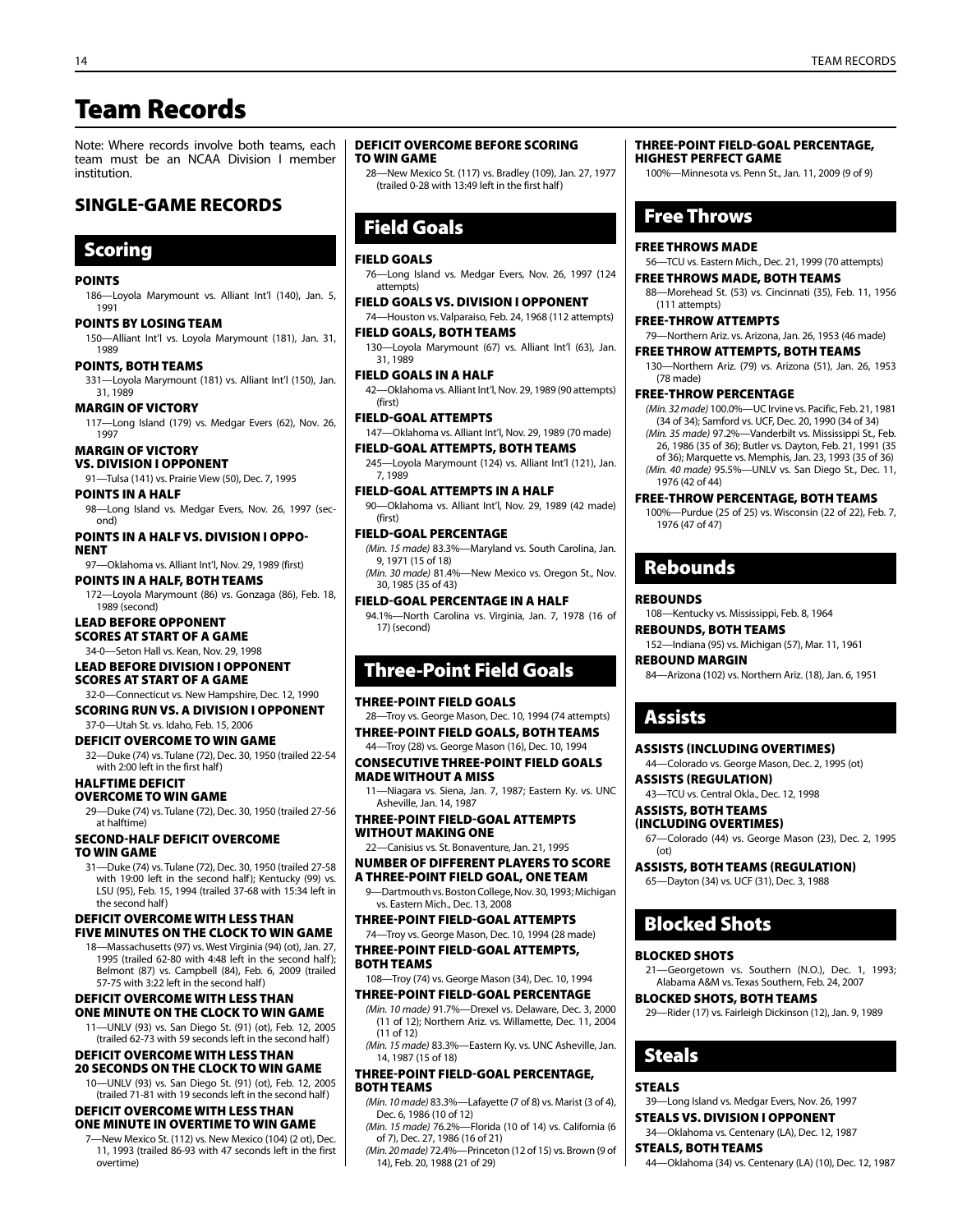## Fouls

#### Fouls

50—Arizona vs. Northern Ariz., Jan. 26, 1953 Fouls, Both Teams

84—Arizona (50) vs. Northern Ariz. (34), Jan. 26, 1953 Players Disqualified

8—St. Joseph's vs. Xavier, Jan. 10, 1976 Players Disqualified, Both Teams

12—Arizona (7) vs. West Tex. A&M (5), Feb. 14, 1952; UNLV (6) vs. Hawaii (6), Jan. 19, 1979 (ot)

PLAYERS EJECTED, BOTH TEAMS

18—Florida St. vs. Florida A&M, Dec. 7, 1991 (6 players for fighting, all of Florida A&M bench for leaving the bench; game ended at that point as a Florida St. forfeit win)

## Defense

### Fewest Points Allowed

(Since 1938) 6—Tennessee (11) vs. Temple, Dec. 15, 1973; Kentucky (75) vs. Arkansas St., Jan. 8, 1945

Fewest Points Allowed (Since 1986)

20—George Washington (49) vs. St. Louis, Jan. 10, 2008 Fewest Points, Both Teams

(Since 1938) 17—Tennessee (11) vs. Temple (6), Dec. 15, 1973

Fewest Points, Both Teams (Since 1986) 62—Monmouth (41) vs. Princeton (21), Dec. 14, 2005

FEWEST POINTS ALLOWED IN FIRST HALF (Since 1986) 6—Illinois (30) vs. Northwestern, Feb. 19, 2000

Fewest Points Allowed IN A HALF (Since 1938)

0—Duke (7) vs. North Carolina, Feb. 24, 1979 (first) Fewest Points Allowed IN A HALF

(Since 1986) 4—Kansas St. (48) vs. Savannah St., Jan. 7, 2008 (second) Fewest Points, BOTH TEAMS IN A HALF

(Since 1938) 7—Duke (7) vs. North Carolina (0), Feb. 24, 1979 (first)

Fewest Points, BOTH TEAMS IN A HALF (Since 1986)

28—Mississippi (15) vs. South Carolina (13), Jan. 8, 2003 (first)

longest time holding the opponent **SCORELESS** 

20:48—Duke vs. North Carolina, Feb. 25, 1979 (UNC scored its first points of the game at 19:12 in the second half)

longest time holding the opponent scoreless

(Since 1986)

16:08—Oklahoma vs. Texas A&M, Mar. 1, 2008 (last 12:50 of the first half and first 3:18 of the second half)

Fewest Field Goals (Since 1938) 2— Arkansas St. vs. Kentucky, Jan. 8, 1945; Duke vs. North Carolina St., Mar. 8, 1968 (11 attempts)

Fewest Field Goals IN A HALF

(Since 1986) 1—Kansas St. vs. Savannah St., Jan. 7, 2008 (second) Fewest Field-Goal Attempts

(Since 1938) 9—Pittsburgh vs. Penn St., Mar. 1, 1952 (3 made)

Lowest Field-Goal Percentage (Since 1986)

13.3%—Dayton vs. Miami (OH) (8 of 60), Dec. 29, 2001 Lowest Field-Goal Percentage in a Half

4.3%—Kansas St. vs. Savannah St. (1 of 23), Jan. 7, 2008 (second)

Fewest Three-Point Field Goals Made

0—Many teams Fewest Three-Point Field-Goal **ATTEMPTS** 

0—Many teams

Fewest Free Throws Made 0—Many teams

Fewest Free-Throw Attempts 0—Many teams

## **Overtimes**

#### Overtime Periods

7—Cincinnati (75) vs. Bradley (73), Dec. 21, 1981 Points in One Overtime Period

26—Vermont vs. Hartford, Jan. 24, 1998 Points in One Overtime Period, Both Teams

45—VCU (23) vs. Texas A&M (22), Dec. 2, 2000 Points in Overtime Periods

56—Syracuse vs. Connecticut, Mar. 12, 2009 (6 ot) Points in Overtime Periods, Both

**TEAMS** 

102—Syracuse (56) vs. Connecticut (46), Mar. 12, 2009 (6 ot) Winning Margin in Overtime Game 21—Nicholls St. (86) vs. Sam Houston St. (65), Feb. 4, 1999

(23-2 in the ot)

## SEASON Records

## Scoring

**POINTS** 4,012—Oklahoma, 1988 (39 games) Points Per Game

122.4—Loyola Marymount, 1990 (3,918 in 32) Scoring Margin Average

30.3—UCLA, 1972 (94.6 offense, 64.3 defense) Games at Least 100 Points

28—Loyola Marymount, 1990

Consecutive Games at Least 100 Points 12—UNLV, 1977; Loyola Marymount, 1990

## Field Goals

Field Goals 1,533—Oklahoma, 1988 (3,094 attempts) Field Goals Per Game 46.3—UNLV, 1976 (1,436 in 31)

Field-Goal Attempts

3,094—Oklahoma, 1988 (1,533 made) Field-Goal Attempts Per Game

98.5—Oral Roberts, 1973 (2,659 in 27) Field-Goal Percentage

57.2%—Missouri, 1980 (936 of 1,635)

## Three-Point Field Goals

Three-Point Field Goals 442—VMI, 2007 (1,383 attempts)

Three-Point Field Goals Per Game 13.7—VMI, 2009 (438 in 32)

Three-Point Field-Goal Attempts 1,383—VMI, 2007 (442 made)

Three-Point Field-Goal Attempts Per Game

41.9—VMI, 2007 (1,383 in 33)

#### Three-Point Field-Goal Percentage

*(Min. 100 made)* 50.8%—Indiana, 1987 (130 of 256) *(Min. 150 made)* 50.0%—Mississippi Val., 1987 (161 of 322) *(Min. 200 made)* 49.2%—Princeton, 1988 (211 of 429)

Consecutive Games Scoring

a Three-Point Field Goal (Multiple Seasons) 738—UNLV, Nov. 26, 1986 to present

## Free Throws

Free Throws Made 888—Duke, 1990 (1,165 attempts)

Free Throws Made Per Game 28.9—Morehead St., 1956 (838 in 29)

Consecutive Free Throws Made 50—Wake Forest, 2005 (during two games, Jan. 15-18)

Free Throw ATTEMPTS 1,263—Bradley, 1954 (865 made)

Free-Throw Attempts Per Game 41.0—Bradley, 1953 (1,107 in 27)

Free-Throw Percentage 82.2%—Harvard, 1984 (535 of 651)

## Rebounds

**REBOUNDS** 

2,109—Kentucky, 1951 (34 games)

Rebounds Per Game 70.0—Connecticut, 1955 (1,751 in 25)

Rebound Margin Average 25.0—Morehead St., 1957 (64.3 offense, 39.3 defense) *(Since 1973)* 18.5—Manhattan, 1973 (56.5, 38.0)

## Assists

Assists 926—UNLV, 1990 (40 games) Assists Per Game 24.7—UNLV, 1991 (863 in 35)

## Assist-to-Turnover Ratio

Assist-TO-TURNOVER RATIO (Since 1993)

2.01—West Virginia, 2006 (576 assists to 287 turnovers)

## Blocked Shots

Blocked Shots

315—Connecticut, 2004 (39 games) Blocked Shots Per Game 9.1—Georgetown, 1989 (309 in 34)

## Steals

**STEALS** 

490—VMI, 2007 (33 games) steals Per Game 14.9—Long Island, 1998 (478 in 32)

## Turnovers

FEWEST TURNOVERS PER GAME (Since 1993) 7.72—Temple, 2006 (247 in 32)

Division I

**DIVISION I**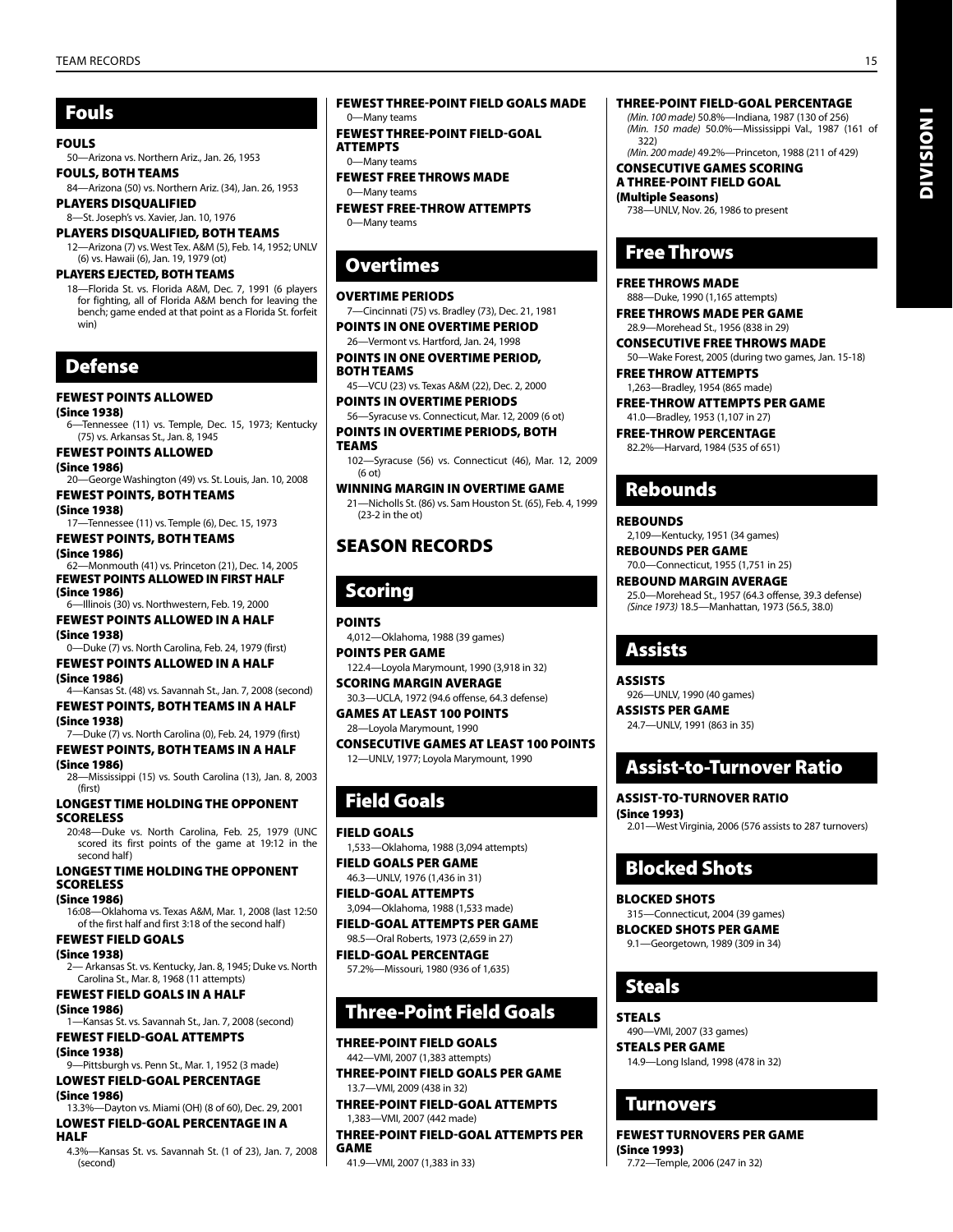#### TURNOVER MARGIN AVERAGE

(Since 1993)

11.00—Long Island, 1998 (15.34 own, 26.34 opponents)

## Fouls

#### Fouls

966—Providence, 1987 (34 games)

#### Fouls Per Game 29.3—Indiana, 1952 (644 in 22)

Fewest Fouls

#### 253—Air Force, 1962 (23 games) Fewest Fouls Per Game

11.0—Air Force, 1962 (253 in 23)

## Defense

#### Lowest Scoring Average Per Game Allowed

*(Since 1938)* 25.7—Oklahoma St., 1939 (693 in 27) *(Since 1948)* 32.5—Oklahoma St., 1948 (1,006 in 31) *(Since 1965)* 47.1—Fresno St., 1982 (1,412 in 30)

#### Lowest Field-Goal Percentage Allowed

*(Since 1978)* 35.2—Stanford, 2000 (667 of 1,893)

## **Overtimes**

#### Overtime Games

8—Western Ky., 1978 (won 5, lost 3); Portland, 1984 (won 4, lost 4); Valparaiso, 1993 (won 4, lost 4)

#### Consecutive Overtime Games

4—Jacksonville, 1982 (won 3, lost 1); Illinois St., 1985 (won 3, lost 1); Dayton, 1988 (won 1, lost 3)

#### Overtime Wins

6—Chattanooga, 1989 (6-0); Wake Forest, 1984 (6-1); Lafayette, 2008 (6-1)

#### Overtime Home Wins

5—Cincinnati, 1967 (5-0)

Overtime Road Wins

#### 5—Lafayette, 2008 (5-1) Overtime Periods

14—Bradley, 1982 (3-3)

#### CONSECUTIVE Overtime WINS**—**ALL-TIME

11—Louisville, Feb. 10, 1968 to Mar. 29, 1975; Massachusetts, Mar. 21, 1991 to Feb. 28, 1996; Virginia, Dec. 5, 1991 to Feb. 8, 1996

## General Records

### Games in a Season

45—Oregon, 1945 (30-15)

#### Games in a Season

(Since 1948)

40—Duke, 1986 (37-3); UNLV, 1990 (35-5); Kentucky, 1997 (35-5); Florida, 2007 (35-5); Kansas, 2008 (37-3); Memphis, 2008 (38-2)

Victories in a Season 38—Memphis, 2008 (38-2)

## Victories in a Perfect Season

32—North Carolina, 1957; Indiana, 1976 Victories in First Season in Division I 29—Seattle, 1953 (29-4)

Won-Lost Percentage in First Season in DIvision I

.931—Md.-East. Shore, 1974 (27-2)

#### Most-Improved Team from One Season to the Next

17 games—Mercer, 2003 (from 6-23 to 23-6); UTEP, 2004 (from 6-24 to 24-8)

#### Consecutive Victories in a Season 34—UNLV, 1991 (34-1)

#### Consecutive Victories

88—UCLA, from Jan. 30, 1971, through Jan. 17, 1974 (ended Jan. 19, 1974, at Notre Dame, 71-70; last UCLA defeat before streak also came at Notre Dame, 89-82)

#### Consecutive Regular-Season Victories (national postseason tournaments not included) 76—UCLA, 1971-74

Consecutive Home-Court Victories 129—Kentucky, from Jan. 4, 1943 to Jan. 8, 1955 (ended by Georgia Tech, 59-58)

#### Consecutive ROAD Victories

## **(OPPONENTS' HOME SITE ONLY)**<br>35-Kansas, Feb. 20, 1924 to Jan 13,

35—Kansas, Feb. 20, 1924 to Jan. 13, 1928 (ended by Oklahoma, 45-19)

#### Consecutive NON-HOME Victories

(ROAD AND NEUTRAL SITE GAMES ONLY) 39—UCLA, Feb. 6, 1971 to Jan. 7, 1974 (ended by Notre Dame, 71-70)

Defeats in a Season

30—Grambling, 2000 (1-30)

Defeats in a winless Season

28—Prairie View, 1992 (0-28); Savannah St., 2005 (0-28) *Note: 29*—*NJIT, 2008 (0-29 while reclassifying)*

#### Consecutive Defeats in a Season

28—Prairie View, 1992 (0-28); Savannah St., 2005 (0-28) *Note: 29*—*NJIT, 2008 (0-29 while reclassifying)*

#### Consecutive Defeats

34—Sacramento St., from Dec. 22, 1997 to Jan. 27, 1999 *Note: 51*—*NJIT, 2007-09 (while reclassifying)*

#### Consecutive Home-Court Defeats

32—New Hampshire, from Feb. 9, 1988 to Feb. 2, 1991 (ended vs. Holy Cross, 72-56)

#### Consecutive road defeats (including only games at the opponents' home sites)

64—Tex.-Pan American, from Nov. 25, 1995 to Jan. 8, 2000 (ended vs. Oral Roberts, 79-62)

#### Consecutive Non-Home Defeats (including games at the opponents' home sites and at neutral sites)

56—Sacramento St., from Nov. 22, 1991 to Jan. 5, 1995 [ended at Loyola (IL), 68-56]

#### Consecutive 30-Win Seasons 4—Memphis, 2006-09

Current Consecutive 30-Win Seasons 4—Memphis, 2006-09

#### Consecutive 25-Win Seasons 10—UCLA, 1967-76; UNLV, 1983-92

Current Consecutive 25-Win Seasons 4—Kansas, Memphis, Pittsburgh & UCLA, 2006-09

#### Consecutive 20-Win Seasons 31—North Carolina, 1971-2001

Current Consecutive 20-Win Seasons 20—Kansas, 1990-2009

#### Consecutive Winning Seasons 54—UCLA, 1949-2002

Current Consecutive Winning Seasons 39—Syracuse, 1971-2009

#### Consecutive Non-Losing Seasons (includes .500 record)

60—Kentucky, 1928-52, 54-88# (two .500 seasons) *#Kentucky did not play basketball during the 1953 season.*

#### CURRENT Consecutive Non-Losing Seasons (Includes .500 record)

40—Syracuse, 1970-2009 (one .500 season)

#### Unbeaten Teams (Since 1938; number of victories in parentheses)

1939 Long Island (24)† 1940 Seton Hall (19)†† 1944 Army (15)†† 1954 Kentucky (25)†† 1956 San Francisco (29)\* 1957 North Carolina (32)\* 1964 UCLA (30)\* 1967 UCLA (30)\* 1972 UCLA (30)\* 1973 UCLA (30)\* 1973 North Carolina St. (27)†† 1976 Indiana (32)\*

*\*NCAA champion; †NIT champion; ††not in either tournament*

#### Unbeaten in Regular Season But Lost in NCAA (\*) or NIT (†)

1939 Loyola (IL) (20; 21-1)† 1941 Seton Hall (19; 20-2)† 1951 Columbia (21; 21-1)\* 1961 Ohio St. (24; 27-1)\* 1968 Houston (28; 31-2)\* 1968 St. Bonaventure (22; 23-2)\* 1971 Marquette (26; 28-1)\* 1971 Penn (26; 28-1)\* 1975 Indiana (29; 31-1)\* 1976 Rutgers (28; 31-2)\* 1979 Indiana St. (27; 33-1)\* 1979 Alcorn St. (25; 28-1)† 1991 UNLV (30; 34-1)\*

#### 30-Game Winners

(Since 1938)

38—Memphis, 2008. 37—Duke, 1986 & 1999; Illinois, 2005; Kansas, 2008; UNLV, 1987.

36—Kentucky, 1948; North Carolina, 2008.

- 35—Arizona, 1988; Duke, 2001; Florida, 2007; Georgetown, 1985; Kansas, 1986 & 1998; Kentucky, 1997 & 1998; Massachusetts, 1996; UNLV, 1990; Ohio St., 2007; Oklahoma, 1988; UCLA, 2008.
- 34—Arkansas, 1991; Connecticut, 1999; Duke, 1992; Georgetown, 1984; Kansas, 1997; Kentucky, 1947 & 1996; UNLV, 1991; North Carolina, 1993, 1998 & 2009.
- 33—Connecticut, 2004; Florida, 2006; Indiana St., 1979; Kansas, 2007; Louisville, 1980 & 2005; Memphis, 2006, 2007 & 2009; Michigan St., 1999; UNLV, 1986; North Carolina, 2005.
- 32—Arkansas, 1978 & 1995; Bradley, 1950, 1951 & 1986; Connecticut, 1996 & 1998; Duke, 1991, 1998 & 2006; Houston, 1984; Indiana, 1976; Iowa St., 2000; Kentucky, 1949, 1951, 1986 & 2003; Louisville, 1983 & 1986; Marshall, 1947; Maryland, 2002; Michigan St., 2000; North Carolina, 1957, 1982 & 1987; Temple, 1987 & 1988; Tulsa, 2000; UCLA, 2006.
- 31—Arkansas, 1994; Cincinnati, 2002; Connecticut, 1990 & 2009; Duke, 2002 & 2004; Houston, 1968 & 1983; Illinois, 1989; Indiana, 1975 & 1993; LSU, 1981; Louisville, 2009; Memphis, 1985; Michigan, 1993; Michigan St., 2009; Minnesota, 1997; Missouri, 2009; North Carolina, 2007; Oklahoma, 1985 & 2002; Oklahoma St., 1946 & 2004; Pittsburgh, 2004 & 2009; Rutgers, 1976; St. John's (NY), 1985 & 1986; Seton Hall, 1953 & 1989; Stanford, 2001; Syracuse, 1987; Tennessee, 2008; Texas, 2008; UCLA, 1995; Wisconsin, 2008; Wyoming, 1943.
- 30—Arizona, 1998 & 2005; Arkansas, 1990; Butler, 2008; California, 1946; Connecticut, 2006; Duke, 2009; Georgetown, 1982 & 2007; Indiana, 1987; Iowa, 1987; Kansas, 1990 & 2003; Kentucky, 1978 & 1993; La Salle, 1990; Massachusetts, 1992; Michigan, 1989; Navy, 1986; UNLV, 2007; North Carolina, 1946; North Carolina St., 1951 & 1974; Oklahoma, 1989 & 2009; Oregon, 1945; St. Joseph's, 2004; Stanford 1998 & 2004; Syracuse, 1989 & 2003; Texas, 2006; Texas Tech, 1996; UCLA, 1964, 1967, 1972, 1973 & 2007; Utah, 1991 & 1998; Utah St., 2009; Villanova, 2009; Virginia, 1982; Western Ky., 1938, Wisconsin, 2007; Xavier, 2008.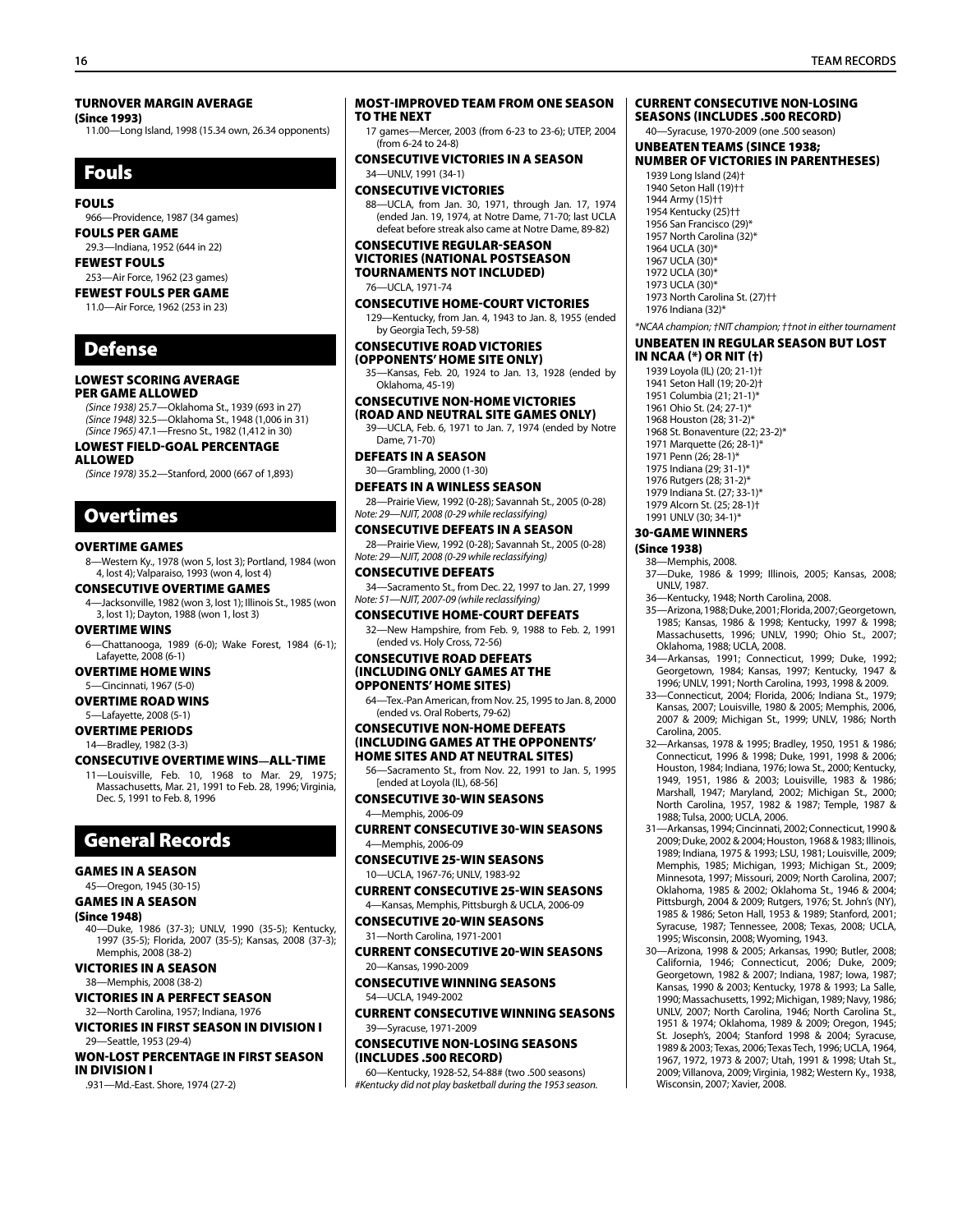## All-Time Individual Leaders

## Single-Game Records

#### SCORING HIGHS VS. DIVISION I OPPONENT

| Pts.                       | <b>Player, Team vs. Opponent</b>                                   | <b>Date</b> |
|----------------------------|--------------------------------------------------------------------|-------------|
| 72<br>69<br>68<br>66       | Kevin Bradshaw, Alliant Int'l vs. Loyola MarymountJan. 5, 1991     |             |
| 66                         |                                                                    |             |
| 66<br>65<br>65<br>64<br>63 |                                                                    |             |
| 63<br>62<br>62<br>62<br>61 |                                                                    |             |
| 61<br>61<br>61<br>61<br>61 |                                                                    |             |
| 60<br>60<br>60<br>60<br>60 | Ben Woodside, North Dakota St. vs. Stephen F. Austin Dec. 12, 2008 |             |

#### SCORING HIGHS VS. NON-DIVISION I OPPONENT

| Pts.                        | Player, Team vs. Opponent                                                                                                         | Date |
|-----------------------------|-----------------------------------------------------------------------------------------------------------------------------------|------|
| 100<br>85<br>81<br>73<br>71 | Freeman Williams, Portland St. vs. Rocky Mountain  Feb. 3, 1978<br>Freeman Williams, Portland St. vs. Southern Ore.  Feb. 9, 1977 |      |
| 67<br>66<br>65<br>63<br>63  |                                                                                                                                   |      |
| 62<br>61<br>60<br>60<br>60  |                                                                                                                                   |      |
| 59<br>58<br>57<br>57<br>56  | David Thompson, North Carolina St. vs. Buffalo St. Dec. 5, 1974<br>Stan Davis, Appalachian St. vs. Carson-NewmanJan. 24, 1974     |      |
| 56<br>55<br>55<br>55<br>54  |                                                                                                                                   |      |

#### FIELD-GOAL PERCENTAGE

#### **(Minimum 12 field goals made)**

| Pct. | Player, Team vs. Opponent (FG-FGA)                                           | <b>Date</b>    |
|------|------------------------------------------------------------------------------|----------------|
| 100  | Clifford Rozier, Louisville vs. Eastern Ky. (15 of 15)Dec. 11, 1993          |                |
| 100  | Dan Henderson, Arkansas St. vs. Ga. Southern (14 of 14)  Feb. 26, 1976       |                |
| 100  | Cornelius Holden, Louisville vs. Southern Miss. (14 of 14) Mar. 3, 1990      |                |
| 100  | Dana Jones, Pepperdine vs. Boise St. (14 of 14)                              | Nov. 30, 1991. |
| 100  |                                                                              | Dec. 15, 1956. |
| 100  |                                                                              |                |
| 100  | Gary Lechman, Gonzaga vs. Portland St. (13 of 13) Jan. 21, 1967              |                |
| 100  |                                                                              |                |
| 100  | Vernon Smith, Texas A&M vs. Alas. Anchorage (13 of 13) Nov. 26, 1978         |                |
| 100  | Steve Johnson, Oregon St. vs. Hawaii-Hilo (13 of 13)Dec. 5, 1979             |                |
| 100  | Antoine Carr, Wichita St. vs. Abilene Christian (13 of 13)                   | Nov. 28, 1980. |
| 100  | Doug Hashley, Montana St. vs. Idaho St. (13 of 13) Feb. 5, 1982              |                |
| 100  | Brad Daugherty, North Carolina vs. UCLA (13 of 13) Nov. 24, 1985             |                |
| 100  | Ricky Butler, UC Irvine vs. Cal St. Fullerton (13 of 13)  Feb. 21, 1991      |                |
| 100  |                                                                              |                |
| 100  | Ben Handlogten, Western Mich. vs. Toledo (13 of 13)Jan. 27, 1996             |                |
| 100  | Mate Milisa, Long Beach St. vs. Cal St. Monterey Bay (13 of 13)Dec. 22, 1999 |                |

| Pct. | Player, Team vs. Opponent (FG-FGA)                                 | Date |
|------|--------------------------------------------------------------------|------|
| 100  | Leon Roberts. Northern III. vs. Rockford (13 of 13)Dec. 6. 2000    |      |
| 100  | Calvin Ento, Montana St. vs. Dickinson St. (13 of 13)Dec. 10, 2002 |      |
| 100  | 25 tied (12 of 12)                                                 |      |

#### THREE-POINT FIELD GOALS MADE

#### 3FG Player, Team vs. Opponent Date Date

| эгч               | Player, Team vs. Opponent                                   | vale |
|-------------------|-------------------------------------------------------------|------|
| 15                |                                                             |      |
| 14                |                                                             |      |
| 14                |                                                             |      |
| 14                |                                                             |      |
| 12                |                                                             |      |
| 12                |                                                             |      |
| 12                |                                                             |      |
| $12 \overline{ }$ |                                                             |      |
| 12                |                                                             |      |
| 12                |                                                             |      |
| 12                |                                                             |      |
| 12                | Michael Jenkins, Winthrop vs. North GreenvilleNov. 11, 2006 |      |
| 11                | 33 tied                                                     |      |

#### three-point FIELD-GOAL PERCENTAGE

## **(Minimum 7 three-point field goals made)**

| Pct. | Player, Team vs. Opponent (3FG-FGA)                                       | Date |
|------|---------------------------------------------------------------------------|------|
| 100  | Andre Smith, George Mason vs. James Madison (10 of 10)Jan. 19, 2008       |      |
| 100  |                                                                           |      |
| 100  | Marcus Wilson, Evansville vs. UT Martin (9 of 9) Nov. 18, 1998            |      |
| 100  |                                                                           |      |
| 100  | Tomas Thompson, San Francisco vs. Loyola Marymount (8 of 8). Mar. 7, 1992 |      |
| 100  |                                                                           |      |
| 100  | James Singleton, Murray St. vs. Eastern III. (8 of 8)  Feb. 13, 2003      |      |
| 100  | John Goldsberry, UNC Wilmington vs. Maryland (8 of 8) Mar. 21, 2003       |      |
| 100  |                                                                           |      |
| 100  | Draelon Burns, DePaul vs. A&M-Corpus Christi (8 of 8)Nov. 28, 2007        |      |
| 100  | 28 tied (7 of 7)                                                          |      |

#### FREE-THROW PERCENTAGE **(Minimum 18 free throws made)**

#### Pct. Player, Team vs. Opponent (FT-FTA) Date

| ru.                             | Pidyer, Team vs. Opponent (PT-PTA)                                                                                                                                                                                                                                                    | vale |
|---------------------------------|---------------------------------------------------------------------------------------------------------------------------------------------------------------------------------------------------------------------------------------------------------------------------------------|------|
| 100                             | Arlen Clark, Oklahoma St. vs. Colorado (24 of 24) Mar. 7, 1959                                                                                                                                                                                                                        |      |
| 100                             | York Larese, North Carolina vs. Duke (21 of 21) Dec. 29, 1959                                                                                                                                                                                                                         |      |
| 100                             | Steve Nash, Santa Clara vs. St. Mary's (CA) (21 of 21) Jan. 7, 1995                                                                                                                                                                                                                   |      |
| 100                             | Paul Renfro, Texas-Arlington vs. Lafayette (20 of 20) Feb. 11, 1979                                                                                                                                                                                                                   |      |
| 100                             | Anthony Peeler, Missouri vs. lowa St. (20 of 20)Jan. 31, 1990                                                                                                                                                                                                                         |      |
| 100<br>100<br>100<br>100<br>100 | Donyell Marshall, Connecticut vs. St. John's (NY) (20 of 20)Jan 15, 1994<br>Dick Ricketts, Duquesne vs. Dayton (19 of 19)Dec. 29, 1955                                                                                                                                                |      |
| 100                             |                                                                                                                                                                                                                                                                                       |      |
| 100                             |                                                                                                                                                                                                                                                                                       |      |
| 100                             | Kevin Smith, Michigan St. vs. Indiana (19 of 19)Jan. 7, 1982                                                                                                                                                                                                                          |      |
| 100                             |                                                                                                                                                                                                                                                                                       |      |
| 100                             |                                                                                                                                                                                                                                                                                       |      |
| 100<br>100<br>100<br>100<br>100 | Eddie Benton, Vermont vs. New Hampshire (19 of 19)  Feb. 18, 1993<br>Jeremy Wise, Southern Miss. vs. McNeese St. (19 of 19) Dec. 18, 2008<br>Tommy Boyer, Arkansas vs. Texas Tech (18 of 18)  Feb. 19, 1963<br>Eric Rhodes, Stephen F. Austin vs. Texas St. (18 of 18)  Feb. 21, 1987 |      |
| 100                             | Todd Lichti, Stanford vs. UC Santa Barbara (18 of 18)Dec. 28, 1987                                                                                                                                                                                                                    |      |
| 100                             |                                                                                                                                                                                                                                                                                       |      |
| 100                             |                                                                                                                                                                                                                                                                                       |      |
| 100                             | Anquell McCollum, Western Caro. vs. Marshall (18 of 18) Feb. 5, 1996                                                                                                                                                                                                                  |      |
| 100                             |                                                                                                                                                                                                                                                                                       |      |
| 100                             | Edwin Young, Dayton vs. La.-Monroe (18 of 18)Dec. 18, 1997                                                                                                                                                                                                                            |      |
| 100                             | Rayford Young, Texas Tech vs. Kansas (18 of 18) Feb 13, 1993                                                                                                                                                                                                                          |      |
| 100                             |                                                                                                                                                                                                                                                                                       |      |
| 100                             | Gabe Martin, Liberty vs. Fla. Atlantic (18 of 18) Dec. 20, 2002                                                                                                                                                                                                                       |      |
| 100                             |                                                                                                                                                                                                                                                                                       |      |
| 100                             | Ron Lewis, Bowling Green vs. Eastern Mich. (18 of 18) Mar. 6, 2004                                                                                                                                                                                                                    |      |
| 100                             | James Shuler, Winthrop vs. High Point (18 of 18)  Feb. 23, 2006                                                                                                                                                                                                                       |      |
| 100                             |                                                                                                                                                                                                                                                                                       |      |

### **REBOUNDS**

|    | Reb. Player, Team vs. Opponent | <b>Date</b> |
|----|--------------------------------|-------------|
| 51 |                                |             |
| 43 |                                |             |
| 42 |                                |             |
| 40 |                                |             |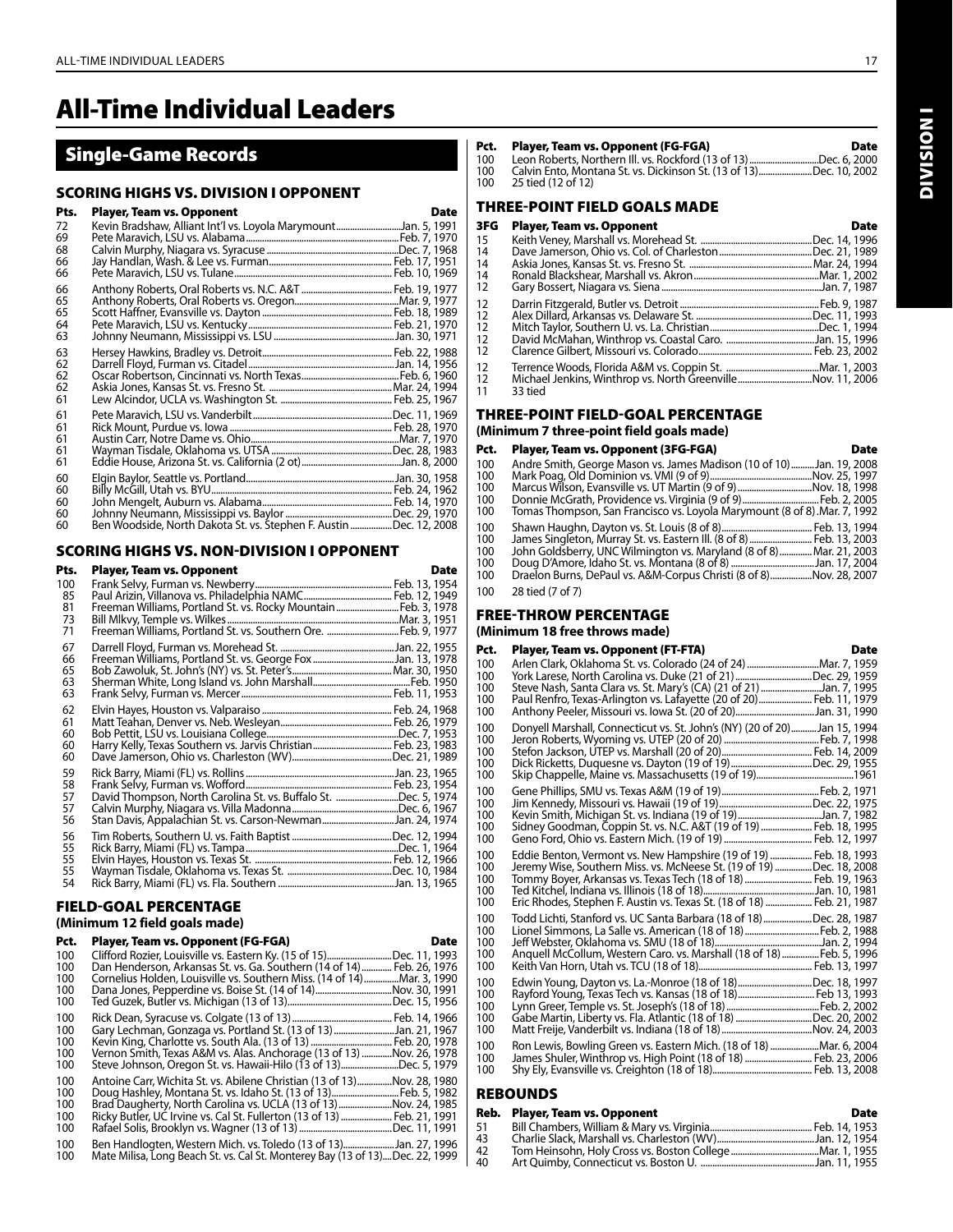| Reb.<br>40                   | <b>Player, Team vs. Opponent</b>                                    | <b>Date</b> | Ast.<br>20           | <b>Player, Team vs. Opponent</b><br>Sam Crawford, New Mexico St. vs. Sam Houston St. Dec. 21, 1992  | <b>Date</b> |
|------------------------------|---------------------------------------------------------------------|-------------|----------------------|-----------------------------------------------------------------------------------------------------|-------------|
| 39<br>39<br>39               |                                                                     |             | 20<br>20<br>20       |                                                                                                     |             |
| 38<br>38                     |                                                                     |             | 19<br>19             | Avery Johnson, Southern U. vs. Tex. A&M-KingsvilleDec. 6, 1986                                      |             |
| 38<br>38<br>38               |                                                                     |             | 19<br>19<br>19       |                                                                                                     |             |
| 37<br>36                     |                                                                     |             | 19<br>19             | Keith Jennings, East Tenn. St. vs. Appalachian St.  Feb. 2, 1991                                    |             |
| 36<br>36<br>36               |                                                                     |             | 19<br>19<br>19       |                                                                                                     |             |
| 36<br>36                     |                                                                     |             |                      | <b>BLOCKED SHOTS</b>                                                                                |             |
| 35<br>35<br>35               | Ronnie Shavlik, North Carolina St. vs. VillanovaJan. 29, 1955       |             | Blk.<br>16           | <b>Player, Team vs. Opponent</b><br>Mickell Gladness, Alabama A&M vs. Texas Southern  Feb. 24, 2007 | <b>Date</b> |
| 35                           |                                                                     |             | 14<br>14             |                                                                                                     |             |
| 34<br>34                     | Ronnie Shavlik, North Carolina St. vs. South Carolina Feb. 11, 1955 |             | 14<br>14             |                                                                                                     |             |
| 34<br>34<br>34<br>34         |                                                                     |             | 13<br>13<br>13       | Keith Closs, Central Conn. St. vs. St. Francis (PA)Dec. 21, 1994                                    |             |
| 34                           |                                                                     |             | 13<br>13             |                                                                                                     |             |
|                              | (Since 1973)                                                        |             | 13                   |                                                                                                     |             |
| Reb.<br>35<br>34<br>32<br>32 | <b>Player, Team vs. Opponent</b>                                    | <b>Date</b> | 13<br>13<br>13<br>13 |                                                                                                     |             |

| ےد<br>32<br>31             |                                                                                                                                          |  |
|----------------------------|------------------------------------------------------------------------------------------------------------------------------------------|--|
| 31<br>30<br>30<br>30<br>30 | Rashad Jones-Jennings, UALR vs. Ark.-Pine BluffDec. 13, 2005                                                                             |  |
| 29<br>29<br>29<br>28<br>28 | Hank Gathers, Loyola Marymount vs. Alliant Int'lJan. 31, 1989<br>Cliff Robinson, Southern California vs. Portland St. Jan. 20, 1978      |  |
| 28<br>28<br>28<br>28<br>27 | Eric McArthur, UC Santa Barbara vs. New Mexico St. Jan. 11, 1990<br>David Bluthenthal, Southern California vs. Arizona St. Jan. 20, 2000 |  |
| 27<br>27<br>27<br>27<br>27 | Kerry Davis, Cal St. Fullerton vs. Central Mich. Dec. 15, 1975                                                                           |  |
| 27<br>27<br>27<br>27<br>27 | Hank Gathers, Loyola Marymount vs. Alliant Int'lDec. 7, 1989<br>Dikembe Mutombo, Georgetown vs. ConnecticutMar. 8, 1991                  |  |
| 27<br>27<br>27<br>27       | Kareem Carpenter, Eastern Mich. vs. Western Mich. Feb. 8, 1995                                                                           |  |

#### ASSISTS

| Ast.<br>22<br>22<br>22<br>21<br>21 | Player, Team vs. Opponent<br>Tony Fairley, Charleston So. vs. Armstrong Atlantic  Feb. 9, 1987<br>Avery Johnson, Southern U. vs. Texas SouthernJan. 25, 1988 | <b>Date</b> |
|------------------------------------|--------------------------------------------------------------------------------------------------------------------------------------------------------------|-------------|
| 21<br>21<br>20<br>20<br>20         | Grayson Marshall, Clemson vs. Md.-East. ShoreNov. 25, 1985<br>James Johnson, Middle Tenn. vs. Freed-HardemanJan. 2, 1986                                     |             |
| 20<br>20<br>20<br>20<br>20<br>20   | Chris Corchiani, North Carolina St. vs. Maryland Feb. 27, 1991                                                                                               |             |

| Ast. | <b>Player, Team vs. Opponent</b>                               | <b>Date</b> |
|------|----------------------------------------------------------------|-------------|
| 20   | Sam Crawford, New Mexico St. vs. Sam Houston St. Dec. 21, 1992 |             |
| 20   |                                                                |             |
| 20   |                                                                |             |
| 20   |                                                                |             |
| 19   |                                                                |             |
| 19   | Avery Johnson, Southern U. vs. Tex. A&M-KingsvilleDec. 6, 1986 |             |
| 19   |                                                                |             |
| 19   |                                                                |             |
| 19   |                                                                |             |
| 19   |                                                                |             |
| 19   |                                                                |             |
| 19   |                                                                |             |
| 19   |                                                                |             |
| 19   | Jason Richards, Davidson vs. Mt. St. Mary (NY)Dec. 15, 2006    |             |

#### BLOCKED SHOTS

| Blk.                       | <b>Player, Team vs. Opponent</b>                                                                                         | Date |
|----------------------------|--------------------------------------------------------------------------------------------------------------------------|------|
| 16<br>14<br>14<br>14<br>14 | Mickell Gladness, Alabama A&M vs. Texas Southern  Feb. 24, 2007                                                          |      |
| 13<br>13<br>13<br>13<br>13 | Keith Closs, Central Conn. St. vs. St. Francis (PA)Dec. 21, 1994                                                         |      |
| 13<br>13<br>13<br>13<br>13 |                                                                                                                          |      |
| 12<br>12<br>12<br>12<br>12 |                                                                                                                          |      |
| 12<br>12<br>12<br>12<br>12 | Dikembe Mutombo, Georgetown vs. St. John's (NY) Jan. 23, 1989                                                            |      |
| 12<br>12<br>12<br>12<br>12 |                                                                                                                          |      |
| 12<br>12<br>12<br>12<br>12 | Sean Williams, Boston College vs. Providence Nov. 22, 2006<br>Brook Lopez, Stanford vs. Southern CaliforniaJan. 25, 2007 |      |
| 12                         |                                                                                                                          |      |

### STEALS

| Stl.                       | <b>Player, Team vs. Opponent</b>                                                                                           | Date |
|----------------------------|----------------------------------------------------------------------------------------------------------------------------|------|
| 13<br>13<br>12<br>12<br>12 | Mookie Blaylock, Oklahoma vs. Centenary (LA) Dec. 12, 1987<br>Mookie Blaylock, Oklahoma vs. Loyola Marymount Dec. 17, 1988 |      |
| 12<br>12<br>12<br>11<br>11 |                                                                                                                            |      |
| 11<br>11<br>11<br>11<br>11 |                                                                                                                            |      |
| 11<br>11<br>11<br>11<br>11 | Chris Thomas, Notre Dame vs. New HampshireNov. 16, 2001<br>Drew Schifino, West Virginia vs. Ark.-Monticello Dec. 1, 2001   |      |
| 11<br>11<br>11<br>10       | 38 tied                                                                                                                    |      |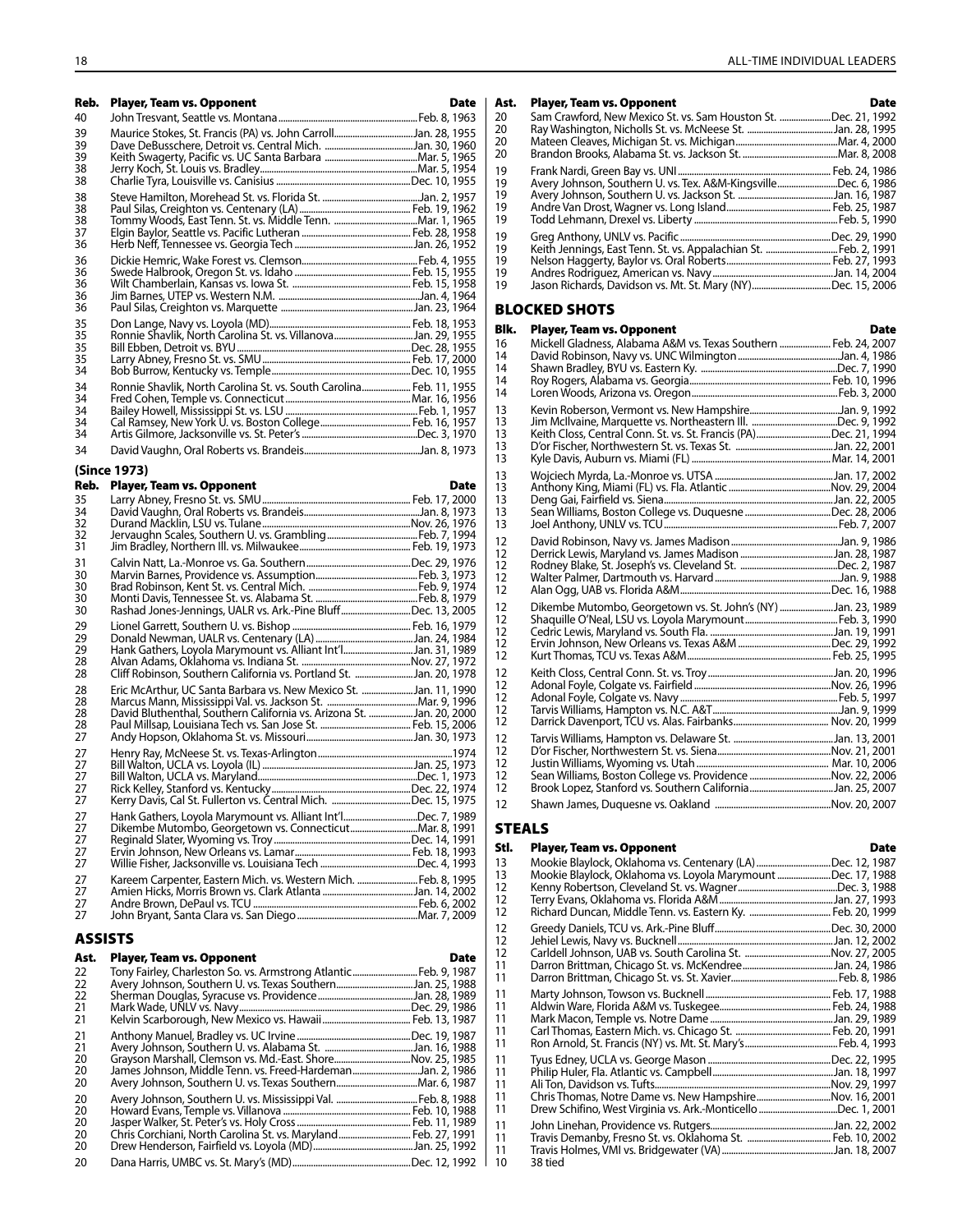#### QUADRUPLE-DOUBLES

Player, Team Date Lester Hudson, UT Martin vs. Central Baptist.....................................................Nov. 11, 2007 (25 points, 12 rebounds, 10 assists, 10 steals)

## Season Records

#### †*national leader*

#### POINTS

| Player, Team                   | Season               | G        | FG         | 3FG                      | FT         | Pts.           |
|--------------------------------|----------------------|----------|------------|--------------------------|------------|----------------|
|                                | †1968                | 31<br>33 | 522<br>519 | $\qquad \qquad$          | 337<br>176 | 1,381<br>1,214 |
|                                | †1969                | 29<br>26 | 427<br>433 |                          | 355<br>282 | 1,209<br>1,148 |
|                                | 1968                 | 26       | 432        | $\qquad \qquad$          | 274        | 1,138          |
|                                | <b>†1990</b>         | 32       | 404        | 92                       | 231        | 1,131          |
|                                | <b>t1988</b><br>1970 | 31<br>29 | 377<br>444 | 87                       | 284<br>218 | 1,125<br>1,106 |
|                                | +1971                | 29       | 430        |                          | 241        | 1,101          |
|                                | +1977                | 36       | 452        |                          | 186        | 1,090          |
|                                | +1972<br>+1991       | 29<br>28 | 429<br>358 | 60                       | 196<br>278 | 1,054<br>1,054 |
|                                | +1994                | 34       | 368        | 79                       | 215        | 1,030          |
| Hank Gathers, Loyola Marymount | †1989                | 31       | 419        | 0                        | 177        | 1,015          |
|                                | +1960                | 30       | 369        |                          | 273        | 1,011          |
| Freeman Williams, Portland St. | 1977<br>+1962        | 26<br>26 | 417<br>394 | $\overline{\phantom{0}}$ | 176<br>221 | 1,010<br>1,009 |
|                                | 1972                 | 28       | 423        |                          | 160        | 1,006          |
|                                | +1958                | 28       | 352        |                          | 280        | 984            |
|                                | †1959                | 30       | 331        |                          | 316        | 978            |
|                                | <b>+2009</b>         | 34       | 312        | 130                      | 220        | 974            |
|                                | +1965<br>+1979       | 26<br>34 | 340<br>376 |                          | 293<br>221 | 973<br>973     |
|                                | 1990                 | 35       | 336        | 137                      | 161        | 970            |
| Freeman Williams, Portland St. | †1978                | 27       | 410        | $\overline{\phantom{0}}$ | 149        | 969            |

#### SCORING AVERAGE

| Player, Team                        | Season       | G  | FG  | 3FG FT                   |     | Pts.  | Avg. |
|-------------------------------------|--------------|----|-----|--------------------------|-----|-------|------|
|                                     | †1970        | 31 | 522 | $\qquad \qquad$          | 337 | 1,381 | 44.5 |
|                                     | +1969        | 26 | 433 |                          | 282 | 1,148 | 44.2 |
|                                     | †1968        | 26 | 432 |                          | 274 | 1,138 | 43.8 |
|                                     | †1954        | 29 | 427 |                          | 355 | 1,209 | 41.7 |
| Johnny Neumann, Mississippi         | †1971        | 23 | 366 | $\overline{\phantom{0}}$ | 191 | 923   | 40.1 |
| Freeman Williams, Portland St.      | +1977        | 26 | 417 |                          | 176 | 1,010 | 38.8 |
|                                     | +1962        | 26 | 394 | $\equiv$                 | 221 | 1,009 | 38.8 |
|                                     | 1968         | 24 | 337 |                          | 242 | 916   | 38.2 |
| Austin Carr, Notre Dame             | 1970         | 29 | 444 |                          | 218 | 1,106 | 38.1 |
| Austin Carr, Notre Dame             | 1971         | 29 | 430 | $\qquad \qquad$          | 241 | 1,101 | 38.0 |
| Kevin Bradshaw, Alliant Int'l       | †1991        | 28 | 358 | 60                       | 278 | 1,054 | 37.6 |
| Rick Barry, Miami (FL)              | +1965        | 26 | 340 |                          | 293 | 973   | 37.4 |
|                                     | 1968         | 33 | 519 |                          | 176 | 1,214 | 36.8 |
| Marshall Rogers, Tex.-Pan American. | <b>†1976</b> | 25 | 361 |                          | 197 | 919   | 36.8 |
| Howard Komives, Bowling Green       | †1964        | 23 | 292 | $\overline{\phantom{0}}$ | 260 | 844   | 36.7 |
|                                     | +1972        | 29 | 429 | —                        | 196 | 1,054 | 36.3 |
| Hersey Hawkins, Bradley             | †1988        | 31 | 377 | 87                       | 284 | 1,125 | 36.3 |
|                                     | +1955        | 25 | 344 | —                        | 209 | 897   | 35.9 |
|                                     | 1972         | 28 | 423 | $\overline{\phantom{0}}$ | 160 | 1,006 | 35.9 |
| Freeman Williams, Portland St.      | +1978        | 27 | 410 | $\overline{\phantom{0}}$ | 149 | 969   | 35.9 |
| Rick Mount, Purdue                  | 1970         | 20 | 285 | $\overline{\phantom{0}}$ | 138 | 708   | 35.4 |
| Bo Kimble, Loyola Marymount         | +1990        | 32 | 404 | 92                       | 231 | 1,131 | 35.3 |
| Oscar Robertson, Cincinnati         | +1958        | 28 | 352 | $\overline{\phantom{0}}$ | 280 | 984   | 35.1 |
| Anthony Roberts, Oral Roberts       | 1977         | 28 | 402 | $\overline{\phantom{0}}$ | 147 | 951   | 34.0 |
|                                     | 1970         | 28 | 369 | $\overline{\phantom{0}}$ | 210 | 948   | 33.9 |
|                                     | †1973        | 25 | 352 | $\overline{\phantom{0}}$ | 144 | 848   | 33.9 |

#### FIELD-GOAL PERCENTAGE

#### **(Based on qualifiers for annual championship)**

| Player, Team | Season | G  | FG  | FGA Pct. |      |
|--------------|--------|----|-----|----------|------|
|              | +1981  | 28 | 235 | 315      | 74.6 |
|              | +1989  | 33 | 179 | 248      | 72.2 |
|              | +1985  | 27 | 154 | 216      | 71.3 |
|              | +1980  | 30 | 211 | 297      | 71.0 |
|              | +2002  | 26 | 150 | 212      | 70.8 |
|              | +1991  | 38 | 254 | 361      | 70.4 |
|              | +1987  | 25 | 163 | 232      | 70.3 |
|              | +1982  | 27 | 231 | 329      | 70.2 |
|              | 1991   | 30 | 173 | 247      | 70.0 |
|              | 1991   | 28 | 175 | 250      | 70.0 |
|              | +1977  | 25 | 130 | 186      | 69.9 |
|              | +1990  | 29 | 192 | 275      | 69.8 |

| <b>Player, Team</b> | Season | G  | FG  | FGA | Pct. |
|---------------------|--------|----|-----|-----|------|
|                     | 1990   | 30 | 173 | 248 | 69.8 |
|                     | +2000  | 36 | 191 | 274 | 69.7 |
|                     | +2008  | 28 | 151 | 217 | 69.6 |
|                     | +1994  | 26 | 141 | 203 | 69.5 |
|                     | 1991   | 29 | 149 | 215 | 69.3 |
|                     | +2001  | 31 | 254 | 367 | 69.2 |
|                     | +1979  | 29 | 237 | 343 | 69.1 |
|                     | +1978  | 25 | 135 | 197 | 68.5 |
|                     | +1992  | 31 | 156 | 228 | 68.4 |
|                     | +1995  | 26 | 181 | 265 | 68.3 |
|                     | 1991   | 33 | 240 | 352 | 68.2 |
|                     | 1990   | 35 | 188 | 276 | 68.1 |
|                     | 1987   | 30 | 156 | 230 | 67.8 |
|                     | +2004  | 28 | 179 | 264 | 67.8 |
|                     | +2007  | 30 | 162 | 239 | 67.8 |

#### THREE-POINT FIELD GOALS MADE

| Player, Team | Season                                  | G                          | 3FG                             |
|--------------|-----------------------------------------|----------------------------|---------------------------------|
|              | 1987                                    | 36<br>28<br>39<br>32<br>37 | 162<br>158<br>152<br>147<br>146 |
|              | 2008<br>2008<br>+2004<br>+2003<br>+2006 | 34<br>33<br>31<br>28<br>36 | 145<br>142<br>140<br>139<br>139 |
|              | +1990<br>2003<br>+2001<br>2009          | 35<br>29<br>30<br>35<br>32 | 137<br>137<br>137<br>136<br>136 |
|              | 2008<br>2009                            | 35<br>33<br>35<br>35<br>30 | 135<br>135<br>135<br>135<br>134 |
|              | 2008<br>2001<br>1990<br>1990            | 34<br>28<br>39<br>28<br>29 | 134<br>132<br>132<br>131<br>131 |

#### THREE-POINT FIELD GOALS MADE PER GAME **(Based on qualifiers for annual championship)**

| Player, Team | Season | G  | 3FG | Avg. |
|--------------|--------|----|-----|------|
|              | †1987  | 28 | 158 | 5.64 |
|              | +2003  | 28 | 139 | 4.96 |
|              | 2003   | 29 | 137 | 4.72 |
|              | +1988  | 28 | 132 | 4.71 |
|              | +1994  | 26 | 122 | 4.69 |
|              | +1990  | 28 | 131 | 4.68 |
|              | +2008  | 28 | 130 | 4.64 |
|              | +2009  | 32 | 147 | 4.59 |
|              | †1997  | 27 | 122 | 4.52 |
|              | 1990   | 29 | 131 | 4.52 |
|              | +2004  | 31 | 140 | 4.52 |
|              | 2008   | 36 | 162 | 4.50 |
|              | 1997   | 29 | 130 | 4.48 |
|              | 1997   | 30 | 134 | 4.47 |
|              | +1989  | 28 | 124 | 4.43 |
|              | 1994   | 26 | 115 | 4.42 |
|              | +1991  | 28 | 123 | 4.39 |
|              | +1995  | 25 | 109 | 4.36 |
|              | 1990   | 28 | 122 | 4.36 |
|              | +1998  | 30 | 130 | 4.33 |
|              | 1990   | 28 | 121 | 4.32 |
|              | 2008   | 33 | 142 | 4.30 |
|              | 2008   | 34 | 145 | 4.26 |
|              | 1995   | 28 | 119 | 4.25 |
|              | 2009   | 32 | 136 | 4.25 |

## THREE-POINT FIELD-GOAL PERCENTAGE

#### **(Based on qualifiers for annual championship)**

| Player, Team | Season G 3FG 3FGA Pct. |      |     |             |      |
|--------------|------------------------|------|-----|-------------|------|
|              | +1988                  | 29   | 52. | 82          | 63.4 |
|              |                        | 30   | 48  | -76         | 63.2 |
|              | +1991                  | 33   | 84  | 142.        | 59.2 |
|              | +1989                  | 28   | 48  | 82          | 58.5 |
|              | 1988                   | 38   | 114 | 199         | 57.3 |
|              |                        | - 28 |     | 64 112 57.1 |      |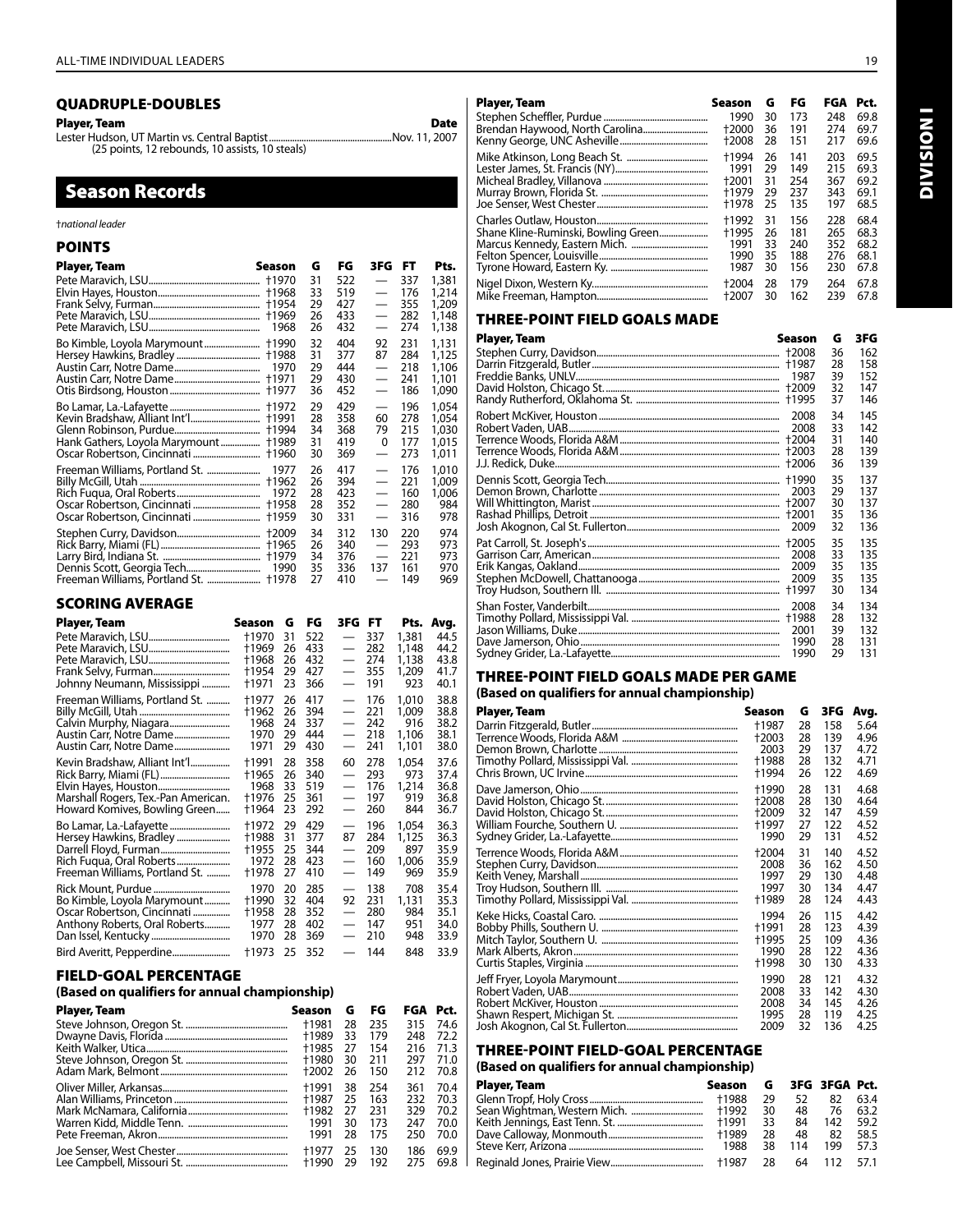| Player, Team            | Season       | G  | 3FG. | 3FGA Pct. |      |
|-------------------------|--------------|----|------|-----------|------|
|                         | †1998        | 29 | 66   | 117       | 56.4 |
|                         | 1989         | 33 | 76   | 135       | 56.3 |
|                         | 1988         | 28 | 65   | 116       | 56.0 |
|                         | †1995        | 27 | 53   | 95        | 55.8 |
|                         | +2001        | 24 | 53   | 95        | 55.8 |
|                         | 1992         | 35 | 54   | 97        | 55.7 |
|                         | 1988         | 27 | 85   | 155       | 54.8 |
|                         | 1987         | 30 | 58   | 106       | 54.7 |
|                         | 1988         | 26 | 60   | 110       | 54.5 |
|                         | 2001         | 22 | 47   | 87        | 54.0 |
|                         | 1989         | 31 | 62   | 115       | 53.9 |
|                         | 1989         | 29 | 71   | 132       | 53.8 |
|                         | †1993        | 26 | 44   | 82        | 53.7 |
|                         | 1988         | 23 | 59   | 110       | 53.6 |
|                         |              |    |      |           |      |
|                         | 1987         | 27 | 45   | 84        | 53.6 |
|                         | 1989         | 28 | 53   | 99        | 53.5 |
|                         | 1987         | 30 | 46   | 86        | 53.5 |
|                         | †1990        | 27 | 71   | 133       | 53.4 |
|                         | 1988         | 28 | 63   | 118       | 53.4 |
|                         |              |    |      |           |      |
| <b>FREE THROWS MADE</b> |              |    |      |           |      |
| Player, Team            | Season       | G  | FT   | FTA       | Pct. |
|                         | †1954        | 29 | 355  | 444       | 80.0 |
|                         | †1953        | 32 | 348  | 430       | 80.9 |
|                         | †1970        | 31 | 337  | 436       | 77.3 |
|                         | 1953         | 33 | 317  | 425       | 74.6 |
|                         | †1959        | 30 | 316  | 398       | 79.4 |
|                         |              |    |      |           |      |
|                         | +2008        | 39 | 304  | 377       | 80.6 |
|                         | †1955        | 27 | 302  | 403       | 74.9 |
|                         | +1965        | 26 | 293  | 341       | 85.9 |
|                         | †1962        | 24 | 292  | 350       | 83.4 |
|                         | †1957        | 32 | 285  | 376       | 75.8 |
|                         | †1988        | 31 | 284  | 335       | 84.8 |
|                         | †1969        | 26 | 282  | 378       | 74.6 |
|                         | †1958        | 28 | 280  | 355       | 78.9 |
|                         | 1962         | 31 | 278  | 383       | 72.6 |
|                         | †1991        | 28 | 278  | 338       | 82.2 |
|                         | +2007        | 34 | 278  | 366       | 76.0 |
|                         | †1968        | 26 | 274  | 338       | 81.1 |
|                         | †1960        | 30 | 273  | 361       | 75.6 |
|                         | 1965         | 29 | 273  | 308       | 88.6 |
|                         | †1992        | 32 | 272  | 359       | 75.8 |
|                         |              |    |      |           |      |
|                         | †1956        | 28 | 268  | 350       | 76.6 |
|                         | †1984        | 31 | 267  | 324       | 82.4 |
|                         | †1951        | 33 | 261  | 331       | 78.9 |
|                         | <b>†2000</b> | 37 | 261  | 323       | 80.8 |
|                         | †1964        | 23 | 260  | 303       | 85.8 |
|                         | 1964         | 29 | 260  | 306       | 85.0 |
|                         |              |    |      |           |      |
| FREE THROWS ATTEMPTED   |              |    |      |           |      |
| Player, Team            | Season       | G  | FT   | FTA       | Pct. |
|                         |              |    |      |           |      |
|                         | †1954        | 29 | 355  | 444       | 80.0 |
|                         | †1970        | 31 | 337  | 436       | 77.3 |
|                         | †1953        | 32 | 348  | 430       | 80.9 |
|                         | 1953         | 33 | 317  | 425       | 74.6 |
|                         | †1955        | 27 | 302  | 403       | 74.9 |
|                         | †1957        | 27 | 250  | 399       | 62.7 |
|                         | †1959        | 30 | 316  | 398       | 79.4 |
|                         | †1962        | 31 | 278  | 383       | 72.6 |
|                         | †1969        | 26 | 282  | 378       | 74.6 |
|                         | †2008        | 39 | 304  | 377       | 80.6 |
|                         | 1957         | 32 | 285  | 376       | 75.8 |
|                         | +2007        | 34 | 278  | 366       | 76.0 |
|                         | †1960        | 30 | 273  | 361       | 75.6 |
|                         | †1992        | 32 | 272  | 359       | 75.8 |
|                         | †1958        | 28 | 280  | 355       | 78.9 |
|                         |              |    |      |           |      |
|                         | +1956        | 28 | 268  | 350       | 76.6 |
|                         | 1962         | 24 | 292  | 350       | 83.4 |
|                         | 1954         | 31 | 222  | 348       | 63.8 |
|                         | 1962         | 24 | 251  | 347       | 72.3 |
|                         | †1965        | 26 | 293  | 341       | 85.9 |
|                         | †1968        | 26 | 274  | 338       | 81.1 |
|                         | †1991        | 28 | 278  | 338       | 82.2 |
|                         | 1960         | 31 | 258  | 337       | 76.6 |
|                         | 1953         | 25 | 199  | 336       | 59.2 |
|                         | 12002        | 29 | 218  | 336       | 64.9 |
|                         | <b>+2003</b> | 34 | 248  | 336       | 73.8 |

#### FREE-THROW PERCENTAGE

| Player, Team<br>Season<br>G<br>FT<br>FTA<br>Pct.<br>33<br>117<br>97.5<br>†2004<br>120<br>148<br>154<br>†2007<br>34<br>96.1<br>27<br>94<br>98<br>95.9<br>†1985<br>37<br>150<br>95.3<br>2004<br>143<br>29<br>82<br>95.1<br>†2003<br>78<br>95.0<br>27<br>95<br>100<br>†1982<br>74<br>94.9<br>†2000<br>24<br>78<br>96<br>28<br>91<br>94.8<br>2003<br>35<br>145<br>153<br>94.8<br>2007<br>32<br>90<br>95<br>94.7<br>†2005<br>28<br>89<br>94.4<br>+1978<br>84<br>†1994<br>27<br>84<br>89<br>94.4<br>†1986<br>26<br>65<br>69<br>94.2<br>†2001<br>31<br>97<br>103<br>94.2<br>1982<br>27<br>123<br>131<br>93.9<br>2005<br>196<br>93.8<br>33<br>209<br>75<br>80<br>†2008<br>29<br>93.8<br>117<br>125<br>93.6<br>†2006<br>31<br>†1990<br>34<br>101<br>93.5<br>108<br>27<br>93.5<br>1994<br>72<br>77<br>†1962<br>125<br>134<br>93.3<br>23<br>33<br>89<br>93.3<br>2003<br>83<br>1986<br>30<br>93.1<br>95<br>102<br>29<br>95<br>102<br>93.1<br>2001<br>34<br>94<br>101<br>93.1<br>2001<br><b>REBOUNDS</b><br>Player, Team<br>Ht.<br><b>Season</b><br>Reb.<br>G<br>$6 - 10$<br>†1953<br>33<br>734<br>†1954<br>652<br>6-6<br>30<br>†1959<br>652<br>6-8<br>26<br>+1956<br>29<br>645<br>6-8<br>†1964<br>29<br>631<br>6-7<br>†1968<br>33<br>624<br>6-8<br>7-2<br>†1970<br>621<br>28<br>†1955<br>31<br>618<br>6-6<br>6-5<br>1953<br>612<br>26<br>1955<br>611<br>6-5<br>25<br>$6-9$<br>1956<br>29<br>609<br>†1966<br>29<br>6-8<br>607<br>604<br>6-6<br>1956<br>26<br>7-2<br>+1971<br>26<br>603<br>6-5<br>1954<br>30<br>601<br>32<br>597<br>6-9<br>†1974<br>1955<br>29<br>594<br>6-9<br>1954<br>6-5<br>26<br>588<br>6-5<br>1955<br>27<br>578<br>6-9<br>†1973<br>30<br>571<br>+1951<br>567<br>7-0<br>33<br>6-7<br>567<br>1964<br>26<br>6-7<br>†1962<br>25<br>563<br>†1959<br>29<br>559<br>6-6<br>†1963<br>27<br>557<br>6-7<br>(Since 1973)<br>Player, Team<br>Ht.<br>Season<br>G<br>Reb.<br>32<br>597<br>$6-9$<br>†1974<br>6-9<br>†1973<br>30<br>571<br>6-8<br>1973<br>25<br>511<br>$6 - 11$<br>1973<br>506<br>30<br>†1979<br>34<br>6-9<br>505<br>+2009<br>35<br>504<br>†1973<br>6-9<br>30<br>501<br>7-0<br>†1984<br>37<br>500<br>†1977<br>29<br>473<br>6-8<br>†1991<br>33<br>469<br>6-8<br>6-8<br>2009<br>36<br>468<br>33<br>$6 - 10$<br>2009<br>467<br>†1973<br>26<br>6-8<br>462<br>6-8<br>†1985<br>31<br>460<br>40<br>6-7<br>†1990<br>457<br>$6 - 11$<br>†1997<br>31<br>457<br>456<br>1990<br>33<br>6-8<br>1979<br>29<br>7-1<br>455<br>†1986<br>35<br>455<br>6-11<br>1985<br>32<br>7-0<br>451<br>33<br>†1987<br>444<br>6-6<br>1977<br>441<br>$6 - 10$<br>28<br>1977<br>6-9<br>27<br>440<br>6-8<br>†2006<br>33<br>438 | (Based on qualifiers for annual championship) |  |  |  |
|--------------------------------------------------------------------------------------------------------------------------------------------------------------------------------------------------------------------------------------------------------------------------------------------------------------------------------------------------------------------------------------------------------------------------------------------------------------------------------------------------------------------------------------------------------------------------------------------------------------------------------------------------------------------------------------------------------------------------------------------------------------------------------------------------------------------------------------------------------------------------------------------------------------------------------------------------------------------------------------------------------------------------------------------------------------------------------------------------------------------------------------------------------------------------------------------------------------------------------------------------------------------------------------------------------------------------------------------------------------------------------------------------------------------------------------------------------------------------------------------------------------------------------------------------------------------------------------------------------------------------------------------------------------------------------------------------------------------------------------------------------------------------------------------------------------------------------------------------------------------------------------------------------------------------------------------------------------------------------------------------------------------------------------------------------------------------------------------------------------------------------------------------------------------------------------------------------------------------------------------------------------------------------------------------------------------------------------------------------------------------------------------------------------------------------------------------------------------------------------------------------------------------------------------------------------------------------------------------|-----------------------------------------------|--|--|--|
|                                                                                                                                                                                                                                                                                                                                                                                                                                                                                                                                                                                                                                                                                                                                                                                                                                                                                                                                                                                                                                                                                                                                                                                                                                                                                                                                                                                                                                                                                                                                                                                                                                                                                                                                                                                                                                                                                                                                                                                                                                                                                                                                                                                                                                                                                                                                                                                                                                                                                                                                                                                                  |                                               |  |  |  |
|                                                                                                                                                                                                                                                                                                                                                                                                                                                                                                                                                                                                                                                                                                                                                                                                                                                                                                                                                                                                                                                                                                                                                                                                                                                                                                                                                                                                                                                                                                                                                                                                                                                                                                                                                                                                                                                                                                                                                                                                                                                                                                                                                                                                                                                                                                                                                                                                                                                                                                                                                                                                  |                                               |  |  |  |
|                                                                                                                                                                                                                                                                                                                                                                                                                                                                                                                                                                                                                                                                                                                                                                                                                                                                                                                                                                                                                                                                                                                                                                                                                                                                                                                                                                                                                                                                                                                                                                                                                                                                                                                                                                                                                                                                                                                                                                                                                                                                                                                                                                                                                                                                                                                                                                                                                                                                                                                                                                                                  |                                               |  |  |  |
|                                                                                                                                                                                                                                                                                                                                                                                                                                                                                                                                                                                                                                                                                                                                                                                                                                                                                                                                                                                                                                                                                                                                                                                                                                                                                                                                                                                                                                                                                                                                                                                                                                                                                                                                                                                                                                                                                                                                                                                                                                                                                                                                                                                                                                                                                                                                                                                                                                                                                                                                                                                                  |                                               |  |  |  |
|                                                                                                                                                                                                                                                                                                                                                                                                                                                                                                                                                                                                                                                                                                                                                                                                                                                                                                                                                                                                                                                                                                                                                                                                                                                                                                                                                                                                                                                                                                                                                                                                                                                                                                                                                                                                                                                                                                                                                                                                                                                                                                                                                                                                                                                                                                                                                                                                                                                                                                                                                                                                  |                                               |  |  |  |
|                                                                                                                                                                                                                                                                                                                                                                                                                                                                                                                                                                                                                                                                                                                                                                                                                                                                                                                                                                                                                                                                                                                                                                                                                                                                                                                                                                                                                                                                                                                                                                                                                                                                                                                                                                                                                                                                                                                                                                                                                                                                                                                                                                                                                                                                                                                                                                                                                                                                                                                                                                                                  |                                               |  |  |  |
|                                                                                                                                                                                                                                                                                                                                                                                                                                                                                                                                                                                                                                                                                                                                                                                                                                                                                                                                                                                                                                                                                                                                                                                                                                                                                                                                                                                                                                                                                                                                                                                                                                                                                                                                                                                                                                                                                                                                                                                                                                                                                                                                                                                                                                                                                                                                                                                                                                                                                                                                                                                                  |                                               |  |  |  |
|                                                                                                                                                                                                                                                                                                                                                                                                                                                                                                                                                                                                                                                                                                                                                                                                                                                                                                                                                                                                                                                                                                                                                                                                                                                                                                                                                                                                                                                                                                                                                                                                                                                                                                                                                                                                                                                                                                                                                                                                                                                                                                                                                                                                                                                                                                                                                                                                                                                                                                                                                                                                  |                                               |  |  |  |
|                                                                                                                                                                                                                                                                                                                                                                                                                                                                                                                                                                                                                                                                                                                                                                                                                                                                                                                                                                                                                                                                                                                                                                                                                                                                                                                                                                                                                                                                                                                                                                                                                                                                                                                                                                                                                                                                                                                                                                                                                                                                                                                                                                                                                                                                                                                                                                                                                                                                                                                                                                                                  |                                               |  |  |  |
|                                                                                                                                                                                                                                                                                                                                                                                                                                                                                                                                                                                                                                                                                                                                                                                                                                                                                                                                                                                                                                                                                                                                                                                                                                                                                                                                                                                                                                                                                                                                                                                                                                                                                                                                                                                                                                                                                                                                                                                                                                                                                                                                                                                                                                                                                                                                                                                                                                                                                                                                                                                                  |                                               |  |  |  |
|                                                                                                                                                                                                                                                                                                                                                                                                                                                                                                                                                                                                                                                                                                                                                                                                                                                                                                                                                                                                                                                                                                                                                                                                                                                                                                                                                                                                                                                                                                                                                                                                                                                                                                                                                                                                                                                                                                                                                                                                                                                                                                                                                                                                                                                                                                                                                                                                                                                                                                                                                                                                  |                                               |  |  |  |
|                                                                                                                                                                                                                                                                                                                                                                                                                                                                                                                                                                                                                                                                                                                                                                                                                                                                                                                                                                                                                                                                                                                                                                                                                                                                                                                                                                                                                                                                                                                                                                                                                                                                                                                                                                                                                                                                                                                                                                                                                                                                                                                                                                                                                                                                                                                                                                                                                                                                                                                                                                                                  |                                               |  |  |  |
|                                                                                                                                                                                                                                                                                                                                                                                                                                                                                                                                                                                                                                                                                                                                                                                                                                                                                                                                                                                                                                                                                                                                                                                                                                                                                                                                                                                                                                                                                                                                                                                                                                                                                                                                                                                                                                                                                                                                                                                                                                                                                                                                                                                                                                                                                                                                                                                                                                                                                                                                                                                                  |                                               |  |  |  |
|                                                                                                                                                                                                                                                                                                                                                                                                                                                                                                                                                                                                                                                                                                                                                                                                                                                                                                                                                                                                                                                                                                                                                                                                                                                                                                                                                                                                                                                                                                                                                                                                                                                                                                                                                                                                                                                                                                                                                                                                                                                                                                                                                                                                                                                                                                                                                                                                                                                                                                                                                                                                  |                                               |  |  |  |
|                                                                                                                                                                                                                                                                                                                                                                                                                                                                                                                                                                                                                                                                                                                                                                                                                                                                                                                                                                                                                                                                                                                                                                                                                                                                                                                                                                                                                                                                                                                                                                                                                                                                                                                                                                                                                                                                                                                                                                                                                                                                                                                                                                                                                                                                                                                                                                                                                                                                                                                                                                                                  |                                               |  |  |  |
|                                                                                                                                                                                                                                                                                                                                                                                                                                                                                                                                                                                                                                                                                                                                                                                                                                                                                                                                                                                                                                                                                                                                                                                                                                                                                                                                                                                                                                                                                                                                                                                                                                                                                                                                                                                                                                                                                                                                                                                                                                                                                                                                                                                                                                                                                                                                                                                                                                                                                                                                                                                                  |                                               |  |  |  |
|                                                                                                                                                                                                                                                                                                                                                                                                                                                                                                                                                                                                                                                                                                                                                                                                                                                                                                                                                                                                                                                                                                                                                                                                                                                                                                                                                                                                                                                                                                                                                                                                                                                                                                                                                                                                                                                                                                                                                                                                                                                                                                                                                                                                                                                                                                                                                                                                                                                                                                                                                                                                  |                                               |  |  |  |
|                                                                                                                                                                                                                                                                                                                                                                                                                                                                                                                                                                                                                                                                                                                                                                                                                                                                                                                                                                                                                                                                                                                                                                                                                                                                                                                                                                                                                                                                                                                                                                                                                                                                                                                                                                                                                                                                                                                                                                                                                                                                                                                                                                                                                                                                                                                                                                                                                                                                                                                                                                                                  |                                               |  |  |  |
|                                                                                                                                                                                                                                                                                                                                                                                                                                                                                                                                                                                                                                                                                                                                                                                                                                                                                                                                                                                                                                                                                                                                                                                                                                                                                                                                                                                                                                                                                                                                                                                                                                                                                                                                                                                                                                                                                                                                                                                                                                                                                                                                                                                                                                                                                                                                                                                                                                                                                                                                                                                                  |                                               |  |  |  |
|                                                                                                                                                                                                                                                                                                                                                                                                                                                                                                                                                                                                                                                                                                                                                                                                                                                                                                                                                                                                                                                                                                                                                                                                                                                                                                                                                                                                                                                                                                                                                                                                                                                                                                                                                                                                                                                                                                                                                                                                                                                                                                                                                                                                                                                                                                                                                                                                                                                                                                                                                                                                  |                                               |  |  |  |
|                                                                                                                                                                                                                                                                                                                                                                                                                                                                                                                                                                                                                                                                                                                                                                                                                                                                                                                                                                                                                                                                                                                                                                                                                                                                                                                                                                                                                                                                                                                                                                                                                                                                                                                                                                                                                                                                                                                                                                                                                                                                                                                                                                                                                                                                                                                                                                                                                                                                                                                                                                                                  |                                               |  |  |  |
|                                                                                                                                                                                                                                                                                                                                                                                                                                                                                                                                                                                                                                                                                                                                                                                                                                                                                                                                                                                                                                                                                                                                                                                                                                                                                                                                                                                                                                                                                                                                                                                                                                                                                                                                                                                                                                                                                                                                                                                                                                                                                                                                                                                                                                                                                                                                                                                                                                                                                                                                                                                                  |                                               |  |  |  |
|                                                                                                                                                                                                                                                                                                                                                                                                                                                                                                                                                                                                                                                                                                                                                                                                                                                                                                                                                                                                                                                                                                                                                                                                                                                                                                                                                                                                                                                                                                                                                                                                                                                                                                                                                                                                                                                                                                                                                                                                                                                                                                                                                                                                                                                                                                                                                                                                                                                                                                                                                                                                  |                                               |  |  |  |
|                                                                                                                                                                                                                                                                                                                                                                                                                                                                                                                                                                                                                                                                                                                                                                                                                                                                                                                                                                                                                                                                                                                                                                                                                                                                                                                                                                                                                                                                                                                                                                                                                                                                                                                                                                                                                                                                                                                                                                                                                                                                                                                                                                                                                                                                                                                                                                                                                                                                                                                                                                                                  |                                               |  |  |  |
|                                                                                                                                                                                                                                                                                                                                                                                                                                                                                                                                                                                                                                                                                                                                                                                                                                                                                                                                                                                                                                                                                                                                                                                                                                                                                                                                                                                                                                                                                                                                                                                                                                                                                                                                                                                                                                                                                                                                                                                                                                                                                                                                                                                                                                                                                                                                                                                                                                                                                                                                                                                                  |                                               |  |  |  |
|                                                                                                                                                                                                                                                                                                                                                                                                                                                                                                                                                                                                                                                                                                                                                                                                                                                                                                                                                                                                                                                                                                                                                                                                                                                                                                                                                                                                                                                                                                                                                                                                                                                                                                                                                                                                                                                                                                                                                                                                                                                                                                                                                                                                                                                                                                                                                                                                                                                                                                                                                                                                  |                                               |  |  |  |
|                                                                                                                                                                                                                                                                                                                                                                                                                                                                                                                                                                                                                                                                                                                                                                                                                                                                                                                                                                                                                                                                                                                                                                                                                                                                                                                                                                                                                                                                                                                                                                                                                                                                                                                                                                                                                                                                                                                                                                                                                                                                                                                                                                                                                                                                                                                                                                                                                                                                                                                                                                                                  |                                               |  |  |  |
|                                                                                                                                                                                                                                                                                                                                                                                                                                                                                                                                                                                                                                                                                                                                                                                                                                                                                                                                                                                                                                                                                                                                                                                                                                                                                                                                                                                                                                                                                                                                                                                                                                                                                                                                                                                                                                                                                                                                                                                                                                                                                                                                                                                                                                                                                                                                                                                                                                                                                                                                                                                                  |                                               |  |  |  |
|                                                                                                                                                                                                                                                                                                                                                                                                                                                                                                                                                                                                                                                                                                                                                                                                                                                                                                                                                                                                                                                                                                                                                                                                                                                                                                                                                                                                                                                                                                                                                                                                                                                                                                                                                                                                                                                                                                                                                                                                                                                                                                                                                                                                                                                                                                                                                                                                                                                                                                                                                                                                  |                                               |  |  |  |
|                                                                                                                                                                                                                                                                                                                                                                                                                                                                                                                                                                                                                                                                                                                                                                                                                                                                                                                                                                                                                                                                                                                                                                                                                                                                                                                                                                                                                                                                                                                                                                                                                                                                                                                                                                                                                                                                                                                                                                                                                                                                                                                                                                                                                                                                                                                                                                                                                                                                                                                                                                                                  |                                               |  |  |  |
|                                                                                                                                                                                                                                                                                                                                                                                                                                                                                                                                                                                                                                                                                                                                                                                                                                                                                                                                                                                                                                                                                                                                                                                                                                                                                                                                                                                                                                                                                                                                                                                                                                                                                                                                                                                                                                                                                                                                                                                                                                                                                                                                                                                                                                                                                                                                                                                                                                                                                                                                                                                                  |                                               |  |  |  |
|                                                                                                                                                                                                                                                                                                                                                                                                                                                                                                                                                                                                                                                                                                                                                                                                                                                                                                                                                                                                                                                                                                                                                                                                                                                                                                                                                                                                                                                                                                                                                                                                                                                                                                                                                                                                                                                                                                                                                                                                                                                                                                                                                                                                                                                                                                                                                                                                                                                                                                                                                                                                  |                                               |  |  |  |
|                                                                                                                                                                                                                                                                                                                                                                                                                                                                                                                                                                                                                                                                                                                                                                                                                                                                                                                                                                                                                                                                                                                                                                                                                                                                                                                                                                                                                                                                                                                                                                                                                                                                                                                                                                                                                                                                                                                                                                                                                                                                                                                                                                                                                                                                                                                                                                                                                                                                                                                                                                                                  |                                               |  |  |  |
|                                                                                                                                                                                                                                                                                                                                                                                                                                                                                                                                                                                                                                                                                                                                                                                                                                                                                                                                                                                                                                                                                                                                                                                                                                                                                                                                                                                                                                                                                                                                                                                                                                                                                                                                                                                                                                                                                                                                                                                                                                                                                                                                                                                                                                                                                                                                                                                                                                                                                                                                                                                                  |                                               |  |  |  |
|                                                                                                                                                                                                                                                                                                                                                                                                                                                                                                                                                                                                                                                                                                                                                                                                                                                                                                                                                                                                                                                                                                                                                                                                                                                                                                                                                                                                                                                                                                                                                                                                                                                                                                                                                                                                                                                                                                                                                                                                                                                                                                                                                                                                                                                                                                                                                                                                                                                                                                                                                                                                  |                                               |  |  |  |
|                                                                                                                                                                                                                                                                                                                                                                                                                                                                                                                                                                                                                                                                                                                                                                                                                                                                                                                                                                                                                                                                                                                                                                                                                                                                                                                                                                                                                                                                                                                                                                                                                                                                                                                                                                                                                                                                                                                                                                                                                                                                                                                                                                                                                                                                                                                                                                                                                                                                                                                                                                                                  |                                               |  |  |  |
|                                                                                                                                                                                                                                                                                                                                                                                                                                                                                                                                                                                                                                                                                                                                                                                                                                                                                                                                                                                                                                                                                                                                                                                                                                                                                                                                                                                                                                                                                                                                                                                                                                                                                                                                                                                                                                                                                                                                                                                                                                                                                                                                                                                                                                                                                                                                                                                                                                                                                                                                                                                                  |                                               |  |  |  |
|                                                                                                                                                                                                                                                                                                                                                                                                                                                                                                                                                                                                                                                                                                                                                                                                                                                                                                                                                                                                                                                                                                                                                                                                                                                                                                                                                                                                                                                                                                                                                                                                                                                                                                                                                                                                                                                                                                                                                                                                                                                                                                                                                                                                                                                                                                                                                                                                                                                                                                                                                                                                  |                                               |  |  |  |
|                                                                                                                                                                                                                                                                                                                                                                                                                                                                                                                                                                                                                                                                                                                                                                                                                                                                                                                                                                                                                                                                                                                                                                                                                                                                                                                                                                                                                                                                                                                                                                                                                                                                                                                                                                                                                                                                                                                                                                                                                                                                                                                                                                                                                                                                                                                                                                                                                                                                                                                                                                                                  |                                               |  |  |  |
|                                                                                                                                                                                                                                                                                                                                                                                                                                                                                                                                                                                                                                                                                                                                                                                                                                                                                                                                                                                                                                                                                                                                                                                                                                                                                                                                                                                                                                                                                                                                                                                                                                                                                                                                                                                                                                                                                                                                                                                                                                                                                                                                                                                                                                                                                                                                                                                                                                                                                                                                                                                                  |                                               |  |  |  |
|                                                                                                                                                                                                                                                                                                                                                                                                                                                                                                                                                                                                                                                                                                                                                                                                                                                                                                                                                                                                                                                                                                                                                                                                                                                                                                                                                                                                                                                                                                                                                                                                                                                                                                                                                                                                                                                                                                                                                                                                                                                                                                                                                                                                                                                                                                                                                                                                                                                                                                                                                                                                  |                                               |  |  |  |
|                                                                                                                                                                                                                                                                                                                                                                                                                                                                                                                                                                                                                                                                                                                                                                                                                                                                                                                                                                                                                                                                                                                                                                                                                                                                                                                                                                                                                                                                                                                                                                                                                                                                                                                                                                                                                                                                                                                                                                                                                                                                                                                                                                                                                                                                                                                                                                                                                                                                                                                                                                                                  |                                               |  |  |  |
|                                                                                                                                                                                                                                                                                                                                                                                                                                                                                                                                                                                                                                                                                                                                                                                                                                                                                                                                                                                                                                                                                                                                                                                                                                                                                                                                                                                                                                                                                                                                                                                                                                                                                                                                                                                                                                                                                                                                                                                                                                                                                                                                                                                                                                                                                                                                                                                                                                                                                                                                                                                                  |                                               |  |  |  |
|                                                                                                                                                                                                                                                                                                                                                                                                                                                                                                                                                                                                                                                                                                                                                                                                                                                                                                                                                                                                                                                                                                                                                                                                                                                                                                                                                                                                                                                                                                                                                                                                                                                                                                                                                                                                                                                                                                                                                                                                                                                                                                                                                                                                                                                                                                                                                                                                                                                                                                                                                                                                  |                                               |  |  |  |
|                                                                                                                                                                                                                                                                                                                                                                                                                                                                                                                                                                                                                                                                                                                                                                                                                                                                                                                                                                                                                                                                                                                                                                                                                                                                                                                                                                                                                                                                                                                                                                                                                                                                                                                                                                                                                                                                                                                                                                                                                                                                                                                                                                                                                                                                                                                                                                                                                                                                                                                                                                                                  |                                               |  |  |  |
|                                                                                                                                                                                                                                                                                                                                                                                                                                                                                                                                                                                                                                                                                                                                                                                                                                                                                                                                                                                                                                                                                                                                                                                                                                                                                                                                                                                                                                                                                                                                                                                                                                                                                                                                                                                                                                                                                                                                                                                                                                                                                                                                                                                                                                                                                                                                                                                                                                                                                                                                                                                                  |                                               |  |  |  |
|                                                                                                                                                                                                                                                                                                                                                                                                                                                                                                                                                                                                                                                                                                                                                                                                                                                                                                                                                                                                                                                                                                                                                                                                                                                                                                                                                                                                                                                                                                                                                                                                                                                                                                                                                                                                                                                                                                                                                                                                                                                                                                                                                                                                                                                                                                                                                                                                                                                                                                                                                                                                  |                                               |  |  |  |
|                                                                                                                                                                                                                                                                                                                                                                                                                                                                                                                                                                                                                                                                                                                                                                                                                                                                                                                                                                                                                                                                                                                                                                                                                                                                                                                                                                                                                                                                                                                                                                                                                                                                                                                                                                                                                                                                                                                                                                                                                                                                                                                                                                                                                                                                                                                                                                                                                                                                                                                                                                                                  |                                               |  |  |  |
|                                                                                                                                                                                                                                                                                                                                                                                                                                                                                                                                                                                                                                                                                                                                                                                                                                                                                                                                                                                                                                                                                                                                                                                                                                                                                                                                                                                                                                                                                                                                                                                                                                                                                                                                                                                                                                                                                                                                                                                                                                                                                                                                                                                                                                                                                                                                                                                                                                                                                                                                                                                                  |                                               |  |  |  |
|                                                                                                                                                                                                                                                                                                                                                                                                                                                                                                                                                                                                                                                                                                                                                                                                                                                                                                                                                                                                                                                                                                                                                                                                                                                                                                                                                                                                                                                                                                                                                                                                                                                                                                                                                                                                                                                                                                                                                                                                                                                                                                                                                                                                                                                                                                                                                                                                                                                                                                                                                                                                  |                                               |  |  |  |
|                                                                                                                                                                                                                                                                                                                                                                                                                                                                                                                                                                                                                                                                                                                                                                                                                                                                                                                                                                                                                                                                                                                                                                                                                                                                                                                                                                                                                                                                                                                                                                                                                                                                                                                                                                                                                                                                                                                                                                                                                                                                                                                                                                                                                                                                                                                                                                                                                                                                                                                                                                                                  |                                               |  |  |  |
|                                                                                                                                                                                                                                                                                                                                                                                                                                                                                                                                                                                                                                                                                                                                                                                                                                                                                                                                                                                                                                                                                                                                                                                                                                                                                                                                                                                                                                                                                                                                                                                                                                                                                                                                                                                                                                                                                                                                                                                                                                                                                                                                                                                                                                                                                                                                                                                                                                                                                                                                                                                                  |                                               |  |  |  |
|                                                                                                                                                                                                                                                                                                                                                                                                                                                                                                                                                                                                                                                                                                                                                                                                                                                                                                                                                                                                                                                                                                                                                                                                                                                                                                                                                                                                                                                                                                                                                                                                                                                                                                                                                                                                                                                                                                                                                                                                                                                                                                                                                                                                                                                                                                                                                                                                                                                                                                                                                                                                  |                                               |  |  |  |
|                                                                                                                                                                                                                                                                                                                                                                                                                                                                                                                                                                                                                                                                                                                                                                                                                                                                                                                                                                                                                                                                                                                                                                                                                                                                                                                                                                                                                                                                                                                                                                                                                                                                                                                                                                                                                                                                                                                                                                                                                                                                                                                                                                                                                                                                                                                                                                                                                                                                                                                                                                                                  |                                               |  |  |  |
|                                                                                                                                                                                                                                                                                                                                                                                                                                                                                                                                                                                                                                                                                                                                                                                                                                                                                                                                                                                                                                                                                                                                                                                                                                                                                                                                                                                                                                                                                                                                                                                                                                                                                                                                                                                                                                                                                                                                                                                                                                                                                                                                                                                                                                                                                                                                                                                                                                                                                                                                                                                                  |                                               |  |  |  |
|                                                                                                                                                                                                                                                                                                                                                                                                                                                                                                                                                                                                                                                                                                                                                                                                                                                                                                                                                                                                                                                                                                                                                                                                                                                                                                                                                                                                                                                                                                                                                                                                                                                                                                                                                                                                                                                                                                                                                                                                                                                                                                                                                                                                                                                                                                                                                                                                                                                                                                                                                                                                  |                                               |  |  |  |
|                                                                                                                                                                                                                                                                                                                                                                                                                                                                                                                                                                                                                                                                                                                                                                                                                                                                                                                                                                                                                                                                                                                                                                                                                                                                                                                                                                                                                                                                                                                                                                                                                                                                                                                                                                                                                                                                                                                                                                                                                                                                                                                                                                                                                                                                                                                                                                                                                                                                                                                                                                                                  |                                               |  |  |  |
|                                                                                                                                                                                                                                                                                                                                                                                                                                                                                                                                                                                                                                                                                                                                                                                                                                                                                                                                                                                                                                                                                                                                                                                                                                                                                                                                                                                                                                                                                                                                                                                                                                                                                                                                                                                                                                                                                                                                                                                                                                                                                                                                                                                                                                                                                                                                                                                                                                                                                                                                                                                                  |                                               |  |  |  |
|                                                                                                                                                                                                                                                                                                                                                                                                                                                                                                                                                                                                                                                                                                                                                                                                                                                                                                                                                                                                                                                                                                                                                                                                                                                                                                                                                                                                                                                                                                                                                                                                                                                                                                                                                                                                                                                                                                                                                                                                                                                                                                                                                                                                                                                                                                                                                                                                                                                                                                                                                                                                  |                                               |  |  |  |
|                                                                                                                                                                                                                                                                                                                                                                                                                                                                                                                                                                                                                                                                                                                                                                                                                                                                                                                                                                                                                                                                                                                                                                                                                                                                                                                                                                                                                                                                                                                                                                                                                                                                                                                                                                                                                                                                                                                                                                                                                                                                                                                                                                                                                                                                                                                                                                                                                                                                                                                                                                                                  |                                               |  |  |  |
|                                                                                                                                                                                                                                                                                                                                                                                                                                                                                                                                                                                                                                                                                                                                                                                                                                                                                                                                                                                                                                                                                                                                                                                                                                                                                                                                                                                                                                                                                                                                                                                                                                                                                                                                                                                                                                                                                                                                                                                                                                                                                                                                                                                                                                                                                                                                                                                                                                                                                                                                                                                                  |                                               |  |  |  |
|                                                                                                                                                                                                                                                                                                                                                                                                                                                                                                                                                                                                                                                                                                                                                                                                                                                                                                                                                                                                                                                                                                                                                                                                                                                                                                                                                                                                                                                                                                                                                                                                                                                                                                                                                                                                                                                                                                                                                                                                                                                                                                                                                                                                                                                                                                                                                                                                                                                                                                                                                                                                  |                                               |  |  |  |
|                                                                                                                                                                                                                                                                                                                                                                                                                                                                                                                                                                                                                                                                                                                                                                                                                                                                                                                                                                                                                                                                                                                                                                                                                                                                                                                                                                                                                                                                                                                                                                                                                                                                                                                                                                                                                                                                                                                                                                                                                                                                                                                                                                                                                                                                                                                                                                                                                                                                                                                                                                                                  |                                               |  |  |  |
|                                                                                                                                                                                                                                                                                                                                                                                                                                                                                                                                                                                                                                                                                                                                                                                                                                                                                                                                                                                                                                                                                                                                                                                                                                                                                                                                                                                                                                                                                                                                                                                                                                                                                                                                                                                                                                                                                                                                                                                                                                                                                                                                                                                                                                                                                                                                                                                                                                                                                                                                                                                                  |                                               |  |  |  |
|                                                                                                                                                                                                                                                                                                                                                                                                                                                                                                                                                                                                                                                                                                                                                                                                                                                                                                                                                                                                                                                                                                                                                                                                                                                                                                                                                                                                                                                                                                                                                                                                                                                                                                                                                                                                                                                                                                                                                                                                                                                                                                                                                                                                                                                                                                                                                                                                                                                                                                                                                                                                  |                                               |  |  |  |
|                                                                                                                                                                                                                                                                                                                                                                                                                                                                                                                                                                                                                                                                                                                                                                                                                                                                                                                                                                                                                                                                                                                                                                                                                                                                                                                                                                                                                                                                                                                                                                                                                                                                                                                                                                                                                                                                                                                                                                                                                                                                                                                                                                                                                                                                                                                                                                                                                                                                                                                                                                                                  |                                               |  |  |  |
|                                                                                                                                                                                                                                                                                                                                                                                                                                                                                                                                                                                                                                                                                                                                                                                                                                                                                                                                                                                                                                                                                                                                                                                                                                                                                                                                                                                                                                                                                                                                                                                                                                                                                                                                                                                                                                                                                                                                                                                                                                                                                                                                                                                                                                                                                                                                                                                                                                                                                                                                                                                                  |                                               |  |  |  |
|                                                                                                                                                                                                                                                                                                                                                                                                                                                                                                                                                                                                                                                                                                                                                                                                                                                                                                                                                                                                                                                                                                                                                                                                                                                                                                                                                                                                                                                                                                                                                                                                                                                                                                                                                                                                                                                                                                                                                                                                                                                                                                                                                                                                                                                                                                                                                                                                                                                                                                                                                                                                  |                                               |  |  |  |
|                                                                                                                                                                                                                                                                                                                                                                                                                                                                                                                                                                                                                                                                                                                                                                                                                                                                                                                                                                                                                                                                                                                                                                                                                                                                                                                                                                                                                                                                                                                                                                                                                                                                                                                                                                                                                                                                                                                                                                                                                                                                                                                                                                                                                                                                                                                                                                                                                                                                                                                                                                                                  |                                               |  |  |  |
|                                                                                                                                                                                                                                                                                                                                                                                                                                                                                                                                                                                                                                                                                                                                                                                                                                                                                                                                                                                                                                                                                                                                                                                                                                                                                                                                                                                                                                                                                                                                                                                                                                                                                                                                                                                                                                                                                                                                                                                                                                                                                                                                                                                                                                                                                                                                                                                                                                                                                                                                                                                                  |                                               |  |  |  |

Jerome Lane, Pittsburgh.............................................................. 6-6 †1987 33 444 Robert Elmore, Wichita St. ......................................................... 6-10 1977 28 441 John Irving, Hofstra........................................................................ 6-9 1977 27 440 Paul Millsap, Louisiana Tech....................................................... 6-8 †2006 33 438 Lionel Garrett, Southern U. ........................................................ 6-9 1979 28 433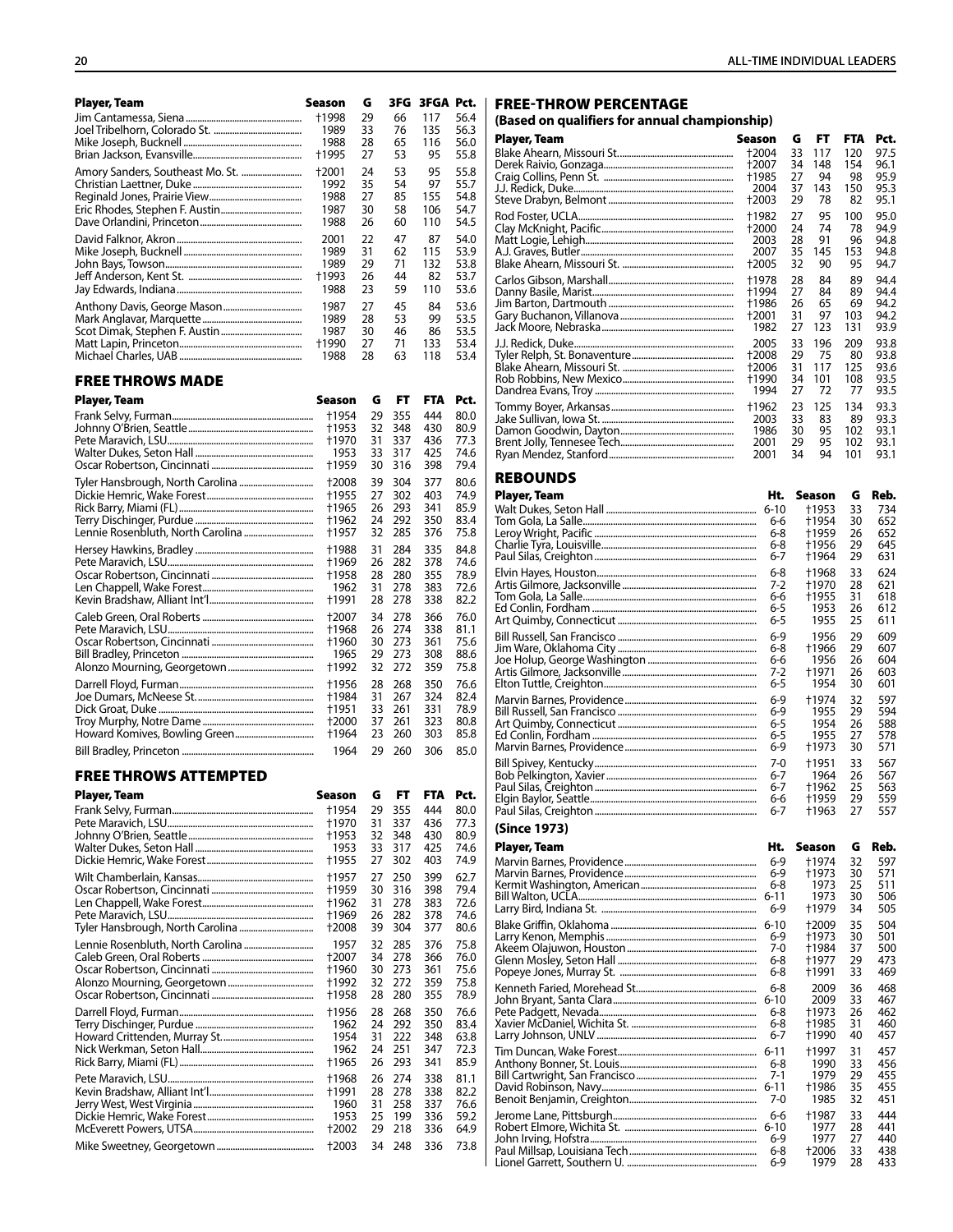| <b>REBOUND AVERAGE</b> |          |        |    |     |           |
|------------------------|----------|--------|----|-----|-----------|
| Player, Team           | Ht.      | Season | G  |     | Reb. Avg. |
|                        | $6 - 5$  | +1955  | 21 | 538 | 25.6      |
|                        | 6-8      | +1959  | 26 | 652 | 25.1      |
|                        | 6-5      | 1955   | 25 | 611 | 24.4      |
|                        | 6-5      | 1956   | 22 | 520 | 23.6      |
|                        | 6-5      | †1953  | 26 | 612 | 23.5      |
|                        | 6-6      | ++1956 | 26 | 604 | 23.2      |
|                        | 7-2      | +1971  | 26 | 603 | 23.2      |
|                        | 6-5      | +1954  | 26 | 588 | 22.6      |
|                        | 6-7      | 1962   | 25 | 563 | 22.5      |
|                        | 6-8      | +1960  | 17 | 380 | 22.4      |
|                        | $6 - 10$ | 1953   | 33 | 734 | 22.2      |
|                        | 6-8      | 1956   | 29 | 645 | 22.2      |
|                        | $6 - 5$  | 1954   | 21 | 466 | 22.2      |
|                        | 7-2      | +1970  | 28 | 621 | 22.2      |
|                        | $6 - 4$  | 1953   | 22 | 480 | 21.8      |
|                        | 6-7      | +1964  | 26 | 567 | 21.8      |
|                        | $6 - 10$ | +1967  | 22 | 479 | 21.8      |
|                        | 6-7      | 1964   | 29 | 631 | 21.8      |
|                        | 6-6      | 1954   | 30 | 652 | 21.7      |
|                        | 6-8      | 1956   | 24 | 517 | 21.5      |
|                        | 6-8      | +1969  | 22 | 472 | 21.5      |
|                        | $6 - 5$  | 1955   | 27 | 578 | 21.4      |
|                        | 6-7      | 1956   | 26 | 549 | 21.1      |
|                        | 6-9      | 1956   | 29 | 609 | 21.0      |
|                        | 6-8      | +1965  | 23 | 483 | 21.0      |

††*From 1956 through 1962, individual champions were determined by percentage of all recoveries; Holup led in percentage of recoveries and Slack led in average in 1956.*

#### **(Since 1973)**

| Player, Team                         | Ht.      | Season | G  |     | Reb. Avg. |
|--------------------------------------|----------|--------|----|-----|-----------|
|                                      | 6-8      | +1973  | 25 | 511 | 20.4      |
|                                      | $6-9$    | 1973   | 30 | 571 | 19.0      |
|                                      | $6-9$    | +1974  | 32 | 597 | 18.7      |
|                                      | 6-8      | 1973   | 26 | 462 | 17.8      |
|                                      | $6 - 10$ | 1973   | 24 | 426 | 17.8      |
|                                      | $6 - 11$ | 1973   | 30 | 506 | 16.9      |
|                                      | $6 - 9$  | 1973   | 30 | 501 | 16.7      |
|                                      | 6-8      | +1977  | 29 | 473 | 16.3      |
|                                      | $6-9$    | 1977   | 27 | 440 | 16.3      |
| Carlos McCullough, Tex.-Pan American | $6 - 7$  | 1974   | 22 | 358 | 16.3      |
|                                      | $6 - 7$  | 1974   | 26 | 423 | 16.3      |
|                                      | $6 - 7$  | +1979  | 26 | 421 | 16.2      |
|                                      | 6-8      | +1976  | 26 | 420 | 16.2      |
|                                      | $6 - 10$ | 1977   | 28 | 441 | 15.8      |
|                                      | 7-1      | 1979   | 29 | 455 | 15.7      |
|                                      | $6 - 10$ | 1973   | 26 | 402 | 15.5      |
|                                      | $6 - 10$ | 1974   | 27 | 419 | 15.5      |
|                                      | 6-9      | 1979   | 28 | 433 | 15.5      |
|                                      | 6-6      | 1976   | 23 | 354 | 15.4      |
|                                      | 6-9      | +1975  | 21 | 323 | 15.4      |
|                                      | 6-8      | 1973   | 26 | 396 | 15.2      |
|                                      | 6-8      | 1974   | 26 | 395 | 15.2      |
|                                      | 6-9      | 1973   | 28 | 424 | 15.1      |
|                                      | 6-8      | +1980  | 26 | 392 | 15.1      |
|                                      | 6-6      | 1974   | 25 | 375 | 15.0      |
|                                      | 6-6      | 1980   | 27 | 406 | 15.0      |
|                                      |          |        |    |     |           |

*†national leader*

### ASSISTS

| Player, Team | Season | G  | Ast. |
|--------------|--------|----|------|
|              | +1987  | 38 | 406  |
|              | +1988  | 30 | 399  |
|              | 1988   | 31 | 373  |
|              | 1987   | 31 | 333  |
|              | †1986  | 32 | 328  |
|              | †1989  | 38 | 326  |
|              | +1991  | 35 | 310  |
|              | +1993  | 34 | 310  |
|              | +1984  | 37 | 309  |
|              | +1985  | 33 | 305  |
|              | 1988   | 32 | 303  |
|              | 1991   | 33 | 301  |
|              | 1991   | 31 | 299  |
|              | +1999  | 34 | 299  |
|              | +1990  | 34 | 297  |
|              | 1988   | 34 | 294  |
|              | +1998  | 32 | 294  |
|              | +2000  | 34 | 293  |
|              | +2008  | 36 | 293  |
|              | +2009  | 36 | 290  |
|              | 1984   | 34 | 289  |

Sherman Douglas, Syracuse....................................................................... 1987 38 289 Greg Anthony, UNLV ..................................................................................... 1990 39 289 Bobby Hurley, Duke....................................................................................... 1991 39 289 Sherman Douglas, Syracuse....................................................................... 1988 35 288 Bobby Hurley, Duke....................................................................................... 1990 38 288 ASSIST AVERAGE Player, Team Season G Ast.

| Player, Team | Season                         | G                          | Ast.                            | Avg.                                      |
|--------------|--------------------------------|----------------------------|---------------------------------|-------------------------------------------|
|              | 1988<br>+1987<br>1987<br>+1995 | 30<br>31<br>31<br>38<br>28 | 399<br>373<br>333<br>406<br>284 | 13.30<br>12.03<br>10.74<br>10.68<br>10.14 |
|              | +1991<br>1987<br>1987<br>+1985 | 28<br>31<br>28<br>29<br>24 | 278<br>299<br>270<br>276<br>228 | 9.92<br>9.65<br>9.64<br>9.52<br>9.50      |
|              | 1988                           | 32                         | 303                             | 9.47                                      |
|              | +1984                          | 29                         | 274                             | 9.45                                      |
|              | 1995                           | 27                         | 251                             | 9.30                                      |
|              | 1987                           | 28                         | 260                             | 9.29                                      |
|              | +1990                          | 28                         | 260                             | 9.29                                      |
|              | 1991                           | 28                         | 259                             | 9.25                                      |
|              | 1985                           | 33                         | 305                             | 9.24                                      |
|              | +1998                          | 32                         | 294                             | 9.19                                      |
|              | 1991                           | 31                         | 283                             | 9.13                                      |
|              | 1991                           | 33                         | 301                             | 9.12                                      |
|              | +1993                          | 34                         | 310                             | 9.12                                      |
|              | +1986                          | 36                         | 328                             | 9.11                                      |
|              | 1990                           | 29                         | 264                             | 9.10                                      |
|              | †1994                          | 30                         | 272                             | 9.07                                      |
|              | +2000                          | 31                         | 280                             | 9.03                                      |

### BLOCKED SHOTS

| Player, Team | Season                                  | G                          | Blk.                            |
|--------------|-----------------------------------------|----------------------------|---------------------------------|
|              | +2006<br>+2007<br><b>t1997</b><br>†1996 | 35<br>30<br>30<br>28<br>28 | 207<br>196<br>188<br>180<br>178 |
|              | †1991<br>+2002<br>2007                  | 34<br>32<br>36<br>34<br>33 | 177<br>172<br>170<br>169<br>168 |
|              | 1996<br>+2005<br>2006<br>+2000          | 29<br>30<br>30<br>30<br>32 | 165<br>165<br>163<br>161<br>160 |
|              | 1992<br>+2008<br>1996<br>+2003<br>2009  | 30<br>34<br>32<br>33<br>36 | 157<br>157<br>156<br>156<br>152 |
|              | 1991<br>+2001<br>+2004<br>2008          | 32<br>30<br>32<br>36<br>33 | 151<br>147<br>147<br>147<br>147 |

#### BLOCKED-SHOT AVERAGE

| Player, Team | Season | G  | Blk. | Avg. |
|--------------|--------|----|------|------|
|              | +2006  | 30 | 196  | 6.53 |
|              |        | 28 | 180  | 6.43 |
|              | +2007  | 28 | 178  | 6.36 |
|              |        | 30 | 188  | 6.27 |
|              | +1986  | 35 | 207  | 5.91 |
|              | 1996   | 29 | 165  | 5.69 |
|              | +2005  | 30 | 165  | 5.50 |
|              | 2005   | 25 | 136  | 5.44 |
|              | 2006   | 30 | 163  | 5.43 |
|              | +2002  | 32 | 172  | 5.38 |
|              | +2000  | 30 | 161  | 5.37 |
|              | +1995  | 26 | 139  | 5.35 |
|              | +1992  | 30 | 157  | 5.23 |
|              | +1991  | 34 | 177  | 5.21 |
|              | 1995   | 28 | 144  | 5.14 |
|              | 2000   | 28 | 144  | 5.14 |
|              | 1991   | 28 | 143  | 5.11 |
|              | 2007   | 33 | 168  | 5.09 |
|              | 1991   | 28 | 140  | 5.00 |

**INOISIVID** Division I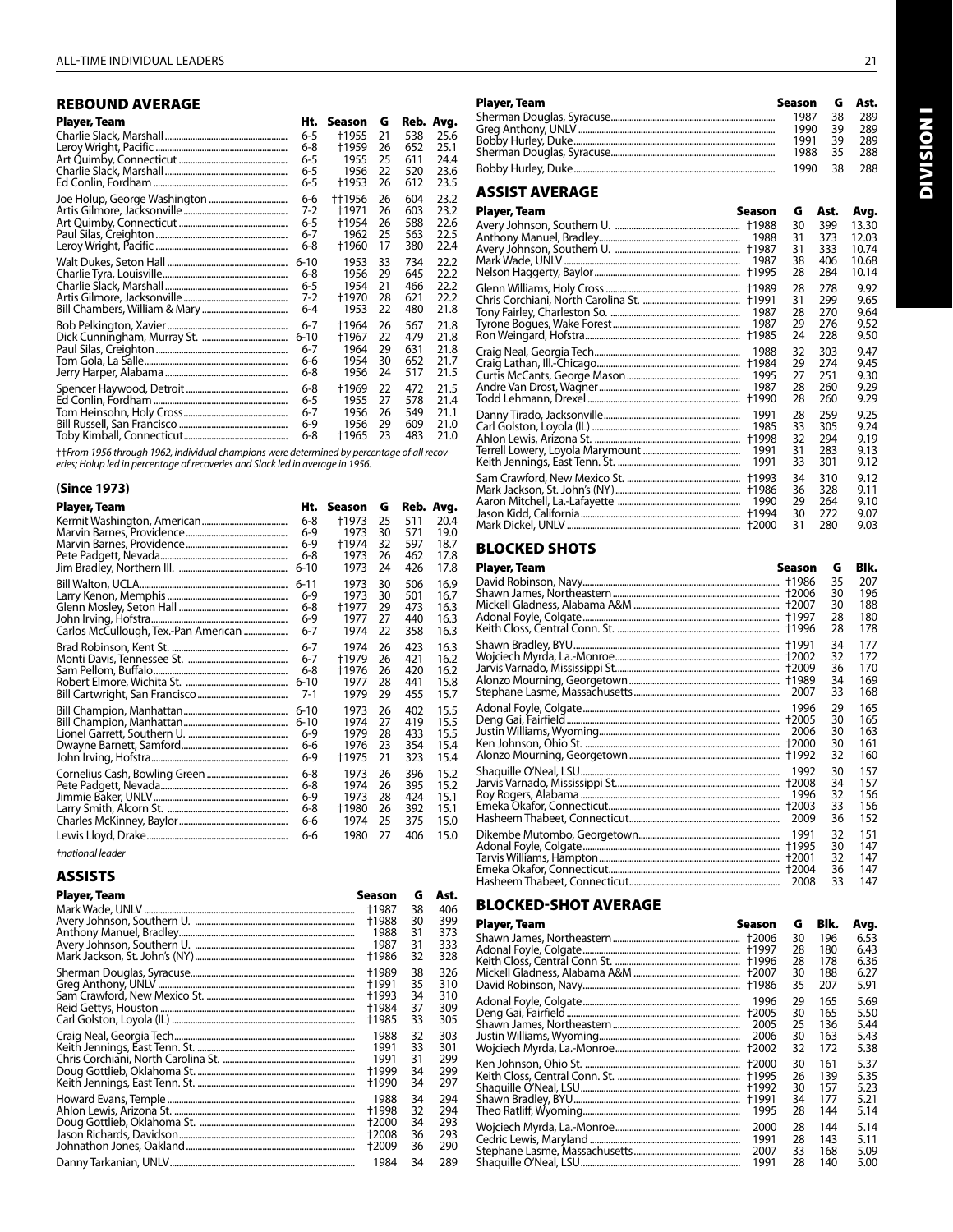| <b>Player, Team</b> | Season | G  | Blk. | Ava. | Plaver, Team | Season       | <b>3B-2Bs</b> |
|---------------------|--------|----|------|------|--------------|--------------|---------------|
|                     |        |    | 160  | 5.00 |              | 1990         |               |
|                     |        | 27 | 135  | 5.00 |              | 1990         |               |
|                     |        | 34 | 169  | 4.97 |              | 1990         |               |
|                     |        | 28 | 139  | 4.96 |              | 1991<br>1992 |               |
|                     |        | 30 | 147  | 4.90 |              |              |               |
|                     |        | 32 | 156  | 4.88 |              | 1993         |               |

#### STEALS

| <b>Player, Team</b> | Season                                | G                          | Stl.                            |
|---------------------|---------------------------------------|----------------------------|---------------------------------|
|                     | +2002                                 | 29                         | 160                             |
|                     | +1988                                 | 39                         | 150                             |
|                     | 1988                                  | 29                         | 142                             |
|                     | +1986                                 | 28                         | 139                             |
|                     | 2002                                  | 31                         | 139                             |
|                     | <b>t1990</b>                          | 37                         | 138                             |
|                     | +1989                                 | 35                         | 131                             |
|                     | 1990                                  | 29                         | 130                             |
|                     | +2005                                 | 32                         | 125                             |
|                     | 1988                                  | 30                         | 124                             |
|                     | <b>†1996</b>                          | 37                         | 124                             |
|                     | +2000                                 | 37                         | 123                             |
|                     | 1986                                  | 28                         | 120                             |
|                     | <b>†1994</b>                          | 30                         | 120                             |
|                     | 1996                                  | 27                         | 118                             |
|                     | <b>+1987</b><br>+1991<br>1989<br>1989 | 28<br>31<br>37<br>28<br>34 | 114<br>112<br>112<br>111<br>111 |
|                     | 1991                                  | 32                         | 111                             |
|                     | +2007                                 | 33                         | 111                             |
|                     | +1993                                 | 29                         | 110                             |
|                     | 1996                                  | 30                         | 110                             |
|                     | 1990                                  | 29                         | 109                             |
|                     | 1991                                  | 33                         | 109                             |
|                     | 1993                                  | 30                         | 109                             |
|                     | 1994                                  | 28                         | 109                             |

#### STEAL AVERAGE

| <b>Player, Team</b> | Season                                  | G                          | Stl.                            | Avg.                                 |
|---------------------|-----------------------------------------|----------------------------|---------------------------------|--------------------------------------|
|                     | +2002                                   | 29                         | 160                             | 5.52                                 |
|                     | +1986                                   | 28                         | 139                             | 4.96                                 |
|                     | +1988                                   | 29                         | 142                             | 4.90                                 |
|                     | 2002                                    | 31                         | 139                             | 4.48                                 |
|                     | +1990                                   | 29                         | 130                             | 4.48                                 |
|                     | †1996<br>+2001<br>1986<br>1988<br>†1987 | 27<br>25<br>28<br>30<br>28 | 118<br>108<br>120<br>124<br>114 | 4.37<br>4.32<br>4.29<br>4.13<br>4.07 |
|                     | †1994                                   | 30                         | 120                             | 4.00                                 |
|                     | +1989                                   | 28                         | 111                             | 3.96                                 |
|                     | +2004                                   | 27                         | 107                             | 3.96                                 |
|                     | +2003                                   | 22                         | 87                              | 3.95                                 |
|                     | +2005                                   | 32                         | 125                             | 3.91                                 |
|                     | 1994                                    | 28                         | 109                             | 3.89                                 |
|                     | 1988                                    | 39                         | 150                             | 3.85                                 |
|                     | +2000                                   | 28                         | 107                             | 3.82                                 |
|                     | 2001                                    | 28                         | 107                             | 3.82                                 |
|                     | +1993                                   | 29                         | 110                             | 3.79                                 |
|                     | 1993                                    | 27                         | 102                             | 3.78                                 |
|                     | 1994                                    | 21                         | 79                              | 3.76                                 |
|                     | 1990                                    | 29                         | 109                             | 3.76                                 |
|                     | 1989                                    | 35                         | 131                             | 3.74                                 |
|                     | 1996                                    | 30                         | 110                             | 3.67                                 |

#### QUADRUPLE-DOUBLES

| <b>Player, Team</b> | Class Season QD-2Bs |  |
|---------------------|---------------------|--|
|                     | 2008                |  |

#### TRIPLE-DOUBLES

| <b>Player, Team</b> | Class | Season 3B-2Bs |                         |
|---------------------|-------|---------------|-------------------------|
|                     | So.   | 1986          | 4                       |
|                     | Sr.   | 1988          | 4                       |
|                     | So.   | 1994          | 4                       |
|                     | Sr.   | 2007          | 4                       |
|                     | Jr.   | 1986          | $\overline{\mathbf{3}}$ |
|                     | Jr.   | 1992          | 3                       |
|                     | Sr.   | 1993          | $\overline{\mathbf{3}}$ |
|                     | Sr.   | 1994          | 3                       |
|                     | So.   | 2004          | 3                       |
|                     |       | 1987          |                         |

| Player, Team | Class | Season | 3B-2Bs                                     |
|--------------|-------|--------|--------------------------------------------|
|              | Jr.   | 1990   | 2                                          |
|              | Fr.   | 1990   | 2                                          |
|              | So.   | 1990   | $\overline{2}$                             |
|              | Sr.   | 1991   | $\overline{2}$                             |
|              | Sr.   | 1992   | $\overline{2}$                             |
|              | Jr.   | 1993   | 2                                          |
|              | So.   | 1993   | $\overline{2}$                             |
|              | Sr.   | 1996   | $\overline{2}$                             |
|              | So.   | 1996   | $\overline{2}$                             |
|              | Jr.   | 1997   | $\overline{2}$                             |
|              | Jr.   | 1997   | $\overline{2}$                             |
|              | Sr.   | 2000   |                                            |
|              | Sr.   | 2002   | $\begin{array}{c} 2 \\ 2 \\ 2 \end{array}$ |
|              | Sr.   | 2002   |                                            |
|              | So.   | 2003   | $\overline{2}$                             |
|              | Jr.   | 2005   | $\overline{2}$                             |
|              | Fr.   | 2005   | $\overline{2}$                             |
|              | So.   | 2006   | $\overline{2}$                             |
|              | Jr.   | 2007   | $\overline{2}$                             |
|              | Sr.   | 2007   | $\overline{2}$                             |
|              | Sr.   | 2008   | 2                                          |
|              | Jr.   | 2008   | $\overline{2}$                             |
|              | Sr.   | 2008   | $\overline{2}$                             |

#### CONSECUTIVE TRIPLE-DOUBLES

| <b>Player, Team</b> | Class | <b>Dates</b>         | 3B-2Bs         |
|---------------------|-------|----------------------|----------------|
|                     |       |                      | 2              |
|                     |       | Jr. Feb. 19-22, 1992 | $\overline{2}$ |
|                     |       |                      | $\overline{2}$ |
|                     |       | Sr. Mar. 3-6, 1993   |                |
|                     | Sr.   | Mar. 5-10, 1994      | $\mathcal{P}$  |
|                     |       |                      | $\mathcal{P}$  |

#### DOUBLE-DOUBLES

| Player, Team | Class                           | Season                               | $2B-2Bs$                   |
|--------------|---------------------------------|--------------------------------------|----------------------------|
|              | Jr.                             | 1986                                 | 31                         |
|              | Sr.                             | 1960                                 | 30                         |
|              | Sr.                             | 1985                                 | 30                         |
|              | So.                             | 2009                                 | 30                         |
|              | Sr.                             | 1964                                 | 29                         |
|              | Sr.                             | 1975                                 | 29                         |
|              | Jr.                             | 1985                                 | 29                         |
|              | Ir.                             | 1989                                 | 29                         |
|              | Sr.                             | 1997                                 | 29                         |
|              | Jr.                             | 1959                                 | 28                         |
|              | So.<br>Sr.<br>Fr.<br>Jr.<br>Jr. | 1967<br>1979<br>2008<br>1960<br>1963 | 28<br>28<br>28<br>27<br>27 |
|              | Sr.<br>Ir.<br>Jr.<br>Jr.<br>Sr. | 1964<br>1968<br>1970<br>1973<br>1956 | 27<br>27<br>27<br>27<br>26 |
|              | So.                             | 1960                                 | 26                         |
|              | Ir.                             | 1961                                 | 26                         |
|              | Sr.                             | 1962                                 | 26                         |
|              | Sr.                             | 1962                                 | 26                         |
|              | Sr.                             | 1970                                 | 26                         |
|              | So.                             | 1983                                 | 26                         |
|              | Jr.                             | 1987                                 | 26                         |
|              | Sr.                             | 1986                                 | 26                         |
|              | Jr.                             | 1989                                 | 26                         |
|              | So.                             | 2005                                 | 26                         |

#### DOUBLE-DOUBLES by A FRESHMAN

| <b>Player, Team</b> | Season | $2B-2Bs$ |
|---------------------|--------|----------|
|                     | 2008   | 28       |
|                     | 2008   | 23       |
|                     | 2003   | 22       |
|                     | 1980   | 21       |
|                     | 1988   | 21       |
|                     | 2001   | 21       |
|                     | 1975   | 20       |
|                     | 2007   | 20       |
|                     | 1983   | 19       |
|                     | 1977   | 18       |
|                     | 1977   | 18       |
|                     | 1978   | 18       |
|                     | 1973   | 17       |
|                     | 1993   | 15       |
|                     | 2004   | 15       |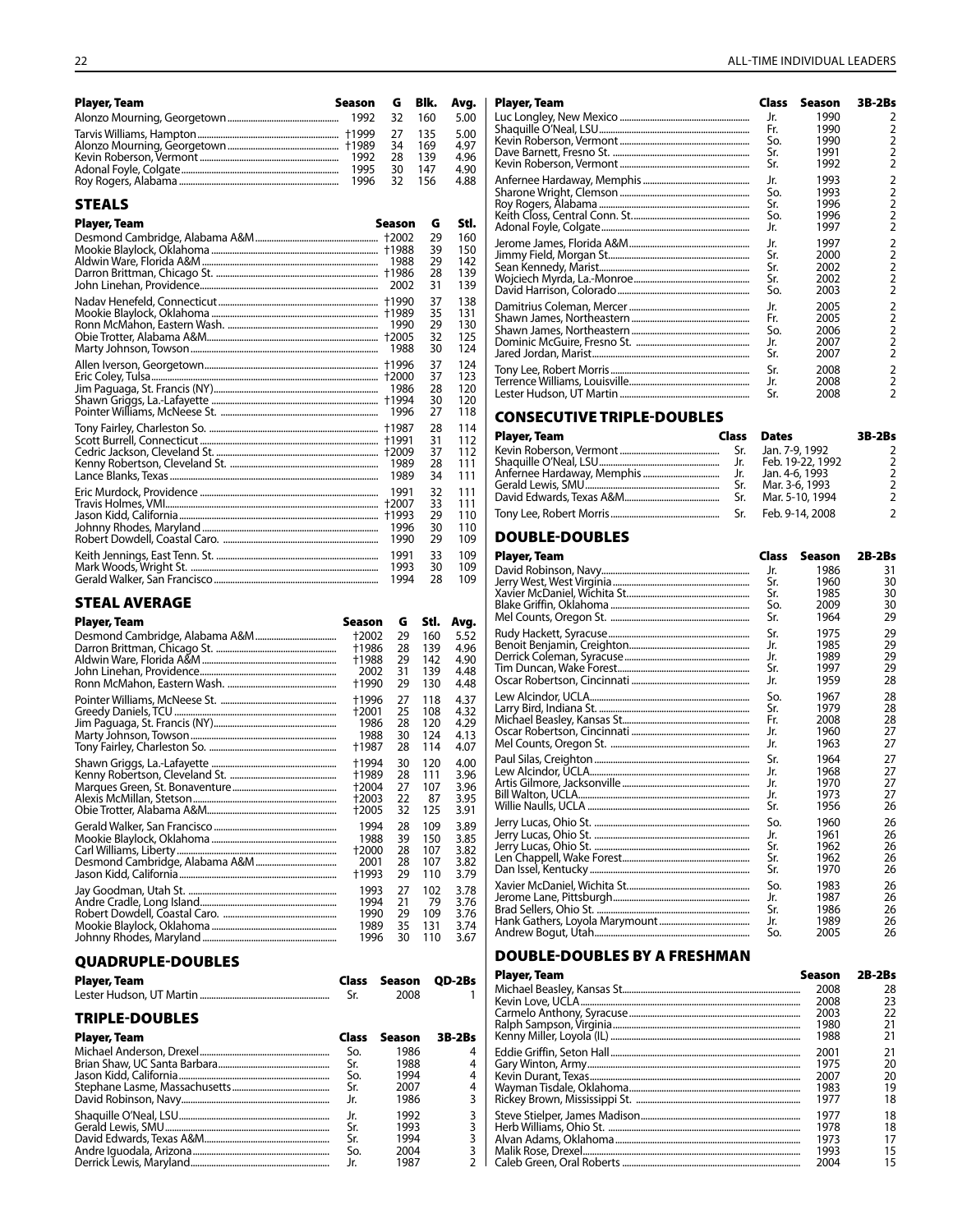| <b>Player, Team</b> | <b>Season</b> | $2B-2Bs$ |
|---------------------|---------------|----------|
|                     | 1978          | 14       |
|                     | 1987          | 14       |
|                     | 2004          | 14       |
|                     | 2004          | 14       |
|                     | 2006          | 14       |
|                     | 2007          | 14       |
|                     | 2008          | 14       |
|                     | 1977          | 13       |
|                     | 1983          | 13       |
|                     | 1987          | 13       |
|                     | 1994          | 13       |

#### CONSECUTIVE DOUBLE-DOUBLES

| Player, Team                                                                                                         | Class             | <b>Dates</b>                                                                                                                                                        | 2B-2Bs                           |
|----------------------------------------------------------------------------------------------------------------------|-------------------|---------------------------------------------------------------------------------------------------------------------------------------------------------------------|----------------------------------|
| Benoit Benjamin, Creighton<br>Oscar Robertson, Cincinnati                                                            | Jr.<br>Jr.<br>Jr. | Nov. 30, 1963-Mar. 10, 1964<br>Nov. 24, 1984-Feb. 16, 1985<br>Dec. 27, 1967-Mar. 23, 1968<br>Dec. 2, 1955-Mar. 9, 1956<br>Dec. 31, 1958-Mar. 21, 1959               | 29<br>27<br>26<br>25<br>23       |
| #Jerry Lucas, Ohio St.<br>Xavier McDaniel, Wichita St<br>Billy Cunningham, North Carolina                            | Jr.<br>Sr.<br>So. | Dec. 1, 1960-Mar. 11, 1961<br>Dec. 21, 1984-Mar. 15, 1985<br>Dec. 2, 1961-Feb. 24, 1962<br>Jan. 5-Mar. 12, 1960<br>Dec. 5, 1962-Mar. 1, 1963                        | 23<br>23<br>21<br>20<br>20       |
| Billy Cunningham, North Carolina  Jr.<br>Artis Gilmore, Jacksonville<br>Steve Smith, Loyola Marymount                | Sr.<br>Jr.        | Dec. 2, 1963-Feb. 22, 1964<br>Dec. 1, 1967-Feb. 20, 1968<br>Dec. 8, 1958-Feb. 21, 1959<br>Dec. 1, 1970-Feb. 8, 1971<br>Jan. 4-Mar. 4, 1972                          | 20<br>20<br>19<br>18<br>18       |
| Jack Twyman, Cincinnati<br>Artis Gilmore, Jacksonville<br>Tim Duncan, Wake Forest<br>Larry Bird, Indiana St.   Sr. . | Jr.<br>Jr.<br>Sr. | Dec. 17, 1953-Mar. 4, 1954<br>Dec. 9, 1969-Feb. 13, 1970<br>Nov. 24, 1996-Jan. 28, 1997<br>Feb. 3-Mar. 24, 1962<br>Dec. 9, 1978-Feb. 6, 1979                        | 17<br>17<br>17<br>16<br>16       |
| Jerry Lucas, Ohio St.   So.<br>Rickey Brown, Mississippi St.<br>David Robinson, Navy                                 | Sr.<br>Jr.        | Jan. 23-Mar. 19, 1960<br>Dec. 10, 1971-Jan. 28, 1972<br>Nov. 30, 1979-Jan. 17, 1980<br>Feb. 12-Nov. 29, 1986<br>Jan. 12-Feb. 23, 1987<br>Dec. 10, 1992-Feb. 6, 1993 | 15<br>15<br>15<br>15<br>15<br>15 |
|                                                                                                                      |                   |                                                                                                                                                                     |                                  |

#*Missed the Jan. 9, 1961, game because of injury.*

## Top Season Performances by Class

#### SCORING AVERAGE

| Class  | Player, Team                                               | Season G FG 3FG FT Pts. Avg. |  |  |          |
|--------|------------------------------------------------------------|------------------------------|--|--|----------|
| Senior | Pete Maravich, LSU  1970 31 522 - 337 1,381 44.5           |                              |  |  |          |
| Junior | Pete Maravich, LSU  1969 26 433 - 282 1,148 44.2           |                              |  |  |          |
|        | Sophomore Pete Maravich, LSU  1968 26 432 - 274 1,138 43.8 |                              |  |  |          |
|        | Freshman Chris Jackson, LSU  1989 32 359 84 163            |                              |  |  | 965 30.2 |

#### FIELD-GOAL PERCENTAGE

| Class  | Player, Team              | Season G FG FGA Pct. |     |        |              |      |
|--------|---------------------------|----------------------|-----|--------|--------------|------|
| Senior | Steve Johnson, Oregon St. | 1981                 |     |        | 28 235 315   | 74.6 |
| Junior | Steve Johnson, Oregon St. | 1980                 |     | 30 211 | 297          | 71.0 |
|        |                           | 1989                 |     | 33 179 | 248          | 72.2 |
|        |                           | 2007                 | 30. |        | 162 239 67.8 |      |

#### THREE-POINT FIELD GOALS MADE PER GAME

| Class  | Player, Team | Season G 3FG Avg. |  |  |
|--------|--------------|-------------------|--|--|
| Senior |              | 1987 28 158 5.64  |  |  |
| Junior |              | 2003 28 139 4.96  |  |  |
|        |              | 2008 36 162 4.50  |  |  |
|        |              | 1993 27 106 3.93  |  |  |

#### THREE-POINT FIELD-GOAL PERCENTAGE

| Class  | Player, Team                      | Season G 3FG 3FGA Pct. |     |     |     |      |
|--------|-----------------------------------|------------------------|-----|-----|-----|------|
| Senior | Keith Jennings, East Tenn. St.    | 1991                   | 33  | 84  | 142 | 59.2 |
| Junior |                                   | 1988                   | 29  | 52. | -82 | 63.4 |
|        | Sophomore Dave Calloway, Monmouth | 1989                   | 28  | 48  | 82. | 58.5 |
|        |                                   | 1988                   | -23 | 59  | 110 | 53.6 |

#### FREE-THROW PERCENTAGE

| Class  | Player, Team                        | Season G FT FTA Pct. |      |     |     |      |
|--------|-------------------------------------|----------------------|------|-----|-----|------|
| Senior | Derek Raivio, Gonzaga               | 2007                 | 34   | 148 | 154 | 96.1 |
| Junior |                                     | 2003                 | 29   | 78  | 82. | 95.1 |
|        |                                     | 2004                 | - 37 | 143 | 150 | 95.3 |
|        | Freshman Blake Ahearn, Missouri St. | 2004                 | 33   | 117 | 120 | 97.5 |

#### REBOUND AVERAGE

| Class                                  | Player, Team       |         |  | Season G Reb. Avg. |  |  |
|----------------------------------------|--------------------|---------|--|--------------------|--|--|
| Senior                                 |                    | 1955 25 |  | 611<br>- 24.4      |  |  |
| Junior                                 |                    |         |  | 1955 21 538 25.6   |  |  |
|                                        |                    | 1953 26 |  | 612<br>- 23.5      |  |  |
| Freshman                               |                    | 1973 26 |  | 462 17.8           |  |  |
| <b>REBOUND AVERAGE</b><br>(Since 1973) |                    |         |  |                    |  |  |
| Clace                                  | <b>Player Team</b> |         |  | Saacon G. Rah Avg  |  |  |

| Class  | Player, Team | Season G Reb. Avg. |  |  |
|--------|--------------|--------------------|--|--|
| Senior |              | 1973 22 439 20.0   |  |  |
| Junior |              | 1973 30 571 19.0   |  |  |
|        |              | 1974 26 423 16.3   |  |  |
|        |              | 1973 26 462 17.8   |  |  |

#### ASSIST AVERAGE

| Class  | Player, Team                           | Season G Ast. Avg. |           |          |
|--------|----------------------------------------|--------------------|-----------|----------|
| Senior |                                        | 1988 30            | 399 13.30 |          |
| Junior |                                        | 1988 31            | 373 12.03 |          |
|        | Sophomore Curtis McCants, George Mason | 1995 27            |           | 251 9.30 |
|        |                                        | 2001 29 252 8.69   |           |          |

#### ASSIST-TO-TURNOVER RATIO

| Class  | Player, Team                      | Season G Ast. TO Ratio |  |    |         |
|--------|-----------------------------------|------------------------|--|----|---------|
| Senior | Levance Fields, Pittsburgh        | 2009 36 270            |  | 71 | 3.80    |
| Junior | Ty Lawson, North Carolina         | 2009 35 230            |  |    | 66 3.48 |
|        | Sophomore Tyler Newbold, Utah St. | 2009 35 111            |  | 28 | 3.96    |
|        | Freshman Desmond Wade, Houston    | 2009 33 113            |  |    | 41 2.76 |

#### BLOCKED-SHOT AVERAGE

| Class         | Player, Team | Season G Blk. Avg. |  |  |
|---------------|--------------|--------------------|--|--|
| Senior        |              | 2005 30 165 5.50   |  |  |
| Junior        |              | 1997 28 180 6.43   |  |  |
|               |              | 2006 30 196 6.53   |  |  |
|               |              | 2005 26 136 5.44   |  |  |
| STEAL AVERAGE |              |                    |  |  |

| Class    | Player, Team                   | Season G Stl. Avg. |     |          |          |
|----------|--------------------------------|--------------------|-----|----------|----------|
| Senior   | Desmond Cambridge, Alabama A&M | 2002 29            |     |          | 160 5.52 |
| Junior   | Kenny Robertson, Cleveland St. | 1989 28 111        |     |          | 3.96     |
|          |                                | 1994               | -28 | 109      | 3.89     |
| Freshman |                                | 1993 29            |     | 110 3.79 |          |

## Top Season Performances by a Freshman

#### POINTS

| Player, Team | Season G FG 3FG FT Pts. |  |                        |  |
|--------------|-------------------------|--|------------------------|--|
|              |                         |  | 1989 32 359 84 163 965 |  |
|              |                         |  | 2007 35 306 82 209 903 |  |
|              |                         |  | 2008 33 307 36 216 866 |  |
|              |                         |  | 1973 29 360 - 134 854  |  |
|              |                         |  | 2002 28 285 79 171 820 |  |

### SCORING AVERAGE

| Player, Team | Season G FG 3FG FT Pts. Avg. |  |  |  |
|--------------|------------------------------|--|--|--|
|              |                              |  |  |  |
|              |                              |  |  |  |
|              |                              |  |  |  |
|              |                              |  |  |  |
|              |                              |  |  |  |

#### FIELD-GOAL PERCENTAGE

| <b>Player, Team</b> | Season G FG FGA Pct. |  |                      |  |
|---------------------|----------------------|--|----------------------|--|
|                     | 2007                 |  | 30 162 239 67.8      |  |
|                     | 1976 28 149 224 66.5 |  |                      |  |
|                     |                      |  | 1993 27 194 298 65.1 |  |
|                     |                      |  | 2007 37 228 353 64.6 |  |
|                     |                      |  | 1982 32 169 264 64.0 |  |

#### THREE-POINT FIELD GOALS MADE

| <b>Player, Team</b> | Season G 3FG |    |     |
|---------------------|--------------|----|-----|
|                     | 2007         | 34 | 122 |
|                     | 2007 35      |    | 110 |
|                     | 2003         | 29 | 109 |
|                     | 1993 27 106  |    |     |
|                     | 1987 28      |    | 104 |
|                     |              |    | 104 |
|                     | 2007 33      |    | 104 |

**INOISIMI** Division I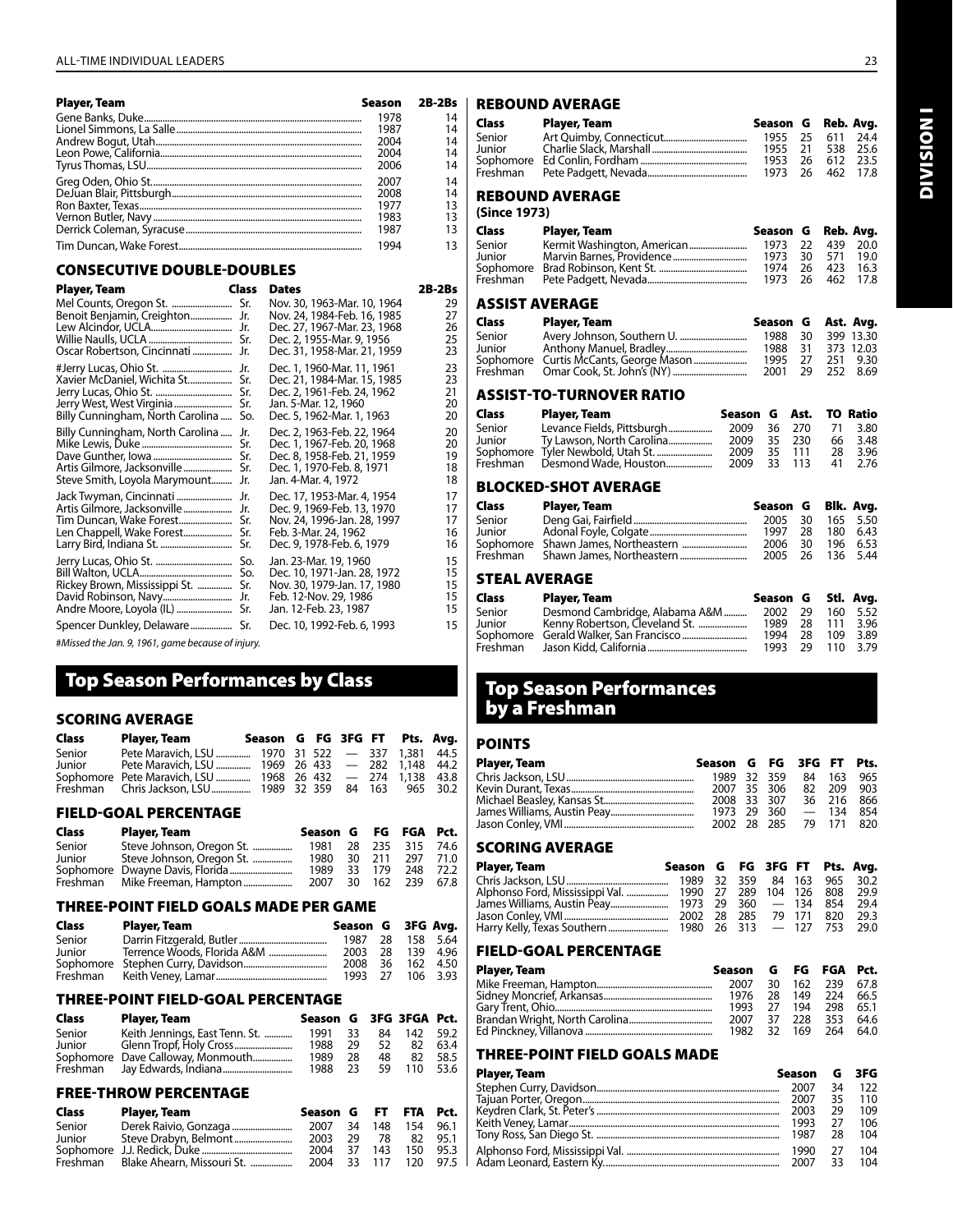| <b>THREE-POINT FIELD GOALS MADE PER GAME</b> |              |                |              |               |              |
|----------------------------------------------|--------------|----------------|--------------|---------------|--------------|
| Player, Team                                 |              | Season         | G            | 3FG           | Avg.         |
|                                              |              | 1993           | 27           | 106           | 3.93         |
|                                              |              | 1990           | 27<br>29     | 104           | 3.85<br>3.76 |
|                                              |              | 2003<br>1987   | 28           | 109<br>104    | 3.71         |
|                                              |              | 1997           | 27           | 99            | 3.67         |
| <b>THREE-POINT FIELD-GOAL PERCENTAGE</b>     |              |                |              |               |              |
| Player, Team                                 | Season       | G              |              | 3FG 3FGA Pct. |              |
|                                              | 1988         | 23             | 59           | 110           | 53.6         |
| Ross Richardson, Loyola Marymount            | 1991         | 25             | 61           | 116           | 52.6         |
|                                              | 1992         | 26             | 61           | 117           | 52.1         |
|                                              | 1989<br>1997 | 28<br>28       | 53<br>64     | 104<br>126    | 51.0<br>50.8 |
|                                              | 1988         | 29             | 65           | 128           | 50.8         |
| FREE-THROW PERCENTAGE                        |              |                |              |               |              |
|                                              | Season       | G              | FT           | <b>FTA</b>    | Pct.         |
| Player, Team                                 | 2004         | 33             | 117          | 120           | 97.5         |
|                                              | 1986         | 26             | 65           | 69            | 94.2         |
|                                              | 2003         | 33             | 102          | 111           | 91.9         |
|                                              | 2007<br>1984 | 29<br>31       | 99<br>137    | 108<br>150    | 91.7<br>91.3 |
| <b>REBOUNDS</b>                              |              |                |              |               |              |
| <b>Player, Team</b>                          |              |                | Season       | G             | Reb.         |
|                                              |              |                | 1973         | 26            | 462          |
|                                              |              |                | 2008         | 39            | 415          |
|                                              |              |                | 2008         | 33            | 408          |
|                                              |              |                | 1988<br>2007 | 29<br>35      | 395<br>390   |
|                                              |              |                |              |               |              |
| <b>REBOUND AVERAGE</b>                       |              |                |              |               |              |
| Player, Team                                 |              | Season<br>1973 | G<br>26      | Reb.<br>462   | Avg.         |
|                                              |              | 1974           | 21           | 299           | 17.8<br>14.2 |
|                                              |              | 1973           | 25           | 352           | 14.1         |
|                                              |              | 1988           | 29           | 395           | 13.6         |
|                                              |              |                |              |               |              |
|                                              |              | 1976           | 23           | 307           | 13.3         |
| <b>ASSISTS</b>                               |              |                |              |               |              |
| Player, Team                                 |              |                | Season       | G             | Ast.         |
|                                              |              |                | 1990<br>1990 | 38<br>35      | 288<br>285   |
|                                              |              |                | 2002         | 33            | 273          |
|                                              |              |                | 1984<br>2001 | 32<br>29      | 252<br>252   |
|                                              |              |                | 2002         | 33            | 252          |
| ASSIST AVERAGE                               |              |                |              |               |              |
| <b>Player, Team</b>                          |              | Season         | G            | Ast.          | Avg.         |
|                                              |              | 2001           | 29           | 252           | 8.69         |
|                                              |              | 2002           | 33           | 273           | 8.27         |
|                                              |              | 1991           | 29           | 237           | 8.17         |
|                                              |              | 1990<br>1985   | 35<br>28     | 285<br>224    | 8.14<br>8.00 |
| <b>ASSIST-TO-TURNOVER RATIO</b>              |              |                |              |               |              |
| Player, Team                                 | Season       | G              | Ast.         |               | TO Ratio     |
|                                              | 2009         | 33             | 113          | 41            | 2.76         |
|                                              | 2009         | 32             | 139          | 56            | 2.48         |
|                                              | 2009         | 32             | 137          | 57            | 2.40         |
|                                              | 2009<br>2009 | 29<br>32       | 150<br>142   | 63<br>60      | 2.38<br>2.37 |
| <b>BLOCKED SHOTS</b>                         |              |                |              |               |              |
| Player, Team                                 |              |                | Season       | G             | Blk.         |
|                                              |              |                | 1991         | 34            | 177          |
|                                              |              |                | 1989<br>1995 | 34<br>30      | 169<br>147   |
|                                              |              |                | 1998         | 33            | 141          |
|                                              |              |                | 1995         | 26            | 139          |
| <b>BLOCKED-SHOT AVERAGE</b>                  |              |                |              |               |              |
| Player, Team                                 |              | Season         | G            | Blk.          | Avg.         |
|                                              |              | 2005           | 25           | 136           | 5.44         |
|                                              |              | 1995<br>1991   | 26<br>34     | 139<br>177    | 5.35<br>5.21 |
|                                              |              | 1989<br>1995   | 34<br>30     | 169<br>147    | 4.97<br>4.90 |

### STEALS

| <b>Player, Team</b> | Season G Stl. |      |     |
|---------------------|---------------|------|-----|
|                     | 1990 37       |      | 138 |
|                     | 1993          | - 29 | 110 |
|                     | 1997 32       |      | 101 |
|                     | 1996          | - 29 | 100 |
|                     | 2008 28       |      | 93. |

#### STEAL AVERAGE

| <b>Player, Team</b> | Season G Stl. |          |          | Avg.         |
|---------------------|---------------|----------|----------|--------------|
|                     | 1993          | 29       | 110      | 3.79         |
|                     | 1990          | 37       | 138      | 3.73         |
|                     | 1996          | 29       | 100      | 3.45         |
|                     | 2008          | 28       | 93       | 3.32         |
|                     | 1988          | 28       | 90       | 3.21         |
|                     | 1991<br>1997  | 28<br>28 | 90<br>90 | 3.21<br>3.21 |

## Career Records

#### POINTS

|                                                       |            | Last         |        |            |                |                          |            |                |
|-------------------------------------------------------|------------|--------------|--------|------------|----------------|--------------------------|------------|----------------|
| Player, Team                                          |            | Ht. Season   | Yrs. G |            | FG             | 3FG#                     | FT         | Pts.           |
| Pete Maravich, LSU                                    | $6 - 5$    | 1970         | 3      | 83         | 1,387          |                          | 893        | 3,667          |
| Freeman Williams,                                     |            |              |        |            |                |                          |            |                |
| Portland St.                                          | 6-4        | 1978         | 4      | 106        | 1,369          |                          | 511        | 3,249          |
| Lionel Simmons, La Salle                              | 6-7        | 1990         | 4      | 131        | 1,244          | 56                       | 673        | 3,217          |
| Alphonso Ford,                                        |            |              |        |            |                |                          |            |                |
| Mississippi Val.                                      | $6 - 2$    | 1993         | 4      | 109        | 1,121          | 333                      | 590        | 3,165          |
| Harry Kelly, Texas Southern                           | 6-7        | 1983         | 4      | 110        | 1,234          |                          | 598        | 3,066          |
| Keydren Clark, St. Peter's                            | $5-9$      | 2006         | 4      | 118        | 967            | 435                      | 689        | 3,058          |
| Hersey Hawkins, Bradley                               | $6 - 3$    | 1988         | 4      | 125        | 1,100          | 118                      | 690        | 3,008          |
| Oscar Robertson, Cincinnati                           | 6-5        | 1960         | 3      | 88         | 1,052          |                          | 869        | 2,973          |
| Danny Manning, Kansas  6-10                           |            | 1988         | 4      | 147        | 1,216          | 10                       | 509        | 2,951          |
| Alfredrick Hughes,                                    |            |              |        |            |                |                          |            |                |
| Loyola (IL)                                           | 6-5        | 1985         | 4      | 120        | 1,226          |                          | 462        | 2,914          |
| Elvin Hayes, Houston                                  | 6-8        | 1968         | 3      | 93         | 1,215          | $\overline{\phantom{0}}$ | 454        | 2,884          |
| Tyler Hansbrough, North                               |            |              |        |            |                |                          |            |                |
|                                                       | $6-9$      | 2009         | 4      | 142        | 939            | 12                       | 982        | 2,872          |
| Larry Bird, Indiana St.                               | $6-9$      | 1979         | 3      | 94         | 1,154          |                          | 542        | 2,850          |
| Otis Birdsong, Houston                                | 6-4        | 1977         | 4      | 116        | 1,176          |                          | 480        | 2,832          |
| Kevin Bradshaw, Bethune-                              |            |              |        |            |                |                          |            |                |
| Cookman/Alliant Int'l                                 | 6-6        | 1991         | 4      | 111        | 1,027          | 132                      | 618        | 2,804          |
| Allan Houston, Tennessee                              | 6-5        | 1993         | 4      | 128        | 902            | 346                      | 651        | 2,801          |
| J.J. Redick, Duke                                     | 6-4        | 2006         | 4      | 139        | 825            | 457                      | 662        | 2,769          |
| Hank Gathers, Southern Cal/                           |            |              |        |            |                |                          |            |                |
| Loyola Marymount                                      | $6 - 7$    | 1990         | 4      | 117        | 1,127          | 0                        | 469        | 2,723          |
| Reggie Lewis, Northeastern                            | 6-7        | 1987<br>1988 | 4<br>4 | 122<br>118 | 1,043<br>1,024 | 30(1)                    | 592<br>626 | 2,708          |
| Daren Queenan, Lehigh                                 | 6-5        |              |        |            |                | 29                       |            | 2,703          |
| Byron Larkin, Xavier                                  | 6-3        | 1988         | 4      | 121        | 1,022          | 51                       | 601        | 2,696          |
| Bo McCalebb, New Orleans                              | 6-0        | 2008         | 5      | 128        | 977            | 115                      | 610        | 2,679          |
| David Robinson, Navy                                  | 7-1        | 1987         | 4      | 127        | 1,032          | 1                        | 604        | 2,669          |
| Wayman Tisdale, Oklahoma<br>Stephen Curry, Davidson   | 6-9<br>6-3 | 1985<br>2009 | 3<br>3 | 104<br>104 | 1,077<br>871   | 414                      | 507<br>479 | 2,661          |
|                                                       |            |              |        |            |                |                          |            | 2,635          |
| Troy Bell, Boston College                             | $6-1$      | 2003         | 4      | 122        | 761            | 300                      | 810        | 2,632          |
| Michael Brooks, La Salle                              | 6-7        | 1980<br>1993 | 4<br>4 | 114        | 1,064          |                          | 500        | 2,628          |
| Calbert Cheaney, Indiana                              | 6-6<br>6-5 | 1991         | 4      | 132<br>126 | 1,018<br>980   | 148<br>246               | 429<br>403 | 2,613          |
| Mark Macon, Temple<br>Don MacLean, UCLA 6-10          |            | 1992         | 4      | 127        | 943            | 11                       | 711        | 2,609<br>2,608 |
|                                                       |            |              |        |            |                |                          |            |                |
| Joe Dumars, McNeese St.                               | 6-3        | 1985         | 4      | 116        | 941            | (5)                      | 723        | 2,605          |
| Henry Domercant, Eastern III.                         | 6-4        | 2003         | 4      | 120        | 861            | 285                      | 595        | 2,602          |
| Terrance Bailey, Wagner                               | 6-2        | 1987         | 4      | 110        | 985            | 42                       | 579        | 2,591          |
| Dickie Hemric, Wake Forest<br>Calvin Natt, La.-Monroe | 6-6<br>6-5 | 1955<br>1979 | 4<br>4 | 104<br>108 | 841<br>1,017   |                          | 905<br>547 | 2,587<br>2,581 |
|                                                       |            |              |        |            |                |                          |            |                |
| Derrick Chievous, Missouri                            | 6-7        | 1988         | 4      | 130        | 893            | 30                       | 764        | 2,580          |
| Skip Henderson, Marshall                              | $6 - 2$    | 1988         | 4      | 125        | 1,000          | 133                      | 441        | 2,574          |
| Austin Carr, Notre Dame                               | 6-3<br>6-6 | 1971<br>2008 | 3<br>4 | 74<br>112  | 1,017<br>933   | 196                      | 526<br>494 | 2,560<br>2,556 |
| Reggie Williams, VMI<br>Sean Elliott, Arizona         | 6-8        | 1989         | 4      | 133        | 896            | 140                      | 623        | 2,555          |
|                                                       |            |              |        |            |                |                          |            |                |
| Rodney Monroe,                                        |            |              |        |            |                |                          |            |                |
| North Carolina St.                                    | 6-3        | 1991         | 4<br>3 | 124<br>77  | 885            | 322                      | 459        | 2,551          |
| Calvin Murphy, Niagara 5-10                           | 6-9        | 1970<br>1997 | 4      | 122        | 947<br>891     | 206                      | 654<br>554 | 2,548<br>2,542 |
| Keith Van Horn, Utah<br>Frank Selvy, Furman           | $6 - 3$    | 1954         | 3      | 78         | 922            |                          | 694        | 2,538          |
| Johnny Dawkins, Duke                                  | 6-2        | 1986         | 4      | 133        | 1,026          | (19)                     | 485        | 2,537          |
|                                                       |            |              |        |            |                |                          |            |                |
| Willie Jackson,                                       | 6-6        | 1984         | 4      | 114        | 995            | (18)                     | 545        | 2,535          |
| Centenary (LA)<br>Steve Burtt, Iona                   | $6 - 2$    | 1984         | 4      | 121        | 1,003          |                          | 528        | 2,534          |
| Steve Rogers, Alabama St.                             | 6-5        | 1992         | 4      | 113        | 817            | 187                      | 713        | 2,534          |
| Shawn Respert,                                        |            |              |        |            |                |                          |            |                |
| Michigan St.                                          | 6-3        | 1995         | 4      | 118        | 866            | 331                      | 468        | 2,531          |
| Joe Jakubick, Akron                                   | $6 - 5$    | 1984         | 4      | 108        | 973            | (53)                     | 584        | 2,530          |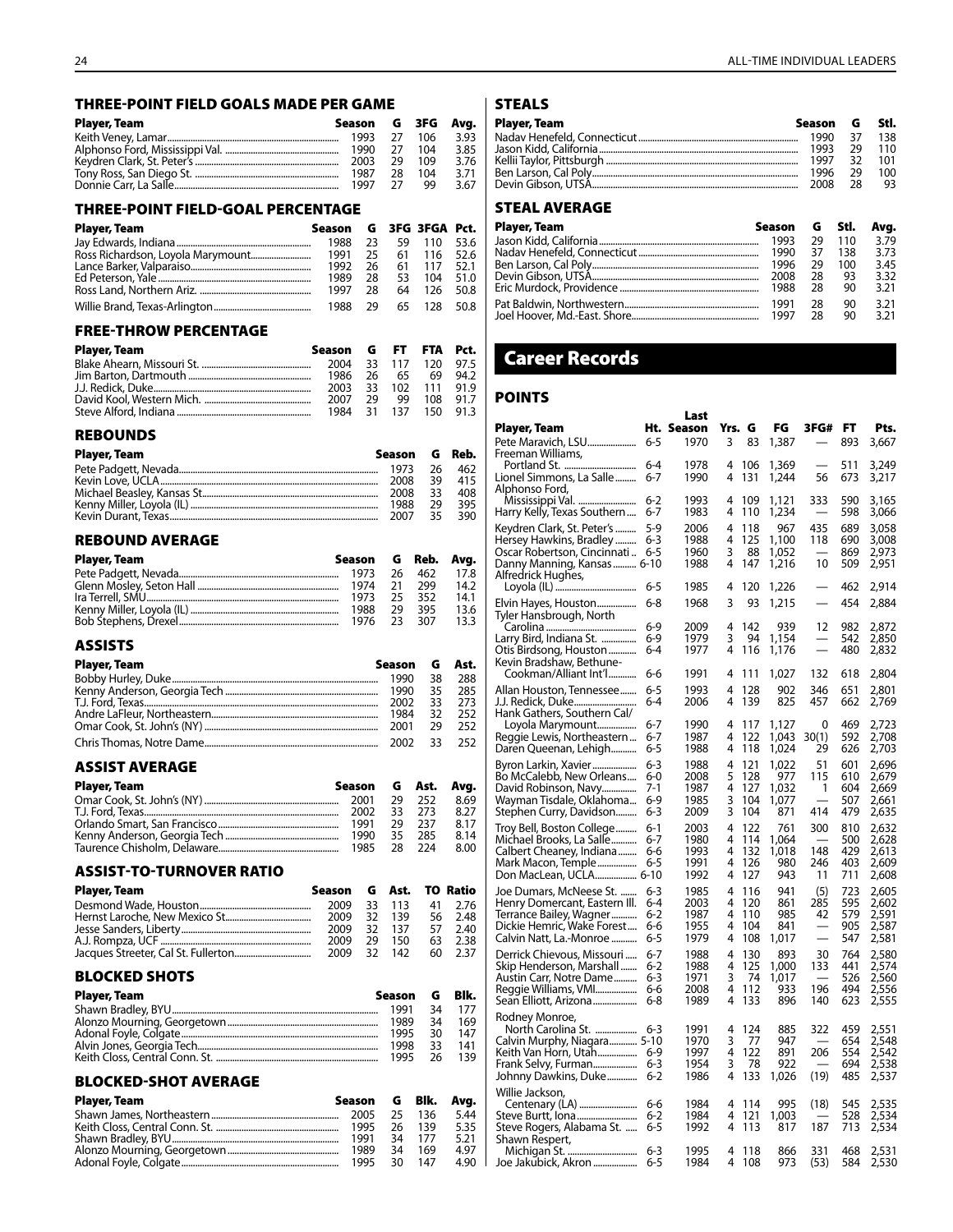|                                                                                                         |                                      | Last                         |             |                           |                          |                                                      |                          |                                  |
|---------------------------------------------------------------------------------------------------------|--------------------------------------|------------------------------|-------------|---------------------------|--------------------------|------------------------------------------------------|--------------------------|----------------------------------|
| Player, Team                                                                                            |                                      | Ht. Season                   | Yrs. G      |                           | FG                       | 3FG#                                                 | FT                       | Pts.                             |
| Andrew Toney, La.-Lafayette                                                                             | $6 - 3$                              | 1980<br>1980                 | 4           | 4 107<br>109              | 996<br>922               | $\overline{\phantom{m}}$<br>$\overline{\phantom{0}}$ | 534<br>680               | 2,526<br>2,524                   |
| Ronnie McCollum,<br>Jaycee Carroll, Utah St.<br>Mike Olliver, Lamar                                     | $6 - 4$<br>$6 - 2$<br>$6-1$          | 2001<br>2008<br>1981         | 4           | 4 113<br>4 134<br>122     | 822<br>880<br>1,130      | 345<br>369<br>$\overline{\phantom{m}}$               | 535<br>393<br>258        | 2,524<br>2,522<br>2,518          |
| Bryant Stith, Virginia<br>Bill Bradley, Princeton<br>Caleb Green, Oral Roberts<br>Jeff Grayer, Iowa St. | $6 - 5$<br>$6 - 5$<br>$6 - 8$<br>6-5 | 1992<br>1965<br>2007<br>1988 | 4<br>3<br>4 | 131<br>83<br>128<br>4 125 | 856<br>856<br>821<br>974 | 114<br>9<br>27                                       | 690<br>791<br>852<br>527 | 2,516<br>2,503<br>2,503<br>2,502 |
| Elgin Baylor, Albertson/                                                                                | 6-6                                  | 1958                         | 3           | 80                        | 956                      |                                                      | 588                      | 2,500                            |

*#Listed is the number of three-pointers scored since it became the national rule in 1987; the num*ber in the parentheses is number scored before 1987—these counted as three points in the game<br>but counted as two-pointers in the national rankings. The three-pointers in the parentheses are *not included in total points.*

#### 2,000-POINT SCORERS

A total of 459 players in Division I history have scored at least 2,000 points over their careers. The first was Jim Lacy, Loyola (MD), with 2,154 over four seasons ending with 1949. The first to reach 2,000 in a three-sea College with seven, followed by Georgia Tech, La Salle, North Carolina, Notre Dame, Syracuse, Tennessee and Villanova with six, and then Indiana, Michigan, Murray<br>State, Oklahoma, Virginia, Wake Forest and Xavier with five apiece.

#### SCORING AVERAGE

**(Minimum 1,400 points)**

|                                                                                                                                           | Last                                 |                       |                             |                                       |                                                                    |                                 |                                           |                                      |
|-------------------------------------------------------------------------------------------------------------------------------------------|--------------------------------------|-----------------------|-----------------------------|---------------------------------------|--------------------------------------------------------------------|---------------------------------|-------------------------------------------|--------------------------------------|
| Player, Team                                                                                                                              | Season                               | Yrs.                  | G                           | FG                                    | 3FG FT                                                             |                                 | Pts.                                      | Avg.                                 |
|                                                                                                                                           | 1970                                 | 3                     | 83                          | 1,387                                 | $\overbrace{\phantom{12322111}}$                                   | 893                             | 3,667                                     | 44.2                                 |
| Austin Carr, Notre Dame                                                                                                                   | 1971                                 | 3                     | 74                          | 1,017                                 | $\overbrace{\phantom{12322111}}$                                   | 526                             | 2,560                                     | 34.6                                 |
| Oscar Robertson, Cincinnati                                                                                                               | 1960                                 | 3                     | 88                          | 1,052                                 |                                                                    | 869                             | 2,973                                     | 33.8                                 |
| Calvin Murphy, Niagara                                                                                                                    | 1970                                 | 3                     | 77                          | 947                                   |                                                                    | 654                             | 2,548                                     | 33.1                                 |
| Bo Lamar, La.-Lafayette                                                                                                                   | †1973                                | $\overline{2}$        | 57                          | 768                                   | $\overline{\phantom{0}}$                                           | 326                             | 1,862                                     | 32.7                                 |
| Frank Selvy, Furman                                                                                                                       | 1954                                 | 3                     | 78                          | 922                                   |                                                                    | 694                             | 2,538                                     | 32.5                                 |
| Rick Mount, Purdue                                                                                                                        | 1970                                 | 3                     | 72                          | 910                                   | $\overline{\phantom{0}}$                                           | 503                             | 2,323                                     | 32.3                                 |
| Darrell Floyd, Furman                                                                                                                     | 1956                                 | 3                     | 71                          | 868                                   |                                                                    | 545                             | 2,281                                     | 32.1                                 |
| Nick Werkman, Seton Hall                                                                                                                  | 1964                                 | 3                     | 71                          | 812                                   |                                                                    | 649                             | 2,273                                     | 32.0                                 |
| Willie Humes, Idaho St.                                                                                                                   | 1971                                 | 2                     | 48                          | 565                                   |                                                                    | 380                             | 1,510                                     | 31.5                                 |
| Bird Averitt, Pepperdine<br>Elgin Baylor, Albertson/<br>Elvin Hayes, Houston<br>Freeman Williams, Portland St.<br>Larry Bird, Indiana St. | 1973<br>1958<br>1968<br>1978<br>1979 | 2<br>3<br>3<br>4<br>3 | 49<br>80<br>93<br>106<br>94 | 615<br>956<br>1,215<br>1,369<br>1,154 | $\overline{\phantom{0}}$<br>$\qquad \qquad -$<br>$\qquad \qquad -$ | 311<br>588<br>454<br>511<br>542 | 1,541<br>2,500<br>2,884<br>3,249<br>2,850 | 31.4<br>31.3<br>31.0<br>30.7<br>30.3 |
| Bill Bradley, Princeton                                                                                                                   | 1965                                 | 3                     | 83                          | 856                                   |                                                                    | 791                             | 2,503                                     | 30.2                                 |
| Rich Fuqua, Oral Roberts                                                                                                                  | +1973                                | 2                     | 54                          | 692                                   |                                                                    | 233                             | 1,617                                     | 29.9                                 |
| Wilt Chamberlain, Kansas                                                                                                                  | 1958                                 | 2                     | 48                          | 503                                   |                                                                    | 427                             | 1,433                                     | 29.9                                 |
| Rick Barry, Miami (FL)                                                                                                                    | 1965                                 | 3                     | 77                          | 816                                   |                                                                    | 666                             | 2,298                                     | 29.8                                 |
| Doug Collins, Illinois St.                                                                                                                | 1973                                 | 3                     | 77                          | 894                                   | $\overline{\phantom{0}}$                                           | 452                             | 2,240                                     | 29.1                                 |
| Alphonso Ford, Mississippi Val.                                                                                                           | 1993                                 | 4                     | 109                         | 1,121                                 | 333                                                                | 590                             | 3,165                                     | 29.0                                 |
|                                                                                                                                           | 1990                                 | 2                     | 64                          | 664                                   | 172                                                                | 354                             | 1,854                                     | 29.0                                 |
| Dave Schellhase, Purdue                                                                                                                   | 1966                                 | 3                     | 74                          | 746                                   | $\qquad \qquad -$                                                  | 582                             | 2,074                                     | 28.8                                 |
| Dick Wilkinson, Virginia                                                                                                                  | 1955                                 | 3                     | 78                          | 783                                   |                                                                    | 665                             | 2,233                                     | 28.6                                 |
| James Williams, Austin Peay                                                                                                               | 1974                                 | 2                     | 54                          | 632                                   |                                                                    | 277                             | 1,541                                     | 28.5                                 |

*†Each played two years of non-Division I competition (Lamar—four years, 3,493 points and 31.2 average; Fuqua—four years, 3,004 points and 27.1 average).* 

#### FIELD-GOAL PERCENTAGE

**(Minimum 400 field goals made and 4 field goals made per game)** 

|                                                          |          | Last       |               |       |     |          |      |
|----------------------------------------------------------|----------|------------|---------------|-------|-----|----------|------|
| Player, Team                                             |          | Ht. Season | Yrs. G        |       | FG  | FGA Pct. |      |
| Steve Johnson, Oregon St.<br>Michael Bradley, Kentucky/  | $6 - 10$ | 1981       |               | 4 116 | 828 | 1,222    | 67.8 |
|                                                          | $6 - 10$ | 2001       | 3             | 100   | 441 | 651      | 67.7 |
| Murray Brown, Florida St.<br>Lee Campbell, Middle Tenn./ | 6-8      | 1980       | 4             | 106   | 566 | 847      | 66.8 |
|                                                          | $6 - 7$  | 1990       | 3             | 88    | 411 | 618      | 66.5 |
| Warren Kidd, Middle Tenn.                                | $6-9$    | 1993       | 3             | 83    | 496 | 747      | 66.4 |
| Todd MacCulloch, Washington                              | 7-0      | 1999       | 4             | 115   | 702 | 1.058    | 66.4 |
| Joe Senser, West Chester                                 | 6-5      | 1979       | 4             | 96    | 476 | 719      | 66.2 |
|                                                          | 6-8      | 1982       | $\mathcal{P}$ | 56    | 552 | 841      | 65.6 |
| Orlando Phillips, Pepperdine                             | $6 - 7$  | 1983       | 2             | 58    | 404 | 618      | 65.4 |
|                                                          | $6 - 11$ | 1974       | 3             | 87    | 747 | 1.147    | 65.1 |
| William Herndon, Massachusetts                           | $6 - 3$  | 1992       | 4             | 100   | 472 | 728      | 64.8 |
| Larry Stewart, Coppin St.                                | 6-8      | 1991       | 3             | 91    | 676 | 1.046    | 64.6 |
|                                                          | 6-8      | 2004       | 4             | 112   | 656 | 1,018    | 64.4 |

| Player, Team                       |          | Last<br>Ht. Season | Yrs. G        |     | FG  | FGA   | Pct. |
|------------------------------------|----------|--------------------|---------------|-----|-----|-------|------|
| Larry Johnson, UNLV                | $6 - 7$  | 1991               | $\mathcal{P}$ | 75  | 612 | 952   | 64.3 |
| Dwayne Davis, Florida              | $6 - 7$  | 1991               | 4             | 124 | 572 | 892   | 64.1 |
| Nate Harris, Utah St.              | $6 - 7$  | 2006               | 5.            | 126 | 588 | 918   | 64.1 |
| Lew Alcindor, UCLA                 | $7-2$    | 1969               | 3             | 88  | 943 | 1,476 | 63.9 |
| Akeem Olajuwon, Houston            | $7-0$    | 1984               | 3             | 100 | 532 | 833   | 63.9 |
| Oliver Miller, Arkansas            | $6-9$    | 1992               | 4             | 137 | 680 | 1.069 | 63.6 |
| Mike Coleman, Liberty              | $6 - 7$  | 1992               | 4             | 105 | 421 | 663   | 63.5 |
|                                    | $6 - 10$ | 1980               | 3             | 89  | 717 | 1,130 | 63.5 |
| Mark McNamara, California          | $6 - 10$ | 1982               | 4             | 107 | 709 | 1.119 | 63.4 |
| Vladimir Kulijanin, UNC Wilmington | $6 - 10$ | 2008               | 4             | 121 | 465 | 736   | 63.2 |
| Dan McClintock, Northern Ariz.     | 7-0      | 2000               | 4             | 115 | 542 | 858   | 63.2 |
| Cherokee Rhone, Centenary (LA)     | 6-8      | 1982               | 3             | 63  | 421 | 667   | 63.1 |
| Carlos Boozer, Duke                | $6-9$    | 2002               | 3             | 101 | 554 | 878   | 63.1 |
| Bobby Lee Hunt, Alabama            | $6-9$    | 1985               | 4             | 126 | 646 | 1.024 | 63.1 |

Last

#### THREE-POINT FIELD GOALS

|              |         | Last   |      |     |     |
|--------------|---------|--------|------|-----|-----|
| Player, Team | Ht.     | Season | Yrs. | G   | 3FG |
|              |         | 2006   | 4    | 139 | 457 |
|              |         | 2009   | 4    | 119 | 450 |
|              |         | 2006   | 4    | 118 | 435 |
|              |         | 2008   | 4    | 128 | 431 |
|              | $6 - 3$ | 2009   | 3    | 104 | 414 |
|              |         | 1998   | 4    | 122 | 413 |
|              |         | 2008   | 4    | 117 | 411 |
|              |         | 1997   | 4    | 111 | 409 |
|              |         | 1993   | 4    | 117 | 401 |
|              |         | 2006   | 4    | 135 | 400 |
|              |         | 2004   | 4    | 117 | 391 |
|              |         | 2009   | 4    | 144 | 389 |
|              |         | 2009   | 4    | 127 | 379 |
|              |         | 1993   | 4    | 112 | 378 |
|              |         | 1993   | 4    | 107 | 375 |
|              |         | 2003   | 4    | 125 | 371 |
|              |         | 2003   | 4    | 128 | 371 |
|              |         | 2008   | 4    | 134 | 369 |
|              |         | 2008   | 4    | 132 | 367 |
|              |         | 1999   | 4    | 132 | 366 |
|              |         | 1998   | 4    | 121 | 364 |
|              |         | 1990   | 4    | 112 | 363 |
|              |         | 2007   | 4    | 114 | 362 |
|              |         | 2009   | 4    | 126 | 361 |
|              |         | 2006   | 4    | 128 | 359 |

#### THREE-POINT FIELD GOALS PER GAME

**(Minimum 200 three-point field goals made)**

|                                       |          | Last       |                |     |       |      |
|---------------------------------------|----------|------------|----------------|-----|-------|------|
| Player, Team                          |          | Ht. Season | Yrs.           | G   | 3FG I | Avg. |
| Timothy Pollard, Mississippi Val.     | $6 - 3$  | 1989       | 2              | 56  | 256   | 4.57 |
|                                       | $6 - 3$  | 1990       | $\overline{2}$ | 58  | 253   | 4.36 |
|                                       | $6 - 3$  | 2009       | 3              | 104 | 414   | 3.98 |
| Brian Merriweather, Tex.-Pan American | $6 - 3$  | 2001       | 3              | 84  | 332   | 3.95 |
|                                       | $6 - 2$  | 2000       | C              | 55  | 210   | 3.82 |
|                                       | 5-8      | 2009       | 4              | 119 | 450   | 3.78 |
|                                       | $6 - 3$  | 1995       | 3              | 81  | 300   | 3.70 |
|                                       | $5-9$    | 2006       | 4              | 118 | 435   | 3.69 |
|                                       | 6-3      | 1997       | 4              | 111 | 409   | 3.68 |
|                                       | $6 - 4$  | 1988       | $\overline{2}$ | 56  | 202   | 3.61 |
|                                       | $6 - 8$  | 1990       | 3              | 99  | 351   | 3.55 |
|                                       | $6 - 2$  | 2009       | $\mathfrak z$  | 65  | 230   | 3.54 |
|                                       | $6 - 3$  | 2008       | 4              | 117 | 411   | 3.51 |
|                                       | $6-1$    | 1993       | 4              | 107 | 375   | 3.50 |
|                                       | $6-1$    | 1993       | 4              | 117 | 401   | 3.43 |
|                                       | $6 - 3$  | 1998       | 4              | 122 | 413   | 3.39 |
|                                       | $6 - 3$  | 1993       | 4              | 112 | 378   | 3.38 |
|                                       | $6 - 2$  | 2008       | 4              | 128 | 431   | 3.37 |
|                                       | $6-0$    | 2004       | 4              | 117 | 391   | 3.34 |
|                                       | $6 - 4$  | 2006       | 4              | 139 | 457   | 3.29 |
|                                       | $6 - 2$  | 1990       | 4              | 112 | 363   | 3.24 |
|                                       | $6-0$    | 2007       | 2              | 65  | 209   | 3.22 |
|                                       | $5 - 11$ | 1989       | 3              | 91  | 291   | 3.20 |
|                                       | $6 - 3$  | 1989       | 3              | 85  | 270   | 3.18 |
|                                       | $6 - 3$  | 2007       | 4              | 114 | 362   | 3.18 |

**DIVISION I** Division I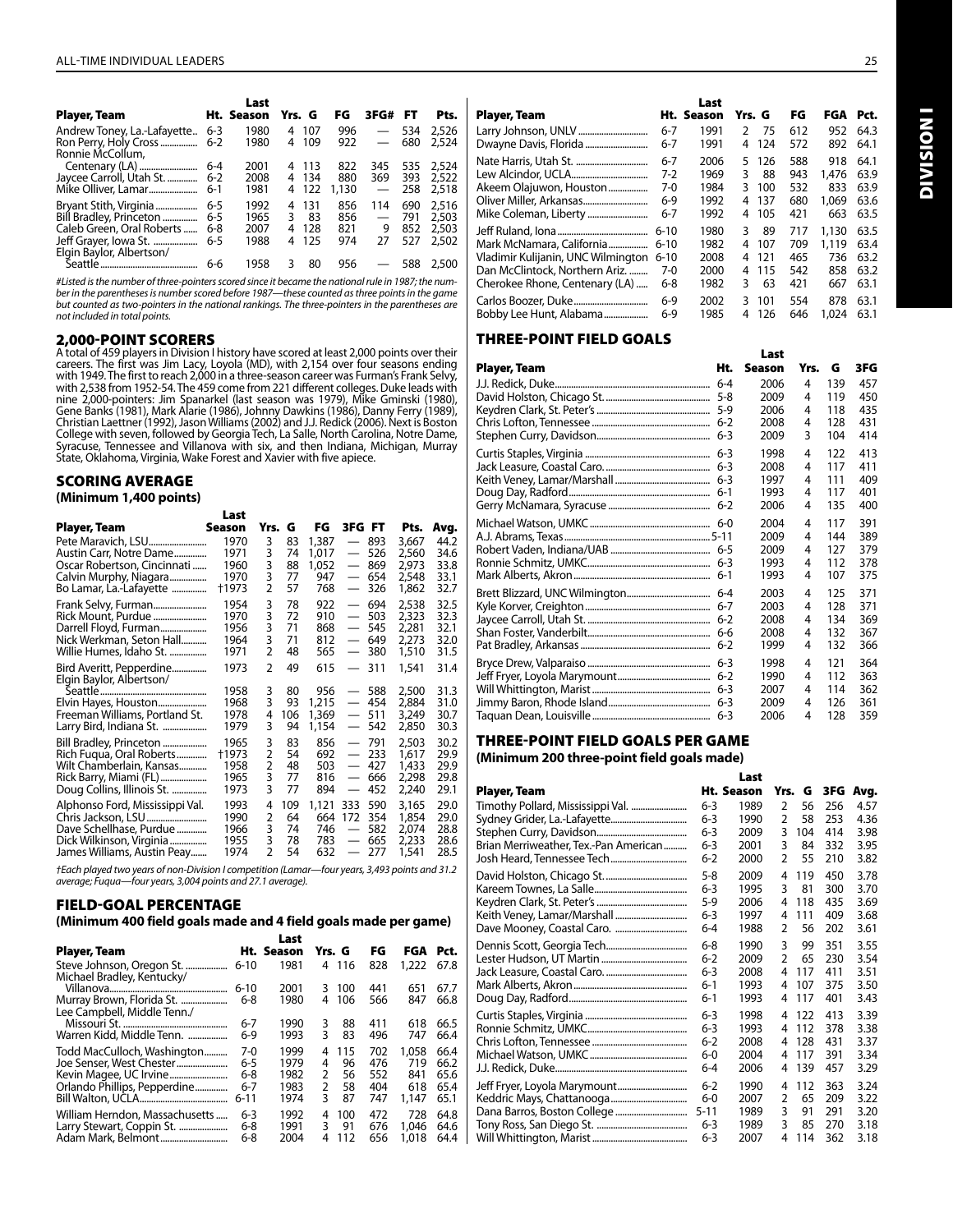#### THREE-POINT FIELD-GOAL PERCENTAGE **(Minimum 200 three-point field goals made and 2.0 three-point field goals made per game)**

|                                                           |                    | Last         |        |            |            |                |              |
|-----------------------------------------------------------|--------------------|--------------|--------|------------|------------|----------------|--------------|
| Player, Team                                              |                    | Ht. Season   | Yrs. G |            | 3FG        | 3FGA Pct.      |              |
| Tony Bennett, Green Bay<br>Stephen Sir, San Diego St./    | $6 - 0$            | 1992         | 4      | 118        | 290        | 584            | 49.7         |
|                                                           | 6-5                | 2007         | 5      | 111        | 323        | 689            | 46.9         |
| David Olson, Eastern III.                                 | $6 - 4$            | 1992         | 4      | 111        | 262        | 562            | 46.6         |
| Jaycee Carroll, Utah St.<br>Ross Land, Northern Ariz.     | $6 - 2$<br>$6 - 5$ | 2008<br>2000 | 4<br>4 | 134<br>117 | 369<br>308 | 793<br>664     | 46.5<br>46.4 |
| Dan Dickau, Washington/Gonzaga                            | 6-0                | 2002         | 4      | 97         | 215        | 465            | 46.2         |
| Steve Novak, Marquette                                    | $6 - 10$           | 2006         | 4      | 126        | 354        | 768            | 46.1         |
| Sean Jackson, Ohio/Princeton                              | $5 - 11$           | 1992         | 4      | 104        | 243        | 528            | 46.0         |
| Kevin Booth, Mt. St. Mary's                               | 6-3<br>$6-0$       | 1989<br>1993 | 3<br>5 | 98<br>110  | 246<br>265 | 535<br>577     | 46.0<br>45.9 |
|                                                           | $6 - 3$            | 1991         | 4      | 115        | 260        | 567            | 45.9         |
| Dave Calloway, Monmouth<br>Tony Ross, San Diego St.       | $6 - 3$            | 1992         | 3      | 85         | 270        | 589            | 45.8         |
| Salim Stoudamire, Arizona                                 | $6-1$              | 2005         | 4      | 129        | 342        | 747            | 45.8         |
| Jason Matthews, Pittsburgh                                | 6-3                | 1991         | 4      | 123        | 259        | 567            | 45.7         |
|                                                           | 6-6                | 1998         | 4      | 104        | 232        | 510            | 45.5         |
| Jim Barton, Dartmouth                                     | $6 - 4$            | 1989         | 3      | 78         | 242        | 532            | 45.5         |
| Shawn Respert, Michigan St.                               | $6 - 3$            | 1995         | 4      | 118        | 331        | 728            | 45.5         |
|                                                           | $6 - 7$            | 2003         | 4      | 128        | 371        | 819            | 45.3         |
| Carlton Becton, N.C. A&T<br>Eric Channing, New Mexico St. | 6-6<br>$6 - 4$     | 1989<br>2002 | 3<br>4 | 84<br>124  | 209<br>283 | 462<br>627     | 45.2<br>45.1 |
| Pete Campbell, IPFW/Butler                                | $6 - 7$            | 2008         | 3      | 94         | 248        | 550            | 45.1         |
|                                                           | $6 - 5$            | 1996         | 3      | 101        | 233        | 520            | 44.8         |
| Curtis Shelton, Southeast Mo. St.                         | $5-9$              | 1994         | 4      | 107        | 215        | 480            | 44.8         |
| Jeff McCool, New Mexico St.                               | 6-5                | 1989         | 3      | 92         | 201        | 450            | 44.7         |
|                                                           | 6-8                | 2003         | 4      | 127        | 317        | 710            | 44.6         |
| <b>FREE THROWS MADE</b>                                   |                    |              |        |            |            |                |              |
|                                                           |                    | Last         |        |            |            |                |              |
| Player, Team                                              |                    | Ht. Season   | Yrs. G |            | FT         | <b>FTA</b>     | Pct.         |
| Tyler Hansbrough, North Carolina                          | $6-9$              | 2009         | 4      | 142        | 982        | 1,241          | 79.1         |
| Dickie Hemric, Wake Forest                                | 6-6                | 1955         | 4      | 104        | 905        | 1,359          | 66.6         |
| Oscar Robertson, Cincinnati                               | 6-5<br>6-5         | 1970<br>1960 | 3<br>3 | 83<br>88   | 893<br>869 | 1,152<br>1,114 | 77.5<br>78.0 |
|                                                           |                    |              |        |            |            |                |              |

|                                                                                     | 6-5             | 1970         | 3      | 83        | 893        | 1,152      | 77.5         |
|-------------------------------------------------------------------------------------|-----------------|--------------|--------|-----------|------------|------------|--------------|
| Oscar Robertson, Cincinnati                                                         | 6-5             | 1960         | 3      | 88        | 869        | 1.114      | 78.0         |
| Caleb Green, Oral Roberts                                                           | 6-8             | 2007         | 4      | 128       | 852        | 1,134      | 75.1         |
|                                                                                     | $6 - 10$        | 1955         | 4      | 94        | 826        | 1.076      | 76.8         |
| Troy Bell, Boston College                                                           | $6-1$           | 2003         | 4      | 122       | 810        | 933        | 86.8         |
|                                                                                     | 6-5             | 1965         | 3      | 83        | 791        | 903        | 87.6         |
| Alonzo Mourning, Georgetown                                                         | $6 - 10$        | 1992         | 4      | 120       | 771        | 1,023      | 75.4         |
| Derrick Chievous, Missouri                                                          | 6-7             | 1988         | 4      | 130       | 764        | 963        | 79.3         |
| Eddie Benton, Vermont                                                               | 5-11            | 2008         | 4      | 104       | 739        | 891        | 82.9         |
| Howard Crittenden, Murray St                                                        | 6-0             | 1956         | 4      | 104       | 731        | 1.041      | 70.2         |
| Joe Dumars, McNeese St                                                              | 6-3             | 1985         | 4      | 116       | 723        | 917        | 78.8         |
| Chris Monroe, George Washington.                                                    | 6-3             | 2003         | 4      | 118       | 719        | 955        | 75.3         |
| Joe Holup, George Washington                                                        | 6-6             | 1956         | 4      | 104       | 714        | 961        | 74.3         |
| Terry Dischinger, Purdue<br>Christian Laettner, Duke<br>Steve Rogers, Middle Tenn./ | 6-7<br>$6 - 11$ | 1962<br>1992 | 3<br>4 | 70<br>148 | 713<br>713 | 871<br>885 | 81.9<br>80.6 |
|                                                                                     | 6-5             | 1992         | 4      | 113       | 713        | 955        | 74.7         |
|                                                                                     | 6-10            | 1992         | 4      | 127       | 711        | 827        | 86.0         |
| Michael Anderson, Drexel                                                            | $5 - 11$        | 1988         | 4      | 115       | 705        | 958        | 73.6         |
| Byron Houston, Oklahoma St                                                          | 6-7             | 1992         | 4      | 127       | 698        | 957        | 72.9         |
| Danya Abrams, Boston College                                                        | 6-7             | 1997         | 4      | 122       | 698        | 1,003      | 69.6         |
| Brandon Ewing, Wyoming                                                              | $6-9$           | 2009         | 4      | 126       | 697        | 855        | 81.5         |
| Dom Flora, Wash. & Lee                                                              | 6-2             | 1958         | 4      | 109       | 696        | 954        | 73.0         |
| Larry Chanay, Montana St                                                            | 6-4             | 1960         | 4      | 101       | 696        | 947        | 73.5         |

#### FREE THROWS ATTEMPTED

|                                                                                                                            |                                             | Last                                 |                                                         |                                 |                                           |                                      |
|----------------------------------------------------------------------------------------------------------------------------|---------------------------------------------|--------------------------------------|---------------------------------------------------------|---------------------------------|-------------------------------------------|--------------------------------------|
| Player, Team                                                                                                               |                                             | Ht. Season                           | Yrs. G                                                  | FT.                             | <b>FTA</b>                                | Pct.                                 |
| Dickie Hemric, Wake Forest<br>Tyler Hansbrough, North Carolina<br>Caleb Green, Oral Roberts<br>Oscar Robertson, Cincinnati | 6-6<br>6-9<br>6-5<br>6-8<br>6-5             | 1955<br>2009<br>1970<br>2007<br>1960 | 104<br>4<br>142<br>4<br>3<br>83<br>128<br>4<br>3<br>88  | 905<br>982<br>893<br>852<br>869 | 1,359<br>1,241<br>1,152<br>1,134<br>1,114 | 66.6<br>79.1<br>77.5<br>75.1<br>78.0 |
| Howard Crittenden, Murray St<br>Alonzo Mourning, Georgetown<br>Danya Abrams, Boston College                                | $6 - 10$<br>$6-0$<br>$6 - 10$<br>6-7<br>6-5 | 1955<br>1956<br>1992<br>1997<br>1955 | 94<br>4<br>104<br>4<br>120<br>4<br>122<br>4<br>102<br>4 | 826<br>731<br>771<br>698<br>662 | 1.076<br>1.041<br>1,023<br>1.003<br>992   | 76.8<br>70.2<br>75.4<br>69.6<br>66.7 |
| Nick Werkman, Seton Hall<br>Derrick Chievous, Missouri<br>Joe Holup, George Washington<br>Michael Anderson, Drexel         | 6-3<br>7-0<br>6-7<br>6-6<br>5-11            | 1964<br>1987<br>1988<br>1956<br>1988 | 3<br>71<br>127<br>4<br>130<br>4<br>104<br>4<br>115<br>4 | 649<br>604<br>764<br>714<br>705 | 980<br>964<br>963<br>961<br>958           | 66.2<br>62.7<br>79.3<br>74.3<br>73.6 |
| Byron Houston, Oklahoma St<br>Steve Rogers, Middle Tenn. &<br>Chris Monroe, George Washington.                             | 6-7<br>6-5<br>6-3                           | 1992<br>1992<br>2003                 | 127<br>4<br>113<br>4<br>118<br>4                        | 698<br>713<br>719               | 957<br>955<br>955                         | 72.9<br>74.7<br>75.3                 |

|                               |         | Last       |            |     |            |      |
|-------------------------------|---------|------------|------------|-----|------------|------|
| Player, Team                  |         | Ht. Season | Yrs. G     | FT. | <b>FTA</b> | Pct. |
|                               | $6-2$   | 1958       | -109<br>4  | 696 | 954        | 73.0 |
| Bryant Reeves, Oklahoma St    | 7-0     | 1995       | -136<br>4  | 618 | 953        | 64.8 |
| Larry Chanay, Montana St      | 6-4     | 1960       | 101<br>4   | 696 | 947        | 73.5 |
| Walter Dukes, Seton Hall      | $6-10$  | 1953       | 90         | 615 | 933        | 65.9 |
| Troy Bell, Boston College     | $6-1$   | 2003       | 4 122      | 810 | 933        | 86.8 |
|                               | $6 - 7$ | 1990       | - 131<br>4 | 673 | 932        | 72.2 |
| Ralph Crosthwaite, Western Ky | $6-9$   | 1959       | 103<br>4   | 608 | 930        | 65.4 |

#### FREE-THROW PERCENTAGE

**(Minimum 300 free throws made and 2.5 free throws made per game)** 

|                                                      |                | Last         |        |            |            |            |              |
|------------------------------------------------------|----------------|--------------|--------|------------|------------|------------|--------------|
| Player, Team                                         |                | Ht. Season   | Yrs. G |            | FT.        | <b>FTA</b> | Pct.         |
| Blake Ahearn, Missouri St.                           | 6-2            | 2007         | 4      | 129        | 435        | 460        | 94.6         |
| Derek Raivio, Gonzaga                                | 6-1            | 2007         | 4      | 127        | 343        | 370        | 92.7         |
| Gary Buchanan, Villanova<br>Greg Starrick, Kentucky/ | 6-3<br>$6 - 4$ | 2003<br>2006 | 4<br>4 | 122<br>139 | 324<br>662 | 355<br>726 | 91.3<br>91.2 |
|                                                      | 6-2            | 1972         | 4      | 72         | 341        | 375        | 90.9         |
| Jack Moore, Nebraska                                 | $5-9$          | 1982         | 4      | 105        | 446        | 495        | 90.1         |
|                                                      | 6-1            | 2008         | 4      | 130        | 362        | 402        | 90.0         |
| Steve Henson, Kansas St.                             | 6-1            | 1990         | 4      | 127        | 361        | 401        | 90.0         |
|                                                      | 6-2            | 1987         | 4      | 125        | 535        | 596        | 89.8         |
|                                                      | 6-1            | 1967         | 3      | 77         | 543        | 605        | 89.8         |
| Jake Sullivan, Iowa St.                              | 6-1            | 2004         | 4      | 123        | 354        | 395        | 89.6         |
| Jim Barton, Dartmouth                                | 6-4            | 1989         | 4      | 104        | 394        | 440        | 89.5         |
| Tommy Boyer, Arkansas                                | 6-6            | 1963         | 3      | 70         | 315        | 353        | 89.2         |
| Gerry McNamara, Syracuse                             | $6 - 2$        | 2006         | 4      | 135        | 435        | 490        | 88.8         |
| Brent Jolly, Tennessee Tech                          | 6-6            | 2003         | 4      | 123        | 347        | 391        | 88.7         |
| Marcus Wilson, Evansville                            | 6-3            | 1999         | 4      | 119        | 455        | 513        | 88.7         |
| Joe Crispin, Penn St.                                | $6-1$          | 2001         | 4      | 127        | 448        | 506        | 88.5         |
| Ron Perry, Holy Cross                                | $6-2$          | 1980         | 4      | 109        | 680        | 768        | 88.5         |
| Joe Dykstra, Western III.                            | 6-6            | 1983         | 4      | 117        | 587        | 663        | 88.5         |
| Mike Joseph, Bucknell                                | 6-0            | 1990         | 4      | 115        | 397        | 449        | 88.4         |
| Kyle Macy, Purdue/Kentucky                           | $6 - 3$        | 1980         | 5      | 125        | 416        | 471        | 88.3         |
| Mike Schachtner, Green Bay                           | 6-9            | 2009         | 4      | 127        | 385        | 436        | 88.3         |
| Matt Hildebrand, Liberty                             | $6 - 3$        | 1994         | 4      | 117        | 398        | 451        | 88.2         |
| Jimmy England, Tennessee                             | 6-1            | 1971         | 3      | 81         | 319        | 362        | 88.1         |
| Jack McClinton, Siena/Miami (FL)                     | 6-1            | 2009         | 4      | 125        | 420        | 477        | 88.1         |

#### **REBOUNDS**

|              |         | Last   |        |     |       |
|--------------|---------|--------|--------|-----|-------|
| Player, Team | Ht.     | Season | Yrs.   | G   | Reb.  |
|              | 6-6     | 1955   | 4      | 118 | 2.201 |
|              | 6-6     | 1956   | 4      | 104 | 2,030 |
|              | $6 - 5$ | 1956   | 4      | 88  | 1,916 |
|              | $6 - 5$ | 1955   | 4      | 102 | 1,884 |
|              | 6-6     | 1955   | 4      | 104 | 1,802 |
|              | $6 - 7$ | 1964   | 3      | 81  | 1,751 |
|              | $6 - 5$ | 1955   | 4      | 80  | 1,716 |
|              | $6 - 8$ | 1956   | 4      | 93  | 1,688 |
|              | $6 - 7$ | 1961   | 4      | 103 | 1,679 |
|              | 6-7     | 1958   | 4      | 102 | 1,675 |
|              | $6 - 8$ | 1957   | 4      | 95  | 1,617 |
|              | $6-9$   | 1956   | 3      | 79  | 1.606 |
|              | $6 - 8$ | 1968   | 3      | 93  | 1,602 |
|              | $6-9$   | 1974   | 3      | 89  | 1,592 |
|              |         | 1997   | 4      | 128 | 1,570 |
|              | $6 - 8$ | 1956   | 3      | 93  | 1,567 |
|              | 6-6     | 1958   | 3      | 80  | 1,559 |
|              | $6 - 4$ | 1953   | 3<br>3 | 82  | 1,557 |
|              | $6 - 5$ | 1962   |        | 80  | 1,552 |
|              | $6 - 8$ | 1968   | 3      | 82  | 1,551 |
|              | $6-9$   | 1990   | 4      | 143 | 1,537 |
|              | $6 - 7$ | 1996   | 4      | 120 | 1,514 |
|              | $7 - 4$ | 1983   | 4      | 132 | 1,511 |
|              | 6-6     | 1961   | 4      | 88  | 1,508 |
|              | 6-7     | 1967   | 3      | 82  | 1,505 |

#### **(For careers beginning in 1973 or after)**

| $\mu$ or careers beginning in 1273 or arter) |         |               |   |     |       |
|----------------------------------------------|---------|---------------|---|-----|-------|
|                                              |         | Last          |   |     |       |
| Player, Team                                 | Ht.     | Season Yrs. G |   |     | Reb.  |
|                                              |         | 1997          | 4 | 128 | 1,570 |
|                                              |         | 1990          | 4 | 143 | 1,537 |
|                                              | $6 - 7$ | 1996          | 4 | 120 | 1,514 |
|                                              | 7-4     | 1983          | 4 | 132 | 1,511 |
|                                              |         | 1976          | 4 | 104 | 1,464 |
|                                              | $6 - 7$ | 1990          | 4 | 131 | 1,429 |
|                                              |         | 1990          | 4 | 133 | 1,424 |
|                                              | $6-9$   | 1990          | 4 | 126 | 1,380 |
|                                              | 6-8     | 1992          | 4 | 123 | 1,374 |
|                                              | $6 - 7$ | 1980          | 4 | 114 | 1,372 |
|                                              | $6 - 7$ | 1985          | 4 | 117 | 1.359 |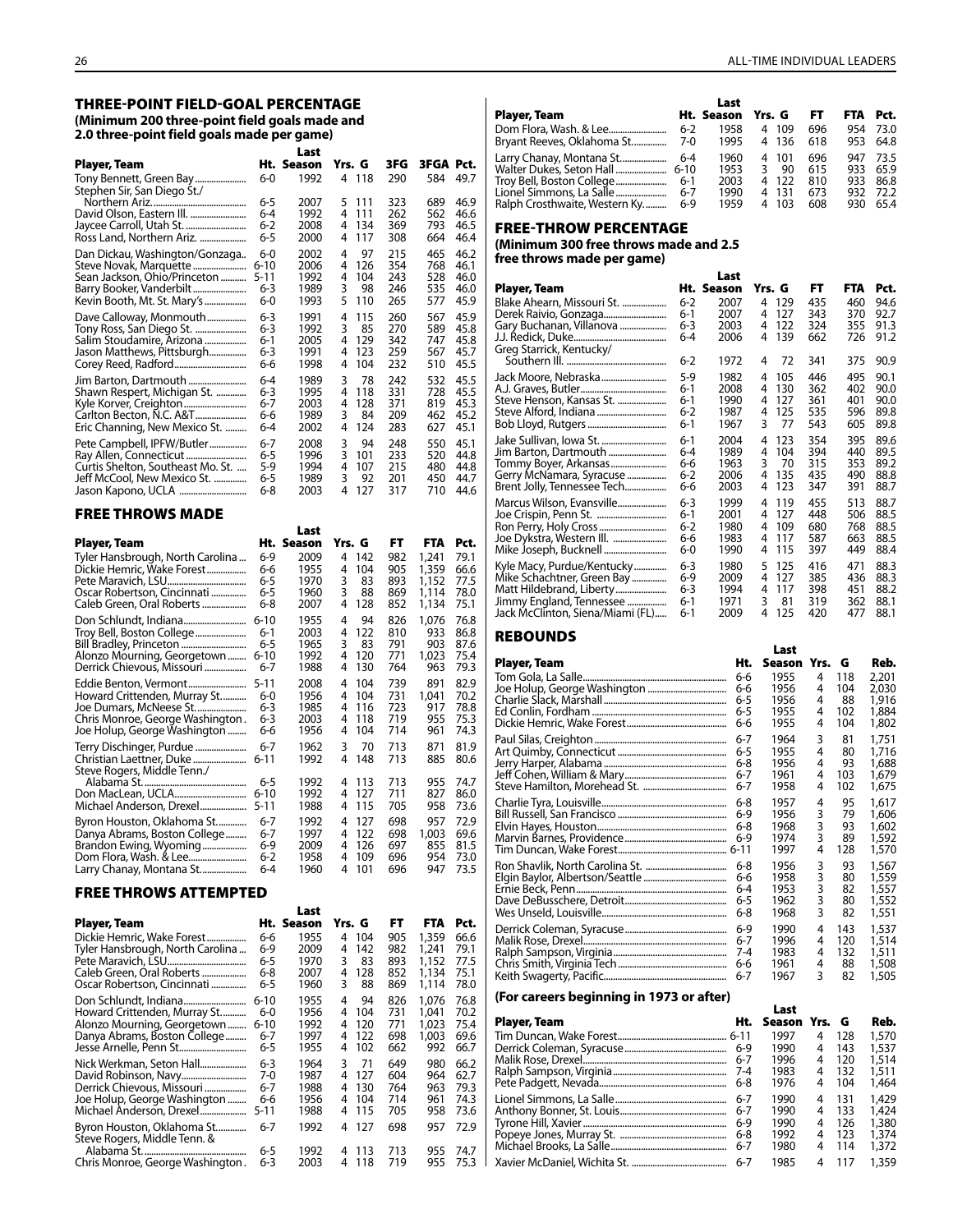| <b>Player, Team</b>                   | Ht.          | Last<br>Season Yrs. G |             |                  | Reb.                    |
|---------------------------------------|--------------|-----------------------|-------------|------------------|-------------------------|
|                                       | $6-9$        | 1977                  | 4           | 103              | 1,348                   |
|                                       | $6-6$        | 1981                  | 4           | 116              | 1,342                   |
|                                       | 6-8          | 1985                  | 4           | 128              | 1,336                   |
|                                       |              | 1980                  | 4           | 111              | 1,334                   |
| Clarence Weatherspoon, Southern Miss. | $6 - 7$      | 1992                  | 4           | 117              | 1,320                   |
|                                       | $6-9$        | 1984                  | 4           | 112              | 1,317                   |
|                                       | $6 - 7$      | 1979                  | 4           | 99               | 1,316                   |
|                                       | $7-0$        | 1985                  | 4           | 143              | 1,316                   |
|                                       | $7-1$        | 1987                  | 4           | 127              | 1,314                   |
|                                       | $7-1$        | 1977                  | 4           | 110              | 1,311                   |
|                                       | $6-9$<br>6-6 | 2003<br>1976<br>1993  | 4<br>4<br>4 | 126<br>96<br>123 | 1,309<br>1,304<br>1,287 |
|                                       | $6 - 5$      | 1979                  | 4           | 108              | 1.285                   |

#### REBOUND AVERAGE **(Minimum 800 rebounds)**

|                                 |          | Last   |                |     |       |      |
|---------------------------------|----------|--------|----------------|-----|-------|------|
| Player, Team                    | Ht.      | Season | Yrs.           | G   | Reb.  | Avg. |
|                                 | 7-2      | 1971   | 2              | 54  | 1,224 | 22.7 |
|                                 | 6-5      | 1956   | 4              | 88  | 1,916 | 21.8 |
|                                 | 6-7      | 1964   | 3              | 81  | 1,751 | 21.6 |
|                                 | 6-8      | 1960   | 3              | 67  | 1.442 | 21.5 |
|                                 | 6-5      | 1955   | 4              | 80  | 1,716 | 21.5 |
|                                 | $6 - 10$ | 1953   | 2              | 59  | 1,247 | 21.1 |
|                                 | $6-9$    | 1956   | 3              | 79  | 1,606 | 20.3 |
| Kermit Washington, American     | 6-8      | 1973   | 3              | 73  | 1,478 | 20.2 |
| Julius Erving, Massachusetts    | 6-6      | 1971   | $\overline{2}$ | 52  | 1,049 | 20.2 |
| Joe Holup, George Washington    | 6-6      | 1956   | 4              | 104 | 2,030 | 19.5 |
| Elgin Baylor, Albertson/Seattle | 6-6      | 1958   | 3              | 80  | 1,559 | 19.5 |
|                                 | 6-5      | 1962   | 3              | 80  | 1,552 | 19.4 |
|                                 | $6 - 4$  | 1953   | 3              | 82  | 1,557 | 19.0 |
|                                 | 6-8      | 1968   | 3              | 82  | 1,551 | 18.9 |
|                                 | 6-6      | 1955   | 4              | 118 | 2,201 | 18.7 |
|                                 | 6-5      | 1955   | 4              | 102 | 1,884 | 18.5 |
|                                 | 6-7      | 1967   | 3              | 82  | 1,505 | 18.4 |
|                                 | $7-0$    | 1958   | 2              | 48  | 877   | 18.3 |
|                                 | 6-8      | 1956   | 4              | 93  | 1,688 | 18.2 |
| Dick Cunningham, Murray St.     | $6 - 10$ | 1968   | 3              | 71  | 1,292 | 18.2 |
|                                 | 6-9      | 1974   | 3              | 89  | 1,592 | 17.9 |
|                                 | 6-8      | 1964   | 2              | 54  | 965   | 17.9 |
|                                 | 6-5      | 1958   | 3              | 77  | 1,376 | 17.9 |
|                                 | 6-6      | 1955   | 4              | 104 | 1,802 | 17.3 |
|                                 | 6-8      | 1968   | 3              | 93  | 1.602 | 17.2 |

#### **(For careers beginning in 1973 or after; minimum 800 rebounds)**

|                               |          | Last   |      |     |       |      |
|-------------------------------|----------|--------|------|-----|-------|------|
| Player, Team                  | Ht.      | Season | Yrs. | G   | Reb.  | Avg. |
|                               | 6-8      | 1977   | 4    | 83  | 1,263 | 15.2 |
|                               | $6 - 10$ | 1975   | 3    | 74  | 1,070 | 14.6 |
|                               | 6-8      | 1976   | 4    | 104 | 1,464 | 14.1 |
|                               | 6-6      | 1976   | 4    | 96  | 1,304 | 13.6 |
|                               | 7-1      | 1992   | 3    | 90  | 1,217 | 13.5 |
| Cornelius Cash, Bowling Green | 6-8      | 1975   | 3    | 79  | 1,068 | 13.5 |
|                               | 6-8      | 1976   | 3    | 80  | 1,077 | 13.5 |
|                               | 6-7      | 1979   | 4    | 99  | 1,316 | 13.3 |
|                               | 6-9      | 1979   | 3    | 94  | 1,247 | 13.3 |
|                               | 6-7      | 1977   | 3    | 76  | 1,004 | 13.2 |
| John Irving, Arizona/Hofstra  | $6-9$    | 1977   | 4    | 103 | 1,348 | 13.1 |
| Andy Hopson, Oklahoma St      | 6-8      | 1975   | 3    | 78  | 1,020 | 13.1 |
|                               | 6-9      | 1975   | 3    | 73  | 938   | 12.8 |
|                               | 6-9      | 1985   | 3    | 79  | 1,013 | 12.8 |
|                               | 6-8      | 2006   | 3    | 92  | 1,172 | 12.7 |
|                               | $6 - 10$ | 1997   | 3    | 87  | 1,103 | 12.7 |
| Warren Kidd, Middle Tenn.     | 6-6      | 1993   | 3    | 83  | 1.048 | 12.6 |
|                               | 6-7      | 1996   | 4    | 120 | 1,514 | 12.6 |
| Jervaughn Scales, Southern U. | 6-6      | 1994   | 3    | 88  | 1.099 | 12.5 |
|                               | $6 - 11$ | 1997   | 4    | 128 | 1,570 | 12.3 |
|                               | 6-7      | 1980   | 4    | 114 | 1,372 | 12.0 |
|                               | 6-8      | 1980   | 4    | 111 | 1,334 | 12.0 |
|                               | 7-1      | 1977   | 4    | 110 | 1,311 | 11.9 |
|                               | 6-5      | 1979   | 4    | 108 | 1,285 | 11.9 |
| Ed Lawrence, McNeese St.      | 7-0      | 1976   | 4    | 102 | 1,212 | 11.9 |

ASSISTS

|              |         | Last              |   |       |       |
|--------------|---------|-------------------|---|-------|-------|
| Player, Team |         | Ht. Season Yrs. G |   |       | Ast.  |
|              | $6-0$   | 1993              | 4 | 140   | 1,076 |
|              | $6-1$   | 1991              |   | - 124 | 1,038 |
|              | 6-2     | 2000              | 4 | - 138 | 1,030 |
|              |         | 1991              |   | - 127 | 983   |
|              | $6 - 3$ | 2003              | 4 | 138   | 972   |
|              |         | 1989              |   | 138.  | 960   |

| <b>Player, Team</b>                    | Ht.     | Last<br>Season Yrs. G |   |     | Ast. |
|----------------------------------------|---------|-----------------------|---|-----|------|
|                                        | $6-0$   | 1995                  | 4 | 123 | 956  |
|                                        | $6-1$   | 2005                  | 4 | 138 | 954  |
|                                        | $6-1$   | 1991                  | 4 | 138 | 950  |
| Doug Gottlieb, Notre Dame/Oklahoma St. | $6-1$   | 2000                  | 4 | 124 | 947  |
|                                        | $6 - 2$ | 1990                  | 4 | 120 | 939  |
|                                        | $6-0$   | 1994                  | 4 | 116 | 902  |
|                                        | $6 - 3$ | 1987                  | 4 | 128 | 894  |
|                                        | 5-6     | 2000                  | 4 | 114 | 893  |
|                                        |         | 1986                  | 4 | 118 | 884  |
|                                        | $6-0$   | 1988                  | 4 | 120 | 883  |
|                                        | $5 - 7$ | 1988                  | 4 | 110 | 877  |
|                                        | $6 - 2$ | 1988                  | 4 | 122 | 857  |
|                                        |         | 1989                  | 4 | 108 | 855  |
|                                        | $6-1$   | 1989                  | 4 | 122 | 833  |
|                                        | $6-1$   | 2005                  | 4 | 128 | 833  |
|                                        |         | 1986                  | 4 | 125 | 828  |
|                                        | $6-1$   | 2004                  | 4 | 144 | 819  |
|                                        | $6 - 3$ | 2000                  | 4 | 123 | 816  |
|                                        | $6 - 2$ | 2007                  | 4 | 117 | 813  |

#### ASSIST AVERAGE

**(Minimum 550 assists)** 

#### Last Player, Team The Ht. Season Yrs. G Ast. Avg. Avery Johnson, Southern U. ......................... 5-11 1988 2 61 732 12.00 Sam Crawford, New Mexico St. .................... 5-8 1993 2 67 592 8.84 Mark Wade, Oklahoma/UNLV.............................. 6-0 1987 3 79 693 8.77<br>Chris Corchiani, North Carolina St. .............. 6-1 1991 4 124 1,038 8.37 Chris Corchiani, North Carolina St. ............. 6-1 1991 4 124 1,038 8.37 Taurence Chisholm, Delaware... Van Usher, Tennessee Tech............................. 6-0 1992 3 85 676 7.95 Anthony Manuel, Bradley................................ 5-11 1989 4 108 855 7.92 Chico Fletcher, Arkansas St. ........................... 5-6 2000 4 114 893 7.83 Gary Payton, Oregon St. ................................. 6-2 1990 4 120 938 7.82 Orlando Smart, San Francisco.. Tony Miller, Marquette...................................... 6-0 1995 4 123 956 7.77 Keith Jennings, East Tenn. St. ........................ 5-7 1991 4 127 983 7.74 Bobby Hurley, Duke........................................... 6-0 1993 4 140 1,076 7.69 Doug Gottlieb, Notre Dame/ Oklahoma St. .................................................. 6-1 2000 4 124 947 7.63 Chuck Evans, Old Dominion/ Mississippi St. ................................................. 5-11 1993 3 85 648 7.62 Jim Les, Bradley.................................................... 5-11 1986 4 118 884 7.49 Ed Cota, North Carolina.................................... 6-2 2000 4 138 1,030 7.46 Curtis McCants, George Mason.................... 6-0 1998 3 81 598 7.38 Frank Smith, Old Dominion............................ 6-0 1988 4 120 883 7.36 Doug Wojcik, Navy... Mark Woods, Wright St. ................................... 6-1 1993 4 113 811 7.18 Nelson Haggerty, Baylor.................................. 6-0 1995 4 98 699 7.13 Steve Blake, Maryland....................................... 6-3 2003 4 138 972 7.04 Grayson Marshall, Clemson............................ 6-2 1988 4 122 857 7.02 Drafton Davis, Marist.

#### BLOCKED SHOTS

|                                                   |         | Last   |      |     |      |
|---------------------------------------------------|---------|--------|------|-----|------|
| Player, Team                                      | Ht.     | Season | Yrs. | G   | Blk. |
|                                                   | $7 - 2$ | 2002   | 4    | 115 | 535  |
|                                                   |         | 1997   | 3    | 87  | 492  |
|                                                   |         | 1997   | 4    | 128 | 481  |
|                                                   |         | 1992   | 4    | 120 | 453  |
|                                                   |         | 2001   | 4    | 114 | 452  |
|                                                   |         | 2001   | 4    | 127 | 444  |
| Shawn James, Northeastern/Duquesne 6-10           |         | 2008   | 3    | 83  | 443  |
|                                                   | $6-9$   | 2005   | 4    | 100 | 442  |
|                                                   | $6-9$   | 2004   | 3    | 103 | 441  |
| Lorenzo Coleman, Tennessee Tech                   | $7-1$   | 1997   | 4    | 113 | 437  |
|                                                   |         | 1999   | 4    | 114 | 428  |
|                                                   |         | 1995   | 4    | 111 | 425  |
|                                                   |         | 2001   | 4    | 124 | 425  |
|                                                   | $6-9$   | 2000   | 4    | 122 | 424  |
|                                                   | $6-9$   | 2006   | 4    | 139 | 422  |
|                                                   | $6 - 8$ | 1988   | 4    | 116 | 419  |
|                                                   | $7 - 3$ | 2009   | 3    | 100 | 417  |
|                                                   | $7-1$   | 1992   | 3    | 90  | 412  |
|                                                   | $6 - 7$ | 1992   | 4    | 112 | 409  |
|                                                   | $7-1$   | 1994   | 4    | 118 | 399  |
|                                                   | 6-8     | 2007   | 4    | 118 | 399  |
| Mickell Gladness, Alabama A&M  6-11               |         | 2008   | 3    | 85  | 396  |
|                                                   | $6-9$   | 2009   | 3    | 105 | 394  |
|                                                   | 6-9     | 1988   | 4    | 130 | 392  |
| D'or Fischer, Northwestern St./West Virginia 6-11 |         | 2005   | 4    | 127 | 392  |
| +active player                                    |         |        |      |     |      |

Division I **NOISIAID**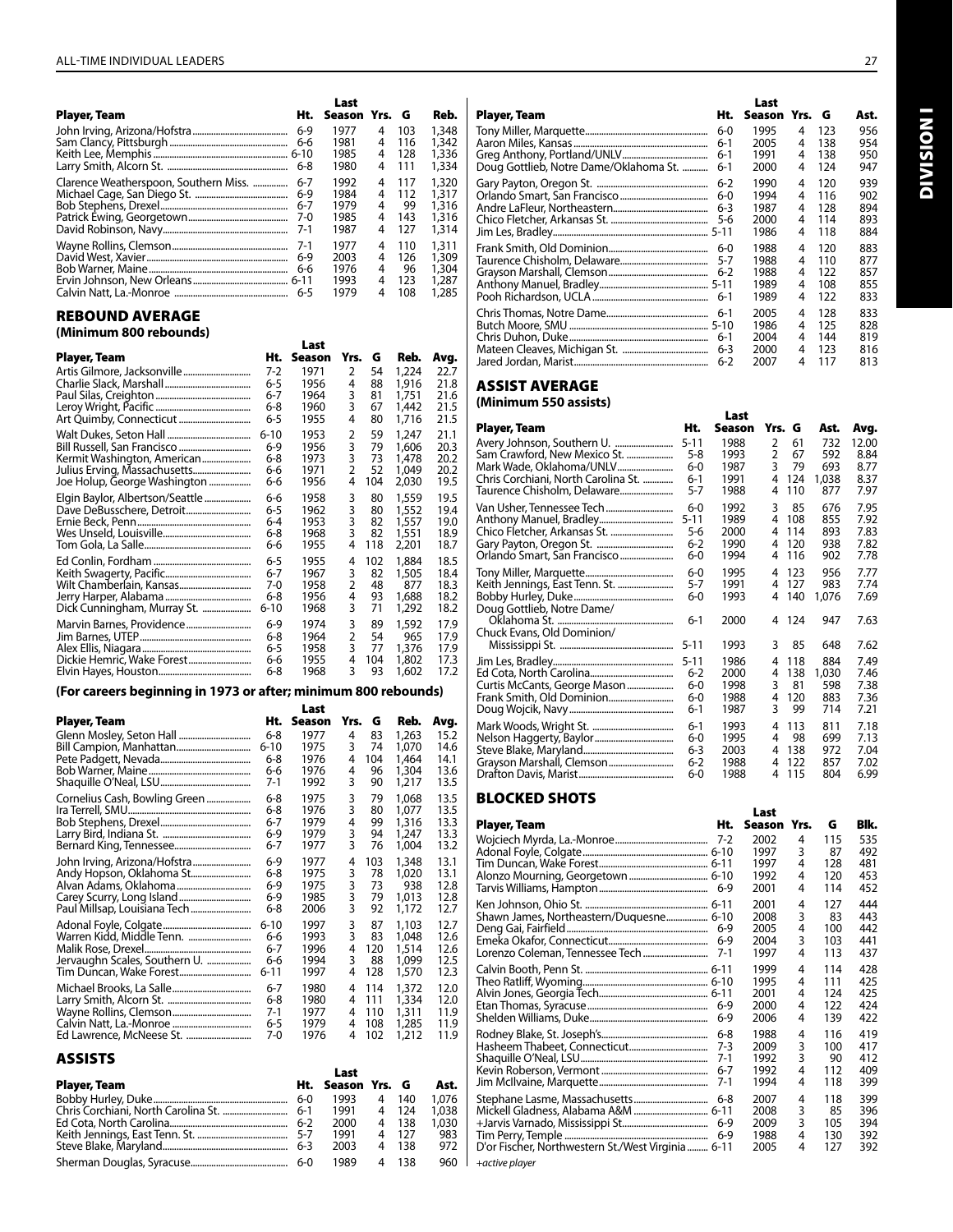#### BLOCKED-SHOT AVERAGE **(Minimum 225 blocked shots)**

|                                 |          | Last   |        |     |      |      |
|---------------------------------|----------|--------|--------|-----|------|------|
| Player, Team                    | Ht.      | Season | Yrs. G |     | Blk. | Avg. |
|                                 | $7-2$    | 1996   | 2      | 54  | 317  | 5.87 |
|                                 | $6 - 10$ | 1997   | 3      | 87  | 492  | 5.66 |
|                                 | $6 - 11$ | 1987   | 2      | 67  | 351  | 5.24 |
| Mickell Gladness, Alabama A&M   | $6 - 11$ | 2008   | 3      | 85  | 396  | 4.66 |
| Wojciech Myrda, La.-Monroe      | 7-2      | 2002   | 4      | 115 | 535  | 4.65 |
|                                 | $7-1$    | 1992   | 3      | 90  | 412  | 4.58 |
| Jerome James, Florida A&M       | $7-1$    | 1998   | 3      | 81  | 363  | 4.48 |
|                                 | $6-9$    | 2005   | 4      | 100 | 442  | 4.42 |
|                                 | $6-9$    | 2004   | 3      | 103 | 441  | 4.28 |
|                                 | $6 - 10$ | 2006   | 2      | 58  | 244  | 4.21 |
| Hasheem Thabeet, Connecticut    | $7-3$    | 2009   | 3      | 100 | 417  | 4.17 |
|                                 | 7-0      | 2003   | 2      | 55  | 226  | 4.11 |
|                                 | $6-9$    | 2001   | 4      | 114 | 452  | 3.96 |
| Lorenzo Coleman, Tennessee Tech | 7-1      | 1997   | 4      | 113 | 437  | 3.87 |
|                                 | $6 - 10$ | 1995   | 4      | 111 | 425  | 3.83 |
| Alonzo Mourning, Georgetown     | $6 - 10$ | 1992   | 4      | 120 | 453  | 3.78 |
| Tim Duncan, Wake Forest         | $6 - 11$ | 1997   | 4      | 128 | 481  | 3.76 |
|                                 | $6 - 11$ | 1999   | 4      | 114 | 428  | 3.75 |
|                                 | $6-9$    | 1991   | 2      | 63  | 234  | 3.71 |
| Dikembe Mutombo, Georgetown     | 7-2      | 1991   | 3      | 96  | 354  | 3.69 |
| Marcus Camby, Massachusetts     | $6 - 11$ | 1996   | 3      | 92  | 336  | 3.65 |
|                                 | $6 - 7$  | 1992   | 4      | 112 | 409  | 3.65 |
| Rodney Blake, St. Joseph's      | 6-8      | 1988   | 4      | 116 | 419  | 3.61 |
|                                 | $6 - 11$ | 2001   | 4      | 127 | 444  | 3.50 |
|                                 | $6-9$    | 2000   | 4      | 122 | 424  | 3.47 |

|                                   |         | Last   |      |     |      |
|-----------------------------------|---------|--------|------|-----|------|
| Player, Team                      | Ht.     | Season | Yrs. | G   | Stl. |
|                                   | $5-9$   | 2002   | 5    | 122 | 385  |
|                                   | $6-1$   | 2002   | 4    | 111 | 377  |
|                                   | $6 - 2$ | 1991   | 4    | 117 | 376  |
|                                   | $6-0$   | 2000   | 4    | 116 | 365  |
|                                   | $6 - 4$ | 2001   | 5    | 131 | 353  |
|                                   | $6 - 2$ | 2002   | 4    | 128 | 349  |
|                                   | $6 - 5$ | 1998   | 4    | 116 | 347  |
|                                   | $6-1$   | 2006   | 4    | 114 | 346  |
|                                   | $6-1$   | 1996   | 4    | 111 | 344  |
|                                   | 6-6     | 1996   | 4    | 122 | 344  |
|                                   |         | 1988   | 4    | 115 | 341  |
|                                   | $6 - 0$ | 1990   | 4    | 119 | 341  |
|                                   | $5 - 7$ | 1991   | 4    | 127 | 334  |
|                                   | $6 - 3$ | 2002   | 4    | 141 | 333  |
|                                   | $6-1$   | 1991   | 4    | 138 | 329  |
|                                   | $6 - 3$ | 2000   | 4    | 132 | 329  |
|                                   | $6-1$   | 1991   | 4    | 124 | 328  |
|                                   | 5-7     | 2004   | 4    | 112 | 325  |
|                                   | $6 - 2$ | 1990   | 4    | 120 | 321  |
|                                   |         | 1997   | 4    | 123 | 321  |
|                                   |         | 2000   | 4    | 108 | 319  |
|                                   | $6-1$   | 1993   | 4    | 113 | 314  |
|                                   | $6-0$   | 1996   | 4    | 115 | 314  |
|                                   | $5-9$   | 2006   | 4    | 114 | 313  |
|                                   | $6 - 7$ | 1993   | 4    | 119 | 310  |
|                                   | $6 - 7$ | 1995   | 4    | 112 | 310  |
| Shawnta Rogers, George Washington | $5 - 4$ | 1999   | 4    | 114 | 310  |

#### STEAL AVERAGE **(Minimum 225 steals)**

|                                 |          | Last   |           |      |      |
|---------------------------------|----------|--------|-----------|------|------|
| Player, Team                    | Ht.      | Season | Yrs. G    | Stl. | Avg. |
|                                 | $6-0$    | 1989   | 2<br>74   | 281  | 3.80 |
| Ronn McMahon, Eastern Wash.     | 5-9      | 1990   | 3<br>64   | 225  | 3.52 |
| Desmond Cambridge, Alabama A&M  | $6-1$    | 2002   | 111<br>4  | 377  | 3.40 |
|                                 | 6-2      | 1991   | 117<br>4  | 376  | 3.21 |
| Van Usher, Tennessee Tech       | 6-0      | 1992   | 3<br>85   | 270  | 3.18 |
| John Linehan, Providence        | 5-9      | 2002   | 122<br>5. | 385  | 3.16 |
|                                 | $6-0$    | 2000   | 116<br>4  | 365  | 3.15 |
|                                 | $6-1$    | 1996   | 111<br>4  | 344  | 3.10 |
|                                 | $6-1$    | 2006   | 114<br>4  | 346  | 3.04 |
|                                 | 6-5      | 1998   | 116<br>4  | 347  | 2.99 |
|                                 | $5 - 11$ | 1988   | 115<br>4  | 341  | 2.97 |
|                                 | $5 - 10$ | 2000   | 108<br>4  | 319  | 2.95 |
| Haywoode Workman, Oral Roberts  | 6-3      | 1989   | 3<br>85   | 250  | 2.94 |
| Shawn Griggs, LSU/La.-Lafayette | 6-6      | 1994   | 3<br>89   | 260  | 2.92 |
| Marques Green, St. Bonaventure  | 5-7      | 2004   | 112<br>4  | 325  | 2.90 |
|                                 | 6-0      | 2001   | 87<br>4   | 252  | 2.90 |
| Kenny Robertson, Cleveland St.  | 6-0      | 1990   | 119<br>4  | 341  | 2.87 |
|                                 | $5 - 10$ | 2000   | 95<br>4   | 272  | 2.86 |
|                                 | 6-3      | 1993   | 3<br>91   | 259  | 2.85 |

| Player, Team |         | Last               |   |       |     |      |
|--------------|---------|--------------------|---|-------|-----|------|
|              | Ht.     | Season Yrs. G Stl. |   |       |     | Avg. |
|              | $6-1$   | 1994               | 4 | 96    | 272 | 2.83 |
|              | 6-6     | 1996               |   | 4 122 | 344 | 2.82 |
|              | $6-1$   | 1993               |   | 4 113 | 314 | 2.78 |
|              | $6 - 7$ | 1995               |   | 4 112 | 310 | 2.77 |
|              | 5-6     | 2006               | 4 | 86    | 238 | 2.77 |
|              | $6 - 2$ | 1988               |   | 4 110 | 301 | 2.74 |

#### 2,000 POINTS & 1,000 REBOUNDS

|                                                            |                | Last         |        |            |                |                |
|------------------------------------------------------------|----------------|--------------|--------|------------|----------------|----------------|
| Player, Team                                               | Ht.            | Season       | Yrs.   | G          | Pts.           | Reb.           |
| Lionel Simmons, La Salle                                   | 6-7<br>6-7     | 1990<br>1983 | 4<br>4 | 131<br>110 | 3,217          | 1,429<br>1,085 |
| Harry Kelly, Texas Southern<br>Oscar Robertson, Cincinnati | 6-5            | 1960         | 3      | 88         | 3,066<br>2,973 | 1,338          |
| Danny Manning, Kansas                                      | $6 - 10$       | 1988         | 4      | 147        | 2,951          | 1,187          |
|                                                            | 6-8            | 1968         | 3      | 93         | 2,884          | 1,602          |
| Tyler Hansbrough, North Carolina                           | 6-9<br>6-9     | 2009<br>1979 | 4<br>3 | 142<br>94  | 2,872<br>2,850 | 1,219<br>1,247 |
| Hank Gathers, Southern California/                         |                |              |        |            |                |                |
|                                                            | 6-7            | 1990         | 4      | 117        | 2,723          | 1,128          |
| Daren Queenan, Lehigh                                      | 6-5<br>7-1     | 1988<br>1987 | 4<br>4 | 118<br>127 | 2,703<br>2,669 | 1,013<br>1,314 |
| Wayman Tisdale, Oklahoma                                   | 6-9            | 1985         | 3      | 104        | 2,661          | 1,048          |
|                                                            | 6-7            | 1980         | 4      | 114        | 2,628          | 1,372          |
|                                                            | 6-6            | 1955<br>1979 | 4      | 104        | 2,587          | 1,802          |
|                                                            | 6-5<br>6-9     | 1997         | 4<br>4 | 108<br>122 | 2,581<br>2,542 | 1,285<br>1,074 |
| Willie Jackson, Centenary (LA)                             | 6-6            | 1984         | 4      | 114        | 2,535          | 1,013          |
|                                                            | 6-8            | 2007         | 4      | 128        | 2,503          | 1,189          |
| Elgin Baylor, Albertson/Seattle                            | 6-5<br>6-6     | 1965<br>1958 | 3<br>3 | 83<br>80   | 2,503<br>2,500 | 1,008<br>1,559 |
|                                                            | 6-11           | 2007         | 4      | 131        | 2,464          | 1,254          |
|                                                            | 6-6            | 1955         | 4      | 118        | 2,462          | 2,201          |
|                                                            | 6-11           | 1992         | 4      | 148        | 2,460          | 1,149          |
|                                                            | 6-11<br>6-5    | 1985<br>1976 | 4<br>4 | 128<br>114 | 2,408<br>2,399 | 1,336<br>1,115 |
| Byron Houston, Oklahoma St.                                | 6-7            | 1992         | 4      | 127        | 2,379          | 1,190          |
| Ron Harper, Miami (OH)                                     | 6-6            | 1986         | 4      | 120        | 2,377          | 1,119          |
| Bryant Reeves, Oklahoma St.                                | 7-0<br>6-7     | 1995<br>2006 | 4<br>4 | 136<br>130 | 2,367<br>2,349 | 1,152<br>1,114 |
| Craig Smith, Boston College                                | 7-2            | 1969         | 3      | 88         | 2,325          | 1,367          |
|                                                            | 6-11           | 1980         | 4      | 122        | 2,323          | 1,242          |
|                                                            | 6-9            | 1962         | 3      | 86         | 2,321          | 1,106          |
| Jerry West, West Virginia                                  | 6-9<br>6-3     | 1992<br>1960 | 4<br>3 | 125<br>93  | 2,319<br>2,309 | 1,119<br>1,240 |
| Tunji Awojobi, Boston U. ………………………                         | 6-5            | 1997         | 4      | 114        | 2,308          | 1,237          |
| Jonathan Moore, Furman                                     | 6-8            | 1980         | 4      | 117        | 2,299          | 1,242          |
|                                                            | 6-7            | 1965         | 3<br>4 | 77         | 2,298          | 1,274          |
| Kenneth Lyons, North Texas                                 | 6-5<br>6-7     | 1978<br>1983 | 4      | 105<br>111 | 2,296<br>2,291 | 1,168<br>1,020 |
|                                                            | 6-6            | 1991         | 4      | 95         | 2,274          | 1,013          |
| Nick Werkman, Seton Hall                                   | 6-3            | 1964         | 3      | 71         | 2,273          | 1,036          |
| Jim McDaniels, Western Ky.<br>Joe Holup, George Washington | 7-0<br>6-6     | 1971<br>1956 | 3<br>4 | 81<br>104  | 2,238<br>2,226 | 1,118<br>2,030 |
|                                                            | 7-4            | 1983         | 4      | 132        | 2,225          | 1,511          |
|                                                            | 6-7<br>6-6     | 2005<br>2008 | 4<br>4 | 123<br>120 | 2,210<br>2,187 | 1,053          |
| Kyle Hines, UNC Greensboro                                 | 7-0            | 1985         | 4      | 143        |                | 1,047          |
| Patrick Ewing, Georgetown                                  | $6 - 10$       | 1991         | 4      | 128        | 2,184<br>2,184 | 1,316<br>1,054 |
| Kenny Sanders, George Mason                                | $6 - 5$        | 1989         | 4      | 107        | 2,177          | 1,026          |
|                                                            | 7-1<br>6-6     | 1980<br>1979 | 4<br>4 | 123<br>118 | 2,175<br>2,168 | 1,148<br>1,279 |
| Len Chappell, Wake Forest                                  | 6-8            | 1962         | 3      | 87         | 2,165          | 1,213          |
|                                                            | $6 - 10$       | 1989         | 4      | 143        | 2,155          | 1,003          |
| Xavier McDaniel, Wichita St.                               | 6-7<br>6-9     | 1985<br>1990 | 4<br>4 | 117<br>143 | 2,152<br>2,143 | 1,359<br>1,537 |
|                                                            | 6-8            | 1984         | 4      | 116        | 2,143          | 1,194          |
| Pervis Ellison, Louisville                                 | 6-9            | 1989         | 4      | 136        | 2,143          | 1,149          |
|                                                            | 6-5            | 1955         | 4      | 102        | 2,138          | 1,238          |
|                                                            | $6 - 9$<br>6-7 | 1970<br>2005 | 3<br>4 | 83<br>116  | 2,138<br>2,138 | 1,078<br>1,028 |
| Sam Perkins, North Carolina                                | $6 - 10$       | 1984         | 4      | 135        | 2,133          | 1,167          |
|                                                            | 6-9            | 2003         | 4      | 126        | 2,132          | 1,309          |
|                                                            | $6 - 10$       | 1977         | 4      | 114        | 2,131          | 1,083          |
| Clarence Weatherspoon,                                     | 6-7            | 1992         | 4      | 117        | 2,130          | 1,320          |
| Reggie Jackson, Nicholls St.                               | 6-6            | 1995         | 4      | 110        | 2,124          | 1,271          |
|                                                            | 6-7            | 1986         | 4      | 115        | 2,124          | 1,003          |
| John Wallace, Syracuse<br>Tim Duncan, Wake Forest          | 6-8<br>6-11    | 1996<br>1997 | 4<br>4 | 127<br>128 | 2,119<br>2,117 | 1,065<br>1,570 |
|                                                            | 6-9            | 1997         | 5      | 128        | 2,117          | 1,086          |
| Bill Cartwright, San Francisco                             | $6 - 11$       | 1979         | 4<br>4 | 111<br>128 | 2,116          | 1,137<br>1,126 |
|                                                            | 6-6            | 1991         |        |            | 2,110          |                |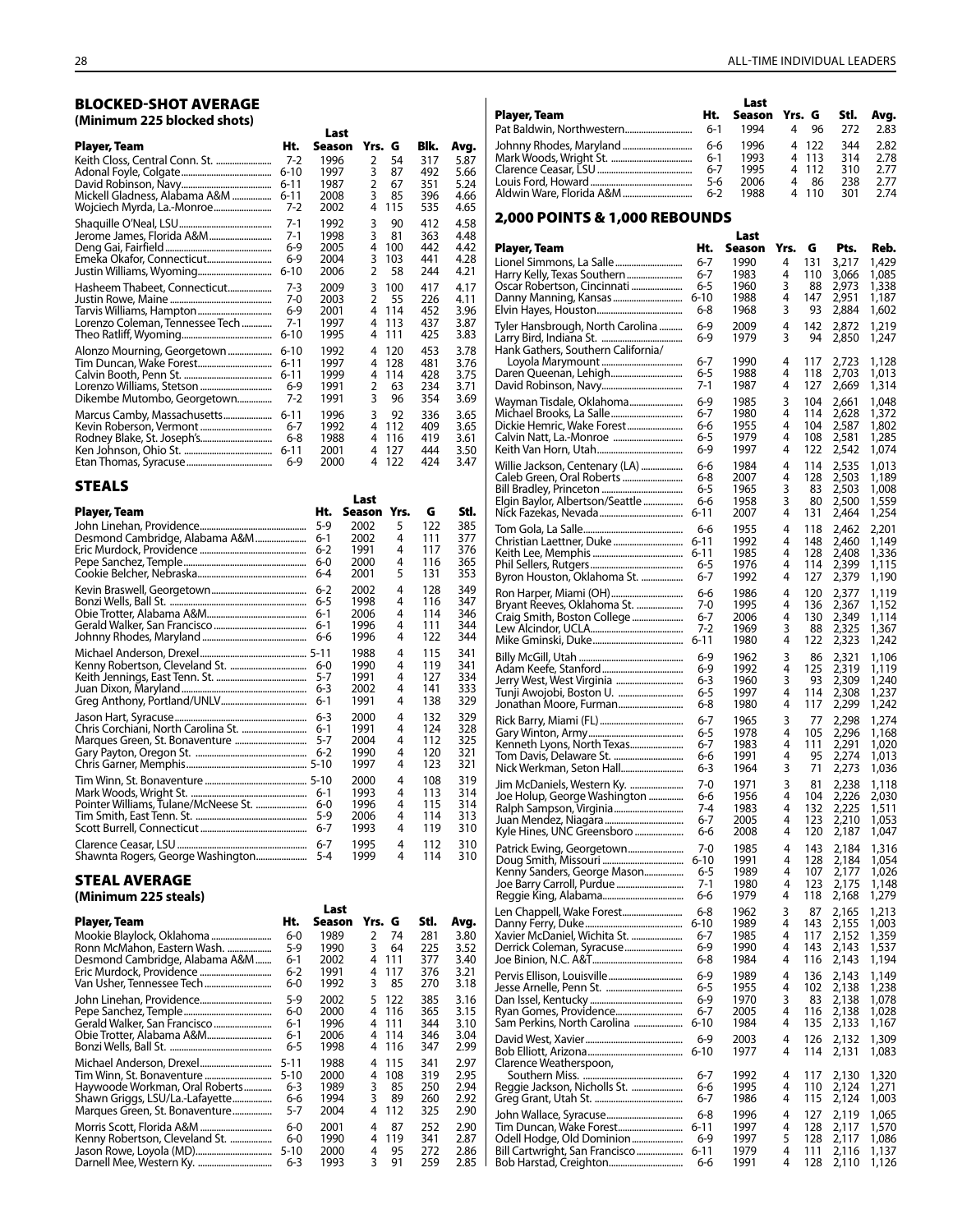|                                                        |                  | Last         |        |              |                |                  |
|--------------------------------------------------------|------------------|--------------|--------|--------------|----------------|------------------|
| Player, Team                                           | Ht.              | Season       | Yrs.   | G            | Pts.           | Reb.             |
|                                                        | 6-8              | 1995         | 3      | 93           | 2,108          | 1,050            |
|                                                        | 6-9              | 2003         | 4      | 142          | 2,097          | 1,143            |
|                                                        | 6-8<br>6-7       | 1981<br>1981 | 4<br>5 | 119<br>123   | 2,084<br>2,080 | 1,122<br>1,276   |
| Ralph Crosthwaite, Western Ky.                         | 6-9              | 1959         | 4      | 103          | 2,076          | 1,309            |
| Hakim Warrick, Syracuse                                | 6-8              | 2005         | 4      | 135          | 2,073          | 1.025            |
|                                                        | $6-9$            | 1983         | 4      | 119          | 2,069          | 1,276            |
| Arizona Reid, High Point                               | 6-5              | 2008         | 4      | 120          | 2,069          | 1,013            |
| Bob Lanier, St. Bonaventure                            | 6-11             | 1970<br>1998 | 3<br>4 | 75<br>131    | 2,067          | 1,180            |
|                                                        | 6-11             | 1990         |        |              | 2,066          | 1,186            |
| Fred West, Texas Southern<br>Sidney Moncrief, Arkansas | $6-9$<br>$6 - 4$ | 1979         | 4<br>4 | 118<br>122   | 2,066<br>2.066 | 1,136<br>1,015   |
| Popeye Jones, Murray St.                               | 6-8              | 1992         | 4      | 123          | 2,057          | 1,374            |
| Danya Abrams, Boston College                           | $6 - 7$          | 1997         | 4      | 122          | 2,053          | 1,029            |
| Jason Thompson, Rider                                  | 6-11             | 2008         | 4      | 122          | 2,040          | 1,171            |
| Mark Acres, Oral Roberts                               | $6 - 11$         | 1985         | 4      | 110          | 2,038          | 1,051            |
| Bailey Howell, Mississippi St.                         | 6-8<br>6-7       | 1965<br>1959 | 3<br>3 | 79<br>75     | 2,032<br>2,030 | 1,094<br>1,277   |
|                                                        | 6-7              | 1996         | 4      | 120          | 2,024          | 1,514            |
| Larry Krystkowiak, Montana                             | 6-9              | 1986         | 4      | 120          | 2,017          | 1,105            |
|                                                        | 6-6              | 2005         | 4      | 121          | 2,014          | 1,111            |
| Greg Kelser, Michigan St.                              | 6-7              | 1979         | 4      | 115          | 2,014          | 1,092            |
|                                                        | 6-7              | 2003         | 4      | 119          | 2,012          | 1,103            |
|                                                        | $6 - 10$<br>6-8  | 1981<br>1991 | 4<br>4 | 114<br>145   | 2,011<br>2,011 | 1,111<br>1,005   |
| Jeff Cohen, William & Mary                             | $6 - 7$          | 1961         | 4      | 103          | 2.003          |                  |
|                                                        | $6-9$            | 1990         | 4      | 126          | 2,003          | 1,679<br>1,380   |
| Alonzo Mourning, Georgetown                            | $6 - 10$         | 1992         | 4      | 120          | 2,001          | 1,032            |
|                                                        | 6-9              | 1993         | 5      | 131          | 2,000          | 1,066            |
| <b>QUADRUPLE-DOUBLES</b>                               |                  |              |        |              |                |                  |
|                                                        |                  |              |        | Last         |                | QD-              |
| Player, Team                                           |                  |              |        | Season       | Yrs.           | 2Bs              |
|                                                        |                  |              |        | 2009         | 4              | 1                |
| <b>TRIPLE-DOUBLES</b>                                  |                  |              |        |              |                |                  |
|                                                        |                  |              |        |              |                |                  |
|                                                        |                  |              |        | Last         |                | 3B-              |
| Player, Team                                           |                  |              |        | Season       | Yrs.           | 2Bs              |
|                                                        |                  |              |        | 1988         | 4              | 6                |
|                                                        |                  |              |        | 1992         | 3              | 6                |
|                                                        |                  |              |        | 1992         | 4              | 5                |
|                                                        |                  |              |        | 2008<br>1987 | 3<br>4         | 5<br>4           |
|                                                        |                  |              |        | 1988         | 2              | 4                |
|                                                        |                  |              |        | 1994         | 3              | 4                |
|                                                        |                  |              |        | 1994         | 4              | 4                |
|                                                        |                  |              |        | 1997         | 3              | 4                |
|                                                        |                  |              |        | 2007         | 4              | 4                |
|                                                        |                  |              |        | 1993         | 4              |                  |
|                                                        |                  |              |        | 2001<br>2002 | 3<br>3         |                  |
|                                                        |                  |              |        | 2004         | 3              | 3<br>3<br>3<br>3 |
| 30 tied with 2                                         |                  |              |        |              |                |                  |
| <b>DOUBLE-DOUBLES</b>                                  |                  |              |        |              |                |                  |
|                                                        |                  |              |        | Last         |                | 2B-              |
| Player, Team                                           |                  |              |        | Season       | Yrs.           | 2Bs              |
|                                                        |                  |              |        | 1997         | 4<br>4         | 87<br>84         |
|                                                        |                  |              |        | 1983<br>1990 | 4              | 83               |
|                                                        |                  |              |        | 1990         | 4              | 83               |
|                                                        |                  |              |        | 1996         | 4              | 80               |
|                                                        |                  |              |        | 1960         | 3              | 79               |
|                                                        |                  |              |        | 1962         | 3              | 78               |
|                                                        |                  |              |        | 1964<br>1969 | 3<br>3         | 78<br>78         |
|                                                        |                  |              |        | 1985         | 4              | 74               |
|                                                        |                  |              |        | 1987         | 4              | 74               |
|                                                        |                  |              |        | 1968         | 3              | 72               |
|                                                        |                  |              |        | 1974<br>1964 | 3<br>3         | 72<br>71         |

### Hank Finkel, Dayton............................................................................... 1966 3 69 Player, Team Season Yrs. 2BsLarry Bird, Indiana St. ............................................................................ 1979 3 68 David West, Xavier.................................................................................. 2003 4 68 Bob Stephens, Drexel............................................................................ 1979 4 67 Tyrone Hill, Xavier.. Len Chappell, Wake Forest.................................................................. 1962 3 66 Jim Haderlein, Loyola Marymount.................................................. 1971 3 66 Sam Clancy, Pittsburgh........................................................................ 1981 4 66 Dan Issel, Kentucky ................................................................................ 1970 3 64 Mike Gminski, Duke............................................................................... 1980 3 63 Last 2B-

#### CONSECUTIVE DOUBLE-DOUBLES

| ver.<br>ь | и<br>ווו<br>١ |
|-----------|---------------|

| <b>Player, Team</b>                                                                                                    | <b>Dates</b> | $2B-2Bs$                   |
|------------------------------------------------------------------------------------------------------------------------|--------------|----------------------------|
| Billy Cunningham, North Carolina  Dec. 5, 1962-Feb. 22, 1964<br>Oscar Robertson, Cincinnati Dec. 31, 1958-Jan. 2, 1960 |              | 40<br>38<br>33<br>30<br>28 |
|                                                                                                                        |              | 28<br>27<br>25<br>24<br>21 |
| Jim Haderlein, Loyola MarymountFeb. 21, 1969-Jan. 29, 1970                                                             |              | 20<br>20<br>20<br>20<br>19 |
|                                                                                                                        |              | 17<br>17<br>17<br>17<br>16 |
|                                                                                                                        |              | 16<br>16<br>16<br>15<br>15 |
|                                                                                                                        |              | 15<br>15                   |
|                                                                                                                        |              |                            |

*#Missed the Jan. 9, 1961, game because of injury.* 

*Note: Triple-Doubles and Double-Doubles include only statistics from points, rebounds (since 1951), assists (since 1984), blocked shots (since 1986) or steals (since 1986).*

#### Games Played

|                  | Last   |      |     |
|------------------|--------|------|-----|
| Player, Team     | Season | Yrs. | G   |
|                  | 1999   | 4    | 151 |
|                  | 2009   | 4    | 151 |
|                  | 2009   | 4    | 150 |
|                  | 2008   | 4    | 149 |
|                  | 1992   | 4    | 148 |
|                  | 2009   | 4    | 148 |
|                  | 1988   | 4    | 147 |
|                  | 1991   | 4    | 147 |
|                  | 2001   | 4    | 146 |
|                  | 1991   | 4    | 145 |
|                  | 2000   | 4    | 145 |
|                  | 2009   | 4    | 145 |
|                  | 2004   | 4    | 144 |
|                  | 2009   | 4    | 144 |
|                  | 1985   | 4    | 143 |
|                  | 1989   | 4    | 143 |
|                  | 1990   | 4    | 143 |
|                  | 1997   | 4    | 143 |
|                  | 2009   | 4    | 143 |
|                  | 2009   | 4    | 143 |
|                  | 1999   | 4    | 142 |
|                  | 2003   | 4    | 142 |
| 11 tied with 141 | 2009   | 4    | 142 |

**INOISINI** Division I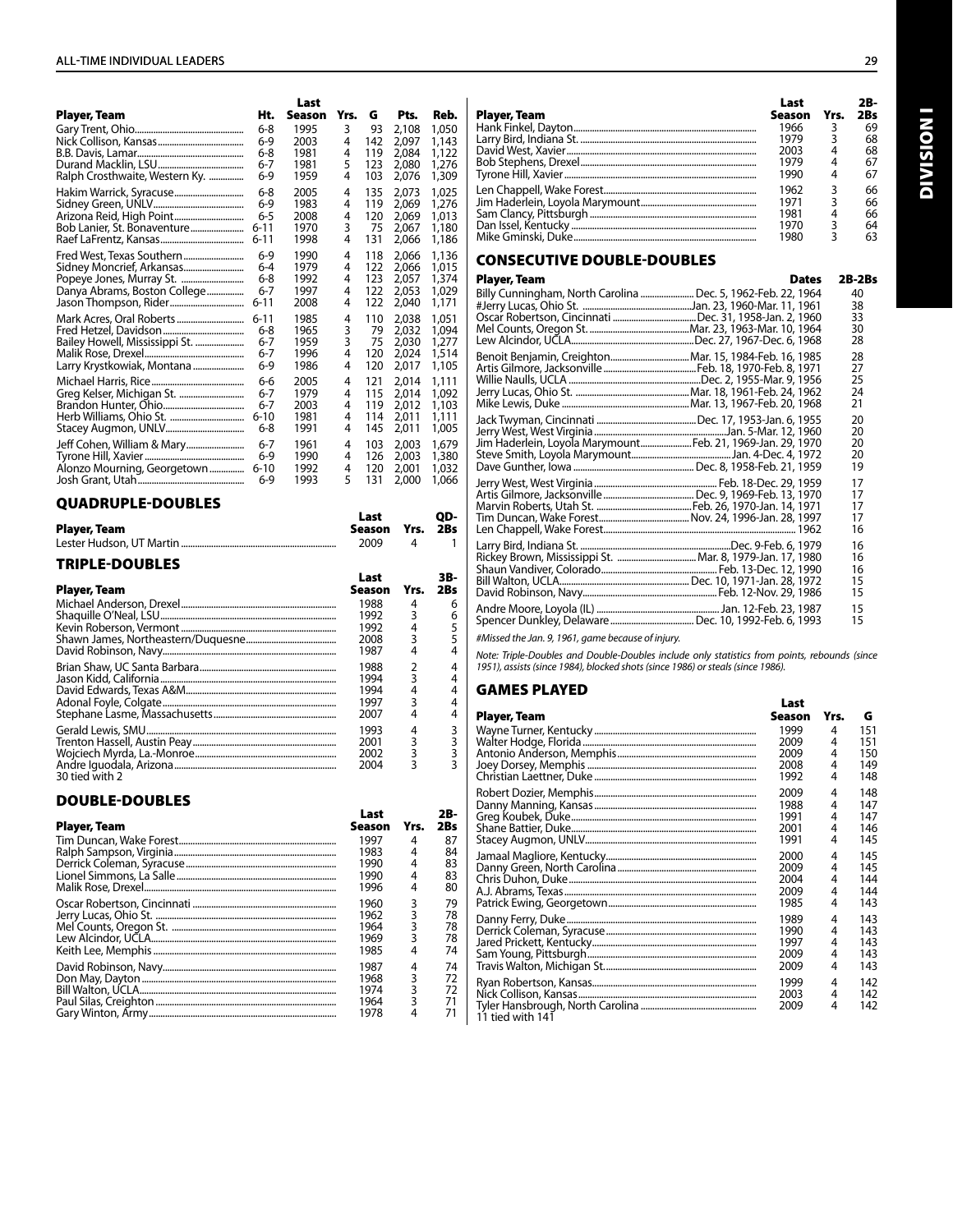# Top 10 Individual Scoring Leaders

## Year-by-Year Top 10

#### 1948

| Rk.       | Player, School<br>G                                                | Pts.        | Avg.         |
|-----------|--------------------------------------------------------------------|-------------|--------------|
| 1.        | Murray Wier, Iowa  19                                              | 399         | 21.0         |
| 2.<br>3.  | Frank Kudelka, St. Mary's (CA) 24                                  | 554<br>489  | 20.5<br>20.4 |
| 4.        | Ernie Vandeweghe, Colgate19                                        | 385         | 20.3         |
| 5.        | Hal Haskins, Hamline31                                             | 605         | 19.5         |
| 6.<br>7.  | George Kok, Arkansas24<br>Jim McIntyre, Minnesota 19               | 469<br>360  | 19.5<br>18.9 |
| 8.        | William Hatchett, Rutgers 11                                       | 201         | 18.3         |
| 9.<br>10. | Gene Berce, Marquette 22<br>Duane Klueh, Indiana St. 34            | 390<br>597  | 17.7<br>17.6 |
| 1949      |                                                                    |             |              |
| Rk.       | Player, School<br>G                                                | Pts.        | Avg.         |
| 1.        | Tony Lavelli, Yale30                                               | 671         | 22.4         |
| 2.        | Paul Arizin, Villanova 27                                          | 594         | 22.0         |
| 3.<br>4.  | Chet Giermak, William & Mary34<br>George Senesky, St. Joseph's 23  | 740<br>483  | 21.8<br>21.0 |
| 5.        | Ernie Vandeweghe, Colgate19                                        | 397         | 20.9         |
| 6.        | Alex Groza, Kentucky 34                                            | 698         | 20.5         |
| 7.<br>8.  | Billy Goodwin, Rhode Island22<br>Joe Noertker, Virginia 23         | 433<br>442  | 19.7<br>19.2 |
| 9.        | Vince Boryla, Denver 33                                            | 624         | 18.9         |
| 10.       | Fred Schaus, West Virginia 24                                      | 442         | 18.4         |
| 1950      |                                                                    |             |              |
| Rk.<br>1. | Player, School<br>G<br>Paul Arizin, Villanova 29                   | Pts.<br>735 | Avg.<br>25.3 |
| 2.        | George Senesky, St. Joseph's 24                                    | 537         | 22.4         |
| 3.        | 2525 Sherm White, Long Island                                      | 551         | 22.0         |
| 4.<br>5.  | Clyde Lovelette, Kansas25<br>Bobby Lavoy, Western Ky. 31           | 545<br>671  | 21.8<br>21.6 |
| 6.        | Dick Schnittker, Ohio St. 22                                       | 469         | 21.3         |
| 7.        | Chet Giermak, William & Mary 31                                    | 646         | 20.8         |
| 8.<br>9.  | Jay Handlan, Wash. & Lee……………20<br>Bob Zawoluk, St. John's (NY)29  | 406<br>588  | 20.3<br>20.3 |
| 10.       | Joe Noertker, Virginia 25                                          | 503         | 20.1         |
| 1951      |                                                                    |             |              |
| Rk.       | Player, School<br>G                                                | Pts.        | Avg.         |
| 1.<br>2.  | Bill Mlkvy, Temple 25<br>Jay Handlan, Wash. & Lee25                | 731<br>656  | 29.2<br>26.2 |
| 3.        | Mark Workman, West Virginia 27                                     | 705         | 26.1         |
| 4.<br>5.  | Dick Groat, Duke 33                                                | 831<br>548  | 25.2         |
| 6.        | Clyde Lovellette, Kansas 24<br>Fred Slaughter, South Carolina25    | 569         | 22.8<br>22.8 |
| 7.        | Larry Hennessey, Villanova32                                       | 703         | 22.0         |
| 8.        | Jim Ove, Valparaiso 22                                             | 469         | 21.3         |
| 9.<br>10. | Bob Zawoluk, St. John's (NY)31<br>Sam Ranzino, North Carolina St34 | 654<br>706  | 21.1<br>20.8 |
| 1952      |                                                                    |             |              |
| Rk.       | G<br>Player, School                                                | Pts.        | Avg.         |
| 1.        | 3131 Clyde Lovellette, Kansas                                      | 886         | 28.6         |
| 2.<br>3.  | Dick Groat, Duke 30                                                | 780<br>612  | 26.0<br>25.5 |
| 4.        | Chuck Darling, Iowa22                                              | 561         | 25.5         |
| 5.        | Frank Selvy, Furman24                                              | 591         | 24.6         |
| 6.<br>7.  | Mark Workman, West Virginia 25<br>Dick Retherford,                 | 577         | 23.1         |
|           | Baldwin-Wallace 21                                                 | 457         | 21.8         |
| 8.<br>9.  | Dickie Hemric, Wake Forest29<br>Cliff Hagan, Kentucky32            | 629<br>692  | 21.7<br>21.6 |
| 10.       | John Clune, Navy23                                                 | 487         | 21.2         |

| ۰.<br>۰.<br>۰.<br>. .<br>$ -$ |
|-------------------------------|
|-------------------------------|

|      | Rk. Player, School<br>G         | Pts.  | Avg. |
|------|---------------------------------|-------|------|
| 1.   | Frank Selvy, Furman25           | 738   | 29.5 |
| 2.   | Larry Hennessey, Villanova 15   | 438   | 29.2 |
| 3.   | Johnny O'Brien, Seattle31       | 884   | 28.5 |
| 4.   | Walter Dukes, Seton Hall 33     | 861   | 26.1 |
| 5.   | Ernie Beck, Penn26              | 673   | 25.9 |
| 6.   | Bob Houbregs, Washington31      | 800   | 25.8 |
| 7.   | Don Schlundt, Indiana26         | 661   | 25.4 |
| 8.   | Dickie Hemric, Wake Forest25    | 623   | 24.9 |
| 9.   | George Dalton, John Carroll 27  | 669   | 24.8 |
| 10.  |                                 | 519   | 24.7 |
| 1954 |                                 |       |      |
|      | Rk. Player, School<br>G         | Pts.  | Avg. |
| 1.   | Frank Selvy, Furman29           | 1,209 | 41.7 |
| 2.   |                                 | 785   | 31.4 |
| 3.   | Buzz Wilkinson, Virginia 27     | 814   | 30.1 |
| 4.   | Arney Short, Oklahoma City25    | 696   | 27.8 |
| 5.   | Bob Schafer, Villanova31        | 836   | 27.0 |
| 6.   | Walt Walowac, Marshall 21       | 548   | 26.1 |
| 7.   | Tom Marshall, Western Ky. 32    | 829   | 25.9 |
| 8.   | John Kerr, Illinois 22          | 556   | 25.3 |
| 9.   | Al Bianchi, Bowling Green24     | 600   | 25.0 |
| 10.  | Togo Palazzi, Holy Cross27      | 670   | 24.8 |
| 1955 |                                 |       |      |
|      | Rk. Player, School<br>G         | Pts.  | Avg. |
| 1.   | Darrell Floyd, Furman25         | 897   | 35.9 |
| 2.   | Buzz Wilkinson, Virginia 28     | 898   | 32.1 |
| 3.   | Robin Freeman, Ohio St13        | 409   | 31.5 |
| 4.   | Bill Yarborough, Clemson23      | 651   | 28.3 |
| 5.   |                                 | 676   | 28.2 |
| 6.   | Dickie Hemric, Wake Forest27    | 746   | 27.6 |
| 7.   | Bob Patterson, Tulsa 28         | 773   | 27.6 |
| 8.   | Johnny Mahoney,                 |       |      |
|      |                                 | 656   | 27.3 |
| 9.   | Denver Brackeen, Mississippi 22 | 599   | 27.2 |
| 10.  | Jesse Arnelle, Penn St28        | 731   | 26.1 |
| 1956 |                                 |       |      |
|      | Rk. Player, School<br>G         | Pts.  | Avg. |
|      | 1. Darrell Floyd, Furman28      | 946   | 33.8 |
|      | 2 Dobin Erooman Obio St 22      | フつつ   | ວາ ດ |

|                                     | .   | .    |
|-------------------------------------|-----|------|
| 1. Darrell Floyd, Furman28          | 946 | 33.8 |
| 2. Robin Freeman, Ohio St22         | 723 | 32.9 |
| 3. Dan Swartz, Morehead St29        | 828 | 28.6 |
| 4. Tom Heinsohn, Holy Cross27       | 740 | 27.4 |
| 5. Julius McCoy, Michigan St. 22    | 600 | 27.3 |
| 6. Len Rosenbluth, North Carolina23 | 614 | 26.7 |
| 7. Rod Hundley, West Virginia 30    | 798 | 26.6 |
| 8. Raymond Downs, Texas22           | 580 | 26.4 |
|                                     | 563 | 25.6 |
|                                     | 501 | 25.1 |
|                                     |     |      |

### 1957

| Rk. Player, School                  | G | Pts. | Avg. |
|-------------------------------------|---|------|------|
| 1. Grady Wallace, South Carolina29  |   | 906  | 31.2 |
|                                     |   | 631  | 30.0 |
|                                     |   | 743  | 29.7 |
| 4. Wilt Chamberlain, Kansas27       |   | 800  | 29.6 |
| 5. Chet Forte, Columbia24           |   | 694  | 28.9 |
| 6. Jim Ashmore, Mississippi St. 25  |   | 708  | 28.3 |
| 7. Len Rosenbluth, North Carolina32 |   | 895  | 28.0 |
| 8. Bill Ebben, Detroit26            |   | 724  | 27.8 |
| 9. Bailey Howell, Mississippi St25  |   | 647  | 25.9 |
|                                     |   | 550  | 25.0 |

| 1958     |                                                             |            |              |
|----------|-------------------------------------------------------------|------------|--------------|
| Rk.      | Player, School<br>G                                         | Pts.       | Avg.         |
| 1.       | Oscar Robertson, Cincinnati 28                              | 984        | 35.1         |
| 2.<br>3. | Elgin Baylor, Seattle29<br>Wilt Chamberlain, Kansas21       | 943<br>633 | 32.5<br>30.1 |
| 4.       | Bailey Howell, Mississippi St25                             | 695        | 27.8         |
| 5.       |                                                             | 668        | 26.7         |
| 6.       | King Coleman, Ky. Wesleyan24                                | 639        | 26.6         |
| 7.<br>8. | Don Hennon, Pittsburgh 25                                   | 651<br>666 | 26.0         |
| 9.       | Hub Reed, Oklahoma City 26<br>Archie Dees, Indiana24        | 613        | 25.6<br>25.5 |
| 10.      | Dom Flora, Wash. & Lee25                                    | 634        | 25.4         |
| 1959     |                                                             |            |              |
| Rk.      | Player, School<br>G                                         | Pts.       | Avg.         |
| 1.       | Ocsar Robertson, Cincinnati 30                              | 978        | 32.6         |
| 2.<br>3. | Leo Byrd, Marshall 24<br>Jim Hagan, Tennessee Tech25        | 704<br>720 | 29.3<br>28.8 |
| 4.       | Bailey Howell, Mississippi St25                             | 688        | 27.5         |
| 5.       | Jerry West, West Virginia 34                                | 903        | 26.6         |
| 6.       | Bob Ayersman, Virginia Tech21                               | 556        | 26.5         |
| 7.<br>8. | Don Hennon, Pittsburgh 24<br>Bob Boozer, Kansas St27        | 617<br>691 | 25.7<br>25.6 |
| 9.       | Tony Windis, Wyoming19                                      | 463        | 24.4         |
| 10.      | Tom Hawkins, Notre Dame22                                   | 514        | 23.4         |
| 1960     |                                                             |            |              |
| Rk.      | Player, School<br>G                                         | Pts.       | Avg.         |
| 1.       | Oscar Robertson, Cincinnati 30                              | 1,011      | 33.7         |
| 2.<br>3. | Tom Stith, St. Bonaventure26                                | 819<br>705 | 31.5<br>29.4 |
| 4.       | Jim Darrow, Bowling Green24<br>Jerry West, West Virginia 31 | 908        | 29.3         |
| 5.       | Frank Burgess, Gonzaga26                                    | 751        | 28.9         |
| 6.       | Al Butler, Niagara 25                                       | 714        | 28.6         |
| 7.       | 7erry Dischinger, Purdue 23                                 | 605        | 26.3         |
| 8.<br>9. | Jerry Lucas, Ohio St27<br>Dave DeBusschere, Detroit27       | 710<br>691 | 26.3<br>25.6 |
| 10.      | Jim Mudd, North Texas24                                     | 605        | 25.2         |
| 1961     |                                                             |            |              |
| Rk.      | Player, School<br>G                                         | Pts.       | Avg.         |
| 1.       | Frank Burgess, Gonzaga26                                    | 842        | 32.4         |
| 2.<br>3. | Tom Chilton, East Tenn. St24                                | 771<br>830 | 32.1         |
| 4.       | Tom Stith, St. Bonaventure28<br>Terry Dischinger, Purdue 23 | 648        | 29.6<br>28.2 |
| 5.       | Billy McGill, Utah 31                                       | 862        | 27.8         |
| 6.       | Len Chappell, Wake Forest28                                 | 745        | 26.6         |
| 7.<br>8. | Jack Foley, Holy Cross 26<br>Chet Walker, Bradley26         | 688<br>656 | 26.5<br>25.2 |
| 9.       | Art Heyman, Duke25                                          | 629        | 25.2         |
| 10.      | Ronald Warner, Gettysburg 25                                | 623        | 24.9         |
| 1962     |                                                             |            |              |
| Rk.      | Player, School<br>G                                         | Pts.       | Avg.         |
| 1.       | Billy McGill, Utah 26                                       | 1,009      | 38.8         |
| 2.       | Jack Foley, Holy Cross 26                                   | 866        | 33.3         |
| 3.<br>4. | Nick Werkman, Seton Hall 24<br>Terry Dischinger, Purdue 24  | 793<br>726 | 33.0<br>30.3 |
|          |                                                             |            |              |

# 5. Len Chappell, Wake Forest.............31 932 30.1 6. Jimmy Rayl, Indiana..........................24 714 29.8 7. Jerry Smith, Furman .........................27 728 27.0 8. Dave DeBusschere, Detroit............26 696 26.8 9. Bob Duffy, Colgate ............................23 611 26.6

| 10. Chet Walker, Bradley26 687 26.4 |  |
|-------------------------------------|--|
|                                     |  |
|                                     |  |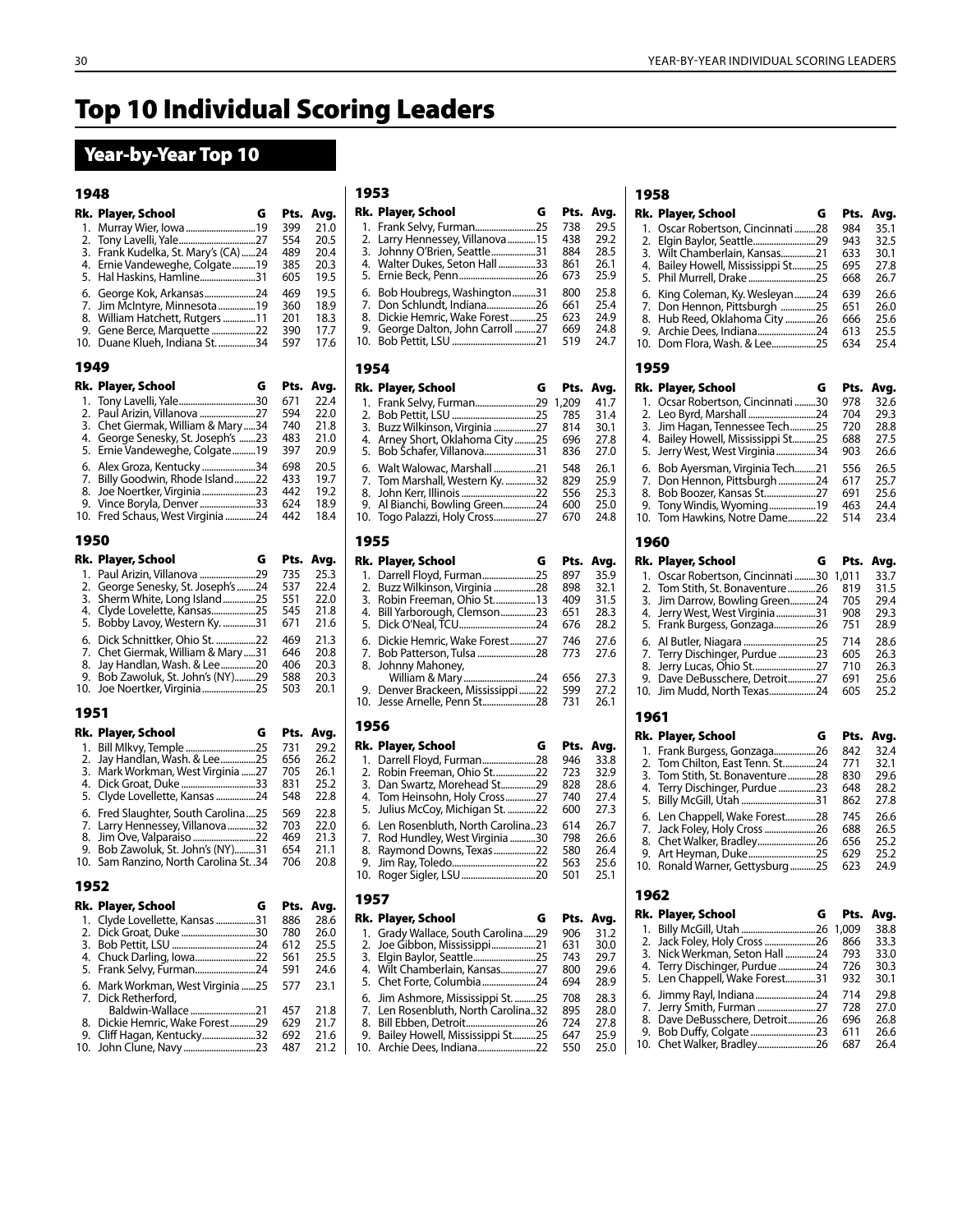| 1963      |                                                                 |              |              |
|-----------|-----------------------------------------------------------------|--------------|--------------|
| Rk.       | Player, School<br>G                                             | Pts.         | Avg.         |
| 1.        | Nick Werkman, Seton Hall 22                                     | 650          | 29.5         |
| 2.<br>3.  | Berry Kramer, New York U. 23<br>Bill Green, Colorado St23       | 675<br>649   | 29.3<br>28.2 |
| 4.        | Gary Bradds, Ohio St. 24                                        | 672          | 28.0         |
| 5.        | Bill Bradley, Princeton 25                                      | 682          | 27.3         |
| 6.        | Flynn Robinson, Wyoming 26                                      | 682          | 26.2         |
| 7.<br>8.  |                                                                 | 697<br>608   | 25.8<br>25.8 |
| 9.        | Art Heyman, Duke30                                              | 747          | 24.9         |
| 10.       | Art Crump, Idaho St24                                           | 595          | 24.8         |
| 1964      |                                                                 |              |              |
| Rk.       | Player, School<br>G                                             | Pts.         | Avg.         |
| 1.<br>2.  | Howard Komives, Bowling Green 23<br>Nick Werkman, Seton Hall 25 | 844<br>830   | 36.7<br>33.2 |
| 3.        | Manny Newsome,                                                  |              |              |
|           |                                                                 | 653          | 32.7         |
| 4.<br>5.  | Bill Bradley, Princeton 29<br>Rick Barry, Miami (FL)27          | 936<br>870   | 32.3<br>32.2 |
| 6.        | Gary Bradds, Ohio St. 24                                        | 735          | 30.6         |
| 7.        | Steve Thomas, Xavier26                                          | 779          | 30.0         |
| 8.        | John Austin, Boston College21                                   | 614          | 29.2         |
| 9.<br>10. | Wayne Estes, Utah St29                                          | 816<br>821   | 29.1<br>28.3 |
| 1965      |                                                                 |              |              |
| Rk.       | Player, School<br>G                                             | Pts.         | Avg.         |
| 1.        | Rick Barry, Miami (FL)26                                        | 973          | 37.4         |
| 2.        | Wayne Estes, Utah St 19                                         | 641          | 33.7         |
| 3.<br>4.  | Bill Bradley, Princeton 29<br>Dave Schellhase, Purdue 24        | 885<br>704   | 30.5<br>29.3 |
| 5.        | Steve Thomas, Xavier14                                          | 405          | 28.9         |
| 6.        | Flynn Robinson, Wyoming 26                                      | 701          | 27.0         |
| 7.        | John Austin, Boston College25                                   | 673          | 26.9         |
| 8.<br>9.  | Fred Hetzel, Davidson26<br>John Beasley, Texas A&M24            | 689<br>619   | 26.5<br>25.8 |
| 10.       | Cazzie Russell, Michigan27                                      | 694          | 25.7         |
|           |                                                                 |              |              |
| 1966      |                                                                 |              |              |
| Rk.       | G                                                               | Pts.         |              |
| 1.        | Player, School<br>Dave Schellhase, Purdue 24                    | 781          | Avg.<br>32.5 |
| 2.        | Dave Wagnon, Idaho St26                                         | 845          | 32.5         |
| 3.        | Cazzie Russell, Michigan26                                      | 800          | 30.8         |
| 4.<br>5.  | Jerry Chambers, Utah 31                                         | 892<br>794   | 28.8<br>28.4 |
| 6.        | Tom Kerwin, Centenary (LA) 26                                   | 726          | 27.9         |
| 7.        | Don Freeman, Illinois 24                                        | 668          | 27.8         |
| 8.        | John Beasley, Texas A&M24                                       | 668          | 27.8         |
| 9.<br>10. | Bill Melchionni, Villanova29<br>Bob Lewis, North Carolina 27    | 801<br>740   | 27.6<br>27.4 |
| 1967      |                                                                 |              |              |
| Rk.       | Player, School<br>G                                             | Pts.         | Avg.         |
| 1.        | Jimmy Walker, Providence 28                                     | 851          | 30.4         |
| 2.        | Lew Alcindor, UCLA 30                                           | 870          | 29.0         |
| 3.<br>4.  | Mal Graham, New York U24<br>Elvin Hayes, Houston31              | 688<br>881   | 28.7<br>28.4 |
| 5.        | Wes Bialosuknia, Connecticut24                                  | 673          | 28.0         |
| 6.        | Bob Lloyd, Rutgers 29                                           | 809          | 27.9         |
| 7.        | Gary Gray, Oklahoma City26                                      | 715          | 27.5         |
| 8.<br>9.  | Cliff Anderson, St. Joseph's26<br>Bob Verga, Duke27             | 690<br>705   | 26.5<br>26.1 |
| 10.       | Jim Tillman, Loyola (IL)22                                      | 553          | 25.1         |
| 1968      |                                                                 |              |              |
| Rk.       | Player, School<br>G                                             | Pts.         | Avg.         |
| 1.        | Pete Maravich, LSU26                                            | 1,138        | 43.8         |
| 2.        | Calvin Murphy, Niagara24                                        | 916          | 38.2         |
| 3.<br>4.  | Elvin Hayes, Houston33<br>Rich Travis, Oklahoma City27          | 1,214<br>808 | 36.8<br>29.9 |
| 5.        | Bob Portman, Creighton25                                        | 738          | 29.5         |
| 6.        | Rick Mount, Purdue 24                                           | 683          | 28.5         |
| 7.        | Jimmy Hill, West Tex. A&M 21                                    | 573          | 27.3         |
| 8.<br>9.  | Shaler Halimon, Utah St25<br>Fred Foster, Miami (OH)23          | 671<br>617   | 26.8<br>26.8 |
| 10.       | Neal Walk, Florida 25                                           | 663          | 26.5         |

#### 1969

|    | Rk. Player, School<br>G               | Pts.  | Avg. |
|----|---------------------------------------|-------|------|
|    | .26                                   | 1,148 | 44.2 |
|    |                                       | 932   | 33.3 |
|    | 3. Calvin Murphy, Niagara24           | 778   | 32.4 |
|    | 4. Spencer Haywood, Detroit22         | 699   | 31.8 |
|    | 5. Bob Tallent,                       |       |      |
|    | George Washington25                   | 723   | 28.9 |
|    | 6. Mary Roberts, Utah St<br>26        | 718   | 27.6 |
|    | 7. Don Curnutt, Miami (FL)<br>24      | 661   | 27.5 |
|    | 8. Bob Lanier, St. Bonaventure<br>.24 | 654   | 27.3 |
| 9. | Rich Travis, Oklahoma City27          | 729   | 27.0 |
|    | 10. Rex Morgan, Jacksonville23        | 613   | 26.7 |
|    |                                       |       |      |

#### 1970

| Rk. Player, School<br>G                                                                                                              | Pts.                  | Avg.                 |
|--------------------------------------------------------------------------------------------------------------------------------------|-----------------------|----------------------|
| . 31<br>2. Austin Carr, Notre Dame<br>.29<br>.20                                                                                     | 1,381<br>1,106<br>708 | 44.5<br>38.1<br>35.4 |
| 4. Dan Issel, Kentucky28<br>5. Willie Humes, Idaho St24                                                                              | 948<br>733<br>814     | 33.9<br>30.5<br>30.1 |
| 6. Rich Yunkus, Georgia Tech27<br>7. Rudy Tomjanovich, Michigan24<br>8. Calvin Murphy, Niagara29<br>9. Bob Lanier, St. Bonaventure26 | 722<br>854<br>757     | 30.1<br>29.4<br>29.1 |
| 10. Ralph Simpson, Michigan St23                                                                                                     | 667                   | 29.0                 |

#### 1971

| Rk. Player, School<br>G           | Pts.  | Avg. |
|-----------------------------------|-------|------|
| 1. Johnny Neumann, Mississippi 23 | 923   | 40.1 |
| 2. Austin Carr, Notre Dame29      | 1.101 | 38.0 |
| 3. Willie Humes, Idaho St24       | 777   | 32.4 |
| 4. George McGinnis, Indiana 24    | 719   | 30.0 |
| 5. Jim McDaniels, Western Ky30    | 878   | 29.3 |
| .24                               | 687   | 28.6 |
| 7. John Mengelt, Auburn<br>.26    | 738   | 28.4 |
| 8. Gene Phillips, SMU 26          | 737   | 28.3 |
| .26                               | 729   | 28.0 |
| 10. Wiley Brown, Iowa24           | 662   | 27.6 |
|                                   |       |      |

#### 1972

| Rk. Player, School<br>G                | Pts.      | Avg. |
|----------------------------------------|-----------|------|
| 1. Bo Lamar, La.-Lafayette             | .29 1.054 | 36.3 |
| 2. Richie Fugua, Oral Roberts<br>.28   | 1,006     | 35.9 |
| 3. Doug Collins, Illinois St<br>.26    | 847       | 32.6 |
| 4. Wil Robertson, West Virginia<br>.24 | 706       | 29.4 |
| 5. Bird Averitt, Pepperdine24          | 693       | 28.9 |
| 6. John Williamson.                    |           |      |
| 25                                     | 678       | 27.1 |
| 7. Greg Kohls, Syracuse<br>.28         | 748       | 26.7 |
| .19                                    | 507       | 26.7 |
| .21                                    | 538       | 25.6 |
| 10. Ted Martiniuk, St. Peter's24       | 611       | 25.5 |

#### 1973

| Rk. Player, School<br>G          | Pts. |      |
|----------------------------------|------|------|
|                                  |      | Avg. |
| 1. Bird Averitt, Pepperdine25    | 848  | 33.9 |
|                                  | 789  | 32.9 |
|                                  | 788  | 30.3 |
| 4. Aron Stewart, Richmond19      | 574  | 30.2 |
| 5. Fly Williams, Austin Peay29   | 854  | 29.4 |
| 6. Bo Lamar, La.-Lafayette 28    | 808  | 28.9 |
| 7. Ozie Edwards, Oklahoma City27 | 767  | 28.4 |
| 8. Martin Terry, Arkansas 26     | 735  | 28.3 |
| 9. John Williamson.              |      |      |
| New Mexico St18                  | 490  | 27.2 |
|                                  | 650  | 26.0 |
|                                  |      |      |

#### 1974

| Rk. Player, School                                             | G | Pts. | Avg. |
|----------------------------------------------------------------|---|------|------|
|                                                                |   | 835  | 33.4 |
| 2. Bruce King, Tex.-Pan American22                             |   | 681  | 31.0 |
| 3. Fly Williams, Austin Peay25                                 |   | 687  | 27.5 |
| 4. Aaron Stewart, Richmond25                                   |   | 663  | 26.5 |
| 5. David Thompson, North Caro. St.31                           |   | 805  | 26.0 |
|                                                                |   | 664  | 25.5 |
| 6. Larry Bullington, Ball St26<br>7. Frank Oleynick, Seattle26 |   | 653  | 25.1 |
| 8. James Outlaw, N.C. A&T26                                    |   | 647  | 24.9 |
|                                                                |   | 641  | 24.7 |
| 10. John Shumate, Notre Dame 29                                |   | 703  | 24.2 |
|                                                                |   |      |      |

## 1975

| Rk. Player, School<br>G                                            | Pts.         | Avg.         |
|--------------------------------------------------------------------|--------------|--------------|
| 1.<br>Bob McCurdy, Richmond 26                                     | 855          | 32.9         |
| Adrien Dantley, Notre Dame 29<br>2.                                | 883          | 30.4         |
| 3.<br>David Thompson, North Caro. St. 28                           | 838          | 29.9         |
| Luther Burden, Utah26<br>4.                                        | 747          | 28.7         |
| 5.                                                                 | 737          | 28.3         |
| Mike Coleman, Southern Miss20<br>6.                                | 564          | 28.2         |
| Frank Oleynick, Seattle26<br>7.                                    | 709          | 27.3         |
| 8.<br>Don Scaife, Arkansas St25                                    | 678          | 27.1         |
| 9.<br>Marshall Rogers, Tex.-Pan Am. 22                             | 588          | 26.7         |
| Alvan Adams, Oklahoma26<br>10.                                     | 691          | 26.6         |
|                                                                    |              |              |
| 1976                                                               |              |              |
| Rk. Player, School<br>G                                            | Pts.         | Avg.         |
| 1.<br>Marshall Rogers, Tex.-Pan Am. 25                             | 919          | 36.8         |
| Freeman Williams, Portland St. 27<br>2.                            | 834          | 30.9         |
| Terry Furlow, Michigan St27<br>3.                                  | 793          | 29.4         |
| 4.<br>Adrian Dantley, Notre Dame29                                 | 829          | 28.6         |
| 5.<br>Kenny Carr, North Carolina St30                              | 798          | 26.6         |
| Lee Dixon, Hardin-Simmons27<br>6.                                  | 707          | 26.2         |
| 7.<br>Tracy Tripucka, Lafayette 26                                 | 679          | 26.1         |
| 8.<br>Otis Birdsong, Houston 28                                    | 730          | 26.1         |
| Ernie Grunfeld, Tennessee27<br>9.                                  | 683          | 25.3         |
| 10.<br>Willie Smith, Missouri31                                    | 783          | 25.3         |
| 1977                                                               |              |              |
| Rk. Player, School<br>G                                            | Pts.         |              |
|                                                                    |              | Avg.         |
| 1.<br>Freeman Williams, Portland St. 26                            | 1,010        | 38.8         |
| 2.<br>Anthony Roberts, Oral Roberts28                              | 951          | 34.0         |
| 3.<br>Larry Bird, Indiana St. 28<br>Otis Birdsong, Houston36<br>4. | 918<br>1,090 | 32.8<br>30.3 |
| 5.                                                                 |              |              |
| Rich Laurel, Hofstra 30                                            | 908          | 30.3         |
| 6.<br>Calvin Natt, La.-Monroe 27                                   | 782          | 29.0         |
| 7.<br>Mike McConathy, Louisiana Tech26                             | 716          | 27.5         |
| 8.<br>Roger Phegley, Bradley 27                                    | 739          | 27.4         |
| 9.<br>Billy Reynolds, Northwestern St. 26                          | 686          | 26.4         |
| 10.<br>727 Tony Hanson, Connecticut                                | 702          | 26.0         |
|                                                                    |              |              |
| 1978                                                               |              |              |
|                                                                    |              |              |
| Rk.<br>Player, School<br>G                                         | Pts.         | Avg.         |
| Freeman Williams, Portland St.  27<br>1.                           | 969          | 35.9         |
| Larry Bird, Indiana St. 32<br>2.                                   | 959          | 30.0         |
| 3.<br>Purvis Short, Jackson St. 22                                 | 650          | 29.5         |
| 4.<br>Oliver Mack, East Carolina25                                 | 699          | 28.0         |
| 5.<br>Roger Phegley, Bradley 24                                    | 663          | 27.6         |
| Frankie Sanders, Southern U. 27<br>6.                              | 740          | 27.4         |
| 7.                                                                 | 736          | 26.3         |
| 8.<br>John Gerdy, Davidson26                                       | 670          | 25.8         |
| Michael Brooks, La Salle28<br>9.                                   | 696<br>671   | 24.9<br>24.9 |
| 10.<br>Mike Mitchell, Auburn 27                                    |              |              |
| 1979                                                               |              |              |
| Rk. Player, School<br>G                                            | Pts.         | Avg.         |
| 1. Lawrence Butler, Idaho St27                                     | 812          | 30.1         |
| Larry Bird, Indiana St. 34<br>2.                                   | 973          | 28.6         |
| 3.<br>Nick Galis, Seton Hall27                                     | 743          | 27.5         |
| James Tillman, Eastern Ky. 29<br>4.                                | 780          | 26.9         |
| Paul Dawkins, Northern III. 26<br>5.                               | 695          | 26.7         |
| John Gerdy, Davidson27<br>6.                                       | 721          | 26.7         |
| Ernie Hill, Oklahoma City29<br>7.                                  | 771          | 26.6         |
| John Stroud, Mississippi 27<br>8.                                  | 709          | 26.3         |
| John Manning, North Texas 27<br>9.                                 | 699          | 25.9         |
| Steve Stielper, James Madison26<br>10.                             | 668          | 25.7         |
| 1980                                                               |              |              |
| Rk.<br>G                                                           | Pts.         |              |
| Player, School                                                     |              | Avg.         |
| Tony Murphy, Southern U29<br>1.                                    | 932          | 32.1         |
| 2.<br>Lewis Lloyd, Drake27<br>3.                                   | 815<br>753   | 30.2<br>29.0 |
| Harry Kelly, Texas Southern 26<br>4.                               | 784          | 28.0         |
| Kenny Page, New Mexico28<br>5.                                     | 734          | 27.2         |
| James Tillman, Eastern Ky. 27                                      |              |              |
| 6.<br>Earl Belcher, St. Bonaventure24                              | 646          | 26.9         |
| 7.<br>Russel Bowers, American27                                    | 726          | 26.9         |
| Carl Nicks, Indiana St27<br>8.<br>9.                               | 723<br>749   | 26.8<br>26.8 |
| Mark Aguirre, DePaul28<br>Andrew Toney, La.-Lafayette24<br>10.     | 627          | 26.1         |

**INOISINI** Division I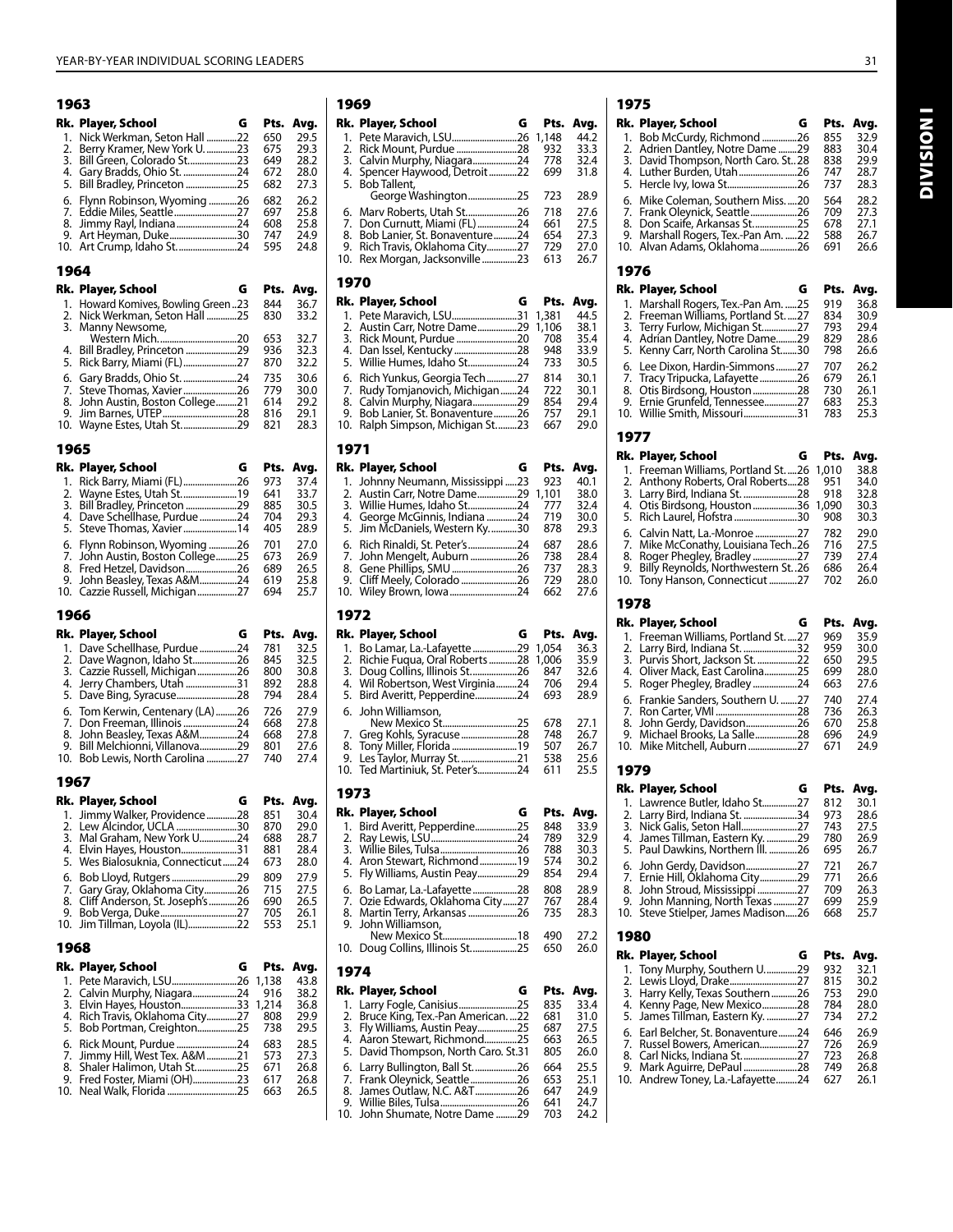| 1981        |                                                                       |            |              |
|-------------|-----------------------------------------------------------------------|------------|--------------|
| Rk.         | Player, School<br>G                                                   | Pts.       | Avg.         |
| 1.<br>2.    | Zam Fredrick, South Carolina27                                        | 781<br>772 | 28.9<br>28.6 |
| 3.          |                                                                       | 743        | 27.5         |
| 4.          | Lewis Lloyd, Drake29                                                  | 762        | 26.3         |
| 5.          | Rob Williams, Houston 30                                              | 749        | 25.0         |
| 6.<br>7.    | Rubin Jackson, Oklahoma City 29<br>Frank Edwards, Cleveland St27      | 719<br>664 | 24.8<br>24.6 |
| 8.          | Earl Belcher, St. Bonaventure26                                       | 637        | 24.5         |
| 9.<br>10.   | Danny Ainge, BYU 32<br>Mike McGee, Michigan30                         | 787<br>732 | 24.4<br>24.4 |
|             |                                                                       |            |              |
| 1982<br>Rk. | Player, School<br>G                                                   | Pts.       | Avg.         |
| 1.          | Harry Kelly, Texas Southern29                                         | 862        | 29.7         |
| 2.          | Ricky Pierce, Rice……………………………30                                       | 805        | 26.8         |
| 3.<br>4.    | Dan Callandrillo, Seton Hall27<br>Kevin Magee, UC Irvine29            | 698<br>732 | 25.9<br>25.2 |
| 5.          | Quintin Dailey, San Francisco30                                       | 755        | 25.2         |
| 6.          | Willie Jackson, Centenary (LA) 29<br>Mitchell Wiggins, Florida St. 22 | 693        | 23.9         |
| 7.<br>8.    | Perry Moss, Northeastern30                                            | 523<br>710 | 23.8<br>23.7 |
| 9.          | Melvin McLaughlin,                                                    |            |              |
|             | Central Mich25                                                        | 581        | 23.2         |
| 10.         | Joe Jakubick, Akron 26                                                | 594        | 22.8         |
| 1983        |                                                                       |            |              |
| Rk.         | Player, School<br>G                                                   | Pts.       | Avg.         |
| 1.<br>2.    | Harry Kelly, Texas Southern29<br>Jeff Malone, Mississippi St. 29      | 835<br>777 | 28.8<br>26.8 |
| 3.          | Carlos Yates, George Mason27                                          | 723        | 26.8         |
| 4.<br>5.    | Charlie Bradley, South Fla. 32<br>Joe Jakubick, Akron 29              | 855<br>774 | 26.7<br>26.7 |
| 6.          | Greg Goorjian,                                                        |            |              |
|             | Loyola Marymount……………………23                                            | 601        | 26.1         |
| 7.<br>8.    | Alfredrick Hughes, Loyola (IL)29<br>Wayman Tisdale, Oklahoma33        | 744<br>810 | 25.7<br>24.5 |
| 9.          | Kenneth Lyons, North Texas30                                          | 728        | 24.3         |
| 10.         | Willie Jackson, Centenary (LA) 29                                     | 697        | 24.0         |
| 1984        |                                                                       |            |              |
| Rk.         | Player, School<br>G                                                   | Pts.       | Avg.         |
| 1.<br>2.    | Joe Jakubick, Akron 27<br>Lewis Jackson, Alabama St. 28               | 814<br>812 | 30.1<br>29.0 |
| 3.          | Devin Durrant, BYU31                                                  | 866        | 27.9         |
| 4.<br>5.    | Alfredrick Hughes, Loyola (IL)29<br>Wayman Tisdale, Oklahoma34        | 800<br>919 | 27.6<br>27.0 |
| 6.          | Joe Dumars, McNeese St31                                              | 817        | 26.4         |
| 7.          | Brett Crawford, Alliant Int'l 25                                      | 614        | 24.6         |
| 8.<br>9.    | Michael Cage, San Diego St. 28                                        | 686<br>749 | 24.5<br>24.2 |
| 10.         | Steve Burtt, Iona……………………………31<br>Leon Wood, Cal St. Fullerton30      | 719        | 24.0         |
| 1985        |                                                                       |            |              |
|             | Rk. Player, School<br>G                                               | Pts.       | Avg.         |
| 1.          | Xavier McDaniel, Wichita St31                                         | 844        | 27.2         |
| 2.<br>3.    | Alfredrick Hughes, Loyola (IL)33<br>Dan Palombizio, Ball St29         | 868<br>762 | 26.3<br>26.3 |
| 4.          | Joe Dumars, McNeese St27                                              | 697        | 25.8         |
| 5.          | Terry Catledge, South Ala28                                           | 718        | 25.6         |
| 6.          | Derrick Gervin, UTSA28<br>Wayman Tisdale, Oklahoma37                  | 718        | 25.6         |
| 7.<br>8.    | Keith Smith, Loyola Marymount.27                                      | 932<br>678 | 25.2<br>25.1 |
| 9.          | Sam Mitchell, Mercer31                                                | 774        | 25.0         |
| 10.         | Ron Harper, Miami (OH)31                                              | 772        | 24.9         |
| 1986        |                                                                       |            |              |
| Rk.         | Player, School<br>G                                                   | Pts.       | Avg.         |
| 1.<br>2.    | Terrance Bailey, Wagner29<br>Scott Skiles, Michigan St31              | 854<br>850 | 29.4<br>27.4 |
| 3.          | Joe Yezback, Alliant Int'l………………28                                    | 755        | 27.0         |
| 4.<br>5.    | Reggie Miller, UCLA 29<br>Ron Harper, Miami (OH)31                    | 750<br>757 | 25.9<br>24.4 |
| 6.          | Dell Curry, Virginia Tech 30                                          | 722        | 24.1         |
| 7.          | Reggie Lewis, Northeastern30                                          | 714        | 23.8         |
|             |                                                                       |            |              |
| 8.<br>9.    | Len Bias, Maryland 32<br>Frank Ross, American 28                      | 743<br>645 | 23.2<br>23.0 |

| 1987      |                                                                  |              |              |
|-----------|------------------------------------------------------------------|--------------|--------------|
| Rk.       | Player, School<br>G                                              | Pts.         | Avg.         |
| 1.        | Kevin Houston, Army29                                            | 953          | 32.9         |
| 2.<br>3.  | Dennis Hopson, Ohio St. 33                                       | 958<br>903   | 29.0<br>28.2 |
| 4.        | David Robinson, Navy 32<br>Terrance Bailey, Wagner28             | 788          | 28.1         |
| 5.        | Hersey Hawkins, Bradley 29                                       | 788          | 28.1         |
| 6.        | Darrin Fitzgerald, Butler28                                      | 734          | 26.2         |
| 7.<br>8.  | Gay Elmore, VMI 28                                               | 713<br>683   | 25.5<br>25.3 |
| 9.        | Frank Ross, American 27<br>Daren Queenan, Lehigh29               | 720          | 24.8         |
| 10.       | Byron Larkin, Xavier32                                           | 792          | 24.7         |
| 1988      |                                                                  |              |              |
| Rk.       | Player, School<br>G                                              | Pts.         | Avg.         |
| 1.        | Hersey Hawkins, Bradley 31                                       | 1,125        | 36.3         |
| 2.        | Daren Queenan, Lehigh31                                          | 882          | 28.5         |
| 3.<br>4.  | Anthony Mason, Tennessee St28<br>Gerald Hayward, Loyola (IL) 29  | 783<br>756   | 28.0<br>26.1 |
| 5.        | Jeff Martin, Murray St31                                         | 806          | 26.0         |
| 6.        | Marty Simmons, Evansville29                                      | 750          | 25.9         |
| 7.        | Steve Middleton, Southern Ill28                                  | 711          | 25.4         |
| 8.        | Jeff Grayer, Iowa St32                                           | 811          | 25.3         |
| 9.<br>10. | Byron Larkin, Xavier30<br>Skip Henderson, Marshall 32            | 758<br>804   | 25.3<br>25.1 |
|           |                                                                  |              |              |
| 1989      |                                                                  |              |              |
|           | Rk. Player, School<br>G                                          | Pts.         | Avg.         |
| 1.        | Hank Gathers,                                                    |              |              |
| 2.        | Loyola Marymount31<br>Chris Jackson, LSU32                       | 1,015<br>965 | 32.7<br>30.2 |
| 3.        | Lionel Simmons, La Salle 32                                      | 908          | 28.4         |
| 4.        | Gerald Glass, Mississippi 30                                     | 841          | 28.0         |
| 5.        | Blue Edwards, East Carolina 29                                   | 773          | 26.7         |
| 6.        | Raymond Dudley, Air Force28                                      | 746          | 26.6         |
| 7.<br>8.  | Bimbo Coles, Virginia Tech27<br>Michael Smith, BYU29             | 717<br>765   | 26.6<br>26.4 |
| 9.        | Stacey King, Oklahoma 33                                         | 859          | 26.0         |
| 10.       | John Taft, Marshall27                                            | 701          | 26.0         |
| 1990      |                                                                  |              |              |
| Rk.       | Player, School<br>G                                              | Pts.         | Avg.         |
| 1.        | Bo Kimble, Loyola Marymount32                                    | 1,131        | 35.3         |
| 2.        | Kevin Bradshaw, Alliant Int'l28                                  | 875          | 31.3         |
| 3.<br>4.  | Dave Jamerson, Ohio 28                                           | 874<br>808   | 31.2<br>29.9 |
| 5.        | Alphonzo Ford, Mississippi Val27<br>Steve Rogers, Alabama St. 28 | 831          | 29.7         |
| 6.        | Hank Gathers,                                                    |              |              |
|           | Loyola Marymount……………………26                                       | 754          | 29.0         |
| 7.        | Darryl Brooks, Tennessee St. 24<br>Chris Jackson, LSU 32         | 690          | 28.8         |
| 8.        |                                                                  | 889          | 27.8         |
| 9.<br>10. | 35 Dennis Scott, Georgia Tech<br>Mark Stevenson, Duquesne29      | 970<br>788   | 27.7<br>27.2 |
| 1991      |                                                                  |              |              |
|           | Rk. Player, School<br>G                                          | Pts.         |              |
|           |                                                                  |              | Avg.         |

|      | Rk. Player, School<br>G                                     | Pts.       | Avg.         |
|------|-------------------------------------------------------------|------------|--------------|
| 1.   | Kevin Bradshaw, Alliant Int'l28                             | 1,054      | 37.6         |
| 2.   | Alphonso Ford, Mississippi Val28                            | 915        | 32.7         |
|      | 3. Von McDade, Milwaukee28                                  | 830        | 29.6         |
|      | 4. Steve Rogers, Alabama St. 29<br>5. Terrell Lowery,       | 852        | 29.4         |
|      | Loyola Marymount31                                          | 884        | 28.5         |
|      | 6. Bobby Phills, Southern U28<br>7. Shaquille O'Neal, LSU28 | 795<br>774 | 28.4<br>27.6 |
|      |                                                             | 764        | 27.3         |
|      | 9. Rodney Monroe, North Caro. St. .31                       | 836        | 27.0         |
|      | 10. Terrell Brandon, Oregon 28                              | 745        | 26.6         |
| 1992 |                                                             |            |              |
|      | Rk. Player, School<br>G                                     | Pts.       | Avg.         |
|      | 1. Brett Roberts, Morehead St29                             | 815        | 28.1         |
|      | 2. Vin Baker, Hartford<br>.27                               | 745        | 27.6         |
| २    | Alnhonso Ford Mississinni Val<br>วค                         | 714        | 27 5         |

|                                     | $^{\prime}$ + $^{\prime}$ | 27.U |
|-------------------------------------|---------------------------|------|
| 3. Alphonso Ford, Mississippi Val26 | 714                       | 27.5 |
| 4. Randy Woods, La Salle31          | 847                       | 27.3 |
| 5. Steve Rogers, Alabama St. 28     | 764                       | 27.3 |
| 6. Walt Williams, Maryland29        | 776                       | 26.8 |
| 7. Harold Miner,                    |                           |      |
| Southern California 30              | 789                       | 26.3 |
| 8. Terrell Lowery,                  |                           |      |
| Loyola Marymount26                  | 675                       | 26.0 |
| Reggie Cunnigham, Beth.-Cook29      | 744                       | 25.7 |

| 9. Reggie Cunnigham, Beth.-Cook29 744 25.7   |  |
|----------------------------------------------|--|
| 10. Parrish Casebier, Evansville 25 634 25.4 |  |

| 1993                                                                          |            |              |
|-------------------------------------------------------------------------------|------------|--------------|
| Rk. Player, School<br>G                                                       | Pts.       | Avg.         |
| Greg Guy, Tex.-Pan American 19<br>1.                                          | 556        | 29.3         |
| 2.<br>John Best, Tennessee Tech28<br>3.                                       | 814<br>799 | 29.1<br>28.5 |
| Vin Baker, Hartford 28<br>4.                                                  | 792        | 28.3         |
| 5.<br>Lindsey Hunter, Jackson St34                                            | 907        | 26.7         |
| Alphonzo Ford, Mississippi Val28<br>6.                                        | 728        | 26.0         |
| Bill Edwards, Wright St30<br>7.<br>8.<br>Billy Ross, Appalachian St28         | 757<br>683 | 25.2<br>24.4 |
| 9.<br>Glenn Robinson, Purdue28                                                | 676        | 24.1         |
| 10.<br>Kenny Sykes, Grambling27                                               | 644        | 23.9         |
| 1994                                                                          |            |              |
| Rk. Player, School<br>G                                                       | Pts.       | Avg.         |
| 1.<br>Glenn Robinson, Purdue34                                                | 1,030      | 30.3         |
| Rob Feaster, Holy Cross 28<br>2.<br>Jervaughn Scales, Southern U. 27<br>3.    | 785<br>733 | 28.0<br>27.1 |
| Frankie King, Western Caro28<br>4.                                            | 752        | 26.9         |
| 5.<br>Tucker Neale, Colgate 29                                                | 771        | 26.6         |
| Eddie Benton, Vermont26<br>6.<br>Doremus Bennerman, Siena33<br>7.             | 687<br>858 | 26.4<br>26.0 |
| Tony Dumas, UMKC 29<br>8.                                                     | 753        | 26.0         |
| 9.<br>Otis Jones, Air Force26                                                 | 663        | 25.5         |
| Izett Buchanan, Marist27<br>10.                                               | 685        | 25.4         |
| 1995                                                                          |            |              |
| Rk. Player, School<br>G                                                       | Pts.       | Avg.         |
| Kurt Thomas, TCU 27<br>1.<br>Frankie King, Western Caro28<br>2.               | 781<br>743 | 28.9<br>26.5 |
| Kenny Sykes, Grambling26<br>3.                                                | 684        | 26.3         |
| 2722 Sherell Ford, Ill.-Chicago<br>4.                                         | 707        | 26.2         |
| Tim Roberts, Southern U. 26<br>5.                                             | 680        | 26.2         |
| 6.<br>Kareem Townes, La Salle27<br>Joe Griffin, Long Island28<br>7.           | 699<br>723 | 25.9<br>25.8 |
| Shawn Respert, Michigan St. 28<br>8.                                          | 716        | 25.6         |
| Rob Feaster, Holy Cross27<br>9.                                               | 674<br>661 | 25.0<br>24.5 |
| Shannon Smith, Milwaukee27<br>10.                                             |            |              |
| 1996                                                                          |            |              |
|                                                                               |            |              |
| Rk. Player, School<br>G                                                       | Pts.       | Avg.         |
| Kevin Granger, Texas Southern24<br>1.                                         | 648        | 27.0         |
| Marcus Brown, Murray St. 29<br>2.<br>Bubba Wells, Austin Peay 30<br>3.        | 767<br>789 | 26.4<br>26.3 |
| JaFonde Williams, Hampton 26<br>4.                                            | 669        | 25.7         |
| 5.<br>Bonzi Wells, Ball St. 28                                                | 712        | 25.4         |
| 6.<br>Anguell McCollum,                                                       |            | 25.0         |
| Allen Iverson, Georgetown37<br>7.                                             | 751<br>926 | 25.0         |
| Eddie Benton, Vermont26<br>8.                                                 | 636        | 24.5         |
| Matt Alosa, New Hampshire 26<br>9.<br>10.<br>Ray Allen, Connecticut 35        | 624<br>818 | 24.0<br>23.4 |
|                                                                               |            |              |
| 1997<br>Rk. Player, School<br>G                                               | Pts.       | Avg.         |
| Charles Jones, Long Island30<br>1.                                            | 903        | 30.1         |
| Ed Gray, California26<br>2.                                                   | 644        | 24.8         |
| Adonal Foyle, Colgate28<br>3.<br>4.                                           | 682<br>649 | 24.4<br>24.0 |
| Raymond Tutt, UC Santa Barbara27<br>5.<br>Antonio Daniels,                    |            |              |
| Bowling Green32                                                               | 767        | 24.0         |
| Donnie Carr, La Salle27<br>6.                                                 | 646        | 23.9         |
| Oliver Saint-Jean, San Jose St26<br>7.<br>James Cotton, Long Beach St27<br>8. | 619<br>634 | 23.8<br>23.5 |
| Roderick Blakney, South Caro. St 28<br>9.                                     | 655        | 23.4         |
| Cory Carr, Texas Tech 28<br>10.                                               | 646        | 23.1         |
| 1998                                                                          |            |              |
| Rk.<br>Player, School<br>G                                                    | Pts.       | Avg.         |
| Charles Jones, Long Island30<br>1.                                            | 869        | 29.0         |
| Earl Boykins, Eastern Mich. 29<br>2.<br>3.                                    | 746<br>796 | 25.7<br>24.9 |
| Brett Eppehimer, Lehigh27<br>4.                                               | 667        | 24.7         |
| 5.<br>Cory Carr, Texas Tech 27                                                | 628        | 23.3         |
| Pat Garrity, Notre Dame27<br>6.<br>7.                                         | 627<br>647 | 23.2         |
| Mike Powell, Loyola (MD) 28<br>Bonzi Wells, Ball St29<br>8.                   | 662        | 23.1<br>22.8 |
| Xavier Singletary, Howard23<br>9.                                             | 514        | 22.3         |
| Michael Olowokandi, Pacific33<br>10.                                          | 734        | 22.2         |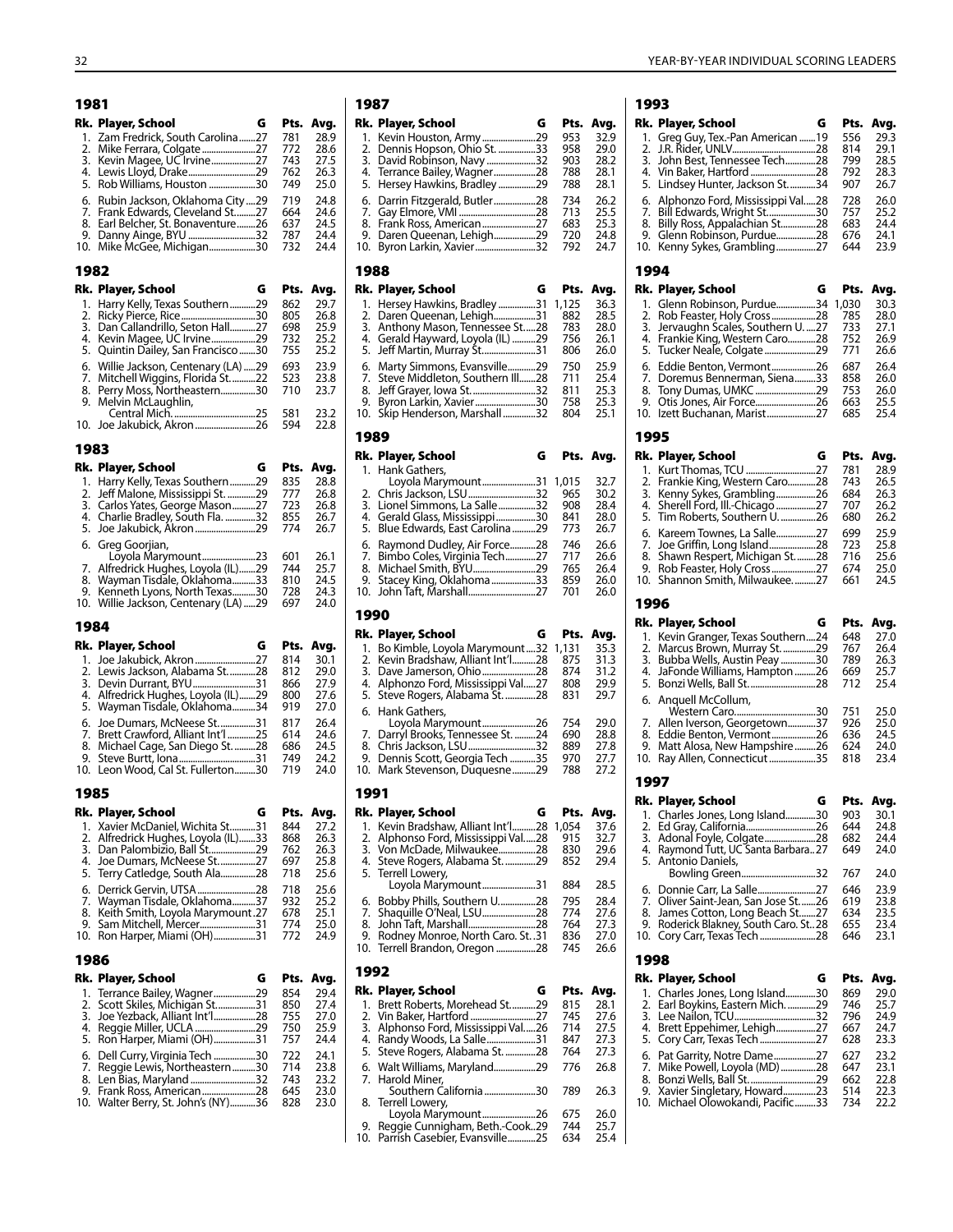| 1999                        |                                                                                                                             |                                 |                                      |
|-----------------------------|-----------------------------------------------------------------------------------------------------------------------------|---------------------------------|--------------------------------------|
| Rk.                         | G<br>Player, School                                                                                                         | Pts.                            | Avg.                                 |
| 1.<br>2.<br>3.<br>4.        | Alvin Young, Niagara 29<br>Ray Minlend, St. Francis (NY) 28<br>Wally Szczerbiak, Miami (OH) 32<br>Brian Merriweather,       | 728<br>680<br>775               | 25.1<br>24.3<br>24.2                 |
| 5.                          | Tex.-Pan American 27<br>Damian Woolfolk, Norfolk St. 27                                                                     | 641<br>635                      | 23.7<br>23.5                         |
| 6.<br>7.<br>8.<br>9.<br>10. | Quincy Lewis, Minnesota 27<br>Jason Hartman, Portland St. 28<br>Maurice Evans, Wichita St28<br>Harold Arceneaux, Weber St32 | 625<br>639<br>707<br>632<br>713 | 23.1<br>22.8<br>22.8<br>22.6<br>22.3 |
| 2000                        |                                                                                                                             |                                 |                                      |
|                             | G<br>Rk. Player, School                                                                                                     | Pts.                            | Avg.                                 |
| 1.<br>2.                    | Courtney Alexander, Fresno St.  27<br>SirValiant Brown,                                                                     | 669                             | 24.8                                 |
| 3.                          | George Washington30<br>Ronnie McCollum,                                                                                     | 738                             | 24.6                                 |
| 4.<br>5.                    | Eddie House, Arizona St32<br>Harold Arceneaux, Weber St28                                                                   | 667<br>736<br>644               | 23.8<br>23.0<br>23.0                 |
| 6.                          | Rashad Phillips, Detroit 32                                                                                                 | 735                             | 23.0                                 |
| 7.<br>8.                    | Demond Stewart, Niagara29<br>Marcus Fizer, Iowa St. 37                                                                      | 665<br>844                      | 22.9<br>22.8                         |
| 9.                          | Craig Claxton, Hofstra31                                                                                                    | 706                             | 22.8                                 |
| 10.                         | Troy Murphy, Notre Dame37                                                                                                   | 839                             | 22.7                                 |
|                             |                                                                                                                             |                                 |                                      |
| 2001                        |                                                                                                                             |                                 |                                      |
|                             | Rk. Player, School<br>G                                                                                                     | Pts.                            | Avg.                                 |
| 1.                          | Ronnie McCollum,                                                                                                            |                                 |                                      |
| 2.                          |                                                                                                                             | 787<br>737                      | 29.1<br>23.8                         |
| 3.                          | DeWayne Jefferson, Mississippi                                                                                              |                                 |                                      |
| 4.                          |                                                                                                                             | 637<br>685                      | 23.6<br>22.8                         |
| 5.                          | 13Henry Domercant, Eastern Ill                                                                                              | 706                             | 22.8                                 |
| 6.                          | Rashad Phillips, Detroit 35                                                                                                 | 785<br>714                      | 22.4                                 |
| 7.<br>8.                    | Brandon Wolfram, UTEP32<br>Rasual Butler, La Salle29                                                                        | 641                             | 22.3<br>22.1                         |
| 9.                          | Brandon Armstrong,                                                                                                          | 684                             | 22.1                                 |
| 10.                         | Marvin O'Connor, St. Joseph's 32                                                                                            | 706                             | 22.1                                 |
| 2002                        |                                                                                                                             |                                 |                                      |
|                             | Rk. Player, School<br>G                                                                                                     | Pts.                            | Avg.                                 |
| 1.                          | Jason Conley, VMI28                                                                                                         | 820                             | 29.3                                 |
| 2.<br>3.                    |                                                                                                                             | 817                             | 26.4                                 |
|                             | Henry Domercant, Eastern III31<br>Mire Chatman,<br>Tex.-Pan American29                                                      | 760                             | 26.2                                 |
| 4.<br>5.                    | Ernest Bremer, St. Bonaventure30<br>Melvin Ely, Fresno St28                                                                 | 738<br>653                      | 24.6<br>23.3                         |
| 6.                          | Lynn Greer, Temple 31                                                                                                       | 719                             | 23.2                                 |
| 7.                          | Nick Stapleton, Austin Peay 32                                                                                              | 742                             | 23.2                                 |
| 8.<br>9.                    | Keith McLeod, Bowling Green 33<br>Chris Davis, North Texas29<br>Ricky Minard, Morehead St. 29                               | 755<br>653<br>646               | 22.9<br>22.5<br>22.3                 |

| 2003 |                                |      |      |
|------|--------------------------------|------|------|
|      | Rk. Player, School<br>G        | Pts. | Avg. |
| 1.   | Ruben Douglas, New Mexico 28   | 783  | 28.0 |
| 2.   | Henry Domercant, Eastern III29 | 810  | 27.9 |
| 3.   | Mike Helms, Oakland28          | 752  | 26.9 |
| 4.   | Michael Watson, UMKC29         | 740  | 25.5 |
| 5.   | Troy Bell, Boston College31    | 781  | 25.2 |
| 6.   | Keydren Clark, St. Peter's 29  | 722  | 24.9 |
| 7.   | Luis Flores, Manhattan30       | 739  | 24.6 |
| 8.   | Chris Williams, Ball St30      | 736  | 24.5 |
| 9.   | Mike Sweetney, Georgetown34    | 776  | 22.8 |
| 10.  | Kevin Martin, Western Caro24   | 546  | 22.8 |
| 2004 |                                |      |      |
|      | Rk. Player, School<br>G        | Pts. | Avg. |
| 1.   | Keydren Clark, St. Peter's 29  | 775  | 26.7 |
| 2.   | Kevin Martin, Western Caro27   | 673  | 24.9 |
| 3.   | David Hawkins, Temple29        | 709  | 24.4 |
| 4.   | Taylor Coppenrath, Vermont 24  | 579  | 24.1 |
| 5.   | Luis Flores, Manhattan31       | 744  | 24.0 |
| 6.   | Michael Watson, UMKC29         | 680  | 23.4 |
| 7.   | Mike Helms, Oakland30          | 695  | 23.2 |
| 8.   | Odell Bradley, IUPUI29         | 671  | 23.1 |
| 9.   | Ike Diogu, Arizona St27        | 615  | 22.8 |
| 10.  | Derrick Tarver, Akron 27       | 612  | 22.7 |

### 2005

|     | Rk. Player, School                                                                                                                                              | G  | Pts.                                   | Avg.                                         |
|-----|-----------------------------------------------------------------------------------------------------------------------------------------------------------------|----|----------------------------------------|----------------------------------------------|
|     | 1. Keydren Clark, St. Peter's 28<br>2. Taylor Coppenrath, Vermont<br>3. Juan Mendez, Niagara30<br>4. Rob Monroe, Quinnipiac26                                   | 31 | 721<br>777<br>705<br>589               | 25.8<br>25.1<br>23.5<br>22.7                 |
| 10. | 5. Bo McCalebb, New Orleans30<br>6. Ike Diogu, Arizona St32<br>7. Tim Smith, East Tenn. St29<br>8. Jose Juan Barea, Northeastern 30<br>Ryan Gomes, Providence31 |    | 679<br>724<br>645<br>665<br>721<br>670 | 22.6<br>22.6<br>22.2<br>22.2<br>21.8<br>21.6 |

#### 2006

| Rk. Player, School               | G   | Pts. | Avg. |
|----------------------------------|-----|------|------|
| 1. Adam Morrison, Gonzaga        | 33  | 926  | 28.1 |
|                                  |     | 964  | 26.8 |
| 3. Keydren Clark, St. Peter's    | .32 | 840  | 26.3 |
| 4. Andre Collins, Loyola (MD) 28 |     | 731  | 26.1 |
|                                  |     | 541  | 25.8 |
| 6. Quincy Douby, Rutgers33       |     | 839  | 25.4 |
| 7. Steve Burtt, Iona31           |     | 780  | 25.2 |
| 8. Rodney Stuckey,               |     |      |      |
| Eastern Wash                     | .30 | 726  | 24.2 |
| 9. Alan Daniels, Lamar31         |     | 730  | 23.5 |
| 10. Trev Johnson, Jackson St. 32 |     | 751  | 23.5 |

## 2007

|      | Rk. Player, School<br>G            | Pts. | Avg. |
|------|------------------------------------|------|------|
| 1.   | Reggie Williams, VMI 33            | 928  | 28.1 |
|      | 2. Trey Johnson, Jackson St35      | 947  | 27.1 |
|      | 3. Morris Almond, Rice32           | 844  | 26.4 |
|      | 4. Kevin Durant, Texas35           | 903  | 25.8 |
| 5.   | Gary Neal, Towson32                | 810  | 25.3 |
| 6.   | Bo McCalebb, New Orleans31         | 776  | 25.0 |
| 7.   | Rodney Stuckey, Eastern Wash29     | 712  | 24.6 |
|      | 8. Gerald Brown, Loyola (MD)29     | 643  | 22.2 |
| 9.   | Stephen Curry, Davidson34          | 730  | 21.5 |
|      | 10. Jaycee Carroll, Utah St. 35    | 746  | 21.3 |
| 2008 |                                    |      |      |
|      | Rk. Player, School<br>G            | Pts. | Avg. |
| 1.   | .25                                | 695  | 27.8 |
|      | 2. Charron Fisher, Niagara29       | 800  | 27.6 |
| 3.   | Michael Beasley, Kansas St.<br>.33 | 866  | 26.2 |
| 4.   | Stephen Curry, Davidson36          | 931  | 25.9 |
|      | 5. Lester Hudson, UT Martin<br>.33 | 847  | 25.7 |

#### 2009

| Rk. Player, School                                                                                                                                                                | G          | Pts.                            | Avg.                                 |
|-----------------------------------------------------------------------------------------------------------------------------------------------------------------------------------|------------|---------------------------------|--------------------------------------|
| 1. Stephen Curry, Davidson<br>2. Lester Hudson, UT Martin                                                                                                                         | .34<br>.32 | 974<br>880                      | 28.6<br>27.5                         |
| 3. Jermaine Taylor, UCF 31<br>4. David Holston, Chicago St32<br>5. Stefon Jackson, UTEP 37                                                                                        |            | 812<br>830<br>908               | 26.2<br>25.9<br>24.5                 |
| 6. Josh Akognon, Cal St. Fullerton32<br>7. Jodie Meeks, Kentucky36<br>8. Luke Harangody, Notre Dame 34<br>9. Ben Woodside, North Dakota St. 33<br>10. Jeremy Hazell, Seton Hall32 |            | 764<br>854<br>792<br>766<br>726 | 23.9<br>23.7<br>23.3<br>23.2<br>22.7 |

6. Arizona Reid, High Point.................31 742 23.9 7. Stefon Jackson, UTEP.......................33 778 23.6 8. Robert McKiver, Houston...............34 801 23.6 9. Bo McCalebb, New Orleans...........32 742 23.2 10. David Holston, Chicago St.............28 646 23.1 **INOISINI** Division I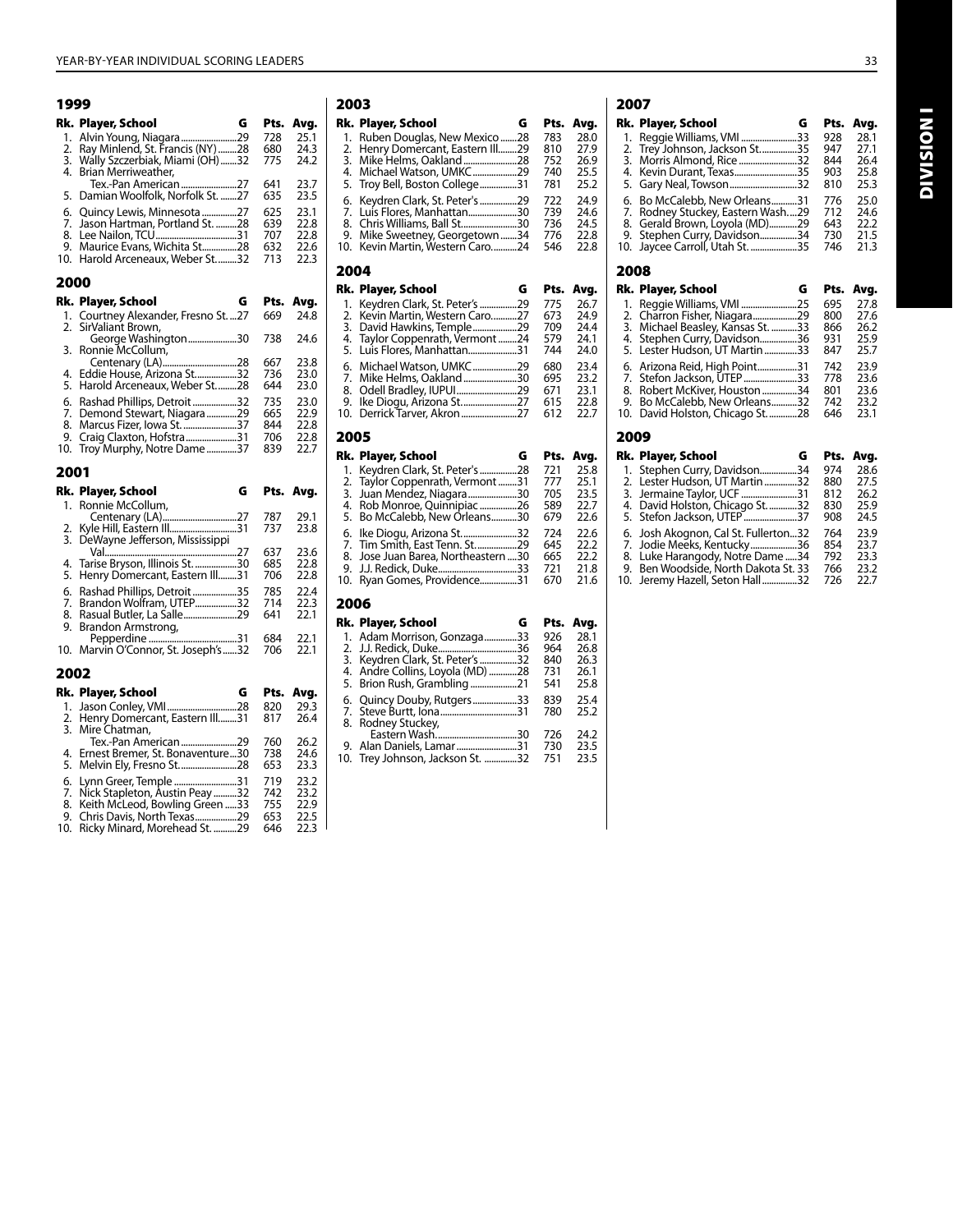*\*record*

## Scoring Average

#### "Unofficial" Major Division leaders compiled from annual "National Basketball Committee Official Basketball Guide"

|              | <b>Season Player, Team</b>                                              | Ht.        | Cl. G         |            | FG                       | FT         | Pts.         | Avg.         |
|--------------|-------------------------------------------------------------------------|------------|---------------|------------|--------------------------|------------|--------------|--------------|
| 1936         | Hank Luisetti, Stanford  6-2                                            |            | So.           | 29         | $\overline{\phantom{0}}$ |            | 416          | 14.3         |
| 1937<br>1938 | Hank Luisetti, Stanford   6-2<br>Chester Jaworski, Rhode Island. 5-11   |            | Jr.<br>Jr.    | 24<br>21   | $\overline{a}$<br>177    | 87         | 410<br>441   | 17.1<br>21.0 |
| 1939         | Chester Jaworski, Rhode Island. 5-11                                    |            | Sr.           | 21         | 201                      | 73         | 475          | 22.6         |
| 1940         | Stan Modzelewski, Rhode Island 5-10                                     |            | So.           | 22         | 210                      | 89         | 509          | 23.1         |
| 1941         | Stan Modzelewski, Rhode Island 5-10                                     |            | Jr.           | 25         | 178                      | 107        | 463          | 18.5         |
| 1942         | Stan Modzelewski, Rhode Island 5-10                                     |            | Sr.           | 22         | 182                      | 106        | 470          | 21.4         |
| 1943<br>1944 | George Senesky, St. Joseph's  6-2<br>Ernie Calverley, Rhode Island 5-10 |            | Sr.<br>So. 20 | 22         | 211<br>226               | 93<br>82   | 515<br>534   | 23.4<br>26.7 |
| 1945         | George Mikan, DePaul 6-9                                                |            | Jr.           | 24         | 222                      | 114        | 558          | 23.3         |
| 1946         | George Mikan, DePaul 6-9                                                |            | Sr.           | 24         | 206                      | 143        | 555          | 23.1         |
| 1947         | Jim Lacy, Loyola (MD) 6-2                                               |            | So. 32        |            | 242                      | 183        | 667          | 20.8         |
|              | <b>Official NCAA Leaders:</b>                                           |            |               |            |                          |            |              |              |
|              | Season Player, Team                                                     | Ht.        | CI.           | G          | FG                       | FT         | Pts.         | Avg.         |
| 1948         |                                                                         |            | Sr.           | 19         | 152                      | 95         | 399          | 21.0         |
| 1949<br>1950 | Paul Arizin, Villanova 6-3                                              |            | Sr.<br>Sr.    | 30<br>29   | 228<br>260               | 215<br>215 | 671<br>735   | 22.4<br>25.3 |
| 1951         |                                                                         |            | Sr.           | 25         | 303                      | 125        | 731          | 29.2         |
| 1952         | Clyde Lovellette, Kansas 6-9                                            |            | Sr.           | 31         | 352                      | 182        | 886          | 28.6         |
| 1953         |                                                                         |            | Jr.           | 25         | 272                      | 194        | 738          | 29.5         |
| 1954         | Frank Selvy, Furman 6-3                                                 |            | Sr.           | 29         | 427                      | *355       | 1,209        | 41.7         |
| 1955<br>1956 | Darrell Floyd, Furman 6-1<br>Darrell Floyd, Furman 6-1                  |            | Jr.<br>Sr.    | 25<br>28   | 344<br>339               | 209<br>268 | 897<br>946   | 35.9<br>33.8 |
| 1957         | Grady Wallace, South Carolina 6-4                                       |            | Sr.           | 29         | 336                      | 234        | 906          | 31.2         |
| 1958         | Oscar Robertson, Cincinnati 6-5                                         |            | So.           | 28         | 352                      | 280        | 984          | 35.1         |
| 1959         | Oscar Robertson, Cincinnati 6-5                                         |            | Jr.           | 30         | 331                      | 316        | 978          | 32.6         |
| 1960         | Oscar Robertson, Cincinnati 6-5                                         |            | Sr.           | 30         | 369                      | 273        | 1,011        | 33.7         |
| 1961         | Frank Burgess, Gonzaga 6-1                                              |            | Sr.           | 26         | 304                      | 234<br>221 | 842          | 32.4         |
| 1962<br>1963 |                                                                         |            | Sr.           | 26         | 394                      |            | 1,009        | 38.8         |
| 1964         | Nick Werkman, Seton Hall  6-3<br>Howard Komives,                        |            | Jr.           | 22         | 221                      | 208        | 650          | 29.5         |
|              |                                                                         |            | Sr.           | 23         | 292                      | 260        | 844          | 36.7         |
| 1965<br>1966 | Rick Barry, Miami (FL)  6-7<br>Dave Schellhase, Purdue 6-4              |            | Sr.<br>Sr.    | 26<br>24   | 340<br>284               | 293<br>213 | 973<br>781   | 37.4<br>32.5 |
| 1967         | Jimmy Walker, Providence  6-3                                           |            | Sr.           | 28         | 323                      | 205        | 851          | 30.4         |
| 1968         | Pete Maravich, LSU  6-5                                                 |            | So. 26        |            | 432                      | 274        | 1,138        | 43.8         |
| 1969         |                                                                         |            | Jr.           | 26         | 433                      | 282        | 1,148        | 44.2         |
| 1970         | Pete Maravich, LSU 6-5                                                  |            | Sr.           | 31         | *522                     | 337        | *1,381       | *44.5        |
| 1971<br>1972 | Johnny Neumann, Mississippi. 6-6<br>Bo Lamar, La.-Lafayette  6-1        |            | So.<br>Jr.    | 23<br>29   | 366<br>429               | 191<br>196 | 923<br>1,054 | 40.1<br>36.3 |
| 1973         | Bird Averitt, Pepperdine 6-1                                            |            | Sr.           | 25         | 352                      | 144        | 848          | 33.9         |
| 1974         | Larry Fogle, Canisius  6-5                                              |            | So. 25        |            | 326                      | 183        | 835          | 33.4         |
| 1975         | Bob McCurdy, Richmond 6-7                                               |            | Sr.           | 26         | 321                      | 213        | 855          | 32.9         |
| 1976         | Marshall Rogers, Tex.-                                                  |            |               |            |                          |            |              |              |
| 1977         | Freeman Williams,                                                       |            | Sr.           | 25         | 361                      | 197        | 919          | 36.8         |
|              |                                                                         |            | Jr.           | 26         | 417                      | 176        | 1,010        | 38.8         |
| 1978         | Freeman Williams.                                                       |            |               |            |                          |            |              |              |
|              |                                                                         |            | Sr.           | 27         | 410                      | 149        | 969          | 35.9         |
| 1979         | Lawrence Butler, Idaho St.  6-3                                         |            | Sr.           | 27         | 310                      | 192        | 812          | 30.1         |
| 1980<br>1981 | Tony Murphy, Southern U.  6-3<br>Zam Fredrick, South Carolina . 6-2     |            | Sr.<br>Sr.    | 29<br>27   | 377<br>300               | 178<br>181 | 932<br>781   | 32.1<br>28.9 |
| 1982         | Harry Kelly, Texas Southern  6-7                                        |            | Jr.           | 29         | 336                      | 190        | 862          | 29.7         |
| 1983         | Harry Kelly, Texas Southern  6-7                                        |            | Sr.           | 29         | 333                      | 169        | 835          | 28.8         |
| 1984         | Joe Jakubick, Akron  6-5                                                |            | Sr.           | 27         | 304                      | 206        | 814          | 30.1         |
| 1985         | Xavier McDaniel, Wichita St.  6-8                                       |            | Sr.           | 31         | 351                      | 142        | 844          | 27.2         |
| 1986<br>1987 | Terrance Bailey, Wagner 6-2<br>Kevin Houston, Army  5-11                |            | Jr.<br>Sr.    | 29<br>29   | 321<br>311               | 212<br>268 | 854<br>953   | 29.4<br>32.9 |
| Season       | Player, Team<br>Ht.                                                     | Cl.        | G             |            | <b>FG 3FG</b>            | FT         | Pts.         | Avg.         |
| 1988         | Hersey Hawkins, Bradley 6-3                                             | Sr.        | 31            | 377        | 87                       | 284        | 1,125        | 36.3         |
| 1989         | Hank Gathers,                                                           |            |               |            |                          |            |              |              |
| 1990         | Loyola Marymount 6-7<br>Bo Kimble,                                      | Jr.        | 31            | 419        | 0                        | 177        | 1,015        | 32.7         |
|              | Loyola Marymount 6-5                                                    | Sr.        | 32            | 404        | 92                       | 231        | 1,131        | 35.3         |
| 1991         | Kevin Bradshaw, Alliant Int'l 6-6                                       | Sr.        | 28            | 358        | 60                       | 278        | 1,054        | 37.6         |
| 1992         | Brett Roberts, Morehead St. 6-8                                         | Sr.        | 29            | 278        | 66                       | 193        | 815          | 28.1         |
| 1993         | Greg Guy, Tex.-                                                         |            |               |            |                          |            |              |              |
| 1994         | Pan American 6-1<br>Glenn Robinson, Purdue 6-8                          | Jr.<br>Jr. | 19<br>34      | 189<br>368 | 67<br>79                 | 111<br>215 | 556<br>1,030 | 29.3<br>30.3 |
| 1995         | Kurt Thomas, TCU 6-9                                                    | Sr.        | 27            | 288        | 3                        | 202        | 781          | 28.9         |
| 1996         | Kevin Granger, Texas                                                    |            |               |            |                          |            |              |              |
|              |                                                                         | Sr.        | 24            | 194        | 30                       | 230        | 648          | 27.0         |

| Season               | Player, Team                                                                                          | Ht. Cl.    |          | G FG 3FG             |            | FT         | Pts.       | Avg.         |
|----------------------|-------------------------------------------------------------------------------------------------------|------------|----------|----------------------|------------|------------|------------|--------------|
| 1997                 | Charles Jones, Long Island 6-3 Jr.                                                                    |            |          | 30 338 109           |            | 118        | 903        | 30.1         |
| 1998<br>1999<br>2000 | Charles Jones, Long Island 6-3 Sr. 30 326 116<br>Alvin Young, Niagara  6-3 Sr.<br>Courtney Alexander, |            |          | 29 253               | 65         | 101<br>157 | 869<br>728 | 29.0<br>25.1 |
| 2001                 | Ronnie McCollum,                                                                                      |            |          |                      | 58         | 107        | 669        | 24.8         |
| 2002                 | Centenary (LA) 6-4 Sr. 27 244                                                                         |            |          | 28 28 5              | 85<br>79   | 214<br>171 | 787<br>820 | 29.1<br>29.3 |
| 2003                 | Ruben Douglas,                                                                                        | Sr.        | -28      | 218                  | 94         | 253        | 783        | 28.0         |
| 2004<br>2005         | Keydren Clark, St. Peter's 5-8<br>Keydren Clark, St. Peter's  5-9                                     | So.<br>Jr. | 29<br>28 | 233<br>230           | 112<br>109 | 197<br>152 | 775<br>721 | 26.7<br>25.8 |
| 2006<br>2007         | Adam Morrison, Gonzaga  6-8<br>Reggie Williams, VMI 6-6                                               | Jr.<br>Jr. | 33<br>33 | 306<br>338           | 74<br>76   | 240<br>176 | 926<br>928 | 28.1<br>28.1 |
| 2008<br>2009         | Reggie Williams, VMI 6-6<br>Stephen Curry, Davidson 6-3 Jr.                                           | Sr.        |          | 25 269<br>34 312 130 | 43         | 114<br>220 | 695<br>974 | 27.8<br>28.6 |

## Field-Goal Percentage

| Season       | <b>Player, Team</b>                                                        | CI. | G        | FG         | <b>FGA</b> | Pct.         |
|--------------|----------------------------------------------------------------------------|-----|----------|------------|------------|--------------|
| 1948         |                                                                            |     | 27       | 89         | 187        | 47.6         |
| 1949         |                                                                            |     | 26       | 144        | 275        | 52.4         |
| 1950<br>1951 |                                                                            |     | 27<br>32 | 98<br>240  | 185<br>469 | 53.0<br>51.2 |
| 1952         |                                                                            |     | 31       | 178        | 345        | 51.6         |
| 1953         |                                                                            |     | 24       | 147        | 247        | 59.5         |
| 1954         |                                                                            |     | 26       | 179        | 313        | 57.2         |
| 1955         |                                                                            |     | 23       | 147        | 243        | 60.5         |
| 1956         |                                                                            |     | 26       | 200        | 309        | 64.7         |
| 1957         |                                                                            |     | 25       | 217        | 382        | 56.8         |
| 1958<br>1959 | Ralph Crosthwaite, Western Ky.  Jr.<br>Ralph Crosthwaite, Western Ky.  Sr. |     | 25<br>26 | 202<br>191 | 331<br>296 | 61.0<br>64.5 |
| 1960         |                                                                            |     | 27       | 283        | 444        | 63.7         |
| 1961         |                                                                            |     | 27       | 256        | 411        | 62.3         |
| 1962         |                                                                            |     | 28       | 237        | 388        | 61.1         |
| 1963         |                                                                            |     | 26       | 193        | 294        | 65.6         |
| 1964<br>1965 |                                                                            |     | 26<br>19 | 135<br>138 | 214<br>209 | 63.1<br>66.0 |
| 1966         |                                                                            |     | 29       | 172        | 261        | 65.9         |
| 1967         |                                                                            |     | 30       | 346        | 519        | 66.7         |
| 1968         |                                                                            |     | 28       | 258        | 394        | 65.5         |
| 1969         |                                                                            |     | 30       | 303        | 477        | 63.5         |
| 1970         |                                                                            |     | 26<br>24 | 185<br>174 | 291        | 63.6         |
| 1971<br>1972 |                                                                            |     | 21       | 136        | 275<br>204 | 63.3<br>66.7 |
| 1973         |                                                                            |     | 24       | 146        | 222        | 65.8         |
| 1974         |                                                                            |     | 26       | 136        | 204        | 66.7         |
| 1975         |                                                                            |     | 25       | 273        | 439        | 62.2         |
| 1976         |                                                                            |     | 28       | 149        | 224        | 66.5         |
| 1977         |                                                                            |     | 25       | 130        | 186        | 69.9         |
| 1978<br>1979 |                                                                            |     | 25<br>29 | 135<br>237 | 197<br>343 | 68.5<br>69.1 |
| 1980         |                                                                            |     | 30       | 211        | 297        | 71.0         |
| 1981         |                                                                            |     | 28       | 235        | 315        | *74.6        |
| 1982         |                                                                            |     | 27       | 231        | 329        | 70.2         |
| 1983         |                                                                            |     | 29       | 197        | 292        | 67.5         |
| 1984         |                                                                            |     | 37       | 249<br>154 | 369<br>216 | 67.5         |
| 1985<br>1986 | Brad Daugherty, North Carolina  Sr.                                        |     | 27<br>34 | 284        | 438        | 71.3<br>64.8 |
| 1987         |                                                                            |     | 25       | 163        | 232        | 70.3         |
| 1988         |                                                                            |     | 30       | 187        | 283        | 66.1         |
| 1989         |                                                                            |     | 33       | 179        | 248        | 72.2         |
| 1990         |                                                                            |     | 29       | 192        | 275        | 69.8         |
| 1991<br>1992 |                                                                            |     | 38<br>31 | 254<br>156 | 361<br>228 | 70.4<br>68.4 |
| 1993         |                                                                            |     | 30       | 196        | 298        | 65.8         |
| 1994         |                                                                            |     | 26       | 141        | 203        | 69.5         |
| 1995         | Shane Kline-Ruminski, Bowling Green Sr.                                    |     | 26       | 181        | 265        | 68.3         |
| 1996         |                                                                            |     | 30       | 212        | 314        | 67.5         |
| 1997         |                                                                            |     | 28       | 163        | 241        | 67.6         |
| 1998         |                                                                            |     | 30       | 225        | 346        | 65.0         |
| 1999<br>2000 | Todd MacCulloch, Washington Sr.                                            |     | 29<br>36 | 210<br>191 | 317<br>274 | 66.2<br>69.7 |
| 2001         |                                                                            |     | 31       | 254        | 367        | 69.2         |
| 2002         |                                                                            |     | 26       | 150        | 212        | 70.8         |
| 2003         |                                                                            |     | 28       | 199        | 297        | 67.0         |
| 2004         |                                                                            |     | 28       | 179        | 264        | 67.8         |
| 2005         |                                                                            |     | 30       | 178        | 269        | 66.2         |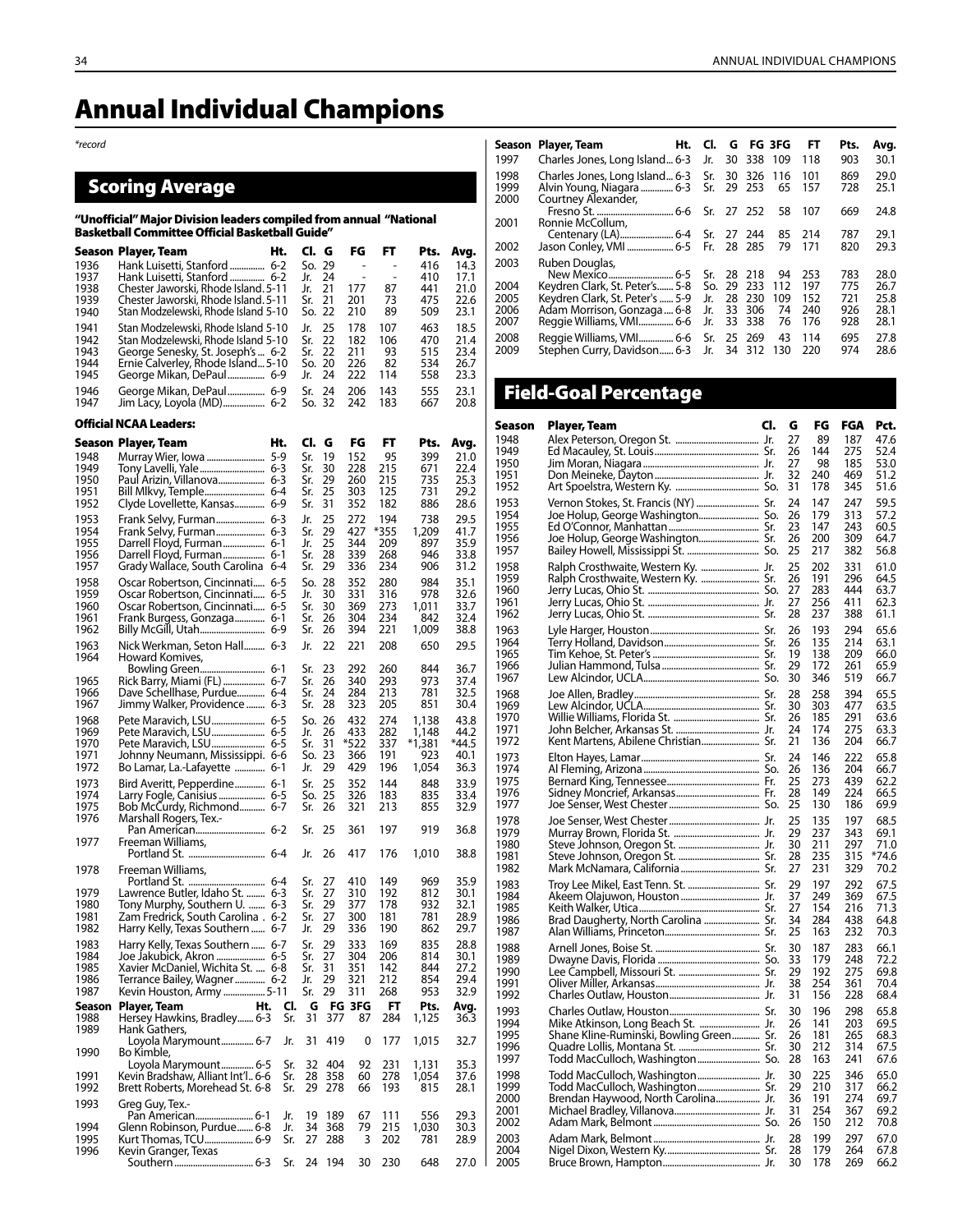|      | Season Player, Team |  |        |      | Cl. G FG FGA Pct.   Season Plaver, Team |  | Cl. G FT FTA Pct. |        |
|------|---------------------|--|--------|------|-----------------------------------------|--|-------------------|--------|
| 2006 |                     |  | 67.7 i | 1963 |                                         |  |                   |        |
| 2007 |                     |  |        | 1964 |                                         |  | 134               | - 90.3 |
| 2008 |                     |  | 69.6   | 1965 |                                         |  | 308 88.6          |        |
| 2009 |                     |  |        | 1966 |                                         |  | 112               | - 90.2 |
|      |                     |  |        | 1967 |                                         |  |                   |        |

## Three-Point Field Goals Made Per Game

| Season       | Player, Team                                                                            | CI. | G        | 3FG        | Avg.         |
|--------------|-----------------------------------------------------------------------------------------|-----|----------|------------|--------------|
| 1987         |                                                                                         |     | 28       | 158        | *5.64        |
| 1988         |                                                                                         |     | 28       | 132        | 4.71         |
| 1989<br>1990 |                                                                                         |     | 28<br>28 | 124<br>131 | 4.43<br>4.68 |
| 1991         |                                                                                         |     | 28       | 123        | 4.39         |
| 1992         |                                                                                         |     | 29       | 117        | 4.03         |
| 1993         |                                                                                         |     | 26       | 109        | 4.19         |
| 1994<br>1995 |                                                                                         |     | 26<br>25 | 122<br>109 | 4.69<br>4.36 |
| 1996         |                                                                                         |     | 29       | 120        | 4.14         |
| 1997         |                                                                                         |     | 27       | 122        | 4.52         |
| 1998         |                                                                                         |     | 30       | 130        | 4.33         |
| 1999<br>2000 | Brian Merriweather, Tex.-Pan American  So.<br>Brian Merriweather, Tex.-Pan American Jr. |     | 27<br>28 | 110<br>114 | 4.07<br>4.07 |
| 2001         |                                                                                         |     | 27       | 107        | 3.96         |
| 2002         |                                                                                         |     | 28       | 104        | 3.71         |
| 2003         |                                                                                         |     | 28       | 139        | 4.96         |
| 2004<br>2005 |                                                                                         |     | 31<br>29 | 140<br>114 | 4.52<br>3.93 |
| 2006         |                                                                                         |     | 28       | 118        | 4.21         |
| 2007         |                                                                                         |     | 30       | 124        | 4.13         |
| 2008         |                                                                                         |     | 28       | 130        | 4.64         |
| 2009         |                                                                                         |     | 32       | 147        | 4.59         |

## Three-Point Field-Goal Percentage

| Season               | Player, Team                          | CI. | G                    | 3FG                   | 3FGA                     | Pct.                         |
|----------------------|---------------------------------------|-----|----------------------|-----------------------|--------------------------|------------------------------|
| 1987                 |                                       |     | 28                   | 64                    | 112                      | 57.1                         |
| 1988                 |                                       |     | 29                   | 52                    | 82                       | $*63.4$                      |
| 1989                 |                                       |     | 28                   | 48                    | 82                       | 58.5                         |
| 1990                 |                                       |     | 27                   | 71                    | 133                      | 53.4                         |
| 1991                 | Keith Jennings, East Tenn. St.  Sr.   |     | 33                   | 84                    | 142                      | 59.2                         |
| 1992                 | Sean Wightman, Western Mich.  Jr.     |     | 30                   | 48                    | 76                       | 63.2                         |
| 1993                 |                                       |     | 26                   | 44                    | 82                       | 53.7                         |
| 1994                 |                                       |     | 29                   | 62                    | 123                      | 50.4                         |
| 1995                 |                                       |     | 27                   | 53                    | 95                       | 55.8                         |
| 1996                 |                                       |     | 30                   | 58                    | 110                      | 52.7                         |
| 1997                 |                                       |     | 29                   | 70                    | 134                      | 52.2                         |
| 1998                 |                                       |     | 29                   | 66                    | 117                      | 56.4                         |
| 1999                 |                                       |     | 26                   | 59                    | 113                      | 52.2                         |
| 2000                 | Jonathan Whitworth, Middle Tenn.  Jr. |     | 28                   | 50                    | 99                       | 50.5                         |
| 2001                 | Amory Sanders, Southeast Mo. St.  Sr. |     | 24                   | 53                    | 95                       | 55.8                         |
| 2002                 |                                       |     | 33                   | 73                    | 149                      | 49.0                         |
| 2003                 |                                       |     | 28                   | 74                    | 150                      | 49.3                         |
| 2004                 | Brad Lechtenberg, San Diego Sr.       |     | 23                   | 71                    | 139                      | 51.1                         |
| 2005                 |                                       |     | 36                   | 120                   | 238                      | 50.4                         |
| 2006                 |                                       |     | 32                   | 93                    | 190                      | 48.9                         |
| 2007<br>2008<br>2009 |                                       |     | 34<br>27<br>35<br>31 | 86<br>83<br>114<br>99 | 172<br>166<br>229<br>206 | 50.0<br>50.0<br>49.8<br>48.1 |

## Free-Throw Percentage

| Season | Player, Team                        | CI. | G   | FT     | FTA | Pct. |
|--------|-------------------------------------|-----|-----|--------|-----|------|
| 1948   |                                     |     |     | 59     | 64  | 92.2 |
| 1949   |                                     |     |     | 59     | 68  | 86.8 |
| 1950   |                                     |     | -22 | 54     | 61  | 88.5 |
| 1951   |                                     |     | -22 | 148    | 172 | 86.0 |
| 1952   |                                     |     | 22  | 99     | 123 | 80.5 |
| 1953   |                                     |     | 24  | -117   | 141 | 83.0 |
| 1954   | Dick Daugherty, Arizona St.  Sr. 23 |     |     | -75    | 86  | 87.2 |
| 1955   |                                     |     |     |        | 171 | 89.5 |
| 1956   |                                     |     |     | 180    | 208 | 86.5 |
| 1957   |                                     |     | -28 | 93     | 106 | 87.7 |
| 1958   |                                     |     |     | 24 105 | 119 | 88.2 |
| 1959   |                                     |     |     | 25 201 | 236 | 85.2 |
| 1960   |                                     |     |     | 24 103 | 118 | 87.3 |
| 1961   |                                     |     |     |        | 154 | 87.7 |
| 1962   |                                     |     |     | 23 125 | 134 | 93.3 |

| Season | <b>Player, Team</b>                 | CI. | G  | FT  | FTA | Pct.  |
|--------|-------------------------------------|-----|----|-----|-----|-------|
| 1963   |                                     |     | 24 | 147 | 161 | 91.3  |
| 1964   |                                     |     | 25 | 121 | 134 | 90.3  |
| 1965   |                                     |     | 29 | 273 | 308 | 88.6  |
| 1966   |                                     |     | 27 | 101 | 112 | 90.2  |
| 1967   |                                     |     | 29 | 255 | 277 | 92.1  |
| 1968   |                                     |     | 26 | 117 | 130 | 90.0  |
| 1969   |                                     |     | 28 | 133 | 147 | 90.5  |
| 1970   |                                     |     | 23 | 102 | 110 | 92.7  |
| 1971   |                                     |     | 23 | 119 | 132 | 90.2  |
| 1972   |                                     |     | 26 | 148 | 160 | 92.5  |
| 1973   |                                     |     | 26 | 111 | 122 | 91.0  |
| 1974   |                                     |     | 26 | 87  | 95  | 91.6  |
| 1975   |                                     |     | 26 | 135 | 152 | 88.8  |
| 1976   |                                     |     | 25 | 71  | 80  | 88.8  |
| 1977   |                                     |     | 32 | 98  | 106 | 92.5  |
| 1978   |                                     |     | 28 | 84  | 89  | 94.4  |
| 1979   |                                     |     | 26 | 70  | 76  | 92.1  |
| 1980   | Brian Magid, George Washington  Sr. |     | 26 | 79  | 85  | 92.9  |
| 1981   |                                     |     | 21 | 76  | 82  | 92.7  |
| 1982   |                                     |     | 27 | 95  | 100 | 95.0  |
| 1983   |                                     |     | 28 | 75  | 82  | 91.5  |
| 1984   |                                     |     | 31 | 137 | 150 | 91.3  |
| 1985   |                                     |     | 27 | 94  | 98  | 95.9  |
| 1986   |                                     |     | 26 | 65  | 69  | 94.2  |
| 1987   |                                     |     | 29 | 268 | 294 | 91.2  |
| 1988   |                                     |     | 34 | 111 | 120 | 92.5  |
| 1989   |                                     |     | 29 | 160 | 173 | 92.5  |
| 1990   |                                     |     | 34 | 101 | 108 | 93.5  |
| 1991   |                                     |     | 29 | 187 | 205 | 91.2  |
| 1992   |                                     |     | 32 | 197 | 214 | 92.1  |
| 1993   |                                     |     | 31 | 104 | 113 | 92.0  |
| 1994   |                                     |     | 27 | 84  | 89  | 94.4  |
| 1995   |                                     |     | 27 | 106 | 117 | 90.6  |
| 1996   | Mike Dillard, Sam Houston St.  Jr.  |     | 25 | 63  | 68  | 92.6  |
| 1997   |                                     |     | 30 | 77  | 85  | 90.6  |
| 1998   |                                     |     | 27 | 96  | 104 | 92.3  |
| 1999   |                                     |     | 25 | 70  | 76  | 92.1  |
| 2000   |                                     |     | 24 | 74  | 78  | 94.9  |
| 2001   |                                     |     | 31 | 97  | 103 | 94.2  |
| 2002   |                                     |     | 28 | 71  | 77  | 92.2  |
| 2003   |                                     |     | 29 | 78  | 82  | 95.1  |
| 2004   |                                     |     | 33 | 117 | 120 | *97.5 |
| 2005   |                                     |     | 32 | 90  | 95  | 94.7  |
| 2006   |                                     |     | 31 | 117 | 125 | 93.6  |
| 2007   |                                     |     | 34 | 148 | 154 | 96.1  |
| 2008   |                                     |     | 29 | 75  | 80  | 93.8  |
| 2009   |                                     |     | 32 | 142 | 156 | 91.0  |

## Rebound Average

| Season<br>1951<br>1952<br>1953<br>1954<br>1955 | Player, Team                  | Ht. | CI.<br>So.<br>So.<br>So.<br>Jr.<br>Jr. | G<br>27<br>17<br>26<br>26<br>21 | 556<br>355<br>612<br>588<br>538 | Reb. Avg.<br>20.6<br>20.9<br>23.5<br>22.6<br>$*25.6$ |
|------------------------------------------------|-------------------------------|-----|----------------------------------------|---------------------------------|---------------------------------|------------------------------------------------------|
| 1956                                           |                               |     | Sr.                                    | 26                              | 604                             | $+.256$                                              |
| 1957                                           |                               |     | Jr.                                    | 25                              | 508                             | +.235                                                |
| 1958                                           |                               |     | Sr.                                    | 25                              | 536                             | +.262                                                |
| 1959                                           |                               |     | Jr.                                    | 26                              | 652                             | +.238                                                |
| 1960                                           |                               |     | Sr.                                    | 17                              | 380                             | +.234                                                |
| 1961                                           |                               |     | Jr.                                    | 27                              | 470                             | $+.198$                                              |
| 1962                                           |                               |     | Sr.                                    | 28                              | 499                             | +.211                                                |
| 1963                                           |                               |     | Sr.                                    | 27                              | 557                             | 20.6                                                 |
| 1964                                           |                               |     | Sr.                                    | 26                              | 567                             | 21.8                                                 |
| 1965                                           |                               |     | Sr.                                    | 23                              | 483                             | 21.0                                                 |
| 1966                                           |                               |     | Sr.                                    | 29                              | 607                             | 20.9                                                 |
| 1967                                           |                               |     | Jr.                                    | 22                              | 479                             | 21.8                                                 |
| 1968                                           |                               |     | Jr.                                    | 25                              | 494                             | 19.8                                                 |
| 1969                                           | Spencer Haywood, Detroit  6-8 |     | So.                                    | 22                              | 472                             | 21.5                                                 |
| 1970                                           |                               |     | Jr.                                    | 28                              | 621                             | 22.2                                                 |
| 1971                                           |                               |     | Sr.                                    | 26                              | 603                             | 23.2                                                 |
| 1972                                           |                               |     | Jr.                                    | 23                              | 455                             | 19.8                                                 |
| 1973                                           |                               |     | Sr.                                    | 25                              | 511                             | 20.4                                                 |
| 1974                                           |                               |     | Sr.                                    | 32                              | 597                             | 18.7                                                 |
| 1975                                           |                               |     | So.                                    | 21                              | 323                             | 15.4                                                 |
| 1976                                           |                               |     | So.                                    | 26                              | 420                             | 16.2                                                 |
| 1977                                           |                               |     | Sr.                                    | 29                              | 473                             | 16.3                                                 |
| 1978                                           |                               |     | Sr.                                    | 28                              | 411                             | 14.7                                                 |
| 1979                                           |                               |     | Jr.                                    | 26                              | 421                             | 16.2                                                 |
| 1980                                           |                               |     | Sr.                                    | 26                              | 392                             | 15.1                                                 |

# **INOISINI** Division I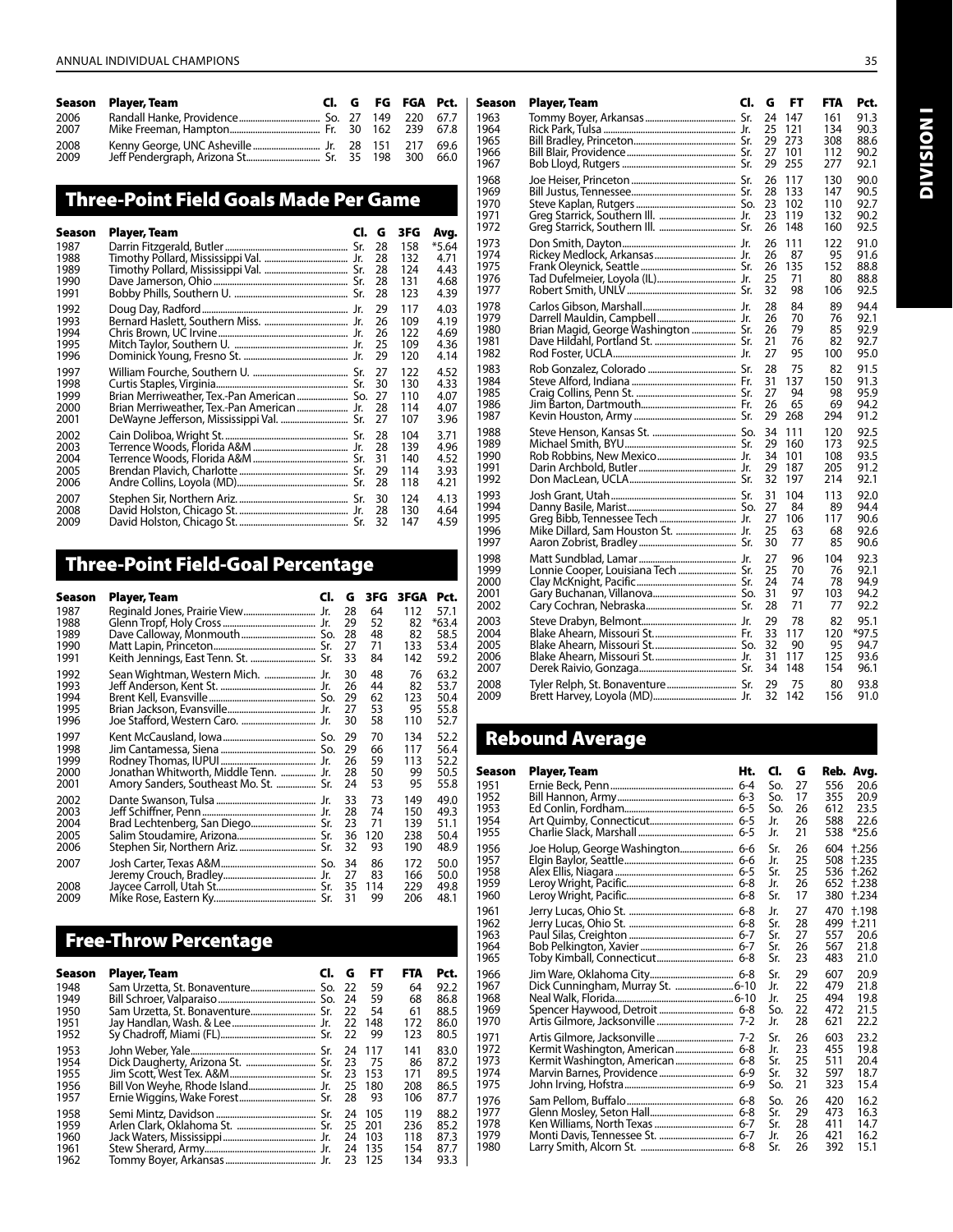| Season | Player, Team                        | Ht. | CI. | G  |     | Reb. Avg. |
|--------|-------------------------------------|-----|-----|----|-----|-----------|
| 1981   |                                     |     | Sr. | 27 | 379 | 14.0      |
| 1982   |                                     |     | Jr. | 27 | 365 | 13.5      |
| 1983   | Xavier McDaniel, Wichita St.  6-7   |     | So. | 28 | 403 | 14.4      |
| 1984   |                                     |     | Jr. | 37 | 500 | 13.5      |
| 1985   | Xavier McDaniel, Wichita St.  6-8   |     | Sr. | 31 | 460 | 14.8      |
| 1986   |                                     |     | Jr. | 35 | 455 | 13.0      |
| 1987   |                                     |     | So. | 33 | 444 | 13.5      |
| 1988   |                                     |     | Fr. | 29 | 395 | 13.6      |
| 1989   | Hank Gathers, Loyola Marymount  6-7 |     | Jr. | 31 | 426 | 13.7      |
| 1990   |                                     |     | Sr. | 33 | 456 | 13.8      |
| 1991   |                                     |     | So. | 28 | 411 | 14.7      |
| 1992   |                                     |     | Sr. | 30 | 431 | 14.4      |
| 1993   |                                     |     | Sr. | 26 | 386 | 14.8      |
| 1994   |                                     |     | Jr. | 24 | 355 | 14.8      |
| 1995   |                                     |     | Sr. | 27 | 393 | 14.6      |
| 1996   | Marcus Mann, Mississippi Val.  6-8  |     | Sr. | 29 | 394 | 13.6      |
| 1997   |                                     |     | Sr. | 31 | 457 | 14.7      |
| 1998   |                                     |     | Sr. | 33 | 412 | 12.5      |
| 1999   |                                     |     | So. | 26 | 317 | 12.2      |
| 2000   |                                     |     | Sr. | 29 | 405 | 14.0      |
| 2001   |                                     |     | Jr. | 31 | 374 | 12.1      |
| 2002   |                                     |     | Jr. | 29 | 347 | 12.0      |
| 2003   |                                     |     | Sr. | 30 | 378 | 12.6      |
| 2004   | Paul Millsap, Louisiana Tech  6-7   |     | Fr. | 30 | 374 | 12.5      |
| 2005   |                                     |     | So. | 29 | 360 | 12.4      |
| 2006   |                                     |     | Jr. | 33 | 438 | 13.3      |
| 2007   |                                     |     | Sr. | 30 | 392 | 13.1      |
| 2008   |                                     |     | Fr. | 33 | 408 | 12.4      |
| 2009   |                                     |     | So. | 35 | 504 | 14.4      |

*†From 1956 through 1962, championship was determined on highest individual recoveries out of total by both teams in all games.*

## Assist Average

| Season                               | Player, Team                             | CI. | G                                | Ast.                                   | Avg.                                         |
|--------------------------------------|------------------------------------------|-----|----------------------------------|----------------------------------------|----------------------------------------------|
| 1951                                 |                                          |     | 29                               | 210                                    | 7.24                                         |
| 1952                                 |                                          |     | 27                               | 213                                    | 7.89                                         |
| 1984                                 |                                          |     | 29                               | 274                                    | 9.45                                         |
| 1985                                 |                                          |     | 24                               | 228                                    | 9.50                                         |
| 1986                                 |                                          |     | 36                               | 328                                    | 9.11                                         |
| 1987                                 |                                          |     | 31                               | 333                                    | 10.74                                        |
| 1988                                 |                                          |     | 30                               | 399                                    | $*13.30$                                     |
| 1989                                 |                                          |     | 28                               | 278                                    | 9.93                                         |
| 1990                                 |                                          |     | 28                               | 260                                    | 9.29                                         |
| 1991                                 | Chris Corchiani, North Carolina St.  Sr. |     | 31                               | 299                                    | 9.65                                         |
| 1992                                 |                                          |     | 29                               | 254                                    | 8.76                                         |
| 1993                                 |                                          |     | 34                               | 310                                    | 9.12                                         |
| 1994                                 |                                          |     | 30                               | 272                                    | 9.07                                         |
| 1995                                 |                                          |     | 28                               | 284                                    | 10.14                                        |
| 1996                                 |                                          |     | 27                               | 230                                    | 8.52                                         |
| 1997                                 |                                          |     | 26                               | 203                                    | 7.81                                         |
| 1998                                 |                                          |     | 32                               | 294                                    | 9.19                                         |
| 1999                                 |                                          |     | 34                               | 299                                    | 8.79                                         |
| 2000                                 |                                          |     | 31                               | 280                                    | 9.03                                         |
| 2001                                 |                                          |     | 32                               | 286                                    | 8.94                                         |
| 2002<br>2003<br>2004<br>2005<br>2006 |                                          |     | 33<br>30<br>31<br>28<br>28<br>29 | 273<br>244<br>256<br>224<br>224<br>247 | 8.27<br>8.13<br>8.26<br>8.00<br>8.00<br>8.52 |
| 2007                                 |                                          |     | 33                               | 286                                    | 8.67                                         |
| 2008                                 |                                          |     | 36                               | 293                                    | 8.14                                         |
| 2009                                 |                                          |     | 36                               | 290                                    | 8.06                                         |

## Assist-to-Turnover Ratio

|      | Season Player, Team |  |  | Cl. G Ast. TO Ratio |
|------|---------------------|--|--|---------------------|
|      |                     |  |  |                     |
| 2008 |                     |  |  | 34 3.62             |
| 2009 |                     |  |  | 28 *3.96            |

## Blocked-Shot Average

| Season | Player, Team | Cl. | G  | Blk. | Avg.    |
|--------|--------------|-----|----|------|---------|
| 1986   |              |     | 35 | *207 | 5.91    |
| 1987   |              |     | 32 | 144  | 4.50    |
| 1988   |              |     | 29 | 116  | 4.00    |
| 1989   |              |     | 34 | 169  | 4.97    |
| 1990   |              |     | 26 | 124  | 4.77    |
| 1991   |              |     | 34 | 177  | 5.21    |
| 1992   |              |     | 30 | 157  | 5.23    |
| 1993   |              |     | 28 | 124  | 4.43    |
| 1994   |              |     | 26 | 115  | 4.42    |
| 1995   |              |     | 26 | 139  | 5.35    |
| 1996   |              |     | 28 | 178  | 6.36    |
| 1997   |              |     | 28 | 180  | 6.43    |
| 1998   |              |     | 27 | 125  | 4.63    |
| 1999   |              |     | 27 | 135  | 5.00    |
| 2000   |              |     | 30 | 161  | 5.37    |
| 2001   |              |     | 32 | 147  | 4.59    |
| 2002   |              |     | 32 | 172  | 5.38    |
| 2003   |              |     | 33 | 156  | 4.73    |
| 2004   |              |     | 27 | 111  | 4.11    |
| 2005   |              |     | 30 | 165  | 5.50    |
| 2006   |              |     | 30 | 196  | $*6.53$ |
| 2007   |              |     | 30 | 188  | 6.27    |
| 2008   |              |     | 34 | 157  | 4.62    |
| 2009   |              |     | 36 | 170  | 4.72    |

## Steal Average

| Season | Player, Team                          | CI. | G  | Stl.   | Avg.  |
|--------|---------------------------------------|-----|----|--------|-------|
| 1986   |                                       |     | 28 | 139    | 4.96  |
| 1987   |                                       |     | 28 | 114    | 4.07  |
| 1988   |                                       |     | 29 | 142    | 4.90  |
| 1989   |                                       |     | 28 | 111    | 3.96  |
| 1990   |                                       |     | 29 | 130    | 4.48  |
| 1991   |                                       |     | 28 | 104    | 3.71  |
| 1992   |                                       |     | 25 | 86     | 3.44  |
| 1993   |                                       |     | 29 | 110    | 3.79  |
| 1994   |                                       |     | 30 | 120    | 4.00  |
| 1995   |                                       |     | 30 | 101    | 3.37  |
| 1996   |                                       |     | 27 | 118    | 4.37  |
| 1997   |                                       |     | 28 | 90     | 3.21  |
| 1998   |                                       |     | 29 | 103    | 3.55  |
| 1999   | Shawnta Rogers, George Washington Sr. |     | 29 | 103    | 3.55  |
| 2000   |                                       |     | 28 | 107    | 3.82  |
| 2001   |                                       |     | 25 | 108    | 4.32  |
| 2002   |                                       |     | 29 | $*160$ | *5.52 |
| 2003   |                                       |     | 22 | 87     | 3.95  |
| 2004   |                                       |     | 27 | 107    | 3.96  |
| 2005   |                                       |     | 32 | 125    | 3.91  |
| 2006   |                                       |     | 28 | 95     | 3.39  |
| 2007   |                                       |     | 33 | 111    | 3.36  |
| 2008   |                                       |     | 28 | 93     | 3.32  |
| 2009   |                                       |     | 31 | 105    | 3.39  |

*\*record*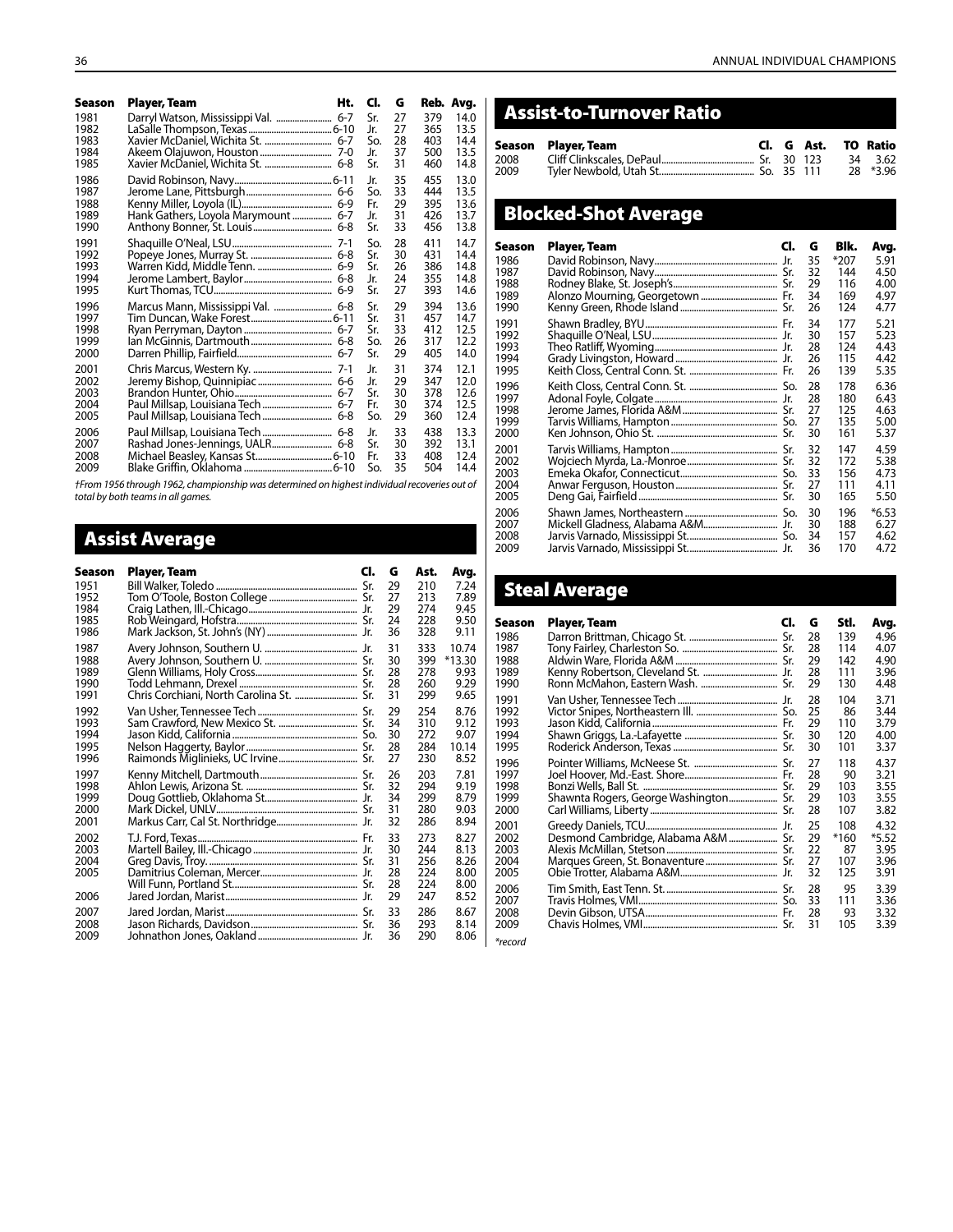## Miscellaneous Player Information

## Declared Early for the NBA Draft

| Year | <b>4-Year College</b><br><b>Underclassmen</b> | Jr.<br>Col.    | <b>High</b><br><b>School</b> |    | Foreign     | <b>U.S. Country Declared</b> | <b>Drafted</b> | <b>Total</b><br>W/drew# |
|------|-----------------------------------------------|----------------|------------------------------|----|-------------|------------------------------|----------------|-------------------------|
| 1971 | 6                                             | 0              | 0                            | 6  | 0           | 6                            | 5              | 0                       |
| 1972 | 6                                             | $\overline{2}$ | 0                            | 8  | 0           | 8                            | 3              | $\overline{\mathbf{c}}$ |
| 1973 | 10                                            | 1              | $\mathbf 0$                  | 11 | $\mathbf 0$ | 11                           | $\overline{7}$ | $\overline{\mathbf{c}}$ |
| 1974 | 18                                            | $\overline{2}$ | 1                            | 21 | 0           | 21                           | 11             | 7                       |
| 1975 | 13                                            | 1              | $\overline{2}$               | 16 | 0           | 16                           | 14             | 0                       |
| 1976 | 12                                            | 1              | 0                            | 13 | 0           | 13                           | 7              | 0                       |
| 1977 | 6                                             | 0              | 0                            | 6  | 0           | 6                            | 4              | 0                       |
| 1978 | 4                                             | 1              | 0                            | 5  | $\mathbf 0$ | 5                            | 4              | 0                       |
| 1979 | 4                                             | 0              | 0                            | 4  | $\mathbf 0$ | 4                            | 4              | 0                       |
| 1980 | 6                                             | 1              | 0                            | 7  | $\mathbf 0$ | 7                            | 4              | 0                       |
| 1981 | 5                                             | 0              | 0                            | 5  | $\mathbf 0$ | 5                            | 5              | 0                       |
| 1982 | 13                                            | 0              | 0                            | 13 | 0           | 13                           | 9              | 1                       |
| 1983 | 6                                             | 0              | 0                            | 6  | 0           | 6                            | 6              | 0                       |
| 1984 | 9                                             | 0              | 0                            | 9  | 0           | 9                            | 8              | 0                       |
| 1985 | 12                                            | 0              | 0                            | 12 | 0           | 12                           | 11             | 0                       |
| 1986 | 9                                             | 0              | 0                            | 9  | 0           | 9                            | 7              | 0                       |
| 1987 | 9                                             | 0              | 0                            | 9  | $\mathbf 0$ | 9                            | 5              | 0                       |
| 1988 | 12                                            | 0              | 0                            | 12 | 0           | 12                           | 8              | 0                       |
| 1989 | 10                                            | 3              | 0                            | 13 | 1           | 14                           | 6              | 0                       |
| 1990 | 22                                            | 1              | 0                            | 23 | 0           | 23                           | $\overline{7}$ | 0                       |
| 1991 | 11                                            | 0              | 0                            | 11 | 1           | 12                           | 6              | 0                       |
| 1992 | 14                                            | $\overline{2}$ | 0                            | 16 | 0           | 16                           | 4              | 0                       |
| 1993 | 13                                            | 5              | 0                            | 18 | 1           | 19                           | 7              | 0                       |
| 1994 | 20                                            | 0              | 0                            | 20 | 0           | 20                           | 12             | 2                       |
| 1995 | 14                                            | $\overline{2}$ | 1                            | 17 | 0           | 17                           | 13             | 3                       |
| 1996 | 25                                            | 4              | 4                            | 33 | 4           | 37                           | 21             | 6                       |
| 1997 | 19                                            | 0              | 1                            | 20 | 0           | 20                           | 12             | 6                       |
| 1998 | 26                                            | 2              | 4                            | 32 | 3           | 35                           | 20             | 3                       |
| 1999 | 18                                            | 3              | $\overline{2}$               | 23 | 4           | 27                           | 15             | 12                      |
| 2000 | 25                                            | $\overline{2}$ | $\overline{2}$               | 29 | 8           | 37                           | 25             | 19                      |
| 2001 | 34                                            | 7              | 6                            | 47 | 8           | 55                           | 37             | 23                      |

| Year | 4-Year College<br><b>Underclassmen</b> | Jr. | Hiah |    | Foreign | Col. School U.S. Country Declared Drafted |    | Total<br>W/drew# |
|------|----------------------------------------|-----|------|----|---------|-------------------------------------------|----|------------------|
| 2002 | 33                                     | 8   | 4    | 45 | 9       | 54                                        | 29 | 24               |
| 2003 | 22                                     |     |      | 30 | 21      | 51                                        | 35 | 29               |
| 2004 | 19                                     | 3   | 10   | 32 | 10      | 42                                        | 27 | 54               |
| 2005 | 35                                     | 4   | 11   | 50 | 10      | 60                                        | 37 | 65               |
| 2006 | 33                                     | 4   | 0    | 37 | 10      | 47                                        | 33 | 41               |
| 2007 | 43                                     |     |      | 45 | 12      | 57                                        | 32 | 15               |
| 2008 | 43                                     | 3   | 0    | 46 | 39      | 85                                        | 41 | 22               |
| 2009 | 38                                     |     |      | 39 | 15      | 54                                        | 37 | 55               |

*#Those athletes who withdrew before the draft are not included in any of the other columns.*

## Foreign Players at NCAA Division I Schools

Players whose home towns on their schools' rosters were listed as being from a country other than the U.S.

| Year | Div. I<br><b>Schools</b> | Foreign<br><b>Players</b> |
|------|--------------------------|---------------------------|
|      |                          | 135                       |
|      |                          |                           |
|      |                          | 178                       |
|      |                          | 212                       |
|      |                          | 238                       |
|      |                          | 268                       |
|      |                          | 291                       |
|      |                          | 285                       |
|      |                          | 340                       |
|      |                          | 366                       |
|      |                          | 392                       |
|      |                          | 392                       |
|      |                          | 396                       |
|      |                          | 402                       |
|      |                          | 424                       |
|      |                          | 406                       |
|      |                          | 388                       |

## All-Time Team Leaders

## Single-Game Records

#### SCORING HIGHS

| Pts.                            | Team vs. Opponent (Opp. Pts.) | <b>Date</b> |
|---------------------------------|-------------------------------|-------------|
| 186<br>181<br>179<br>173<br>172 |                               |             |
| 167<br>166<br>164<br>164<br>162 |                               |             |
| 162<br>162<br>162<br>159<br>159 |                               |             |
| 159<br>157<br>156<br>156<br>156 |                               |             |
| 156<br>155<br>155<br>154<br>154 |                               |             |

#### SCORING HIGHS BY LOSING TEAM

| Pts.                            | Team vs. Opponent (Opp. Pts.)                                 | Date |
|---------------------------------|---------------------------------------------------------------|------|
| 150<br>144                      |                                                               |      |
| 141<br>140<br>140               |                                                               |      |
| 140<br>137<br>136<br>132<br>130 | Fairleigh Dickinson vs. Sacred Heart (133) (4 ot)Dec. 1, 2001 |      |
| 127<br>127<br>126<br>125<br>123 |                                                               |      |
| 123<br>123<br>123<br>122<br>121 |                                                               |      |
| 121<br>121<br>121               |                                                               |      |

#### SCORING HIGHS, BOTH TEAMS COMBINED

| Pts. | Team (Pts.) vs. Team (Pts.) | Date |
|------|-----------------------------|------|
| 331  |                             |      |
| 326  |                             |      |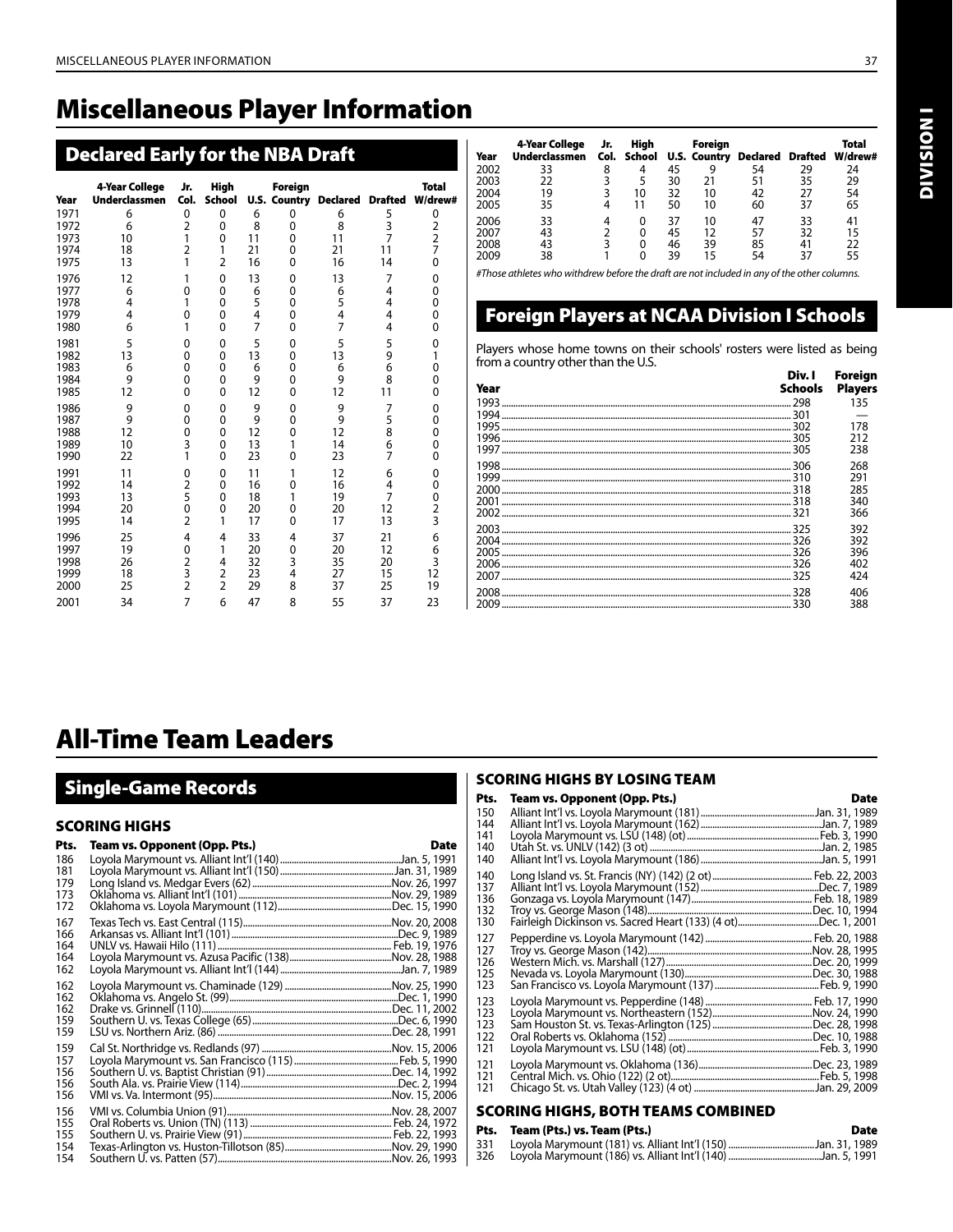Pts. Team (Pts.) vs. Team (Pts.) Date Loyola Marymount (162) vs. Alliant Int'l (144) ........................................Jan. 7, 1989 289 Loyola Marymount (152) vs. Alliant Int'l (137) .......................................Dec. 7, 1989 289 LSU (148) vs. Loyola Marymount (141) (ot).............................................Feb. 3, 1990 Oklahoma (172) vs. Loyola Marymount (112).....................................Dec. 15, 1990 Loyola Marymount (147) vs. Gonzaga (136)........................................ Feb. 18, 1989 282 UNLV (142) vs. Utah St. (140) (3 ot) ..............................................................Jan. 2, 1985 282 St. Francis (NY) (142) vs. Long Island (140) (2 ot)............................... Feb. 22, 2003 George Mason (148) vs. Troy (132)...........................................................Dec. 10, 1994 Northeastern (152) vs. Loyola Marymount (123)...............................Nov. 24, 1990 274 Oklahoma (152) vs. Oral Roberts (122)...................................................Dec. 10, 1988 274 Oklahoma (173) vs. Alliant Int'l (101) ......................................................Nov. 29, 1989 272 Loyola Marymount (157) vs. San Francisco (115) ..................................Feb. 4, 1990<br>269 Loyola Marymount (142) vs. Pepperdine (127)................................... Feb. 20, 1988 Loyola Marymount (150) vs. St. Mary's (CA) (119)................................Feb. 1, 1990 Eeorge Mason (142) vs. Troy (127)...

#### MARGIN OF VICTORY

| Pts.                       | Team (Pts.) vs. Opponent (Opp. Pts.)                            | <b>Date</b> |
|----------------------------|-----------------------------------------------------------------|-------------|
| 117<br>106                 |                                                                 |             |
| 101<br>97<br>97            |                                                                 |             |
| 96<br>95<br>94<br>93<br>93 | Western Ky. (103) vs. Adairville Independents (7) Jan. 10, 1923 |             |
| 92<br>91<br>91<br>91<br>89 |                                                                 |             |
| 89<br>88<br>88<br>87<br>86 |                                                                 |             |
| 86<br>84<br>83<br>82<br>82 | Southeastern La. (126) vs. Dallas Christian (40)Nov. 16, 2007   |             |

#### MARGIN OF VICTORY VS. DIVISION I OPPONENT (Since 1938)

| Pts.                             | Team (Pts.) vs. Opponent (Opp. Pts.) | <b>Date</b> |
|----------------------------------|--------------------------------------|-------------|
| 91<br>81<br>80<br>77             |                                      |             |
| 76<br>75<br>75<br>75<br>74<br>74 |                                      |             |
| 73<br>72<br>72<br>72<br>72       |                                      |             |
| 72<br>71<br>71<br>71<br>70       |                                      |             |
| 70<br>70<br>70<br>70<br>69       |                                      |             |
| 69<br>69                         |                                      |             |

#### DEFICIT OVERCOME TO WIN GAME

|     |                                                                          | Time |             |
|-----|--------------------------------------------------------------------------|------|-------------|
|     | Pts. Team (Pts.) vs. Opponent (Opp. Pts.) Trailed Left Half              |      | <b>Date</b> |
| -32 |                                                                          |      |             |
| 31  |                                                                          |      |             |
| 29  | George Mason (96) vs. St. Francis (PA) (95)48-77 11:59 2nd Dec. 20, 1996 |      |             |
| -28 | New Mexico St. (117) at Bradley (109)   0-28 13:49 1st Jan. 27, 1977     |      |             |

|                            |                                                                                                                                                                                                                                                     | Time                          |                                      |                                                                                  |
|----------------------------|-----------------------------------------------------------------------------------------------------------------------------------------------------------------------------------------------------------------------------------------------------|-------------------------------|--------------------------------------|----------------------------------------------------------------------------------|
| Pts.                       | Team (Pts.) vs. Opponent (Opp. Pts.) Trailed Left Half                                                                                                                                                                                              |                               |                                      | Date                                                                             |
| 27                         | Princeton (50) at Penn (49) 13-40 15:11 2nd                                                                                                                                                                                                         |                               |                                      | Feb. 9, 1999                                                                     |
| 26<br>26<br>26<br>25<br>25 | VCU (95) at South Fla. (91) (ot) 41-67<br>Charlotte (79) at Tennessee (76) 27-53 15:00<br>UNC Asheville (88) vs. Coastal Caro. (80) 27-53<br>Virginia Tech (70) vs. Memphis (69)24-49 17:43<br>Connecticut (85) at Pittsburgh (76)15-40             | 9:26 2nd<br>3:12<br>5:00      | 2 <sub>nd</sub><br>1st<br>2nd<br>1st | Feb. 20, 1993<br>Nov. 29, 1995<br>Feb. 20, 2000<br>Feb. 9, 1977<br>Jan. 11, 1995 |
| 25<br>25<br>23<br>23<br>23 | Troy (70) at Jacksonville (68) 21-46<br>Binghamton (85) at Vermont (83)30-55 18:16 2nd<br>Virginia (91) vs. Duke (88) (2 ot)23-46 17:37<br>South Carolina (67) vs. Cincinnati (65)19-42 19:18<br>Villanova (86) vs. Virginia Tech (74)32-55   17:47 | 2:36                          | 1st<br>2 <sub>nd</sub><br>2nd<br>2nd | Jan. 4, 2003<br>Feb. 4, 2009<br>Jan. 14, 1995<br>Feb. 1, 1998<br>Jan. 17, 2001   |
| 23<br>22<br>22<br>22<br>21 | Missouri St. (65) vs. Southern III. (61)19-42<br>Virginia (87) vs. William & Mary (81) (ot) 41-63<br>George Washington (74) vs. Marshall (65) 19-40                                                                                                 | 4:17<br>12:01<br>6:55<br>3:28 | 1st<br>2nd<br>1st<br>2nd<br>1st      | Mar. 5, 2005<br>Jan. 29, 1970<br>Mar. 31, 2001<br>Jan. 28, 2006<br>Jan. 6, 2007  |
| 21<br>21<br>21<br>21<br>21 | Air Force (65) vs. New Mexico (57)16-37<br>North Texas (75) vs. New Mexico St. (72)29-50<br>Indiana St. (83) vs. Wichita St. (73) (ot)27-48 13:10<br>Lipscomb (74) vs. Indiana (69)18-39<br>North Texas (69) vs. Denver (62)16-37                   | 2:34<br>13:45<br>4:43<br>3:38 | 1st<br>2nd<br>2nd<br>1st<br>1st      | Jan. 9, 2007<br>Dec. 1, 2007<br>Feb. 19, 2008<br>Dec. 28, 2008<br>Jan. 15, 2009  |
| 21<br>21                   | Belmont (87) vs. Campbell (84)30-51 15:14 2nd<br>FIU (80) vs. Arkansas St. (76) (ot)27-48 13:49 2nd                                                                                                                                                 |                               |                                      | Feb. 6, 2009<br>Feb. 7, 2009                                                     |

#### SECOND-HALF DEFICIT OVERCOME TO WIN GAME

|                                                                                     | Time                                                                                                                                                                                                                                                                 |                                                                                                                                                                                                                                                                                                          |
|-------------------------------------------------------------------------------------|----------------------------------------------------------------------------------------------------------------------------------------------------------------------------------------------------------------------------------------------------------------------|----------------------------------------------------------------------------------------------------------------------------------------------------------------------------------------------------------------------------------------------------------------------------------------------------------|
| Team (Pts.) vs. Opponent (Opp. Pts.)                                                |                                                                                                                                                                                                                                                                      | Date                                                                                                                                                                                                                                                                                                     |
|                                                                                     |                                                                                                                                                                                                                                                                      | Dec. 30, 1950<br>Feb. 15, 1994<br>Dec. 20, 1996<br>Feb. 9, 1999<br>Feb. 20, 1993                                                                                                                                                                                                                         |
|                                                                                     |                                                                                                                                                                                                                                                                      | Nov. 29, 1995<br>Feb. 9, 1977<br>Feb. 4, 2009<br>Jan. 14, 1995<br>Feb. 1, 1998                                                                                                                                                                                                                           |
| Villanova (86) vs. Virginia Tech (74)<br>Virginia (87) vs. William & Mary (81) (ot) |                                                                                                                                                                                                                                                                      | Jan. 17, 2001<br>Jan. 29, 1970<br>Jan. 28, 2006<br>Dec. 1, 2007<br>Feb. 19, 2008                                                                                                                                                                                                                         |
| St. Louis (72) vs. Houston (69) (ot)                                                |                                                                                                                                                                                                                                                                      | Feb. 7, 2009<br>Feb. 23, 1991<br>Mar. 5, 2004                                                                                                                                                                                                                                                            |
|                                                                                     | George Mason (96) vs. St. Francis (PA) (95)<br>Virginia Tech (70) vs. Memphis (69)<br>South Carolina (67) vs. Cincinnati (65)<br>North Texas (75) vs. New Mexico St. (72)<br>Indiana St. (83) vs. Wichita St. (73) (ot)<br>Virginia (83) vs. North Carolina St. (76) | <b>Trailed Left</b><br>.27-58 19:00<br>37-68 15:34<br>48-77 11:59<br>13-40 15:11<br>.41-67 9:26<br>27-53 15:00<br>24-49 17:43<br>30-55 18:16<br>23-46 17:37<br>19-42 19:18<br>32-55 17:47<br>.41-63 12:01<br>25-47 19:24<br>.29-50 13:45<br>.27-48 13:10<br>.27-48 13:49<br>.32-52 18:36<br>.23-43 11:41 |

#### Halftime DEFICIT OVERCOME TO WIN GAME

| Pts. | Team (Pts.) vs. Opponent (Opp. Pts.) | Trailed | Date          |
|------|--------------------------------------|---------|---------------|
| -29  |                                      |         |               |
| -27  |                                      |         | Feb. 9, 1999  |
| -23  |                                      |         | Feb. 4, 2009  |
| -21  |                                      |         | Feb. 9, 1977  |
| -21  |                                      |         | Jan. 14, 1995 |

#### DEFICIT OVERCOME WITH LESS THAN FIVE MINUTES ON THE CLOCK TO WIN THE GAME

### **Time is a strategie of the contract of the Strategie of Time**

| Pts. | Team (Pts.) vs. Opponent (Opp. Pts.) Trailed         | Left Half  | <b>Date</b>   |
|------|------------------------------------------------------|------------|---------------|
| 18   | Massachusetts (97) vs. West Virginia (94) (ot) 62-80 | 4:48 2nd   | Jan. 27, 1995 |
| 18   | Belmont (87) vs. Campbell (84)57-75                  | 3:22 2nd   | Feb. 6, 2009  |
| 15   |                                                      | 4:04 2nd   | Mar. 26, 2005 |
| 14   |                                                      | 4:36 2nd   | Feb. 4, 2009  |
| 12   | George Washington (79) vs. Marshall (73) (ot) 43-55  | 4:32 2nd   | Jan. 7, 2006  |
| 11   | Virginia Tech (70) vs. Memphis (69)58-69             | 1:55 2nd   | Feb. 9, 1977  |
| 11   | UNLV (93) vs. San Diego St. (91) (ot) 62-73          | $0:59$ 2nd | Feb. 12, 2005 |
| 10   | Arizona (114) vs. Houston (111) (2 ot)77-87          | 1:18 2nd   | Mar. 2, 1995  |
| 10   |                                                      | 0:48 2nd   | Jan. 24, 2009 |

#### DEFICIT OVERCOME WITH LESS THAN ONE MINUTE ON THE CLOCK TO WIN GAME

|      |                                                          | Time        |                        |
|------|----------------------------------------------------------|-------------|------------------------|
| Pts. | Team (Pts.) vs. Opponent (Opp. Pts.) Trailed Left Period |             | <b>Date</b>            |
| 11   | UNLV (93) vs. San Diego St. (91) (ot) 62-73   0:59   2nd |             | Feb. 12, 2005          |
| 10   |                                                          |             | Jan. 24, 2009          |
| 9    | New Mexico St. (112) vs.                                 |             |                        |
|      |                                                          | $0:55$ 2nd  | Dec. 11, 1993          |
| 8    | North Carolina (96) vs. Duke (92) (ot)78-86              | $0:17$ 2nd  | Mar. 2, 1974           |
| 7    | Arizona (61) vs. Arizona St. (60)51-58                   | $0:54$ 2nd  | Jan. 5, 1985           |
|      | New Mexico St. (112) vs.                                 |             |                        |
|      |                                                          | 0:47 1st ot | Dec. 11, 1993          |
|      |                                                          |             | 0:31 2nd Jan. 16, 2006 |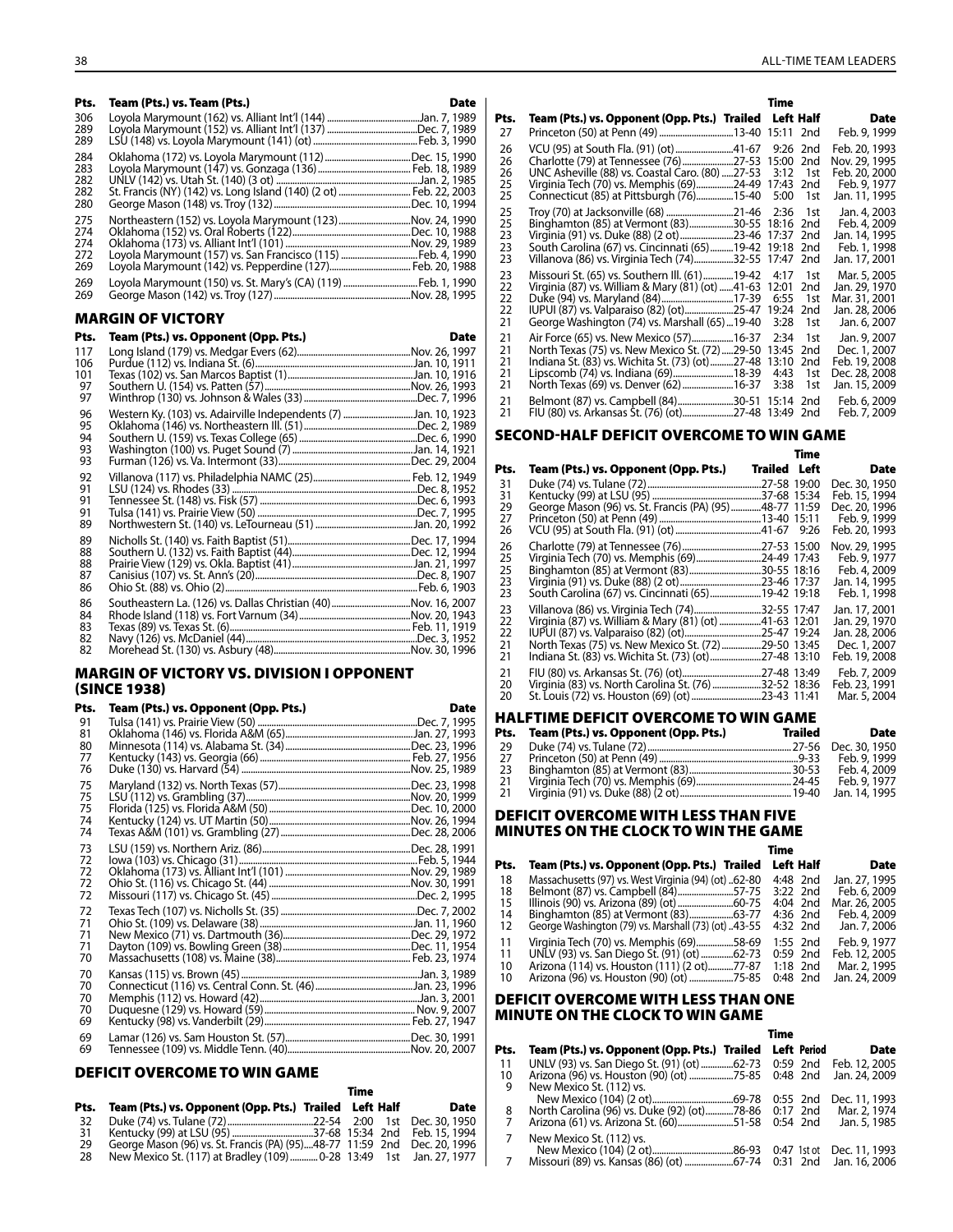## SCORING HIGHS IN A HALF

| Pts.                       | <b>Team vs. Opponent (Half)</b> | Date |
|----------------------------|---------------------------------|------|
| 98<br>97                   |                                 |      |
| 96<br>94<br>94             |                                 |      |
| 94<br>93<br>93<br>92<br>92 |                                 |      |
| 91<br>90<br>87<br>87<br>86 |                                 |      |
| 86<br>86<br>86<br>86<br>86 |                                 |      |

#### SCORING HIGHS IN A HALF, BOTH TEAMS COMBINED

| Pts. | Team (Pts.) vs. Team (Pts.) (Half)                               | <b>Date</b> |
|------|------------------------------------------------------------------|-------------|
| 172  |                                                                  |             |
| 170  | Loyola Marymount (94) vs. Alliant Int'l (76) (1st) Jan. 31, 1989 |             |
| 164  |                                                                  |             |
| 162  | Loyola Marymount (92) vs. Alliant Int'l (70) (2nd) Jan. 5, 1991  |             |
| 161  | Lovola Marymount (93) vs. Alliant Int'l (68) (1st) Jan. 7, 1989  |             |
| 161  | Loyola Marymount (87) vs. Alliant Int'l (74) (2nd) Jan. 31, 1989 |             |
| 160  |                                                                  |             |

#### FEWEST POINTS SCORED IN A GAME SINCE 1938

| Pts.                       | Team vs. Opponent (Opp. Pts.) | <b>Date</b> |
|----------------------------|-------------------------------|-------------|
| 6<br>9<br>10<br>11<br>11   |                               |             |
| 11<br>12<br>12<br>12<br>13 |                               |             |
| 13<br>14<br>14<br>14<br>14 |                               |             |
| 14<br>15<br>15<br>15<br>15 |                               |             |
| 15<br>16<br>16<br>16<br>16 |                               |             |
| 16                         |                               |             |

#### FEWEST POINTS SCORED IN A GAME SINCE 1986

| Pts.                       | Team vs. Opponent (Opp. Pts.) | Date |
|----------------------------|-------------------------------|------|
| 20<br>21<br>21             |                               |      |
| 22<br>22                   |                               |      |
| 23<br>23<br>24<br>24<br>25 |                               |      |
| 25<br>25<br>25<br>25<br>26 |                               |      |
| 26<br>27<br>27<br>27       |                               |      |

|     | Pts. Team vs. Opponent (Opp. Pts.) | <b>Date</b> |
|-----|------------------------------------|-------------|
| 27  |                                    |             |
| 27  |                                    |             |
| 27  |                                    |             |
| -28 |                                    |             |
| -28 |                                    |             |
| -28 |                                    |             |
| -28 |                                    |             |

#### FEWEST POINTS SCORED BY BOTH TEAMS IN A GAME SINCE 1938

| Pts. | Team vs. Opponent (Opp. Pts.) | <b>Date</b> |
|------|-------------------------------|-------------|
| -17  |                               |             |
| 22   |                               |             |
| 25   |                               |             |
| 27   |                               |             |
| 32   |                               |             |
| 33   |                               |             |
| 33   |                               |             |
| 34   |                               |             |
| 35   |                               |             |
| 36   |                               |             |
| 37   |                               |             |
| 37   |                               |             |
| 38   |                               |             |

#### FEWEST POINTS SCORED BY BOTH TEAMS IN A GAME SINCE 1986

| Pts.                       | Team vs. Opponent (Opp. Pts.) | Date |
|----------------------------|-------------------------------|------|
| 62<br>67<br>67<br>68<br>69 |                               |      |
| 71<br>72<br>72<br>72<br>74 |                               |      |
| 74<br>75<br>75<br>75<br>76 |                               |      |
| 76<br>76<br>76<br>76<br>77 |                               |      |
| 78<br>78<br>78<br>78<br>78 |                               |      |

### FIELD-GOAL PERCENTAGE

#### Pct. Team (FG-FGA) vs. Opponent Date

| 83.3<br>81.4<br>81.0<br>81.0<br>80.5 |                                                              |  |
|--------------------------------------|--------------------------------------------------------------|--|
| 80.0<br>80.0<br>80.0<br>80.0<br>79.4 | Long Beach St. (56-70) vs. Cal St. Monterey BayDec. 22, 1999 |  |
| 79.4<br>79.0<br>78.6<br>78.6<br>78.4 |                                                              |  |
| 78.1<br>78.0<br>77.8<br>77.8<br>77.5 |                                                              |  |
| 77.4<br>77.2<br>77.0                 |                                                              |  |

**INOISIMI** Division I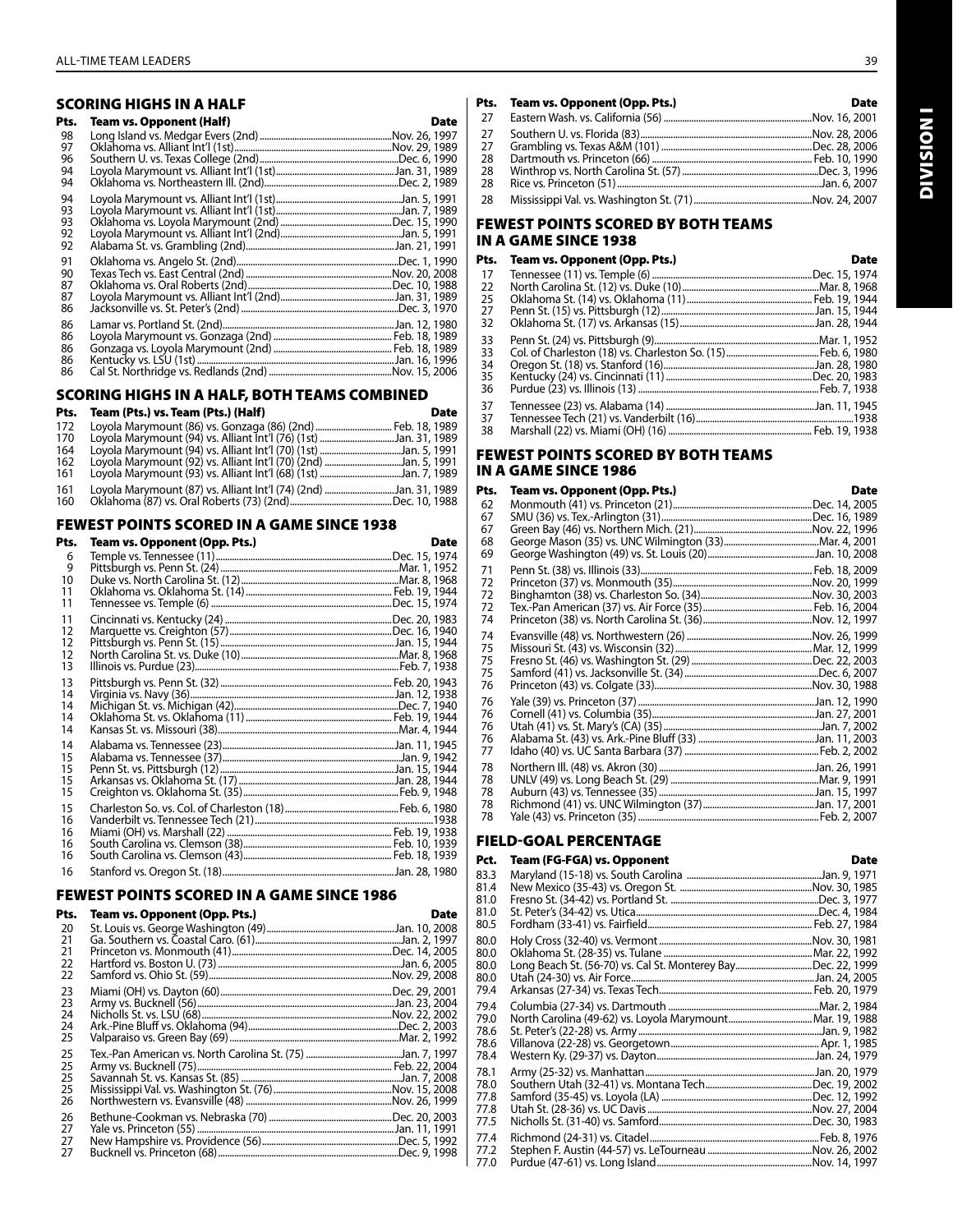#### **THREE-POINT FIELD GOALS**

| 3FG                        | <b>Team vs. Opponent</b> | Date |
|----------------------------|--------------------------|------|
| 28<br>26<br>24<br>24<br>23 |                          |      |
| 23<br>23<br>23<br>22<br>22 |                          |      |
| 22<br>22<br>22<br>21<br>21 |                          |      |
| 21<br>21<br>21<br>21<br>21 |                          |      |
| 21<br>21<br>21<br>21<br>21 |                          |      |
| 21<br>21<br>21<br>21<br>21 |                          |      |

#### THREE-POINT FIELD GOALS ATTEMPTED

|                            | <b>3FGA Team vs. Opponent</b>                                  | Date |
|----------------------------|----------------------------------------------------------------|------|
| 74<br>67<br>61<br>59<br>58 |                                                                |      |
| 56<br>55<br>54<br>54<br>53 |                                                                |      |
| 52<br>51<br>51<br>50<br>50 |                                                                |      |
| 50<br>49<br>48<br>48<br>48 |                                                                |      |
| 47<br>47<br>47<br>47<br>47 | VMI vs. Ohio St. ……………………………………………………………………………………Nov. 10, 2006 |      |

#### **THREE-POINT FIELD-GOAL PERCENTAGE** (Minimum 10 three-point field goals made)

#### Prt. Team (3FG-3FGA) vs. Opponent

| Pct.                                 | <b>Team (3FG-3FGA) vs. Opponent</b>                          | Date |
|--------------------------------------|--------------------------------------------------------------|------|
| 91.7<br>91.7<br>90.9                 |                                                              |      |
| 90.9<br>87.5                         |                                                              |      |
| 85.7<br>84.6<br>84.6<br>83.3<br>83.3 |                                                              |      |
| 83.3<br>83.3<br>83.3<br>83.3<br>83.3 |                                                              |      |
| 83.3<br>83.3<br>83.3<br>82.4<br>81.3 | George Washington (10-12) vs. St. Bonaventure  Feb. 19, 2009 |      |

| <b>Date</b>                       |
|-----------------------------------|
|                                   |
|                                   |
|                                   |
|                                   |
|                                   |
|                                   |
| Pct. Team (3FG-3FGA) vs. Opponent |

## **FREE-THROW PERCENTAGE**

(Minimum 30 free throws made)

| Pct.                                 | Team (FT-FTA) vs. Opponent | <b>Date</b> |
|--------------------------------------|----------------------------|-------------|
| 100<br>100                           |                            |             |
| 100<br>100<br>100                    |                            |             |
| 97.2<br>97.2<br>97.2<br>97.1<br>97.0 |                            |             |
| 97.0<br>97.0<br>96.8<br>96.8<br>95.5 |                            |             |
| 94.7<br>94.6<br>94.4<br>93.8<br>93.8 |                            |             |
| 93.8                                 |                            |             |

#### **REBOUNDS**

|     | Reb. Team vs. Opponent | Date |
|-----|------------------------|------|
| 108 |                        |      |
| 103 |                        |      |
| 102 |                        |      |
| 101 |                        |      |
| 100 |                        |      |
| 95  |                        |      |
| 95  |                        |      |
| 92  |                        |      |
| 92  |                        |      |
| 91  |                        |      |
| 91  |                        |      |
| 91  |                        |      |
| 90  |                        |      |

#### **ASSISTS**

| Ast.                       | <b>Team vs. Opponent</b> | Date |
|----------------------------|--------------------------|------|
| 44<br>43                   |                          |      |
| 41<br>41<br>40             |                          |      |
| 40<br>40<br>40<br>40<br>39 |                          |      |
| 39<br>39<br>39<br>39<br>39 |                          |      |
| 39<br>38<br>38<br>38<br>38 |                          |      |
| 38<br>38<br>38<br>38<br>37 | 15 tied                  |      |

#### **BLOCKED SHOTS**

|    | <b>Blk.</b> Team vs. Opponent | Date |
|----|-------------------------------|------|
| 21 |                               |      |
| 21 |                               |      |
| 20 |                               |      |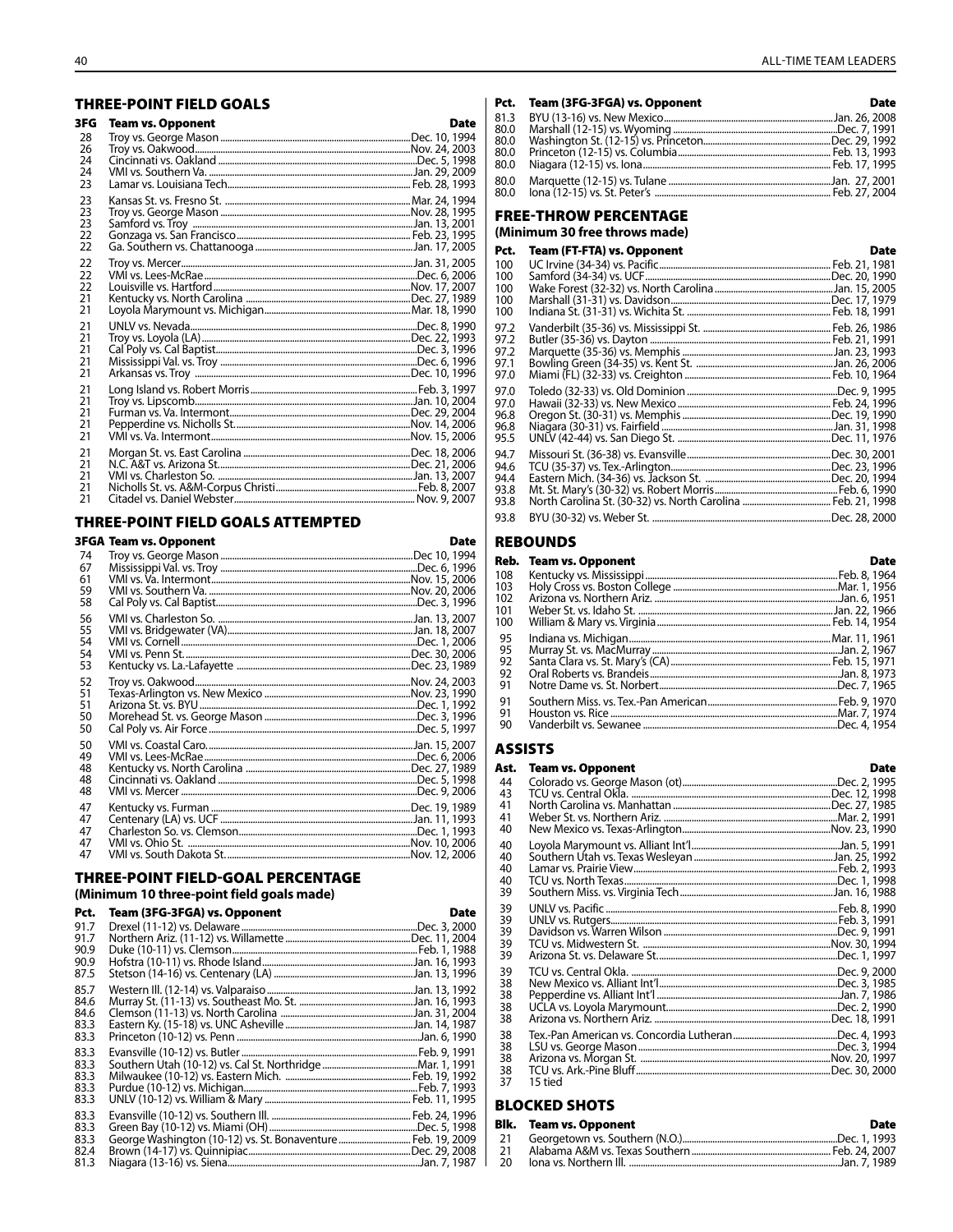| Blk.                       | <b>Team vs. Opponent</b> | <b>Date</b> |
|----------------------------|--------------------------|-------------|
| 20<br>20                   |                          |             |
| 19<br>19<br>19<br>19<br>18 |                          |             |
| 18<br>18<br>17<br>17<br>17 |                          |             |
| 17<br>17<br>17<br>17<br>17 |                          |             |
| 17<br>17<br>17<br>17<br>17 |                          |             |
| 17<br>17<br>17<br>17       |                          |             |

#### **STEALS**

| Stl.     | <b>Team vs. Opponent</b> | <b>Date</b> |
|----------|--------------------------|-------------|
| 39       |                          |             |
| 35       |                          |             |
| 34       |                          |             |
| 34       |                          |             |
| 33       |                          |             |
| 32       |                          |             |
| 32       |                          |             |
| 32<br>32 |                          |             |
| 30       |                          |             |
|          |                          |             |
| 30<br>30 |                          |             |
| 29       |                          |             |
| 29       |                          |             |
| 29       |                          |             |
| 29       |                          |             |
| 28       |                          |             |
| 28       |                          |             |
| 28       |                          |             |
| 28       |                          |             |
| 27       |                          |             |
| 27       |                          |             |
| 27       |                          |             |
| 27       |                          |             |
| 27       |                          |             |
| 27       |                          |             |
| 27       |                          |             |
| 27       |                          |             |

## **Season Records**

### tnational leader

#### **VICTORIES**

| Team | Season  | Won | Lost           | Pct. |
|------|---------|-----|----------------|------|
|      |         | 38  | 2              | .950 |
|      |         | 37  | $\overline{2}$ | .949 |
|      |         | 37  | 2              | .949 |
|      |         | 37  | 2              | .949 |
|      | +1986   | 37  | 3              | .925 |
|      | 2008    | 37  | 3              | .925 |
|      | +1948   | 36  | 3              | .923 |
|      | 2008    | 36  | 3              | .923 |
|      |         | 35  | 2              | .946 |
|      |         | 35  | 3              | .921 |
|      | +1988   | 35  | 3              | .921 |
|      | 1986    | 35  | 4              | .897 |
|      | +1988   | 35  | 4              | .897 |
|      |         | 35  | 4              | .897 |
|      |         | 35  | 4              | .897 |
|      | $+2001$ | 35  | 4              | .897 |
|      |         | 35  | 4              | .897 |

| Team  | Season | Won | Lost           | Pct. |
|-------|--------|-----|----------------|------|
| UCLA. | 2008   | 35  | 4              | .897 |
|       | +1990  | 35  | 5              | .875 |
|       |        | 35  | 5              | .875 |
|       | 2007   | 35  | 5              | .875 |
|       | +1991  | 34  |                | .971 |
|       | +1992  | 34  | 2              | .944 |
|       | 1996   | 34  | $\overline{2}$ | .944 |
|       | 1997   | 34  | $\mathfrak{p}$ | .944 |
|       | 1999   | 34  | 2              | .944 |
|       | +1947  | 34  | 3              | .919 |
|       |        | 34  | 3              | .919 |
|       |        | 34  | 4              | .895 |
|       |        | 34  | 4              | .895 |
|       | 1998   | 34  | 4              | .895 |
|       |        | 34  | 4              | .895 |

### **VICTORIES IN FIRST SEASON IN DIVISION I**

| Team     | Season | Won | Lost           | Pct. |
|----------|--------|-----|----------------|------|
| Seattle# | 1953   | 29  | 4              | .879 |
|          | 1974   | 27  | 2              | .931 |
|          | 1972   | 26  | $\overline{2}$ | .929 |
|          | 2009   | 26  | 7              | .788 |
|          | 1977   | 25  | 4              | .862 |
|          | 1970   | 24  | 5              | .828 |
|          | 1972   | 23  | 3              | .885 |
|          | 1971   | 23  | 5              | .821 |
|          | 1978   | 23  | 5              | .821 |
|          | 1983   | 22  | 6              | .786 |
|          | 1978   | 22  | 7              | .759 |
|          | 1987   | 22  | 8              | .733 |
|          | 1959   | 21  | 7              | .750 |
|          | 1974   | 20  | 5              | .800 |
|          | 1956   | 20  | 7              | .741 |
|          | 2004   | 20  | 7              | .741 |
|          | 1952   | 20  | 14             | .588 |
|          | 1978   | 19  | 5              | .792 |
|          | 1973   | 19  | 7              | .731 |
|          | 1974   | 19  | 7              | .731 |
|          | 1949   | 19  | 8              | .704 |
|          | 1992   | 19  | 8              | .704 |
|          | 1956   | 19  | 10             | .655 |
|          | 1951   | 19  | 14             | .576 |
|          | 1976   | 18  | 8              | .692 |
|          | 1979   | 18  | 9              | .667 |
|          | 2000   | 18  | 10             | .643 |
|          |        |     |                |      |

#appeared in NCAA tournament

#### **WON-LOST PERCENTAGE**

| Team   | Season                                 | Won                        | Lost                  | Pct.                                      |
|--------|----------------------------------------|----------------------------|-----------------------|-------------------------------------------|
|        | +1957                                  | 32<br>32<br>30             | 0<br>0<br>0           | 1.000<br>1.000<br>1.000                   |
|        | +1972                                  | 30<br>30                   | 0<br>0                | 1.000<br>1.000                            |
| LICI A | +1973<br>1973<br>+1954<br>+1939        | 30<br>29<br>27<br>25<br>24 | 0<br>0<br>0<br>0<br>0 | 1.000<br>1.000<br>1.000<br>1.000<br>1.000 |
|        | +1940<br>+1944<br>+1975                | 19<br>15<br>34<br>33<br>31 | 0<br>0<br>1<br>1      | 1.000<br>1.000<br>.971<br>.971<br>.969    |
|        | +1974<br>+1968<br>+1955                | 30<br>29<br>29<br>29<br>28 | 1<br>1<br>1<br>1      | .968<br>.967<br>.967<br>.967<br>.966      |
|        | +1966<br>1971<br>1971<br>1979<br>+1961 | 28<br>28<br>28<br>28<br>27 | 1<br>1<br>1           | .966<br>.966<br>.966<br>.966<br>.964      |

### **WON-LOST PERCENTAGE IN FIRST SEASON IN DIVISION I**

| Team | Season Won Lost Pct. |           |                |      |
|------|----------------------|-----------|----------------|------|
|      | 1974                 | $27 \t 2$ |                | -931 |
|      | 1972                 | 26        | $\overline{2}$ | 979  |
|      | 1953                 | 29        | Δ              | .879 |
|      | 1972                 | 25        | Δ              | 862. |
|      | 1977                 | つち        | Δ              | 862  |

**INOISIAID**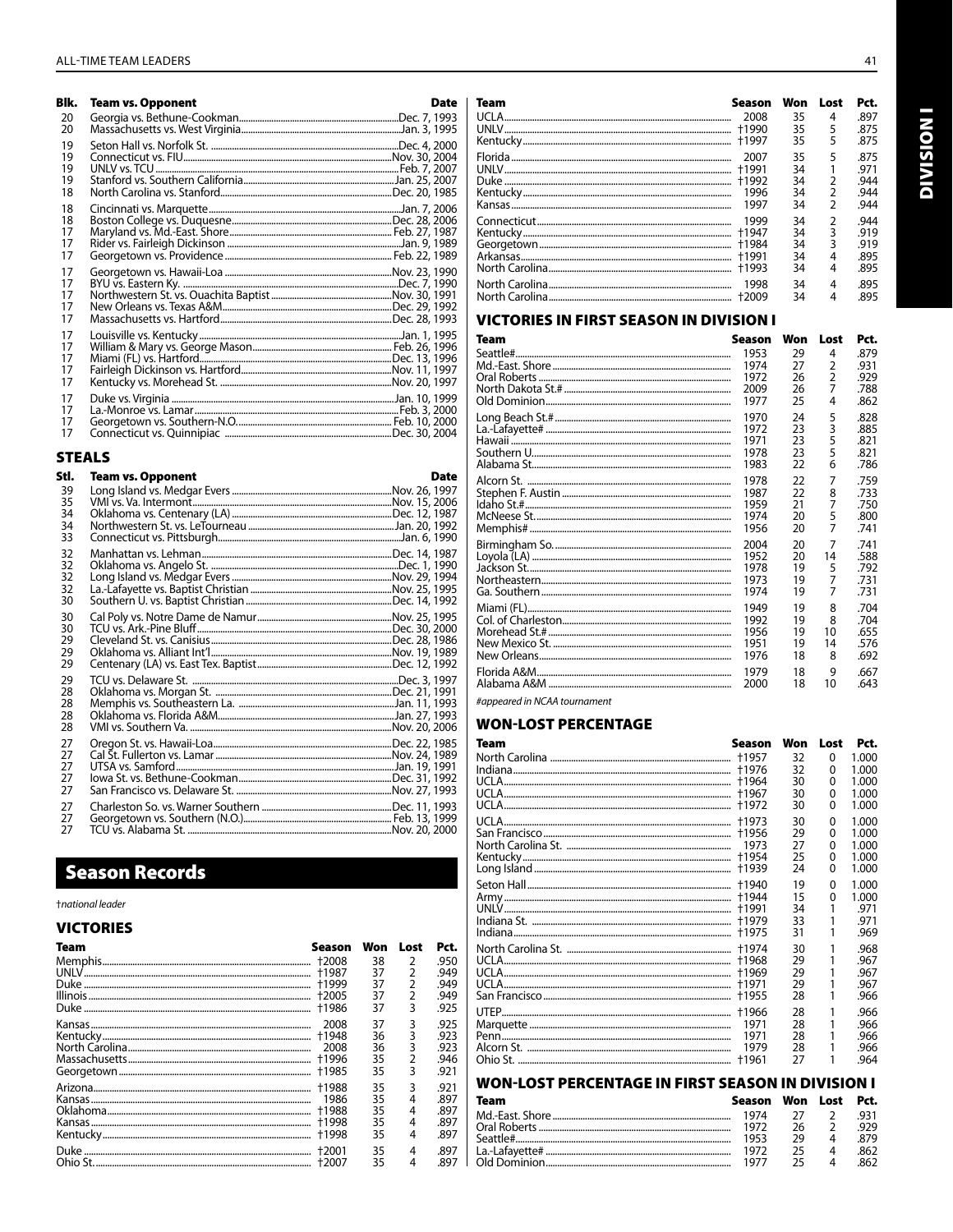| Team | Season | Won | Lost | Pct. |
|------|--------|-----|------|------|
|      | 1970   | 24  | 5    | .828 |
|      | 1971   | 23  | 5    | .821 |
|      | 1978   | 23  | 5    | .821 |
|      | 1974   | 20  | 5    | .800 |
|      | 1978   | 19  | 5    | .792 |
|      | 2009   | 26  | 7    | .788 |
|      | 1983   | 22  | 6    | .786 |
|      | 1978   | 22  | 7    | .759 |
|      | 1959   | 21  | 7    | .750 |
|      | 1956   | 20  | 7    | .741 |
|      | 2004   | 20  | 7    | .741 |
|      | 1958   | 17  | 6    | .739 |
|      | 1987   | 22  | 8    | .733 |
|      | 1973   | 19  |      | .731 |
|      | 1974   | 19  | 7    | .731 |
|      | 1974   | 17  | 7    | .708 |
|      | 1949   | 19  | 8    | .704 |
|      | 1992   | 19  | 8    | .704 |
|      | 1976   | 18  | 8    | .692 |
|      | 1964   | 17  | 8    | .680 |
|      | 1979   | 17  | 8    | .680 |

#appeared in NCAA tournament

## MOST-IMPROVED TEAMS (Since 1974)

| ווען כאווען כאראבן דעם פער וויוו |        |           |                 |                 |
|----------------------------------|--------|-----------|-----------------|-----------------|
|                                  |        | W-L       | <b>Previous</b> | Games           |
| Team                             | Season | Record    | Yr. W-L         | Imp.            |
|                                  | +2003  | 23-6      | $6 - 23$        | 17              |
|                                  | +2004  | 24-8      | $6-24$          | 17              |
|                                  | +1978  | $20 - 8$  | $3-24$          | $16\frac{1}{2}$ |
|                                  | +1980  | $23 - 8$  | 4-22            | $16\frac{1}{2}$ |
|                                  | +1992  | 22-7      | 5-23            | $16\frac{1}{2}$ |
|                                  | +1976  | $22 - 4$  | $6 - 20$        | 16              |
|                                  | +1999  | $27-9$    | $8-22$          | 16              |
|                                  | +1981  | 26-7      | $8-19$          | 15              |
|                                  | +1983  | $20-9$    | 4-23            | 15              |
|                                  | +1991  | 22-7      | 7-22            | 15              |
|                                  | +2001  | $27-5$    | 11-19           | 15              |
|                                  | 1992   | $21-9$    | $5-22$          | $14\frac{1}{2}$ |
|                                  | +1993  | 19-10     | $4 - 24$        | $14\frac{1}{2}$ |
|                                  | 2001   | $20 - 8$  | $6 - 23$        | $14\frac{1}{2}$ |
|                                  | 1978   | $21 - 6$  | 7-20            | 14              |
|                                  | +1987  | $20 - 10$ | $5-23$          | 14              |
|                                  | +1988  | $28 - 4$  | $12 - 16$       | 14              |
|                                  | +1996  | 16-13     | 1-26            | 14              |
|                                  | +1997  | $21 - 7$  | $6 - 20$        | 14              |
|                                  | 2001   | $22-9$    | $6 - 21$        | 14              |
|                                  | 2003   | $25 - 7$  | $9 - 19$        | 14              |
|                                  | 1978   | $25 - 5$  | $10 - 17$       | $13\frac{1}{2}$ |
|                                  | +1994  | $17-13$   | $2 - 25$        | $13\frac{1}{2}$ |
|                                  | +1998  | 16-11     | $3 - 25$        | $13\frac{1}{2}$ |
|                                  | +2000  | $32-5$    | 15-15           | 13½             |
|                                  | 2001   | 18-11     | 4-24            | $13\frac{1}{2}$ |

#### **POINTS**

| Team | Season  | G  | Pts.  |
|------|---------|----|-------|
|      | +1988   | 39 | 4.012 |
|      | +1990   | 32 | 3,918 |
|      | +1991   | 38 | 3,783 |
|      | 1990    | 40 | 3,739 |
|      | +1989   | 36 | 3,680 |
|      | +1987   | 39 | 3,612 |
|      | +1999   | 39 | 3,581 |
|      | +2001   | 39 | 3.538 |
|      | 1988    | 32 | 3,528 |
|      | 1989    | 31 | 3,486 |
|      | +1977   | 37 | 3,482 |
|      | $+2008$ | 39 | 3.454 |
|      | +1976   | 31 | 3,426 |
|      | 1977    | 32 | 3,426 |
|      | 1991    | 39 | 3,421 |
|      | 1991    | 35 | 3,420 |
|      | +1995   | 39 | 3,416 |
|      | +2009   | 38 | 3,413 |
|      | 1989    | 38 | 3.410 |
|      | 1989    | 37 | 3,393 |
|      | 1990    | 38 | 3,386 |
|      | +2002   | 37 | 3,365 |
|      | 1991    | 35 | 3,363 |
|      | 1990    | 35 | 3.345 |
|      | 1989    | 37 | 3,331 |
|      | +2007   | 33 | 3.331 |

### SCORING OFFENSE

| Team | Season | G  | Pts.  | Avg.  |
|------|--------|----|-------|-------|
|      | +1990  | 32 | 3,918 | 122.4 |
|      | +1989  | 31 | 3,486 | 112.5 |
|      | +1976  | 31 | 3,426 | 110.5 |
|      | +1988  | 32 | 3,528 | 110.3 |
|      | +1977  | 32 | 3,426 | 107.1 |
|      | +1972  | 28 | 2,943 | 105.1 |
|      | +1991  | 28 | 2,924 | 104.4 |
|      | 1991   | 31 | 3,211 | 103.6 |
|      | 1988   | 39 | 4,012 | 102.9 |
|      | 1989   | 36 | 3,680 | 102.2 |
|      | 1990   | 32 | 3,243 | 101.3 |
|      | +1994  | 27 | 2.727 | 101.0 |
|      | +2007  | 33 | 3,331 | 100.9 |
|      | +1970  | 28 | 2,809 | 100.3 |
|      | +1971  | 26 | 2,598 | 99.9  |
|      | 1991   | 38 | 3,783 | 99.6  |
|      | 1990   | 31 | 3,078 | 99.3  |
|      | †1966  | 28 | 2.773 | 99.0  |
|      | 1970   | 25 | 2,467 | 98.7  |
|      | +1965  | 26 | 2,558 | 98.4  |
|      | 1966   | 29 | 2,845 | 98.1  |
|      | 1972   | 29 | 2,840 | 97.9  |
|      | 1990   | 28 | 2,738 | 97.8  |
|      | †1968  | 33 | 3,226 | 97.8  |
|      | 1991   | 35 | 3,420 | 97.7  |

#### **SCORING DEFENSE**

| Team | Season | G  | Pts.  | Avg. |
|------|--------|----|-------|------|
|      | +1948  | 31 | 1,006 | 32.5 |
|      | +1949  | 28 | 985   | 35.2 |
|      | +1950  | 27 | 1,059 | 39.2 |
|      | 1948   | 27 | 1.070 | 39.6 |
|      | 1948   | 23 | 925   | 40.2 |
|      | 1948   | 27 | 1,101 | 40.8 |
|      | 1950   | 36 | 1.491 | 41.4 |
|      | 1948   | 28 | 1,161 | 41.5 |
|      | 1948   | 22 | 921   | 41.9 |
|      | 1949   | 29 | 1,215 | 41.9 |
|      | 1948   | 26 | 1,102 | 42.4 |
|      | 1949   | 35 | 1,509 | 43.1 |
|      | 1948   | 25 | 1.079 | 43.2 |
|      | 1948   | 20 | 868   | 43.4 |
|      | 1949   | 21 | 912   | 43.4 |
|      | 1948   | 21 | 915   | 43.6 |
|      | 1949   | 26 | 1,137 | 43.7 |
|      | 1948   | 27 | 1,183 | 43.8 |
|      | 1949   | 34 | 1,492 | 43.9 |
|      | 1949   | 30 | 1,317 | 43.9 |
|      | +1951  | 29 | 1,275 | 44.0 |
|      | 1948   | 39 | 1,730 | 44.4 |
|      | 1949   | 24 | 1.068 | 44.5 |
|      | 1950   | 23 | 1.027 | 44.7 |
|      | 1948   | 31 | 1,389 | 44.8 |

#### (Since 1965)

| Team | Season | G  | Pts.  | Avg. |
|------|--------|----|-------|------|
|      | +1982  | 30 | 1,412 | 47.1 |
|      | +1992  | 28 | 1,349 | 48.2 |
|      | +1991  | 27 | 1,320 | 48.9 |
|      | 1982   | 32 | 1,570 | 49.1 |
|      | 1982   | 26 | 1,277 | 49.1 |
|      | +1984  | 28 | 1,403 | 50.1 |
|      | +1980  | 31 | 1,563 | 50.4 |
|      | +1981  | 29 | 1,470 | 50.7 |
|      | +2004  | 29 | 1.475 | 50.9 |
|      | +1990  | 27 | 1,378 | 51.0 |
|      | 1981   | 28 | 1,438 | 51.4 |
|      | +1998  | 29 | 1,491 | 51.4 |
|      | 1981   | 26 | 1,338 | 51.5 |
|      | 1982   | 30 | 1,545 | 51.5 |
|      | +1977  | 26 | 1,343 | 51.7 |
|      | +1996  | 29 | 1,498 | 51.7 |
|      | +1983  | 29 | 1,507 | 52.0 |
|      | 1982   | 30 | 1,559 | 52.0 |
|      | +1978  | 27 | 1.417 | 52.5 |
|      | +1999  | 30 | 1,581 | 52.7 |
|      | +1976  | 27 | 1,427 | 52.9 |
|      | 1982   | 26 | 1,375 | 52.9 |
|      | +1989  | 27 | 1,430 | 53.0 |
|      | +1985  | 32 | 1,696 | 53.0 |
|      | +2007  | 28 | 1,493 | 53.3 |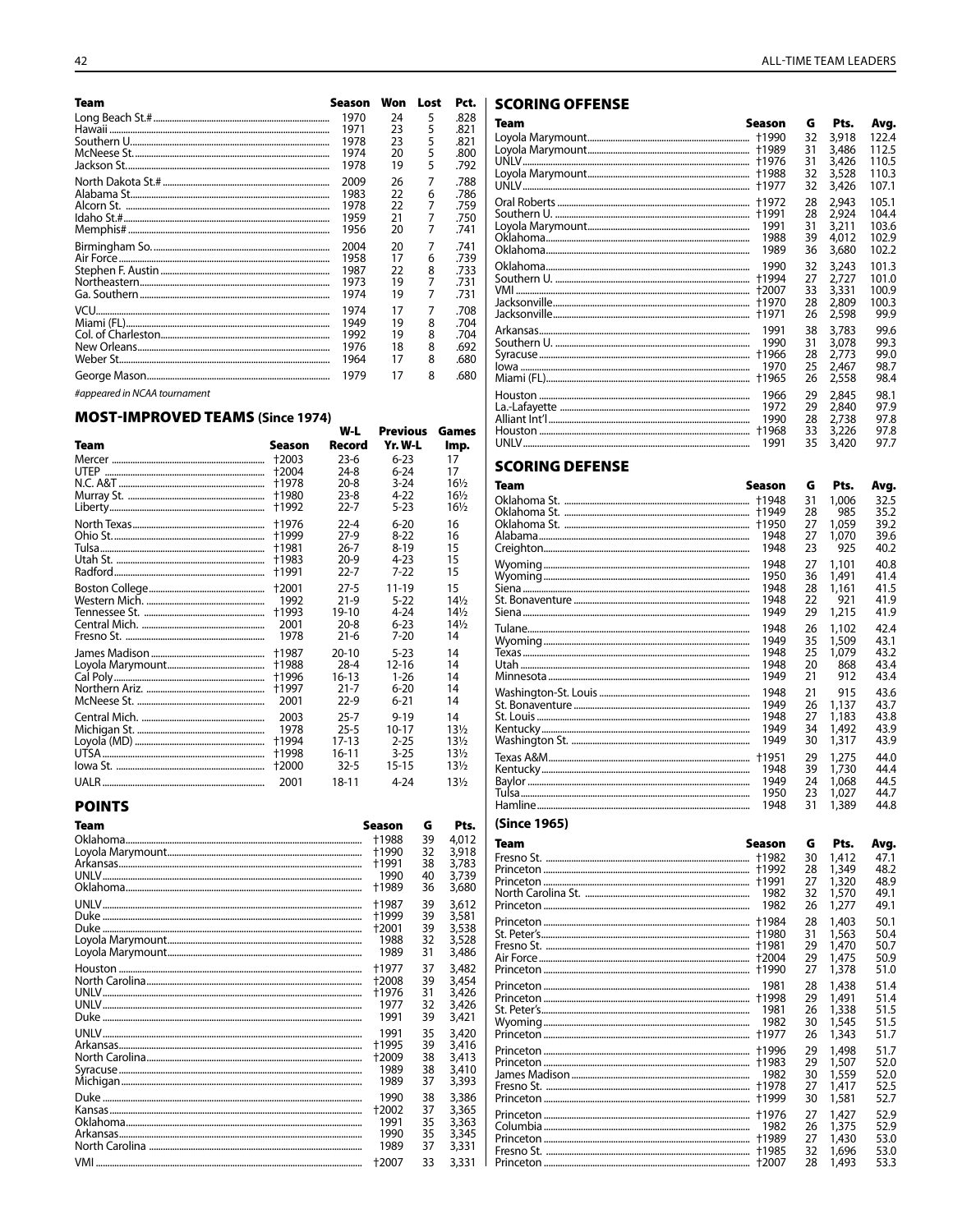| SCORING MARGIN |                                  |                              |                              |                              |
|----------------|----------------------------------|------------------------------|------------------------------|------------------------------|
| Team           | Season                           | Off.                         | Def. Margin                  |                              |
| UCLA.          | +1972<br>+1948<br>+1954<br>+1952 | 94.6<br>75.3<br>87.5<br>82.3 | 64.3<br>47.2<br>60.3<br>55.4 | 30.3<br>28.1<br>27.2<br>26.9 |
|                | +1991                            | 97.7                         | 71.0                         | 26.7                         |
|                | +1968                            | 93.4                         | 67.2                         | 26.2                         |
|                | +1967                            | 89.6                         | 63.7                         | 25.9                         |
|                | 1968                             | 97.8                         | 72.5                         | 25.3                         |
|                | +1999                            | 91.8                         | 67.2                         | 24.7                         |
|                | 1948                             | 69.0                         | 44.4                         | 24.6                         |
|                | +1949                            | 68.2                         | 43.9                         | 24.3                         |
|                | 1948                             | 70.5                         | 46.7                         | 23.8                         |
|                | +1963                            | 91.8                         | 68.1                         | 23.7                         |
|                | +1975                            | 88.9                         | 65.2                         | 23.7                         |
|                | +1962                            | 90.1                         | 67.6                         | 22.5                         |
|                | +1970                            | 88.4                         | 65.9                         | 22.5                         |
|                | +1951                            | 74.7                         | 52.5                         | 22.2                         |
|                | 1975                             | 88.0                         | 65.9                         | 22.1                         |
|                | +1996                            | 91.4                         | 69.4                         | 22.1                         |
|                | +1960                            | 86.7                         | 64.7                         | 22.0                         |
|                | +1988                            | 102.9                        | 81.0                         | 21.9                         |
|                | +1973                            | 92.9                         | 71.1                         | 21.8                         |
|                | 1970                             | 100.3                        | 78.5                         | 21.8                         |
|                | †1976                            | 110.5                        | 89.0                         | 21.5                         |
|                | +1998                            | 85.6                         | 64.1                         | 21.5                         |

#### **FIELD-GOAL PERCENTAGE**

| Team | Season | FG    | FGA   | Pct. |
|------|--------|-------|-------|------|
|      | +1980  | 936   | 1,635 | 57.2 |
|      | +1989  | 1,325 | 2,341 | 56.6 |
|      | +1981  | 862   | 1,528 | 56.4 |
|      | +1982  | 920   | 1,639 | 56.1 |
|      | +1986  | 1.043 | 1,860 | 56.1 |
|      | 1986   | 1,197 | 2,140 | 55.9 |
|      | 1986   | 1,260 | 2.266 | 55.6 |
|      | †1983  | 869   | 1,564 | 55.6 |
|      | 1981   | 824   | 1,492 | 55.2 |
|      | +1984  | 797   | 1,445 | 55.2 |
|      | 1980   | 985   | 1,789 | 55.1 |
|      | 1981   | 816   | 1,484 | 55.0 |
|      | 1981   | 934   | 1,703 | 54.8 |
|      | +1985  | 946   | 1,726 | 54.8 |
|      | 1983   | 752   | 1,373 | 54.8 |
|      | +1975  | 1,049 | 1,918 | 54.7 |
|      | 1983   | 937   | 1,714 | 54.7 |
|      | 1986   | 1,008 | 1,846 | 54.6 |
|      | +1978  | 1,060 | 1,943 | 54.6 |
|      | +1988  | 1,198 | 2.196 | 54.6 |
|      | 1989   | 992   | 1,819 | 54.5 |
|      | 1978   | 1,107 | 2.031 | 54.5 |
|      | +1977  | 849   | 1,558 | 54.5 |
|      | 1988   | 1.147 | 2.106 | 54.5 |
|      | 1983   | 900   | 1,653 | 54.4 |
|      | 1980   | 943   | 1,732 | 54.4 |
|      | +1970  | 831   | 1,527 | 54.4 |
|      | 1977   | 816   | 1,500 | 54.4 |
|      | +1964  | 894   | 1.644 | 54.4 |

### FIELD-GOAL PERCENTAGE DEFENSE (Since 1978)

| Team | Season | FG  | FGA   | Pct. |
|------|--------|-----|-------|------|
|      | +2000  | 667 | 1,893 | 35.2 |
|      | +1994  | 750 | 2.097 | 35.8 |
|      | +1997  | 628 | 1,735 | 36.2 |
|      | 2000   | 633 | 1.747 | 36.2 |
|      | 1997   | 667 | 1,832 | 36.4 |
|      | +1992  | 628 | 1,723 | 36.5 |
|      | 1997   | 499 | 1,368 | 36.5 |
|      | +2008  | 669 | 1,827 | 36.6 |
|      | +1991  | 680 | 1,847 | 36.8 |
|      | †1994  | 621 | 1,686 | 36.8 |
|      | +2004  | 924 | 2,502 | 36.9 |
|      | 2008   | 790 | 2.137 | 37.0 |
|      | +2006  | 702 | 1,896 | 37.0 |
|      | 2000   | 577 | 1,558 | 37.0 |
|      | +2007  | 677 | 1,824 | 37.1 |
|      | +2005  | 588 | 1,584 | 37.1 |
|      | +1999  | 729 | 1,963 | 37.1 |
|      | +2009  | 755 | 2.033 | 37.1 |
|      | +2003  | 609 | 1,639 | 37.2 |
|      | 1999   | 590 | 1,583 | 37.3 |
|      |        |     |       |      |
|      | 1999   | 577 | 1,548 | 37.3 |
|      | 1999   | 597 | 1,601 | 37.3 |

| <b>Team</b> | Season FG FGA |                | Pct. |
|-------------|---------------|----------------|------|
|             |               |                |      |
|             |               | 664 1.777 37.4 |      |
|             |               |                |      |
|             |               |                |      |

### **THREE-POINT FIELD GOALS MADE**

| Team | Season  | G  | 3FG             |
|------|---------|----|-----------------|
|      | +2007   | 33 | 442             |
|      | $+2009$ | 32 | 438             |
|      | +2001   | 39 | 407             |
|      | +2008   | 34 | 375             |
|      | 2007    | 36 | 371             |
|      | +2004   | 31 | 364             |
|      | +1995   | 39 | 361             |
|      | +2005   | 38 | 361             |
|      | 2008    | 34 | 357             |
|      | 2007    | 37 | 35C             |
|      | 2007    | 35 | 34 <sup>c</sup> |
|      | 2008    | 38 | 346             |
|      | 2005    | 39 | 344             |
|      | +2006   | 29 | 344             |
|      | †1993   | 34 | 340             |
|      | 2006    | 33 | 337             |
|      | 2008    | 29 | 336             |
|      | 2009    | 33 | 336             |
|      | 2008    | 31 | 335             |
|      | 2008    | 36 | 331             |
|      | 2007    | 33 | 330             |
|      | 2008    | 36 | 33C             |
|      | 2007    | 34 | 328             |
|      | 2008    | 36 | 328             |
|      | 2007    | 35 | 327             |
|      | 2009    | 35 | 327             |
|      |         |    |                 |

#### THREE-POINT FIELD GOALS MADE PER GAME

| Team                 | Season       | G        | 3FG        | Avg.           |
|----------------------|--------------|----------|------------|----------------|
|                      | +2009        | 32       | 438        | 13.69          |
|                      | +2007        | 33       | 442        | 13.39          |
|                      | +2006        | 29       | 344        | 11.86          |
|                      | +2004        | 31       | 364        | 11.74          |
|                      | +2008        | 29       | 336        | 11.59          |
|                      | +2005        | 30       | 338        | 11.27          |
|                      | +1996        | 27       | 300        | 11.11          |
|                      | 2008<br>2008 | 34<br>31 | 375<br>335 | 11.03<br>10.81 |
|                      | †1997        | 29       | 309        | 10.66          |
|                      | +1995        | 27       | 287        | 10.63          |
|                      | 2008         | 34       | 357        | 10.50          |
|                      | +2002        | 30       | 314        | 10.47          |
|                      | +2001        | 39       | 407        | 10.44          |
|                      | 1995         | 27       | 279        | 10.33          |
|                      | 2009         | 31       | 320        | 10.32          |
|                      | +2003        | 29       | 299        | 10.31          |
|                      | 2007         | 36       | 371        | 10.31          |
|                      | 2001         | 28       | 288        | 10.29          |
|                      | 2006         | 33       | 337        | 10.21          |
|                      | 2009         | 33       | 336        | 10.18          |
|                      | 1996         | 28       | 284        | 10.14          |
|                      | +1993        | 27       | 271        | 10.04          |
|                      | 2003         | 27       | 271        | 10.04          |
| $\mathsf{K}$ ontucky | +1ດດ∩        | າ໑       | 701        | 1001           |

#### THREE-POINT FIELD-GOAL PERCENTAGE

(Minimum 100 three-point field goals made)

| Team | Season                                        | G                                      | 3FG                                           | 3FGA                                          | Pct.                                                 |
|------|-----------------------------------------------|----------------------------------------|-----------------------------------------------|-----------------------------------------------|------------------------------------------------------|
|      | +1987                                         | 34                                     | 130                                           | 256                                           | 50.8                                                 |
|      | 1987                                          | 28                                     | 161                                           | 322                                           | 50.0                                                 |
|      | 1987                                          | 30                                     | 120                                           | 241                                           | 49.8                                                 |
|      | +1988                                         | 26                                     | 211                                           | 429                                           | 49.2                                                 |
|      | 1988                                          | 27                                     | 129                                           | 266                                           | 48.5                                                 |
|      | 1988                                          | 34                                     | 179                                           | 370                                           | 48.4                                                 |
|      | 1988                                          | 38                                     | 254                                           | 526                                           | 48.3                                                 |
|      | +1989                                         | 35                                     | 121                                           | 256                                           | 47.3                                                 |
|      | 1988                                          | 28                                     | 154                                           | 328                                           | 47.0                                                 |
|      | 1988                                          | 29                                     | 158                                           | 337                                           | 46.9                                                 |
|      | 1989<br>+1992<br>1989<br>1987<br>1987<br>1989 | 37<br>30<br>28<br>31<br>29<br>31<br>33 | 196<br>204<br>153<br>128<br>144<br>189<br>141 | 419<br>437<br>328<br>275<br>310<br>407<br>305 | 46.8<br>46.7<br>46.6<br>46.5<br>46.5<br>46.4<br>46.2 |

**INOISIME**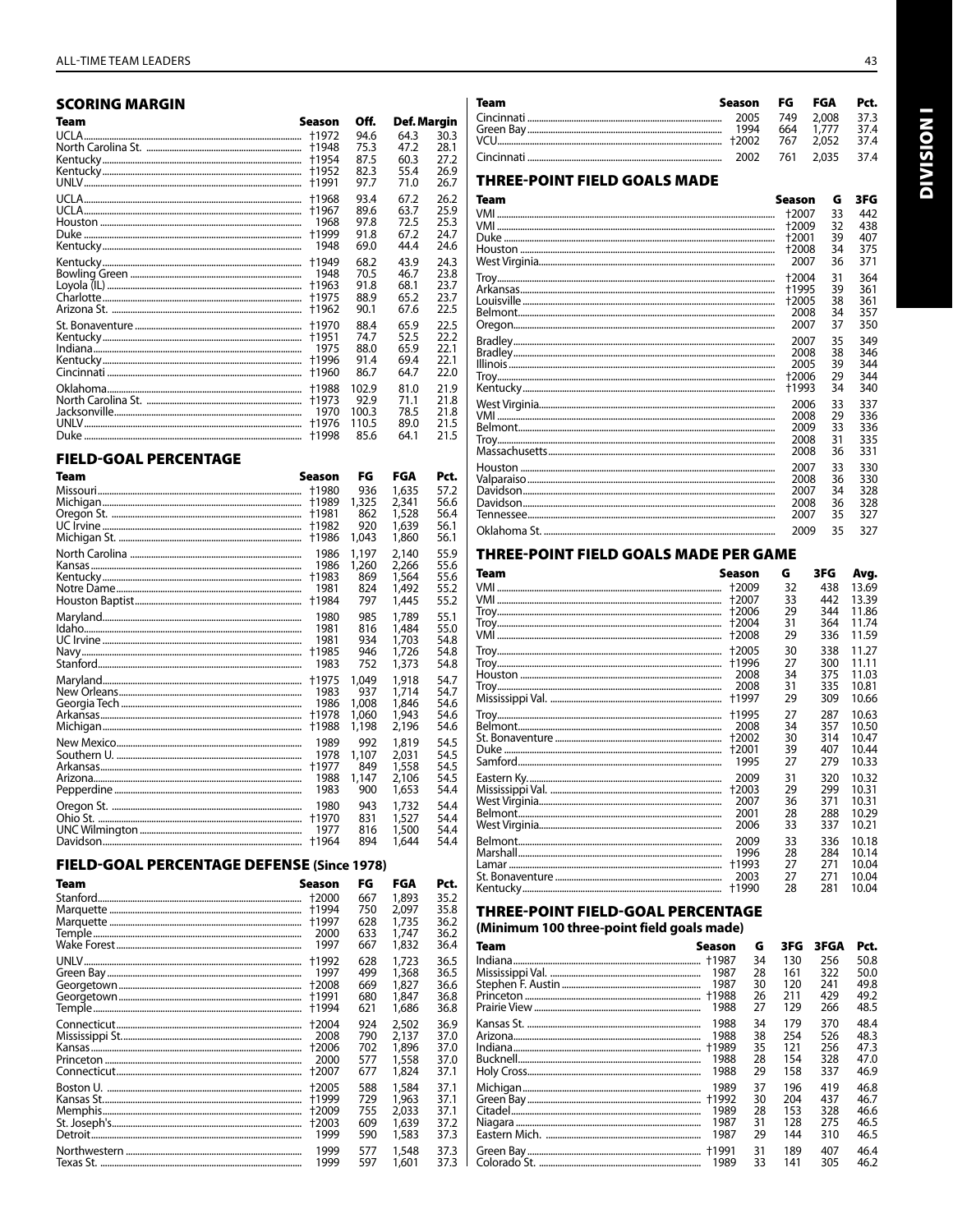| Team | Season | G  |     | 3FG 3FGA | Pct. |
|------|--------|----|-----|----------|------|
|      | 1989   | 31 | 160 | 347      | 46.1 |
|      | 1987   | 31 | 112 | 243      | 46.1 |
|      | 1987   | 32 | 110 | 240      | 45.8 |
|      | 1987   | 30 | 188 | 412      | 45.6 |
|      | 1987   | 28 | 151 | 331      | 45.6 |
|      | 1987   | 30 | 138 | 303      | 45.5 |
|      | 1988   | 32 | 143 | 314      | 45.5 |
|      | 1989   | 28 | 119 | 262      | 45.4 |
|      |        | 30 | 182 | 401      | 454  |

#### **FREE-THROW PERCENTAGE**

| Team | Season  | FT  | <b>FTA</b> | Pct. |
|------|---------|-----|------------|------|
|      | +1984   | 535 | 651        | 82.2 |
|      | +1989   | 527 | 647        | 81.5 |
|      | +1985   | 450 | 555        | 81.1 |
|      | +1970   | 452 | 559        | 80.9 |
|      | +1998   | 574 | 715        | 80.3 |
|      | +1974   | 477 | 595        | 80.2 |
|      | +1986   | 490 | 613        | 79.9 |
|      | +2006   | 525 | 657        | 79.9 |
|      | +2004   | 481 | 602        | 79.9 |
|      | +1988   | 413 | 517        | 79.9 |
|      | $+2009$ | 484 | 608        | 79.6 |
|      | +1965   | 642 | 807        | 79.6 |
|      | +1963   | 390 | 492        | 79.3 |
|      | +1971   | 538 | 679        | 79.2 |
|      | +2005   | 606 | 765        | 79.2 |
|      | +1966   | 476 | 601        | 79.2 |
|      | +2008   | 532 | 672        | 79.2 |
|      | +1958   | 488 | 617        | 79.1 |
|      | +1978   | 665 | 841        | 79.1 |
|      | +1993   | 476 | 602        | 79.1 |
|      | 1989    | 485 | 614        | 79.0 |
|      | +1997   | 342 | 433        | 79.0 |
|      | +2000   | 481 | 609        | 79.0 |
|      | +1980   | 481 | 610        | 78.9 |
|      | 1958    | 479 | 608        | 78.8 |
|      | 1989    | 590 | 749        | 78.8 |
|      | +2003   | 560 | 711        | 78.8 |

#### **REBOUNDS**

| Team             | Season                                   | G                          | Reb.                                      |
|------------------|------------------------------------------|----------------------------|-------------------------------------------|
|                  | +1951                                    | 34                         | 2.109                                     |
|                  | 1951                                     | 37                         | 2.091                                     |
|                  | +1968                                    | 33                         | 2.074                                     |
|                  | +1957                                    | 24                         | 2.016                                     |
|                  | +1953                                    | 27                         | 1,879                                     |
|                  | +1955                                    | 32                         | 1,864                                     |
|                  | +1967                                    | 31                         | 1.862                                     |
|                  | +1952                                    | 29                         | 1,859                                     |
|                  | 1952                                     | 32                         | 1,817                                     |
|                  | +1954                                    | 32                         | 1,810                                     |
|                  | +1959                                    | 34                         | 1,810                                     |
|                  | +1964                                    | 29                         | 1,803                                     |
|                  | 1952                                     | 34                         | 1,782                                     |
|                  | +2004                                    | 39                         | 1,742                                     |
|                  | 1955                                     | 29                         | 1,738                                     |
|                  | 1954                                     | 35                         | 1,735                                     |
|                  | +1965                                    | 27                         | 1,722                                     |
|                  | +1956                                    | 29                         | 1,713                                     |
|                  | 1970                                     | 31                         | 1,713                                     |
|                  | 1953                                     | 33                         | 1,706                                     |
| La Salle<br>i su | 1955<br>+2008<br>+1970<br>+1969<br>+1998 | 31<br>39<br>32<br>26<br>39 | 1,697<br>1,695<br>1.691<br>1.685<br>1,682 |

#### **REBOUND MARGIN**

| (Since 1973) |         |      |      |             |
|--------------|---------|------|------|-------------|
| Team         | Season  | Off. |      | Def. Margin |
|              | +1973   | 56.5 | 38.0 | 18.5        |
|              | 1973    | 56.7 | 40.3 | 16.4        |
|              | +1978   | 52.3 | 36.0 | 16.3        |
|              | 1973    | 65.9 | 50.3 | 15.6        |
|              | +1980   | 49.2 | 33.8 | 15.4        |
|              | $+2001$ | 42.5 | 27.1 | 15.4        |
|              | 1973    | 49.0 | 33.9 | 15.1        |
|              | 1973    | 54.7 | 40.8 | 13.9        |
|              | +1974   | 44.5 | 30.7 | 13.8        |
|              | +1979   | 50.1 | 36.3 | 13.8        |
|              | 1973    | 49.0 | 36.0 | 13.0        |

| Team | Season | Off. |      | Def. Margin |
|------|--------|------|------|-------------|
|      | 1974   | 55.1 | 42.1 | 13.0        |
|      |        | 44.9 | 32.0 | 12.9        |
|      | +1975  | 47.1 | 34.7 | 12.4        |
|      |        | 46.3 | 34.1 | 12.2        |
|      | 1973   | 53.5 | 41.3 | 12.2        |
|      | 1980   | 46.5 | 34.3 | 12.2        |
|      | 1979   | 49.7 | 37.9 | 11.8        |
|      | 1976   | 51.5 | 39.7 | 11.8        |
|      | 1978   | 43.1 | 31.4 | 11.7        |
|      | 1981   | 42.0 | 30.3 | 11.7        |
|      | +2000  | 39.0 | 27.3 | 11.7        |
|      | 1973   | 50.9 | 39.3 | 11.6        |
|      | +1996  | 48.3 | 36.8 | 11.6        |
|      | +1987  | 43.1 | 31.5 | 11.5        |
|      |        |      |      |             |

#### **ASSISTS**

| Team | Season  | G  | Ast. |
|------|---------|----|------|
|      | +1990   | 40 | 926  |
|      | +1991   | 35 | 863  |
|      | +1988   | 39 | 862  |
|      | +1987   | 39 | 853  |
|      | +1985   | 37 | 828  |
|      | 1991    | 38 | 819  |
|      | +1986   | 39 | 814  |
|      | 1986    | 34 | 800  |
|      | +1989   | 37 | 788  |
|      | 1988    | 35 | 786  |
|      | +1996   | 36 | 783  |
|      | 1987    | 36 | 782  |
|      | +1997   | 40 | 776  |
|      | $+2002$ | 37 | 767  |
|      | 1990    | 32 | 763  |
|      | 1990    | 35 | 762  |
|      | +1998   | 39 | 746  |
|      | 1989    | 36 | 743  |
|      | +2005   | 39 | 727  |
|      | +1995   | 39 | 721  |
|      | $+2008$ | 40 | 721  |
|      | 2002    | 36 | 714  |
|      | 2005    | 37 | 706  |
|      | +2001   | 39 | 701  |
|      | 1991    | 35 | 699  |
|      | 1998    | 38 | 699  |
|      | +2009   | 38 | 699  |

#### **ASSISTS PER GAME**

| Team  | Season  | G  | Ast. | Avg. |
|-------|---------|----|------|------|
| UNIV. | +1991   | 35 | 863  | 24.7 |
|       | +1990   | 32 | 762  | 23.8 |
|       | +1986   | 34 | 800  | 23.5 |
|       | 1990    | 40 | 926  | 23.2 |
|       | +1987   | 29 | 655  | 22.6 |
|       | +1988   | 35 | 786  | 22.5 |
|       | +1985   | 37 | 828  | 22.4 |
|       | 1988    | 39 | 862  | 22.1 |
|       | +1993   | 26 | 570  | 21.9 |
|       | 1987    | 39 | 853  | 21.9 |
|       | 1990    | 35 | 763  | 21.8 |
|       | +1996   | 36 | 783  | 21.8 |
|       | 1987    | 36 | 782  | 21.7 |
|       | 1988    | 32 | 694  | 21.7 |
|       | 1991    | 38 | 819  | 21.6 |
|       | +1989   | 37 | 788  | 21.3 |
|       | 1988    | 32 | 680  | 21.3 |
|       | 1996    | 30 | 627  | 20.9 |
|       | +1995   | 29 | 606  | 20.9 |
|       | +1998   | 30 | 624  | 20.8 |
|       | $+2002$ | 37 | 767  | 20.7 |
|       | +2007   | 33 | 681  | 20.6 |
|       | +1999   | 32 | 650  | 20.3 |
|       | +1994   | 34 | 687  | 20.2 |
|       | 1998    | 34 | 685  | 20.2 |

#### **ASSIST-TO-TURNOVER RATIO**

(Since 1993)

| <b>Team</b> | Season G Ast. TO Ratio |      |        |       |          |
|-------------|------------------------|------|--------|-------|----------|
|             |                        | -33  | 576    | - 287 | 2.01     |
|             |                        |      | 36 601 |       | 343 1.75 |
|             |                        | -39  | 727    | 428   | 1.70     |
|             |                        | - 29 | 478    | 294   | 1.63     |
|             |                        |      | 486    | -302  | 1.61     |
|             |                        |      |        | - 399 | 1.61     |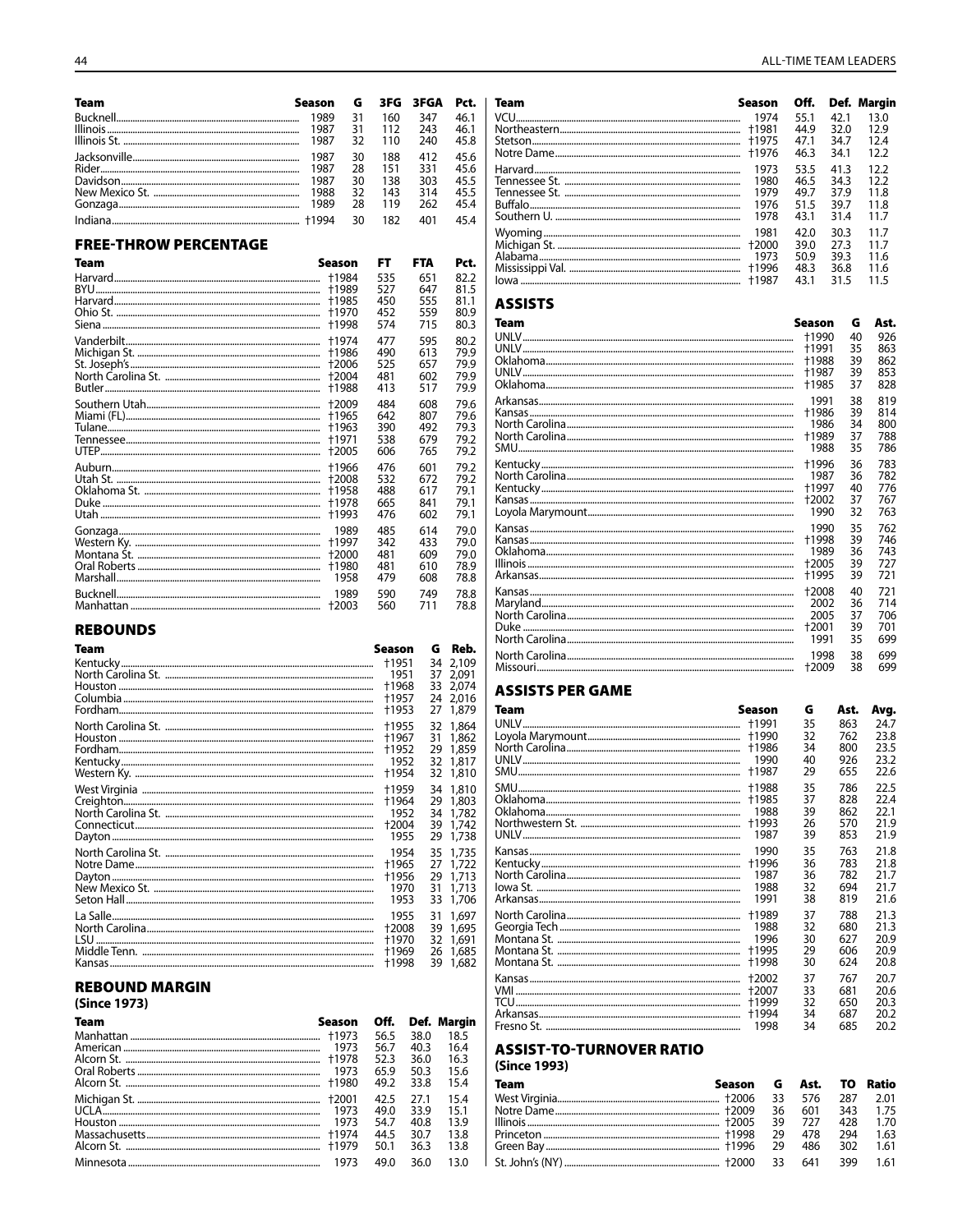| Team | Season                  | G                          | Ast.                            | то                              | Ratio                                |
|------|-------------------------|----------------------------|---------------------------------|---------------------------------|--------------------------------------|
|      |                         | 33                         | 500                             | 318                             | 1.57                                 |
|      | 2009                    | 31                         | 547                             | 349                             | 1.57                                 |
|      |                         | 36                         | 633                             | 406                             | 1.56                                 |
|      |                         | 38                         | 699                             | 449                             | 1.56                                 |
|      | $+2001$<br>2006<br>2007 | 27<br>31<br>33<br>28<br>35 | 483<br>491<br>436<br>510<br>533 | 312<br>321<br>292<br>343<br>359 | 1.55<br>1.53<br>1.49<br>1.49<br>1.48 |
|      | 2001                    | 29                         | 470                             | 317                             | 1.48                                 |
|      | +2002                   | 32                         | 588                             | 397                             | 1.48                                 |
|      | 2007                    | 37                         | 647                             | 441                             | 1.47                                 |
|      | 1996                    | 29                         | 482                             | 329                             | 1.47                                 |
|      | 2000                    | 33                         | 471                             | 324                             | 1.45                                 |
|      | 2002                    | 32                         | 468                             | 322                             | 1.45                                 |
|      | 2009                    | 36                         | 633                             | 436                             | 1.45                                 |
|      | 2009                    | 38                         | 685                             | 472                             | 1.45                                 |
|      | 2009                    | 31                         | 490                             | 338                             | 1.45                                 |
|      | 2002                    | 33                         | 629                             | 435                             | 1.45                                 |

#### **BLOCKED SHOTS**

| Team | Season | G  | Blk. |
|------|--------|----|------|
|      | +2004  | 39 | 315  |
|      | +1989  | 34 | 309  |
|      | +2006  | 34 | 298  |
|      | +2008  | 33 | 285  |
|      | +2009  | 36 | 280  |
|      | +2005  | 31 | 275  |
|      | +1995  | 34 | 273  |
|      | 2009   | 36 | 271  |
|      | 2008   | 34 | 267  |
|      | †1991  | 35 | 266  |
|      | +2007  | 31 | 264  |
|      | 2008   | 36 | 264  |
|      | +2003  | 33 | 253  |
|      | 2007   | 35 | 250  |
|      | †1999  | 34 | 248  |
|      | 2003   | 35 | 247  |
|      | 1991   | 34 | 246  |
|      | 2007   | 33 | 246  |
|      | 2007   | 38 | 246  |
|      | 1999   | 39 | 245  |
|      | 2008   | 40 | 244  |
|      | +1998  | 39 | 240  |
|      | 2004   | 37 | 240  |
|      | 2006   | 30 | 240  |
|      | 2009   | 36 | 238  |

#### **BLOCKED SHOTS PER GAME**

| Team          | Season | G  | Blk. | Avg. |
|---------------|--------|----|------|------|
|               | +1989  | 34 | 309  | 9.09 |
|               | +2005  | 31 | 275  | 8.87 |
|               | +2006  | 34 | 298  | 8.76 |
|               | +2008  | 33 | 285  | 8.64 |
|               | +2007  | 31 | 264  | 8.52 |
|               | +1996  | 28 | 235  | 8.39 |
|               | +2004  | 39 | 315  | 8.08 |
|               | +1995  | 34 | 273  | 8.03 |
|               | 2006   | 30 | 240  | 8.00 |
|               | 2007   | 30 | 236  | 7.87 |
|               | 2008   | 34 | 267  | 7.85 |
|               | +2009  | 36 | 280  | 7.78 |
|               | +1997  | 28 | 217  | 7.75 |
|               | +2003  | 33 | 253  | 7.67 |
|               | +2001  | 31 | 236  | 7.61 |
|               | +1991  | 35 | 266  | 7.60 |
|               | 2009   | 36 | 271  | 7.53 |
|               | +1990  | 31 | 233  | 7.52 |
|               | 1995   | 26 | 194  | 7.46 |
|               | 2007   | 33 | 246  | 7.45 |
|               | +2000  | 28 | 207  | 7.39 |
|               | 1991   | 32 | 235  | 7.34 |
|               | 1996   | 27 | 198  | 7.33 |
|               | +1999  | 30 | 220  | 7.33 |
|               | 2008   | 36 | 264  | 7.33 |
|               | 2008   | 30 | 220  | 7.33 |
| <b>STEALS</b> |        |    |      |      |

| <b>Team</b> | Season G Stl. |      |     |
|-------------|---------------|------|-----|
|             |               |      | 490 |
|             |               | - 39 | 486 |
|             |               |      | 484 |
|             |               | 40.  | 480 |

| <b>Team</b> | Season  | G  | Stl. |
|-------------|---------|----|------|
|             | +1998   | 32 | 478  |
|             | +1987   | 33 | 473  |
|             | +1991   | 38 | 467  |
|             | +1994   | 34 | 453  |
|             | +2009   | 32 | 453  |
|             | 1990    | 32 | 450  |
|             | +1995   | 39 | 445  |
|             | +1986   | 33 | 436  |
|             | +1996   | 36 | 435  |
|             | $+2000$ | 37 | 433  |
|             | 1996    | 37 | 431  |
|             | +1999   | 34 | 431  |
|             | 1991    | 29 | 430  |
|             | +2001   | 39 | 411  |
|             | 1998    | 33 | 407  |
|             | +1993   | 32 | 405  |
|             | 1991    | 35 | 399  |
|             | 1997    | 30 | 396  |
|             | 1988    | 30 | 395  |
|             | +2002   | 27 | 395  |
|             | 1994    | 34 | 394  |
|             | 2002    | 36 | 394  |
|             | +2003   | 34 | 394  |

#### **STEALS PER GAME**

| Team | Season | G  | Stl. | Avg.  |
|------|--------|----|------|-------|
|      | +1998  | 32 | 478  | 14.94 |
|      | +2007  | 33 | 490  | 14.85 |
|      | +1991  | 29 | 430  | 14.83 |
|      | +1987  | 33 | 473  | 14.33 |
|      | +2009  | 32 | 453  | 14.16 |
|      | +1993  | 27 | 380  | 14.07 |
|      | +1990  | 32 | 450  | 14.06 |
|      | +2002  | 27 | 395  | 13.62 |
|      | +2000  | 28 | 376  | 13.43 |
|      | +1994  | 34 | 453  | 13.32 |
|      | +1986  | 33 | 436  | 13.21 |
|      | +1997  | 30 | 396  | 13.20 |
|      | +1988  | 30 | 395  | 13.17 |
|      | 1990   | 37 | 484  | 13.08 |
|      | 2000   | 28 | 366  | 13.07 |
|      | 1991   | 28 | 363  | 12.96 |
|      | +1992  | 28 | 358  | 12.79 |
|      | +2008  | 29 | 369  | 12.72 |
|      | +1999  | 34 | 431  | 12.68 |
|      | 1993   | 32 | 405  | 12.66 |
|      | 1991   | 28 | 352  | 12.57 |
|      | 1988   | 30 | 376  | 12.53 |
|      | +1995  | 30 | 376  | 12.53 |
|      | 1992   | 31 | 388  | 12.52 |
|      | 1993   | 31 | 387  | 12.48 |
|      | 1994   | 27 | 337  | 12.48 |

# **FEWEST TURNOVERS PER GAME**<br>(Since 1993)

| Team | Season  | G  | то  | Avg.  |
|------|---------|----|-----|-------|
|      | +2006   | 32 | 247 | 7.72  |
|      | $+2001$ | 37 | 307 | 8.30  |
|      | +1994   | 31 | 265 | 8.55  |
|      | 2006    | 33 | 287 | 8.70  |
|      | 2006    | 33 | 292 | 8.85  |
|      | +2004   | 29 | 260 | 8.97  |
|      | +2005   | 30 | 275 | 9.17  |
|      | +2008   | 38 | 359 | 9.45  |
|      | +2007   | 36 | 341 | 9.47  |
|      | 2001    | 30 | 285 | 9.50  |
|      | +2009   | 36 | 343 | 9.53  |
|      | 2008    | 33 | 318 | 9.64  |
|      | 2009    | 33 | 323 | 9.79  |
|      | 2009    | 32 | 314 | 9.81  |
|      | +2000   | 33 | 324 | 9.82  |
|      | 2005    | 30 | 295 | 9.83  |
|      | +2003   | 34 | 336 | 9.88  |
|      | 2004    | 32 | 320 | 10.00 |
|      | 2009    | 32 | 320 | 10.00 |
|      | 2009    | 33 | 330 | 10.00 |
|      | +2002   | 32 | 322 | 10.06 |
|      | 2005    | 28 | 282 | 10.07 |
|      | +1993   | 33 | 334 | 10.12 |
|      | +1998   | 29 | 294 | 10.14 |
|      | 1993    | 34 | 346 | 10.18 |
|      |         |    |     |       |

**INOISIAID**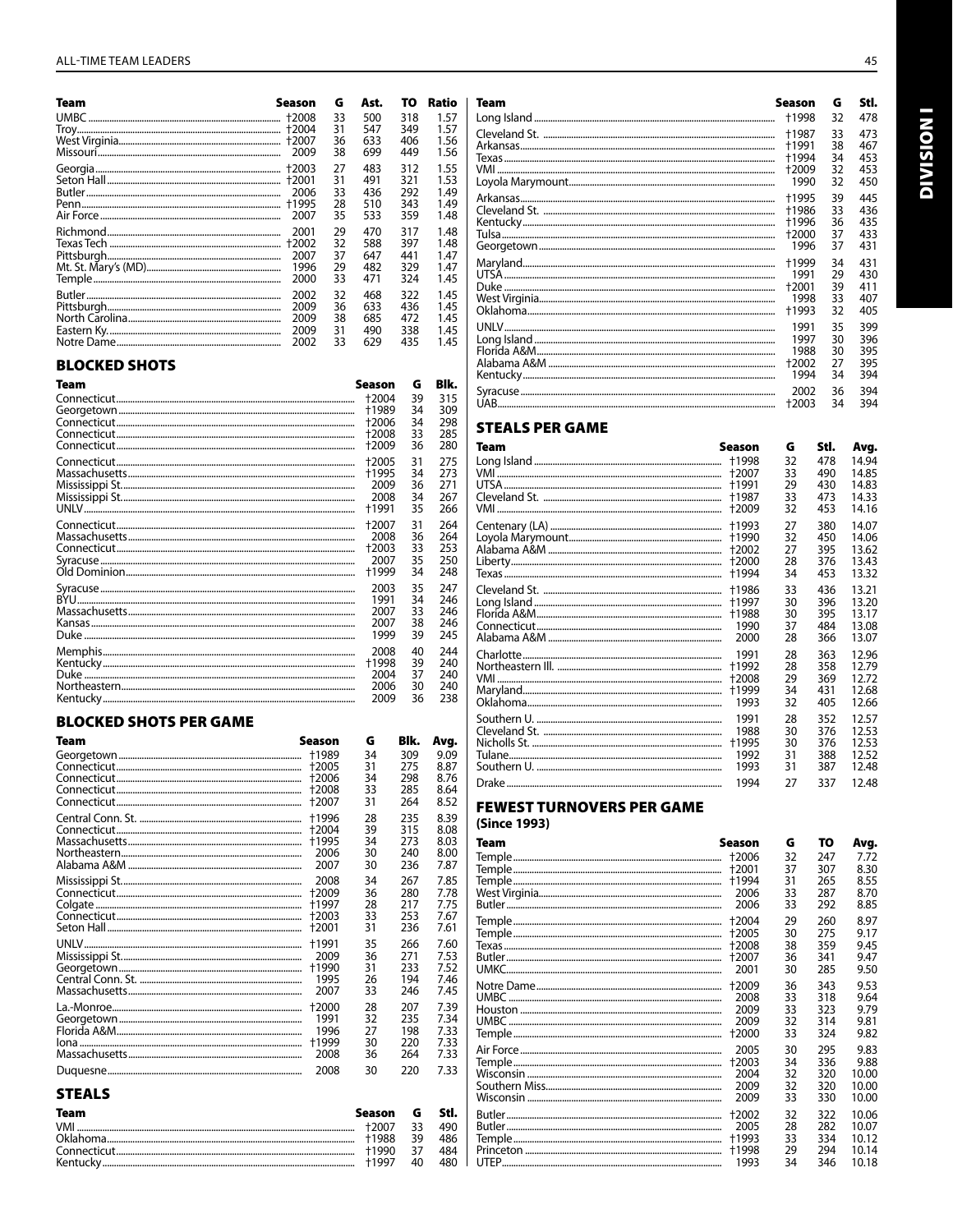#### **TURNOVER MARGIN** (Since 1993)

|                                                       |                      |                                 | Opp.                                            | Own                                             |                                                 |
|-------------------------------------------------------|----------------------|---------------------------------|-------------------------------------------------|-------------------------------------------------|-------------------------------------------------|
| Team                                                  | Season               | G<br>32<br>30<br>32<br>33<br>28 | TO<br>26.34<br>22.63<br>23.56<br>25.97<br>23.43 | TO<br>15.34<br>12.77<br>14.03<br>16.64<br>14.61 | Margin<br>11.00<br>9.87<br>9.53<br>9.33<br>8.82 |
|                                                       | 1993                 | 31<br>40<br>32<br>31<br>29      | 20.77<br>22.68<br>21.91<br>20.65<br>24.90       | 12.74<br>14.73<br>14.09<br>13.10<br>17.38       | 8.03<br>7.95<br>7.81<br>7.55<br>7.52            |
|                                                       | 2006<br>1998<br>1993 | 32<br>30<br>36<br>31<br>31      | 15.22<br>22.53<br>19.89<br>20.77<br>21.94       | 7.72<br>15.07<br>12.44<br>13.39<br>14.55        | 7.50<br>7.47<br>7.44<br><b>7.39</b><br>7.39     |
|                                                       | 1998<br>1995<br>1995 | 33<br>29<br>28<br>30<br>32      | 16.06<br>22.21<br>19.61<br>22.47<br>19.56       | 8.70<br>14.93<br>12.39<br>15.27<br>12.41        | 7.36<br>7.28<br>7.21<br>7.20<br>7.16            |
|                                                       | 2005                 | 33<br>33<br>31<br>31<br>36      | 19.91<br>20.42<br>21.48<br>18.06<br>22.19       | 12.88<br>13.45<br>14.55<br>11.26<br>15.39       | 7.03<br>6.97<br>6.94<br>6.81<br>6.81            |
| <b>FEWEST PERSONAL FOULS PER GAME</b><br>(Since 1993) |                      |                                 |                                                 |                                                 |                                                 |

| Team | Season  | G  | РF  | Avg.  |
|------|---------|----|-----|-------|
|      |         | 27 | 311 | 11.52 |
|      | +2006   | 33 | 419 | 12.70 |
|      | $+2009$ | 36 | 471 | 13.08 |
|      | +1994   | 31 | 414 | 13.35 |
|      | 1997    | 31 | 420 | 13.55 |
|      | +2007   | 33 | 449 | 13.61 |
|      |         | 34 | 463 | 13.62 |
|      | 2007    | 39 | 534 | 13.69 |
|      | 2007    | 31 | 425 | 13.71 |
|      | +2005   | 32 | 441 | 13.78 |
|      | 2006    | 30 | 414 | 13.80 |
|      | +2000   | 33 | 459 | 13.91 |

#### ALL-TIME TEAM LEADERS

| Team | Season  | G  | РF  | Avg.  |
|------|---------|----|-----|-------|
|      | 2006    | 31 | 433 | 13.97 |
|      | +1996   | 32 | 447 | 13.97 |
|      | +1995   | 34 | 476 | 14.00 |
|      | +1998   | 38 | 533 | 14.03 |
|      | 1995    | 32 | 450 | 14.06 |
|      | 2006    | 30 | 422 | 14.07 |
|      | $+2008$ | 33 | 465 | 14.09 |
|      | 1999    | 27 | 381 | 14.11 |
|      | 1998    | 32 | 453 | 14.16 |
|      | 2008    | 30 | 425 | 14.17 |
|      | 1997    | 31 | 441 | 14.23 |
|      | 2008    | 30 | 430 | 14.33 |
|      | $+2004$ | 29 | 416 | 14.34 |

## **MOST GAMES PLAYED**

|  | (Since 1947-48) |
|--|-----------------|
|--|-----------------|

| Team | Season | w  | L              | G  |
|------|--------|----|----------------|----|
|      | +1986  | 37 | 3              | 40 |
|      | +1990  | 35 | 5              | 40 |
|      | +1997  | 35 | 5              | 40 |
|      | +2007  | 35 | 5              | 40 |
|      | +2008  | 38 | $\overline{2}$ | 40 |
|      | +2008  | 37 | 3              | 40 |
|      | +1948  | 36 | 3              | 39 |
|      | +1986  | 35 | 4              | 39 |
|      | +1986  | 32 | 7              | 39 |
|      | +1987  | 37 | $\mathfrak{p}$ | 39 |
|      | +1987  | 24 | 15             | 39 |
|      | +1988  | 35 | 4              | 39 |
|      | +1991  | 32 | 7              | 39 |
|      | +1995  | 32 | 7              | 39 |
|      | +1998  | 35 | 4              | 39 |
|      | +1998  | 35 | 4              | 39 |
|      | +1999  | 37 | $\overline{2}$ | 39 |
|      | +2000  | 32 | $\overline{7}$ | 39 |
|      | +2001  | 35 | 4              | 39 |
|      | +2004  | 33 | 6              | 39 |
|      | +2005  | 37 | 2              | 39 |
|      | +2006  | 33 | 6              | 39 |
|      | +2006  | 32 | 7              | 39 |
|      | 2007   | 35 | 4              | 39 |
|      | 2008   | 36 | 3              | 39 |
|      | 2008   | 35 | 4              | 39 |
|      | +2009  | 24 | 15             | 39 |

tnational leader

# **Annual Team Champions**

| *record |                            |     |      |       | Season | Team  | Won | Lost | Pct.  |
|---------|----------------------------|-----|------|-------|--------|-------|-----|------|-------|
|         |                            |     |      |       | 1959   |       | 24  |      | .960  |
|         |                            |     |      |       | 1960   |       | 28  |      | .933  |
|         | <b>Won-Lost Percentage</b> |     |      |       |        |       | 28  |      | .933  |
|         |                            |     |      |       | 1961   |       |     |      | .964  |
|         |                            |     |      |       | 1962   |       |     |      | .960  |
| Season  | Team                       | Won | Lost | Pct.  | 1963   |       | 29  |      | .935  |
| 1948    |                            |     |      | .933  | 1964   | UCLA. | 30  |      | 1.000 |
| 1949    |                            |     |      | .941  | 1965   |       |     |      | .933  |
| 1950    |                            |     |      | .871  | 1966   |       | 28  |      | .966  |
| 1951    |                            |     |      | .956  | 1967   |       | 30  |      | 1.000 |
| 1952    |                            |     |      | .929  | 1968   |       | 29  |      | .967  |
| 1953    |                            |     |      | .939  | 1969   |       |     |      | .967  |
| 1954    |                            |     |      | 000.1 | 1970   |       | 28  |      | .933  |
| 1955    |                            |     |      | .966  | 1971   |       |     |      | .967  |
| 1956    |                            |     |      | 1.000 | 1972   |       | 30  |      | 1.000 |
| 1957    |                            |     | 0    | 1.000 | 1973   |       | 30  |      | 1.000 |
| 1958    |                            | 26  |      | .929  |        |       |     |      | .000  |
|         |                            |     |      |       |        |       |     |      |       |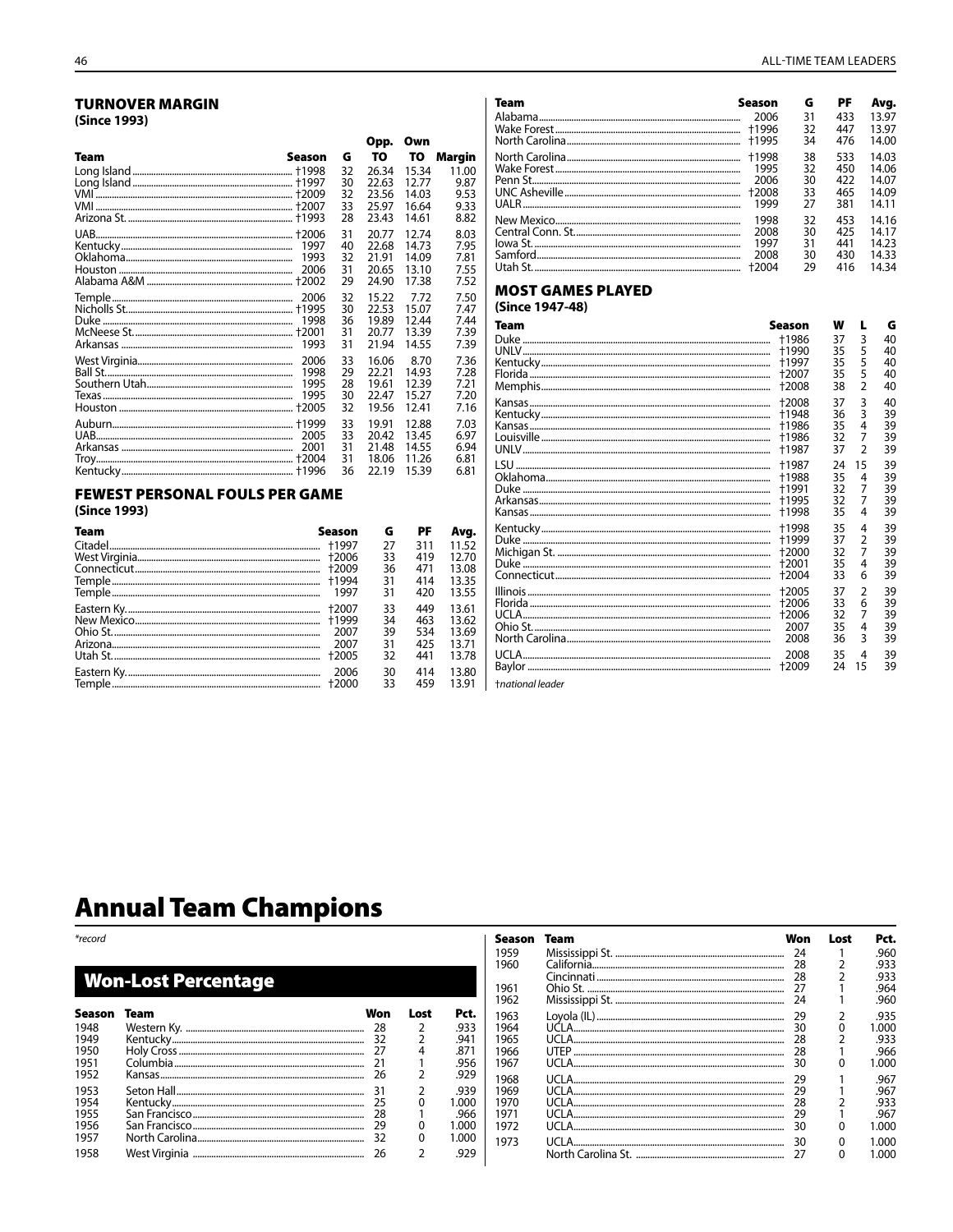| Season | Team | Won | Lost           | Pct.  |
|--------|------|-----|----------------|-------|
| 1974   |      | 30  | 1              | .968  |
| 1975   |      | 31  | 1              | .969  |
| 1976   |      | 32  | 0              | 1.000 |
| 1977   |      | 29  | $\overline{2}$ | .935  |
| 1978   |      | 30  | $\overline{2}$ | .938  |
| 1979   |      | 33  | 1              | .971  |
| 1980   |      | 28  | 2              | .933  |
| 1981   |      | 27  | 2              | .931  |
| 1982   |      | 32  | $\overline{2}$ | .941  |
| 1983   |      | 31  | 3              | .912  |
| 1984   |      | 34  | 3              | .919  |
| 1985   |      | 35  | 3              | .921  |
| 1986   |      | 37  | 3              | .925  |
| 1987   |      | 37  | $\overline{2}$ | .949  |
| 1988   |      | 32  | $\overline{2}$ | .941  |
| 1989   |      | 29  | 3              | .906  |
| 1990   |      | 30  | $\overline{2}$ | .938  |
| 1991   |      | 34  | 1              | .971  |
| 1992   |      | 34  | $\overline{2}$ | .944  |
| 1993   |      | 34  | 4              | .895  |
| 1994   |      | 31  | 3              | .912  |
| 1995   |      | 31  | $\overline{2}$ | .939  |
| 1996   |      | 35  | $\overline{2}$ | .946  |
| 1997   |      | 34  | $\overline{2}$ | .944  |
| 1998   |      | 27  | $\overline{2}$ | .931  |
| 1999   |      | 37  | $\overline{2}$ | .949  |
| 2000   |      | 29  | 4              | .879  |
| 2001   |      | 31  | 3              | .912  |
| 2002   |      | 33  | 4              | .892  |
| 2003   |      | 32  | 4              | .889  |
| 2004   |      | 30  | $\overline{2}$ | .938  |
|        |      | 30  | $\overline{2}$ | .938  |
| 2005   |      | 37  | $\overline{2}$ | .949  |
| 2006   |      | 27  | 3              | .900  |
| 2007   |      | 35  | 4              | .897  |
| 2008   |      | 38  | 2              | .950  |
| 2009   |      | 34  | 4              | .895  |

## **Most-Improved Teams**

| Season | Team | W-L<br>Record | <b>Previous</b><br>Yr. W-L | Games<br>lmp.   |
|--------|------|---------------|----------------------------|-----------------|
| 1974   |      | 23-7          | 8-18                       | 13              |
| 1975   |      | $20 - 8$      | 8-18                       | 11              |
| 1976   |      | $22 - 4$      | 6-20                       | 16              |
| 1977   |      | $21 - 8$      | $7 - 19$                   | $12\frac{1}{2}$ |
| 1978   |      | $20 - 8$      | $3 - 24$                   | $16\frac{1}{2}$ |
| 1979   |      | $21 - 7$      | $7 - 19$                   | 13              |
| 1980   |      | $23-8$        | 4-22                       | $16\frac{1}{2}$ |
| 1981   |      | $26 - 7$      | 8-19                       | 15              |
| 1982   |      | 18-14         | 4-23                       | 11½             |
| 1983   |      | $20-9$        | 4-23                       | 15              |
| 1984   |      | $27 - 5$      | $13 - 15$                  | 12              |
|        |      | 16-12         | 4-24                       | 12              |
| 1985   |      | 17-14         | $3 - 25$                   | $12\frac{1}{2}$ |
| 1986   |      | $32 - 3$      | 17-13                      | $12\frac{1}{2}$ |
| 1987   |      | $20 - 10$     | $5-23$                     | 14              |
| 1988   |      | $28 - 4$      | $12 - 16$                  | 14              |
| 1989   |      | $29 - 3$      | 14-14                      | 13              |
| 1990   |      | 20-11         | 7-21                       | 11½             |
|        |      | 14-17         | $1 - 27$                   | 11½             |
| 1991   |      | $22 - 7$      | $7 - 22$                   | 15              |
| 1992   |      | 22-7          | $5-23$                     | $16\frac{1}{2}$ |
| 1993   |      | 19-10         | 4-24                       | $14\frac{1}{2}$ |
| 1994   |      | $17-13$       | $2 - 25$                   | $13\frac{1}{2}$ |
| 1995   |      | $20 - 8$      | 7-20                       | $12\frac{1}{2}$ |
| 1996   |      | 16-13         | $1 - 26$                   | 14              |
| 1997   |      | $21 - 7$      | $6 - 20$                   | 14              |
| 1998   |      | 16-11         | $3 - 25$                   | $13\frac{1}{2}$ |
| 1999   |      | 27-9          | $8 - 22$                   | 16              |
| 2000   |      | $32 - 5$      | 15-15                      | $13\frac{1}{2}$ |
| 2001   |      | $27 - 5$      | 11-19                      | 15              |
| 2002   |      | 19-12         | 7-24                       | 12              |
|        |      | $23-9$        | $9 - 19$                   | 12              |
| 2003   |      | $23-6$        | 6-23                       | $*17$           |
| 2004   |      | $24-8$        | $6 - 24$                   | $*17$           |
| 2005   |      | 21-10         | $7 - 21$                   | $12\frac{1}{2}$ |
|        |      | $16 - 13$     | $4 - 26$                   | $12\frac{1}{2}$ |
| 2006   |      | $24 - 7$      | 10-18                      | $12\frac{1}{2}$ |
| 2007   |      | $15 - 14$     | $1 - 26$                   | 13              |
| 2008   |      | $23-8$        | 11-19                      | $11\frac{1}{2}$ |
| 2009   |      | 20-13         | $6 - 24$                   | $12\frac{1}{2}$ |

# **Scoring Offense**

"Unofficial" Major Division leaders compiled from annual "National<br>Basketball Committee Official Basketball Guide"

| Season | Team                          | G   | W-L       | Pts.  | Avg.          |
|--------|-------------------------------|-----|-----------|-------|---------------|
| 1943   |                               | 19  | 16-3      | 1,534 | 80.7          |
| 1944   |                               | 20  | 14-6      | 1,577 | 78.9          |
| 1945   |                               |     | 20-5      | 2,043 | 81.7          |
| 1946   |                               |     | 21-3      | 1,815 | 75.6          |
| 1947   |                               |     | 17-3      | 1,649 | 82.5          |
|        |                               |     |           |       |               |
|        | <b>Official NCAA Leaders:</b> |     |           |       |               |
|        |                               |     |           |       |               |
| Season | Team                          | G   | W-L       | Pts.  | Avg.          |
| 1948   |                               | 23  | 17-6      | 1,755 | 76.3          |
| 1949   |                               | 22  | $16-6$    | 1,575 | 71.6          |
| 1950   |                               | 29  | 25-4      | 2,111 | 72.8          |
| 1951   |                               | 22  | $18 - 4$  | 1,694 | 77.0          |
| 1952   |                               |     | 29-3      | 2,635 | 82.3          |
| 1953   |                               | 27  | 21-6      | 2,435 | 90.2          |
| 1954   |                               | 29  | 20-9      | 2,658 | 91.7          |
| 1955   |                               | 27  | $17-10$   | 2,572 | 95.3          |
| 1956   |                               | 29  | 19-10     | 2.782 | 95.9          |
|        |                               |     | $17-8$    |       |               |
| 1957   |                               |     |           | 2,183 | 87.3          |
| 1958   |                               | 24  | $17 - 7$  | 2,113 | 88.0          |
| 1959   |                               | 25  | $18 - 7$  | 2,190 | 87.6          |
| 1960   |                               |     | 25-3      | 2,532 | 90.4          |
| 1961   |                               | 28  | 24-4      | 2,479 | 88.5          |
| 1962   |                               |     | 23-4      | 2,436 | 90.2          |
| 1963   |                               | 31  | 29-2      | 2,847 | 91.8          |
| 1964   |                               | 25  | 14-11     | 2,402 | 96.1          |
| 1965   |                               |     | 22-4      | 2,558 | 98.4          |
| 1966   |                               |     | 22-6      |       | 99.0          |
| 1967   |                               | 28  | 16-10     | 2,773 |               |
|        |                               |     |           | 2,496 | 96.0          |
| 1968   |                               |     | $31 - 2$  | 3,226 | 97.8          |
| 1969   |                               |     | 23-5      | 2,605 | 93.0          |
| 1970   |                               | 28  | 26-2      | 2,809 | 100.3         |
| 1971   |                               |     | 22-4      | 2,598 | 99.9          |
| 1972   |                               |     | $26-2$    | 2,943 | 105.1         |
| 1973   |                               |     | 21-6      | 2,626 | 97.3          |
| 1974   |                               | 29  | 27-2      | 2,831 | 97.6          |
| 1975   |                               | 26  | $19 - 7$  | 2,412 | 92.8          |
| 1976   |                               | 31  | 29-2      | 3,426 | 110.5         |
| 1977   |                               |     | 29-3      | 3,426 | 107.1         |
|        |                               |     |           |       |               |
| 1978   |                               | 28  | 24-4      | 2,731 | 97.5          |
| 1979   |                               | 29  | 21-9      | 2,700 | 93.1          |
| 1980   |                               | 30  | 28-2      | 2,729 | 92.0          |
| 1981   |                               |     | 17-10     | 2,332 | 86.4          |
| 1982   |                               |     | 20-10     | 2,605 | 86.8          |
| 1983   |                               |     | 25-7      | 2,697 | 84.3          |
| 1984   |                               | 31  | 27-4      | 2,816 | 90.8          |
| 1985   |                               |     | 31-6      | 3,328 | 89.9          |
| 1986   |                               | 28  | 8-20      | 2,542 | 90.8          |
| 1987   |                               |     | 37-2      | 3,612 | 92.6          |
| 1988   |                               |     | 28-4      | 3,528 | 110.3         |
| 1989   |                               |     | 20-11     | 3,486 | 112.5         |
| 1990   |                               |     |           | 3,918 | *122.4        |
| 1991   |                               |     | 26-6      |       |               |
| 1992   |                               |     | 19-9      | 2,924 | 104.4<br>95.0 |
|        |                               |     | 15-13     | 2,660 |               |
| 1993   | Southern U. .                 | 31  | 21-10     | 3,011 | 97.1          |
| 1994   |                               | 27  | 16-11     | 2,727 | 101.0         |
| 1995   |                               |     | 16-11     | 2,529 | 93.7          |
| 1996   |                               |     | 11-16     | 2,551 | 94.5          |
| 1997   |                               |     | 21-9      | 2,746 | 91.5          |
| 1998   |                               | 33  | 27-6      | 3,209 | 97.2          |
| 1999   |                               |     | 37-2      | 3,581 | 91.8          |
| 2000   |                               |     | $29 - 5$  | 2,992 | 88.0          |
| 2001   |                               | -31 | 20-11     | 2,902 | 93.6          |
| 2002   |                               | 37  | $33 - 4$  | 3,365 | 90.9          |
|        |                               |     |           |       |               |
| 2003   |                               | 32  | 28-4      | 2,725 | 85.2          |
| 2004   |                               | 30  | $20 - 10$ | 2.614 | 87.1          |
| 2005   |                               |     | 33-4      | 3.257 | 88.0          |
| 2006   |                               | 30  | 18-12     | 2,498 | 83.3          |
| 2007   |                               |     | 14-19     | 3,331 | 100.9         |
| 2008   |                               | 29  | 14-15     | 2,649 | 91.3          |
| 2009   |                               | 32  | 24-8      | 3,002 | 93.8          |

**INOISINI**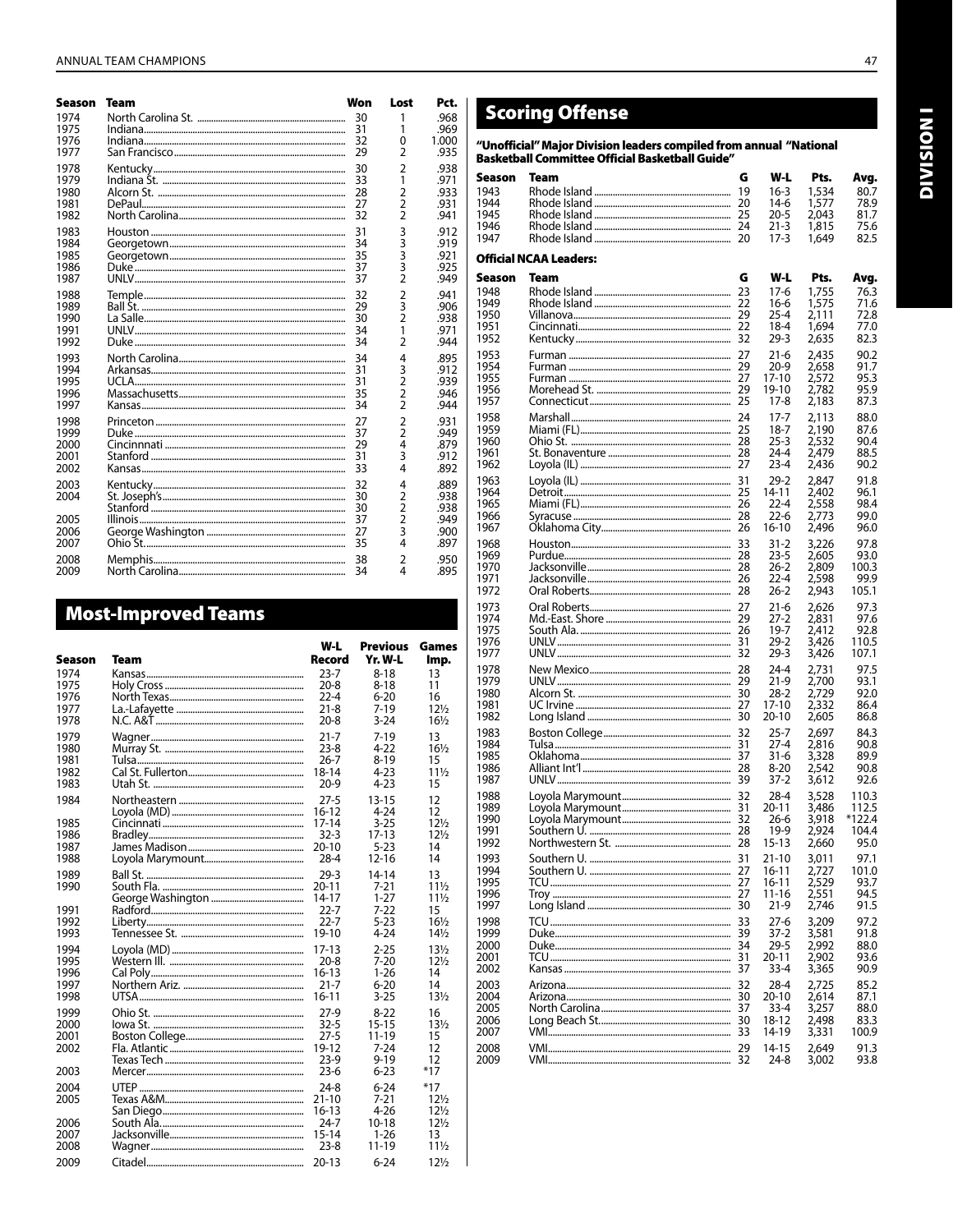## **Scoring Defense**

"Unofficial" Major Division leaders compiled from annual "National **Basketball Committee Official Basketball Guide"** 

| Season       | Team                          | G  | W-L                  | Pts.           | Avg.         | 17<br>19 |
|--------------|-------------------------------|----|----------------------|----------------|--------------|----------|
| 1943         |                               | 20 | 15-5                 | 617            | 30.9         | 19       |
| 1944         |                               | 33 | 27-6                 | 953            | 28.9         | 19       |
| 1945         |                               |    | $18-5$               | 769            | 33.4         | 19       |
| 1946<br>1947 |                               |    | 31-2<br>24-8         | 1,058<br>1,112 | 32.1<br>34.8 | 19<br>19 |
|              |                               |    |                      |                |              | 19       |
|              | <b>Official NCAA Leaders:</b> |    |                      |                |              | 19       |
| Season       | Team                          | G  | W-L                  | Pts.           | Avg.         | 19       |
| 1948         |                               | 31 | $27 - 4$             | 1,006          | *32.5        | 19<br>19 |
| 1949         |                               |    | $23 - 5$             | 985            | 35.2         | 19       |
| 1950<br>1951 |                               |    | 18-9<br>17-12        | 1.059<br>1,275 | 39.2<br>44.0 | 19       |
| 1952         |                               |    | 19-8                 | 1,228          | 45.5         | 19       |
| 1953         |                               |    | $23 - 7$             | 1,614          | 53.8         | 19<br>19 |
| 1954         |                               | 29 | 24-5                 | 1,539          | 53.1         | 19       |
| 1955         |                               |    | $28-1$               | 1,511          | 52.1         | 19       |
| 1956         |                               | 29 | 29-0                 | 1,514          | 52.2         | 19       |
| 1957         |                               |    | 17-9                 | 1,420          | 54.6         | 19<br>19 |
| 1958<br>1959 |                               |    | 25-2<br>$25 - 4$     | 1,363<br>1,480 | 50.5<br>51.0 | 19       |
| 1960         |                               |    | $28-2$               | 1,486          | 49.5         | 19       |
| 1961         |                               |    | $18-9$               | 1,314          | 48.7         | 19       |
| 1962         |                               |    | 19-6                 | 1,302          | 52.1         | 19<br>19 |
| 1963         |                               |    | $26-2$               | 1,480          | 52.9         | 19       |
| 1964         |                               | 24 | 14-10                | 1,307          | 54.5         | 19       |
| 1965<br>1966 |                               |    | $20 - 5$<br>$21 - 7$ | 1,391<br>1,527 | 55.6<br>54.5 | 19<br>19 |
| 1967         |                               |    | 21-7                 | 1,511          | 54.0         | 19       |
| 1968         |                               |    | 20-5                 | 1,448          | 57.9         | 19       |
| 1969         |                               |    | 18-10                | 1,498          | 53.5         | 19       |
| 1970         |                               |    | $22 - 6$             | 1,515          | 54.1         | 19       |
| 1971<br>1972 |                               |    | $16-7$<br>18-7       | 1,236          | 53.7         | 19<br>19 |
|              |                               |    |                      | 1,451          | 58.0         | 19       |
| 1973<br>1974 |                               | 26 | 16-10<br>18-7        | 1,460<br>1,413 | 56.2<br>56.5 | 19       |
| 1975         |                               |    | 20-6                 | 1,491          | 57.3         | 19<br>19 |
| 1976         |                               |    | $22 - 5$             | 1,427          | 52.9         | 19       |
| 1977         |                               |    | 21-5                 | 1,343          | 51.7         | 19       |
| 1978         |                               |    | $21-6$               | 1,417          | 52.5         | 19       |
| 1979<br>1980 |                               |    | 14-12<br>$22-9$      | 1,452<br>1,563 | 55.8<br>50.4 | 19<br>19 |
| 1981         |                               |    | 25-4                 | 1,470          | 50.7         | 19       |
| 1982         |                               |    | $27-3$               | 1,412          | 47.1         | 19       |
| 1983         |                               |    | 20-9                 | 1,507          | 52.0         | 19<br>19 |
| 1984         |                               |    | 18-10                | 1,403          | 50.1         | 20       |
| 1985         |                               |    | $23-9$               | 1,696          | 53.0         | 20       |
| 1986<br>1987 |                               |    | 13-13<br>28-6        | 1,429<br>1,958 | 55.0<br>57.6 | 20<br>20 |
| 1988         |                               |    | $24 - 7$             | 1,725          | 55.6         | 20       |
| 1989         |                               |    | 19-8                 | 1,430          | 53.0         | 20       |
| 1990         |                               |    | 20-7                 | 1,378          | 51.0         | 20       |
| 1991         |                               |    | $24-3$               | 1,320          | 48.9         | 20<br>20 |
| 1992         |                               |    | $22 - 6$             | 1,349          | 48.2         | 20       |
| 1993<br>1994 |                               |    | $15 - 11$<br>18-8    | 1,421<br>1,361 | 54.7<br>52.3 |          |
| 1995         |                               |    | 16-10                | 1,501          | 57.7         |          |
| 1996         |                               |    | $22 - 7$             | 1,498          | 51.7         |          |
| 1997         |                               |    | 24-4                 | 1,496          | 53.4         |          |
| 1998         |                               | 29 | $27-2$               | 1,491          | 51.4         | Se       |
| 1999         |                               |    | 22-8                 | 1,581          | 52.7         | 19       |
| 2000<br>2001 |                               |    | 19-11<br>18-11       | 1,637<br>1,641 | 54.6<br>56.6 | 19       |
| 2002         |                               |    | 11-17                | 1,596          | 57.0         | 19<br>19 |
| 2003         |                               |    | 12-16                | 1,596          | 57.0         | 19       |
| 2004         |                               |    | $22 - 7$             | 1,475          | 50.9         | 19       |
| 2005         |                               |    | 18-12                | 1,629          | 54.3         | 19<br>19 |
| 2006         |                               |    | 24-7                 | 1,695          | 54.7         | 19       |
| 2007         |                               |    | 11-17                | 1,493          | 53.3         | 19       |
| 2008<br>2009 |                               |    | 31-5<br>17-16        | 1,958<br>1,829 | 54.4<br>55.4 | 19       |
|              |                               |    |                      |                |              | 19<br>19 |
|              |                               |    |                      |                |              |          |

| <b>Scoring Margin</b> |      |    |       |      |             |
|-----------------------|------|----|-------|------|-------------|
| Season                | Team | G  | Off.  |      | Def. Margin |
| 1949                  |      |    | 68.2  | 43.9 | 24.3        |
| 1950                  |      |    | 72.6  | 55.4 | 17.2        |
| 1951                  |      |    | 74.7  | 52.5 | 22.2        |
| 1952                  |      |    | 82.3  | 55.4 | 26.9        |
| 1953                  |      |    | 80.1  | 61.8 | 18.3        |
| 1954                  |      |    | 87.5  | 60.3 | 27.2        |
| 1955                  |      |    | 79.0  | 59.9 | 19.1        |
| 1956                  |      |    | 72.2  | 52.2 | 20.0        |
| 1957                  |      |    | 84.2  | 69.4 | 14.8        |
| 1958                  |      |    | 86.5  | 65.9 | 20.6        |
| 1959                  |      |    | 74.2  | 53.7 | 20.5        |
| 1960                  |      |    | 86.7  | 64.7 | 22.0        |
| 1961                  |      |    | 85.0  | 64.2 | 20.8        |
| 1962                  |      |    | 90.1  | 67.6 | 22.5        |
| 1963                  |      |    | 91.8  | 68.1 | 23.7        |
| 1964                  |      | 26 | 89.3  | 70.5 | 18.8        |
| 1965                  |      |    | 85.1  | 66.5 | 18.6        |
| 1966                  |      |    | 97.5  | 76.6 | 20.9        |
| 1967                  |      |    | 89.6  | 63.7 | 25.9        |
| 1968                  |      |    | 93.4  | 67.2 | 26.2        |
| 1969                  |      |    | 84.7  | 63.8 | 20.9        |
| 1970                  |      |    | 88.4  | 65.9 | 22.5        |
| 1971                  |      |    | 99.9  | 79.0 | 20.9        |
| 1972                  |      |    | 94.6  | 64.3 | *30.3       |
| 1973                  |      |    | 92.9  | 71.1 | 21.8        |
| 1974                  |      |    | 90.2  | 69.4 | 20.8        |
| 1975                  |      |    | 88.9  | 65.2 | 23.7        |
| 1976                  |      |    | 110.5 | 89.0 | 21.5        |
| 1977                  |      |    | 107.1 | 87.7 | 19.4        |
| 1978                  |      |    | 85.3  | 67.4 | 17.9        |
| 1979                  |      |    | 88.7  | 71.5 | 17.2        |
| 1980                  |      |    | 91.0  | 73.6 | 17.4        |
| 1981                  |      |    | 73.6  | 57.5 | 16.1        |
| 1982                  |      |    | 69.6  | 55.0 | 14.6        |
| 1983                  |      |    | 82.4  | 64.9 | 17.4        |
| 1984                  |      |    | 74.3  | 57.9 | 16.4        |
| 1985                  |      |    | 74.3  | 57.3 | 17.1        |
| 1986                  |      |    | 88.9  | 69.6 | 19.3        |
| 1987                  |      |    | 92.6  | 75.5 | 17.1        |
| 1988                  |      |    | 102.9 | 81.0 | 21.9        |
| 1989                  |      |    | 76.1  | 57.6 | 18.5        |
| 1990                  |      |    | 101.3 | 80.4 | 21.0        |
| 1991                  |      |    | 97.7  | 71.0 | 26.7        |
| 1992                  |      |    | 83.4  | 65.8 | 17.6        |
| 1993                  |      |    | 86.1  | 68.3 | 17.8        |
| 1994                  |      |    | 93.4  | 75.6 | 17.9        |
| 1995                  |      |    | 87.4  | 69.0 | 18.4        |
| 1996                  |      |    | 91.4  | 69.4 | 22.1        |
| 1997                  |      |    | 83.1  | 62.8 | 20.3        |
| 1998                  |      |    | 85.6  | 64.1 | 21.5        |
| 1999                  |      | 39 | 91.8  | 67.2 | 24.7        |
| 2000                  |      | 31 | 78.9  | 59.7 | 19.3        |
| 2001                  |      |    | 90.7  | 70.5 | 20.2        |
| 2002                  |      |    | 88.9  | 69.2 | 19.7        |
| 2003                  |      |    | 82.7  | 66.9 | 15.8        |
| 2004                  |      |    | 81.8  | 66.2 | 15.6        |
| 2005                  |      |    | 88.0  | 70.3 | 17.8        |
| 2006                  |      |    | 82.4  | 67.4 | 15.0        |
| 2007                  |      |    | 79.8  | 62.6 | 17.2        |
| 2008                  |      |    | 80.5  | 61.5 | 19.0        |
| 2009                  |      |    | 89.8  | 72.0 | 17.8        |

## **Field-Goal Percentage**

| Season | Team | FG  | FGA   | Pct. |
|--------|------|-----|-------|------|
| 1948   |      | 668 | 1,818 | 36.7 |
| 1949   |      | 593 | 1.512 | 39.2 |
| 1950   |      | 476 | 1.191 | 40.0 |
| 1951   |      | 481 | 1.210 | 39.8 |
| 1952   |      | 787 | 1.893 | 41.6 |
| 1953   |      | 936 | 2,106 | 44.4 |
| 1954   |      |     | 1,632 | 45.6 |
| 1955   |      |     | 1.822 | 47.6 |
| 1956   |      |     | 1.451 | 50.0 |
| 1957   |      |     | 1.489 | 45.6 |
| 1958   |      | 693 | 1,440 | 48.1 |
| 1959   |      | 593 | 1,216 | 48.8 |
| 1960   |      | 532 | 1.022 | 52.1 |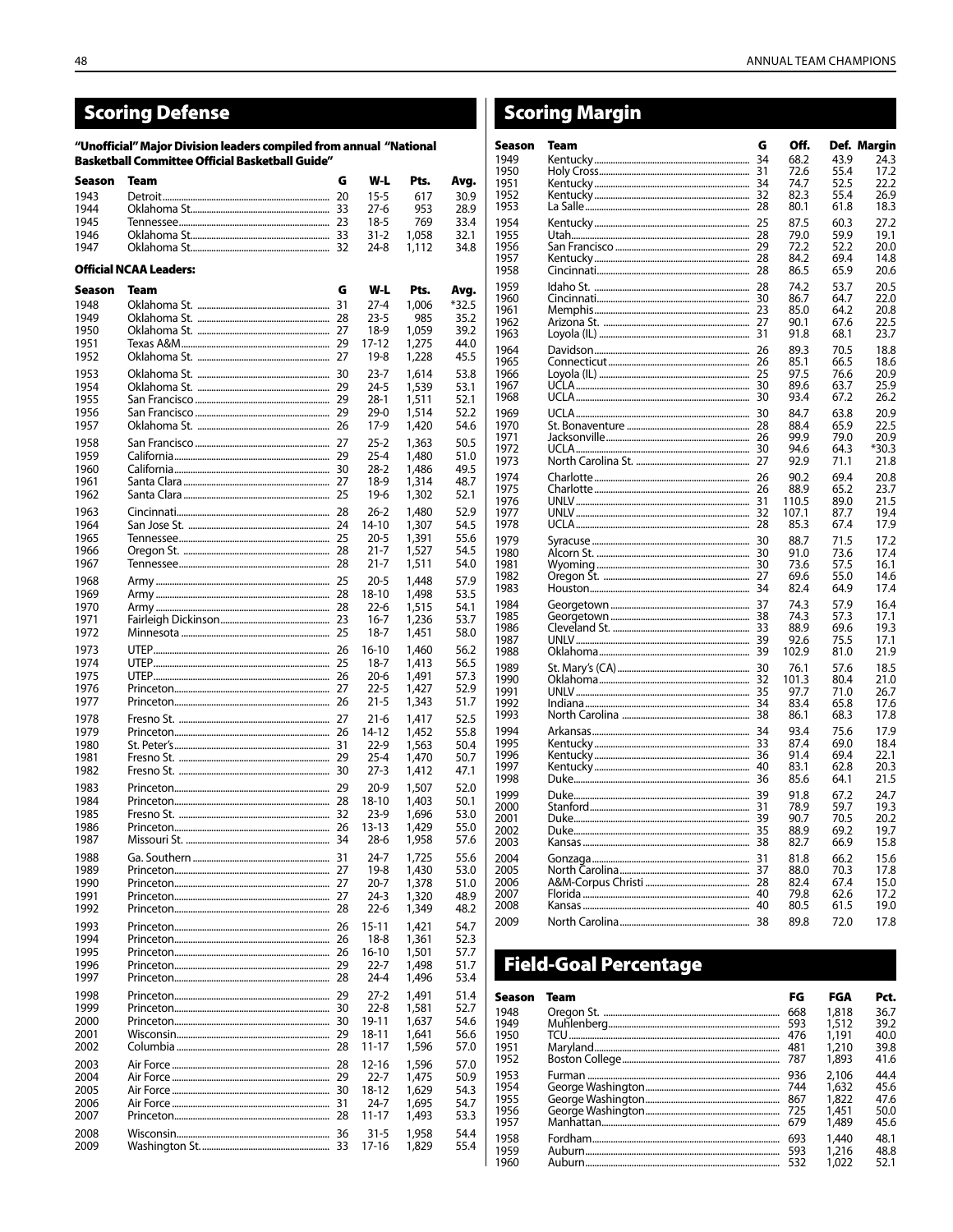| Season                               | Team                                                                                                                                                                                                                           | FG                | FGA                                       | Pct.                                 |
|--------------------------------------|--------------------------------------------------------------------------------------------------------------------------------------------------------------------------------------------------------------------------------|-------------------|-------------------------------------------|--------------------------------------|
| 1961                                 |                                                                                                                                                                                                                                | 939               | 1,886                                     | 49.8                                 |
| 1962                                 |                                                                                                                                                                                                                                | 709               | 1,386                                     | 51.2                                 |
| 1963<br>1964<br>1965<br>1966<br>1967 |                                                                                                                                                                                                                                | 984<br>579<br>838 | 1.926<br>1,644<br>1,089<br>1,620<br>2,081 | 51.1<br>54.4<br>53.2<br>51.7<br>52.0 |
| 1968                                 |                                                                                                                                                                                                                                |                   | 1,768                                     | 52.4                                 |
| 1969                                 |                                                                                                                                                                                                                                |                   | 1,999                                     | 51.4                                 |
| 1970                                 |                                                                                                                                                                                                                                |                   | 1,527                                     | 54.4                                 |
| 1971                                 |                                                                                                                                                                                                                                |                   | 2,008                                     | 53.6                                 |
| 1972                                 |                                                                                                                                                                                                                                |                   | 1,954                                     | 52.8                                 |
| 1973<br>1974<br>1975<br>1976<br>1977 |                                                                                                                                                                                                                                | 996<br>849        | 2,181<br>1,992<br>1,918<br>1,854<br>1,558 | 52.7<br>53.0<br>54.7<br>53.7<br>54.5 |
| 1978                                 |                                                                                                                                                                                                                                |                   | 1,943                                     | 54.6                                 |
| 1979                                 |                                                                                                                                                                                                                                |                   | 1.897                                     | 55.5                                 |
| 1980                                 |                                                                                                                                                                                                                                |                   | 1.635                                     | $*57.2$                              |
| 1981                                 |                                                                                                                                                                                                                                |                   | 1,528                                     | 56.4                                 |
| 1982                                 |                                                                                                                                                                                                                                |                   | 1,639                                     | 56.1                                 |
| 1983                                 |                                                                                                                                                                                                                                |                   | 1,564                                     | 55.6                                 |
| 1984                                 |                                                                                                                                                                                                                                |                   | 1.445                                     | 55.2                                 |
| 1985                                 |                                                                                                                                                                                                                                |                   | 1,726                                     | 54.8                                 |
| 1986                                 |                                                                                                                                                                                                                                |                   | 1,860                                     | 56.1                                 |
| 1987                                 |                                                                                                                                                                                                                                |                   | 1,111                                     | 54.1                                 |
| 1988                                 |                                                                                                                                                                                                                                |                   | 2,196                                     | 54.6                                 |
| 1989                                 |                                                                                                                                                                                                                                |                   | 2,341                                     | 56.6                                 |
| 1990                                 |                                                                                                                                                                                                                                |                   | 2,258                                     | 53.3                                 |
| 1991                                 |                                                                                                                                                                                                                                |                   | 2.441                                     | 53.5                                 |
| 1992                                 |                                                                                                                                                                                                                                |                   | 2,069                                     | 53.6                                 |
| 1993                                 |                                                                                                                                                                                                                                |                   | 2.062                                     | 52.2                                 |
| 1994                                 |                                                                                                                                                                                                                                |                   | 1.689                                     | 50.6                                 |
| 1995                                 |                                                                                                                                                                                                                                |                   | 1.743                                     | 51.7                                 |
| 1996                                 |                                                                                                                                                                                                                                |                   | 1,698                                     | 52.8                                 |
| 1997                                 |                                                                                                                                                                                                                                |                   | 1,791                                     | 52.0                                 |
| 1998<br>1999<br>2000<br>2001<br>2002 |                                                                                                                                                                                                                                | 825<br>953        | 2,184<br>1.497<br>1,649<br>1,865<br>2,487 | 51.8<br>52.3<br>50.0<br>51.1<br>50.6 |
| 2003                                 |                                                                                                                                                                                                                                |                   | 1.674                                     | 51.0                                 |
| 2004                                 |                                                                                                                                                                                                                                |                   | 1,953                                     | 51.3                                 |
| 2005                                 |                                                                                                                                                                                                                                |                   | 1.621                                     | 52.5                                 |
| 2006                                 |                                                                                                                                                                                                                                |                   | 1.671                                     | 50.1                                 |
| 2007                                 |                                                                                                                                                                                                                                |                   | 2,138                                     | 52.6                                 |
| 2008                                 |                                                                                                                                                                                                                                | 923               | 1.797                                     | 51.4                                 |
| 2009                                 | l Itah Standard and the contract of the contract of the contract of the contract of the contract of the contract of the contract of the contract of the contract of the contract of the contract of the contract of the contra | 899               | 1 813                                     | 49 F                                 |

## **Field-Goal Percentage Defense**

| Season | Team | FG  | FGA   | Pct.    |
|--------|------|-----|-------|---------|
| 1977   |      | 766 | 1.886 | 40.6    |
| 1978   |      | 733 | 1,802 | 40.7    |
| 1979   |      | 738 | 1,828 | 40.4    |
| 1980   |      | 543 | 1,309 | 41.5    |
| 1981   |      | 637 | 1,589 | 40.1    |
| 1982   |      | 584 | 1,470 | 39.7    |
| 1983   |      | 599 | 1,441 | 41.6    |
| 1984   |      | 799 | 2.025 | 39.5    |
| 1985   |      | 833 | 2.064 | 40.4    |
| 1986   |      | 574 | 1,395 | 41.1    |
| 1987   |      | 660 | 1,645 | 40.1    |
| 1988   |      | 777 | 1,981 | 39.2    |
| 1989   |      | 795 | 1,993 | 39.9    |
| 1990   |      | 713 | 1,929 | 37.0    |
| 1991   |      | 680 | 1,847 | 36.8    |
| 1992   |      | 628 | 1,723 | 36.4    |
| 1993   |      | 634 | 1,613 | 39.3    |
| 1994   |      | 750 | 2,097 | 35.8    |
| 1995   |      | 771 | 2.048 | 37.6    |
| 1996   |      | 670 | 1,741 | 38.5    |
| 1997   |      | 628 | 1,735 | 36.2    |
| 1998   |      | 634 | 1,672 | 37.9    |
| 1999   |      | 729 | 1,963 | 37.1    |
| 2000   |      | 667 | 1,893 | $*35.2$ |
| 2001   |      | 782 | 2.069 | 37.8    |
| 2002   |      | 767 | 2.052 | 37.4    |
| 2003   |      | 609 | 1,639 | 37.2    |
| 2004   |      | 924 | 2.502 | 36.9    |

| Season Team | FG | FGA   | Pct. |
|-------------|----|-------|------|
| 2005        |    | 1.584 | 37.1 |
| 2006        |    | 1.896 | 37.0 |
| 2007        |    | 1.824 | 37.1 |
| 2008        |    | 1.827 | 36.6 |
| 2009        |    | 2.033 | 37.1 |

## **Three-Point Field Goals Made Per Game**

| Season       | Team | G        | 3FG        | Avg.           |
|--------------|------|----------|------------|----------------|
| 1987         |      | 34       | 280        | 8.24           |
| 1988         |      | 26       | 211        | 8.12           |
| 1989         |      | 31       | 287        | 9.26           |
| 1990         |      | 28       | 281        | 10.04          |
| 1991         |      | 29       | 265        | 9.14           |
| 1992         |      | 31       | 294        | 9.48           |
| 1993         |      | 27       | 271        | 10.04          |
| 1994         |      | 27       | 262        | 9.70           |
| 1995         |      | 27       | 287        | 10.63          |
| 1996         |      | 27       | 300        | 11.11          |
| 1997         |      | 29       | 309        | 10.66          |
| 1998         |      | 29       | 285        | 9.83           |
| 1999         |      | 27       | 255        | 9.44           |
| 2000<br>2001 |      | 28<br>39 | 279<br>407 | 9.96<br>10.44  |
|              |      |          |            |                |
| 2002         |      | 30       | 314        | 10.47          |
| 2003         |      | 29       | 299        | 10.31          |
| 2004<br>2005 |      | 31<br>30 | 364<br>338 | 11.74<br>11.27 |
| 2006         |      | 29       | 344        | 11.86          |
|              |      |          |            |                |
| 2007         |      | 33       | 442        | 13.39          |
| 2008<br>2009 |      | 29       | 336<br>438 | 11.59          |
|              |      | 32       |            | *13.69         |

## **Three-Point Field-Goal Percentage**

| Season       | Team | G        | 3FG        | 3FGA       | Pct.         |
|--------------|------|----------|------------|------------|--------------|
| 1987         |      | 34       | 130        | 256        | $*50.8$      |
| 1988         |      | 26       | 211        | 429        | 49.2         |
| 1989         |      | 35       | 121        | 256        | 47.3         |
| 1990<br>1991 |      | 27<br>31 | 208<br>189 | 460<br>407 | 45.2<br>46.4 |
|              |      |          |            |            |              |
| 1992<br>1993 |      | 30<br>28 | 204<br>214 | 437<br>500 | 46.7<br>42.8 |
| 1994         |      | 30       | 182        | 401        | 45.4         |
| 1995         |      | 28       | 244        | 571        | 42.7         |
| 1996         |      | 30       | 245        | 577        | 42.5         |
| 1997         |      | 28       | 221        | 527        | 41.9         |
| 1998         |      | 29       | 254        | 591        | 43.0         |
| 1999         |      | 29       | 243        | 546        | 44.5         |
| 2000         |      | 30       | 255        | 579        | 44.0         |
| 2001         |      | 28       | 189        | 436        | 43.3         |
| 2002         |      | 30       | 252        | 595        | 42.4         |
| 2003         |      | 29       | 188        | 427        | 44.0         |
| 2004<br>2005 |      | 27<br>33 | 243<br>240 | 565<br>564 | 43.0<br>42.6 |
| 2006         |      | 30       | 226        | 527        | 42.9         |
| 2007         |      | 30       | 229        | 537        | 42.7         |
| 2008         |      | 33       | 246        | 582        | 42.3         |
| 2009         |      | 33       | 210        | 492        | 42.7         |

## **Free-Throw Percentage**

| Season | Team | FT  | FTA   | Pct. |
|--------|------|-----|-------|------|
| 1948   |      | 351 | 481   | 73.0 |
| 1949   |      | 347 | 489   | 71.0 |
| 1950   |      | 342 | 483   | 70.8 |
| 1951   |      | 287 | 401   | 71.6 |
| 1952   |      | 491 | 707   | 69.4 |
| 1953   |      | 502 | 696   | 72.1 |
| 1954   |      | 734 | 1.010 | 72.7 |
| 1955   |      | 709 | 938   | 75.6 |
| 1956   |      | 701 | 917   | 76.4 |
| 1957   |      | 569 | 752   | 75.7 |
| 1958   |      | 488 | 617   | 79.1 |
| 1959   |      | 446 | 586   | 76.1 |
| 1960   |      | 424 | 549   | 77.2 |
| 1961   |      | 459 | 604   | 76.0 |
| 1962   |      | 647 | 502   | 77.6 |

**INOISIMI**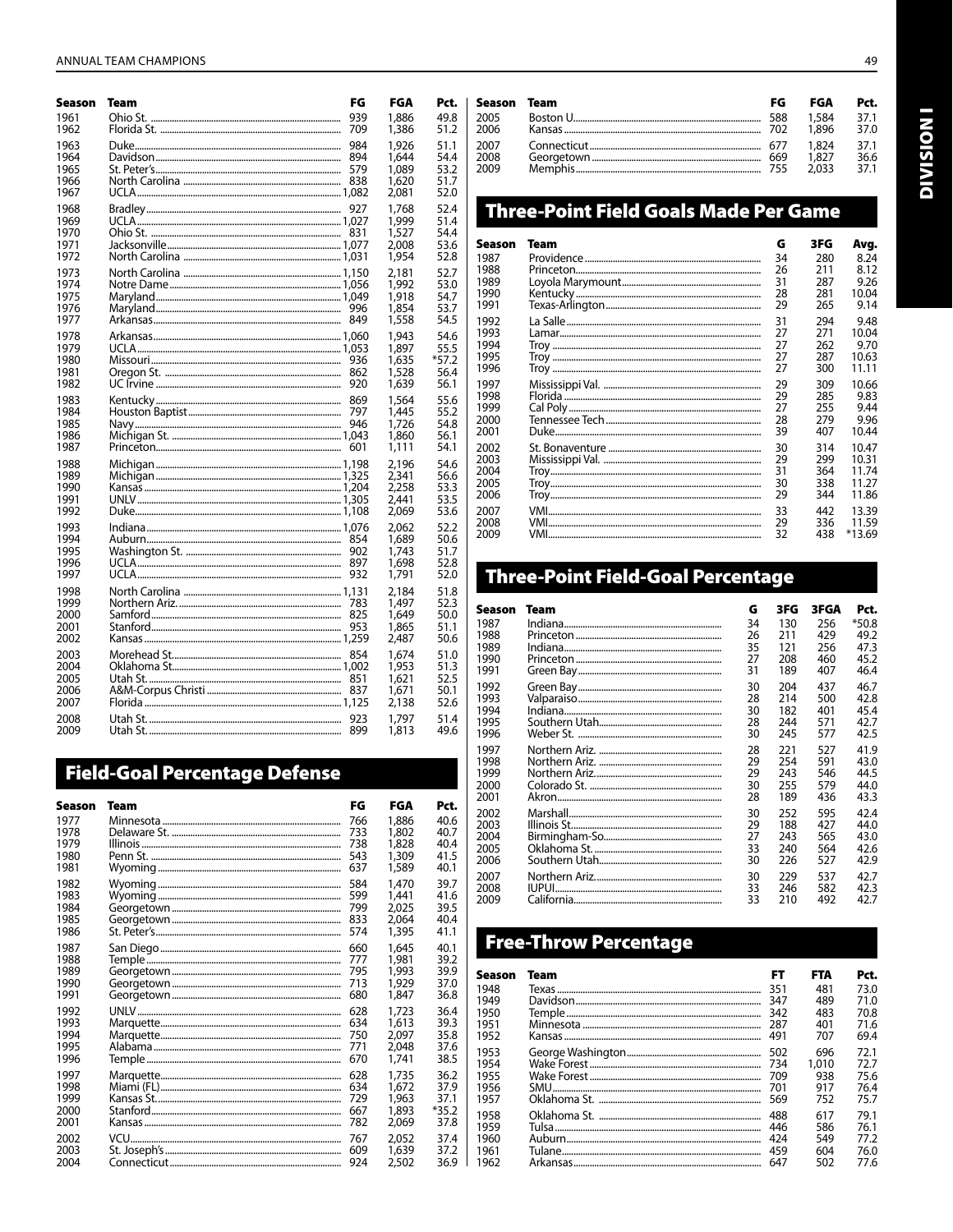| Season       | Team | FT         | FTA        | Pct.         |
|--------------|------|------------|------------|--------------|
| 1963         |      | 390        | 492        | 79.3         |
| 1964         |      | 593        | 780        | 76.0         |
| 1965         |      | 642        | 807        | 79.6         |
| 1966         |      | 476        | 601        | 79.2         |
| 1967         |      | 400        | 518        | 77.2         |
| 1968         |      | 527        | 684        | 77.0         |
| 1969         |      | 574        | 733        | 78.3         |
| 1970         |      | 452        | 559        | 80.9         |
| 1971<br>1972 |      | 538<br>656 | 679<br>844 | 79.2<br>77.7 |
| 1973         |      | 496        | 632        | 78.5         |
| 1974         |      | 477        | 595        | 80.2         |
| 1975         |      | 530        | 692        | 76.6         |
| 1976         |      | 452        | 577        | 78.3         |
| 1977         |      | 499        | 638        | 78.2         |
| 1978         |      | 665        | 841        | 79.1         |
| 1979         |      | 350        | 446        | 78.5         |
| 1980         |      | 481        | 610        | 78.9         |
| 1981         |      | 487        | 623        | 78.2         |
| 1982         |      | 447        | 569        | 78.6         |
| 1983         |      | 526        | 679        | 77.5         |
| 1984         |      | 535        | 651        | *82.2        |
| 1985         |      | 450        | 555        | 81.1         |
| 1986         |      | 490        | 613        | 79.9         |
| 1987         |      | 521        | 662        | 78.7         |
| 1988         |      | 413        | 517        | 79.9         |
| 1989         |      | 527        | 647        | 81.5         |
| 1990<br>1991 |      | 461<br>725 | 588<br>922 | 78.4<br>78.6 |
| 1992         |      | 497        | 651        | 76.3         |
| 1993         |      | 476        | 602        | 79.1         |
| 1994         |      | 511        | 665        | 76.8         |
| 1995         |      | 617        | 798        | 77.3         |
| 1996         |      | 649        | 828        | 78.4         |
| 1997         |      | 342        | 433        | 79.0         |
| 1998         |      | 574        | 715        | 80.3         |
| 1999         |      | 672        | 854        | 78.7         |
| 2000         |      | 481        | 609        | 79.0         |
| 2001         |      | 651        | 835        | 78.0         |
| 2002         |      | 485        | 619        | 78.4         |
| 2003         |      | 560        | 711        | 78.8         |
| 2004         |      | 481        | 602        | 79.9         |
| 2005         |      | 606        | 765        | 79.2         |
| 2006         |      | 525        | 657        | 79.9         |
| 2007         |      | 594        | 761        | 78.1         |
| 2008         |      | 532        | 672        | 79.2         |
| 2009         |      | 484        | 608        | 79.6         |

## Rebounding

| Season | Team |    | G    | Reb.  | Pct.    |
|--------|------|----|------|-------|---------|
| 1955   |      |    | 26   | 1,507 | .624    |
| 1956   |      |    | 26   | 1,451 | .616    |
| 1957   |      |    | 27   | 1,735 | .621    |
| 1958   |      |    | 26   | 1,437 | .591    |
| 1959   |      |    | 25   | 1,012 | .589    |
| 1960   |      |    | 18   | 1,054 | .607    |
| 1961   |      |    | 26   | 1,330 | .592    |
| 1962   |      |    | 25   | 1,463 | .590    |
| 1963   |      |    | 26   | 1,167 | .591    |
| 1964   |      |    | 20   | 1.071 | .640    |
| 1965   |      |    | 23   | 1,191 | .628    |
| 1966   |      |    | 29   | 1,430 | .577    |
| 1967   |      |    | 25   | 1,275 | .600    |
| Season | Team |    | G    | Reb.  | Avg.    |
| 1968   |      |    | 33   | 2.074 | 62.8    |
| 1969   |      |    | 26   | 1,685 | 64.8    |
| 1970   |      |    | 26   | 1,451 | 55.8    |
| 1971   |      |    | 28   | 1,643 | 58.7    |
| 1972   |      |    | 28   | 1,686 | 60.2    |
| Season | Team | G  | Off. | Def.  | Margin  |
| 1973   |      | 26 | 56.5 | 38.0  | $*18.5$ |
| 1974   |      | 26 | 44.5 | 30.7  | 13.8    |
| 1975   |      | 26 | 47.1 | 34.7  | 12.4    |
| 1976   |      | 29 | 46.3 | 34.1  | 12.2    |
| 1977   |      | 29 | 42.4 | 31.6  | 10.8    |
| 1978   |      | 29 | 52.3 | 36.0  | 16.3    |
| 1979   |      | 29 | 50.1 | 36.3  | 13.8    |
| 1980   |      | 30 | 49.2 | 33.8  | 15.4    |
| 1981   |      | 30 | 44.9 | 32.0  | 12.9    |
| 1982   |      | 30 | 41.2 | 30.8  | 10.4    |

| Season | Team | G  | Off. | Def. | Margin |
|--------|------|----|------|------|--------|
| 1983   |      | 28 | 42.4 | 33.6 | 8.8    |
| 1984   |      | 32 | 40.1 | 30.3 | 9.8    |
| 1985   |      | 38 | 39.6 | 30.5 | 9.1    |
| 1986   |      | 29 | 36.4 | 27.8 | 8.6    |
| 1987   |      | 35 | 43.1 | 31.5 | 11.5   |
| 1988   |      | 29 | 36.0 | 26.2 | 9.9    |
| 1989   |      | 33 | 41.4 | 31.8 | 9.6    |
| 1990   |      | 31 | 44.8 | 34.0 | 10.8   |
| 1991   |      | 31 | 41.7 | 32.4 | 9.3    |
| 1992   |      | 31 | 42.1 | 33.8 | 8.3    |
| 1993   |      | 31 | 43.9 | 32.8 | 11.2   |
| 1994   |      | 27 | 38.4 | 29.8 | 8.6    |
| 1995   |      | 29 | 40.6 | 29.6 | 11.0   |
| 1996   |      | 29 | 48.3 | 36.8 | 11.6   |
| 1997   |      | 29 | 37.4 | 26.6 | 10.9   |
| 1998   |      | 34 | 37.0 | 27.1 | 10.0   |
| 1999   |      | 27 | 43.6 | 33.7 | 10.0   |
| 2000   |      | 39 | 39.0 | 27.3 | 11.7   |
| 2001   |      | 33 | 42.5 | 27.1 | 15.4   |
| 2002   |      | 33 | 41.5 | 32.6 | 8.9    |
| 2003   |      | 31 | 41.7 | 32.0 | 9.6    |
| 2004   |      | 39 | 44.7 | 34.9 | 9.7    |
| 2005   |      | 31 | 45.5 | 34.3 | 11.3   |
| 2006   |      | 37 | 40.5 | 29.9 | 10.6   |
| 2007   |      | 33 | 40.7 | 31.1 | 9.6    |
| 2008   |      | 39 | 43.5 | 32.5 | 11.0   |
| 2009   |      | 38 | 39.0 | 29.7 | 9.3    |

Note: From 1955 through 1967, the rebounding champion was determined by highest team<br>recoveries out of the total by both teams in all games. From 1968 through 1972, the champion<br>was determined by rebound average per game.

#### **Assists**

| Season | Team | G  | Ast. | Avg.    |
|--------|------|----|------|---------|
| 1984   |      | 28 | 571  | 20.4    |
| 1985   |      | 37 | 828  | 22.4    |
| 1986   |      | 34 | 800  | 23.5    |
| 1987   |      | 29 | 655  | 22.6    |
| 1988   |      | 35 | 786  | 22.5    |
| 1989   |      | 37 | 788  | 21.3    |
| 1990   |      | 32 | 762  | 23.8    |
| 1991   |      | 35 | 863  | $*24.7$ |
| 1992   |      | 34 | 674  | 19.8    |
| 1993   |      | 26 | 570  | 21.9    |
| 1994   |      | 34 | 687  | 20.2    |
| 1995   |      | 29 | 606  | 20.9    |
| 1996   |      | 36 | 783  | 21.8    |
| 1997   |      | 40 | 776  | 19.4    |
| 1998   |      | 30 | 624  | 20.8    |
| 1999   |      | 32 | 650  | 20.3    |
| 2000   |      | 31 | 623  | 20.1    |
| 2001   |      | 33 | 641  | 19.4    |
| 2002   |      | 37 | 767  | 20.7    |
| 2003   |      | 31 | 573  | 18.5    |
| 2004   |      | 28 | 530  | 18.9    |
| 2005   |      | 37 | 706  | 19.1    |
| 2006   |      | 28 | 550  | 19.6    |
| 2007   |      | 33 | 681  | 20.6    |
| 2008   |      | 33 | 608  | 18.4    |
| 2009   |      | 38 | 699  | 18.4    |

## **Assist-to-Turnover Ratio**

| Season | Team | G   | Ast. | τо  | Ratio   |
|--------|------|-----|------|-----|---------|
| 1993   |      | 35  | 620  | 450 | 1.38    |
| 1994   |      | 29  | 510  | 369 | 1.38    |
| 1995   |      | 28  | 510  | 343 | 1.49    |
| 1996   |      | 29  | 486  | 302 | 1.61    |
| 1997   |      | 30  | 507  | 383 | 1.32    |
| 1998   |      | 29  | 478  | 294 | 1.63    |
| 1999   |      | 33  | 527  | 388 | 1.36    |
| 2000   |      | -33 | 641  | 399 | 1.61    |
| 2001   |      | 31  | 491  | 321 | 1.53    |
| 2002   |      | 32  | 588  | 397 | 1.48    |
| 2003   |      | 27  | 483  | 312 | 1.55    |
| 2004   |      | -31 | 547  | 349 | 1.57    |
| 2005   |      | 39  | 727  | 428 | 1.70    |
| 2006   |      |     | 576  | 287 | $*2.01$ |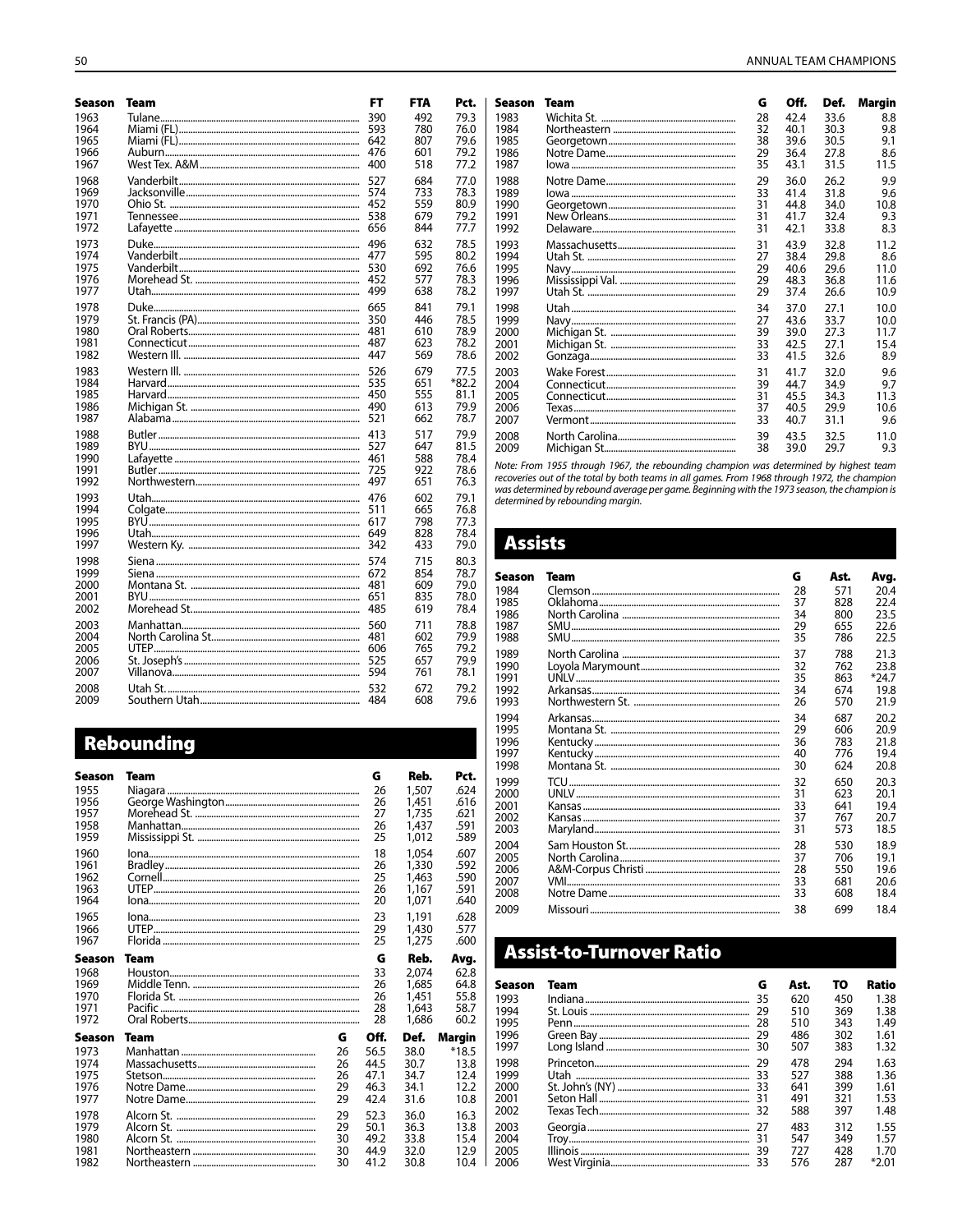| Season Team  |  | Ast. TO Ratio |          |
|--------------|--|---------------|----------|
| 2008<br>2009 |  |               | 343 1.75 |

## **Blocked Shots**

| Season | Team | G  | Blk. | Avg.  |
|--------|------|----|------|-------|
| 1986   |      | 35 | 233  | 6.66  |
| 1987   |      | 29 | 188  | 6.48  |
| 1988   |      | 29 | 193  | 6.66  |
| 1989   |      | 34 | 309  | *9.09 |
| 1990   |      | 31 | 233  | 7.52  |
| 1991   |      | 35 | 266  | 7.60  |
| 1992   |      | 29 | 198  | 6.83  |
| 1993   |      | 28 | 184  | 6.57  |
| 1994   |      | 27 | 179  | 6.63  |
| 1995   |      | 34 | 273  | 8.03  |
| 1996   |      | 28 | 235  | 8.39  |
| 1997   |      | 28 | 217  | 7.75  |
| 1998   |      | 31 | 203  | 6.55  |
| 1999   |      | 30 | 220  | 7.33  |
| 2000   |      | 28 | 207  | 7.39  |
| 2001   |      | 31 | 236  | 7.61  |
| 2002   |      | 34 | 236  | 6.94  |
| 2003   |      | 33 | 253  | 7.67  |
| 2004   |      | 39 | 315  | 8.08  |
| 2005   |      | 31 | 275  | 8.87  |
| 2006   |      | 34 | 298  | 8.76  |
| 2007   |      | 31 | 264  | 8.52  |
| 2008   |      | 33 | 285  | 8.64  |
| 2009   |      | 36 | 280  | 7.78  |

\*record

## **Steals**

| Season       | Team | G        | Stl.       | Avq.            |
|--------------|------|----------|------------|-----------------|
| 1986         |      | 33       | 436        | 13.2            |
| 1987<br>1988 |      | 33<br>30 | 473<br>395 | 14.3<br>13.2    |
| 1989         |      | 32       | 372        | 11.6            |
| 1990         |      | 32       | 450        | 14.1            |
| 1991         |      | 29       | 430        | 14.8            |
| 1992         |      | 28       | 358        | 12.8            |
| 1993<br>1994 |      | 27<br>34 | 380<br>453 | 14.1<br>13.3    |
| 1995         |      | 30       | 376        | 12.5            |
| 1996         |      | 27       | 330        | 12.2            |
| 1997         |      | 30       | 396        | 13.2            |
| 1998<br>1999 |      | 32<br>34 | 478<br>431 | $*14.9$<br>12.7 |
| 2000         |      | 28       | 376        | 13.4            |
| 2001         |      | 28       | 339        | 12.1            |
| 2002         |      | 29       | 395        | 13.6            |
| 2003<br>2004 |      | 34<br>32 | 394<br>371 | 11.6<br>11.6    |
| 2005         |      | 33       | 382        | 11.6            |
| 2006         |      | 31       | 385        | 12.4            |
| 2007         |      | 33       | 490        | 14.8            |
| 2008<br>2009 |      | 29<br>32 | 369<br>453 | 12.7<br>14.2    |
|              |      |          |            |                 |

## **Fewest Turnovers**

| Season | Team | G  | то  | Avg.  |
|--------|------|----|-----|-------|
| 1993   |      | 33 | 334 | 10.12 |
| 1994   |      | 31 | 265 | 8.55  |
| 1995   |      | 30 | 308 | 10.27 |
| 1996   |      | 29 | 302 | 10.41 |
| 1997   |      | 31 | 326 | 10.52 |
| 1998   |      | 29 | 294 | 10.14 |
| 1999   |      | 35 | 374 | 10.69 |
| 2000   |      | 33 | 324 | 9.82  |
| 2001   |      | 37 | 307 | 8.30  |
| 2002   |      | 32 | 322 | 10.06 |
| 2003   |      | 34 | 336 | 9.88  |
| 2004   |      | 29 | 260 | 8.97  |
| 2005   |      | 30 | 275 | 9.17  |
| 2006   |      | 32 | 247 | *7.72 |
| 2007   |      | 36 | 341 | 9.47  |
| 2008   |      | 38 | 359 | 9.45  |
| 2009   |      | 36 | 343 | 9.53  |

## **Turnover Margin**

|        |      |    | Opp.  | Own   |          |
|--------|------|----|-------|-------|----------|
| Season | Team | G  | то    | TO.   | Margin   |
| 1993   |      | 28 | 23.43 | 14.61 | 8.82     |
| 1994   |      | 29 | 18.59 | 12.72 | 5.86     |
| 1995   |      | 30 | 22.53 | 15.07 | 7.47     |
| 1996   |      | 36 | 22.19 | 15.39 | 6.81     |
| 1997   |      | 30 | 22.63 | 12.77 | 9.87     |
| 1998   |      | 32 | 26.34 | 15.34 | $*11.00$ |
| 1999   |      | 33 | 19.91 | 12.88 | 7.03     |
| 2000   |      | 34 | 21.18 | 14.53 | 6.65     |
| 2001   |      | 31 | 20.77 | 13.39 | 7.39     |
| 2002   |      | 29 | 24.90 | 17.38 | 7.52     |
| 2003   |      | 34 | 21.26 | 14.50 | 6.76     |
| 2004   |      | 31 | 18.06 | 11.26 | 6.81     |
| 2005   |      | 32 | 19.56 | 12.41 | 7.16     |
| 2006   |      | 31 | 20.77 | 12.74 | 8.03     |
| 2007   |      | 33 | 25.97 | 16.64 | 9.33     |
| 2008   |      | 34 | 17.26 | 11.32 | 5.94     |
| 2009   |      | 32 | 23.56 | 14.03 | 9.53     |

## **Fewest Personal Fouls**

| Season | Team   | G  | PF  | Avg.  |
|--------|--------|----|-----|-------|
| 1993   |        | 30 | 459 | 15.30 |
| 1994   | Temple | 31 | 414 | 13.35 |
| 1995   |        | 34 | 476 | 14.00 |
| 1996   |        | 32 | 447 | 13.97 |
| 1997   |        | 27 | 311 | 11.52 |
| 1998   |        | 38 | 533 | 14.03 |
| 1999   |        | 34 | 463 | 13.62 |
| 2000   |        | 33 | 459 | 13.91 |
| 2001   |        | 29 | 445 | 15.34 |
| 2002   |        | 29 | 431 | 14.86 |
| 2003   |        | 32 | 478 | 14.94 |
| 2004   |        | 29 | 416 | 14.34 |
| 2005   |        | 32 | 441 | 13.78 |
| 2006   |        | 33 | 419 | 12.70 |
| 2007   |        | 33 | 449 | 13.61 |
| 2008   |        | 33 | 465 | 14.09 |
| 2009   |        | 36 | 471 | 13.08 |

\*record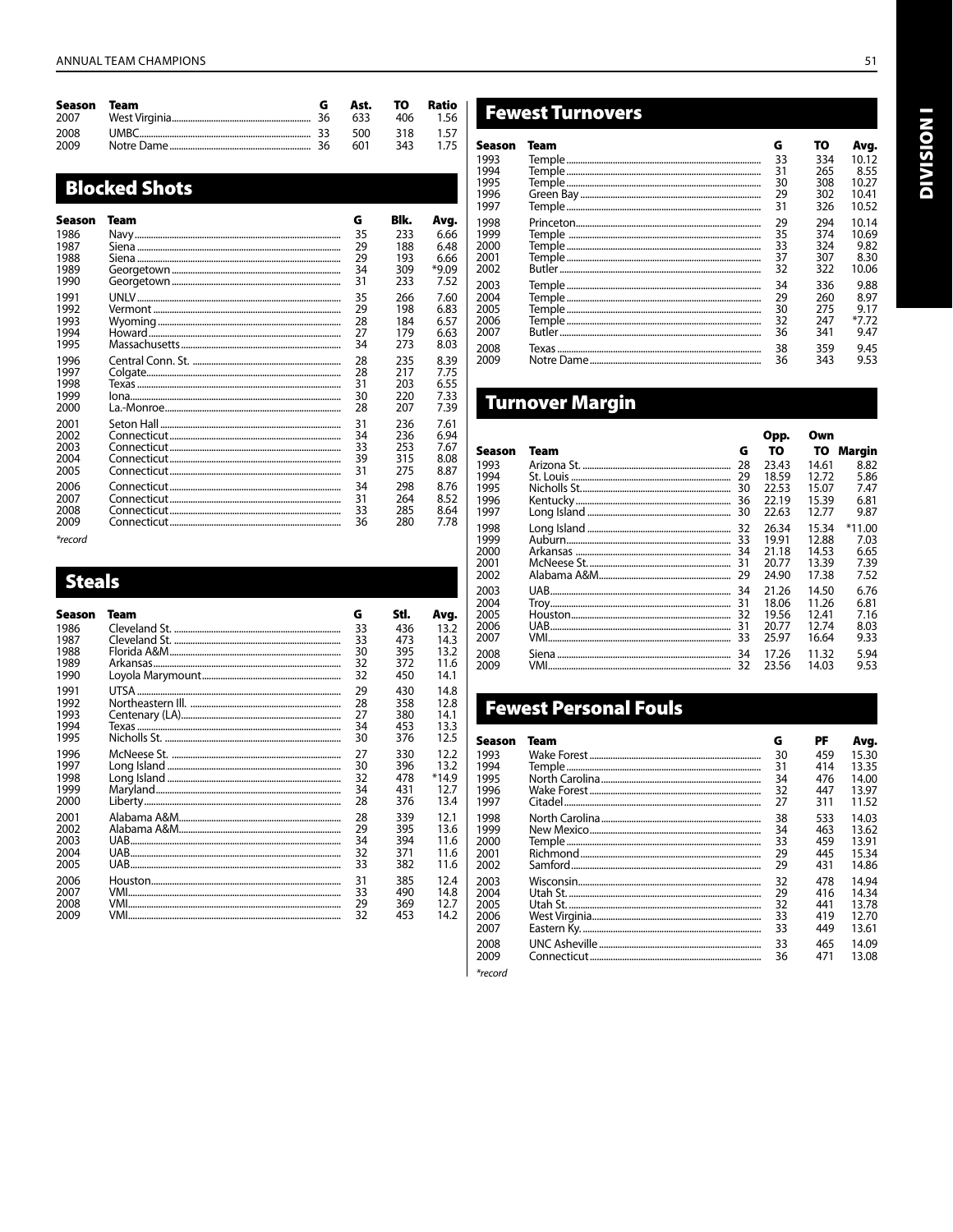# Statistical Trends

|              |              |                |                 | FG              | FG                                |               |                | FT              | FT              |                 |                |                 |                  |
|--------------|--------------|----------------|-----------------|-----------------|-----------------------------------|---------------|----------------|-----------------|-----------------|-----------------|----------------|-----------------|------------------|
| Year<br>1948 | Teams<br>160 | Games<br>24.7  |                 | Made<br>20.3    | Att.<br>69.4                      |               | Pct.<br>29.3   | Made<br>12.7    | Att.<br>21.1    | Pct.<br>59.8    |                | PF<br>18.5      | Pts.<br>53.3     |
| 1949<br>1950 | 148<br>145   | 25.3<br>25.2   |                 | 20.7<br>21.6    | 67.4<br>68.4                      |               | 30.8<br>31.6   | 13.4<br>14.4    | 21.7<br>23.3    | 61.6<br>61.8    |                | 19.4<br>19.5    | 54.8<br>57.6     |
| 1951         | 153          | 26.0           |                 | 22.8            | 68.9                              |               | 33.1           | 15.1            | 24.1            | 62.8            |                | 21.4            | 60.7             |
| 1952<br>1953 | 156<br>158   | 25.7<br>23.8   |                 | 23.8<br>24.0    | $*70.3$<br>69.1                   |               | 33.7<br>34.7   | 15.8<br>21.1    | 25.3<br>$*32.9$ | 62.6<br>64.0    |                | $*22.5$<br>21.3 | 63.3<br>69.1     |
| 1954         | 160          | 24.6           |                 | 24.4            | 67.8                              |               | 35.4           | 21.0            | 32.2            | 65.2            |                | 21.0            | 69.0             |
| 1955<br>1956 | 162<br>166   | 23.6<br>24.7   |                 | 25.6<br>26.1    | 69.3<br>69.5                      |               | 36.9<br>37.5   | $*21.6$<br>21.2 | 32.4<br>31.7    | 66.5<br>66.8    |                | 19.0<br>18.9    | 72.7<br>73.3     |
| 1957         | 167          | 24.6           |                 | 25.8            | 67.6                              |               | 38.2           | 20.4            | 30.3            | 67.3            |                | 18.3            | 72.0             |
| 1958<br>1959 | 173<br>174   | 24.0<br>24.3   |                 | 25.8<br>25.9    | 67.1<br>66.2                      |               | 38.4<br>39.1   | 16.8<br>17.0    | 25.3<br>25.4    | 66.4<br>67.1    |                | 18.2<br>18.2    | 68.4<br>68.7     |
| 1960<br>1961 | 175<br>173   | 24.5<br>24.5   |                 | 26.3<br>26.7    | 66.2<br>65.6                      |               | 39.8<br>40.7   | 17.4<br>17.4    | 25.8<br>25.5    | 67.4<br>68.2    |                | 18.4<br>18.2    | 70.0<br>70.7     |
| 1962         | 178          | 24.4           |                 | 27.0            | 67.3                              |               | 40.2           | 16.5            | 24.3            | 67.9            |                | 18.1            | 70.5             |
| 1963<br>1964 | 178<br>179   | 23.5<br>24.3   |                 | 26.6<br>28.7    | 63.8<br>67.4                      |               | 41.7<br>42.5   | 16.3<br>17.1    | 23.9<br>25.1    | 68.2<br>68.3    |                | 18.2<br>19.1    | 69.5<br>74.4     |
| 1965         | 182          | 24.8           |                 | 29.2            | 67.7                              |               | 43.1           | 17.4            | 25.2            | 69.0            |                | 19.3            | 75.7             |
| 1966<br>1967 | 182<br>185   | 21.9<br>24.9   |                 | 30.0<br>28.9    | 68.8<br>66.0                      |               | 43.6<br>43.8   | 17.5<br>17.2    | 25.3<br>24.9    | 69.2<br>69.0    |                | 19.2<br>19.2    | 77.5<br>74.9     |
| 1968         | 189          | 25.1           |                 | 29.1            | 66.6                              |               | 43.7           | 17.4            | 25.1            | 69.1            |                | 19.0            | 75.5             |
| 1969<br>1970 | 193<br>196   | 25.3<br>25.4   |                 | 29.1<br>30.0    | 66.4<br>67.8                      |               | 43.8<br>44.2   | 17.4<br>17.7    | 25.4<br>25.7    | 68.4<br>68.7    |                | 19.0<br>19.3    | 75.6<br>77.6     |
| 1971<br>1972 | 203<br>210   | 25.8<br>25.7   |                 | 30.1<br>30.1    | 67.8<br>67.2                      |               | 44.4<br>44.8   | 17.5<br>17.5    | 25.7<br>25.6    | 68.1<br>68.6    |                | 19.3<br>19.2    | *77.7<br>$*77.7$ |
| 1973         | 216          | 25.8           |                 | 31.2            | 69.6                              |               | 44.8           | 13.1            | 19.2            | 68.4            |                | 19.2            | 75.5             |
| 1974<br>1975 | 233<br>235   | 26.0<br>26.2   |                 | 31.0<br>$*31.5$ | 68.3<br>68.4                      |               | 45.4<br>46.0   | 12.8<br>13.7    | 18.7<br>19.9    | 68.4<br>69.0    |                | 19.2<br>20.2    | 74.8<br>76.6     |
| 1976<br>1977 | 235<br>245   | 26.6<br>27.2   |                 | 31.0<br>30.4    | 66.3<br>64.9                      |               | 46.7<br>46.7   | 13.8<br>14.2    | 19.9<br>20.5    | 69.2<br>69.4    |                | 20.2<br>20.1    | 75.7<br>74.9     |
| 1978         | 254          | 27.2           |                 | 30.1            | 63.6                              |               | 47.3           | 14.3            | 20.7            | 69.2            |                | 20.2            | 74.5             |
| 1979<br>1980 | 257<br>261   | 27.7<br>28.0   |                 | 29.6<br>28.6    | 62.1<br>59.7                      |               | 47.7<br>47.9   | 14.8<br>14.9    | 21.1<br>21.3    | $*69.7$<br>69.6 |                | 20.6<br>20.2    | 74.0<br>72.0     |
| 1981         | 264          | 28.1           |                 | 27.8            | 58.0                              |               | 48.0           | 14.5            | 21.0            | 68.9            |                | 20.1            | 70.1             |
| 1982<br>1983 | 273<br>274   | 28.0<br>29.0   |                 | 26.7<br>27.2    | 55.6<br>57.0                      |               | 47.9<br>47.7   | 14.3<br>14.5    | 20.8<br>21.2    | 68.6<br>68.5    |                | 19.4<br>19.9    | 67.6<br>69.3     |
| 1984         | 276          | 29.1           |                 | 26.7            | 55.6                              | *48.1         |                | 14.8<br>14.7    | 21.4<br>21.3    | 68.9            |                | 20.0            | 68.2             |
| 1985<br>1986 | 282<br>283   | 29.3<br>29.5   |                 | 27.3<br>27.4    | 57.0<br>57.3                      |               | 47.9<br>47.7   | 14.7            | 21.3            | 68.9<br>69.1    |                | 19.7<br>19.6    | 69.2<br>69.4     |
| Year         | Teams        | Games          | FG<br>Made      | FG<br>Att.      | Pct.                              | 3FG<br>Made   | 3FG<br>Att.    | Pct.            | FT<br>Made      | FT<br>Att.      | Pct.           | PF              | Pts.             |
| 1987         | 290          | 29.6           | 27.2            | 58.7            | 46.4                              | 3.5           | 9.2            | *38.4           | 14.9            | 21.5            | 69.1           | 19.7            | 72.8             |
| 1988<br>1989 | 290<br>293   | 29.6<br>29.6   | 27.6<br>28.1    | 58.4<br>59.4    | 47.3<br>47.3                      | 4.0<br>4.4    | 10.4<br>11.8   | 38.3<br>37.8    | 15.2<br>15.6    | 22.0<br>22.6    | 68.9<br>69.1   | 19.7<br>20.1    | 74.4<br>76.2     |
| 1990<br>1991 | 292<br>295   | 29.6<br>29.6   | 27.5<br>27.9    | 59.5<br>60.6    | 46.2<br>46.1                      | 4.7<br>5.0    | 12.8<br>13.8   | 36.8<br>36.2    | 15.6<br>15.9    | 22.6<br>23.2    | 68.9<br>68.6   | 19.8<br>19.6    | 75.3<br>76.7     |
| 1992         | 298          | 29.5           | 26.7            | 58.4            | 45.7                              | 5.0           | 14.0           | 35.6            | 15.9            | 23.3            | 68.1           | 20.0            | 74.2             |
| 1993<br>1994 | 298<br>301   | 28.6<br>28.7   | 26.5<br>26.8    | 58.6<br>60.6    | 45.2<br>44.3                      | 5.3<br>5.7    | 14.9<br>16.5   | 35.4<br>34.5    | 15.4<br>15.6    | 22.8<br>23.2    | 67.7<br>67.1   | 19.6<br>19.9    | 73.6<br>75.0     |
| 1995<br>1996 | 302<br>305   | 28.7<br>28.7   | 26.5<br>25.8    | 59.7<br>58.5    | 44.4<br>44.1                      | 5.9<br>5.8    | 17.2<br>17.1   | 34.4<br>34.2    | 15.3<br>15.1    | 22.6<br>22.4    | 67.6<br>67.4   | 19.7<br>19.4    | 74.2<br>72.5     |
| 1997         | 305          | 28.92          | 24.85           | 57.18           | 43.46                             | 5.81          | 17.10          | 33.97           | 14.69           | 21.79           | 67.43          | 19.30           | 70.19            |
| 1998<br>1999 | 306<br>310   | 30.26<br>29.05 | 25.31<br>24.84  | 57.67<br>57.02  | 43.88<br>43.57                    | 5.98<br>5.94  | 17.37<br>17.37 | 34.44<br>34.21  | 14.85<br>14.65  | 22.00<br>21.60  | 67.52<br>67.83 | 19.35<br>19.04  | 71.44<br>70.28   |
| 2000         | 318          | 29.96          | 24.99           | 57.44           | 43.50                             | 6.10          | 17.70          | 34.44           | 14.45           | 21.21           | 68.14          | 18.94           | 70.53            |
| 2001<br>2002 | 318<br>321   | 29.84<br>30.17 | 24.98<br>25.06  | 56.79<br>57.23  | 43.99<br>43.79                    | 6.13<br>6.33  | 17.70<br>18.29 | 34.63<br>34.58  | 15.35<br>14.81  | 22.40<br>21.48  | 68.54<br>68.96 | 19.92<br>19.19  | 71.45<br>71.26   |
| 2003<br>2004 | 325<br>326   | 29.68<br>29.65 | 24.81<br>24.49  | 56.35<br>55.93  | 44.03<br>43.78                    | 6.28<br>6.32  | 18.05<br>18.27 | 34.79<br>34.59  | 14.38<br>14.25  | 20.66<br>20.71  | 69.43<br>68.82 | 19.08<br>19.01  | 70.24<br>69.55   |
| 2005         | 326          | 29.94          | 24.42           | 55.69           | 43.85                             | 6.37          | 18.33          | 34.73           | 14.01           | 20.39           | 68.68          | 18.59           | 69.21            |
| 2006<br>2007 | 326<br>325   | 30.06<br>31.68 | 24.43<br>24.43  | 55.59<br>55.21  | 43.94<br>44.25                    | 6.44<br>6.62  | 18.43<br>18.89 | 34.94<br>35.04  | 13.88<br>13.98  | 20.09<br>20.25  | 69.12<br>69.03 | 18.40<br>18.65  | 69.17<br>69.46   |
| 2008         | 328          | 31.94          | 24.45           | 55.43           | 44.10                             |               | *6.72 *19.07   | 35.23           | 13.94           | 20.17           | 69.11          | 18.58           | 69.55            |
| 2009         | *330         | *32.12         | 24.28           | 55.47           | 43.77                             | 6.31          | 18.33          | 34.40           | 13.96           | 20.23           | 69.01          | 18.37           | 68.82            |
| Year<br>1993 | Teams<br>298 | Games<br>28.6  | Reb.<br>36.1    |                 | Blk.<br>Ast.<br>$*14.5$<br>3.2    | St.<br>7.6    |                | TO<br>15.8      |                 |                 |                |                 |                  |
| 1994<br>1995 | 301<br>302   | 28.7<br>28.7   | $*37.8$<br>37.2 |                 | $*14.5$<br>3.3<br>$*14.5$<br>3.3  | $*7.8$<br>7.5 |                | 15.9<br>15.8    |                 |                 |                |                 |                  |
| 1996         | 305          | 28.7           | 36.7            |                 | 14.1<br>3.2                       | 7.4           |                | 15.6            |                 |                 |                |                 |                  |
| 1997<br>1998 | 305<br>306   | 28.92<br>30.26 | 36.12<br>36.41  |                 | 3.17<br>13.85<br>14.02<br>3.22    | 7.48<br>7.64  | 15.73<br>15.91 |                 |                 |                 |                |                 |                  |
| 1999         | 310          | 29.05          | 36.13           |                 | 13.90<br>3.32                     | $*7.84$       | *15.99         |                 |                 |                 |                |                 |                  |
| 2000<br>2001 | 318<br>318   | 29.96<br>29.84 | 36.28<br>35.86  |                 | 14.01<br>$*3.37$<br>3.33<br>13.89 | 7.62<br>7.14  | 15.78          | 15.24           |                 |                 |                |                 |                  |
| 2002         | 321          | 30.17          | 35.93           |                 | 13.89<br>3.35                     | 7.29          |                | 15.09           |                 |                 |                |                 |                  |

325 29.68 35.07 13.75 3.30 7.17 14.89 2004 326 29.65 35.10 13.69 3.23 7.22 14.85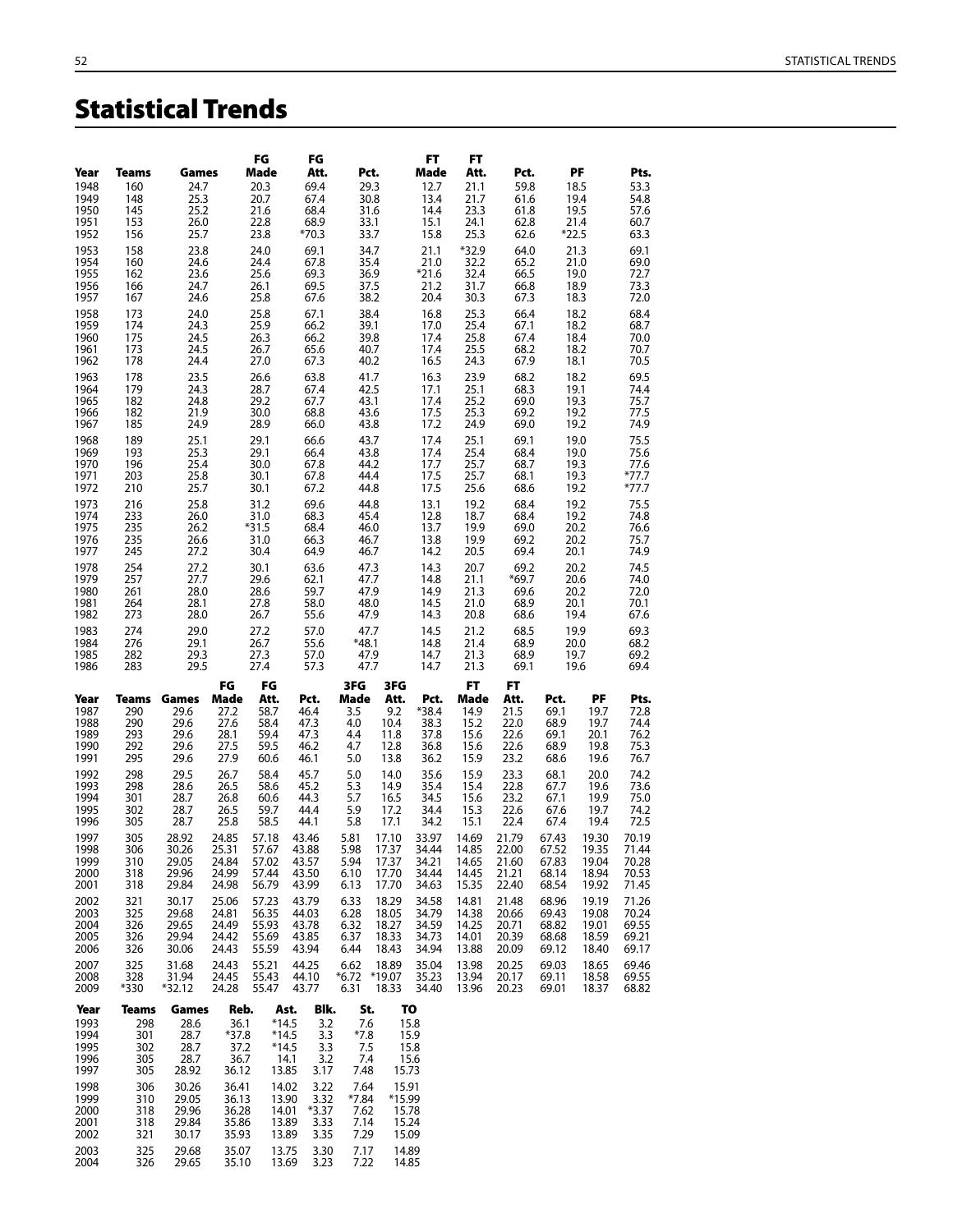| Year           | Teams  | Games    | Reb.  | Ast.  | Blk. | St.  | то    |
|----------------|--------|----------|-------|-------|------|------|-------|
| 2005           | 326    | 29.94    | 34.88 | 13.65 | 3.31 | 7.21 | 14.67 |
| 2006           | 326    | 30.06    | 34.71 | 13.66 | 3.34 | 7.11 | 14.66 |
| 2007           | 325    | 31.68    | 34.35 | 13.55 | 3.29 | 6.81 | 14.52 |
| 2008           | 328    | 31.94    | 34.60 | 13.47 | 3.36 | 6.81 | 14.37 |
| 2009           | $*330$ | $*32.12$ | 34.82 | 13.18 | 3.29 | 6.71 | 13.87 |
| *all-time high |        |          |       |       |      |      |       |

# All-Time Winningest Teams

# By Victories

|            | (Minimum 25 years in Division I) | First        |            |                |                |           |              |
|------------|----------------------------------|--------------|------------|----------------|----------------|-----------|--------------|
| No.        | Team                             | Season       | Yrs.       | Won            | Lost           | Tied Pct. |              |
| 1.         |                                  | 1903         | 106        | 1,988          | 635            | 1         | .758         |
| 2.         |                                  | 1911         | 99         | 1,984          | 703            | 0         | .738         |
| 3.         |                                  | 1899         | 111        | 1,970          | 793            | 0         | .713         |
| 4.<br>5.   |                                  | 1906<br>1901 | 104<br>108 | 1,877<br>1,753 | 817<br>806     | 0<br>0    | .697<br>.685 |
|            |                                  |              |            |                |                |           |              |
| 6.<br>7.   |                                  | 1895<br>1908 | 113<br>102 | 1,711<br>1,686 | 960<br>868     | 0<br>0    | .641<br>.660 |
| 8.         |                                  | 1920         | 90         | 1,672          | 726            | 0         | .697         |
| 9.         |                                  | 1897         | 109        | 1,658          | 949            | 2         | .636         |
| 10.        |                                  | 1898         | 104        | 1,651          | 908            | 1         | .645         |
| 11.        |                                  | 1901         | 109        | 1,641          | 909            | 0         | .644         |
| 12.        |                                  | 1909         | 101        | 1,637          | 858            | 0         | .656         |
| 13.<br>14. |                                  | 1906<br>1915 | 104<br>90  | 1,609<br>1,602 | 853<br>780     | 0<br>0    | .654<br>.673 |
| 15.        |                                  | 1902         | 108        | 1,594          | 1,180          | 0         | .575         |
| 16.        |                                  | 1896         | 107        | 1,591          | 1.047          | 0         | .603         |
| 17.        |                                  | 1912         | 95         | 1,587          | 831            | 0         | .656         |
| 18.        |                                  | 1906         | 103        | 1,586          | 945            | 0         | .627         |
| 19.        |                                  | 1903         | 107<br>104 | 1,578          | 994            | 0<br>1    | .614<br>.646 |
| 20.        |                                  | 1905         |            | 1,568          | 858            |           |              |
| 21.<br>22. | Purdue……………………………………………          | 1897<br>1902 | 111<br>108 | 1,565<br>1,553 | 927<br>915     | 0<br>0    | .628<br>.629 |
| 23.        |                                  | 1901         | 109        | 1,552          | 986            | 0         | .612         |
| 24.        |                                  | 1904         | 100        | 1,550          | 972            | 0         | .615         |
| 25.        |                                  | 1903         | 105        | 1,537          | 1,006          | 0         | .604         |
| 26.        | North Carolina St.               | 1913         | 97         | 1,534          | 924            | 0         | .624         |
| 27.        |                                  | 1921         | 89         | 1,505          | 850            | 0         | .639         |
| 28.<br>28. |                                  | 1901<br>1908 | 106<br>102 | 1,499<br>1,499 | 839<br>941     | 0<br>0    | .641<br>.614 |
| 30.        |                                  | 1909         | 97         | 1,498          | 833            | 0         | .643         |
| 31.        |                                  | 1924         | 86         | 1,487          | 822            | 0         | .644         |
| 32.        |                                  | 1913         | 96         | 1,482          | 898            | 1         | .623         |
| 33.        |                                  | 1910         | 100        | 1,477          | 966            | 0         | .605         |
| 34.<br>35. |                                  | 1907<br>1908 | 101<br>100 | 1,476<br>1,475 | 924<br>1,030   | 0<br>0    | .615<br>.589 |
|            |                                  |              |            |                |                |           |              |
| 36.<br>37. | Southern California              | 1902<br>1907 | 108<br>103 | 1,466<br>1,459 | 1,006<br>1.042 | 0<br>0    | .593<br>.583 |
| 38.        |                                  | 1902         | 108        | 1,457          | 1,341          | 0         | .521         |
| 39.        |                                  | 1907         | 103        | 1,453          | 1,017          | 0         | .588         |
| 40.        |                                  | 1899         | 110        | 1,449          | 995            | 0         | .593         |
| 41.        |                                  | 1909         | 100        | 1,442          | 920            | 2         | .610         |
| 41.        |                                  | 1902         | 107        | 1,442          | 1,147          | 0         | .557         |
| 43.<br>44. |                                  | 1899<br>1899 | 111<br>108 | 1,440<br>1,435 | 1,036<br>982   | 0<br>0    | .582<br>.594 |
| 45.        |                                  | 1903         | 105        | 1,434          | 1,039          | 0         | .580         |
| 46.        |                                  | 1903         | 106        | 1,432          | 1,190          | 0         | .546         |
| 47.        |                                  | 1896         | 114        | 1,425          | 1,084          | 2         | .568         |
| 48.        |                                  | 1904         | 104        | 1,424          | 1,000          | 0         | .587         |
| 49.<br>49. |                                  | 1917         | 92<br>107  | 1,423          | 878            | 0<br>0    | .618<br>.584 |
|            |                                  | 1901         |            | 1,423          | 1,015          |           |              |

## By Percentage

## **(Minimum 25 years in Division I)** First

|          | FIFST |        |       |  |                                                                                                                                                                       |
|----------|-------|--------|-------|--|-----------------------------------------------------------------------------------------------------------------------------------------------------------------------|
| No. Team |       | Yrs.   |       |  |                                                                                                                                                                       |
|          |       | 106    | 1.988 |  |                                                                                                                                                                       |
|          |       |        |       |  |                                                                                                                                                                       |
|          |       | 111    |       |  |                                                                                                                                                                       |
|          |       |        |       |  |                                                                                                                                                                       |
|          |       | 90     |       |  |                                                                                                                                                                       |
|          |       | 104    |       |  | .697                                                                                                                                                                  |
|          |       |        |       |  | .685                                                                                                                                                                  |
|          |       |        |       |  |                                                                                                                                                                       |
|          |       | Season | - 99  |  | Won Lost Tied Pct.<br>635 1 .758<br>1.984 703 0 738<br>1.970 793 0 .713<br>1.058 429 0 .711<br>1.672 726 0 .697<br>1.877 817 0<br>108 1.753 806 0<br>1,602 780 0 .673 |

|                  |      | <b>First</b><br><b>Season</b> | Yrs.      | Won            |                    | Tied           | Pct.         |
|------------------|------|-------------------------------|-----------|----------------|--------------------|----------------|--------------|
| No.<br>9.<br>10. | Team | 1908<br>1912                  | 102<br>95 | 1.686<br>1,587 | Lost<br>868<br>831 | 0<br>0         | .660<br>.656 |
| 11.              |      | 1909                          | 101       | 1,637          | 858                | 0              | .656         |
| 12.              |      | 1906                          | 104       | 1,609          | 853                | 0              | .654         |
| 13.              |      | 1905                          | 104       | 1,568          | 858                | 1              | .646         |
| 14.              |      | 1898                          | 104       | 1,651          | 908                | 1              | .645         |
| 15.              |      | 1924                          | 86        | 1,487          | 822                | 0              | .644         |
| 16.              |      | 1901                          | 109       | 1.641          | 909                | 0              | .644         |
| 17.              |      | 1909                          | 97        | 1,498          | 833                | 0              | .643         |
| 18.              |      | 1901                          | 106       | 1,499          | 839                | 0              | .641         |
| 19.              |      | 1895                          | 113       | 1,711          | 960                | 0              | .641         |
| 20.              |      | 1921                          | 89        | 1,505          | 850                | 0              | .639         |
| 21.              |      | 1897                          | 109       | 1,658          | 949                | $\overline{2}$ | .636         |
| 22.              |      | 1926                          | 84        | 1,395          | 809                | 0              | .633         |
| 23.              |      | 1963                          | 47        | 852            | 496                | 0              | .632         |
| 24.              |      | 1921                          | 88        | 1,373          | 805                | 1              | .630         |
| 25.              |      | 1902                          | 108       | 1,553          | 915                | 0              | .629         |
| 26.              |      | 1971                          | 39        | 707            | 418                | 0              | .628         |
| 27.              |      | 1897                          | 111       | 1,565          | 927                | 0              | .628         |
| 28.              |      | 1979                          | 31        | 617            | 367                | 0              | .627         |
| 29.              |      | 1906                          | 103       | 1,586          | 945                | 0              | .627         |
| 30.              |      | 1924                          | 86        | 1,352          | 809                | 0              | .626         |
| 31.              |      | 1913                          | 97        | 1,534          | 924                | 0              | .624         |
| 32.              |      | 1913                          | 96        | 1,482          | 898                | 1              | .623         |
| 33.              |      | 1917                          | 92        | 1,423          | 878                | 0              | .618         |
| 34.              |      | 1907                          | 101       | 1,476          | 924                | 0              | .615         |
| 35.              |      | 1904                          | 100       | 1,550          | 972                | 0              | .615         |
| 36.              |      | 1908                          | 102       | 1,499          | 941                | 0              | .614         |
| 37.              |      | 1951                          | 58        | 1,002          | 631                | 0              | .614         |
| 38.              |      | 1903                          | 107       | 1,578          | 994                | 0              | .614         |
| 39.              |      | 1901                          | 109       | 1,552          | 986                | 0              | .612         |
| 40.              |      | 1909                          | 100       | 1,442          | 920                | 2              | .610         |
| 41.              |      | 1951                          | 59        | 965            | 616                | 0              | .610         |
| 42.              |      | 1901                          | 90        | 1,280          | 827                | 0              | .607         |
| 43.              |      | 1910                          | 100       | 1.477          | 966                | 0              | .605         |
| 44.              |      | 1903                          | 105       | 1,537          | 1.006              | 0              | .604         |
| 45.              |      | 1902                          | 108       | 1,387          | 910                | 0              | .604         |
| 46.              |      | 1896                          | 107       | 1,591          | 1.047              | 0              | .603         |
| 47.              |      | 1970                          | 40        | 704            | 467                | 0              | .601         |
| 48.              |      | 1921                          | 84        | 1,274          | 847                | 0              | .601         |
| 49.              |      | 1946                          | 64        | 1.086          | 724                | 0              | .600         |
| 50.              |      | 1914                          | 95        | 1,415          | 953                | 0              | .598         |

# All-Time Won-Lost Records **(Alphabetical Listing; No Minimum Seasons of Competition)** First

| Team | Season | Yrs. | Won   | Lost  | Tied | Pct. |
|------|--------|------|-------|-------|------|------|
|      | 1957   | 53   | 619   | 783   | 0    | .442 |
|      | 1902   | 108  | 1,387 | 910   | 0    | .604 |
|      | 1913   | 96   | 1,482 | 898   | 1    | .623 |
|      | 1951   | 52   | 755   | 616   | 0    | .551 |
|      | 1935   | 70   | 1.082 | 729   | 0    | .597 |
|      | 1979   | 31   | 617   | 367   | 0    | .627 |
|      | 1910   | 96   | 1.087 | 799   | 0    | .576 |
|      | 1945   | 64   | 1,078 | 796   | 0    | .575 |
|      | 1935   | 75   | 982   | 915   | 0    | .518 |
|      | 1920   | 84   | 1,095 | 953   | 0    | .535 |
|      | 1905   | 104  | 1,568 | 858   | 1    | .646 |
|      | 1912   | 97   | 1,206 | 1.079 | 0    | .528 |
|      | 1924   | 86   | 1,487 | 822   | 0    | .644 |
|      | 1927   | 81   | 1.034 | 991   | 0    | .511 |
|      | 1968   | 42   | 643   | 537   | 0    | .545 |
|      | 1957   | 41   | 511   | 574   | 0    | .471 |
|      | 1903   | 107  | 1.094 | 1.084 | 0    | .502 |
|      | 1906   | 103  | 1,200 | 1.039 | 1    | .536 |
|      | 1930   | 78   | 1.062 | 914   | 0    | .537 |
|      | 1921   | 88   | 1.079 | 980   | 1    | .524 |
|      | 1907   | 103  | 1,113 | 1,260 | 0    | .469 |
|      | 1953   | 57   | 897   | 740   | 0    | .548 |

**DIVISION I** Division I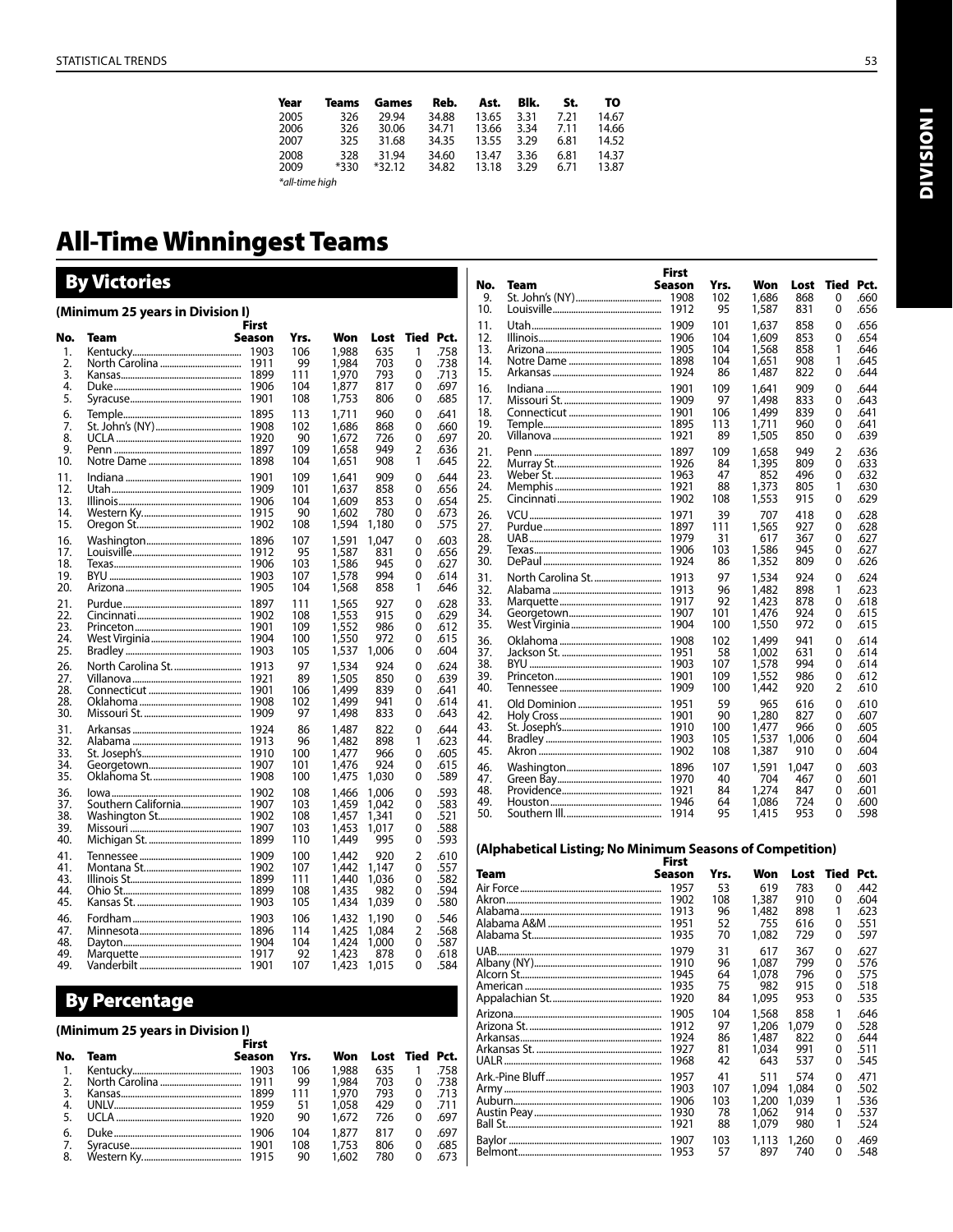|      | First        |            |                |                |           |              |                                     | First  |            |                |                |               |              |
|------|--------------|------------|----------------|----------------|-----------|--------------|-------------------------------------|--------|------------|----------------|----------------|---------------|--------------|
| Team | Season       | Yrs.       | Won            |                | Lost Tied | Pct.         | Team                                | Season | Yrs.       | Won            | Lost           | Tied          | Pct.         |
|      |              | 48         | 590            | 728            | 0         | .448         |                                     |        | 53<br>40   | 805<br>704     | 696<br>467     | $\Omega$<br>0 | .536<br>.601 |
|      |              | 63<br>41   | 604<br>639     | 801<br>529     | 0<br>0    | .430<br>.547 | Green Bay………………………………………………… 1970   |        | 57         | 833            | 690            | 0             | .547         |
|      |              |            |                |                |           |              |                                     |        | 47         | 595            | 657            | 0             | .475         |
|      |              | 76<br>100  | 1,067<br>1,002 | 812<br>985     | 0<br>0    | .568<br>.504 |                                     |        | 98         | 945            | 1,233          | 0             | .434         |
|      |              | 94         | 1,231          | 1,017          | 0         | .548         |                                     |        | 66         | 658            | 800            | 0             | .451         |
|      |              | 105        | 1,537          | 1,006          | 0         | .604         |                                     |        | 82         | 1,250          | 918            | 0             | .577         |
|      |              | 107        | 1,578          | 994            | 0         | .614         |                                     |        | 71         | 1,082          | 800            | 0             | .575         |
|      |              | 103        | 921            | 1,357          | 0         | .404         |                                     |        | 90<br>64   | 1,280<br>1,086 | 827<br>724     | 0<br>0        | .607<br>.600 |
|      |              | 114        | 1,231          | 1,113          | 0         | .525         |                                     |        |            |                |                |               |              |
|      |              | 92         | 998            | 995            | 0         | .501         |                                     | 1906   | 95<br>104  | 1,001<br>1,189 | 1,112<br>1,338 | 0<br>0        | .474<br>.471 |
|      |              | 111<br>100 | 1,366<br>1,402 | 1,027<br>1,060 | 0<br>0    | .571<br>.569 |                                     |        | 82         | 1,071          | 1.016          | 0             | .513         |
|      |              |            |                |                |           |              |                                     |        | 104        | 1,609          | 853            | 0             | .654         |
|      | 1966         | 97<br>44   | 955<br>611     | 1,149<br>632   | 0<br>0    | .454<br>.492 |                                     |        | 111        | 1,440          | 1,036          | 0             | .582         |
|      |              | 78         | 948            | 913            | 0         | .509         |                                     |        | 62         | 751            | 770            | 0             | .494         |
|      |              | 55         | 797            | 634            | 0         | .557         |                                     |        | 109        | 1,641          | 909            | 0             | .644         |
|      |              | 84         | 1,035          | 978            | 0         | .514         |                                     |        | 110        | 1,331          | 1,130          | 0             | .541         |
|      |              | 49         | 632            | 718            | 0         | .468         |                                     |        | 36<br>38   | 400<br>550     | 589<br>547     | 0<br>0        | .404<br>.501 |
|      |              | 51         | 677            | 715            | 0         | .486         |                                     |        |            | 970            |                | 0             | .565         |
|      |              | 48         | 617            | 712<br>1,104   | 0<br>0    | .464<br>.509 |                                     |        | 66<br>108  | 1.466          | 748<br>1,006   | 0             | .593         |
|      |              | 105<br>83  | 1,145<br>1,048 | 1,093          | 0         | .489         |                                     |        | 102        | 1,163          | 1,195          | 0             | .493         |
|      |              | 73         | 999            |                | 0         | .569         |                                     |        | 58         | 1,002          | 631            | 0             | .614         |
|      |              | 40         | 628            | 757<br>480     | 0         | .567         |                                     |        | 61         | 858            | 755            | 0             | .532         |
|      |              | 105        | 1,157          | 1,086          | 1         | .516         |                                     |        | 66         | 1,028          | 654            | 0             | .611         |
|      |              | 99         | 1,066          | 895            | 0         | .544         |                                     |        | 40         | 613            | 510            | 0             | .546         |
|      |              | 44         | 497            | 699            | 0         | .416         |                                     |        | 111        | 1,970          | 793            | 0<br>0        | .713<br>.580 |
|      |              | 44         | 705            | 559            | 0         | .558         |                                     |        | 105<br>24  | 1,434<br>382   | 1.039<br>323   | 0             | .542         |
|      |              | 88         | 1,141          | 901            | 0         | .559         |                                     |        | 93         |                |                |               | .482         |
|      |              | 43<br>108  | 498<br>1,553   | 706<br>915     | 0<br>0    | .414<br>.629 |                                     |        | 106        | 1,031<br>1,988 | 1,107<br>635   | 0             | .758         |
|      |              | 97         | 894            | 1,154          | 0         | .437         | La Salle………………………………………………………… 1932 |        | 78         | 1,222          | 824            | 0             | .597         |
|      |              | 98         | 1,139          | 1,164          | 2         | .495         |                                     |        | 99         | 1,203          | 1,086          | 0             | .526         |
|      |              | 78         | 739            | 1,026          | 0         | .419         |                                     |        | 58         | 865            | 718            | 0             | .546         |
|      |              | 35         | 471            | 526            | 0         | .472         |                                     |        | 108        | 918            | 1,286          | 0             | .417         |
|      |              | 109        | 1,150          | 1,218          | 0         | .486         |                                     |        | 37         | 524            | 555            | 0             | .486         |
|      |              | 106        | 1,113          | 1,073          | 0         | .509         |                                     |        | 59<br>59   | 1,061<br>816   | 544<br>759     | 0<br>0        | .661<br>.518 |
|      | 1902         | 105        | 1,077          | 1,130          | 0         | .488         |                                     |        | 75         | 1,096          | 820            | 2             | .572         |
|      |              | 109        | 1,151          | 1,158          | 0         | .498         |                                     |        | 33         | 444            | 464            | 0             | .489         |
|      |              | 106<br>45  | 1,499<br>685   | 839<br>542     | 0<br>0    | .641<br>.558 |                                     |        | 101        | 1,386          | 1,036          | 0             | .572         |
|      |              | 111        | 1,139          | 1,269          | 0         | .473         |                                     |        | 82         | 1.147          | 910            | 0             | .558         |
|      |              | 92         | 1,368          | 922            | 0         | .597         |                                     |        | 93         | 1,231          | 955            | 0             | .563         |
|      |              | 108        | 1,200          | 1,321          | 1         | .476         |                                     |        | 58         | 874            | 705            | 0             | .554         |
|      |              | 100        | 1,251          | 1,100          | 0         | .532         |                                     |        | 95         | 1,587          | 831            | 0             | .656         |
|      |              | 104        | 1,424          | 1,000          | 0         | .587         |                                     |        | 93         | 1,171          | 1,019          | 0             | .535         |
|      |              | 104        | 1,043          | 1,138          | 2         | .478         |                                     |        | 99<br>81   | 1,136<br>903   | 1,153<br>1,107 | 0<br>0        | .496<br>.449 |
|      |              | 52         | 592            | 774            | 0         | .433         |                                     |        | 94         | 908            | 1,009          | 0             | .474         |
|      |              | 105<br>86  | 1,136<br>1,352 | 1,176<br>809   | 0<br>0    | .491<br>.626 |                                     |        | 103        | 1,221          | 1,073          | 0             | .532         |
|      |              | 102        | 1,271          | 1,060          | 0         | .545         |                                     |        | 43         | 601            | 593            | 0             | .503         |
|      |              | 103        | 1,104          | 1,297          | 0         | .460         |                                     |        | 92         | 1,423          | 878            | 0             | .618         |
|      |              | 88         | 1,055          | 875            | 0         | .547         |                                     |        | 97         | 1,320          | 963            | 2             | .578         |
|      |              | 104        | 1,877          | 817            | 0         | .697         |                                     |        | 90         | 1,343          | 951            | 0             | .585         |
|      |              | 93         | 1,256          | 954            | 0         | .568         |                                     |        | 39         | 459            | 615            | 0             | .427         |
|      |              | 77         | 938            | 971<br>872     | 0         | .491         |                                     |        | 60<br>100  | 699<br>1,125   | 848<br>1,006   | 0<br>0        | .452<br>.528 |
|      |              | 80         | 1,090          |                | 0         | .556         |                                     |        | 67         | 948            | 788            | 0             | .546         |
|      | 1909         | 98<br>97   | 1,176<br>1,094 | 1,088<br>1,028 | 0<br>1    | .519<br>.516 |                                     |        | 88         | 1,373          | 805            | 1             | .630         |
|      | 1904         | 102        | 1,077          | 1,109          | 0         | .493         |                                     |        | 92         | 1,062          | 1,045          | 0             | .504         |
|      |              | 101        | 1,269          | 1,067          | 0         | .543         |                                     |        | 57         | 807            | 640            | 0             | .558         |
|      |              | 97         | 1,266          | 1,141          | 0         | .526         |                                     |        | 104        | 1,252          | 1,012          | 0             | .553         |
|      |              | 90         | 1,221          | 935            | 0         | .566         |                                     |        | 93<br>110  | 1,254<br>1,449 | 927<br>995     | 0<br>0        | .575<br>.593 |
|      |              | 61         | 789            | 806            | 0         | .495         |                                     |        |            |                |                |               |              |
|      |              | 60         | 836            | 741            | 0         | .530         |                                     |        | 86<br>113  | 1,019<br>1,206 | 954<br>1,109   | 0<br>1        | .516<br>.521 |
|      | 1916         | 90<br>59   | 1,190<br>889   | 1,007<br>722   | 0<br>0    | .542<br>.552 |                                     | 1896   | 114        | 1,425          | 1,084          | 2             | .568         |
|      |              |            |                |                | 0         |              |                                     |        | 99         | 1,107          | 1,181          | 0             | .484         |
|      |              | 21<br>28   | 213<br>300     | 387<br>462     | 0         | .355<br>.394 |                                     |        | 97         | 1,248          | 1,044          | 0             | .545         |
|      |              | 62         | 994            | 734            | 0         | .575         |                                     |        | 41         | 531            | 622            | 0             | .461         |
|      |              | 106        | 1,432          | 1,190          | 0         | .546         |                                     | 1907   | 103        | 1,453          | 1,017          | 0             | .588         |
|      |              | 87         | 1,166          | 977            | 1         | .544         | Missouri St………………………………………………       | 1909   | 97         | 1,498          | 833            | 0             | .643         |
|      |              | 96         | 1,090          | 1,118          | 0         | .494         |                                     | 1970   | 40<br>53   | 554<br>829     | 580<br>618     | 0<br>0        | .489<br>.573 |
|      | 1970         | 28         | 500            | 309            | 0         | .618         |                                     |        |            |                |                | 0             |              |
|      | 1967<br>1907 | 43<br>95   | 614<br>1,187   | 607<br>1,013   | 0<br>0    | .503<br>.540 |                                     |        | 101<br>107 | 1,284<br>1,442 | 1,135<br>1,147 | 0             | .531<br>.557 |
|      |              | 101        | 1,476          | 924            | 0         | .615         |                                     |        | 80         | 991            | 962            | 0             | .507         |
|      | 1906         | 104        | 1,247          | 1,157          | 0         | .519         |                                     | 1948   | 62         | 685            | 917            | 0             | .428         |
|      |              | 77         | 1,129          | 820            | 0         | .579         |                                     | 1955   | 55         | 909            | 629            | 0             | .591         |
|      |              | 46         | 438            | 801            | 0         | .354         |                                     |        | 84         | 1,395          | 809            | 0             | .633         |
|      |              | 94         | 1,217          | 1,074          | 0         | .531         |                                     | 1908   | 102        | 1,271          | 878            | 0             | .591         |
|      | 1908         | 101        | 1,364 1,042    |                | 0         | .567         |                                     | 1897   | 113        | 1,354          | 1,201          | 0             | .530         |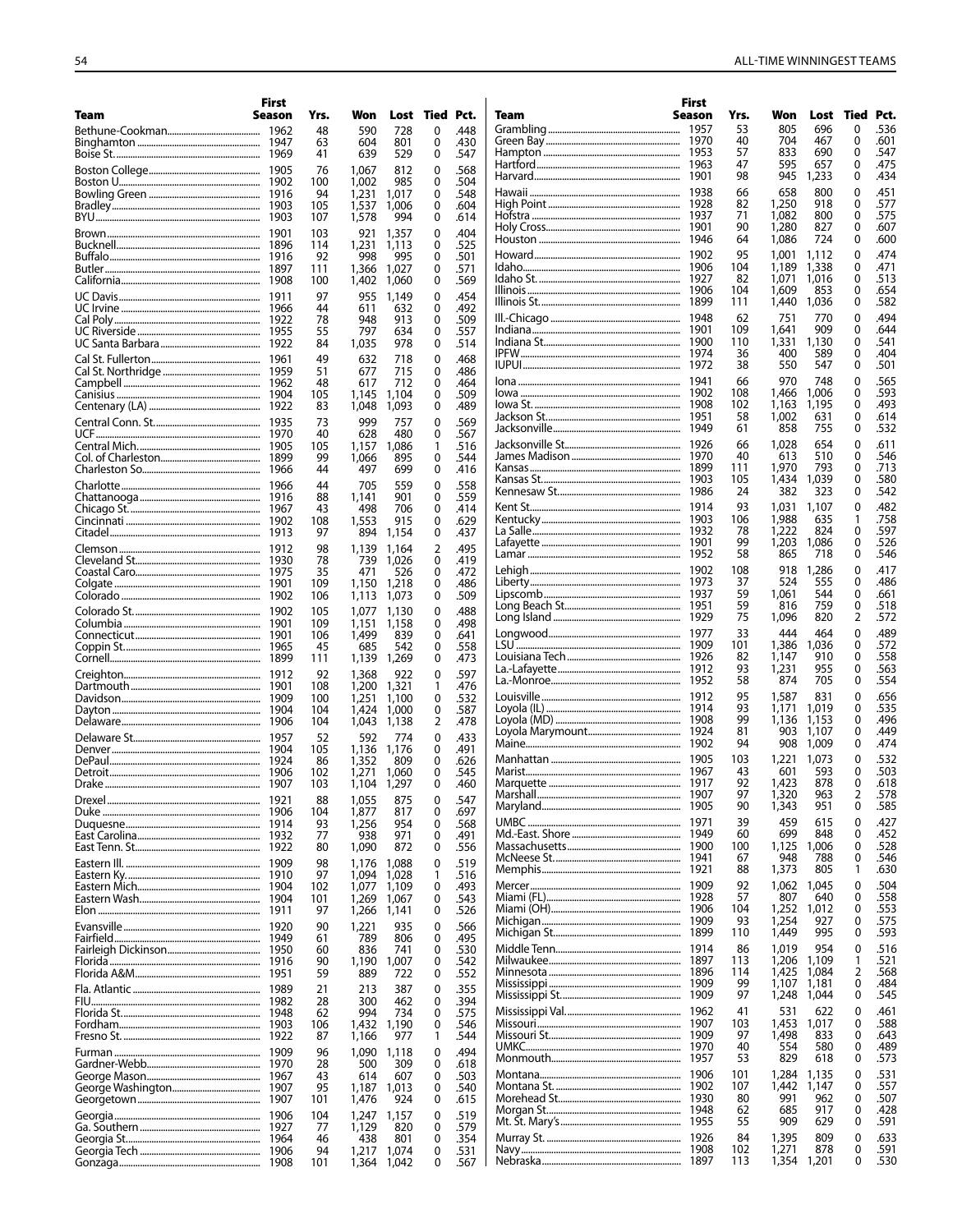|                            | First        |           |                |                |           |              |
|----------------------------|--------------|-----------|----------------|----------------|-----------|--------------|
| Team                       | Season       | Yrs.      | Won            | Lost           | Tied Pct. |              |
|                            | 1913<br>1959 | 96        | 1,148          | 1,051          | 0         | .522         |
| UNLV………………………………………………………… |              | 51        | 1,058          | 429            | 0         | .711         |
|                            | 1903<br>1924 | 105<br>78 | 804<br>800     | 1,304<br>713   | 0<br>0    | .381<br>.529 |
|                            | 1900         | 106       | 1,308          | 1,017          | 0         | .563         |
|                            | 1905         | 100       | 1,291          | 989            | 2         | .566         |
|                            | 1970         | 40        | 685            | 468            | 0         | .594         |
|                            | 1906         | 103       | 1,347          | 1,049          | 1         | .562         |
|                            | 1964<br>1963 | 44<br>46  | 519<br>892     | 664<br>426     | 0<br>0    | .439<br>.677 |
|                            | 1911         | 99        | 1,984          | 703            | 0         | .738         |
|                            | 1953         | 57        | 904            | 657            | 0         | .579         |
|                            | 1965         | 45        | 641            | 657            | 0         | .494         |
|                            | 1968         | 42        | 489            | 599            | 0         | .449         |
|                            | 1913<br>1964 | 97<br>46  | 1,534<br>643   | 924<br>632     | 0<br>0    | .624<br>.504 |
|                            | 1898         | 110       | 1,429          | 1,007          | 0         | .587         |
|                            | 1993         | 17        | 172            | 303            | 0         | .362         |
|                            | 1915         | 92        | 1,003          | 1,159          | 0         | .464         |
|                            | 1921<br>1910 | 89        | 1,051          | 978            | 0         | .518<br>.495 |
|                            | 1902         | 97<br>105 | 1,040<br>998   | 1,062<br>1,111 | 0<br>0    | .473         |
|                            | 1955         | 52        | 622            | 738            | 0         | .457         |
|                            | 1901         | 104       | 1,109          | 1,023          | 0         | .520         |
|                            | 1905         | 104       | 917            | 1,360          | 1         | .403         |
|                            | 1966<br>1898 | 44<br>104 | 556<br>1,651   | 668<br>908     | 0<br>1    | .454<br>.645 |
|                            |              |           |                |                |           |              |
|                            | 1968<br>1908 | 42<br>102 | 597<br>1,331   | 572<br>1,016   | 0<br>0    | .511<br>.567 |
|                            | 1899         | 108       | 1,435          | 982            | 0         | .594         |
|                            | 1908         | 102       | 1.499          | 941            | 0         | .614         |
|                            | 1908         | 100       | 1,475          | 1,030          | 0         | .589         |
|                            | 1951         | 59        | 965            | 616            | 0         | .610         |
|                            | 1970<br>1903 | 36<br>104 | 618<br>1,418   | 424<br>1,250   | 0<br>0    | .593<br>.531 |
|                            | 1902         | 108       | 1,594          | 1,180          | 0         | .575         |
|                            | 1911         | 99        | 1,142          | 1,097          | 0         | .510         |
|                            | 1897         | 109       | 1,658          | 949            | 2         | .636         |
|                            | 1897<br>1939 | 113<br>71 | 1,319<br>1,111 | 1,012<br>902   | 1<br>0    | .566<br>.552 |
|                            | 1906         | 102       | 1,412          | 1,033          | 0         | .578         |
|                            | 1923         | 85        | 1,047          | 1,155          | 0         | .475         |
|                            | 1947         | 48        | 643            | 612            | 0         | .512         |
|                            | 1957         | 49        | 483            | 838            | 0         | .366         |
|                            | 1901<br>1921 | 109<br>84 | 1,552<br>1,274 | 986<br>847     | 0<br>0    | .612<br>.601 |
|                            | 1897         | 111       | 1,565          | 927            | 0         | .628         |
|                            | 1952         | 58        | 799            | 737            | 0         | .520         |
|                            | 1975         | 35        | 543            | 444            | 0         | .550         |
|                            | 1904<br>1915 | 103<br>95 | 1,330<br>993   | 991<br>1,240   | 0<br>0    | .573<br>.445 |
|                            | 1913         | 97        | 1,180          | 1,066          | 0         | .525         |
|                            | 1928         | 79        | 1,028          | 906            | 0         | .532         |
|                            | 1977         | 33        | 438            | 503            | 0         | .465         |
|                            | 1907         | 97        | 1,111          | 1,037          | 0         | .517         |
|                            | 1949<br>1966 | 61<br>44  | 673<br>720     | 941<br>540     | 0<br>0    | .417<br>.571 |
|                            | 1920         | 89        | 1,163          | 907            | 0         | .562         |
|                            | 1902         | 90        | 1,084          | 1,112          | 0         | .494         |
|                            | 1919         | 83        | 990            | 981            | 2         | .502         |
|                            | 1908         | 102       | 1,686          | 868            | 0         | .660         |
|                            | 1910         | 100       | 1,477          | 966            | 0         | .605         |
|                            | 1916<br>1910 | 93<br>100 | 1,241<br>1,071 | 1.071<br>1,160 | 0<br>0    | .537<br>.480 |
|                            | 1931         | 76        | 947            | 911            | 0         | .510         |
|                            | 1918         | 87        | 1,115          | 997            | 0         | .528         |
|                            | 1902         | 93        | 993            | 1,170          | 0         | .459         |
|                            | 1956         | 54        | 767            | 718            | 0         | .516         |
|                            | 1922<br>1924 | 88<br>82  | 1,206<br>1,209 | 1,022<br>861   | 0<br>0    | .541<br>.584 |
|                            | 1910         | 96        | 1,071          | 1,209          | 0         | .470         |
|                            | 1905         | 102       | 1,338          | 937            | 0         | .588         |
|                            | 1965         | 45        | 519            | 691            | 0         | .429         |
|                            | 1904         | 97        | 1,328          | 945            | 2         | .584         |
|                            | 1939<br>1969 | 68<br>41  | 968<br>675     | 789<br>491     | 0<br>0    | .551<br>.579 |
|                            | 1909         | 101       | 1,258          | 1,096          | 1         | .534         |
|                            | 1956         | 54        | 860            | 639            | 0         | .574         |
|                            | 1906         | 101       | 1,298          | 920            | 1         | .585         |
|                            | 1972         | 38        | 511            | 572            | 0         | .472         |
|                            | 1953<br>1948 | 51<br>61  | 752<br>703     | 579<br>883     | 0<br>0    | .565<br>.443 |
|                            |              |           |                |                |           |              |

|      | First        |            |                |                |           |              |
|------|--------------|------------|----------------|----------------|-----------|--------------|
| Team | Season       | Yrs.       | Won            | Lost           | Tied Pct. |              |
|      | 1907<br>1914 | 103<br>95  | 1,459<br>1,415 | 1,042<br>953   | 0<br>0    | .583<br>.598 |
|      | 1917         | 93         | 1,143          | 1,097          | 0         | .510         |
|      | 1913<br>1950 | 90<br>47   | 1,077<br>763   | 929<br>570     | 1<br>0    | .537<br>.572 |
|      | 1969         | 41         | 598            | 519            | 0         | .535         |
|      | 1914         | 94         | 1,348          | 1,010          | 0         | .572         |
|      | 1925         | 83<br>93   | 1,259          | 841            | 0         | .600         |
|      | 1901<br>1961 | 49         | 1,130<br>605   | 960<br>606     | 0<br>0    | .541<br>.500 |
|      | 1901         | 108        | 1,753          | 806            | 0         | .685         |
|      | 1895         | 113        | 1.711          | 960            | 0         | .641         |
|      | 1909<br>1945 | 100<br>65  | 1,442<br>1,061 | 920<br>715     | 2<br>0    | .610<br>.597 |
|      | 1925         | 85         | 983            | 954            | 1         | .507         |
|      | 1952         | 58         | 661            | 796            | 0         | .454         |
|      | 1906<br>1913 | 103<br>97  | 1,586<br>1,225 | 945<br>1,140   | 0<br>0    | .627<br>.518 |
|      | 2000         | 10         | 161            | 126            | 0         | .561         |
|      | 1909         | 98         | 1,067          | 1,231          | 0         | .464         |
|      | 1950<br>1921 | 59<br>88   | 947<br>1,160   | 753<br>997     | 0<br>0    | .557<br>.538 |
|      | 1926         | 84         | 1,250          | 949            | 0         | .568         |
|      | 1960         | 50         | 556            | 802            | 0         | .409         |
|      | 1915         | 88         | 1,203          | 925            | 0         | .565         |
|      | 1953<br>1982 | 57<br>28   | 734<br>418     | 791<br>384     | 0<br>0    | .481<br>.521 |
|      | 1916         | 94         | 1,285          | 923            | 0         | .582         |
|      | 1959<br>1951 | 51<br>59   | 575<br>936     | 751<br>710     | 0<br>0    | .434<br>.569 |
|      | 1906         | 99         | 1,095          | 1,105          | 0         | .498         |
|      | 1908         | 98         | 1,262          | 1,026          | 0         | .552         |
|      | 1920         | 90         | 1,672          | 726            | 0         | .697         |
|      | 1909<br>1904 | 101<br>103 | 1,637<br>1,386 | 858<br>986     | 0<br>0    | .656<br>.584 |
|      | 2004         | 6          | 109            | 62             | 0         | .637         |
|      | 1918         | 92         | 1,157          | 1,100          | 0         | .513         |
|      | 1901<br>1901 | 107<br>95  | 1,423<br>1,025 | 1,015<br>1,024 | 0<br>0    | .584<br>.500 |
|      | 1921         | 89         | 1,505          | 850            | 0         | .639         |
|      | 1906         | 104        | 1,378          | 1,079          | 1         | .561         |
|      | 1971<br>1909 | 39<br>101  | 707<br>770     | 418<br>1,349   | 0<br>0    | .628<br>.363 |
|      | 1909         | 101        | 1,279          | 1,072          | 0         | .544         |
|      | 1923         | 72         | 905            | 919            | 0         | .496         |
|      | 1906<br>1896 | 103<br>107 | 1,401<br>1,591 | 1,056<br>1,047 | 0<br>0    | .570<br>.603 |
|      | 1902         | 108        | 1,457          | 1,341          | 0         | .521         |
|      | 1963         | 47         | 852            | 496            | 0         | .632         |
|      | 1904<br>1929 | 100<br>81  | 1,550<br>1,077 | 972            | 0<br>0    | .615<br>.509 |
|      | 1948         | 62         | 861            | 1,037<br>828   | 0         | .510         |
|      | 1915         | 90         | 1,602          | 780            | 0         | .673         |
|      | 1914<br>1906 | 96<br>102  | 1,164<br>1,306 | 1,052<br>1,127 | 0<br>0    | .525<br>.537 |
|      | 1906         | 104        | 1,072          | 1,248          | 0         | .462         |
|      | 1979         | 31         | 512            | 425            | 0         | .546         |
|      | 1899         | 111        | 1,366          | 1,107          | 0         | .552         |
|      | 1916<br>1971 | 85<br>39   | 1,069<br>654   | 1,063<br>443   | 0<br>0    | .501<br>.596 |
|      | 1905         | 104        | 1,368          | 1,021          | 0         | .573         |
|      | 1920<br>1896 | 88<br>114  | 1,256<br>1,297 | 892            | 0<br>1    | .585<br>.489 |
|      | 1928         | 79         | 975            | 1,354<br>975   | 0         | .500         |
|      |              |            |                |                |           |              |

*Note: Records are adjusted with vacated and forfeited games.*

# Schools in the process of becoming Division I First

|      | rırsı  |      |       |       |           |      |
|------|--------|------|-------|-------|-----------|------|
| Team | Season | Yrs. | Won   | Lost  | Tied Pct. |      |
|      | 1964   | 46   | 630   | 621   | 0         | .504 |
|      | 1972   | 38   | 746   | 349   | 0         | .681 |
|      | 1921   | 87   | 1.381 | 877   | 1         | .612 |
|      | 2003   | 7    | 135   | 80    | $\Omega$  | .628 |
|      | 1968   | 40   | 648   | 528   | 0         | .551 |
|      | 1928   | 76   | 1.034 | 857   | 0         | .547 |
|      | 1905   | 104  | 1,438 | 899   | 0         | .615 |
|      | 1914   | 96   | 1.050 | 1.036 | 2         | .503 |
|      | 1946   | 64   | 950   | 840   | 0         | .531 |
|      | 1975   | 35   | 583   | 426   | 0         | .578 |
|      | 1909   | 99   | 1.159 | 947   | 0         | .550 |
|      | 1968   | 41   | 558   | 536   | 0         | .510 |
|      | 1947   | 63   | 1.076 | 662   | 0         | .619 |

Division I

**INOISINI**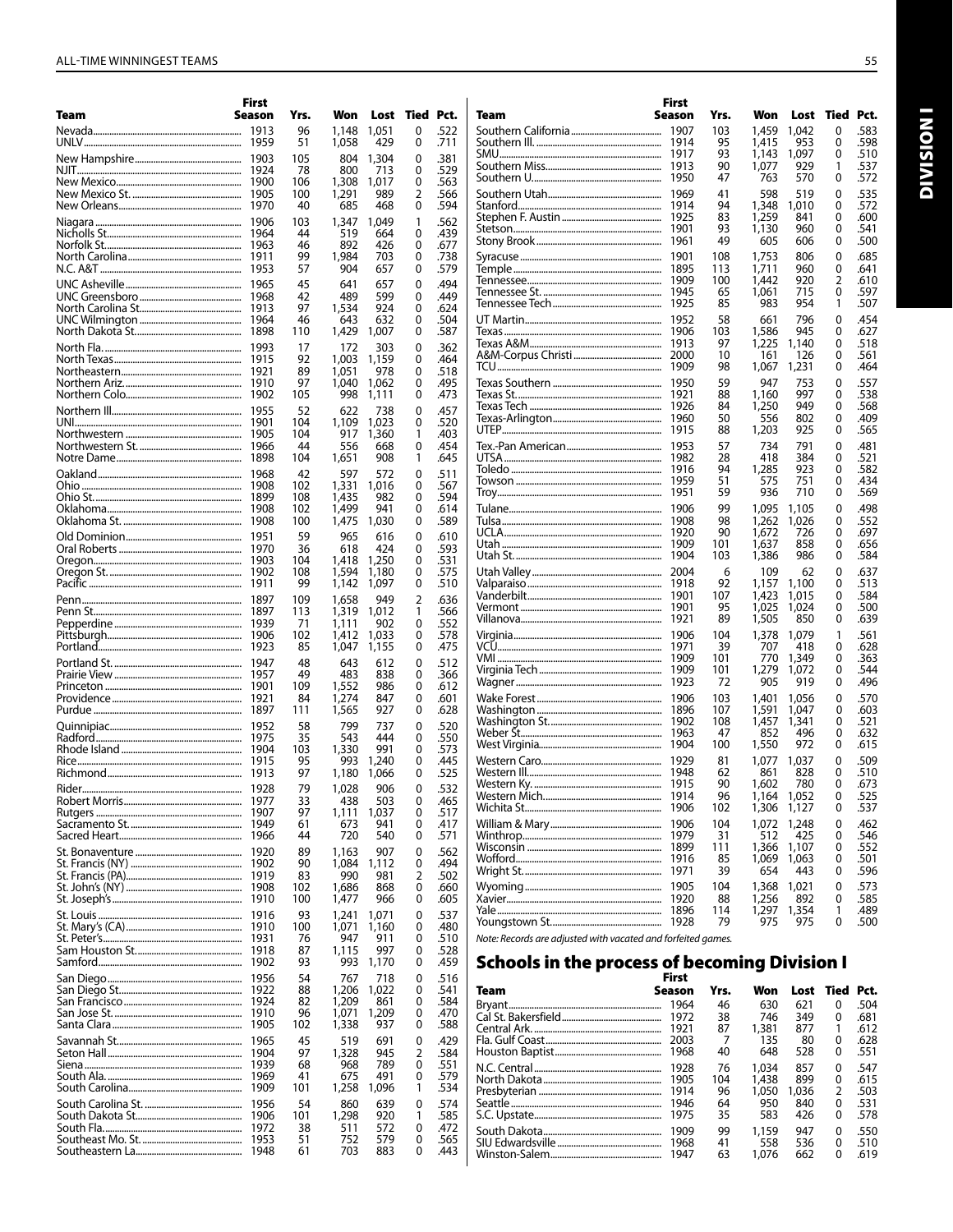# **Vacated and Forfeited Games**

|              |                     |      | Actual   | <b>Adjusted</b> |                                                                                                                                                                                                                                                 |
|--------------|---------------------|------|----------|-----------------|-------------------------------------------------------------------------------------------------------------------------------------------------------------------------------------------------------------------------------------------------|
| <b>Teams</b> | Coach               | Year | $W-L$    | $W-L$           | <b>Games Affected*</b>                                                                                                                                                                                                                          |
|              | Wimp Sanderson 1987 |      | $28 - 5$ | $.26 - 4$       | .V: Tr 2-1                                                                                                                                                                                                                                      |
|              |                     |      |          |                 |                                                                                                                                                                                                                                                 |
|              |                     |      |          |                 |                                                                                                                                                                                                                                                 |
|              |                     |      |          |                 |                                                                                                                                                                                                                                                 |
|              |                     |      |          |                 |                                                                                                                                                                                                                                                 |
|              |                     |      |          |                 |                                                                                                                                                                                                                                                 |
|              |                     |      |          |                 |                                                                                                                                                                                                                                                 |
|              |                     |      |          |                 |                                                                                                                                                                                                                                                 |
|              |                     |      |          |                 |                                                                                                                                                                                                                                                 |
|              |                     |      |          |                 |                                                                                                                                                                                                                                                 |
|              |                     |      |          |                 |                                                                                                                                                                                                                                                 |
|              |                     |      |          |                 |                                                                                                                                                                                                                                                 |
|              |                     |      |          |                 |                                                                                                                                                                                                                                                 |
|              |                     |      |          |                 |                                                                                                                                                                                                                                                 |
|              |                     |      |          |                 |                                                                                                                                                                                                                                                 |
|              |                     |      |          |                 |                                                                                                                                                                                                                                                 |
|              |                     |      |          |                 |                                                                                                                                                                                                                                                 |
|              |                     |      |          |                 |                                                                                                                                                                                                                                                 |
|              |                     |      |          |                 |                                                                                                                                                                                                                                                 |
|              |                     |      |          |                 |                                                                                                                                                                                                                                                 |
|              |                     |      |          |                 |                                                                                                                                                                                                                                                 |
|              |                     |      |          |                 |                                                                                                                                                                                                                                                 |
|              |                     |      |          |                 |                                                                                                                                                                                                                                                 |
|              |                     |      |          |                 |                                                                                                                                                                                                                                                 |
|              |                     |      |          |                 |                                                                                                                                                                                                                                                 |
|              |                     |      |          |                 |                                                                                                                                                                                                                                                 |
|              | Berly Shipley 1973  |      |          |                 |                                                                                                                                                                                                                                                 |
|              |                     |      |          |                 | V: Tr 1-2                                                                                                                                                                                                                                       |
|              |                     |      |          |                 |                                                                                                                                                                                                                                                 |
|              |                     |      |          |                 |                                                                                                                                                                                                                                                 |
|              |                     |      |          |                 |                                                                                                                                                                                                                                                 |
|              |                     |      |          |                 |                                                                                                                                                                                                                                                 |
|              |                     |      |          |                 |                                                                                                                                                                                                                                                 |
|              |                     |      |          |                 |                                                                                                                                                                                                                                                 |
|              |                     |      |          |                 |                                                                                                                                                                                                                                                 |
|              |                     |      |          |                 |                                                                                                                                                                                                                                                 |
|              |                     |      |          |                 |                                                                                                                                                                                                                                                 |
|              |                     |      |          |                 |                                                                                                                                                                                                                                                 |
|              |                     |      |          |                 |                                                                                                                                                                                                                                                 |
|              |                     |      |          |                 |                                                                                                                                                                                                                                                 |
|              |                     |      |          |                 |                                                                                                                                                                                                                                                 |
|              |                     |      |          |                 |                                                                                                                                                                                                                                                 |
|              |                     |      |          |                 |                                                                                                                                                                                                                                                 |
|              |                     |      |          |                 |                                                                                                                                                                                                                                                 |
|              |                     |      |          |                 |                                                                                                                                                                                                                                                 |
|              |                     |      |          |                 |                                                                                                                                                                                                                                                 |
|              |                     |      |          |                 |                                                                                                                                                                                                                                                 |
|              |                     |      |          |                 |                                                                                                                                                                                                                                                 |
|              |                     |      |          |                 |                                                                                                                                                                                                                                                 |
|              |                     |      |          |                 |                                                                                                                                                                                                                                                 |
|              |                     |      |          |                 | Missouri…………………………………………………… Norm Stewart ………………………… 1994 ………………… 28-4……………………25-3 ………………………………………………………………………V: Tr 3-1                                                                                                                         |
|              |                     |      |          |                 |                                                                                                                                                                                                                                                 |
|              |                     |      |          |                 | New Mexico St. ……………………………… Neil McCarthy …………………………… 1993 ………………… 26-8……………………25-7 ……………………………………………………………………V:Tr 1-1<br>New Mexico St. ……………………………… Neil McCarthy…………………………… 1994 ………………… 23-8……………………33-7 ……………………………………………………………………V:Tr 0-1 |
|              |                     |      |          |                 |                                                                                                                                                                                                                                                 |
|              |                     |      |          |                 |                                                                                                                                                                                                                                                 |
|              |                     |      |          |                 |                                                                                                                                                                                                                                                 |
|              |                     |      |          |                 |                                                                                                                                                                                                                                                 |
|              |                     |      |          |                 |                                                                                                                                                                                                                                                 |
|              |                     |      |          |                 |                                                                                                                                                                                                                                                 |
|              |                     |      |          |                 |                                                                                                                                                                                                                                                 |
|              |                     |      |          |                 |                                                                                                                                                                                                                                                 |
|              |                     |      |          |                 |                                                                                                                                                                                                                                                 |
|              |                     |      |          |                 |                                                                                                                                                                                                                                                 |
|              |                     |      |          |                 |                                                                                                                                                                                                                                                 |
|              |                     |      |          |                 |                                                                                                                                                                                                                                                 |
|              |                     |      |          |                 |                                                                                                                                                                                                                                                 |
|              |                     |      |          |                 |                                                                                                                                                                                                                                                 |
|              |                     |      |          |                 |                                                                                                                                                                                                                                                 |
|              |                     |      |          |                 |                                                                                                                                                                                                                                                 |
|              |                     |      |          |                 |                                                                                                                                                                                                                                                 |
|              |                     |      |          |                 | Texas Tech ……………………………………………James Dickey ………………………… 1996 ………………… 30-2…………………28-1 …………………………………………………………………………V:Tr 2-1                                                                                                                           |
|              |                     |      |          |                 |                                                                                                                                                                                                                                                 |
|              |                     |      |          |                 |                                                                                                                                                                                                                                                 |
|              |                     |      |          |                 |                                                                                                                                                                                                                                                 |
| Western Ky   | Johnny Oldham       | 1071 | $24-6$   | $20 - 5$        | $V·$ Tr $A-1$                                                                                                                                                                                                                                   |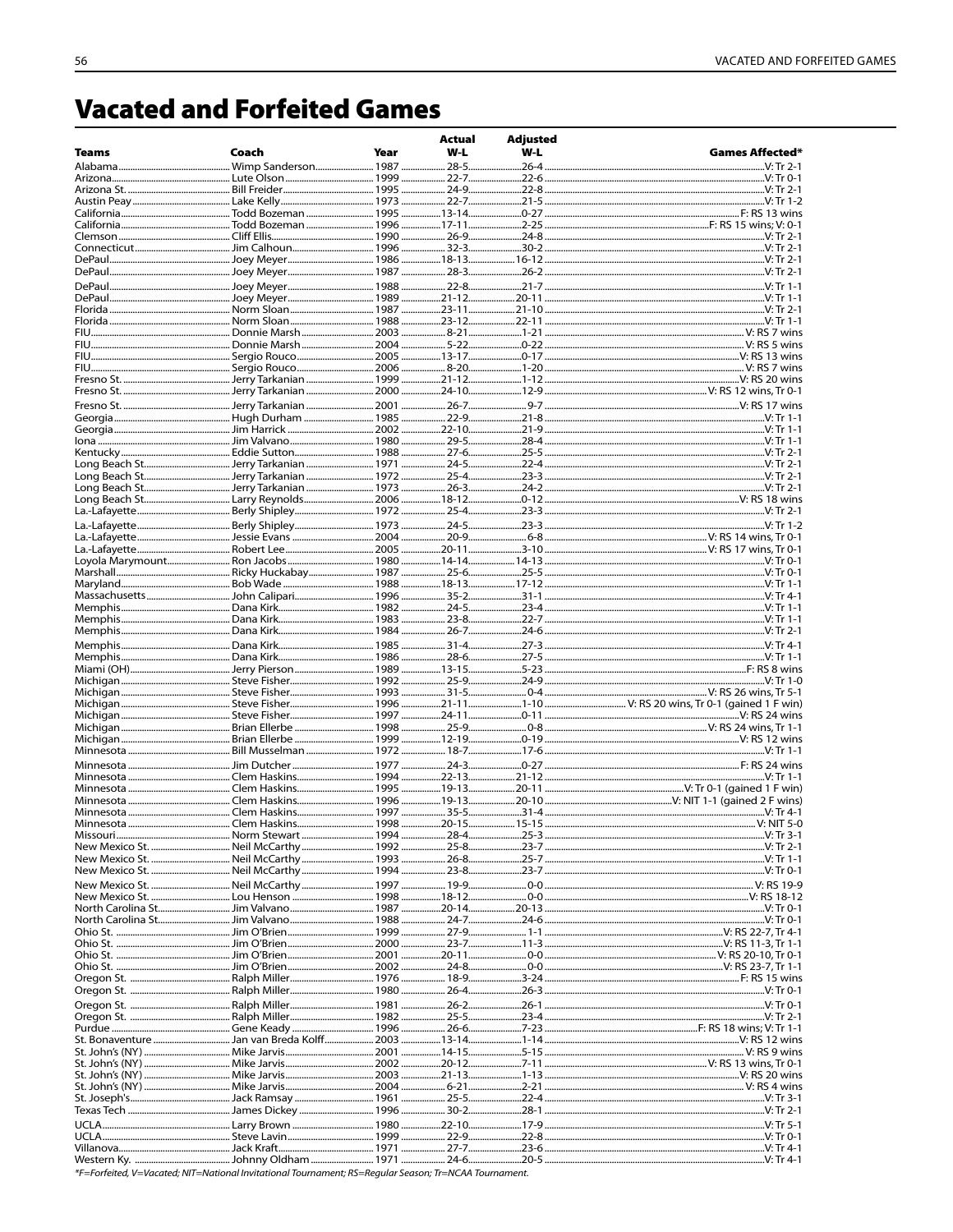# **Winningest Teams by Decade**

# 1930-39

|                 | Rk. Team | Won | Lost | Pct. |
|-----------------|----------|-----|------|------|
| 1.              |          | 200 | 39   | .837 |
| 2.              |          | 163 | 34   | .827 |
| 3.              |          | 181 | 40   | .819 |
| 4.              |          | 153 | 37   | .805 |
| 5.              |          | 145 | 38   | .792 |
| 6.              |          | 148 | 39   | .791 |
| 7.              |          | 197 | 52   | .791 |
| 8.              |          | 142 | 39   | .785 |
| 9.              |          | 170 | 49   | .776 |
| 10 <sub>1</sub> |          | 120 | 35   | .774 |
| 11.             |          | 212 | 65   | .765 |
| 12.             |          | 141 | 45   | .758 |
| 13.             |          | 143 | 50   | .741 |
| 14.             |          | 110 | 40   | .733 |
| 15.             |          | 163 | 61   | .728 |
| 16.             |          | 129 | 50   | .721 |
| 17.             |          | 147 | 57   | .721 |
| 18              |          | 124 | 49   | .717 |
| 19.             |          | 123 | 50   | .711 |
| 20.             |          | 157 | 65   | .707 |

| ٠ | 7 | ı<br>I | 'n | ٠ |
|---|---|--------|----|---|
|   |   |        |    |   |

|                 | Rk. Team                          | Won | Lost | Pct. |
|-----------------|-----------------------------------|-----|------|------|
| 1.              |                                   | 239 | 42   | .851 |
| 2.              |                                   | 237 | 55   | .812 |
| 3.              |                                   | 179 | 43   | .806 |
| 4.              |                                   | 145 | 40   | .784 |
| 5.              |                                   | 222 | 66   | .771 |
| б.              |                                   | 151 | 45   | .770 |
| 7.              |                                   | 174 | 53   | .767 |
| 8.              |                                   | 204 | 66   | .756 |
| 9.              |                                   | 162 | 55   | .747 |
| 10 <sub>1</sub> |                                   | 176 | 65   | .730 |
| 11              |                                   | 162 | 60   | .730 |
| 12.             |                                   | 157 | 59   | .727 |
| 13.             |                                   | 150 | 57   | .725 |
| 14              |                                   | 196 | 75   | .723 |
| 15.             |                                   | 180 | 69   | .723 |
| 16.             |                                   | 144 | 56   | .720 |
| 17.             |                                   | 145 | 58   | .714 |
| 18.             |                                   | 161 | 68   | .703 |
| 19.             |                                   | 163 | 70   | .700 |
| 20.             |                                   | 168 | 73   | .697 |
|                 | <b>Played only seven seasons:</b> |     |      |      |
|                 |                                   | 129 | 22   | .854 |
|                 |                                   | 118 | 32   | .787 |
|                 |                                   | 117 | 47   | .713 |

## 1950-59

| 1.<br>$\mathfrak{D}$<br>3.<br>$\overline{4}$ | Rk. Team | Won<br>224<br>240<br>228<br>208 | Lost<br>33<br>65<br>65<br>63 | Pct.<br>.872<br>.787<br>.778<br>.768 |
|----------------------------------------------|----------|---------------------------------|------------------------------|--------------------------------------|
| 5.                                           |          | 228                             | 71                           | .763                                 |
| 6.                                           |          | 199                             | 65                           | .754                                 |
| 7 <sup>2</sup>                               |          | 179                             | 63                           | .740                                 |
| 8.                                           |          | 187                             | 67                           | .736                                 |
| 9.                                           |          | 205                             | 74                           | .735                                 |
| 10 <sub>1</sub>                              |          | 202                             | 77                           | .724                                 |
| 11.                                          |          | 165                             | 64                           | .721                                 |
| 12.                                          |          | 205                             | 82                           | .714                                 |
| 13.                                          |          | 193                             | 78                           | .712                                 |
| 14.                                          |          | 187                             | 76                           | .711                                 |
| 15.                                          |          | 171                             | 74                           | .698                                 |
| 16.                                          |          | 176                             | 77                           | .696                                 |
| 17.                                          |          | 175                             | 80                           | .686                                 |
| 18.                                          |          | 192                             | 88                           | .686                                 |
| 19.                                          |          | 161                             | 76                           | .679                                 |
| 20.                                          |          | 171                             | 81                           | .679                                 |

# 1960-69

|                 | Rk. Team                          | Won | Lost | Pct. |
|-----------------|-----------------------------------|-----|------|------|
| $1_{-}$         |                                   | 234 | 52   | .818 |
| 2.              |                                   | 214 | 63   | .773 |
| 3.              |                                   | 204 | 64   | .761 |
| 4.              |                                   | 213 | 67   | .761 |
| 5.              |                                   | 197 | 69   | .741 |
| 6.              |                                   | 188 | 69   | .732 |
| 7.              |                                   | 201 | 74   | .731 |
| 8.              |                                   | 207 | 77   | .729 |
| 9.              |                                   | 197 | 74   | .727 |
| 10.             |                                   | 188 | 71   | .726 |
| 11 <sub>1</sub> |                                   | 182 | 69   | .725 |
| 12.             |                                   | 184 | 72   | .719 |
| 13.             |                                   | 172 | 69   | .714 |
| 14.             |                                   | 193 | 79   | .710 |
| 15.             |                                   | 198 | 82   | .707 |
| 16.             |                                   | 185 | 79   | .701 |
| 17.             |                                   | 183 | 82   | .691 |
| 18.             |                                   | 197 | 89   | .689 |
| 19.             |                                   | 183 | 83   | .688 |
| 20.             |                                   | 176 | 81   | .685 |
|                 | <b>Played only seven seasons:</b> |     |      |      |
|                 |                                   | 147 | 36   | .803 |

# 1970-79

|     | Rk. Team                   | Won | Lost | Pct. |
|-----|----------------------------|-----|------|------|
|     |                            | 273 | 27   | .910 |
| 2.  |                            | 252 | 40   | .863 |
| 3.  |                            | 223 | 56   | .799 |
| 4.  |                            | 239 | 65   | .786 |
| 5.  |                            | 223 | 69   | .764 |
| б.  |                            | 224 | 70   | .762 |
| 7.  |                            | 213 | 69   | .755 |
| 8.  |                            | 203 | 68   | .749 |
| 9.  |                            | 208 | 75   | .735 |
| 10. |                            | 201 | 74   | .731 |
| 11. |                            | 203 | 78   | .722 |
| 12. |                            | 208 | 80   | .722 |
| 13. |                            | 202 | 79   | .719 |
| 14. |                            | 210 | 84   | .714 |
| 15. |                            | 209 | 84   | .713 |
| 16. |                            | 198 | 80   | .712 |
| 17. |                            | 205 | 85   | .707 |
| 18. |                            | 199 | 85   | .701 |
| 19. |                            | 193 | 83   | .699 |
| 20. |                            | 202 | 89   | .694 |
|     | Played only eight seasons: |     |      |      |
|     |                            | 161 | 59   | .732 |
|     |                            |     |      |      |

|                | Rk. Team | Won | Lost | Pct. |
|----------------|----------|-----|------|------|
| $1_{-}$        |          | 281 | 63   | .817 |
|                |          | 271 | 65   | .807 |
| 3.             |          | 269 | 69   | .796 |
| 4.             |          | 229 | 63   | .784 |
| 5.             |          | 225 | 78   | .743 |
| 6.             |          | 243 | 87   | .736 |
| 7 <sup>1</sup> |          | 227 | 82   | .735 |
|                |          | 245 | 90   | .731 |
| 9.             |          | 231 | 85   | .731 |
| 10.            |          | 228 | 85   | .728 |
| 11.            |          | 228 | 86   | .726 |
| 12.            |          | 212 | 80   | .726 |
| 13.            |          | 250 | 96   | .723 |
| 14.            |          | 233 | 90   | .721 |
| 15.            |          | 216 | 84   | .720 |
| 16.            |          | 213 | 86   | .712 |
| 17.            |          | 215 | 89   | .707 |
| 18.            |          | 218 | 92   | .703 |
| 19.            |          | 227 | 99   | .696 |
| 20.            |          | 217 | 95   | .696 |
|                |          |     |      |      |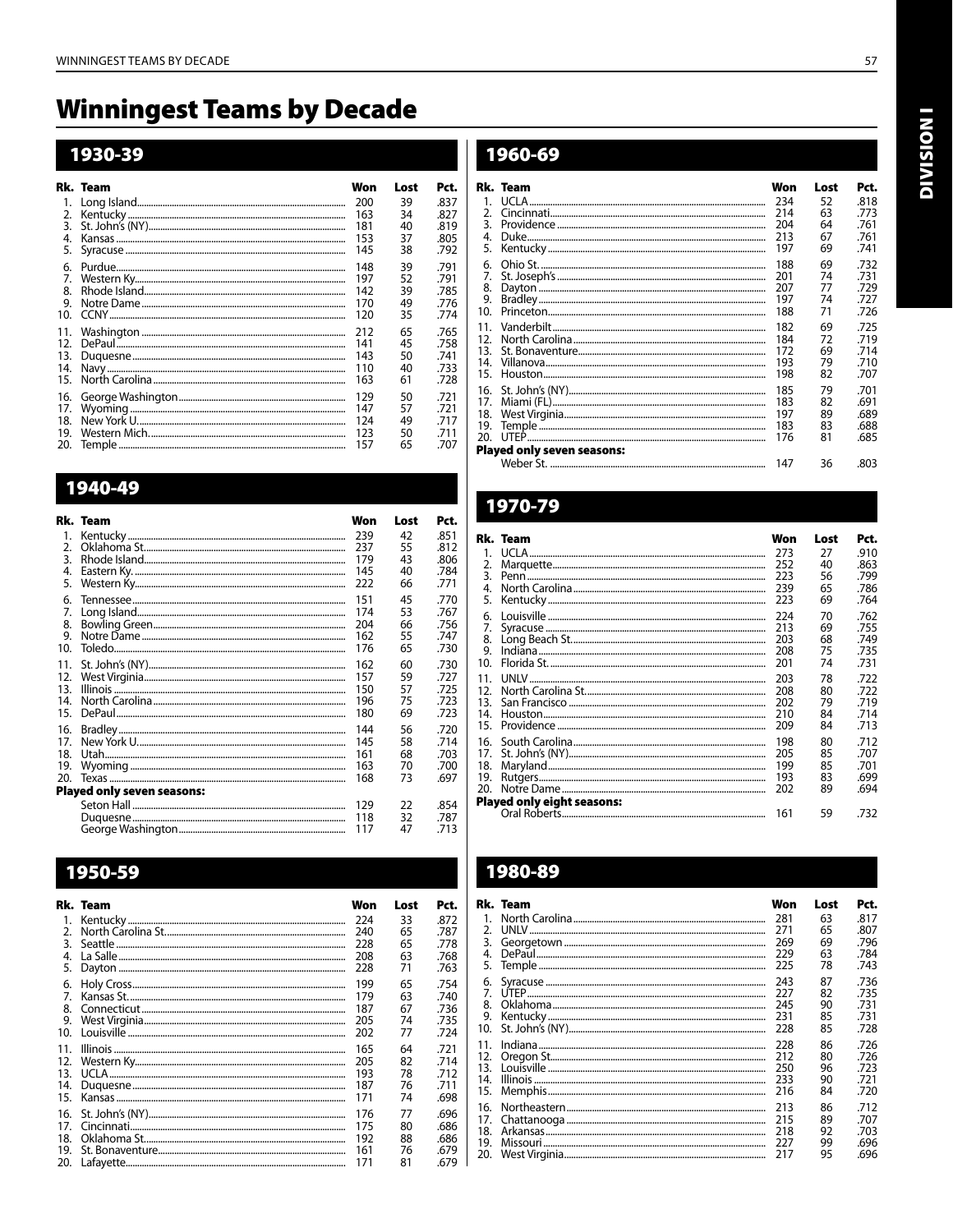|                  | Rk. Team                                      | Won | Lost | Pct. |
|------------------|-----------------------------------------------|-----|------|------|
| 1.               |                                               | 286 | 60   | 827  |
| 2.               |                                               | 282 | 63   | .817 |
| 3.               |                                               | 258 | 64   | .801 |
| 4.               |                                               | 271 | 78   | .777 |
| 5.               |                                               | 257 | 74   | .776 |
| 6.               |                                               | 270 | 78   | .776 |
| $\overline{7}$ . |                                               | 250 | 76   | .767 |
| 8.               |                                               | 210 | 66   | .761 |
| 9.               |                                               | 260 | 83   | .758 |
| 10 <sup>1</sup>  |                                               | 241 | 77   | .758 |
| 11.              |                                               | 247 | 82   | .751 |
| 12.              |                                               | 220 | 87   | .717 |
| 13.              |                                               | 217 | 86   | .716 |
| 14.              |                                               | 232 | 92   | .716 |
| 15.              |                                               | 233 | 93   | .715 |
| 16.              |                                               | 230 | 93   | .712 |
| 17.              |                                               | 211 | 90   | .701 |
| 18.              |                                               | 224 | 97   | .698 |
| 19.              |                                               | 214 | 97   | .688 |
| 20.              |                                               | 211 | 97   | .685 |
|                  | <b>Played only eight seasons:</b>             |     |      |      |
|                  |                                               | 191 | 42   | .820 |
|                  |                                               | 179 | 67   | .728 |
|                  | *1997 and 1998 seasons records later vacated. |     |      |      |

|                | 2000-09  |     |      |      |
|----------------|----------|-----|------|------|
|                | Rk. Team | Won | Lost | Pct. |
| $\mathbf{1}$ . |          | 291 | 60   | .829 |
| 2.             |          | 282 | 69   | .803 |
| 3.             |          | 264 | 66   | .800 |
| 4.             |          | 252 | 78   | .764 |
| 5.             |          | 267 | 85   | .759 |
| 6.             |          | 261 | 85   | .754 |
| 7.             |          | 253 | 85   | .749 |
| 8.             |          | 252 | 85   | .748 |
| 9.             |          | 245 | 87   | .738 |
| 10.            |          | 252 | 91   | .735 |
| 11.            |          | 251 | 92   | .732 |
| 12.            |          | 234 | 87   | .729 |
| 13.            |          | 251 | 94   | .728 |
| 14.            |          | 240 | 90   | .727 |
| 15.            |          | 250 | 95   | .725 |
| 16.            |          | 248 | 96   | .721 |
| 17.            |          | 232 | 90   | .720 |
| 18.            |          | 233 | 92   | .717 |
| 19.            |          | 240 | 97   | .712 |
| 20.            |          | 237 | 99   | .705 |

# **Winningest Teams Over Periods of Time**

| Victories Over a Two-Year Period |                      |              |     |      |  |
|----------------------------------|----------------------|--------------|-----|------|--|
| Team                             | <b>First</b><br>Year | Last<br>Year | Won | Lost |  |
|                                  | 1928                 | 1929         | 72  | 4    |  |
|                                  | 2007                 | 2008         | 71  | 6    |  |
|                                  | 2008                 | 2009         | 71  | 6    |  |
|                                  | 1947                 | 1948         | 70  | 6    |  |
|                                  | 1986                 | 1987         | 70  | 7    |  |
|                                  | 2008                 | 2009         | 70  | 7    |  |
|                                  | 2007                 | 2008         | 70  | 8    |  |
|                                  | 1997                 | 1998         | 70  | 9    |  |
|                                  | 1984                 | 1985         | 69  | 6    |  |
|                                  | 1990                 | 1991         | 69  | 6    |  |
|                                  | 1997                 | 1998         | 69  | 6    |  |
|                                  | 1998                 | 1999         | 69  | 6    |  |
|                                  | 1996                 | 1997         | 69  | 7    |  |
|                                  | 1948                 | 1949         | 68  | 5    |  |
|                                  | 2006                 | 2007         | 68  | 11   |  |
|                                  | 2007                 | 2008         | 67  | 10   |  |
|                                  | 1998                 | 1999         | 66  | 7    |  |
|                                  | 1999                 | 2000         | 66  | 7    |  |
|                                  | 2001                 | 2002         | 66  | 8    |  |
|                                  | 2006                 | 2007         | 66  | 8    |  |
|                                  | 1927                 | 1928         | 66  | 9    |  |
|                                  | 1991                 | 1992         | 66  | 9    |  |
|                                  | 1987                 | 1988         | 65  | 8    |  |
|                                  | 1988                 | 1989         | 65  | 10   |  |
|                                  | 2007                 | 2008         | 65  | 10   |  |
|                                  | 1999                 | 2000         | 65  | 12   |  |

## **Victories Over a Three-Year Period**

| <b>Team</b> | <b>First</b><br>Year | Last<br>Year | Won | Lost |
|-------------|----------------------|--------------|-----|------|
|             | 2006                 | 2008         | 104 | 10   |
|             | 2007                 | 2009         | 104 | 10   |
|             | 1996                 | 1998         | 104 | -11  |
|             | 1947                 | 1949         | 102 | 8    |
|             | 1927                 | 1929         | 102 | 11   |
|             | 1999                 | 2001         | 101 | 11   |
|             | 2007                 | 2009         | 101 | 14   |
|             | 1946                 | 1948         | 98  | 8    |

| Team | <b>First</b><br>Year | Last<br>Year | Won | Lost |
|------|----------------------|--------------|-----|------|
|      | 1985                 | 1987         | 98  | 11   |
|      | 1996                 | 1998         | 98  | 11   |
|      | 1998                 | 2000         | 98  | 11   |
|      | 1986                 | 1988         | 98  | 13   |
|      | 1989                 | 1991         | 98  | 14   |
|      | 1997                 | 1999         | 98  | 18   |
|      | 1995                 | 1997         | 97  | 12   |
|      | 2007                 | 2009         | 97  | 16   |
|      | 2006                 | 2008         | 97  | 17   |
|      | 1990                 | 1992         | 95  | 8    |
|      | 2000                 | 2002         | 95  | 13   |
|      | 2006                 | 2008         | 95  | 16   |
|      | 1990                 | 1992         | 95  | 18   |
|      | 1987                 | 1989         | 94  | 16   |
|      | 1948                 | 1950         | 93  | 10   |
|      | 1928                 | 1930         | 93  | 14   |
|      | 1984                 | 1986         | 93  | 14   |
|      | 1997                 | 1999         | 93  | 15   |
|      | 1999                 | 2001         | 93  | 17   |

# Victories Over a Four-Year Period

| Team | <b>First</b><br>Year | Last<br>Year | Won | Lost |
|------|----------------------|--------------|-----|------|
|      | 2006                 | 2009         | 137 | 14   |
|      | 1998                 | 2001         | 133 | 15   |
|      | 1999                 | 2002         | 132 | 15   |
|      | 1995                 | 1998         | 132 | 16   |
|      | 1996                 | 1999         | 132 | 20   |
|      | 1946                 | 1949         | 130 | 10   |
|      | 1987                 | 1990         | 129 | 21   |
|      | 1947                 | 1950         | 127 | 13   |
|      | 1984                 | 1987         | 127 | 17   |
|      | 1986                 | 1989         | 127 | 21   |
|      | 1985                 | 1988         | 126 | 17   |
|      | 1988                 | 1991         | 126 | 20   |
|      | 2005                 | 2008         | 126 | 26   |
|      | 1948                 | 1951         | 125 | 12   |
|      | 1989                 | 1992         | 174 | 16   |
|      | 1994                 | 1997         | 124 | 19   |
|      | 2006                 | 2009         | 174 | 22   |
|      | 1995                 | 1998         | 123 | 17   |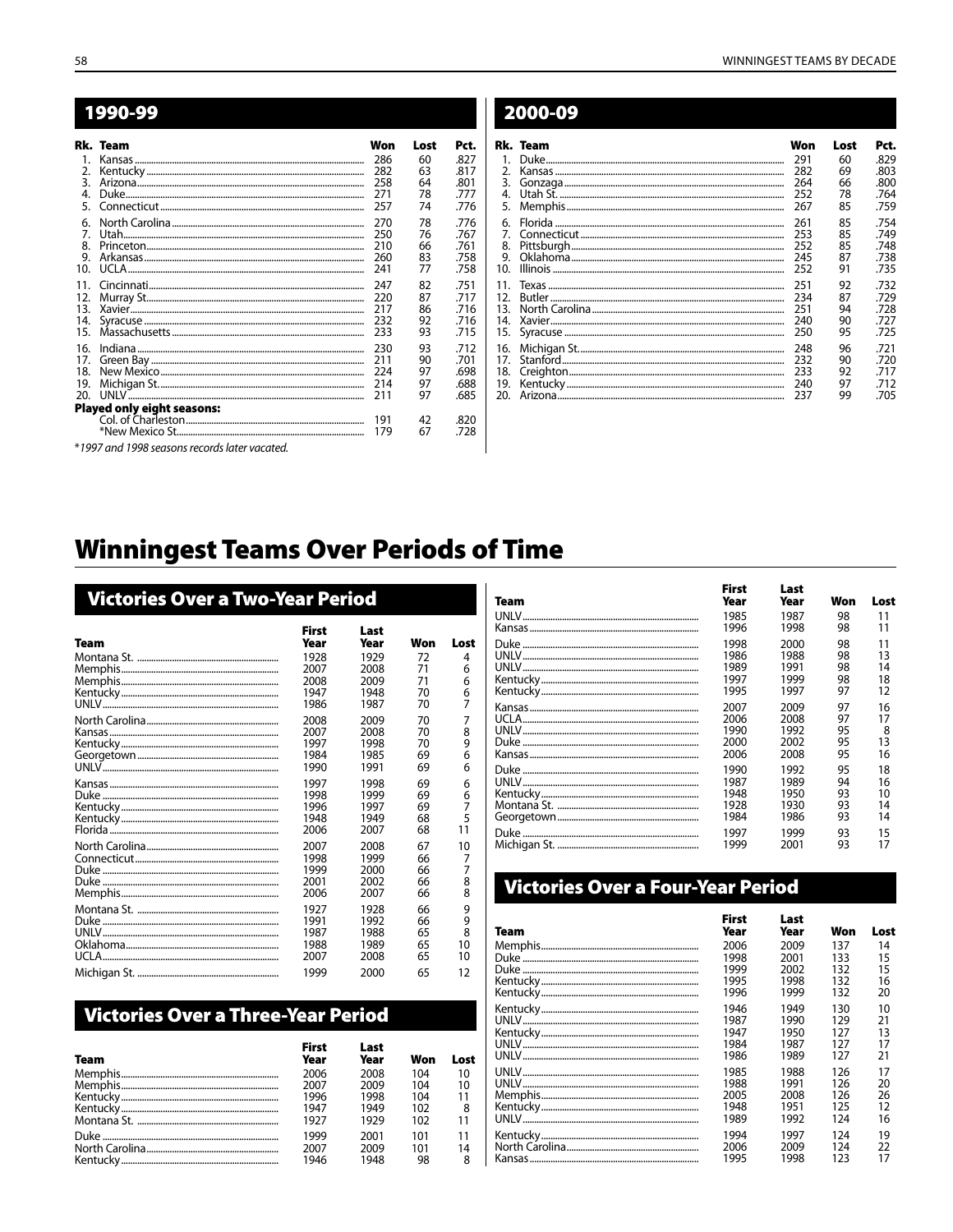| Team           | <b>First</b><br>Year | Last<br>Year | Won | Lost |
|----------------|----------------------|--------------|-----|------|
|                | 1927                 | 1930         | 123 | 21   |
|                | 2001                 | 2004         | 123 | 21   |
| North Carolina | 2005                 | 2008         | 123 | フフ   |
|                | 1989                 | 1992         | 123 | 26   |
|                | 1984                 | 1987         | 122 | 19   |
|                | 1997                 | 2000         | 122 | 20   |
|                | 1976                 | 1979         | 177 | つろ   |

## **Winning Percentage Over** a Two-Year Period

#### (Minimum 40 games) **First** Last **Team** Year Year Won Lost Pct. UCLA. 1972 1973 60  $\pmb{0}$ 1.000 Indiana.. 1975 1976  $63$  $\mathbf{1}$ 59<br>59<br>57 UCLA... .983 1967 1968 1 UCLA. 1971  $.983$ 1972 1 North Carolina St. .....  $.983$ 1973 1974  $\overline{1}$ North Carolina ....... 1923 1924 41  $\mathbf 1$ .976  $\frac{58}{58}$ <br> $\frac{58}{49}$ UCLA.... 1964 1965 .967  $\begin{array}{c} 2 \\ 2 \\ 2 \\ 2 \end{array}$ UCLA. 1968 1969 Long Island. 1935 1936 St. John's (NY) ....... 1930 1931 .958 60<br>39<br>38 .952<br>.951 UNLV... 1991 1992  $\begin{array}{c}\n 3 \\
2 \\
2 \\
3\n \end{array}$ Seton Hall... 1940 1941 Notre Dame........... 1926 1927 .950  $\frac{38}{57}$ Arkansas......... 1928 .950 1929 UCLA....... 1969 1970 .950 57<br>56<br>72<br>53<br>53 UCLA... 1970 1971  $\begin{array}{c} 3 \\ 3 \\ 4 \\ 3 \\ 3 \end{array}$ Alcorn St. 1978 1979 Montana St. ..... 1928 1929 .947<br>.946 Long Island...... 1936 1937  $.946$ Ohio St. ...... 1961 1962 53 1970 1971 .946 Penn.  $\begin{array}{c} 3 \\ 3 \\ 3 \end{array}$ Long Island ......... 1934 1935 50 .943 Enry Bland ........<br>Kentucky .............<br>St. John's (NY) .. 1954 1955 48  $\mathsf{3}$ 1929 1930 46 43  $\overline{3}$ Penn. 1920 1921 .935

## **Winning Percentage Over** a Three-Year Period

#### (Minimum 60 games)

|             | First | Last |     |      |      |
|-------------|-------|------|-----|------|------|
| <b>Team</b> | Year  | Year | Won | Lost | Pct. |
|             | 1971  | 1973 | 89  |      | 989  |
|             | 1967  | 1969 | 88  |      | .978 |
|             | 1970  | 1972 | 87  |      | 967  |
|             | 1934  | 1936 | 75  |      | .962 |
|             | 1968  | 1970 | 86  |      | 956  |

 $\overline{a}$ 

| Team  | rırsı<br>Year | Last<br>Year | Won | Lost | Pct. |
|-------|---------------|--------------|-----|------|------|
| UCLA. | 1969          | 1971         | 86  | 4    | .956 |
|       | 1972          | 1974         | 86  | 4    | .956 |
|       | 1929          | 1931         | 67  | 4    | .944 |
|       | 1935          | 1937         | 77  | 5    | .939 |
|       | 1919          | 1921         | 58  | 4    | .935 |
|       | 1974          | 1976         | 86  | 6    | .935 |
|       | 1960          | 1962         | 78  | 6    | .929 |
|       | 1970          | 1972         | 78  | 6    | .929 |
|       | 1947          | 1949         | 102 | 8    | .927 |
|       | 1946          | 1948         | 98  | 8    | .925 |
|       | 1951          | 1953         | 61  | 5    | .924 |
|       | 1960          | 1962         | 84  |      | .923 |
|       | 1973          | 1975         | 84  | 7    | .923 |
|       | 1990          | 1992         | 95  | 8    | .922 |
|       | 1961          | 1963         | 82  | 7    | .921 |
|       | 1973          | 1975         | 79  | 7    | .919 |
|       | 1980          | 1982         | 79  | 7    | .919 |
|       | 1926          | 1928         | 56  | 5    | .918 |
|       | 1920          | 1922         | 67  | 6    | .918 |
|       | 1930          | 1932         | 66  | 6    | .917 |
|       | 1940          | 1942         | 55  | 5    | .917 |

Eiset

**Look** 

#### **Winning Percentage Over** a Four-Year Period

#### (Minimum 80 games)

.984

.967

.961

.950

.949

.941

.939

|        | First | Last |     |      |      |
|--------|-------|------|-----|------|------|
| Team   | Year  | Year | Won | Lost | Pct. |
| UCI A. | 1970  | 1973 | 117 | 3    | .975 |
|        | 1967  | 1970 | 116 | 4    | .967 |
|        | 1969  | 1972 | 116 | 4    | .967 |
|        | 1968  | 1971 | 115 | 5    | .958 |
|        | 1971  | 1974 | 115 | 5    | .958 |
|        | 1951  | 1954 | 86  | 5    | .945 |
|        | 1934  | 1937 | 103 | 6    | .945 |
|        | 1972  | 1975 | 114 | 7    | .942 |
|        | 1946  | 1949 | 130 | 10   | .929 |
|        | 1952  | 1955 | 77  | 6    | .928 |
|        | 1918  | 1921 | 76  | 6    | .927 |
|        | 1926  | 1929 | 75  | 6    | .926 |
|        | 1936  | 1939 | 99  | 8    | .925 |
|        | 1960  | 1963 | 110 | 9    | .924 |
|        | 1919  | 1922 | 82  | 7    | .921 |
|        | 1929  | 1932 | 89  | 8    | .918 |
|        | 1928  | 1931 | 85  | 8    | .914 |
|        | 1964  | 1967 | 106 | 10   | .914 |
|        | 1966  | 1969 | 106 | 10   | .914 |
|        | 1948  | 1951 | 125 | 12   | .912 |
|        | 1939  | 1942 | 92  | 9    | .911 |
|        | 1973  | 1976 | 112 | 11   | .911 |
|        | 1935  | 1938 | 100 | 10   | .909 |
|        | 1945  | 1948 | 120 | 12   | .909 |
|        | 1959  | 1962 | 110 | 11   | .909 |

# **Winning Streaks**

## **Full Season**

| Wins | Team |                                              | Seasons Ended By Score |  |
|------|------|----------------------------------------------|------------------------|--|
| 88   |      |                                              |                        |  |
| 60   |      |                                              |                        |  |
| 47   |      |                                              |                        |  |
| 45   |      |                                              |                        |  |
| 44   |      |                                              |                        |  |
| 43   |      |                                              |                        |  |
| 43   |      |                                              |                        |  |
| 41   |      |                                              |                        |  |
| 39   |      |                                              |                        |  |
| 37   |      | North Carolina 1957-58 West Virginia 75-64   |                        |  |
| 37   |      |                                              |                        |  |
| 36   |      | North Carolina St. 1974-75 Wake Forest 83-78 |                        |  |
| 35   |      |                                              |                        |  |

### **Regular Season**

#### (Does not include national postseason tournaments)

| <b>Wins</b> | <b>Team</b> | <b>Seasons</b> Ended By Score |  |
|-------------|-------------|-------------------------------|--|
| - 76        |             |                               |  |
| - 57        |             |                               |  |
| 56          |             |                               |  |
| 54          |             |                               |  |
| -51         |             |                               |  |
| 48          |             |                               |  |
| 47          |             |                               |  |
| 44          |             |                               |  |
| 43          |             |                               |  |
| 43          |             |                               |  |
| 42          |             |                               |  |

# **I NOISIAID**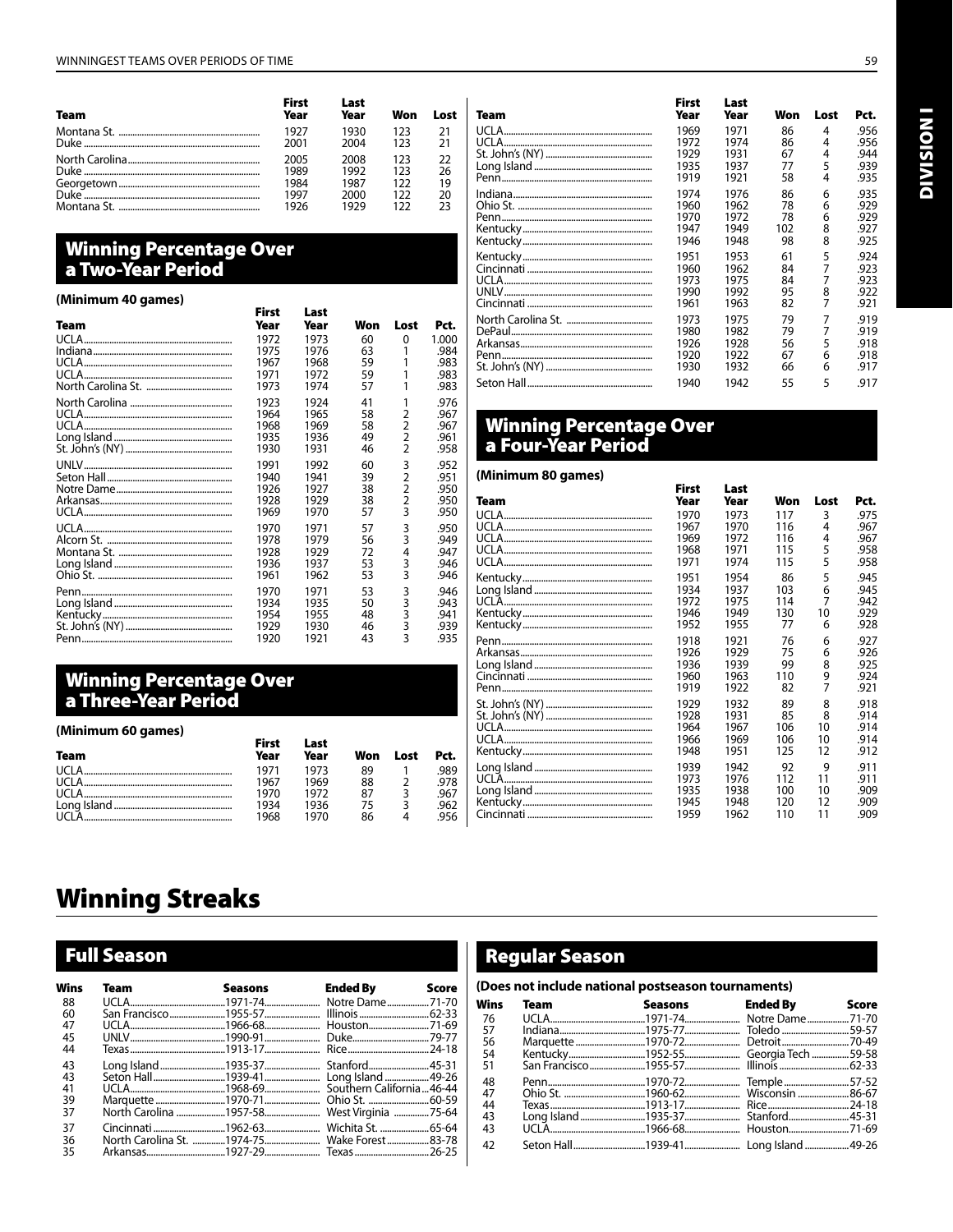## Home Court

| Wins | <b>Team</b> | Seasons Ended By Score              |  |
|------|-------------|-------------------------------------|--|
| 129  |             |                                     |  |
| -99  |             | St. Bonaventure1948-61 Niagara87-77 |  |
| -98  |             |                                     |  |
| 86   |             |                                     |  |
| -81  |             |                                     |  |
| -81  |             | Marquette 1967-73 Notre Dame 71-69  |  |
| -80  |             |                                     |  |
| - 75 |             |                                     |  |
| 72   |             |                                     |  |
| 71   |             |                                     |  |
| 68   |             |                                     |  |
| 67   |             |                                     |  |

## Current Home Court

| Wins | Team         | Wins | Team                 |
|------|--------------|------|----------------------|
| 41   | Kansas       | 14   | Oakland              |
| 34   | Utah St.     | 14   | Stephen F. Austin    |
| 21   | Cornell      | 12   | American             |
| 21   | Siena        | 11   | Cleveland St.        |
| 20   | Dayton       | 11   | <b>Robert Morris</b> |
| 20   | Pittsburgh   | 11   | Utah                 |
| 19   | Missouri     | 10   | Jackson St.          |
| 16   | George Mason | 10   | Morehead St.         |
| 15   | Memphis      | 10   | Mt. St. Mary's       |
| 15   | Western Ky.  |      |                      |

| .            |
|--------------|
| Oakland      |
| Stephen F. A |
|              |

- 
- 11 Cleveland St.<br>11 Robert Morris **Robert Morris** 
	-
- 
- 
- 

# Rivalries

# Consecutive Years

|              |                  | <b>First</b> | Last |
|--------------|------------------|--------------|------|
| <b>Years</b> | <b>Opponents</b> | Year         | Year |
| 108          |                  |              |      |
| 108          |                  |              |      |
| 107          |                  |              |      |
| 106          |                  |              |      |
| 106          |                  |              |      |
| 105          |                  |              |      |
| 104          |                  |              |      |
| 103          |                  |              |      |
| 103          |                  |              |      |
| 102          |                  |              |      |

## Games Played

|       |                  | <b>First</b> | Last |
|-------|------------------|--------------|------|
| Games | <b>Opponents</b> | Year         | Year |
| 331   |                  |              |      |
| 284   |                  |              |      |
| 283   |                  |              |      |
| 278   |                  |              |      |
| 276   |                  |              |      |
| 267   |                  |              |      |
| 266   |                  |              |      |
| 263   |                  |              |      |
| 261   |                  |              |      |
| 253   |                  |              |      |

## Victories for One Opponent

| W-L                          | <b>Opponents</b> | <b>First</b><br>Year | Last<br>Year |
|------------------------------|------------------|----------------------|--------------|
| 182-102<br>181-150<br>176-90 |                  |                      |              |
| 169-98<br>167-94<br>166-58   |                  |                      |              |
| 166-71<br>162-116<br>156-107 |                  |                      |              |
| 154-122                      |                  |                      |              |

## Consecutive Victories

|     |                  | <b>First</b> | Last |
|-----|------------------|--------------|------|
| Won | <b>Opponents</b> | Year         | Year |
| -52 |                  |              |      |
| 43  |                  |              |      |
| 41  |                  |              |      |
| 39  |                  |              |      |
| -39 |                  |              |      |
| 38  |                  |              |      |
| -38 |                  |              |      |
| 36  |                  |              |      |
| 35  |                  |              |      |
| -35 |                  |              |      |
|     |                  |              |      |

†*active streak*

# Current Consecutive Victories

|                 |                  | <b>First</b> | Last |
|-----------------|------------------|--------------|------|
| Won             | <b>Opponents</b> | Year         | Year |
| -43             |                  |              |      |
| 36              |                  |              |      |
| 33              |                  |              |      |
| 31              |                  |              |      |
| $\overline{29}$ |                  |              |      |
| 25              |                  |              |      |
| 22              |                  |              |      |
| -20             |                  |              |      |
|                 |                  |              |      |

## Consecutive Home Victories

|     |                  | <b>First</b> | Last |
|-----|------------------|--------------|------|
| Won | <b>Opponents</b> | Year         | Year |
| -54 |                  |              |      |
| -52 |                  |              |      |
| 47  |                  |              |      |
| -41 |                  |              |      |
| -37 |                  |              |      |
| -34 |                  |              |      |
| -34 |                  |              |      |
| 33  |                  |              |      |
| -33 |                  |              |      |
| 32  |                  |              |      |
| -32 |                  |              |      |

†*active streak*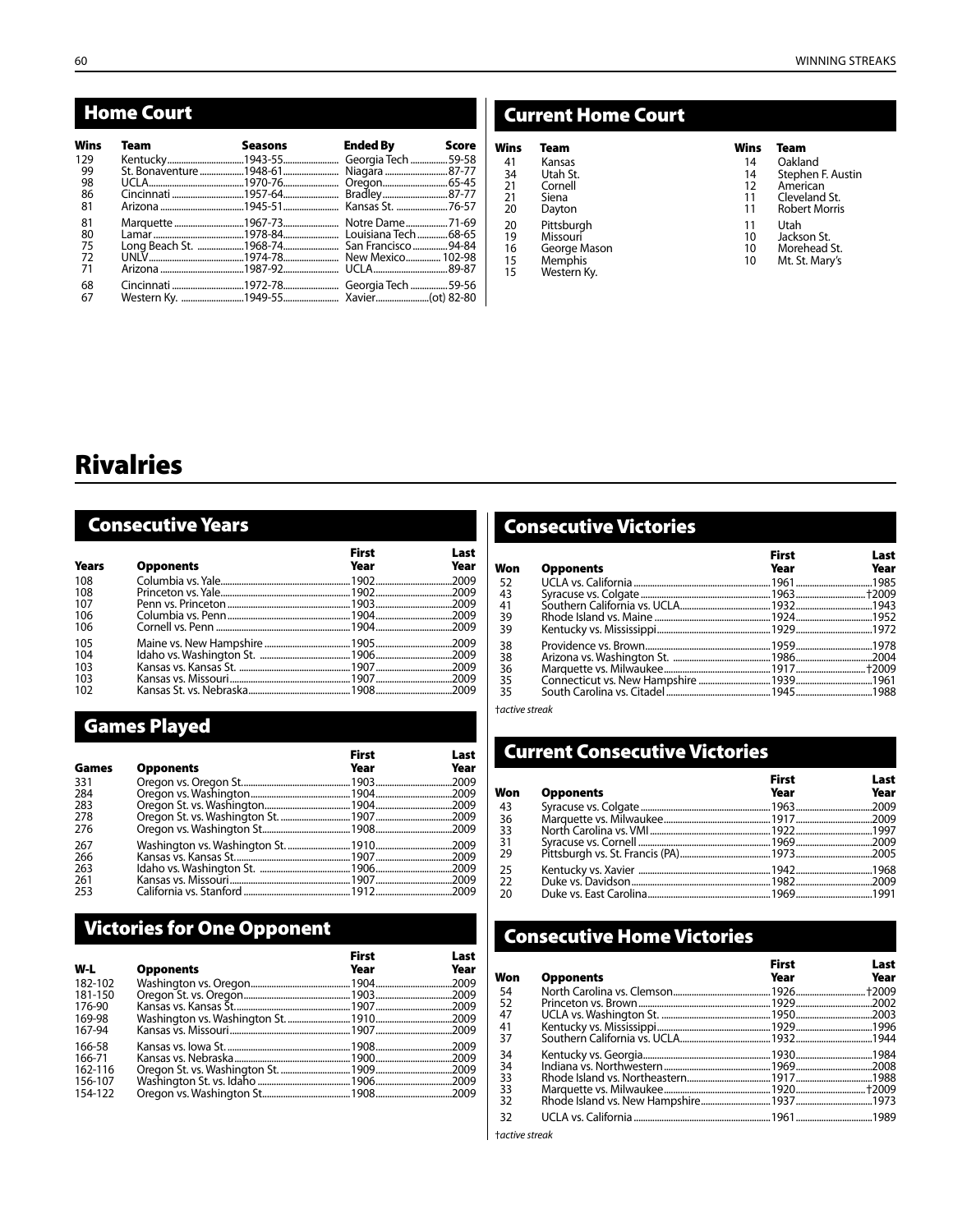## Current Consecutive Home Victories

| Won  | <b>Opponents</b> | <b>First</b><br>Year | Last<br>Year |
|------|------------------|----------------------|--------------|
| -54  |                  |                      |              |
| -33  |                  |                      |              |
| - 31 |                  |                      |              |
| 27   |                  |                      |              |
| - 27 |                  |                      |              |
| 26   |                  |                      |              |
| 20   |                  |                      |              |
| 19   |                  |                      |              |
| 19   |                  |                      |              |
| -16  |                  |                      |              |

#### Consecutive Victories on an Opponent's Home Court

| Won  | <b>Opponents</b> | <b>First</b><br>Year | Last<br>Year |
|------|------------------|----------------------|--------------|
| - 29 |                  |                      |              |
| -26  |                  |                      |              |

# Associated Press (A.P.) Poll Records

## Full Season at No. 1

1956, San Francisco, 14 weeks 1960, Cincinnati, 12 weeks 1961, Ohio St., 13 weeks 1962, Ohio St., 14 weeks 1963, Cincinnati, 16 weeks 1967, UCLA, 15 weeks 1969, UCLA, 15 weeks 1972, UCLA, 16 weeks 1973, UCLA, 16 weeks 1976, Indiana, 17 weeks

1991, UNLV, 17 weeks 1992, Duke, 18 weeks

## Most Consecutive Weeks at No. 1

46, UCLA, Feb. 9, 1971 to Jan. 15, 1974 27, Ohio St., Dec. 13, 1960 to Mar. 13, 1962 23, UCLA, Preseason Nov. 1966 to Jan. 16, 1968 19, San Francisco, Feb. 8, 1955 to Mar. 6, 1956 18, Duke, Preseason Nov. 1991 to Mar. 16, 1992 17, Indiana, Preseason Nov. 1975 to Mar. 16, 1976 17, UNLV, Preseason Nov. 1990 to Mar. 12, 1991 16, Cincinnati, Preseason Nov. 1962 to Mar. 12, 1963 15, UCLA, Preseason Nov. 1968 to Mar. 4, 1969

15, North Carolina, Dec. 6, 1983 to Mar. 13, 1984

15, Kansas, Dec. 3, 1996 to Mar. 11, 1997 15, Illinois, Dec. 7, 2004 to Mar. 15, 2005

## Preseason No. 1 to not Ranked No. 1 the Rest of the Season

1970, South Carolina 1978, North Carolina 1981, Kentucky 1986, Georgia Tech 1988, Syracuse 1990, UNLV 2000, Connecticut

## Biggest Jump to No. 1 from Previous Week

8th, West Virginia, Dec. 17 to Dec. 24, 1957 6th, Duke, Dec. 7 to Dec. 14, 1965 6th, Kansas, Nov. 25 to Dec. 2, 2003

24 Connecticut at New Hampshire.................................1939.................................1968 24 Kansas at Kansas St..........................................................1984.................................2007 Rhode Island at Maine. 20 Arizona at Washington St. ...........................................1987.................................2006 20 South Carolina at Citadel ..............................................1945..............................†2007 16 UCLA at Washington St..................................................1994..............................†2009 13 Syracuse at Colgate .........................................................1963..............................†1997 Providence at Brown. First Last Won Opponents

†*active streak*

## Victories for One Opponent in One Year

| W-L   | <b>Opponents</b> | Year |
|-------|------------------|------|
| $5-0$ |                  |      |
| $5-0$ |                  |      |
| 4-0   | by many          |      |

5th, Holy Cross, Jan. 10 to Jan. 17, 1950 5th, Kansas St., Dec. 23 to Dec. 30, 1952 5th, Indiana, Dec. 21 to Dec. 28, 1982 5th, UCLA, Jan. 11 to Jan. 18, 1983 5th, Temple, Feb. 2 to Feb. 9, 1988 5th, Oklahoma, Feb. 7 to Feb. 14, 1989 5th, Oklahoma, Feb. 27 to Mar. 6, 1990 5th, Illinois, Nov. 30 to Dec. 7, 2004 5th, UCLA, Nov. 21 to Nov. 28, 2006

## Biggest Jump from Not Ranked the Previous Week

#### (at least 20 ranked)

4th, Kansas, Preseason to Nov. 27, 1989 5th, St. Louis, Dec. 26, 1950 to Jan. 3, 1951 5th, Cincinnati, Jan. 31 to Feb. 7, 1961 6th, Notre Dame, Jan. 12 to Jan. 19, 1954 6th, Missouri, Dec. 7 to Dec. 14, 1954

6th, Maryland, Dec. 10 to Dec. 17, 1957 6th, Oklahoma St., Jan. 21 to Jan. 28, 1958 7th, Bradley, Mar. 9 to Mar. 23, 1954 7th, Oklahoma City, Jan. 14 to Jan. 21, 1958

7th, Iowa, Dec. 27, 1960 to Jan. 3, 1961

7th, Wake Forest, Jan. 30 to Feb. 6, 1976 7th, North Carolina St., Preseason to Nov. 29, 1983

## Biggest Jump from Not Ranked the Previous Week

#### (at least 25 ranked)

4th, Kansas, Preseason to Nov. 27, 1989 8th, Arizona, Preseason to Nov. 20, 2001 10th, Notre Dame, Dec. 3 to Dec. 10, 2002 12th, Arizona St., Nov. 21 to Nov. 28, 1994 12th, Duke, Nov. 20 to Nov. 27, 1995

12th, North Carolina, Nov. 26 to Dec. 3, 2002 13th, Wake Forest, Jan. 25 to Feb. 1, 1993 13th, Oregon, Jan. 29 to Feb. 5, 2002 13th, Georgia Tech, Nov. 25 to Dec. 2, 2003

14th, Iowa, Jan. 9 to Jan. 16, 2001 14th, Pittsburgh, Feb. 5 to Feb. 12, 2002

14th, Florida, Nov. 15 to Nov. 22, 2005

**I NOISIAID** Division I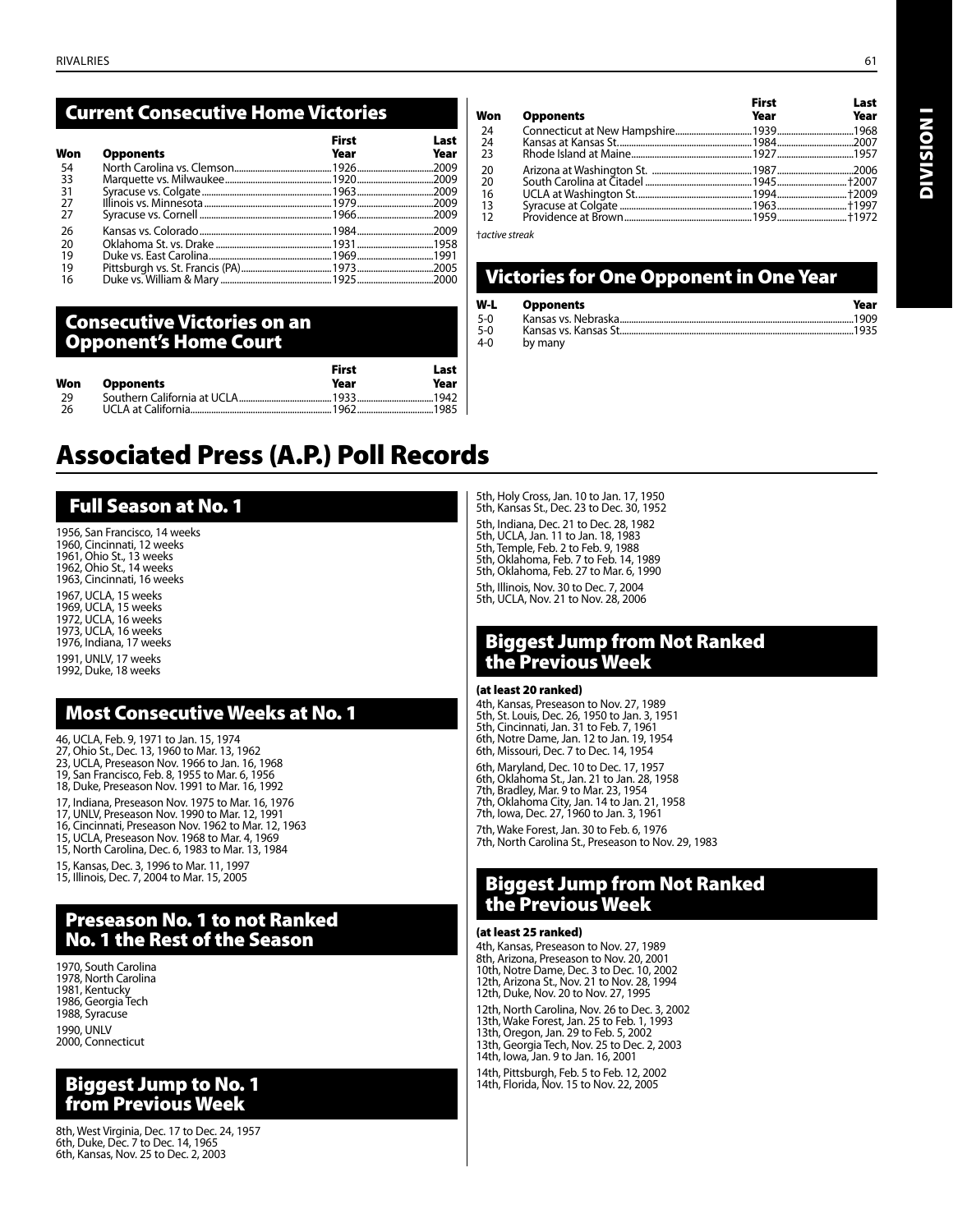### Biggest Drop from No. 1 from Previous Week

15th, Florida, Dec. 9 to Dec. 15, 2003 9th, UNLV, Feb. 22 to Mar. 1, 1983 8th, UCLA, Dec. 7 to Dec. 14, 1965 8th, South Carolina, Preseason Nov. to Dec. 9, 1969 8th, Duke, Jan. 17 to Jan. 24, 1989 8th, Connecticut, Preseason Nov. to Nov. 16, 1999 7th, St. John's (NY), Dec. 18 to Dec. 26, 1951 7th, UCLA, Jan. 25 to Feb. 1, 1983 7th, Cincinnati, Mar. 7 to Mar. 14, 2000 6th, Michigan St., Jan. 9 to Jan. 16, 1979 6th, Memphis, Jan. 11 to Jan. 18, 1983 6th, UNLV, Preseason Nov. 1989 to Nov. 27, 1989 6th, Syracuse, Jan. 2 to Jan. 9, 1990 6th, Michigan, Nov. 30 to Dec. 7, 1992 6th, Kentucky, Nov. 29 to Dec. 6, 1993 6th, Wake Forest, Nov. 30 to Dec. 7, 2004 6th, Wake Forest, Jan. 20 to Jan. 27, 2009

## Biggest Drop to Not Ranked from the Previous Week

#### (at least 20 ranked)

2nd, Louisville, Preseason to Dec. 2, 1986 4th, Indiana, Dec. 27, 1960 to Jan. 3, 1961 5th, Kansas, Dec. 8 to Dec. 15, 1953 6th, Iowa, Dec. 27, 1955 to Jan. 3, 1956 6th, Louisville, Preseason to Nov. 29, 1983 7th, Indiana, Dec. 14 to Dec. 21, 1954 7th, Missouri, Dec. 21 to Dec. 28, 1954 7th, Utah, Dec. 27, 1955 to Jan. 3, 1956 7th, Kansas, Dec. 9 to Dec. 16, 1958 7th, Duquesne, Dec. 9 to Dec. 16, 1969 7th, Ohio St., Dec. 16 to Dec. 23, 1980

#### Biggest Drop to Not Ranked from the Previous Week

#### (at least 25 ranked)

- 11th, Indiana, Dec. 21 to Dec. 28, 1994 13th, Stanford, Nov. 13 to Nov. 22, 2005 13th, West Virginia, Nov. 22 to Nov. 29, 2005 14th, UCLA, Nov. 26 to Dec. 3, 2002 15th, St. John's (NY), Nov. 15 to Nov. 23, 1999 15th, UCLA, Nov. 21 to Nov. 28, 2000 15th, St. Joseph's, Dec. 18 to Dec. 25, 2001 15th, Marquette, Jan. 2 to Jan. 9, 2007 16th, Oklahoma, Feb. 1 to Feb. 8, 1993 16th, Minnesota, Dec. 19 to Dec. 26, 1994 16th, Duke, Jan. 9 to Jan. 16, 1995 16th, Arkansas, Preseason to Nov. 20, 1995 16th, Temple, Dec. 8 to Dec. 15, 1998 16th, Wichita St., Dec. 26, 2006 to Jan. 2, 2007 16th, Virginia Tech, Jan. 30 to Feb. 6, 2007 16th, Duke, Feb. 6 to Feb. 13, 2007 16th, Dayton, Jan. 22 to Jan. 29, 2008 16th, Gonzaga, Dec. 30, 2008 to Jan. 6, 2009
- 16th, Texas, Feb. 3 to Feb. 10, 2009

## Lowest Ranking to Rise to No. 1 during the Season

(does not include 1962-69 when only 10 ranked) NR, Indiana St., Dec. 5, 1978 to Feb. 13, 1979 (only 20 ranked) 24th, Louisville, Jan. 6 to Mar. 17, 2009 21st, Stanford, Dec. 2, 2003 to Feb. 17, 2004 21st, Wake Forest, Preseason Nov. 2008 to Jan. 20, 2009 20th, UNLV, Preseason Nov. 1982 to Feb. 15, 1983 20th, Kentucky, Dec. 31, 2002 to Mar. 18, 2003 19th, Indiana, Dec. 16, 1952 to Mar. 3, 1953 19th, Houston, Jan. 4 to Mar. 1, 1983 19th, Connecticut, Preseason Nov. 1994 to Feb. 13, 1995 18th, North Carolina, Jan. 4 to Feb. 1, 1983 18th, Duke, Nov. 16, 1999 to Mar. 14, 2000

## Lowest Ranking to Drop from No. 1 during the Season

#### (does not include 1962-69 when only 10 ranked)

NR, St. John's (NY), Dec. 18, 1951 to Jan. 15, 1952 (only 20 ranked) NR, Duke, Jan. 8 to Feb. 26, 1980 (only 20 ranked) NR, Alabama, Dec. 31, 2002 to Feb. 11, 2003 NR, Florida, Dec. 9, 2003 to Feb. 17, 2004 24th, Connecticut, Preseason Nov. 1999 to Feb, 29, 2000 21st, Arizona, Nov. 21, 2000 to Jan. 9, 2001 21st, Kansas, Dec. 2, 2003 to Feb. 17, 2004

- 20th, Indiana, Dec. 11, 1979 to Feb. 5, 1980
- 17th, Memphis, Jan. 11 to Mar. 1, 1983 17th, Syracuse, Preseason Nov. 1987 to Jan. 26, 1988

## Most Teams at No. 1 in One Season

- 7, 1983 Houston, Indiana, Memphis, UNLV, North Carolina, UCLA and Virginia
- 6, 1993 Duke, Indiana, Kansas, Kentucky, Michigan and North Carolina
- 6, 1994 Arkansas, Duke, Kansas, Kentucky, North Carolina and UCLA
- 6, 1995 Arkansas, Connecticut, Kansas, Massachusetts, North Carolina and UCLA
- 6, 2004 Connecticut, Duke, Florida, Kansas, St. Joseph's and Stanford
- 6, 2009 North Carolina, Pittsburgh, Wake Forest, Duke, Connecticut and Louisville
- 5, 1979 Duke, Indiana, Michigan St., Notre Dame and UCLA 5, 1990 Kansas, Missouri, UNLV, Oklahoma and Syracuse
- 
- 2001 Arizona, Duke, Michigan St., North Carolina and Stanford 5, 2003 Alabama, Arizona, Duke, Florida and Kentucky
- 5, 2007 Florida, North Carolina, Ohio St., UCLA and Wisconsin

## Most Consecutive Weeks with a Different No. 1

- 7, Jan. 3 to Feb. 14, 1994 (in order: Arkansas, North Carolina, Kansas, UCLA, Duke, North Carolina and Arkansas)
- 5, Jan. 17 to Feb. 14, 1989 (in order: Duke, Illinois, Oklahoma, Arizona and Oklahoma)
- 5, Feb. 6 to Mar. 6, 1990 (in order: Missouri, Kansas, Missouri, Kansas and Oklahoma)
- 5, Jan. 30 to Feb. 27, 1995 (in order: Massachusetts, North Carolina, Connecticut, Kansas and UCLA)
- 5, Feb. 17 to Mar. 17, 2009 (in order: Connecticut, Pittsburgh, Connecticut, North Carolina and Louisville)
- 4, Dec. 11, 1951 to Jan. 2, 1952 [in order: Kentucky, St. John's (NY), Kentucky and Kansas]
- 4, Feb. 17 to Mar. 10, 1970 (in order: UCLA, Kentucky, UCLA and Kentucky)
- 4, Feb. 7 to Feb. 28, 1978 (in order: Kentucky, Arkansas, Marquette and Kentucky)
- 4, Feb. 6 to Feb. 27, 1979 (in order: Notre Dame, Indiana St., UCLA and Indiana St.)
- 4, Jan. 13 to Feb. 3, 1987 (in order: UNLV, Iowa, North Carolina and UNLV)
- 4, Nov. 25 to Dec. 16, 2003 (in order: Connecticut, Kansas, Florida and Connecticut)
- 4, Jan. 13 to Feb. 3, 2009 (in order: Pittsburgh, Wake Forest, Duke and Connecticut)

## Most Times No. 1 Defeated in a Season

- 10, 1993-94
- 9, 2003-04 9, 2008-09
- 8, 1978-79
- 8, 1982-83
- 8, 1989-90
- 7, 1987-88 7, 1988-89
- 7, 1992-93
- 7, 1997-98
- 7, 1999-2000 7, 2002-03
- 7, 2006-07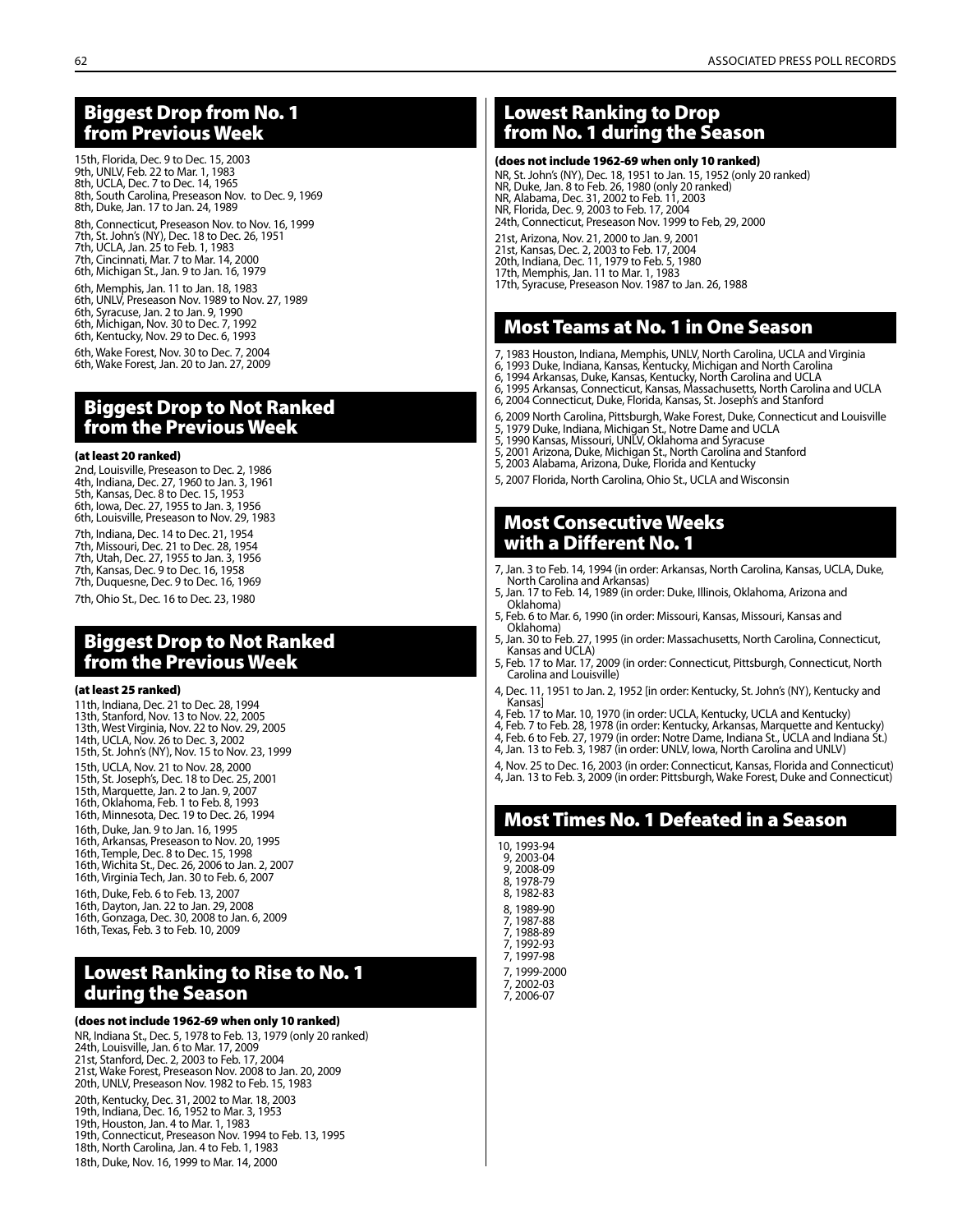## Largest Point Margin in Defeating No. 1

41, No. 2 Kentucky (81) vs. No. 1 St. John's (NY) (40), Lexington, KY, Dec. 17, 1951 32, No. 2 UCLA (101) vs. No. 1 Houston (69), Los Angeles (NSF), Mar. 22, 1968 24, No. 3 Massachusetts (104) vs. No. 1 Arkansas (80), Springfield, MA, Nov. 25, 1994

24, No. 2 North Carolina (97) vs. No. 1 Duke (73), Chapel Hill, NC, Feb. 5, 1998 23, No. 15 Villanova (96) vs. No. 1 Connecticut (73), Storrs, CT, Feb. 18, 1995 22, Tied No. 5 Oklahoma (100) vs. No. 1 Kansas (78), Norman, OK, Feb. 27, 1990

20, No. 5 Arizona St. (87) vs. No. 1 Oregon St. (67), Corvallis, OR, Mar. 7, 1981 20, No. 13 North Carolina (91) vs. No. 1 Duke (71), Durham, NC, Jan. 18, 1989 20, No. 17 Georgia Tech (89) vs. No. 1 North Carolina (69), Atlanta, Jan. 12, 1994 20, NR Xavier (87) vs. No. 1 St. Joseph's (67), Dayton, OH, Mar. 11, 2004

## Largest Point Margin for an Unranked Opponent Defeating No. 1

20, Xavier (87) vs. St. Joseph's (67), Dayton, OH, Mar. 11, 2004<br>19, Wisconsin (86) vs. Ohio St. (67), Madison, WI, Mar. 3, 1962<br>19, Villanova (93) vs. Syracuse (74), Syracuse, NY, Jan. 6, 1990<br>18, Maryland (69) vs. North

16, Nebraska (67) vs. Missouri (51), Columbia, MO, Feb. 6, 1982

16, Georgia Tech (77) vs. Connecticut (61), New York, Nov. 26, 2003

15, Vanderbilt (101) vs. Kentucky (86), Nashville, TN, Jan. 13, 1993 15, Long Beach St. (64) vs. Kansas (49), Lawrence, KS, Jan. 25, 1993 15, California (85) vs. UCLA (70), Oakland, CA, Jan. 30, 1994

#### Most Weeks at No. 1- All-Time

#### **(Com**plete List)

|   | 108North Carolina1957-2009  |  |
|---|-----------------------------|--|
|   |                             |  |
|   | 80Kentucky 1949-2003        |  |
|   | 45 Cincinnati 1959-2000     |  |
|   |                             |  |
|   |                             |  |
|   |                             |  |
|   |                             |  |
|   | 29 Arizona  1988-2003       |  |
|   | 28 Connecticut  1995-2009   |  |
|   | 28 San Francisco 1955-77    |  |
|   |                             |  |
|   | 21Michigan 1965-93          |  |
|   |                             |  |
|   |                             |  |
|   | 16Stanford2000-04           |  |
|   |                             |  |
|   | 15Massachusetts1995-96      |  |
|   | 13 North Carolina St.  1975 |  |
|   | 12Arkansas1978-95           |  |
|   | 12Georgetown 1985           |  |
|   |                             |  |
|   | 12Virginia1981-83           |  |
|   | 11Houston1968-83            |  |
|   |                             |  |
|   |                             |  |
|   | 8 West Virginia  1958       |  |
|   | 7 Syracuse  1988-90         |  |
|   | 6Memphis1983-2008           |  |
|   | 6 Missouri 1982-90          |  |
|   |                             |  |
|   | 6Temple1988                 |  |
|   |                             |  |
|   |                             |  |
|   | 5 Holy Cross  1950          |  |
|   |                             |  |
|   | 5 Oklahoma 1989-90          |  |
|   | 5 Oregon St.  1981          |  |
|   | 4 Indiana St.  1979         |  |
|   | 4 La Salle1953-55           |  |
|   |                             |  |
|   |                             |  |
|   | 3Marquette 1971-78          |  |
|   |                             |  |
|   | 3 Pittsburgh2009            |  |
|   | 3 Wake Forest 2005-09       |  |
|   | 2 Alabama2003               |  |
|   | 2Duquesne 1954              |  |
|   |                             |  |
|   |                             |  |
|   |                             |  |
|   | 1 Louisville 2009           |  |
|   | .<br>1 Oklahoma St. 1951    |  |
|   | 1St. Joseph's2004           |  |
|   | 1South Carolina1970         |  |
|   |                             |  |
|   |                             |  |
| 1 | Wichita St1965              |  |
| 1 | Wisconsin 2007              |  |

## Most Times Defeating No. 1

## (Complete List)

| compiete List). |                                            |  |
|-----------------|--------------------------------------------|--|
|                 | 12North Carolina1959-2006                  |  |
|                 | 10Maryland  1959-2008                      |  |
|                 |                                            |  |
|                 |                                            |  |
|                 |                                            |  |
|                 |                                            |  |
|                 |                                            |  |
|                 |                                            |  |
|                 |                                            |  |
| 7               | Vanderbilt1951-2008                        |  |
|                 | 6Kentucky1951-2003                         |  |
|                 | 5 Cincinnati 1954-98                       |  |
|                 |                                            |  |
|                 |                                            |  |
|                 | St. John's (NY)1951-85                     |  |
| 5               |                                            |  |
|                 |                                            |  |
|                 | 4 Alabama 1978-2004                        |  |
|                 | 4 Arizona  1987-2001                       |  |
|                 |                                            |  |
|                 | 4Louisville1953-2009                       |  |
|                 |                                            |  |
|                 | 4 Stanford 1988-2003                       |  |
|                 | DePaul1950-52                              |  |
|                 |                                            |  |
|                 |                                            |  |
|                 | 3 Massachusetts  1993-95                   |  |
|                 |                                            |  |
|                 | Minnesota 1951-89                          |  |
|                 | 3Nebraska 1958-82                          |  |
|                 | Oregon  1970-2007                          |  |
|                 |                                            |  |
|                 |                                            |  |
|                 |                                            |  |
|                 |                                            |  |
|                 |                                            |  |
|                 | West Virginia  1957-83                     |  |
|                 |                                            |  |
|                 |                                            |  |
|                 |                                            |  |
|                 |                                            |  |
|                 | 2 Clemson  1980-2001                       |  |
|                 |                                            |  |
|                 |                                            |  |
|                 |                                            |  |
|                 |                                            |  |
|                 |                                            |  |
|                 |                                            |  |
|                 | 2 Kansas St 1990-94                        |  |
|                 |                                            |  |
|                 | 2 Loyola (IL)  1949-63                     |  |
|                 |                                            |  |
|                 |                                            |  |
|                 |                                            |  |
|                 | 2Oregon St 1953-74                         |  |
|                 |                                            |  |
|                 |                                            |  |
|                 |                                            |  |
|                 |                                            |  |
|                 | 2Temple 1995-2000                          |  |
|                 | 2 Washington 1979-2004                     |  |
|                 | 1 Arizona St. 1981                         |  |
|                 | 1 Arkansas1984                             |  |
|                 | 1 Auburn 1988                              |  |
|                 |                                            |  |
|                 | 1 Bradley 1960<br>1 Cal St. Fullerton 1983 |  |
| 1               | Chaminade1982                              |  |
| 1               | Charlotte1977                              |  |
| 1               | Connecticut1999                            |  |
| 1               |                                            |  |
| 1               | lowa St. 1957                              |  |
| 1               | Jacksonville1970                           |  |
| 1               |                                            |  |
| 1               |                                            |  |
| 1               | Marquette 2003                             |  |
| 1               |                                            |  |
| 1               | New Mexico1988                             |  |
| 1               | Old Dominion1981                           |  |
| 1               | St. Joseph's1981                           |  |
| 1               |                                            |  |
| 1               |                                            |  |
| 1               |                                            |  |
|                 | 1Wisconsin1962                             |  |
|                 |                                            |  |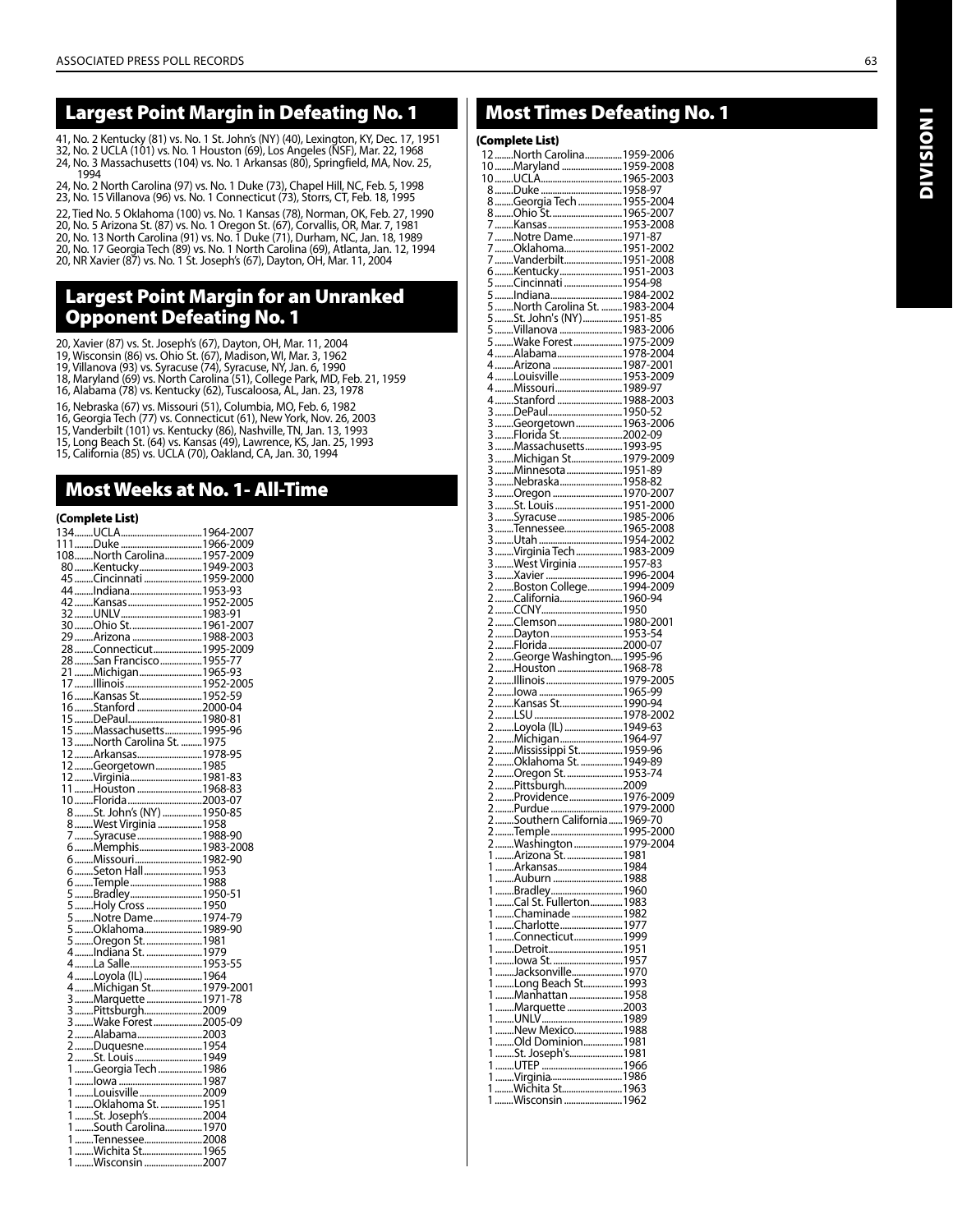#### Notes About No. 1

No. 1 has been defeated 254 times.

No. 1 has been defeated 11 times in overtime. No. 1 has been defeated 34 times by one point.

No. 1 has been defeated 125 times by a non-ranked opponent.

Chaminade is the only non-Division I team to upset the nation's top team. It

happened in Honolulu December 24, 1982, when Chaminade defeated No. 1

Virginia, 77-72. California, CCNY, Maryland, UTEP and Villanova have never been ranked No. 1 despite winning the NCAA championship.

#### No. 1 vs. No. 2

| Date          | No. 1, Score          | W-L    | No. 2, Score          | Site                      |
|---------------|-----------------------|--------|-----------------------|---------------------------|
| Mar. 26, 1949 | Kentucky 46           | W      | Oklahoma St. 36       | Seattle (CH)              |
| Dec. 17, 1951 | St. John's (NY) 40    | L      | Kentucky 81           | Lexington, KY             |
| Dec. 21, 1954 | Kentucky 70           | w      | Utah 65               | Lexington, KY             |
| Mar. 23, 1957 | North Carolina 54     | W      | Kansas 53             | Kansas City, MO (CH)      |
| Mar. 18, 1960 | Cincinnati 69         | L      | California 77         | San Francisco (NSF)       |
| Mar. 25, 1961 | Ohio St. 65           | L (ot) | Cincinnati 70         | Kansas City, MO (CH)      |
| Mar. 24, 1962 | Ohio St. 59           | L      | Cincinnati 71         | Louisville, KY (CH)       |
| Dec. 14, 1964 | Wichita St. 85        | L      | Michigan 87           | Detroit                   |
| Mar. 20, 1965 | Michigan 80           | L      | UCLA 91               | Portland, OR (CH)         |
| Mar. 18, 1966 | Kentucky 83           | W      | Duke 79               | College Park, MD (NSF)    |
| Jan. 20, 1968 | UCLA <sub>69</sub>    | L      | Houston 71            | Houston                   |
| Mar. 22, 1968 | Houston 69            | L      | <b>UCLA 101</b>       | Los Angeles (NSF)         |
| Dec. 15, 1973 | UCLA 84               | W      | North Carolina St. 66 | St. Louis                 |
| Jan. 19, 1974 | UCLA 70               | L      | Notre Dame 71         | South Bend, IN            |
| Jan. 26, 1974 | Notre Dame 75         | L      | UCLA 94               | Los Angeles               |
| Mar. 25, 1974 | North Carolina St. 80 | W      | UCLA <sub>77</sub>    | Greensboro, NC (NSF)      |
| Mar. 31, 1975 | UCLA 92               | W      | Kentucky 85           | San Diego (CH)            |
| Nov. 29, 1975 | Indiana 84            | W      | UCLA 64               | St. Louis                 |
| Mar. 22, 1976 | Indiana 65            | W      | Marquette 56          | Baton Rouge, LA           |
| Dec. 26, 1981 | North Carolina 82     | W      | Kentucky 69           | East Rutherford, NJ       |
| Jan. 9, 1982  | North Carolina 65     | W      | Virginia 60           | Chapel Hill, NC           |
| April 2, 1983 | Houston 94            | W      | Louisville 81         | Albuquerque, NM (NSF)     |
| Dec. 15, 1984 | Georgetown 77         | W      | DePaul 57             | Landover, MD              |
| Jan. 26, 1985 | Georgetown 65         | L      | St. John's (NY) 66    | Washington, DC            |
| Feb. 27, 1985 | St. John's (NY) 69    | L      | Georgetown 85         | New York                  |
| Mar. 9, 1985  | Georgetown 92         | W      | St. John's (NY) 80    | New York                  |
| Feb. 4, 1986  | North Carolina 78     | W(ot)  | Georgia Tech 77       | Atlanta                   |
| Mar. 29, 1986 | Duke 71               | W      | Kansas 67             | Dallas (NSF)              |
| Feb. 13, 1990 | Kansas 71             | L      | Missouri 77           | Lawrence, KS              |
| Mar. 10, 1990 | Oklahoma 95           | W      | Kansas 77             | Kansas City, MO           |
| Feb. 10, 1991 | <b>UNLV 112</b>       | W      | Arkansas 105          | Fayetteville, AR          |
| Feb. 3, 1994  | Duke 78               | L      | North Carolina 89     | Chapel Hill, NC           |
| Mar. 30, 1996 | Massachusetts 74      | L      | Kentucky 81           | East Rutherford, NJ (NSF) |
| Feb. 5, 1998  | Duke 73               | L      | North Carolina 97     | Chapel Hill, NC           |
| April 4, 2005 | Illinois 70           | L      | North Carolina 75     | St. Louis (CH)            |
| Dec. 10, 2005 | Duke 97               | W      | Texas 66              | East Rutherford, NJ       |
| Feb. 25, 2007 | Wisconsin 48          | L      | Ohio St. 49           | Columbus, OH              |
| Feb. 23, 2008 | Memphis 62            | L      | Tennessee 66          | Memphis, TN               |

## Schools Defeating No. 1

| Date          | Rank      | School          | No. 1 Team      | Score | Site               |
|---------------|-----------|-----------------|-----------------|-------|--------------------|
| Jan. 20, 1949 | 3         | Oklahoma St.    | St. Louis       | 29-27 | Stillwater, OK     |
| Mar. 14, 1949 | 16        | Loyola (IL)     | Kentucky        | 67-56 | New York           |
| Jan. 17, 1950 | NR.       | <b>DePaul</b>   | St. John's (NY) | 74-68 | New York           |
| Mar. 18, 1950 | NR.       | <b>CCNY</b>     | <b>Bradley</b>  | 69-61 | New York           |
| Mar. 28, 1950 | NR.       | <b>CCNY</b>     | <b>Bradley</b>  | 71-68 | New York (CH)      |
| Dec. 29, 1950 | <b>NR</b> | St. Louis       | Kentucky        | 43-42 | <b>New Orleans</b> |
| Jan. 11, 1951 | 11        | St. John's (NY) | <b>Bradley</b>  | 68-59 | New York           |
| Jan. 15, 1951 | NR.       | Detroit         | <b>Bradley</b>  | 70-65 | Peoria, IL         |
| Jan. 20, 1951 | <b>NR</b> | Oklahoma        | Oklahoma St.    | 44-40 | Norman, OK         |
| Mar. 3, 1951  | <b>NR</b> | Vanderbilt      | Kentucky        | 61-57 | Louisville, KY     |
| Dec. 13, 1951 | <b>NR</b> | Minnesota       | Kentucky        | 61-57 | Minneapolis        |
| Dec. 17, 1951 | 2         | Kentucky        | St. John's (NY) | 81-40 | Lexington, KY      |
| Dec. 29, 1951 | 12        | St. Louis       | Kentucky        | 61-60 | New Orleans        |
| Jan. 28, 1952 | <b>NR</b> | DePaul          | Illinois        | 69-65 | Chicago            |
| Mar. 22, 1952 | 10        | St. John's (NY) | Kentucky        | 64-57 | Raleigh, NC (RF)   |
| Dec. 27, 1952 | <b>NR</b> | DePaul          | La Salle        | 63-61 | Chicago            |
| Jan. 17, 1953 | 15        | Kansas          | Kansas St.      | 80-66 | Lawrence, KS       |
| Mar. 1, 1953  | NR        | Dayton          | Seton Hall      | 70-65 | Dayton, OH         |
| Mar. 2, 1953  | 18        | Louisville      | Seton Hall      | 73-67 | Louisville, KY     |
| Mar. 7, 1953  | <b>NR</b> | Minnesota       | Indiana         | 65-63 | Minneapolis        |
| Dec. 22, 1953 | 12        | Oregon St.      | Indiana         | 67-51 | Eugene, OR         |
| Feb. 25, 1954 | <b>NR</b> | Cincinnati      | Duguesne        | 66-52 | Cincinnati         |

The following men's and women's programs from the same school have been ranked No. 1 at the same time: Connecticut, Feb. 13, 1995 Connecticut, Nov. 30, 1998 Duke, Jan. 7-14, 2003 Connecticut, Preseason 2003 to Nov. 25, 2003 Duke, Feb. 21, 2006 Connecticut, Feb. 3-17, and Mar. 3, 2009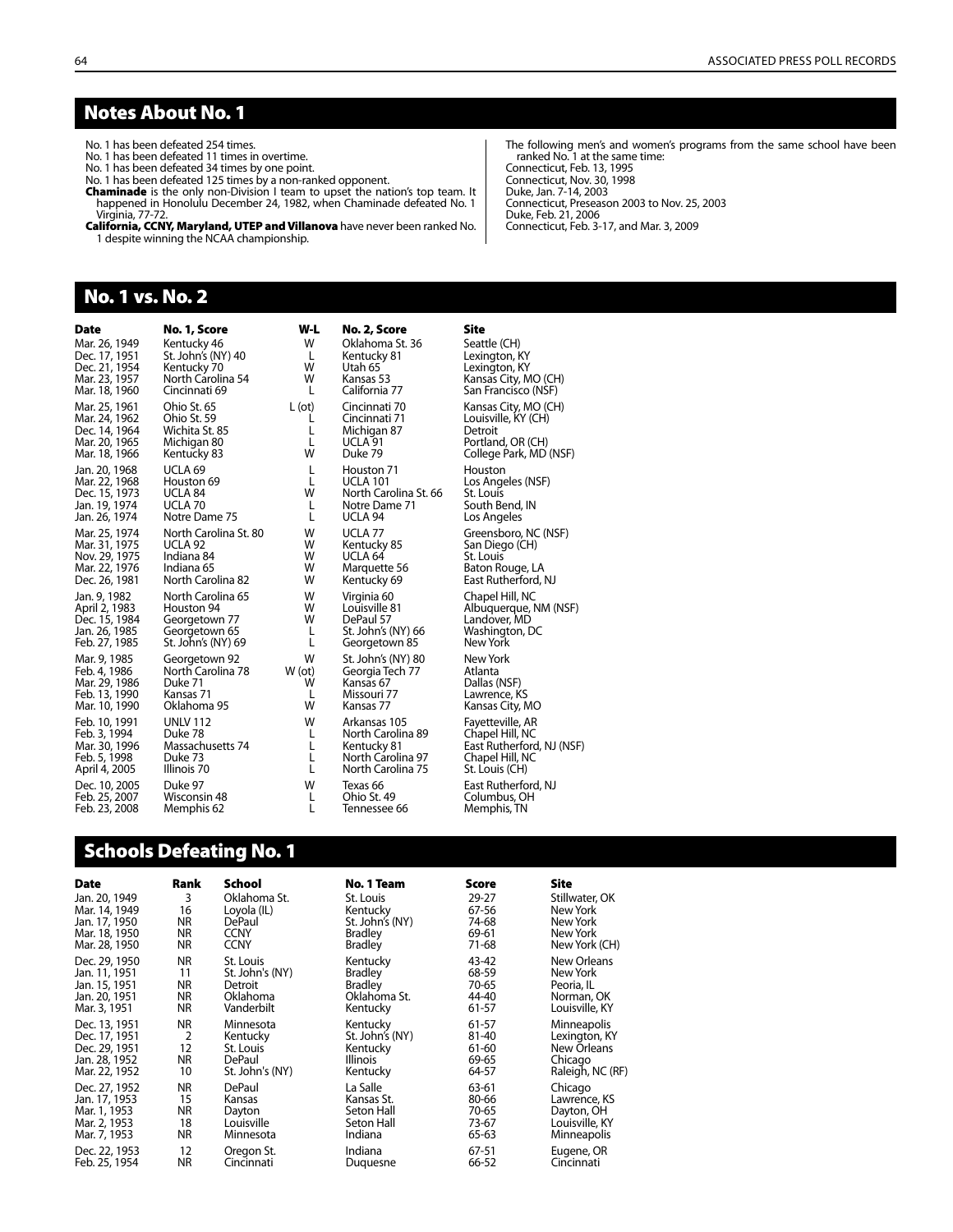| Date                           | Rank                   | School                        | No. 1 Team                   | Score                 | Site                                   |
|--------------------------------|------------------------|-------------------------------|------------------------------|-----------------------|----------------------------------------|
| Feb. 27, 1954                  | 16                     | Dayton                        | Duquesne                     | 64-54                 | Dayton, OH                             |
| Dec. 18, 1954                  | 15<br>ΝR               | Utah                          | La Salle                     | 79-69<br>59-58        | New York<br>Lexington, KY              |
| Jan. 8, 1955                   |                        | Georgia Tech                  | Kentucky                     |                       |                                        |
| Jan. 31, 1955                  | ΝR<br>9                | Georgia Tech<br>lowa St.      | Kentucky<br>Kansas           | 65-59<br>39-37        | Atlanta                                |
| Jan. 14, 1957<br>Dec. 21, 1957 | 8                      | West Virginia                 | North Carolina               | 75-64                 | Ames, IA<br>Lexington, KY              |
| Jan. 27, 1958                  | ΝR                     | Duke                          | West Virginia                | 72-68                 | Durham, NC                             |
| Mar. 3, 1958                   | ΝR                     | Nebraska                      | Kansas St.                   | 55-48                 | Lincoln, NE                            |
| Mar. 8, 1958                   | 10                     | Kansas                        | Kansas St.                   | 61-44                 | Manhattan, KS                          |
| Mar. 11, 1958                  | NR                     | Manhattan                     | West Virginia                | 89-84                 | New York                               |
| Jan. 6, 1959                   | ΝR                     | Vanderbilt                    | Kentucky                     | 75-66                 | Nashville, TN                          |
| Jan. 14, 1959                  | 3                      | North Carolina                | North Carolina St.           | 72-68<br>66-58        | Raleigh, NC                            |
| Feb. 9, 1959                   | 10                     | Mississippi St.               | Kentucky                     |                       | Mississippi St., MS                    |
| Feb. 21, 1959                  | ΝR                     | Maryland                      | North Carolina<br>Kansas St. | 69-51                 | College Park, MD                       |
| Mar. 14, 1959<br>Jan. 16, 1960 | 5<br>4                 | Cincinnati<br><b>Bradley</b>  | Cincinnati                   | 85-75<br>91-90        | Lawrence, KS (RF)<br>Peoria, IL        |
| Mar. 18, 1960                  | $\overline{2}$         | California                    | Cincinnati                   | 77-69                 | San Francisco (NSF)                    |
| Mar. 25, 1961                  | 2                      | Cincinnati                    | Ohio St.                     | 70-65 (ot)            | Kansas City, MO (CH)                   |
| Mar. 3, 1962                   | ΝR                     | Wisconsin                     | Ohio St.                     | 86-67                 | Madison, WI                            |
| Mar. 24, 1962                  | 2                      | Cincinnati                    | Ohio St.                     | 71-59                 | Louisville, KY (CH)                    |
| Feb. 16, 1963                  | NR                     | Wichita St.                   | Cincinnati                   | 65-64                 | Wichita, KS                            |
| Mar. 23, 1963<br>Dec. 28, 1963 | 3<br>ΝR                | Loyola (IL)<br>Georgetown     | Cincinnati                   | 60-58<br>69-58        | Louisville, KY<br>Philadelphia         |
|                                |                        |                               | Loyola (IL)                  |                       |                                        |
| Jan. 4, 1964<br>Jan. 6, 1964   | ΝR<br>6                | Georgia Tech<br>Vanderbilt    | Kentucky<br>Kentucky         | 76-67<br>85-83        | Atlanta<br>Nashville, TN               |
| Dec. 12, 1964                  | ΝR                     | Nebraska                      | Michigan                     | 74-73                 | Lincoln, NE                            |
| Dec. 14, 1964                  | 2                      | Michigan                      | Wichita St.                  | 87-85                 | Detroit                                |
| Jan. 2, 1965                   | ΝR                     | St. John's (NY)               | Michigan                     | 75-74                 | New York                               |
| Jan. 29, 1965                  | ΝR                     | lowa                          | UCLA                         | 87-82                 | Chicago                                |
| Mar. 8, 1965                   | ΝR                     | Ohio St.                      | Michigan                     | 93-85                 | Columbus, OH                           |
| Mar. 20, 1965                  | 2                      | UCLA                          | Michigan                     | 91-80                 | Portland, OR (CH)                      |
| Dec. 10, 1965                  | 6<br>6                 | Duke                          | UCLA<br>UCLA                 | 82-66<br>94-75        | Durham, NC                             |
| Dec. 11, 1965                  |                        | Duke                          |                              |                       | Charlotte, NC                          |
| Feb. 7, 1966                   | ΝR<br>ΝR               | West Virginia<br>Tennessee    | Duke                         | 94-90<br>69-62        | Morgantown, WV                         |
| Mar. 5, 1966<br>Mar. 19, 1966  | 3                      | <b>UTEP</b>                   | Kentucky<br>Kentucky         | 72-65                 | Nashville, TN<br>College Park, MD (CH) |
| Jan. 20, 1968                  | 2                      | Houston                       | UCLA                         | 71-69                 | Houston                                |
| Mar. 22, 1968                  | 2                      | UCLA                          | Houston                      | 101-69                | Los Angeles (NSF)                      |
| Mar. 23, 1968                  | ΝR                     | Ohio St.                      | Houston                      | 89-85                 | Los Angeles (N3rd)                     |
| Mar. 8, 1969                   | ΝR                     | Southern California           | UCLA                         | 46-44                 | Los Angeles                            |
| Dec. 6, 1969                   | ΝR                     | Tennessee                     | South Carolina               | 55-54                 | Columbia, SC                           |
| Feb. 21, 1970<br>Mar. 6, 1970  | ΝR<br>ΝR               | Oregon<br>Southern California | <b>UCLA</b><br><b>UCLA</b>   | 78-65<br>87-86        | Eugene, OR<br>Los Angeles              |
|                                |                        |                               |                              |                       |                                        |
| Mar. 14, 1970<br>Jan. 23, 1971 | 4<br>9                 | Jacksonville<br>Notre Dame    | Kentucky<br>UCLA             | 106-100<br>89-82      | Columbus, OH (RF)<br>South Bend, IN    |
| Jan. 19, 1974                  | $\overline{2}$         | North Dame                    | <b>UCLA</b>                  | 71-70                 | South Bend, IN                         |
| Jan. 26, 1974                  | 2                      | <b>UCLA</b>                   | Notre Dame                   | 94-75                 | Los Angeles                            |
| Feb. 15, 1974                  | ΝR                     | Oregon St.                    | <b>UCLA</b>                  | 61-57                 | Corvallis, OR                          |
| Feb. 16, 1974                  | ΝR                     | Oregon                        | <b>UCLA</b>                  | 56-51                 | Eugene, OR                             |
| Jan. 3, 1975                   | ΝR                     | <b>Wake Forest</b>            | North Carolina St.           | 83-78                 | Greensboro, NC                         |
| Mar. 22, 1975                  | 5                      | Kentucky                      | Indiana                      | 92-90                 | Dayton, OH (RF)                        |
| Dec. 29, 1976<br>Mar. 1, 1977  | ΝR<br>ΝR               | Providence<br>Notre Dame      | Michigan<br>San Francisco    | 82-81 (2 ot)<br>93-82 | Providence, RI<br>South Bend, IN       |
| Mar. 19, 1977                  |                        | Charlotte                     |                              |                       | Lexington, KY (RF)                     |
| Jan. 23, 1978                  | 17<br>ΝR               | Alabama                       | Michigan<br>Kentucky         | 75-68<br>78-62        | Tuscaloosa, AL                         |
| Feb. 11, 1978                  | NR                     | LSU                           | Kentucky                     | 95-94                 | Baton Rouge, LA                        |
| Feb. 18, 1978                  | NR                     | Houston                       | Arkansas                     | 84-75                 | Houston                                |
| Feb. 26, 1978                  | 9                      | Notre Dame                    | Marquette                    | 65-59                 | South Bend, IN                         |
| Dec. 29, 1978                  | NR                     | Ohio St.                      | Duke                         | 90-84                 | New York                               |
| Dec. 30, 1978                  | NR                     | St. John's (NY)               | Duke                         | 69-66                 | New York                               |
| Jan. 11, 1979<br>Jan. 13, 1979 | 4<br>NR                | Illinois<br>Purdue            | Michigan St.<br>Michigan St. | 57-55<br>52-50        | Champaign, IL<br>West Lafayette, IN    |
| Jan. 27, 1979                  | ΝR                     | Maryland                      | Notre Dame                   | 67-66                 | College Park, MD                       |
| Feb. 11, 1979                  | 4                      | <b>UCLA</b>                   | Notre Dame                   | 56-52                 | South Bend, IN                         |
| Feb. 22, 1979                  | ΝR                     | Washington                    | UCLA                         | 69-68                 | Seattle                                |
| Mar. 26, 1979                  | 3                      | Michigan St.                  | Indiana St.                  | 75-64                 | Salt Lake City (CH)                    |
| Dec. 18, 1979                  | $\overline{5}$         | Kentucky                      | Indiana                      | 69-58                 | Lexington, KY                          |
| Jan. 9, 1980                   | 18                     | Clemson                       | Duke                         | 87-82                 | Clemson, SC                            |
| Jan. 12, 1980                  | 15                     | North Carolina                | Duke                         | 82-67                 | Durham, NC                             |
| Feb. 27, 1980<br>Mar. 9, 1980  | 14<br><b>NR</b>        | Notre Dame<br><b>UCLA</b>     | DePaul<br>DePaul             | 76-74 (2 ot)<br>77-71 | South Bend, IN<br>Tempe, AZ (2nd)      |
| Jan. 10, 1981                  | <b>NR</b>              | Old Dominion                  | DePaul                       | 63-62                 | Chicago                                |
| Feb. 22, 1981                  | 11                     | Notre Dame                    | Virginia                     | 57-56                 | Chicago                                |
| Mar. 7, 1981                   | 5                      | Arizona St.                   | Oregon St.                   | 87-67                 | Corvallis, OR                          |
| Mar. 14, 1981                  | <b>NR</b>              | St. Joseph's                  | DePaul                       | 49-48                 | Dayton, OH (1st)                       |
| Jan. 21, 1982                  | <b>NR</b>              | <b>Wake Forest</b>            | North Carolina               | 55-48                 | Chapel Hill, NC                        |
| Feb. 6, 1982                   | <b>NR</b>              | Nebraska                      | Missouri                     | 67-51                 | Columbia, MO                           |
| Feb. 27, 1982                  | ΝR                     | Maryland                      | Virginia                     | 47-46 (ot)            | College Park, MD                       |
| Dec. 24, 1982<br>Jan. 8, 1983  | <b>NR</b><br><b>NR</b> | Chaminade<br>Ohio St.         | Virginia<br>Indiana          | 77-72<br>70-67        | Honolulu<br>Columbus, OH               |
| Jan. 10, 1983                  | <b>NR</b>              | Virginia Tech                 | Memphis                      | 64-56                 | Blacksburg, VA                         |
| Jan. 28, 1983                  | NR                     | Alabama                       | UCLA                         | 70-67                 | Los Angeles                            |
| Feb. 13, 1983                  | 12                     | Villanova                     | North Carolina               | 56-53                 | Chapel Hill, NC                        |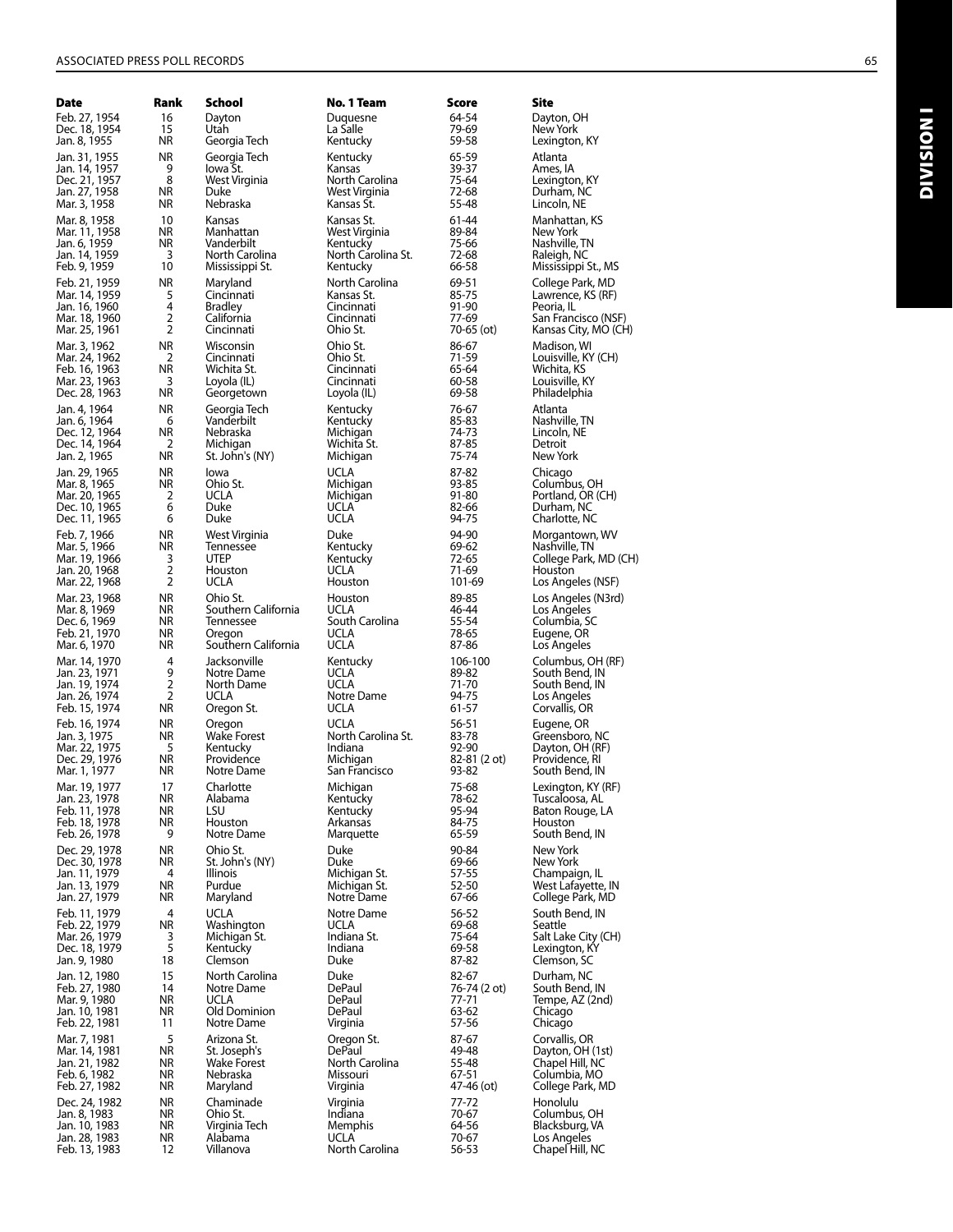| <b>Date</b>                    | Rank                   | School                               | No. 1 Team                       | Score               | Site                                   |
|--------------------------------|------------------------|--------------------------------------|----------------------------------|---------------------|----------------------------------------|
| Feb. 24, 1983                  | ΝR                     | Cal St. Fullerton                    | <b>UNLV</b>                      | 86-78               | Fullerton, CA                          |
| Feb. 27, 1983<br>Apr. 4, 1983  | ΝR<br>16               | West Virginia<br>North Carolina St.  | <b>UNLV</b><br>Houston           | 87-78<br>54-52      | Morgantown, WV<br>Albuquerque, NM (CH) |
| Feb. 12, 1984                  | ΝR                     | Arkansas                             | North Carolina                   | 65-64               | Pine Bluff, NC                         |
| Mar. 10, 1984                  | 16                     | Duke                                 | North Carolina                   | 77-75               | Greensboro, NC                         |
| Mar. 22, 1984                  | ΝR                     | Indiana                              | North Carolina                   | 72-68               | Atlanta (RSF)                          |
| Jan. 26, 1985<br>Jan. 28, 1985 | 2<br>11                | St. John's (NY)<br>Syracuse          | Georgetown<br>Georgetown         | 66-65<br>65-63      | Washington, DC<br>Syracuse, NY         |
| Feb. 27, 1985                  | 2                      | Georgetown                           | St. John's (NY)                  | 85-69               | New York                               |
| Apr. 1, 1985                   | ΝR                     | Villanova                            | Georgetown                       | 66-64               | Lexington, KY (CH)                     |
| Jan. 30, 1986<br>Feb. 20, 1986 | ΝR<br>ΝR               | Virginia<br>Maryland                 | North Carolina<br>North Carolina | 86-73<br>77-72      | Charlottesville, VA<br>Chapel Hill, NC |
| Feb. 23, 1986                  | 20                     | North Carolina St.                   | North Carolina                   | 76-65               | Raleigh, NC                            |
| Mar. 31, 1986                  | 7                      | Louisville                           | Duke                             | 72-69               | Dallas (CH)                            |
| Dec. 1, 1986                   | ΝR                     | <b>UCLA</b>                          | North Carolina                   | 89-84               | Los Angeles                            |
| Jan. 17, 1987<br>Jan. 24, 1987 | 16<br>ΝR               | Oklahoma<br>Ohio St.                 | UNLV<br>lowa                     | 89-88<br>80-76      | Norman, OK<br>lowa City, IA            |
| Feb. 1, 1987                   | ΝR                     | Notre Dame                           | North Carolina                   | 60-58               | South Bend, IN                         |
| Mar. 28, 1987                  | 3<br>3                 | Indiana<br>North Carolina            | <b>UNLV</b><br>Syracuse          | 97-93<br>96-93      | New Orleans (NSF)<br>Springfield, MA   |
| Nov. 21, 1987<br>Nov. 30, 1987 | 17                     | Arizona                              | Syracuse                         | 80-69               | Anchorage, AK                          |
| Dec. 5, 1987                   | ΝR                     | Vanderbilt                           | North Carolina                   | 78-76               | Nashville, TN                          |
| Jan. 2, 1988                   | ΝR                     | New Mexico                           | Arizona                          | 61-59               | Albuquerque, NM                        |
| Jan. 9, 1988<br>Feb. 4, 1988   | ΝR<br>ΝR               | Auburn<br>Stanford                   | Kentucky<br>Arizona              | 53-52<br>82-74      | Lexington, KY<br>Palo Alto, CA         |
| Mar. 26, 1988                  | 5                      | Duke                                 | Temple                           | 63-53               | East Rutherford, NJ (RF                |
| Jan. 18, 1989                  | 13                     | North Carolina                       | Duke                             | 91-71               | Durham, NC                             |
| Jan. 21, 1989<br>Jan. 26, 1989 | ΝR<br>ΝR               | <b>Wake Forest</b><br>Minnesota      | Duke<br>Illinois                 | $75 - 71$<br>69-62  | Winston-Salem, NC                      |
| Feb. 4, 1989                   | ΝR                     | Oklahoma St.                         | Oklahoma                         | $77-73$             | Minneapolis<br>Stillwater, OK          |
| Feb. 12, 1989                  | 5                      | Oklahoma                             | Arizona                          | 82-80               | Norman, OK                             |
| Feb. 25, 1989                  | 7                      | Missouri                             | Oklahoma                         | 97-84               | Columbia, MO                           |
| Mar. 23, 1989<br>Nov. 22, 1989 | 15<br>ΝR               | <b>UNLV</b><br>Kansas                | Arizona<br>UNLV                  | 68-67<br>91-77      | Denver (RSF)<br>New York               |
| Jan. 6, 1990                   | ΝR                     | Villanova                            | Syracuse                         | 93-74               | Greensboro, NC                         |
| Jan. 20, 1990                  | 4                      | Missouri                             | Kansas                           | 95-87               | Columbia, MO                           |
| Feb. 8, 1990                   | ΝR<br>2                | Kansas St.                           | Missouri                         | 65-58<br>$77 - 71$  | Manhattan, KS                          |
| Feb. 13, 1990<br>Feb. 25, 1990 | 10                     | Missouri<br>Oklahoma                 | Kansas<br>Missouri               | 107-90              | Lawrence, KS<br>Norman, OK             |
| Feb. 27, 1990                  | T5                     | Oklahoma                             | Kansas                           | 100-78              | Norman, OK                             |
| Mar. 17, 1990                  | <b>NR</b>              | North Carolina                       | Oklahoma                         | 79-77               | Austin, TX (2nd)                       |
| Mar. 30, 1991<br>Feb. 5, 1992  | 6<br>9                 | Duke<br>North Carolina               | UNLV<br>Duke                     | 79-77<br>75-73      | Indianapolis (NSF)<br>Chapel Hill, NC  |
| Feb. 23, 1992                  | <b>NR</b>              | <b>Wake Forest</b>                   | Duke                             | 72-68               | Winston-Salem, NC                      |
| Dec. 5, 1992                   | 4                      | Duke                                 | Michigan                         | 79-68               | Durham, NC                             |
| Jan. 10, 1993<br>Jan. 13, 1993 | 10<br>ΝR               | Georgia Tech<br>Vanderbilt           | Duke<br>Kentucky                 | 80-79<br>101-86     | Atlanta<br>Nashville, TN               |
| Jan. 25, 1993                  | <b>NR</b>              | Long Beach St.                       | Kansas                           | 64-49               | Lawrence, KS                           |
| Feb. 23, 1993                  | ΝR<br><b>NR</b>        | Ohio St.                             | Indiana<br>North Carolina        | 81-77 (ot)          | Columbus, OH                           |
| Mar. 14, 1993<br>Mar. 27, 1993 | 9                      | Georgia Tech<br>Kansas               | Indiana                          | 77-75<br>83-77      | Charlotte, NC<br>St. Louis (RF)        |
| Nov. 24, 1993                  | 18                     | Massachusetts                        | North Carolina                   | $91-86$ (ot)        | New York                               |
| Dec. 4, 1993                   | 21                     | Indiana                              | Kentucky                         | 96-84               | Indianapolis                           |
| Jan. 8, 1994<br>Jan. 12, 1994  | <b>NR</b><br>17        | Alabama<br>Georgia Tech              | Arkansas<br>North Carolina       | 66-64<br>89-69      | Tuscaloosa, AL<br>Atlanta              |
| Jan. 17, 1994                  | <b>NR</b>              | Kansas St.                           | Kansas                           | 68-64               | Lawrence, KS                           |
| Jan. 30, 1994                  | NR                     | California                           | UCLA                             | 85-70               | Oakland, CA                            |
| Feb. 3, 1994<br>Feb. 12, 1994  | 2<br>NR                | North Carolina<br>Georgia Tech       | Duke<br>North Carolina           | 89-78<br>96-89      | Chapel Hill, NC<br>Chapel Hill, NC     |
| Mar. 12, 1994                  | 10                     | Kentucky                             | Arkansas                         | 90-78               | Memphis, TN                            |
| Mar. 20, 1994                  | <b>NR</b>              | <b>Boston College</b>                | North Carolina                   | 75-72               | Landover, MD (2nd)                     |
| Nov. 25, 1994<br>Dec. 3, 1994  | 3<br>7                 | Massachusetts<br>Kansas              | Arkansas<br>Massachusetts        | 104-80<br>81-75     | Springfield, MA<br>New York            |
| Jan. 4, 1995                   | <b>NR</b>              | North Carolina St.                   | North Carolina                   | 80-70               | Raleigh, NC                            |
| Feb. 4, 1995                   | NR.                    | George Washington                    | Massachusetts                    | 78-75               | Washington, DC                         |
| Feb. 7, 1995                   | 8                      | Maryland                             | North Carolina                   | 86-73               | College Park, MD                       |
| Feb. 18, 1995<br>Feb. 20, 1995 | 15<br>25               | Villanova<br>Oklahoma                | Connecticut<br>Kansas            | 96-73<br>76-73      | Storrs, CT<br>Norman, OK               |
| Nov. 28, 1995                  | 5                      | Massachusetts                        | Kentucky                         | 92-82               | Auburn Hills, MI                       |
| Dec. 22, 1995                  | NR                     | Temple                               | Kansas                           | 75-66               | East Rutherford, NJ                    |
| Feb. 24, 1996<br>Mar. 10, 1996 | <b>NR</b><br><b>NR</b> | George Washington<br>Mississippi St. | Massachusetts<br>Kentucky        | 86-76<br>84-73      | Amherst, MA<br>New Orleans             |
| Mar. 30, 1996                  | 2                      | Kentucky                             | Massachusetts                    | 81-74               | East Rutherford, NJ (NS                |
| Nov. 26, 1996                  | <b>NR</b><br><b>NR</b> | Xavier<br>Missouri                   | Cincinnati<br>Kansas             | 71-69               | Cincinnati                             |
| Feb. 4, 1997                   |                        |                                      |                                  | 96-94               | Columbia, MO                           |
| Mar. 21, 1997<br>Nov. 26, 1997 | 15<br>3                | Arizona<br>Duke                      | Kansas<br>Arizona                | 85-82<br>95-87      | Birmingham, AL (RSF)<br>Lahaina, HI    |
| Dec. 13, 1997                  | <b>NR</b>              | Michigan                             | Duke                             | 81-73               | Ann Arbor, MI                          |
| Jan. 14, 1998<br>Feb. 5, 1998  | NR.<br>2               | Maryland<br>North Carolina           | North Carolina<br>Duke           | 89-83 (ot)<br>97-73 | College Park, MD<br>Chapel Hill, NC    |
| Feb. 21, 1998                  | <b>NR</b>              | North Carolina St.                   | North Carolina                   | 86-72               | Chapel Hill, NC                        |
| Mar. 8, 1998                   | 4                      | North Carolina                       | Duke                             | 83-68               | Greensboro, NC                         |
| Mar. 28, 1998<br>Nov. 28, 1998 | 7<br>15                | Utah<br>Cincinnati                   | North Carolina<br>Duke           | 65-59<br>77-75      | San Antonio (NSF)<br>Anchorage, AK     |

| ank:     | <b>School</b>                           | No. 1 Team                      | Score               | Site                                      |
|----------|-----------------------------------------|---------------------------------|---------------------|-------------------------------------------|
| NR<br>NR | Cal St. Fullerton<br>West Virginia      | UNLV<br><b>UNLV</b>             | 86-78<br>87-78      | Fullerton, CA<br>Morgantown, WV           |
| 16       | North Carolina St.                      | Houston                         | 54-52               | Albuquerque, NM (                         |
| NR       | Arkansas                                | North Carolina                  | 65-64               | Pine Bluff, NC                            |
| 16       | Duke                                    | North Carolina                  | 77-75               | Greensboro, NC                            |
| NR<br>2  | Indiana<br>St. John's (NY)              | North Carolina<br>Georgetown    | 72-68<br>66-65      | Atlanta (RSF)<br>Washington, DC           |
| 11       | Syracuse                                | Georgetown                      | 65-63               | Syracuse, NY                              |
| 2<br>NR  | Georgetown<br>Villanova                 | St. John's (NY)                 | 85-69<br>66-64      | New York                                  |
| NR       | Virginia                                | Georgetown<br>North Carolina    | 86-73               | Lexington, KY (CH)<br>Charlottesville, VA |
| NR       | Maryland                                | North Carolina                  | 77-72               | Chapel Hill, NC                           |
| 20       | North Carolina St.                      | North Carolina                  | 76-65               | Raleigh, NC                               |
| 7<br>NR  | Louisville<br><b>UCLA</b>               | Duke<br>North Carolina          | 72-69<br>89-84      | Dallas (CH)<br>Los Angeles                |
| 16       | Oklahoma                                | UNLV                            | 89-88               | Norman, OK                                |
| NR       | Ohio St.                                | lowa                            | 80-76               | lowa City, IA                             |
| NR<br>3  | Notre Dame<br>Indiana                   | North Carolina<br><b>UNLV</b>   | 60-58<br>97-93      | South Bend, IN<br>New Orleans (NSF)       |
| 3        | North Carolina                          | Syracuse                        | 96-93               | Springfield, MA                           |
| 17       | Arizona                                 | Syracuse                        | 80-69               | Anchorage, AK                             |
| ΝR<br>ΝR | Vanderbilt<br>New Mexico                | North Carolina<br>Arizona       | 78-76<br>61-59      | Nashville, TN<br>Albuquerque, NM          |
| ΝR       | Auburn                                  | Kentucky                        | 53-52               | Lexington, KY                             |
| NR       | Stanford                                | Arizona                         | 82-74               | Palo Alto, CA                             |
| 5<br>13  | Duke<br>North Carolina                  | Temple<br>Duke                  | 63-53<br>91-71      | East Rutherford, NJ<br>Durham, NC         |
| NR       | Wake Forest                             | Duke                            | 75-71               | Winston-Salem, NC                         |
| ΝR       | Minnesota                               | Illinois                        | 69-62               | Minneapolis                               |
| NR<br>5  | Oklahoma St.                            | Oklahoma                        | 77-73               | Stillwater, OK                            |
| 7        | Oklahoma<br>Missouri                    | Arizona<br>Oklahoma             | 82-80<br>97-84      | Norman, OK<br>Columbia, MO                |
| 15       | UNLV                                    | Arizona                         | 68-67               | Denver (RSF)                              |
| NR<br>NR | Kansas<br>Villanova                     | UNLV<br>Syracuse                | 91-77<br>93-74      | New York<br>Greensboro, NC                |
| 4        | Missouri                                | Kansas                          | 95-87               | Columbia, MO                              |
| NR       | Kansas St.                              | Missouri                        | 65-58               | Manhattan, KS                             |
| 2<br>10  | Missouri<br>Oklahoma                    | Kansas<br>Missouri              | 77-71<br>107-90     | Lawrence, KS<br>Norman, OK                |
| T5       | Oklahoma                                | Kansas                          | 100-78              | Norman, OK                                |
| NR       | North Carolina                          | Oklahoma                        | 79-77               | Austin, TX (2nd)                          |
| 6<br>9   | Duke<br>North Carolina                  | UNLV<br>Duke                    | 79-77<br>75-73      | Indianapolis (NSF)<br>Chapel Hill, NC     |
| NR       | <b>Wake Forest</b>                      | Duke                            | 72-68               | Winston-Salem, NC                         |
| 4        | Duke                                    | Michigan                        | 79-68               | Durham, NC                                |
| 10<br>NR | Georgia Tech<br>Vanderbilt              | Duke<br>Kentucky                | 80-79<br>101-86     | Atlanta<br>Nashville, TN                  |
| NR       | Long Beach St.                          | Kansas                          | 64-49               | Lawrence, KS                              |
| NR<br>NR | Ohio St.<br>Georgia Tech                | Indiana<br>North Carolina       | 81-77 (ot)<br>77-75 | Columbus, OH<br>Charlotte, NC             |
| 9        | Kansas                                  | Indiana                         | 83-77               | St. Louis (RF)                            |
| 18       | Massachusetts                           | North Carolina                  | 91-86 (ot)          | New York                                  |
| 21<br>ΝR | Indiana<br>Alabama                      | Kentucky<br>Arkansas            | 96-84<br>66-64      | Indianapolis<br>Tuscaloosa, AL            |
| 17       | Georgia Tech                            | North Carolina                  | 89-69               | Atlanta                                   |
| NR       | Kansas St.                              | Kansas                          | 68-64               | Lawrence, KS                              |
| NR.<br>2 | California<br>North Carolina            | UCLA<br>Duke                    | 85-70<br>89-78      | Oakland, CA<br>Chapel Hill, NC            |
| NR       | Georgia Tech                            | North Carolina                  | 96-89               | Chapel Hill, NC                           |
| 10       | Kentucky                                | Arkansas                        | 90-78               | Memphis, TN                               |
| NR<br>3  | <b>Boston College</b><br>Massachusetts  | North Carolina<br>Arkansas      | 75-72<br>104-80     | Landover, MD (2nd)<br>Springfield, MA     |
| 7        | Kansas                                  | Massachusetts                   | 81-75               | New York                                  |
| NR<br>NR | North Carolina St.<br>George Washington | North Carolina<br>Massachusetts | 80-70<br>78-75      | Raleigh, NC                               |
| 8        | Maryland                                | North Carolina                  | 86-73               | Washington, DC<br>College Park, MD        |
| 15       | Villanova                               | Connecticut                     | 96-73               | Storrs, CT                                |
| 25<br>5  | Oklahoma<br>Massachusetts               | Kansas<br>Kentucky              | 76-73<br>92-82      | Norman, OK                                |
| ΝR       | Temple                                  | Kansas                          | 75-66               | Auburn Hills, MI<br>East Rutherford, NJ   |
| NR       | George Washington                       | Massachusetts                   | 86-76               | Amherst, MA                               |
| NR       | Mississippi St.                         | Kentucky                        | 84-73               | New Orleans                               |
| 2<br>NR  | Kentucky<br>Xavier                      | Massachusetts<br>Cincinnati     | 81-74<br>71-69      | East Rutherford, NJ<br>Cincinnati         |
| NR       | Missouri                                | Kansas                          | 96-94               | Columbia, MO                              |
| 15       | Arizona                                 | Kansas                          | 85-82               | Birmingham, AL (R.                        |
| 3<br>ΝR  | Duke<br>Michigan                        | Arizona<br>Duke                 | 95-87<br>81-73      | Lahaina, HI<br>Ann Arbor, MI              |
| NR       | Maryland                                | North Carolina                  | 89-83 (ot)          | College Park, MD                          |
| 2        | North Carolina                          | Duke                            | 97-73               | Chapel Hill, NC                           |
| NR<br>4  | North Carolina St.<br>North Carolina    | North Carolina<br>Duke          | 86-72<br>83-68      | Chapel Hill, NC<br>Greensboro, NC         |
| 7        | Utah                                    | North Carolina                  | 65-59               | San Antonio (NSF)                         |
| 15       | Cincinnati                              | Duke                            | 77-75               | Anchorage, AK                             |

| ı           | Score               | Site                                    |
|-------------|---------------------|-----------------------------------------|
|             | 86-78<br>87-78      | Fullerton, CA<br>Morgantown, WV         |
|             | 54-52               | Albuquerque, NM                         |
| ina<br>ina  | 65-64<br>77-75      | Pine Bluff, NC<br>Greensboro, NC        |
| ina         | 72-68               | Atlanta (RSF)                           |
| n           | 66-65               | Washington, DC                          |
| n<br>IY)    | 65-63<br>85-69      | Syracuse, NY<br>New York                |
| n           | 66-64               | Lexington, KY (CH)                      |
| ina         | 86-73               | Charlottesville, VA                     |
| ina<br>ina  | 77-72<br>76-65      | Chapel Hill, NC<br>Raleigh, NC          |
|             | 72-69               | Dallas (CH)                             |
| ina         | 89-84<br>89-88      | Los Angeles<br>Norman, OK               |
|             | 80-76               | lowa City, IA                           |
| ina         | 60-58<br>97-93      | South Bend, IN<br>New Orleans (NSF)     |
|             | 96-93               | Springfield, MA                         |
|             | 80-69               | Anchorage, AK                           |
| ina         | 78-76<br>61-59      | Nashville, TN<br>Albuquerque, NM        |
|             | 53-52               | Lexington, KY                           |
|             | 82-74<br>63-53      | Palo Alto, CA<br>East Rutherford, N.    |
|             | 91-71               | Durham, NC                              |
|             | 75-71<br>69-62      | Winston-Salem, NO<br>Minneapolis        |
|             | 77-73               | Stillwater, OK                          |
|             | 82-80               | Norman, OK                              |
|             | 97-84<br>68-67      | Columbia, MO<br>Denver (RSF)            |
|             | 91-77               | New York                                |
|             | 93-74<br>95-87      | Greensboro, NC<br>Columbia, MO          |
|             | 65-58               | Manhattan, KS                           |
|             | 77-71<br>107-90     | Lawrence, KS<br>Norman, OK              |
|             | 100-78              | Norman, OK                              |
|             | 79-77<br>79-77      | Austin, TX (2nd)<br>Indianapolis (NSF)  |
|             | 75-73               | Chapel Hill, NC                         |
|             | 72-68<br>79-68      | Winston-Salem, NO<br>Durham, NC         |
|             | 80-79               | Atlanta                                 |
|             | 101-86<br>64-49     | Nashville, TN                           |
|             | 81-77 (ot)          | Lawrence, KS<br>Columbus, OH            |
| ina         | 77-75               | Charlotte, NC                           |
| ina         | 83-77<br>91-86 (ot) | St. Louis (RF)<br>New York              |
|             | 96-84               | Indianapolis                            |
| ina         | 66-64<br>89-69      | Tuscaloosa, AL<br>Atlanta               |
|             | 68-64               | Lawrence, KS                            |
|             | 85-70<br>89-78      | Oakland, CA<br>Chapel Hill, NC          |
| ina         | 96-89               | Chapel Hill, NC                         |
| ina         | 90-78<br>75-72      | Memphis, TN<br>Landover, MD (2nc        |
|             | 104-80              | Springfield, MA                         |
| etts<br>ina | 81-75<br>80-70      | New York<br>Raleigh, NC                 |
| etts        | 78-75               | Washington, DC                          |
| ina         | 86-73               | College Park, MD                        |
| t           | 96-73<br>76-73      | Storrs, CT<br>Norman, OK                |
|             | 92-82<br>75-66      | Auburn Hills, MI<br>East Rutherford, N. |
| etts        | 86-76               | Amherst, MA                             |
|             | 84-73               | New Orleans                             |
| etts        | 81-74<br>71-69      | East Rutherford, N.<br>Cincinnati       |
|             | 96-94               | Columbia, MO                            |
|             | 85-82<br>95-87      | Birmingham, AL (R<br>Lahaina, Hl        |
|             | 81-73               | Ann Arbor, MI                           |
| lina        | 89-83 (ot)<br>97-73 | College Park, MD<br>Chapel Hill, NC     |
| lina        | 86-72               | Chapel Hill, NC                         |
| lina        | 83-68<br>65-59      | Greensboro, NC<br>San Antonio (NSF)     |
|             | 77-75               | Anchorage, AK                           |
|             |                     |                                         |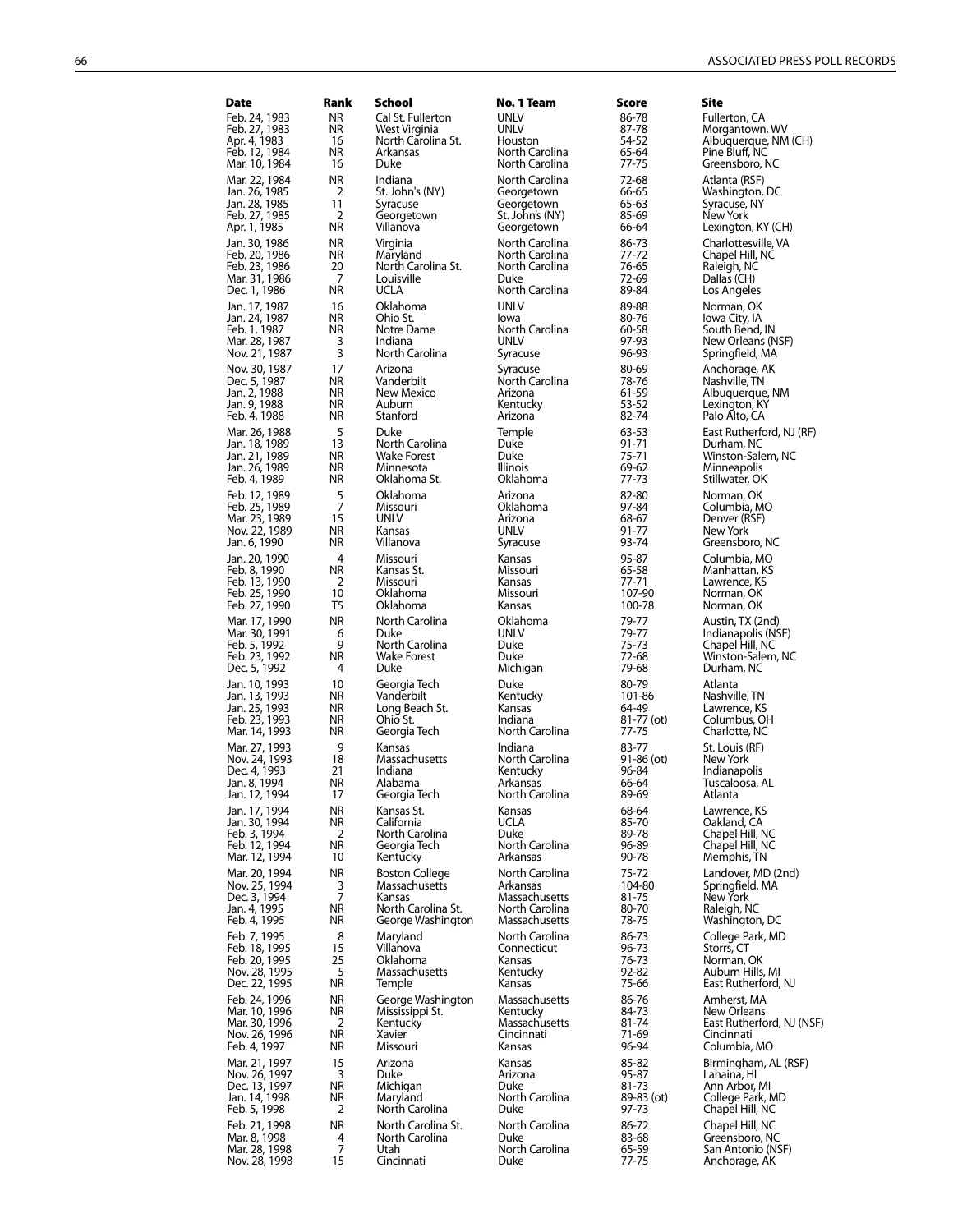| Date          | Rank      | School                | No. 1 Team         | Score        | Site                    |
|---------------|-----------|-----------------------|--------------------|--------------|-------------------------|
| Feb. 1, 1999  | 17        | Syracuse              | Connecticut        | 59-42        | Hartford, CT            |
| Mar. 29, 1999 | 3         | Connecticut           | Duke               | 77-74        | St. Petersburg, FL (CH) |
| Nov. 11, 1999 | NR        | lowa                  | Connecticut        | 70-68        | New York                |
| Nov. 18, 1999 | ΝR        | Xavier                | Cincinnati         | 66-64        | Cincinnati              |
| Jan. 8, 2000  | 5         | Arizona               | Stanford           | 68-65        | Palo Alto, CA           |
| Feb. 12, 2000 | 15        | Temple                | Cincinnati         | 77-69        | Cincinnati              |
| Mar. 4, 2000  | ΝR        | UCLA                  | Stanford           | 94-93 (ot)   | Palo Alto, CA           |
| Mar. 9, 2000  | ΝR        | St. Louis             | Cincinnati         | 68-58        | Memphis, TN             |
| Mar. 24, 2000 | 11        | Florida               | Duke               | 87-78        | Syracuse, NY (RSF)      |
| Nov. 25, 2000 | ΝR        | Purdue                | Arizona            | 72-69        | Indianapolis            |
| Dec. 21, 2000 | 3         | Stanford              | Duke               | 84-83        | Oakland, CA             |
| Jan. 7, 2001  | <b>NR</b> | Indiana               | Michigan St.       | 59-58        | Bloomington, IN         |
| Feb. 3, 2001  | ΝR        | UCLA                  | Stanford           | 79-73        | Palo Alto, CA           |
| Feb. 18, 2001 | ΝR        | Clemson               | North Carolina     | 75-65        | Clemson, SC             |
| Mar. 8, 2001  | 8         | Arizona               | Stanford           | 76-75        | Palo Alto, CA           |
| Jan. 6, 2002  | ΝR        | Florida St.           | Duke               | 77-76        | Tallahassee, FL         |
| Jan. 12, 2002 | 11        | UCLA                  | Kansas             | 87-77        | Los Angeles             |
| Feb. 17, 2002 | 3         | Maryland              | Duke               | 87-73        | College Park, MD        |
| Mar. 10, 2002 | 4         | Oklahoma              | Kansas             | 64-55        | Kansas City, MO         |
| Mar. 21, 2002 | ΝR        | Indiana               | Duke               | 74-73        | Lexington, KY (RSF)     |
| Dec. 21, 2002 | ΝR        | LSU                   | Arizona            | 66-65        | Baton Rouge, LA         |
| Dec. 30, 2002 | ΝR        | Utah                  | Alabama            | 51-49        | Salt Lake City          |
| Jan. 18, 2003 | 17        | Maryland              | Duke               | 87-72        | College Park, MD        |
| Jan. 30, 2003 | 24        | Stanford              | Arizona            | 82-77        | Tucson, AZ              |
| Feb. 4, 2003  | 6         | Kentucky              | Florida            | 70-55        | Lexington, KY           |
| Mar. 13, 2003 | ΝR        | UCLA                  | Arizona            | $96-89$ (ot) | Los Angeles             |
| Mar. 29, 2003 | 9         | Marquette             | Kentucky           | 83-69        | Minneapolis (RF)        |
| Nov. 26, 2003 | ΝR        | Georgia Tech          | Connecticut        | 77-61        | New York                |
| Dec. 6, 2003  | 21        | Stanford              | Kansas             | 64-58        | Los Angeles             |
| Dec. 10, 2003 | ΝR        | Maryland              | Florida            | 69-68 (ot)   | Gainesville, FL         |
| Dec. 13, 2003 | ΝR        | Louisville            | Florida            | 73-65        | Louisville, KY          |
| Jan. 17, 2004 | 11        | North Carolina        | Connecticut        | 86-83        | Chapel Hill, NC         |
| Feb. 15, 2004 | 21        | North Carolina St.    | Duke               | 78-74        | Raleigh, NC             |
| Mar. 6, 2004  | ΝR        | Washington            | Stanford           | 75-62        | Seattle                 |
| Mar. 11, 2004 | ΝR        | Xavier                | St. Joseph's       | 87-67        | Dayton, OH              |
| Mar. 20, 2004 | ΝR        | Alabama               | Stanford           | 70-67        | Seattle (2nd)           |
| Dec. 1, 2004  | 5         | <b>Illinois</b>       | Wake Forest        | 91-73        | Champaign, IL           |
| Mar. 6, 2005  | ΝR        | Ohio St.              | Illinois           | 65-64        | Columbus, OH            |
| Apr. 4, 2005  | 2         | North Carolina        | Illinois           | 75-70        | St. Louis (CH)          |
| Jan. 21, 2006 | ΝR        | Georgetown            | Duke               | 87-84        | Washington, DC          |
| Feb. 13, 2006 | 4         | Villanova             | Connecticut        | 69-64        | Philadelphia            |
| Mar. 1, 2006  | ΝR        | Florida St.           | Duke               | 79-74        | Tallahassee, FL         |
| Mar. 4, 2006  | 15        | North Carolina        | Duke               | 83-76        | Durham, NC              |
| Mar. 9, 2006  | ΝR        | Syracuse              | Connecticut        | 86-84        | New York                |
| Nov. 26, 2006 | 10        | Kansas                | Florida            | 82-80 (ot)   | Las Vegas               |
| Jan. 6, 2007  | 17        | Oregon                | ucla               | 68-66        | Eugene, OR              |
| Jan. 13, 2007 | ΝR        | Virginia Tech         | North Carolina     | 94-88        | Blacksburg, VA          |
| Feb. 17, 2007 | ΝR        | Vanderbilt            | Florida            | 83-70        | Nashville, TN           |
| Feb. 20, 2007 | ΝR        | Michigan St.          | Wisconsin          | 64-55        | East Lansing, MI        |
| Feb. 25, 2007 | 2         | Ohio St.              | Wisconsin          | 49-48        | Columbus, OH            |
| Apr. 2, 2007  | 3         | Florida               | Ohio St.           | 84-75        | Atlanta (CH)            |
| Jan. 19, 2008 | ΝR        | Maryland              | North Carolina     | 82-80        | Chapel Hill, NC         |
| Feb. 23, 2008 | 2         | Tennessee             | Memphis            | 66-62        | Memphis, TN             |
| Feb. 26, 2008 | 18        | Vanderbilt            | <b>Iennessee</b>   | /2-69        | Nashville, TN           |
| Apr. 5, 2008  | 4         | Kansas                | North Carolina     | 84-66        | San Antonio (NSF)       |
| Jan. 4, 2009  | NR        | <b>Boston College</b> | North Carolina     | 85-78        | Chapel Hill, NC         |
| Jan. 17, 2009 | 20        | Louisville            | Pittsburgh         | 69-63        | Louisville, KY          |
| Jan. 21, 2009 | NR        | Virginia Tech         | <b>Wake Forest</b> | 78-71        | Winston-Salem, NC       |
| Jan. 28, 2009 | 6         | <b>Wake Forest</b>    | Duke               | 70-68        | Winston-Salem, NC       |
| Feb. 16, 2009 | 4         | Pittsburgh            | Connecticut        | 76-68        | Hartford, CT            |
| Feb. 24, 2009 | ΝR        | Providence            | Pittsburgh         | 81-73        | Providence, RI          |
| Mar. 7, 2009  | 3         | Pittsburgh            | Connecticut        | 70-60        | Pittsburgh              |
| Mar. 14, 2009 | 22        | Florida St.           | North Carolina     | 73-70        | Atlanta                 |
| Mar. 29, 2009 | 8         | Michigan St.          | Louisville         | 64-52        | Indianapolis (RF)       |

NR=Not Rated<br>NCAA Tournament Abbreviations After Site:<br>CH=National Final or Championship Game<br>NSF=National Semifinal<br>NSTd= NCAA National Consolation Game<br>RF=Regional Semifinal<br>2nd=Second-Round Game<br>21st=First-Round Game

Division I

**DIVISION1**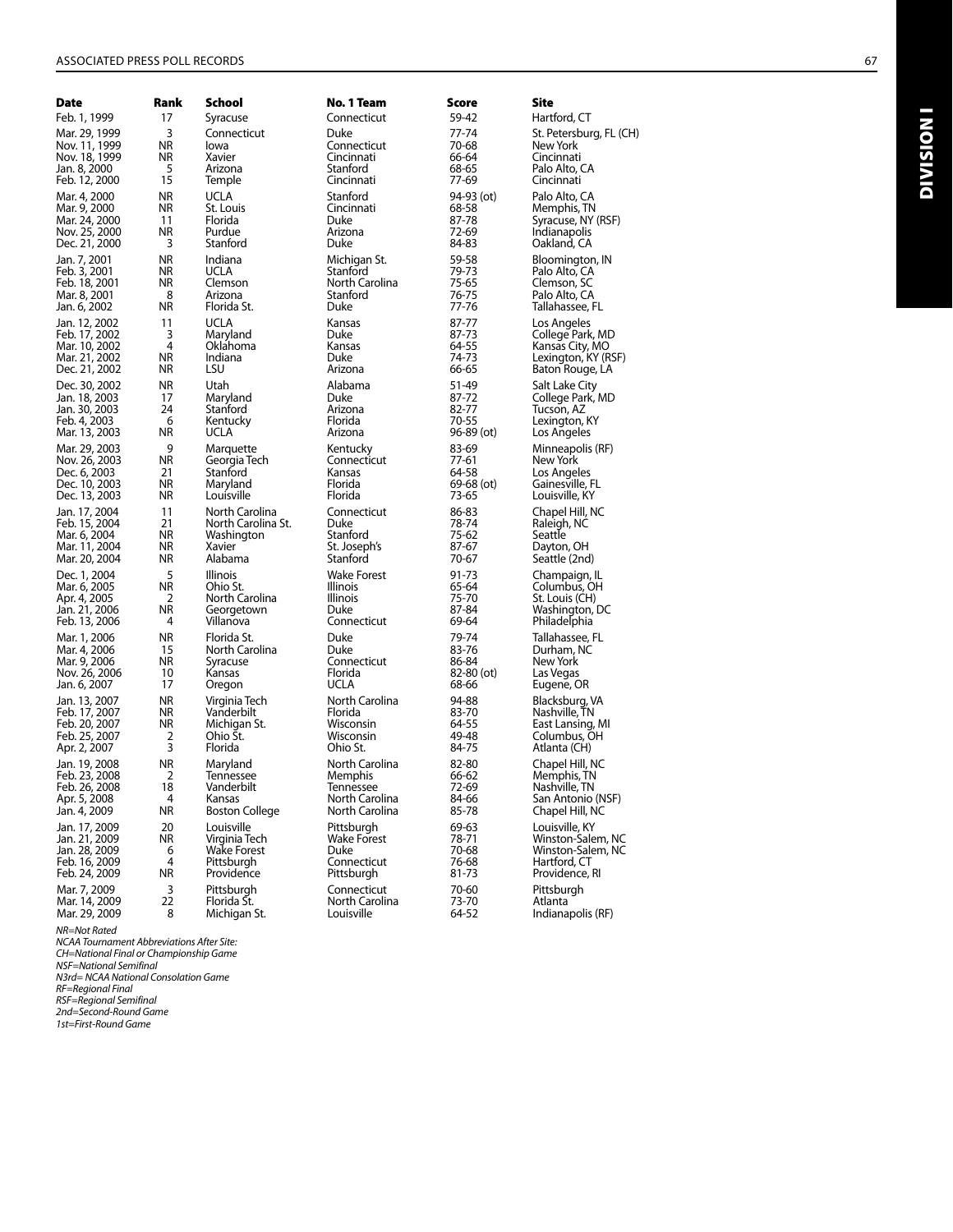# Week-by-Week A.P. Polls

#### Regular-Season Polls

The Associated Press began its basketball poll on January 20, 1949. The following are those polls, year by year and week by week. Starting in the 1961- 62 season, A.P. provided a preseason (PS) poll. A.P. did a post-tournament poll in 1953, 1954, 1974 and 1975. If two teams are ranked the same in the same column, then it was a tie for that week.

#### 1948-49

|                     |                | January |                | <b>February</b> |    |    | March          |                |
|---------------------|----------------|---------|----------------|-----------------|----|----|----------------|----------------|
|                     | 18             | 25      | 1              | 8               | 15 | 22 | 1              | 8              |
|                     |                |         |                |                 |    |    | 20             |                |
|                     |                | 18      |                |                 |    |    |                |                |
| Bowling Green       | 15             |         | 14             | 14              | 10 | 9  | 9              | 10             |
|                     | 16             | 19      | 18             |                 | 12 | 10 | 10             | $\overline{7}$ |
|                     | 19             | 17      | 16             | 16              | 11 | 11 | 11             | 18             |
| Cincinnati          | 13             |         |                |                 |    |    |                |                |
|                     |                | 16      |                |                 | 17 |    |                |                |
|                     |                |         |                | 20              | 20 | 17 |                |                |
|                     |                |         | 20             | ٠               |    |    |                |                |
|                     | 8              | 7       | 8              | 5               | 9  | 15 | 16             | 19             |
|                     | 14             | 20      | 19             | 15              |    |    |                |                |
|                     | 7              | 6       | 4              | 4               | 4  | 4  | 4              | 4              |
| Kentucky            | $\overline{2}$ | 2       | 1              | 1               | 1  | 1  | 1              | 1              |
| Loyola (IL)         | 12             | 13      | 13             | 11              | 13 | 12 | 14             | 16             |
| Minnesota           | 4              | 5       | 5              | 7               | 6  | 5  | 5              | 6              |
| New York U.         | 20             |         | 15             |                 |    |    |                |                |
| North Carolina St.  |                | 15      | 17             |                 | 18 |    | 15             | 13             |
|                     |                |         |                | 18              |    | 18 | 19             | 20             |
|                     |                |         |                |                 | 16 |    |                |                |
| Oklahoma St.        | 5              | 3       | 3              | 3               | 3  | 3  | $\overline{2}$ | $\overline{2}$ |
|                     | 1              | 1       | $\overline{2}$ | 2               | 2  | 2  | 3              | 3              |
| San Francisco       | 6              | 9       | 10             | 9               | 8  | 8  | 8              | 8              |
| Southern California |                |         |                |                 | ä, | 19 |                |                |
|                     | 17             | 11      | 9              | 10              | 20 |    |                |                |
|                     |                |         |                |                 |    | 20 |                |                |
|                     | 11             | 12      | 11             | 8               | 5  | 6  | 7              | 9              |
|                     |                |         |                |                 |    |    |                | 15             |
|                     | 10             | 10      | 12             | 12              | 14 | 16 | 13             | 12             |
|                     | 9              | 8       | 7              | 13              | 15 |    | 17             | 14             |
| Washington St.      | 18             | 14      |                | 17              |    |    |                |                |
| Western Ky.         | 3              | 4       | 6              | 6               | 7  | 7  | 6              | 5              |
| Wyoming             |                |         |                | 19              | 19 | 14 | 12             | 17             |
|                     |                |         |                |                 | 20 | 13 | 18             | 11             |

| 5<br>28<br>10<br>31<br>7<br>7<br>1724<br>15<br>15<br>18<br>19<br>Arizona<br>17<br>Bowling Green  19<br>۰<br>3<br>$\overline{2}$<br>$\overline{2}$<br>1<br>1<br>Bradley<br>6<br>4<br>6<br>3<br>12<br>Cincinnati<br>20<br>7<br>7<br>8<br>13<br>10<br>20<br>14<br>$\overline{2}$<br>3<br>7<br>5<br>8<br>6<br>2<br>4<br>Duquesne<br>8<br>6<br>20<br>5<br>$\overline{2}$<br>3<br>1<br>1<br>Holy Cross<br>1<br>1<br>4<br>1<br>6<br>20<br>$\overline{a}$<br>4<br>8<br>Indiana<br>9<br>12<br>16<br>17<br>20<br>19<br>13<br>11<br>12<br>14<br>13<br>12<br>10<br>14 |          | January        |   |   |   |   | <b>February</b> |   |   | March |
|-----------------------------------------------------------------------------------------------------------------------------------------------------------------------------------------------------------------------------------------------------------------------------------------------------------------------------------------------------------------------------------------------------------------------------------------------------------------------------------------------------------------------------------------------------------|----------|----------------|---|---|---|---|-----------------|---|---|-------|
|                                                                                                                                                                                                                                                                                                                                                                                                                                                                                                                                                           |          |                |   |   |   |   |                 |   |   |       |
|                                                                                                                                                                                                                                                                                                                                                                                                                                                                                                                                                           |          |                |   |   |   |   |                 |   |   |       |
|                                                                                                                                                                                                                                                                                                                                                                                                                                                                                                                                                           |          |                |   |   |   |   |                 |   |   |       |
|                                                                                                                                                                                                                                                                                                                                                                                                                                                                                                                                                           |          |                |   |   |   |   |                 |   |   |       |
|                                                                                                                                                                                                                                                                                                                                                                                                                                                                                                                                                           |          |                |   |   |   |   |                 |   |   |       |
|                                                                                                                                                                                                                                                                                                                                                                                                                                                                                                                                                           |          |                |   |   |   |   |                 |   |   |       |
|                                                                                                                                                                                                                                                                                                                                                                                                                                                                                                                                                           |          |                |   |   |   |   |                 |   |   |       |
|                                                                                                                                                                                                                                                                                                                                                                                                                                                                                                                                                           |          |                |   |   |   |   |                 |   |   |       |
|                                                                                                                                                                                                                                                                                                                                                                                                                                                                                                                                                           |          |                |   |   |   |   |                 |   |   |       |
|                                                                                                                                                                                                                                                                                                                                                                                                                                                                                                                                                           |          |                |   |   |   |   |                 |   |   |       |
|                                                                                                                                                                                                                                                                                                                                                                                                                                                                                                                                                           |          |                |   |   |   |   |                 |   |   |       |
|                                                                                                                                                                                                                                                                                                                                                                                                                                                                                                                                                           |          |                |   |   |   |   |                 |   |   |       |
|                                                                                                                                                                                                                                                                                                                                                                                                                                                                                                                                                           |          |                |   |   |   |   |                 |   |   |       |
|                                                                                                                                                                                                                                                                                                                                                                                                                                                                                                                                                           | Kentucky | $\overline{2}$ | 5 | 4 | 6 | 7 | 5               | 5 | 4 | 3     |
| 7<br>13<br>10<br>8<br>9<br>11<br>12<br>9<br>10                                                                                                                                                                                                                                                                                                                                                                                                                                                                                                            |          |                |   |   |   |   |                 |   |   |       |
| 3<br>3<br>3<br>6<br>6<br>Long Island<br>4<br>10<br>14<br>13                                                                                                                                                                                                                                                                                                                                                                                                                                                                                               |          |                |   |   |   |   |                 |   |   |       |
| Louisville<br>19<br>15<br>13                                                                                                                                                                                                                                                                                                                                                                                                                                                                                                                              |          |                |   |   |   |   |                 |   |   |       |
| 16<br>18<br>11                                                                                                                                                                                                                                                                                                                                                                                                                                                                                                                                            |          |                |   |   |   |   |                 |   |   |       |
| Missouri 12<br>16                                                                                                                                                                                                                                                                                                                                                                                                                                                                                                                                         |          |                |   |   |   |   |                 |   |   |       |
| Nebraska<br>16                                                                                                                                                                                                                                                                                                                                                                                                                                                                                                                                            |          |                |   |   |   |   |                 |   |   |       |
| North Carolina St.<br>8<br>7<br>12<br>9<br>8<br>9<br>8<br>5<br>9<br>10                                                                                                                                                                                                                                                                                                                                                                                                                                                                                    |          |                |   |   |   |   |                 |   |   |       |
| Notre Dame<br>16                                                                                                                                                                                                                                                                                                                                                                                                                                                                                                                                          |          |                |   |   |   |   |                 |   |   |       |
| 3<br>3<br>15<br>11<br>13<br>4<br>2<br>7<br>2                                                                                                                                                                                                                                                                                                                                                                                                                                                                                                              |          |                |   |   |   |   |                 |   |   |       |
| 19<br>ä,                                                                                                                                                                                                                                                                                                                                                                                                                                                                                                                                                  |          |                |   |   |   |   |                 |   |   |       |
| Oklahoma St.<br>19<br>$\qquad \qquad \blacksquare$                                                                                                                                                                                                                                                                                                                                                                                                                                                                                                        |          |                |   |   |   |   |                 |   |   |       |
| 6<br>St. John's (NY)<br>1<br>2<br>5<br>5<br>4<br>10<br>4<br>1<br>9                                                                                                                                                                                                                                                                                                                                                                                                                                                                                        |          |                |   |   |   |   |                 |   |   |       |
| 19<br>18<br>15                                                                                                                                                                                                                                                                                                                                                                                                                                                                                                                                            |          |                |   |   |   |   |                 |   |   |       |
| San Francisco<br>12<br>15<br>11<br>13<br>12                                                                                                                                                                                                                                                                                                                                                                                                                                                                                                               |          |                |   |   |   |   |                 |   |   |       |
| San Jose St.<br>18<br>19<br>17                                                                                                                                                                                                                                                                                                                                                                                                                                                                                                                            |          |                |   |   |   |   |                 |   |   |       |
| 18                                                                                                                                                                                                                                                                                                                                                                                                                                                                                                                                                        |          |                |   |   |   |   |                 |   |   |       |
| Southern California<br>19<br>16                                                                                                                                                                                                                                                                                                                                                                                                                                                                                                                           |          |                |   |   |   |   |                 |   |   |       |
| Tennessee<br>17                                                                                                                                                                                                                                                                                                                                                                                                                                                                                                                                           |          |                |   |   |   |   |                 |   |   |       |
| Toledo<br>14<br>17                                                                                                                                                                                                                                                                                                                                                                                                                                                                                                                                        |          |                |   |   |   |   |                 |   |   |       |
| 15<br>Tulane                                                                                                                                                                                                                                                                                                                                                                                                                                                                                                                                              |          |                |   |   |   |   |                 |   |   |       |

|                                          | January                                |                                |                                |                              |                                            |                | February             |                                |                      |                | March               |
|------------------------------------------|----------------------------------------|--------------------------------|--------------------------------|------------------------------|--------------------------------------------|----------------|----------------------|--------------------------------|----------------------|----------------|---------------------|
|                                          | 5<br>10                                | 17                             | 24                             | 31                           |                                            | 7              | 14                   | 21                             | 28                   |                | 7                   |
| Vanderbilt                               | 9<br>10                                | 9                              | 11                             | 13<br>18                     |                                            | 12             | 10<br>20             | 7<br>$\overline{a}$            | 6<br>20              |                | 7<br>$\overline{a}$ |
| Villanova 13                             | 17                                     | 18                             | 19                             | L                            |                                            | $\overline{a}$ | 15                   |                                | 11                   |                | 11                  |
| Washington                               | 20                                     |                                | 16                             |                              |                                            |                | $\overline{a}$       |                                |                      |                | $\overline{a}$      |
| Washington St.                           | ÷<br>÷,<br>l,<br>14                    | $\overline{a}$<br>14           | ÷,<br>17                       | L,<br>14                     |                                            | 17<br>11       | 16<br>9              | Ĭ.<br>8                        | $\overline{a}$<br>7  |                | 18<br>8             |
| Western Ky.<br>Wisconsin  15             | L,                                     | L,                             | 15                             | 17                           |                                            |                | $\overline{a}$       | $\overline{a}$                 | $\overline{a}$       |                | 16                  |
| Wyoming                                  |                                        |                                | 14                             | 20                           |                                            |                |                      |                                | 18                   |                |                     |
| 1950-51                                  |                                        |                                |                                |                              |                                            |                |                      |                                |                      |                |                     |
|                                          | December                               | January                        |                                |                              |                                            |                |                      | February                       |                      |                | Mar.                |
| 19                                       | 26                                     | 3                              | 9                              | 16                           | 23                                         | 30             | 6                    | 13                             | 20                   | 27             | 7                   |
| Arizona<br>$\overline{a}$                | $\overline{a}$                         | 16<br>$\overline{\phantom{a}}$ | -                              | $\overline{a}$               | 14<br>$\overline{a}$                       | 15<br>Ĭ.       | 13                   | 16<br>18                       | 11                   | 12<br>16       | 12<br>÷,            |
| Beloit<br>2<br>Bradley                   | 2                                      | 1                              | 1                              | 3                            | 4                                          | 5              | 5                    | 8                              | 20<br>7              | 5              | 6                   |
| BYU<br>15                                | $\overline{a}$                         | ÷,                             |                                | $\overline{a}$               | 19                                         | 12             | 14                   | 12                             | 12                   | 11             | 11                  |
| Cincinnati<br>17                         | 17                                     | 17                             |                                | 16                           | 15                                         | 16             | 11                   | 15                             | 18                   |                | 17                  |
| CCNY<br>6<br>Columbia                    | 11<br>8                                | 14                             | 8                              | 7                            | Ĭ.<br>7                                    | 6              | 6                    | 4                              | 3                    | Ĭ.<br>3        | ÷,<br>3             |
| 19<br>Cornell                            | 18                                     | 14                             | $\overline{a}$                 | $\overline{a}$               |                                            |                |                      | L,                             | ÷,                   | ÷,             | ÷,                  |
| Dayton<br>Duquesne<br>$\overline{a}$     |                                        | 13                             | 15                             | 20                           | -<br>÷                                     |                | 18                   | 17                             | 14                   | 14             | 13                  |
| Illinois<br>÷,                           | 20                                     | $\overline{a}$                 | 14                             | 14                           | 16                                         | 14             | 16                   | 11                             | 10                   | 6              | 5                   |
| Indiana<br>4                             | 5                                      | 6                              | 6                              | 6                            | 5                                          | 3              | 3                    | 6                              | 4                    | 7              | 7                   |
| 11<br>Kansas<br>Kansas St.<br>20         | 10<br>$\overline{a}$                   | 20<br>9                        | 17<br>9                        | 10                           | 9                                          | 17<br>7        | 20<br>4              | 3                              | ÷,<br>5              | 4              | 4                   |
| Kentucky<br>1                            | 1                                      | 3                              | 3                              | 2                            | 1                                          | 1              | 1                    | 1                              | 1                    | 1              | 1                   |
| La Salle<br>$\overline{a}$               | 16                                     | $\overline{a}$                 | 19                             | $\overline{a}$               | 17                                         |                |                      | L,                             |                      |                |                     |
| Long Island<br>7<br>$\overline{a}$       | 4<br>L,                                | 4<br>$\overline{a}$            | 4<br>$\overline{a}$            | 4<br>$\overline{a}$          | 2<br>Ĭ.                                    | 4<br>-         | 12                   | 19<br>14                       | 16<br>$\overline{a}$ | $\overline{a}$ |                     |
| Louisville<br>Missouri<br>8              | 9                                      |                                |                                |                              |                                            |                | 17                   |                                | -                    |                |                     |
| Murray St.<br>$\overline{\phantom{0}}$   | $\overline{a}$                         | $\overline{a}$                 | $\overline{a}$                 | $\overline{a}$               | -                                          | -              | -                    | $\overline{a}$                 | ÷,                   | 20             | 16                  |
| North Carolina St.<br>3                  | 6                                      | 7                              | 7                              | 9                            | 8                                          | 8              | 10                   | 9                              | 9                    | 8              | 8                   |
| Notre Dame<br>14<br>Oklahoma<br>16       | $\overline{a}$                         | $\overline{a}$                 | $\overline{a}$                 |                              | Ĭ.<br>18                                   | L,<br>18       | $\overline{a}$       | ÷,<br>$\overline{\phantom{m}}$ | ÷,<br>17             | ÷,             |                     |
| Oklahoma St.<br>5                        | 3                                      | 2                              | 2                              | 1                            | 3                                          | 2              | 2                    | 2                              | 2                    | 2              | 2                   |
| Princeton                                |                                        | 18                             | 20                             |                              |                                            |                |                      |                                |                      |                |                     |
| St. Bonaventure<br>St. John's (NY)<br>13 | Ĭ.<br>12                               | $\overline{a}$<br>11           | $\overline{a}$<br>11           | 17<br>5                      | Ĭ.<br>6                                    | 9              | $\overline{a}$<br>7  | 7                              | 8                    | ÷,<br>9        | $\overline{a}$<br>9 |
| St. Louis                                | -                                      | 5                              | 5                              | 8                            | 10                                         | 10             | 8                    | 5                              | 6                    | 10             | 10                  |
| Seattle<br>Siena<br>$\overline{a}$       |                                        | $\overline{a}$                 | $\overline{a}$                 | 18                           | 13                                         | $\overline{a}$ | $\overline{a}$<br>19 | 20<br>$\overline{a}$           | L,                   | $\overline{a}$ | 18                  |
| Southern California                      |                                        |                                | 13                             | 19                           | 12                                         | 13             | 15                   | 13                             | 13                   | 18             | 19                  |
| Toledo<br>10                             | 13                                     | 19                             | 18                             | 12                           | $\overline{a}$                             | 20             | ÷,                   |                                | Ĭ.                   | 13             | 14                  |
| UCLA<br>9<br>18<br>Villanova             | $\overline{a}$<br>7                    | 8                              | 16                             | 11                           | 11                                         | 19<br>11       | $\overline{a}$<br>9  | 10                             | 15                   | 17<br>15       | 20                  |
| Washington<br>12                         | 15                                     | 12                             | 12                             | 15                           | $\overline{a}$                             |                |                      |                                | 19                   | 19             | 15                  |
| West Virginia<br>$\overline{a}$          | 19                                     |                                |                                |                              | L,                                         |                |                      |                                |                      |                |                     |
| Wyoming<br>-                             | 14                                     | 10                             | 10                             | 13                           | 20                                         |                |                      |                                |                      |                |                     |
| 1951-52                                  |                                        |                                |                                |                              |                                            |                |                      |                                |                      |                |                     |
|                                          | December<br>25                         |                                | January                        |                              |                                            | 29             |                      | <b>February</b>                |                      |                | March               |
| Dayton                                   | $\overline{\phantom{m}}$               | -                              | 20                             | כו<br>19                     | ◢<br>16                                    | 14             | ∍<br>11              | LZ<br>11                       | 11                   | o<br>11        | 11                  |
| DePaul                                   |                                        |                                | $\overline{\phantom{0}}$       | $\overline{a}$               |                                            | 19             | $\overline{a}$       | 18                             | Ĭ.                   | ÷,             |                     |
| Duke  12<br>Duquesne                     | 19                                     |                                | ÷,<br>16                       | $\overline{a}$<br>7          | 10                                         | ÷<br>7         | $\overline{a}$<br>5  | 3                              | 3                    | 15<br>4        | 12<br>4             |
| Eastern Ky.  19                          |                                        |                                |                                | $\qquad \qquad \blacksquare$ | -                                          | $\overline{a}$ | $\overline{a}$       |                                | ÷,                   | -              | -                   |
| Fordham                                  |                                        |                                |                                | $\overline{a}$               | $\overline{a}$                             | 20             |                      |                                |                      | ÷,             |                     |
| Holy Cross<br>3<br>Illinois              | 17<br>$\overline{a}$<br>2<br>3         | ÷,<br>2                        | $\overline{a}$<br>2            | 20<br>2                      | 11<br>1                                    | 17<br>3        | $\overline{a}$<br>3  | 19<br>6                        | 17<br>5              | 17<br>2        | 13<br>2             |
| Indiana 11                               | 5<br>6                                 | 5                              | 4                              | 14                           | 20                                         | 13             | 18                   | 20                             |                      |                |                     |
| lowa                                     | $\overline{\phantom{a}}$               | 12                             | 10                             | 4                            | 4                                          | 8              | 9                    | 5                              | 4                    | 7              | 7                   |
| Kansas<br>8<br>5                         | 4<br>7<br>5<br>8                       | 1<br>9                         | 1<br>7                         | 1<br>9                       | 2<br>7                                     | 4<br>2         | 6<br>2               | 9<br>2                         | 7<br>2               | 8<br>3         | 8<br>3              |
| Kansas St.<br>$\overline{1}$<br>Kentucky | 2<br>1                                 | 4                              | 3                              | 3                            | 3                                          | 1              | 1                    | 1                              | 1                    | 1              | 1                   |
|                                          | 12<br>17                               | 13                             | $\overline{a}$                 | 15                           | 18                                         | $\overline{a}$ | 19                   |                                | 20                   |                | $\overline{a}$      |
| Louisville  17                           | $\overline{a}$                         | $\overline{a}$                 | 15                             | 13<br>÷,                     | 14                                         | 12             | 13                   | 15                             | 15<br>Ĭ.             | 13             | 17                  |
| Michigan St.<br>Minnesota                | $\overline{a}$<br>15                   | 20                             | 19                             |                              |                                            |                |                      |                                |                      |                |                     |
| Murray St.                               | 18<br>$\overline{a}$                   | 16                             | $\overline{a}$                 | $\overline{a}$               | -                                          | -              | -                    |                                |                      |                |                     |
| New York U.  20<br>North Carolina St. 10 | 11<br>6<br>9<br>19                     | 6<br>17                        | 13<br>$\overline{\phantom{0}}$ | $\overline{a}$<br>17         | $\overline{a}$                             | $\overline{a}$ | -                    |                                |                      |                |                     |
| Notre Dame 14                            | 20<br>9                                | 14                             | $\overline{a}$                 |                              |                                            |                | $\overline{a}$       |                                |                      |                |                     |
| Oklahoma City                            | $\overline{a}$                         | 15                             | 18                             | 18                           | -                                          | 16             | 15                   | 13                             |                      |                |                     |
| Oklahoma St.  13<br>Penn St.             | 13<br>$\overline{a}$<br>$\overline{a}$ | -<br>$\overline{a}$            | $\overline{\phantom{0}}$       | $\overline{a}$               | $\overline{\phantom{0}}$<br>$\overline{a}$ | Ĭ.             | 16<br>14             | 17                             | 13                   | $\overline{a}$ | $\overline{a}$      |
| St. Bonaventure                          | $\overline{\phantom{0}}$               | 10                             | 8                              | 6                            | 5                                          | 5              | 4                    | 4                              | 10                   | 12             | 15                  |
| St. John's (NY)<br>2                     | 1<br>7                                 | 8                              | 12                             | $\overline{\phantom{m}}$     | 15                                         | 15             | 10                   | 10                             | 8                    | 9              | 10                  |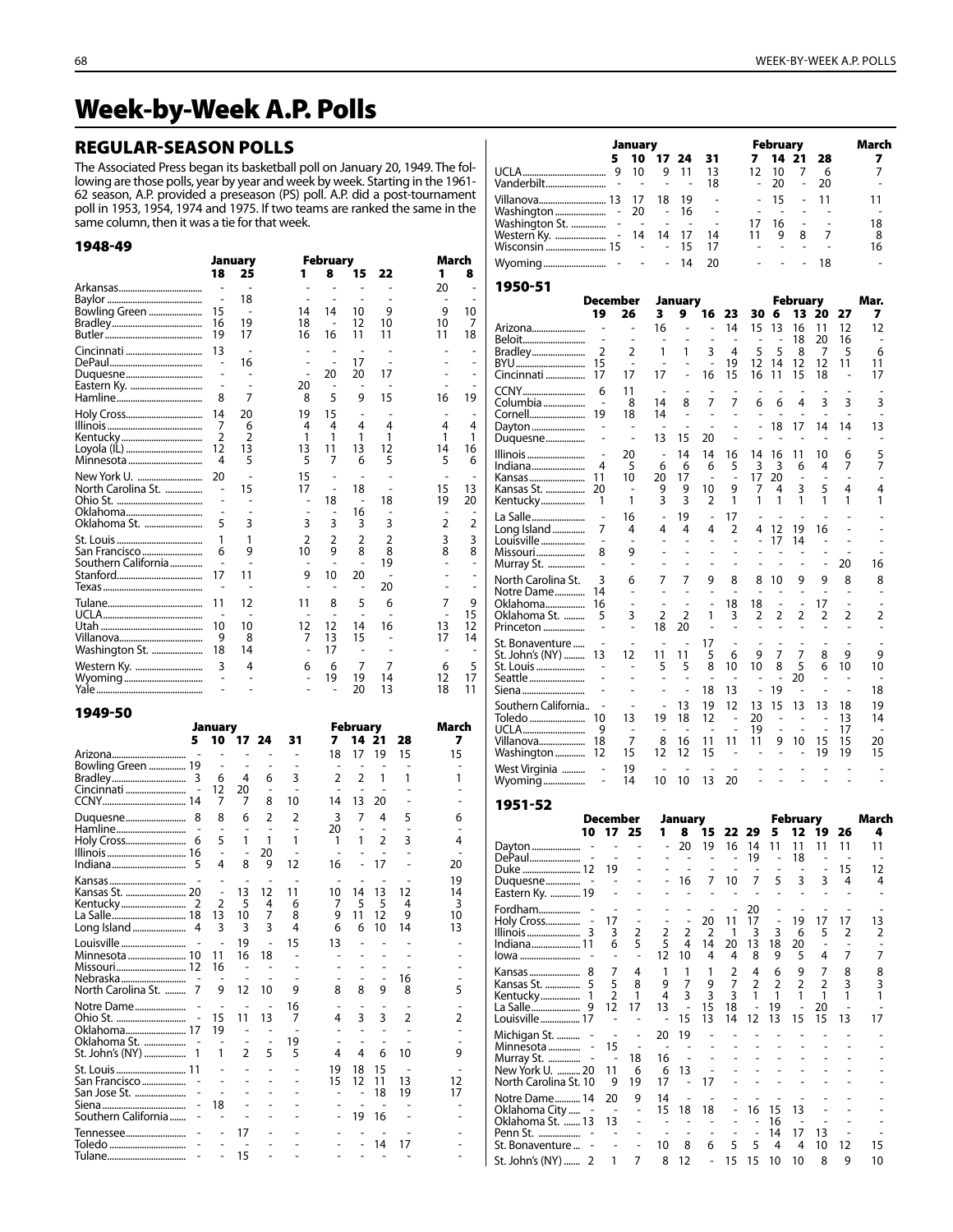Division I

**DIVISION I** 

|                                  | <b>December</b><br>10 17 25 |                                  | 1.                       | January<br>8                  | 15             |                   | 22 29          | 5                                 | <b>February</b><br>12                      | 19        | 26                             | March<br>4                                                                                 |                                                 |                     | December<br>8 15 22 29                                 |                          | January<br>5 12 19 26          |                                    | 2<br>9                 | February<br>16 23                                    |                | March<br>2               | 9 23   |
|----------------------------------|-----------------------------|----------------------------------|--------------------------|-------------------------------|----------------|-------------------|----------------|-----------------------------------|--------------------------------------------|-----------|--------------------------------|--------------------------------------------------------------------------------------------|-------------------------------------------------|---------------------|--------------------------------------------------------|--------------------------|--------------------------------|------------------------------------|------------------------|------------------------------------------------------|----------------|--------------------------|--------|
| St. Louis  4                     | 4                           | -12                              | $7^{\circ}$              | 5                             | 5              | 8                 | 6              | 7                                 | 7                                          | 9         | 5                              | 5                                                                                          | lowa                                            |                     |                                                        |                          |                                |                                    |                        | 10 20                                                |                | 16 16 13                 |        |
|                                  |                             | ٠                                | ÷.                       |                               |                |                   |                |                                   |                                            | 16        |                                | 18                                                                                         | Kansas                                          | 5                   |                                                        |                          | 16 11 17 17                    |                                    | 19<br>20               | $\sim$                                               | 17             | 15                       | 13 18  |
| Seton Hall 7 10                  |                             | 10                               | 11<br>$\sim$             | 9<br>17                       | -12<br>11      | 13 11<br>19       | 18             | 17                                | 12<br>16                                   | 14<br>18  | 14<br>20                       | 14<br>٠                                                                                    | Kansas St.                                      | 8                   |                                                        |                          |                                |                                    |                        |                                                      |                |                          |        |
| Stanford 16                      |                             | -13                              |                          |                               |                |                   |                |                                   |                                            |           |                                |                                                                                            |                                                 |                     | $\overline{1}$                                         | 1                        | $\overline{1}$<br>$- - 19$ 12  |                                    | $\mathbf{1}$<br>9<br>7 | 2 <sub>2</sub><br>12 13                              |                | $\overline{1}$<br>8 12 2 |        |
| - Syracuse •                     |                             | 20                               | 19                       | 14                            |                |                   |                |                                   |                                            |           |                                |                                                                                            |                                                 |                     |                                                        |                          | - 16 12 14                     |                                    | 17 17                  | 13 12                                                |                | 7                        | 8 14   |
|                                  |                             | $\overline{\phantom{a}}$         |                          |                               |                |                   |                |                                   |                                            |           |                                | 20                                                                                         |                                                 |                     |                                                        |                          |                                |                                    |                        |                                                      |                | 20                       | $\sim$ |
|                                  |                             | -16                              |                          |                               | 15             | 12                |                |                                   |                                            |           |                                | $\overline{\phantom{a}}$<br>19                                                             |                                                 |                     | $\sim$<br>$\overline{\phantom{a}}$                     |                          | $-14$ 13                       |                                    | 13<br>-11              | 11                                                   | -11            | 17 14 20                 |        |
|                                  | $\sim$                      | 15                               | 18                       |                               |                | 17                |                |                                   |                                            |           |                                | $\overline{\phantom{a}}$                                                                   |                                                 |                     | 8<br>- 6<br>$\overline{\phantom{a}}$                   | 6 10<br>18               | 9<br>$\overline{\phantom{a}}$  | -8<br>$\overline{\phantom{a}}$     | 12<br>12<br>$\sim$     | 18<br>16 20                                          |                |                          |        |
| Vanderbilt 18                    |                             |                                  |                          |                               |                |                   |                |                                   |                                            |           |                                | ÷.                                                                                         |                                                 |                     | $\sim$                                                 |                          | 12 13 18                       |                                    |                        |                                                      |                |                          | - 16   |
| Villanova 15<br>Washington 6     | 18 14<br>8                  | 3                                | $\sim$<br>3              | 6                             | 8              | 6                 | 9              | 8                                 | 8                                          | 6         | 6                              | $\overline{\phantom{a}}$<br>6                                                              | North Carolina St.  7 8                         |                     | 9<br>9                                                 | 20                       |                                |                                    | 19                     |                                                      |                | 18<br>10                 |        |
| West Virginia    -               |                             |                                  | $\blacksquare$           | -11                           | 10             |                   | 9 10 12        |                                   | 14                                         | 12        | -10                            | 9                                                                                          | Notre Dame                                      |                     | - 16 19<br>$\sim$                                      | $\sim$                   | 6<br>$\mathcal{L}$             | 6                                  | 7<br>6                 | 6                                                    | -6             | 5<br>6                   |        |
| - Western Ky. ………   -            | 16 11                       |                                  |                          |                               |                |                   |                | 20                                |                                            |           | 18                             | $\overline{a}$                                                                             | Oklahoma City  19 12 15 11<br>Oklahoma St.  4 7 |                     | - 5<br>5                                               | 9<br>4                   | 8<br>$\overline{7}$<br>5<br>4  | 9<br>4                             | 13<br>16<br>5<br>4     | 16 15<br>5                                           | 5              |                          | 5 10   |
| Wyoming                          | 14                          |                                  |                          |                               |                |                   |                |                                   |                                            | 19        | 16                             | 16                                                                                         | Oregon St.  13 11 12                            |                     | $\overline{4}$                                         | 10                       | $\sim$                         |                                    |                        |                                                      |                | 16                       |        |
| 1952-53                          |                             |                                  |                          |                               |                |                   |                |                                   |                                            |           |                                |                                                                                            | Penn St.                                        |                     |                                                        |                          |                                |                                    |                        |                                                      |                |                          |        |
|                                  |                             | <b>December</b>                  |                          |                               | January        |                   |                | February                          |                                            |           |                                | March                                                                                      | St. Louis  18                                   |                     | -16<br>- 11                                            | 11                       | 15                             |                                    |                        |                                                      |                |                          |        |
|                                  |                             | 16 23 30                         |                          |                               |                | 6 13 20 27        |                | 3 10 17 24                        |                                            |           |                                | 3 10 24                                                                                    | Santa Clara 16                                  |                     |                                                        |                          | L.                             | $\sim$                             |                        |                                                      |                |                          |        |
| California                       | 18                          | $\overline{\phantom{a}}$         |                          | 20                            | $-14$          |                   | $\overline{a}$ | 14 19 19                          |                                            |           |                                | $\overline{a}$                                                                             |                                                 |                     | $-15$                                                  |                          | 16 14 16 11                    |                                    | 8<br>6                 |                                                      | 9              | 10                       | 11 17  |
| Colorado<br>DePaul               |                             | 18<br>$\overline{\phantom{a}}$   | 14                       |                               |                | $-10$             |                | 7                                 | 7 14 15                                    |           |                                | $\mathcal{L}$<br>19                                                                        |                                                 |                     |                                                        |                          |                                |                                    |                        |                                                      |                |                          |        |
| Duke                             | $\mathcal{L}^{\mathcal{A}}$ | $\overline{\phantom{a}}$         |                          |                               |                | $\sim$ $\sim$     |                |                                   | 18<br>$\sim$                               |           |                                | $\sim$                                                                                     | Southern California.                            | $\sim 100$ $\sim$   | $\overline{\phantom{a}}$<br>$\sim$                     |                          | $\sim$                         |                                    |                        |                                                      |                |                          |        |
| Duquesne                         |                             |                                  |                          |                               |                |                   |                |                                   |                                            | 19        |                                | 18 11<br>9                                                                                 | Vanderbilt                                      |                     | $- - 20$<br>20                                         | 19                       | $\sim$<br>$\sim$               |                                    |                        |                                                      |                |                          |        |
| Eastern Ky.                      | $\overline{a}$              |                                  |                          |                               |                | 18 15             |                |                                   |                                            | 20        | 17                             | $\sim$                                                                                     | Western Ky.  11 10 6                            |                     | 7                                                      | 5                        | 5<br>$\overline{4}$            | 4                                  | 5<br>4                 | 4                                                    |                | 3                        | 8<br>4 |
| Fordham<br>Georgetown            | $\mathbf{r}$                | $\mathbf{L}$                     |                          | 8<br>$\overline{\phantom{a}}$ | 7<br>20        | 10                | 7              | 13 16<br>$\overline{\phantom{a}}$ |                                            |           |                                |                                                                                            |                                                 |                     | $\sim 100$ km s $^{-1}$                                |                          | $-11$ 11 16                    |                                    |                        | 14 18 15 14                                          |                | 12 20                    |        |
| Holy Cross                       | 8                           | $\overline{4}$                   | 6                        | 14                            | 17             |                   |                | 17                                |                                            |           | 20                             | - 13                                                                                       |                                                 |                     | - 18<br>$\sim$                                         |                          |                                |                                    |                        |                                                      |                |                          |        |
| ldaho                            | $\sim$                      | 20                               |                          | 18                            |                |                   |                |                                   |                                            |           |                                |                                                                                            |                                                 |                     | -20<br>$\overline{\phantom{a}}$                        |                          |                                |                                    |                        |                                                      |                |                          |        |
| Illinois                         |                             | $\overline{2}$                   | $\overline{4}$           | 4                             | 4              | 6                 |                | 6                                 | 5                                          | -10       |                                | 10 13 11                                                                                   | 1954-55                                         |                     |                                                        |                          |                                |                                    |                        |                                                      |                |                          |        |
| Indiana<br>Kansas                | 19 15<br>20                 | $\sim$                           | 12<br>$\sim$             | 7<br>$\blacksquare$           | 6<br>15        | 2<br>9 14         | -2             | 2<br>18 14                        | 2<br>$\overline{2}$<br>-10                 | 2<br>5    | 1<br>6                         | $\overline{1}$<br>-1<br>5<br>$\overline{\mathbf{3}}$                                       |                                                 |                     | December                                               |                          | January                        |                                    |                        | February                                             |                |                          | March  |
| Kansas St.                       | $\overline{2}$              | 5                                | $\overline{1}$           | 1                             | $\overline{1}$ | 4                 | - 5            | 5<br>10                           | 8                                          | 9         | 8                              | 8<br>12                                                                                    |                                                 |                     | 7 14 21 28                                             |                          | 4 1118 25                      |                                    |                        | 1 8 15 22                                            |                | 1                        | - 8    |
| La Salle                         | $\overline{1}$              | 1                                | 3                        | 3                             | 3              | 5                 | $\overline{4}$ | 4                                 | 4<br>4                                     | 4         | $\overline{2}$                 | $\overline{\mathbf{3}}$<br>6                                                               |                                                 |                     | -12                                                    |                          | 20 16 12 14<br>$-20$           | $\sim$<br>$\overline{\phantom{a}}$ |                        | 13 13 17 12<br>$\overline{\phantom{a}}$              |                |                          | 11 12  |
| LSU<br>Louisville                | 10 <sup>1</sup>             | 8 17<br>$\overline{\phantom{a}}$ |                          | 11                            | 14             | 14 11             |                | 10<br>- 17                        | 6<br>8<br>16                               | -18       | 5                              | $\overline{7}$<br>5<br>14 14                                                               |                                                 |                     |                                                        |                          |                                |                                    |                        | $-17$ 12 17                                          |                |                          |        |
| Manhattan                        | $\overline{a}$              |                                  |                          |                               |                | 20 19             |                | 19 15 13                          |                                            | -16       |                                | $-20$<br>$\sim$                                                                            |                                                 |                     | $\sim$                                                 |                          |                                |                                    |                        |                                                      |                |                          | - 15   |
| Miami (OH)                       | $\mathbf{r}$                | $\mathcal{L}$                    | $\sim$                   | $\overline{a}$                |                |                   |                |                                   |                                            |           | 16                             | $\sim$                                                                                     |                                                 |                     | 6<br>4                                                 |                          | 10 12 18 15                    |                                    |                        | 15 16 13 11                                          |                | 10                       | q      |
| Minnesota                        |                             | 16 17                            | 9                        | 19                            | $\sim$         | -19               |                |                                   |                                            |           |                                |                                                                                            |                                                 |                     | 18<br>$\sim$<br>$\overline{\phantom{a}}$<br>9<br>8     | 17<br>$\overline{2}$     | 3                              | 5<br>$\overline{4}$                | 4                      | 4<br>4                                               | $\overline{4}$ | 8                        | -6     |
| Missouri St<br>Murray St.        |                             |                                  |                          |                               |                |                   |                |                                   | 17                                         |           |                                | 20<br>$\overline{\phantom{a}}$<br>$\overline{\phantom{a}}$                                 | Duquesne<br>George Washington - 11              | 3                   | 9<br>8<br>9                                            | 6                        | 89                             | 6                                  | $\overline{7}$         | 6                                                    | 5 10           |                          | 13 14  |
| Navy                             | 20 13                       |                                  |                          | 15                            |                | $-16$             |                |                                   |                                            |           |                                | 18 19                                                                                      |                                                 |                     | $\overline{\phantom{a}}$                               | $\overline{\phantom{a}}$ | $\sim$                         | 16 13                              | 14                     | $\overline{\phantom{a}}$<br>$\overline{\phantom{a}}$ |                |                          |        |
| Niagara                          | $\sim$                      | $\sim$                           |                          | $\sim$                        |                | $\sim$            |                | 20<br>17                          |                                            |           |                                | $\sim$                                                                                     |                                                 |                     | 3<br>6                                                 |                          | 12 7                           | 710                                |                        | 10 10 14 13                                          |                | 17 <sup>2</sup>          | 18     |
| North Carolina                   |                             |                                  |                          |                               |                | $-18$             |                | 12                                |                                            |           |                                |                                                                                            |                                                 |                     |                                                        |                          | 14 19 19 19                    |                                    |                        | 15                                                   | -16            | 12                       | 5      |
| North Carolina St.<br>Notre Dame | 6                           | 6 11<br>7 11 19                  |                          | 9<br>13 11                    | 8              | 8 1 2<br>16 17    |                | 15 12 15<br>$\overline{a}$        |                                            | -13<br>17 |                                | 12 18 18<br>13 17 10                                                                       |                                                 |                     | 20 16<br>$\overline{\phantom{a}}$                      |                          |                                |                                    |                        | -15                                                  |                |                          |        |
| Oklahoma City                    |                             | 13 19 16                         |                          | $\sim$                        | 18             | 17                | $\sim$         | 16 13 12                          |                                            | -11       |                                | 11 10                                                                                      |                                                 |                     | $\mathbf{1}$<br>$\overline{1}$                         | 1                        |                                | $\mathbf{1}$<br>1                  | 1                      | 2                                                    | 2              | $\overline{2}$           |        |
| Oklahoma St.                     | 5                           | 9                                | $\overline{7}$           | 5                             | 9              | 7                 | 8              | 9                                 | 7<br>6                                     | 7         | 7                              | - 6<br>8                                                                                   |                                                 |                     | 3<br>4                                                 |                          |                                | 4<br>5                             | 3                      | 3<br>3                                               | 3              | 3                        |        |
| St. Bonaventure                  |                             | 14 12 15                         |                          |                               |                |                   |                |                                   |                                            |           |                                |                                                                                            |                                                 |                     |                                                        | 16 20                    |                                |                                    |                        |                                                      |                |                          |        |
| St. John's (NY)<br>St. Louis     | 17                          |                                  |                          |                               |                |                   |                |                                   |                                            |           |                                | - 20<br>7                                                                                  | Maryland                                        |                     |                                                        |                          | 11 11                          | 15 11<br>6<br>8                    | 9                      | 6<br>9<br>12 11 11 17                                | 5              | 4<br>18                  | 8      |
| Santa Clara.                     |                             |                                  |                          |                               |                |                   |                |                                   |                                            |           |                                | -16                                                                                        | Memphis                                         |                     |                                                        |                          |                                |                                    |                        |                                                      | 15             | 19                       |        |
| Seattle<br>Seton Hall            | 4                           | 15 13<br>3                       | 2                        | 2                             | 2              | 16 16 13 13<br>-1 | -1             | 11 11 11 14<br>1                  |                                            |           | 3                              | 15 14 14<br>$\overline{2}$<br>4                                                            | Minnesota                                       |                     | - 11                                                   |                          | 13 14 14                       | $\sim$ $-$                         | 11 12                  | 8                                                    | - 7            | 6                        | - 11   |
| Southern California              |                             | $\overline{\phantom{a}}$         |                          | 12 12                         |                |                   |                |                                   |                                            |           |                                |                                                                                            |                                                 |                     | 7<br>$\sim$                                            | 9                        | 6                              | 8 12                               | 17 14                  | $\overline{\phantom{a}}$                             | 20             | 20                       |        |
| Toledo                           |                             | $\sim$                           | -18                      |                               |                |                   |                |                                   |                                            |           |                                |                                                                                            | North Carolina St.  10 4                        |                     | 5<br>-2                                                | 3                        | 15 15 20 20<br>2               | 2<br>$\overline{\mathbf{3}}$       | 16<br>6                | 7<br>7                                               | 6              | 5                        | Δ      |
| Tulsa                            | 15 14                       |                                  | -8                       | 17 13                         |                | 11 20             |                | $-19$                             |                                            |           |                                | $\sim$<br>$\overline{\phantom{a}}$                                                         |                                                 |                     | $\overline{\phantom{a}}$                               | $\overline{\phantom{a}}$ | $\overline{\phantom{a}}$       | $\overline{\phantom{a}}$<br>-16    |                        |                                                      |                |                          |        |
| UCLA<br>Villanova                | 12 20                       |                                  |                          |                               | 19             |                   |                |                                   | 19                                         |           |                                | $\overline{\phantom{a}}$<br>$\overline{\phantom{a}}$<br>$\overline{\phantom{a}}$<br>$\sim$ |                                                 |                     | $\sim$<br>$\sim$                                       | 20                       |                                |                                    |                        |                                                      |                |                          |        |
| Wake Forest                      |                             |                                  |                          |                               |                |                   |                |                                   |                                            |           |                                | $-12$ 15                                                                                   |                                                 |                     |                                                        |                          |                                |                                    |                        |                                                      |                |                          |        |
| Washington                       | 9                           | 7                                | - 5                      |                               | 5              | 3                 | 3              | 3                                 | 3<br>3                                     |           | 4                              | $\overline{2}$<br>-4                                                                       | Oklahoma St.  11                                |                     |                                                        |                          |                                |                                    | 19                     | 18<br>-16                                            |                | 14                       | 10     |
| Wayne St. (MI)                   |                             | $\overline{\phantom{a}}$         | 20                       |                               |                |                   |                |                                   | 9                                          |           |                                | $\overline{\phantom{a}}$                                                                   |                                                 |                     |                                                        | 19                       |                                |                                    |                        |                                                      |                |                          |        |
| Western Ky.<br>Wyoming           | 11 10 10                    |                                  |                          |                               | 10 10 12       |                   | -9             | 8                                 | 9                                          | 8         |                                | 9 9 17<br>- 16                                                                             | Penn St.  19                                    |                     |                                                        |                          |                                |                                    |                        |                                                      |                |                          |        |
|                                  |                             |                                  |                          |                               |                |                   |                |                                   |                                            |           |                                |                                                                                            |                                                 |                     |                                                        |                          | - 17                           |                                    |                        |                                                      |                |                          |        |
| 1953-54                          |                             |                                  |                          |                               |                |                   |                |                                   |                                            |           |                                |                                                                                            | St. John's (NY)  - 16                           |                     |                                                        |                          | 13<br>13                       | 17                                 |                        |                                                      |                |                          |        |
|                                  | December                    |                                  |                          |                               | January        |                   |                | February                          |                                            |           |                                | March                                                                                      |                                                 |                     | $\overline{\phantom{a}}$<br>$\overline{\phantom{a}}$   |                          |                                |                                    |                        |                                                      |                |                          | 20     |
|                                  | 8 15 22 29                  |                                  |                          |                               |                | 5 12 19 26        |                | 2 9 16 23<br>18                   | $\overline{a}$<br>$\overline{\phantom{a}}$ |           |                                | 2 9 23<br>7<br>$\overline{\phantom{a}}$                                                    |                                                 |                     | - 17<br>5                                              | 5                        | 5                              | 3<br>2                             | 2                      |                                                      |                |                          | -1     |
|                                  |                             |                                  | $-19$                    |                               |                |                   |                |                                   |                                            |           |                                | $\overline{\phantom{a}}$                                                                   | Seton Hall                                      |                     |                                                        |                          | $-20$                          |                                    |                        |                                                      |                |                          |        |
| California 17 15                 |                             |                                  |                          | $\blacksquare$                |                | - 15 14<br>- 11   |                | 15 14                             |                                            |           |                                | $\sim$                                                                                     | Southern California<br>Tennessee                |                     | 13 14<br>$\sim$                                        |                          | $-18$                          |                                    |                        | 18                                                   |                |                          |        |
| Colorado St.<br>Connecticut      |                             |                                  | $\overline{a}$           |                               | $-18$          |                   | 18             |                                   | $\overline{\phantom{a}}$                   | 19 18     | $\overline{\phantom{a}}$<br>19 | 19<br>$\sim$<br>$\overline{a}$                                                             |                                                 |                     |                                                        |                          | 20<br>$\overline{\phantom{a}}$ |                                    |                        |                                                      |                |                          |        |
|                                  |                             |                                  | $\sim$                   | 14 17                         |                | - 18              |                |                                   | - 17 16                                    |           |                                | 14 15                                                                                      |                                                 |                     |                                                        |                          |                                |                                    |                        | 19                                                   | -19            |                          | 15 16  |
|                                  |                             | $\overline{\phantom{a}}$         | $\overline{\phantom{a}}$ | 8                             |                | 9 13 20           |                |                                   | 8 15 14 10                                 |           |                                | 11 18 15                                                                                   |                                                 |                     |                                                        |                          | 7 10 10                        | 9                                  | 8                      | 8<br>9                                               | 9              | 9                        | -13    |
| Duquesne 3 3                     |                             | 3                                | 2                        | 2                             | 2              | 2                 | 2              | 2<br>$\overline{2}$               | $\overline{1}$                             | -1        | 4                              | 3<br>5                                                                                     |                                                 |                     | 2<br>7                                                 | 8                        | 9<br>10<br>17                  | -7<br>18                           | 5                      | 5 10                                                 | 8<br>-14       | $\overline{7}$           | 7      |
| Fordham<br>George Washington     | 9                           |                                  | 7 10                     | $\sim$                        |                | 12 7 10 10        |                | 11 10                             | 8                                          | 8         | 9                              | 7 12                                                                                       | Villanova                                       | $\sigma_{\rm{max}}$ | $\sim$ $ \sim$                                         | 17                       |                                |                                    | 20 20<br>17 19         | 20                                                   |                |                          | 16 17  |
| Holy Cross 19 14 10 12           |                             |                                  |                          | 7                             | 6              | 8                 | 7              | 10                                | 9                                          |           | 13                             | 9<br>3                                                                                     | Wake Forest  17 17                              |                     |                                                        |                          |                                |                                    |                        |                                                      |                |                          |        |
|                                  | $\sim$                      |                                  | 20 17                    | $\overline{\phantom{a}}$      | 20             |                   |                |                                   |                                            |           |                                | $\overline{a}$<br>$\overline{\phantom{a}}$                                                 | West Virginia  - - 12                           |                     |                                                        |                          |                                |                                    |                        |                                                      |                |                          | 19     |
| Illinois                         | 9 4                         | 4                                | 8<br>3                   |                               |                |                   | 3              | 3                                 | 3<br>3                                     | 20<br>- 3 | 2                              | - 19<br>$\overline{2}$<br>$\overline{4}$                                                   | Western Ky.  20<br>Wichita St.  15 17 14        |                     | $\overline{\phantom{a}}$<br>$\sim$<br>$\sim$<br>$\sim$ |                          |                                |                                    |                        |                                                      |                |                          |        |
|                                  |                             |                                  |                          |                               |                |                   |                |                                   |                                            |           |                                |                                                                                            |                                                 |                     |                                                        |                          |                                |                                    |                        |                                                      |                |                          |        |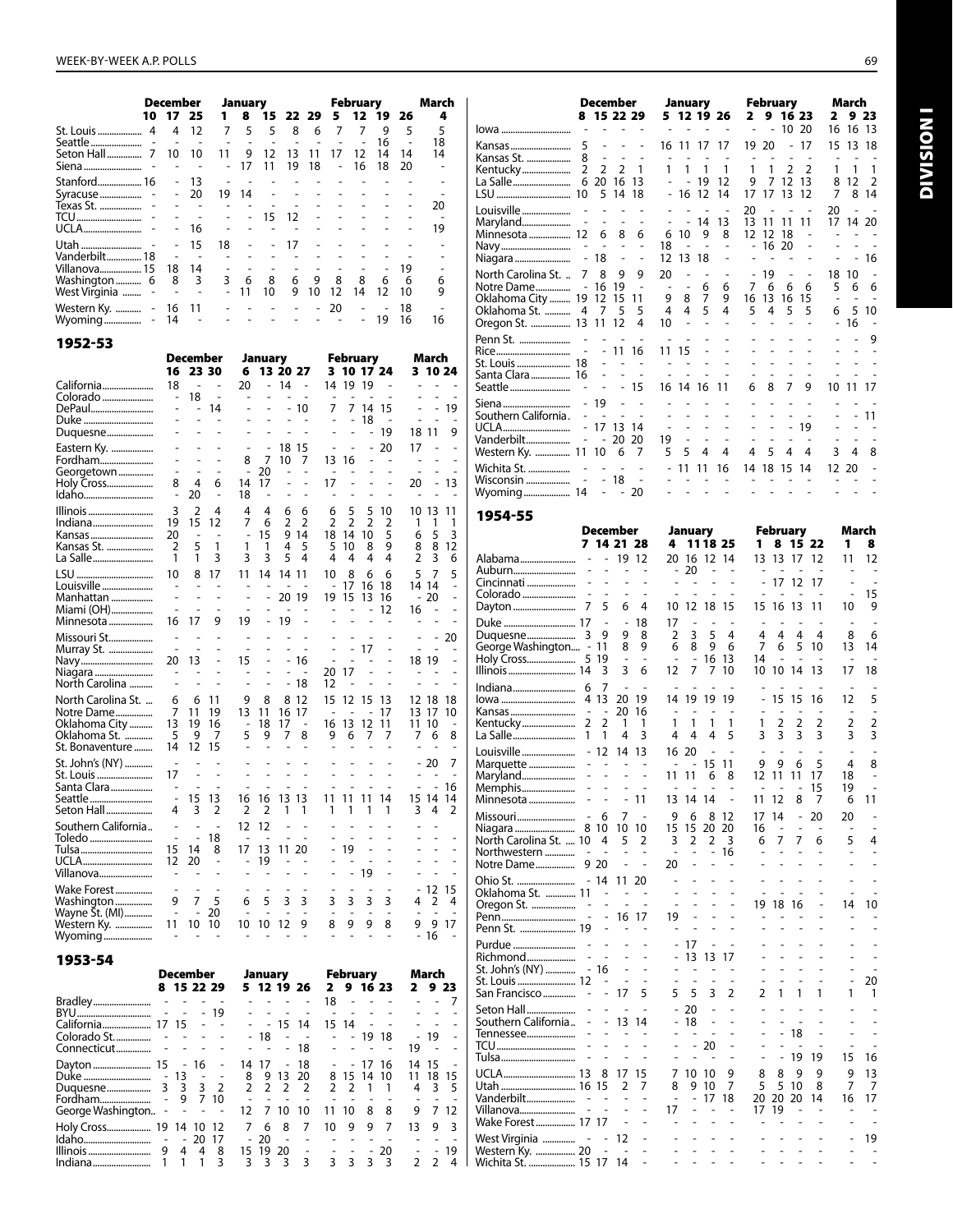|                                                                                                                                       | <b>December</b>                                                          |                                                  |                                                  |                                                 | January                                             |                                      |                                                            |                                                                |                                                | <b>February</b>                                |                                       |                                              | March                                         |
|---------------------------------------------------------------------------------------------------------------------------------------|--------------------------------------------------------------------------|--------------------------------------------------|--------------------------------------------------|-------------------------------------------------|-----------------------------------------------------|--------------------------------------|------------------------------------------------------------|----------------------------------------------------------------|------------------------------------------------|------------------------------------------------|---------------------------------------|----------------------------------------------|-----------------------------------------------|
| 6                                                                                                                                     |                                                                          | 13 20 27                                         |                                                  | 3                                               |                                                     | 10 17 24 31                          |                                                            |                                                                | 7                                              |                                                | 14 21 28                              |                                              | 6                                             |
| Cincinnati<br>$\overline{a}$<br>7<br>Dayton<br>$\overline{a}$                                                                         | 5<br>8<br>14<br>7<br>$\overline{a}$                                      | 16<br>5<br>$\sim$<br>4<br>14                     | -19<br>20<br>$\overline{\phantom{a}}$<br>2<br>8  | 17<br>20<br>3<br>11                             | 19<br>2<br>6                                        | 2                                    | 13 12<br>14<br>2<br>7 10                                   | 12<br>L,<br>2<br>10                                            | 10<br>20<br>2<br>8                             | 8<br>$\overline{2}$<br>11                      | 7<br>4<br>11                          | 4<br>3<br>11                                 | 4<br>$\overline{a}$<br>3<br>19                |
| Duke                                                                                                                                  |                                                                          |                                                  |                                                  | ÷,                                              |                                                     |                                      |                                                            |                                                                |                                                |                                                |                                       |                                              |                                               |
| Duquesne<br>9<br>George Washington. 13<br>Holy Cross 11<br>Houston<br>Illinois<br>8                                                   | 6<br>13<br>10<br>$\overline{a}$                                          | 20<br>11<br>7<br>17                              | $\overline{a}$<br>12<br>14<br>÷<br>9             | 7<br>14<br>9                                    | $\overline{a}$<br>14<br>11<br>8                     | $\overline{a}$<br>12<br>6            | 11<br>5                                                    | $\overline{a}$<br>14<br>6                                      | ٠<br>19<br>13<br>$\overline{\phantom{a}}$<br>6 | $\overline{a}$<br>16<br>18<br>3                | 19<br>17<br>14<br>$\overline{2}$      | $\overline{a}$<br>15<br>18<br>$\overline{2}$ | $\overline{a}$<br>12<br>17<br>7               |
| Indiana<br>$\overline{\phantom{a}}$<br>lowa<br>4<br>lowa St.<br>Kansas<br>Kansas St.                                                  | 19<br>4<br>L,<br>18<br>$\overline{a}$                                    | 18<br>10                                         | $\overline{\phantom{m}}$<br>6<br>÷<br>L,<br>۰    | 13<br>$\overline{a}$<br>8<br>$\overline{a}$     | 12<br>$\overline{a}$<br>15<br>÷,                    | 20<br>$\overline{a}$<br>L,<br>÷.     | 13<br>٠<br>٠                                               | 19<br>۰<br>۰<br>۰                                              | 17<br>٠<br>٠<br>٠                              | 15<br>÷,<br>۰<br>$\overline{a}$                | -13<br>20<br>$\overline{a}$           | 10<br>17                                     | 5<br>÷.<br>$\overline{a}$                     |
| La Salle 18<br>Louisville<br>÷,<br>Marquette  14<br>Marshall                                                                          | 12<br>$\overline{a}$<br>L,<br>$\overline{\phantom{0}}$<br>$\overline{a}$ | 9<br>$\overline{a}$<br>13<br>$\overline{a}$      | 13<br>÷,<br>11<br>÷                              | 6<br>L,                                         | 5<br>$\overline{a}$<br>13                           | 4<br>$\overline{a}$<br>10            | 3<br>9                                                     | 8<br>$\overline{a}$<br>5<br>٠<br>18                            | 7<br>5                                         | 7<br>÷,<br>4<br>$\overline{a}$                 | 8<br>$\overline{a}$<br>3<br>٠         | 12<br>÷,<br>6<br>÷.                          | 9<br>L,<br>6                                  |
| Memphis<br>$\overline{a}$<br>Michigan St.<br>$\overline{\phantom{a}}$<br>Minnesota  20<br>North Carolina  -<br>North Carolina St. . 3 | $\overline{\phantom{0}}$<br>-<br>$\overline{a}$<br>16<br>$\overline{2}$  | 18<br>$\overline{a}$<br>$\overline{a}$<br>6<br>2 | $\overline{a}$<br>16<br>$\overline{a}$<br>4<br>3 | 12<br>20<br>$\overline{a}$<br>5<br>2            | 17<br>$\overline{a}$<br>-<br>9<br>3                 | 15<br>۰<br>$\overline{a}$<br>9<br>3  | 19<br>$\overline{a}$<br>$\overline{\phantom{a}}$<br>8<br>4 | 16<br>$\qquad \qquad \blacksquare$<br>$\overline{a}$<br>9<br>4 | ÷,<br>12<br>4                                  | 19<br>٠<br>٠<br>10<br>5                        | $\overline{a}$<br>9<br>6              | $\overline{a}$<br>8<br>5                     | 15<br>$\overline{2}$                          |
| Ohio St.  16<br>0klahoma City  12<br>Oklahoma St.<br>÷,<br>Rice<br>$\overline{a}$<br>St. Francis (NY)                                 | $\overline{a}$<br>20<br>L,                                               | $\overline{a}$<br>15<br>$\overline{a}$           | 15<br>10<br>÷,<br>-17                            | 10<br>$\overline{a}$<br>÷,<br>18                | 7<br>16<br>20<br>$\overline{a}$                     | 11<br>$\overline{\phantom{0}}$       | $\overline{a}$<br>14 16<br>$-20$<br>$-15$                  | ٠<br>15<br>÷,<br>Ĭ.<br>13                                      | 14<br>L,<br>$\overline{a}$<br>16               | ÷<br>14<br>L,<br>13                            | 18<br>16                              | 16                                           | $\overline{a}$<br>16<br>L,                    |
| St. Louis<br>$\overline{\phantom{a}}$<br>San Francisco<br>1<br>SMU<br>Stanford 19                                                     | 17<br>1<br>$\overline{a}$<br>÷,<br>11                                    | $\overline{\phantom{a}}$<br>1<br>L,<br>L,<br>12  | $\overline{\phantom{a}}$<br>1<br>÷,<br>÷,<br>-17 | $\overline{\phantom{a}}$<br>1<br>L,<br>÷,<br>16 | $\qquad \qquad \blacksquare$<br>1<br>L,<br>÷,<br>10 | 17<br>1<br>19<br>$\overline{a}$<br>8 | 17<br>1<br>18<br>L,<br>6                                   | 11<br>1<br>17<br>$\overline{a}$<br>7                           | 11<br>1<br>15<br>٠<br>9                        | 17<br>1<br>12<br>$\overline{\phantom{a}}$<br>9 | L,<br>1<br>12<br>$\overline{a}$<br>10 | 19<br>1<br>9<br>÷,<br>14                     | ٠<br>1<br>8<br>$\overline{\phantom{a}}$<br>13 |
| Tulsa<br>UCLA 16<br>Utah<br>5<br>Vanderbilt<br>Wake Forest                                                                            | $\qquad \qquad \blacksquare$<br>3<br>9<br>÷,                             | $\overline{\phantom{m}}$<br>3<br>8<br>L.         | ٠<br>7<br>5<br>$\overline{a}$                    | 15<br>÷,<br>4                                   | ÷,<br>20<br>4<br>18                                 | $\overline{a}$<br>18<br>16<br>5      | Ĭ.<br>$\overline{a}$<br>7                                  | 20<br>$\overline{a}$<br>3<br>$\overline{a}$                    | 18<br>3<br>÷,                                  | 20<br>6<br>L,                                  | 15<br>5<br>÷,                         | 13<br>7<br>20                                | 10<br>20<br>11<br>18                          |
| West Virginia  14                                                                                                                     | 15                                                                       | $\overline{a}$                                   | $\overline{a}$                                   | 19                                              |                                                     | $\overline{a}$                       |                                                            |                                                                | ٠                                              |                                                |                                       |                                              | 14                                            |
| 1956-57                                                                                                                               |                                                                          |                                                  |                                                  |                                                 |                                                     |                                      |                                                            |                                                                |                                                |                                                |                                       |                                              |                                               |

|                              | December       |                          |                |                              | January                  |                |                |                |                          | <b>February</b>          |                          |                |                | March          |
|------------------------------|----------------|--------------------------|----------------|------------------------------|--------------------------|----------------|----------------|----------------|--------------------------|--------------------------|--------------------------|----------------|----------------|----------------|
|                              |                | 11 18 26                 |                | 2                            |                          |                |                | 8 15 22 29     | 5.                       |                          | 12 19 26                 |                | 5              | 12             |
| Alabama                      | 9              | 17                       |                |                              |                          |                |                |                |                          |                          |                          |                |                |                |
| Bradley                      |                | L.                       |                |                              |                          | 12             | 10             | 10             | 8                        | 5                        | 5                        | 7              | 13             | 19             |
| California                   |                |                          |                |                              |                          | 19             | 19             | 15             | 19                       | 12                       | 15                       | L,             | 14             | 13             |
| Canisius                     | 10             | 18                       | 17             | 15                           | 14                       | -14            | 14             | 12             | 14                       | 14                       | L,                       |                | $\overline{a}$ | 20             |
| Dayton                       | 15             |                          |                |                              |                          |                |                |                |                          |                          |                          |                |                |                |
| Duke                         | $\overline{a}$ | 13                       | 9              |                              | 15                       | 16             | 15             | 19             | $\overline{\phantom{m}}$ | 17                       | -16                      |                |                |                |
| Idaho St.                    |                | $\overline{a}$           | 20             |                              | ÷,                       | L,             | $\overline{a}$ | 17             | 20                       | -                        |                          | 15             | 15             | 16             |
| Illinois                     | 7              | 5                        | 6              | 5                            | 10                       | 8              | 9              | 7              | 15                       | 16                       |                          | ÷,             | L,             |                |
| Indiana                      |                | ä,                       |                |                              | ٠<br>7                   |                | 3              | $\overline{a}$ |                          | 18                       | 11                       | 10             |                |                |
| lowa St.                     | 17             | 14                       | 14             | 7                            |                          | 9              |                | 8              | 9                        | 9                        | 9                        | 16             | 17             |                |
| Kansas                       | 1              | 1                        | 1              | 1                            | 1                        | 1              | $\mathfrak{p}$ | $\overline{2}$ | $\overline{2}$           | $\overline{2}$           | $\overline{2}$           | $\overline{2}$ | $\overline{2}$ | $\overline{2}$ |
| Kansas St.                   | 14             | 10                       | L,             |                              |                          |                |                | $\overline{a}$ | $\overline{a}$           | $\overline{a}$           | 17                       | 12             | $\overline{a}$ |                |
| Kentucky                     | 3              | 7                        | 3              | 3                            | 3                        | 4              | 5              | 4              | 3                        | 3                        | 3                        | 3              | 3              | 3              |
| Louisville                   | 4              | 6                        | 8              | 6<br>13                      | 5                        | 5              | 4              | 3              | 6                        | 8                        | $\overline{7}$           | 8              | 6              | 6              |
| Manhattan                    |                |                          |                |                              |                          |                |                |                |                          |                          |                          |                |                |                |
| Memphis                      |                |                          |                | 20                           |                          |                | -              |                | 16                       | $\overline{\phantom{m}}$ | 20                       | 19             | 19             | 12             |
| Michigan St.                 |                |                          |                |                              |                          |                |                | ä,             | $\overline{a}$           | $\overline{a}$           |                          |                | 8              | 11             |
| Minnesota                    |                |                          |                |                              | 19                       |                |                |                |                          | $\overline{a}$           |                          |                | ÷,             |                |
| Mississippi St.              | 16             |                          |                |                              |                          |                |                |                |                          |                          | 19                       | 20             | 18             | 15             |
| Niagara                      |                |                          |                |                              |                          |                |                |                |                          |                          |                          |                |                |                |
| North Carolina               | 6              | 3                        | $\overline{2}$ | 2                            | 2                        | 2              | 1              | 1              | 1                        | 1                        | 1                        | 1              | 1              | 1              |
| North Carolina St.           | 8              | 19                       |                |                              |                          |                |                |                |                          |                          |                          |                |                |                |
| Notre Dame                   | 11             | 11                       |                |                              |                          |                |                | 11             | 12                       |                          |                          |                |                | 17             |
|                              | 18             | 15                       | 11             | 17                           | 11                       | 17<br>13       | 12<br>16       | 16             | 13                       | 13                       | 13                       | 18             | 10             | 9              |
| Oklahoma City                |                |                          |                |                              |                          |                |                |                |                          |                          |                          |                |                |                |
| Oklahoma St.                 | 19             | 12                       | 10             | 11                           | 12                       | 19             | $\overline{a}$ | 20             |                          |                          |                          | 17             | 16             | 20             |
| Purdue                       | $\overline{a}$ | 15                       | $\overline{a}$ |                              |                          |                | $\overline{a}$ | ÷.<br>÷.       | 17                       |                          |                          |                |                |                |
| St. John's (NY)<br>St. Louis | $\overline{a}$ | 9                        | 5              | 16                           | 17                       |                | $\overline{a}$ | -              | $\overline{a}$           | 20                       | $\overline{a}$           | 14             | 12             | 10             |
| San Francisco                | 2              | $\overline{2}$           | 19             | $\overline{\phantom{a}}$     |                          | ٠              | ٠              | Ĭ.             |                          |                          | ٠                        |                |                |                |
|                              |                |                          |                |                              |                          |                |                |                |                          |                          |                          |                |                |                |
| Seattle                      | 20             | $\overline{\phantom{0}}$ | 18<br>7        | 10<br>$\overline{4}$         | 9<br>4                   | 7<br>3         | 8              | 9              | 7<br>4                   | 4                        | 4<br>6                   | 5<br>4         | 5              | 5              |
| Tennessee                    | 5              | 4                        | 12             | 12                           | 16                       | L,             | 6<br>L,        | 6<br>ä,        |                          | 6                        |                          |                | 4              | 4              |
| Tulane                       |                | $\overline{a}$           | 16             | $\qquad \qquad \blacksquare$ | $\overline{\phantom{a}}$ | $\overline{a}$ | 18             | 14             | $\overline{a}$           | ٠                        | $\overline{\phantom{a}}$ | ۰              |                |                |
|                              |                |                          |                | 8                            | 8                        | 6              | 7              | 5              | 5                        | 7                        | 8                        | 6              | 7              | 14             |
|                              |                |                          |                |                              |                          |                |                |                |                          |                          |                          |                |                |                |
| Vanderbilt                   |                |                          | 12             | 9                            | 6                        | 10             | 13             |                | 18                       | 18                       | 10                       | 9              | 9              | 8              |

| Wake Forest                                                                     |                                                           | December<br>11 18 26                                           | $\overline{\phantom{a}}$              |                                                                        | January<br>2<br>8<br>18 13                    | 11                                                   | 11                                                        | 15 22 29<br>13                                   | 5.                                                             | 10 11                                                          | February<br>12 19 26                          | 12 13                         | March<br>5<br>20                                 | 12<br>18                            |
|---------------------------------------------------------------------------------|-----------------------------------------------------------|----------------------------------------------------------------|---------------------------------------|------------------------------------------------------------------------|-----------------------------------------------|------------------------------------------------------|-----------------------------------------------------------|--------------------------------------------------|----------------------------------------------------------------|----------------------------------------------------------------|-----------------------------------------------|-------------------------------|--------------------------------------------------|-------------------------------------|
| West Virginia<br>West Va. Tech<br>Western Ky.                                   |                                                           | 13<br>$\overline{a}$<br>12 20 15                               | 8<br>÷,                               | 4<br>÷,                                                                | 19<br>18<br>14 20 18 20                       | 15                                                   | 17                                                        | 18<br>$\overline{a}$                             | 11                                                             | 10                                                             | -14<br>15 18                                  | 11                            | 11                                               | 7                                   |
| 1957-58                                                                         |                                                           |                                                                |                                       |                                                                        |                                               |                                                      |                                                           |                                                  |                                                                |                                                                |                                               |                               |                                                  |                                     |
|                                                                                 |                                                           | December<br>10 17 2431                                         |                                       |                                                                        |                                               | January                                              | 7 14 21 28                                                |                                                  | 4                                                              | February                                                       | 11 18 25                                      |                               | March<br>4                                       | 11                                  |
| Arkansas<br>Auburn<br>Bradley                                                   | $\overline{a}$<br>4                                       | 11                                                             | 11 12                                 |                                                                        | $\overline{a}$<br>10                          | ÷,<br>10                                             | $-20$<br>10                                               | 17<br>12                                         | 18<br>L,<br>11                                                 | Ĭ.<br>13                                                       | $\overline{a}$<br>15                          | 20<br>14                      | 16<br>11                                         | 16<br>14                            |
| California<br>Cincinnati                                                        | 19                                                        | 4                                                              | 5                                     | - 19<br>5                                                              | 7                                             | 5                                                    | 4                                                         | 3                                                | 3                                                              | $\overline{a}$<br>3                                            | $\overline{\phantom{a}}$<br>2                 | 19<br>3                       | L,<br>3                                          | L,<br>$\overline{2}$                |
| Dartmouth<br>Dayton<br>Duke<br>Georgia Tech                                     |                                                           |                                                                |                                       | $\overline{a}$                                                         | $\overline{a}$<br>$\overline{a}$              | 19<br>$\overline{a}$<br>$\overline{a}$               | 18<br>17<br>L<br>$\overline{a}$                           | 19<br>16                                         | 20<br>14<br>13<br>19                                           | $\overline{a}$<br>14<br>8<br>$\overline{a}$                    | 19<br>11<br>7                                 | ÷,<br>10<br>6                 | ÷,<br>8<br>6<br>L,                               | 11<br>10                            |
| Illinois<br>Indiana                                                             | ÷,<br>$\overline{a}$                                      | $\overline{a}$                                                 | ÷,                                    |                                                                        | 17                                            | $\overline{a}$<br>$\overline{a}$                     | $\overline{a}$<br>$\overline{a}$                          |                                                  |                                                                | $\overline{\phantom{a}}$                                       |                                               |                               | $\overline{a}$                                   | 12                                  |
| lowa St.<br>Kansas<br>Kansas St.<br>Kentucky                                    | $\overline{a}$<br>2<br>5<br>3                             | $\overline{a}$<br>2<br>3<br>5                                  | 20<br>2<br>3                          | $\overline{a}$<br>2<br>3<br>9 10                                       | L,<br>2<br>4<br>9                             | $\overline{a}$<br>3<br>2<br>9                        | ÷,<br>2<br>3<br>9                                         | ÷,<br>2<br>4<br>8                                | $\overline{a}$<br>2<br>4<br>12                                 | ÷,<br>4<br>1<br>12                                             | $\overline{a}$<br>4<br>1<br>13                | 7<br>1<br>12                  | L,<br>10<br>1<br>9                               | 7<br>3<br>9                         |
| La Salle<br>Maryland<br>Memphis 20<br>Michigan St.                              | $\overline{a}$<br>7                                       | ÷,<br>6<br>٠<br>9                                              | 6<br>÷,<br>8                          | $-20$<br>7<br>÷,<br>8                                                  | 11<br>18<br>14                                | 8<br>٠<br>18                                         | 6<br>15                                                   | ٠<br>9<br>٠<br>15                                | 8<br>15                                                        | 9<br>19                                                        | 14<br>12                                      | -17<br>-15                    | 17<br>12                                         | 6<br>17                             |
| Minnesota  11<br>Mississippi St.<br>North Carolina                              | $\overline{a}$<br>1                                       | 10<br>18<br>1                                                  | 10<br>4                               | 9<br>4                                                                 | 5<br>3                                        | 11<br>6                                              | 14<br>8                                                   | 14<br>7                                          | ٠<br>17<br>7                                                   | 18<br>11                                                       | 18<br>16                                      | 16<br>9                       | Ē,<br>15<br>13                                   | 15<br>13                            |
| North Carolina St.  12<br>Notre Dame 15<br>Oklahoma                             |                                                           | 20<br>$\overline{a}$                                           | 13 11                                 |                                                                        | 13<br>$\qquad \qquad \blacksquare$            | 20<br>14                                             | 12<br>$\overline{a}$                                      | 10<br>$\overline{\phantom{a}}$                   | 9<br>÷,<br>$\overline{a}$                                      | 10<br>17<br>20                                                 | 9<br>10<br>-                                  | 11<br>8<br>٠                  | 14<br>7<br>$\overline{a}$                        | 20<br>8<br>٠                        |
| Oklahoma St.  18                                                                |                                                           | 16<br>17<br>14                                                 | 14 14<br>$\overline{a}$               | - 18                                                                   | 8<br>15                                       | 7<br>16<br>$\overline{\phantom{a}}$                  | 7<br>$\overline{a}$<br>$\overline{a}$                     | 6<br>20<br>÷,                                    | 6<br>۰<br>$\overline{a}$                                       | 6<br>L,<br>L,                                                  | 8<br>L,<br>L,                                 | 13<br>$\overline{a}$          | 18<br>$\overline{a}$<br>٠                        | 19<br>٠<br>L,                       |
| Richmond<br>St. Bonaventure                                                     | $\overline{\phantom{a}}$                                  | 19                                                             | 17                                    | L,                                                                     | $\overline{a}$                                | L<br>$\overline{a}$                                  | L,<br>$\overline{a}$                                      | ä,<br>J.                                         | L,<br>L,                                                       | L,                                                             | $\overline{a}$                                | L,                            | ٠<br>20                                          | L,                                  |
| St. John's (NY)<br>St. Louis<br>San Francisco<br>Seattle                        | $\overline{\phantom{a}}$<br>9<br>6<br>14                  | $\qquad \qquad \blacksquare$<br>$\overline{a}$<br>7<br>12<br>٠ | 19 17<br>18<br>7<br>15                | 6<br>÷,                                                                | 16<br>6<br>20<br>٠                            | 15<br>4<br>$\overline{a}$<br>$\overline{a}$          | 13<br>5<br>$\overline{a}$<br>$\overline{a}$               | 13<br>٠<br>5<br>L,<br>٠                          | $\overline{a}$<br>$\overline{a}$<br>5<br>16<br>÷               | $\overline{a}$<br>$\overline{a}$<br>5<br>16                    | $\overline{a}$<br>$\overline{a}$<br>5<br>17   | ٠<br>L,<br>4<br>18<br>۰       | $\overline{a}$<br>$\overline{a}$<br>4<br>19<br>- | $\overline{a}$<br>4<br>18           |
| Syracuse  17<br>Temple 10<br>Tennessee                                          | L,                                                        | $\overline{a}$<br>$\overline{\phantom{0}}$                     |                                       | - 13<br>÷,                                                             | 12<br>$\overline{a}$                          | 12<br>13                                             | 11<br>16                                                  | 11<br>٠                                          | 10<br>÷,                                                       | 7<br>15                                                        | 6<br>20                                       | 5<br>L,                       | 5<br>٠                                           | 5<br>L,                             |
| TCU<br>Utah                                                                     | $\overline{a}$<br>-                                       | $\overline{a}$<br>13<br>15                                     | $\overline{\phantom{a}}$<br>12 15     | - 16<br>÷,                                                             | $\overline{a}$<br>L,<br>19                    | L,                                                   | L,                                                        | ٠<br>L,                                          | L,<br>L,                                                       | ٠<br>ä,                                                        |                                               | $\overline{a}$<br>L<br>L,     | $\overline{a}$<br>L,<br>$\overline{a}$           | L,<br>L,<br>L,                      |
| West Virginia<br>Western Ky. ……………<br>Wichita St.                               | 8<br>$\overline{\phantom{a}}$<br>$\overline{\phantom{a}}$ | 8<br>$\overline{\phantom{a}}$<br>L,                            | 1<br>16<br>$\overline{\phantom{a}}$   | 1<br>-<br>$\overline{a}$                                               | 1<br>÷<br>20                                  | 1<br>÷,<br>17                                        | 1<br>$\overline{\phantom{a}}$<br>19                       | 1<br>$\overline{\phantom{a}}$<br>18              | 1<br>ä,<br>L                                                   | 2<br>$\overline{a}$<br>$\overline{a}$                          | 3<br>$\sim$<br>$\overline{a}$                 | 2<br>$\sim$<br>L.             | 2<br>$\overline{\phantom{m}}$<br>L,              | 1<br>$\frac{1}{2}$                  |
| 1958-59                                                                         |                                                           | December                                                       |                                       |                                                                        |                                               | January                                              |                                                           |                                                  |                                                                |                                                                | February                                      |                               | March                                            |                                     |
|                                                                                 |                                                           | 9 16 23 30                                                     |                                       |                                                                        | 6                                             |                                                      | 13 20 27                                                  |                                                  | 3                                                              |                                                                | 10 17 24                                      |                               | 2                                                | 9                                   |
| Auburn<br>Bradley<br>California<br>Cincinnati                                   | 12 13<br>1<br>$\overline{\phantom{m}}$                    | - 11<br>- 15<br>1<br>$\overline{a}$                            | 8<br>13<br>14<br>$\overline{2}$<br>20 | 9<br>10<br>20<br>2<br>$\overline{a}$                                   | 6<br>9<br>$\overline{\phantom{a}}$<br>7<br>÷, | 5<br>7<br>20<br>6<br>$\overline{a}$                  | 5<br>9<br>$\overline{\phantom{a}}$<br>6<br>÷,             | 4<br>9<br>20<br>5<br>÷,                          | 4<br>8<br>19<br>5<br>$\overline{a}$                            | 4<br>7<br>18<br>5<br>L,                                        | 2<br>10<br>15<br>6<br>÷,                      | 6<br>9<br>12<br>4<br>٠        | 7<br>9<br>11<br>3<br>$\overline{\phantom{a}}$    | 8<br>4<br>11<br>5<br>$\overline{a}$ |
| Dayton<br>Illinois<br>Indiana<br>Kansas                                         | 19<br>7                                                   | $\overline{a}$<br>L.                                           | ÷,<br>$\overline{a}$                  | $\overline{\phantom{m}}$<br>$\overline{\phantom{m}}$<br>$\overline{a}$ | 20<br>$\overline{\phantom{m}}$<br>÷,          | $\overline{a}$<br>19<br>$\qquad \qquad \blacksquare$ | ÷,<br>$\overline{a}$                                      | 18<br>$\overline{\phantom{m}}$<br>$\overline{a}$ | $\overline{\phantom{0}}$                                       | 15<br>$\overline{\phantom{m}}$                                 | 19<br>$\overline{a}$                          | $\overline{a}$<br>L,          | L,<br>L,                                         | ÷,<br>$\overline{a}$<br>L,          |
| Kansas St.<br>Kentucky                                                          | 3<br>2                                                    | 3<br>2                                                         | 4<br>1                                | 3<br>1                                                                 | 4<br>1                                        | 4<br>2                                               | 3<br>1                                                    | 3<br>1                                           | 3<br>1                                                         | 3<br>1                                                         | 4<br>3                                        | 2<br>1                        | 2<br>1                                           | 1<br>2                              |
| Louisville<br>Marquette<br>Memphis<br>Michigan St.                              | $\overline{a}$<br>17<br>$\overline{a}$<br>15 11           | L,<br>L,<br>$\overline{a}$                                     | L,<br>17<br>18<br>9                   | $\overline{a}$<br>15<br>$\overline{\phantom{a}}$<br>7                  | L,<br>15<br>$\qquad \qquad \blacksquare$<br>5 | ÷,<br>13<br>٠<br>8                                   | $\qquad \qquad \blacksquare$<br>12<br>$\overline{a}$<br>8 | 17<br>12<br>$\overline{a}$<br>8                  | -<br>12<br>$\overline{a}$<br>7                                 | 11<br>٠<br>12                                                  | L,<br>13<br>÷,<br>9                           | 13<br>٠<br>8                  | ÷<br>13<br>٠<br>6                                | 20<br>7                             |
| Mississippi St.<br>North Carolina  13<br>North Carolina St.<br>Northwestern  10 | 8<br>5                                                    | 8<br>10<br>4<br>6<br>$\overline{a}$                            | 7<br>3<br>6<br>12                     | 8<br>4<br>5<br>6                                                       | 12<br>3<br>2<br>8                             | 12<br>3<br>1<br>11                                   | 11<br>2<br>4<br>18                                        | 11<br>2<br>6                                     | 11<br>2<br>6<br>$\qquad \qquad \blacksquare$<br>$\overline{a}$ | 10<br>2<br>6<br>$\overline{a}$<br>L,                           | 5<br>1<br>6<br>$\overline{\phantom{0}}$<br>L, | 5<br>3<br>7<br>$\overline{a}$ | 4<br>5<br>10                                     | 3<br>9<br>6<br>$\overline{a}$       |
| Notre Dame 11<br>Oklahoma City<br>Oklahoma St.  20                              |                                                           |                                                                | $\qquad \qquad \blacksquare$          | 17<br>÷                                                                | 13                                            | 17                                                   | 15                                                        | 14<br>$\overline{a}$                             | -                                                              | $\overline{a}$                                                 | 13 14 18 15<br>-                              |                               | 14 17                                            |                                     |
| Pittsburgh<br>Portland<br>Purdue                                                | ۰<br>÷,<br>$\overline{a}$                                 | 18<br>$\overline{\phantom{0}}$<br>$\overline{a}$               | -                                     | $\overline{a}$<br>18<br>÷,                                             | -<br>-                                        | 18<br>$\overline{\phantom{a}}$<br>14                 | 17<br>$\overline{\phantom{a}}$<br>13                      | -<br>$\overline{a}$<br>16                        | -<br>$\qquad \qquad \blacksquare$                              | $\qquad \qquad \blacksquare$<br>20<br>$\overline{\phantom{m}}$ | ÷,<br>20<br>14                                | 19<br>$\overline{a}$<br>18    | 19 19                                            |                                     |
| St. Bonaventure<br>St. John's (NY)  20<br>St. Joseph's<br>St. Louis             |                                                           | $\overline{\phantom{m}}$<br>- 14<br>917                        | $\overline{\phantom{m}}$<br>÷,        | 13<br>-12<br>16 16                                                     | 10                                            | 9<br>14 15                                           | 7<br>14 15                                                | 7                                                | 18<br>15<br>20<br>9                                            | 19<br>$\overline{a}$<br>8                                      | $\overline{\phantom{0}}$<br>811               | 17<br>$\overline{a}$          | 18<br>20 14                                      | 12 12                               |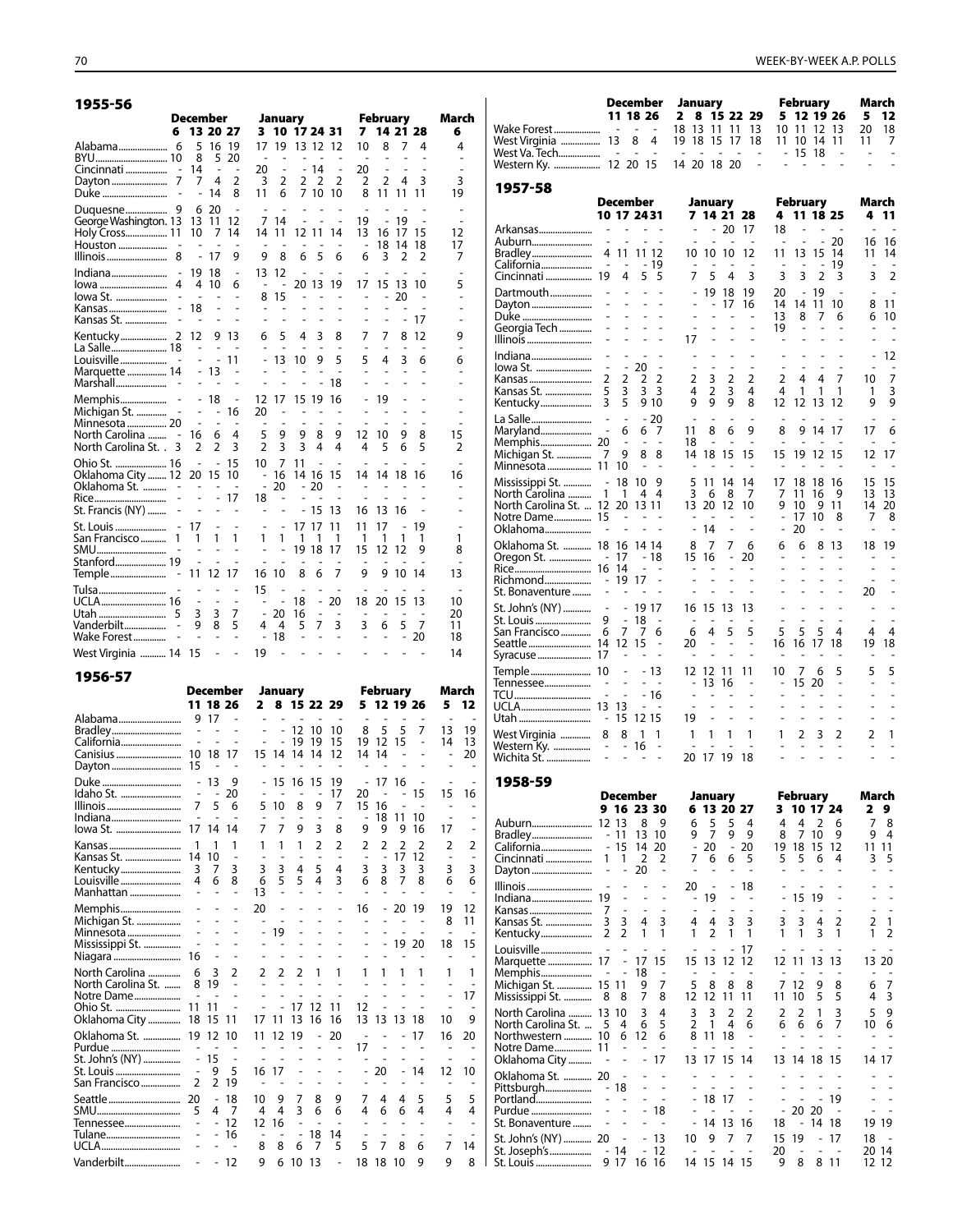|  | ٠ |
|--|---|
|  |   |

Division I

**INOISIVID** 

|                                            | <b>December</b><br>9 16 23 30                  | January<br>6 13 20 27                                                                                 | <b>February</b><br>3 10 17 24                                              | March<br>2 <sub>9</sub>                              | <b>December</b><br>13 20 27                                            | January<br>3 10 17 24 31                                                                                              | February<br>7 14 21 28                                       | March<br>$\overline{\mathbf{z}}$ |
|--------------------------------------------|------------------------------------------------|-------------------------------------------------------------------------------------------------------|----------------------------------------------------------------------------|------------------------------------------------------|------------------------------------------------------------------------|-----------------------------------------------------------------------------------------------------------------------|--------------------------------------------------------------|----------------------------------|
| St. Mary's (CA) 14                         | $\sim$<br>$\sim$ $\sim$<br>$\blacksquare$      | and the contract of the<br>$\sim$<br>16 16 16 13                                                      | 20<br>$\sim$ $ \sim$<br>$\sim$ $-$<br>14 13 12 16                          | 17 15<br>$-13$                                       | - 8<br>Southern California - -<br>$\sim$                               | 9<br>9<br>$\sim$ $\sim$                                                                                               | 8<br>8<br>10<br>-10                                          | 7                                |
|                                            |                                                |                                                                                                       |                                                                            | $\overline{a}$                                       |                                                                        | 9 10<br>$\sim$<br>$\sim$                                                                                              |                                                              |                                  |
|                                            |                                                | 17                                                                                                    |                                                                            | $\sim$<br>$\sim$                                     |                                                                        | $\sim$<br>$\sim$                                                                                                      |                                                              |                                  |
|                                            | $\sim$<br>$\sim$                               | 19<br>$\mathbf{r}$<br>$\omega$<br>$\sim$                                                              | $\mathcal{L}_{\mathcal{A}}$<br>$\sim$                                      | $\sim 100$                                           | Utah St.  14                                                           | $\mathbf{r}$                                                                                                          |                                                              |                                  |
|                                            | $-19$                                          | $-19$<br>$\sim$<br>$\mathcal{L}_{\mathcal{A}}$                                                        | 17 16 16 14                                                                | 15 16                                                |                                                                        |                                                                                                                       |                                                              |                                  |
|                                            | $\blacksquare$<br>$\sim$                       | $\mathbf{r}$<br>$\sim$                                                                                | $\sim$                                                                     | $\sim$<br>$\sim$                                     | 19<br>Wake Forest<br>$\sim$<br>$\sim$<br>$\sim$                        | $\sim$                                                                                                                | 10<br>8<br>9                                                 | 9                                |
|                                            |                                                | $-20$<br>$\overline{\phantom{a}}$<br>18<br>$-19$<br>$\sim$                                            | 16 17 17                                                                   | 16 18<br>$\sim 100$ km s $^{-1}$                     | - 18                                                                   |                                                                                                                       |                                                              |                                  |
|                                            | $\sim$                                         | $\sim$<br><b>Contract Contract</b>                                                                    |                                                                            | $\sim 100$                                           |                                                                        |                                                                                                                       |                                                              |                                  |
| West Virginia  4 7 5 11<br>Xavier 16 9 10  | $\sim$                                         | 11 10 10 10<br>÷.<br>$\sim$                                                                           | 10 9 11 10                                                                 | 8 10<br>$\sim 100$ km s $^{-1}$                      | 1961-62<br>December                                                    | January                                                                                                               | February                                                     | March                            |
| 1959-60                                    |                                                |                                                                                                       |                                                                            |                                                      | <b>PS</b><br>19 26<br>10<br>$\overline{\phantom{a}}$                   | 2 9 16 23 30<br>$\sim$<br>$\sim$                                                                                      | 6 13 20 27                                                   | 6 13                             |
|                                            | <b>December</b><br>22 29                       | January<br>5.<br>12 19 26                                                                             | <b>February</b><br>29<br>16<br>23                                          | March<br>$\mathbf{1}$<br>8                           | $\sim$                                                                 | 10<br>9<br>8<br>8<br>8<br>$\sim$<br>9<br>9<br>9<br>$\sim$                                                             | 8 10<br>7<br>7<br>5<br>$\overline{7}$<br>6<br>6              | 8<br>8<br>5<br>6                 |
| Auburn                                     |                                                |                                                                                                       | $-17$<br>17<br>13                                                          | 11<br>11                                             | $\overline{2}$<br>$\overline{2}$                                       | $\overline{2}$<br>$\overline{2}$<br>$\overline{3}$<br>3<br>3                                                          | 3<br>3<br>$\overline{2}$<br>$\overline{2}$                   | $\overline{2}$<br>$\overline{2}$ |
|                                            | 9                                              | $\overline{2}$<br>$\overline{2}$<br>$\overline{4}$<br>4                                               | $\overline{2}$<br>2<br>2<br>3                                              | 4<br>$\overline{4}$                                  | $\sim$<br>$\sim$                                                       |                                                                                                                       | 9<br>9                                                       | 9                                |
| California                                 | 3<br>4                                         | $\overline{2}$<br>2<br>3<br>$\overline{\mathbf{3}}$                                                   | 3<br>$\overline{4}$<br>3<br>3                                              | $\overline{2}$<br>3                                  | 10<br>$\overline{\phantom{a}}$                                         | 8 10<br>6                                                                                                             | $\mathsf{\overline{8}}$<br>8<br>5                            | 10<br>9                          |
| Cincinnati<br>Dayton                       | $\overline{1}$<br>$\mathbf{1}$                 | $\mathbf{1}$<br>$\mathbf{1}$<br>$\mathbf{1}$<br>1<br>19<br>-19                                        | $\mathbf{1}$<br>$\overline{1}$<br>$\mathbf{1}$<br>1<br>13<br>- 15          | 1<br>$\mathbf{1}$                                    | 3<br>$\overline{7}$<br>5<br>4                                          | $7^{\circ}$<br>8<br>5<br>6<br>$\overline{7}$<br>4<br>5<br>$\overline{4}$<br>$\overline{4}$<br>$\overline{4}$          | 6<br>9<br>$\overline{3}$<br>4<br>4<br>4                      | 3<br>6                           |
|                                            |                                                |                                                                                                       |                                                                            |                                                      | 6<br>$\overline{\phantom{a}}$                                          | $\overline{3}$<br>3<br>2<br>$\overline{2}$<br>$\overline{2}$                                                          | $\overline{2}$<br>2<br>3<br>4                                | 3<br>4                           |
|                                            | 20                                             | 20 14<br>15<br>20                                                                                     | 14 19                                                                      |                                                      | Loyola (IL)<br>$\sim$                                                  |                                                                                                                       |                                                              | 10 <sup>°</sup>                  |
|                                            |                                                | $\sim$                                                                                                | $\sim$                                                                     | 18<br>$\sim$                                         | Mississippi St.<br>$\overline{\phantom{a}}$                            | 9<br>7 10 10 10                                                                                                       | 8<br>9<br>5                                                  | 5<br>4                           |
|                                            |                                                | 6<br>6<br>6<br>6                                                                                      | 6<br>6<br>6<br>6                                                           | $\overline{7}$<br>13                                 | $\overline{1}$<br>$\mathbf{1}$<br>1                                    | $\mathbf{1}$<br>$\mathbf{1}$<br>$\mathbf{1}$<br>$\mathbf{1}$<br>$\overline{1}$                                        | $\mathbf{1}$<br>$\mathbf{1}$<br>$\mathbf{1}$<br>$\mathbf{1}$ | $\mathbf{1}$                     |
| Holy Cross                                 |                                                | ÷.<br>$\overline{\phantom{a}}$                                                                        | 16<br>13<br>17<br>$\sim$                                                   | 20<br>16                                             | $\mathbf{r}$<br>$\overline{\phantom{a}}$<br>5<br>$\sim$                | $\overline{\phantom{a}}$                                                                                              | 10<br>6<br>10                                                |                                  |
|                                            | 8                                              | 13<br>9<br>14                                                                                         | 20<br>20<br>19<br>$\overline{\phantom{a}}$                                 | $\overline{\phantom{a}}$<br>$\sim$                   | 3<br>Providence<br>8<br>9                                              |                                                                                                                       |                                                              |                                  |
|                                            | $\overline{7}$                                 | 11<br>$\sim$<br>15<br>$\overline{a}$<br>$\sim$<br>$\sim$                                              | 20                                                                         | 12<br>$\overline{7}$                                 | 9<br>St. Bonaventure<br>$\overline{a}$                                 |                                                                                                                       |                                                              |                                  |
|                                            |                                                |                                                                                                       | 15                                                                         |                                                      | 9<br>St. John's (NY)<br>$\overline{\phantom{a}}$                       |                                                                                                                       |                                                              |                                  |
| Kentucky 13 13                             |                                                | 17<br>16<br>- 15                                                                                      |                                                                            |                                                      | 10<br>$\sim$                                                           | $\mathcal{L}$<br>$\sim$<br>$\sim$                                                                                     |                                                              |                                  |
| La Salle 14                                |                                                | 19                                                                                                    |                                                                            | $\overline{\phantom{a}}$                             | Southern California 4<br>6<br>4<br>$\sim$                              | 5<br>5<br>6<br>4<br>6                                                                                                 |                                                              |                                  |
|                                            |                                                | 14 15<br>11 11                                                                                        | 9<br>11 10<br>10                                                           | 10<br>8                                              |                                                                        |                                                                                                                       |                                                              |                                  |
|                                            |                                                |                                                                                                       | 14                                                                         | 14<br>12                                             | $\overline{a}$                                                         | 6<br>$\sim$<br>$\sim$                                                                                                 |                                                              |                                  |
| New York U.  12 12                         |                                                | 12 12<br>19<br>16                                                                                     | 17 13<br>- 19                                                              | 16<br>$\overline{\phantom{a}}$                       | 5<br>$\overline{7}$                                                    | $\mathbf{r}$                                                                                                          |                                                              |                                  |
|                                            |                                                |                                                                                                       | 18                                                                         |                                                      | 8<br>Wichita St.<br>$\sim$                                             | $\mathcal{L}$<br>$\sim$<br>$\overline{a}$                                                                             |                                                              |                                  |
| Ohio St.                                   | 3<br>5                                         | $\overline{7}$<br>5<br>5<br>5                                                                         | $\overline{4}$<br>$\overline{4}$<br>$\overline{2}$<br>4                    | 2<br>3                                               |                                                                        |                                                                                                                       |                                                              |                                  |
| Providence                                 |                                                | 20<br>$\mathcal{L}_{\mathcal{A}}$                                                                     | 16<br>14<br>16<br>15                                                       | 15<br>14                                             | 1962-63                                                                |                                                                                                                       |                                                              |                                  |
| St. Bonaventure<br>St. John's (NY)         |                                                | $\overline{a}$<br>$\overline{\phantom{a}}$                                                            | 19<br>14<br>10<br>$\sim$<br>$\overline{\phantom{a}}$<br>15<br>$\sim$<br>11 | 9<br>9<br>19<br>20                                   | December<br>PS 4 11 18 25                                              | January<br>1 8 15 22 29                                                                                               | February<br>5 12 19 26                                       | March<br>5 12                    |
|                                            |                                                |                                                                                                       |                                                                            | 13<br>15                                             | Arizona St.  -<br><b>Service State</b>                                 | 6<br>$\overline{4}$<br>$3 \t4 \t5$<br>$\overline{5}$                                                                  | $\sqrt{5}$<br>5<br>$\overline{4}$<br>$\overline{4}$          | $4\quad 4$                       |
| St. Louis<br>Southern California 20        | 6<br>$\overline{7}$                            | 12<br>18<br>-11<br>-16<br>10<br>10<br>14<br>18                                                        | 16<br>18 18<br>$\sim$<br>$\overline{\phantom{a}}$<br>٠.                    | $\overline{\phantom{a}}$                             |                                                                        | 10<br>$\mathbb{L}$<br>$\sim$                                                                                          | 9<br>$\sim$                                                  |                                  |
|                                            | $\sim$                                         | 13<br>-8<br>10<br>10                                                                                  | 10<br>-12<br>11<br>-18                                                     | L.<br>$\overline{\phantom{a}}$                       | $\overline{1}$<br>$\mathbf{1}$                                         | $\mathbf{1}$<br>$\mathbf{1}$                                                                                          |                                                              |                                  |
|                                            |                                                | 20<br>18<br>17<br>13                                                                                  | 12 11<br>12<br>19                                                          | $\overline{\phantom{a}}$<br>$\overline{\phantom{a}}$ | 8<br>6<br>$\sim$<br>$\overline{2}$<br>$\overline{2}$<br>$\overline{2}$ | 8<br>$\overline{7}$<br>5<br>8<br>6<br>4<br>3                                                                          | $\overline{2}$<br>$\overline{2}$<br>3                        | 10<br>2<br>$\mathcal{P}$         |
|                                            | $\overline{\mathbf{4}}$                        | 5<br>7<br>7<br>7                                                                                      | 9<br>8<br>-5<br>7                                                          | 6<br>6                                               | Georgia Tech                                                           | 6<br>7<br>6                                                                                                           | 6<br>10                                                      |                                  |
| Villanova 15 17                            |                                                | 9<br>9<br>17<br>12<br>8<br>8<br>16<br>9                                                               | $\overline{7}$<br>8<br>9<br>7<br>8<br>9<br>8<br>12                         | 8<br>10<br>17<br>17                                  | 8<br>$-10$                                                             | $\overline{3}$<br>$\overline{4}$<br>5<br>$\overline{3}$<br>3<br>$\overline{4}$                                        | 6<br>4<br>6<br>4                                             | 8                                |
|                                            | - -                                            | $\sim$<br>17<br>$\overline{\phantom{a}}$<br>$\overline{\phantom{a}}$                                  | $\sim$<br>$\overline{\phantom{a}}$                                         |                                                      | 8<br>$\sim$<br>$\sim$                                                  | $\sim$<br>$\sim$<br>$\sim$                                                                                            |                                                              |                                  |
|                                            |                                                | 8<br>13<br>$\overline{\phantom{a}}$<br>20                                                             |                                                                            | 18<br>19                                             | 9<br>Kentucky 3<br>$\sim$<br>9                                         | 5<br>6                                                                                                                |                                                              |                                  |
| West Virginia  2 2                         |                                                | 3<br>3<br>4<br>4                                                                                      | $\overline{7}$<br>5<br>5<br>5                                              | 5<br>5                                               | $\overline{4}$<br>$\overline{4}$<br>Loyola (IL)  4 4                   | $\overline{3}$<br>$\overline{2}$<br>$\overline{2}$<br>$\overline{2}$<br>$\overline{2}$<br>$\overline{2}$              | $\overline{2}$                                               | 5                                |
| Western Ky.                                |                                                | 18                                                                                                    |                                                                            |                                                      | 5 10<br>Mississippi St.  6 5<br>- 5<br>New York U. $- - - - - -$       | 9<br>$\mathsf{Q}$<br>$\Delta \sim 100$ km s $^{-1}$<br>$\sim$<br>and the state of the<br>$\sim$ 100 $\sim$ 100 $\sim$ | 8<br>6<br>8<br>7<br>9<br>$-10$                               | $\overline{7}$<br>6              |
| 1960-61                                    |                                                |                                                                                                       |                                                                            |                                                      | North Carolina  -<br>$\sim$<br>$\sim$<br>$\overline{\phantom{a}}$      | 10<br>$\mathcal{A}$<br>$\overline{\phantom{a}}$                                                                       |                                                              |                                  |
|                                            | <b>December</b>                                | January                                                                                               | February                                                                   | March                                                | 3<br>3<br>$\sim$<br>9<br>$\sim$<br>7                                   | $\overline{2}$<br>5<br>4<br>8<br>q<br>$\sim$<br>10                                                                    | 5<br>5<br>9                                                  | 3<br>7                           |
|                                            | 13 20 27                                       | 3 10 17 24 31                                                                                         | 7 14 21 28                                                                 | 7                                                    | Providence                                                             |                                                                                                                       |                                                              | 10                               |
|                                            | 99                                             | 10<br>$\sim$<br>$\overline{\phantom{a}}$                                                              |                                                                            |                                                      | St. Bonaventure  9                                                     |                                                                                                                       |                                                              |                                  |
|                                            | 2<br>2                                         | 3<br>2<br>3<br>3<br>2                                                                                 | 5<br>4<br>4<br>4                                                           | 6                                                    | 10                                                                     |                                                                                                                       |                                                              |                                  |
| Cincinnati<br>Colorado                     | $-15$                                          |                                                                                                       | 5<br>4<br>3<br>3                                                           | 2<br>$\overline{\phantom{a}}$                        | Southern California. -                                                 |                                                                                                                       |                                                              |                                  |
|                                            |                                                |                                                                                                       |                                                                            |                                                      | Stanford                                                               | $\overline{7}$<br>9<br>10                                                                                             | 10<br>8                                                      |                                  |
| DePaul                                     |                                                |                                                                                                       |                                                                            |                                                      | UCLA<br>$\overline{7}$                                                 | 9<br>9                                                                                                                |                                                              |                                  |
|                                            |                                                |                                                                                                       |                                                                            |                                                      | West Virginia  5<br>3<br>6<br>$\sim$<br>$\sim$                         | 6<br>8<br>$\overline{7}$<br>8<br>8 10                                                                                 | 9                                                            | 5<br>6                           |
|                                            |                                                |                                                                                                       |                                                                            |                                                      | Wisconsin  10<br>6<br>7                                                |                                                                                                                       |                                                              |                                  |
| Georgia Tech  15                           | 6                                              | 8<br>5<br>8                                                                                           | 9                                                                          | 10<br>$\overline{\phantom{a}}$                       |                                                                        |                                                                                                                       |                                                              |                                  |
|                                            |                                                |                                                                                                       |                                                                            |                                                      | 1963-64                                                                |                                                                                                                       |                                                              |                                  |
|                                            | 4<br>$\overline{4}$                            |                                                                                                       |                                                                            | $\overline{\phantom{a}}$                             | <b>December</b>                                                        | January                                                                                                               | <b>February</b>                                              | March                            |
|                                            | $\sim$                                         | 6<br>6<br>7<br>6                                                                                      | 9<br>9<br>6                                                                | 8                                                    | PS.<br>10 17 24 31                                                     | 7 14 21 28                                                                                                            | 4 11 18 25                                                   | $3-10$                           |
|                                            |                                                |                                                                                                       |                                                                            | $\overline{\phantom{a}}$                             | 4<br>Arizona St.<br>6<br>$\overline{4}$<br>5<br>6                      | $\overline{4}$<br>8<br>8                                                                                              |                                                              |                                  |
| Kansas St.  20 12 12                       |                                                | 10<br>$-910$<br>$\overline{\phantom{a}}$                                                              | 7<br>6<br>7                                                                | 4                                                    | $-10$<br>7                                                             | 5<br>$\overline{7}$<br>5<br>$\overline{4}$<br>3                                                                       | 8<br>5<br>$\overline{4}$<br>7                                | 10<br>10                         |
|                                            | - 19                                           |                                                                                                       |                                                                            |                                                      | DePaul                                                                 | 9<br>9                                                                                                                | 9<br>10 10<br>9                                              | 8<br>9                           |
| Maryland 12                                | - 5<br>5<br>$\sim$<br>$\overline{\phantom{a}}$ | 8<br>4<br>5<br>4                                                                                      | 10                                                                         |                                                      | Drake                                                                  |                                                                                                                       | 10                                                           |                                  |
|                                            |                                                |                                                                                                       |                                                                            |                                                      | Duke<br>3<br>5<br>8                                                    | 9<br>9<br>8<br>8<br>10                                                                                                | 5<br>4                                                       | 3<br>4                           |
| North Carolina  5 10 11                    |                                                | 5<br>$\overline{4}$<br>6<br>7<br>6                                                                    | 6<br>5                                                                     | 5                                                    | 10<br>Kansas<br>$\overline{2}$<br>9<br>5<br>$\overline{2}$<br>Kentucky | 5<br>$\mathbf{1}$<br>2<br>4<br>$\overline{4}$                                                                         | 3<br>3<br>3<br>$\overline{2}$                                | 3<br>$\boldsymbol{\Delta}$       |
| North Carolina St.  10 10 10               |                                                |                                                                                                       |                                                                            |                                                      | 1<br>$\mathbf{1}$<br>1                                                 | $\overline{2}$<br>3<br>3<br>310                                                                                       | 9<br>$\overline{\phantom{a}}$<br>- 10                        | 9<br>8                           |
|                                            | $\overline{1}$                                 |                                                                                                       |                                                                            |                                                      | 3<br>3<br>7                                                            | 5<br>4<br>3<br>2<br>2                                                                                                 | 2<br>$\overline{2}$<br>2<br>3                                | $\overline{2}$<br>$\overline{2}$ |
|                                            |                                                |                                                                                                       |                                                                            |                                                      |                                                                        |                                                                                                                       |                                                              |                                  |
|                                            | - 13 15                                        |                                                                                                       |                                                                            |                                                      | $\overline{2}$<br>New York U.<br>2<br>10                               |                                                                                                                       |                                                              |                                  |
|                                            | $\sim$<br>$\sim$                               | 10                                                                                                    |                                                                            |                                                      | 8                                                                      |                                                                                                                       |                                                              |                                  |
| Providence<br>Purdue<br>St. Bonaventure  6 | 3<br>3                                         | $\overline{2}$<br>3<br>$\overline{2}$<br>3<br>2<br>$\overline{7}$<br>$\overline{7}$<br>5<br>-5<br>- 9 | $\overline{2}$<br>$\overline{2}$<br>$\overline{2}$<br>2                    | 3<br>$\sim$                                          | 9<br>9<br>Oregon St.  10<br>9<br>Toledo<br>$\overline{\phantom{a}}$    | 8<br>7<br>10<br>6                                                                                                     | 9<br>7<br>6                                                  | 6<br>6                           |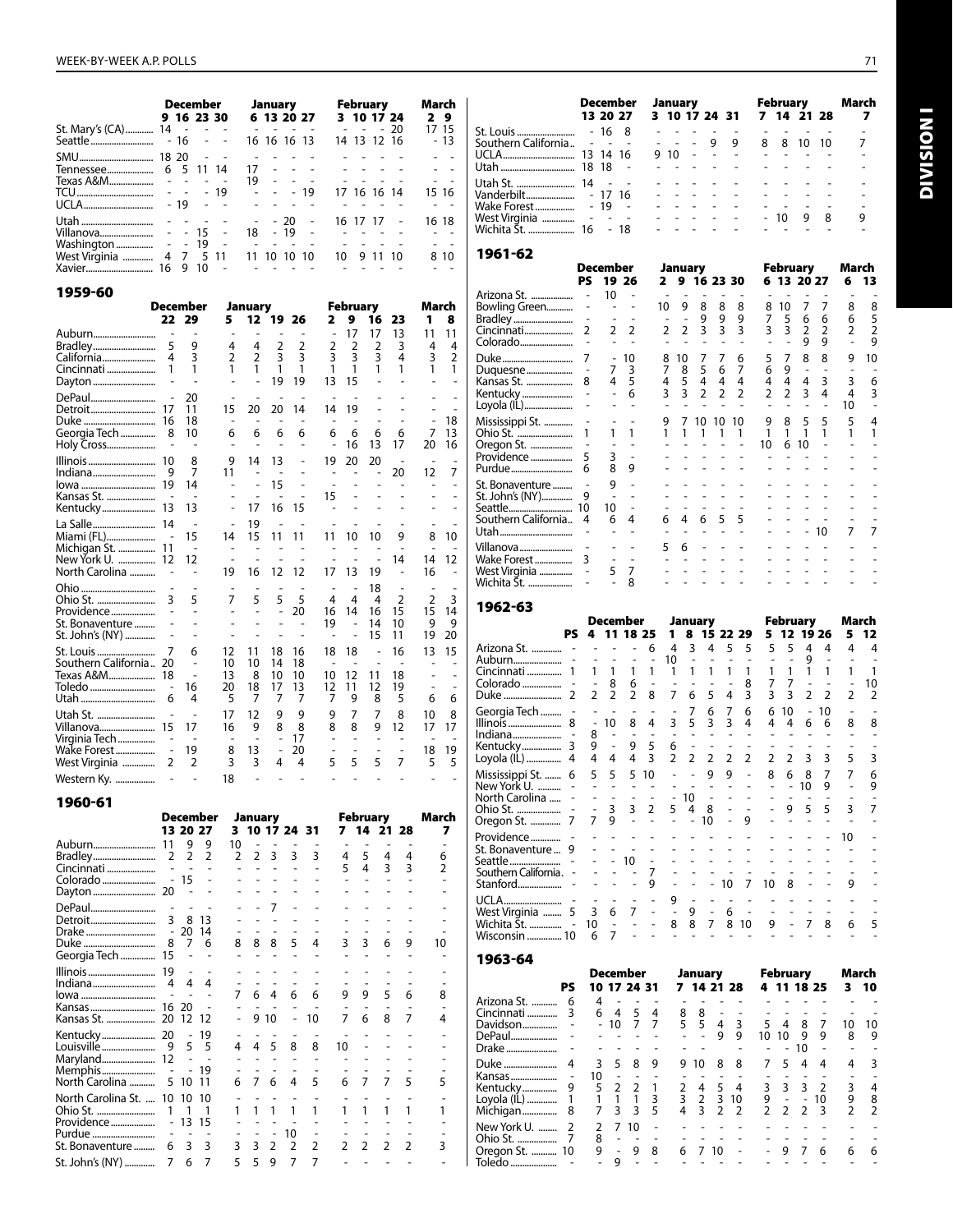|                                                         | PS.                      | December<br>10 17 24 31<br>$\sim$                    | $\overline{4}$<br>6                                          | 2                                           |                                     | January<br>$1 \quad 1$           | 7 14 21 28<br>-1                       |                          | 1                   | <b>February</b><br>$\overline{1}$           | 4 11 18 25<br>$\overline{1}$<br>$\overline{1}$ | March<br>$3 - 10$<br>$\mathbf{1}$ | $\mathbf{1}$                  |                                                            |                          |                                                      | December<br>1 1 1                  | $\overline{1}$                                                 |                                                           | January<br>$1\quad1$                                                                 | PS 6 13 20 27 3 10 17 24 31<br>$\mathbf{1}$<br>$\mathbf{1}$ |                          | $\mathbf{1}$                         | <b>February</b><br>7 14 21 28<br>$\mathbf{1}$ | $\overline{1}$      | March<br>7<br>1                |        |
|---------------------------------------------------------|--------------------------|------------------------------------------------------|--------------------------------------------------------------|---------------------------------------------|-------------------------------------|----------------------------------|----------------------------------------|--------------------------|---------------------|---------------------------------------------|------------------------------------------------|-----------------------------------|-------------------------------|------------------------------------------------------------|--------------------------|------------------------------------------------------|------------------------------------|----------------------------------------------------------------|-----------------------------------------------------------|--------------------------------------------------------------------------------------|-------------------------------------------------------------|--------------------------|--------------------------------------|-----------------------------------------------|---------------------|--------------------------------|--------|
| Wichita St.  5                                          |                          | $\overline{\phantom{a}}$                             | 8<br>6<br>$\overline{\phantom{a}}$<br>$\mathbb{L}$<br>$\sim$ | 6<br>- 10<br>$\sim$                         | $7^{\circ}$<br>10<br>$\sim$         | 6<br>- 9<br>$\sim$               | 6<br>$\overline{7}$<br>10 <sup>1</sup> | 5<br>6<br>$\overline{7}$ | 8<br>6<br>4         | $\overline{7}$<br>8<br>6                    | $\overline{\phantom{a}}$<br>5<br>8<br>6<br>5   | $\overline{7}$<br>5               | $\overline{7}$<br>-5          | Western Ky.  8                                             |                          | $\sim$<br>$\blacksquare$                             | $-109$<br><b>Carl Carl Carl</b>    |                                                                |                                                           | $\mathcal{L}^{\text{max}}$ , where $\mathcal{L}^{\text{max}}$<br>$\omega_{\rm{max}}$ | 9<br>8<br>$\blacksquare$                                    | 9<br>8                   | $\sim$<br>6                          | 9<br>$\sim$<br>5<br>$\mathbf{3}$              | 6                   | 6                              |        |
|                                                         |                          |                                                      |                                                              |                                             |                                     |                                  |                                        |                          |                     |                                             |                                                |                                   |                               | 1967-68                                                    |                          |                                                      |                                    |                                                                |                                                           |                                                                                      |                                                             |                          |                                      |                                               |                     |                                |        |
| 1964-65                                                 |                          |                                                      | December                                                     |                                             |                                     | January                          |                                        |                          | <b>February</b>     |                                             |                                                | March                             |                               |                                                            | PS.                      |                                                      | December<br>5 12 19 26             |                                                                |                                                           | January                                                                              |                                                             | 2 9 16 23 30             |                                      | February<br>6 13 20 27                        |                     | March<br>5 <sub>12</sub>       |        |
|                                                         | <b>PS</b>                | 8 15 22 29                                           |                                                              |                                             |                                     |                                  | 5 12 19 26                             |                          |                     |                                             | 2 9 16 23                                      | $\mathbf{2}$                      | 9                             | Boston College 7 10                                        |                          |                                                      | - 6                                | 8 10                                                           |                                                           | $\omega_{\rm{max}}$<br>$\omega_{\rm{max}}$                                           | $\sim$<br>$\sim$                                            |                          |                                      |                                               |                     |                                |        |
| Bradley 14                                              |                          | $\frac{1}{2}$                                        | and a state<br>and a state                                   |                                             | $\mathcal{L}^{\mathcal{A}}$         | $\omega_{\rm{eff}}=2.0$          | $\sim$<br>$\sim$                       | $\sim$                   | $\omega_{\rm{max}}$ |                                             |                                                | 10                                | 9                             |                                                            |                          | $\sim$<br>$\overline{\phantom{a}}$                   | $\overline{\phantom{a}}$<br>$\sim$ | $10 -$<br>$\sim 100$ $\sim$                                    |                                                           |                                                                                      | $-10108$                                                    | 8                        | $\overline{7}$                       | 6 6                                           | - 6                 | 8                              |        |
|                                                         |                          |                                                      | $- - 10$                                                     | $\sim$                                      | 10 <sup>°</sup>                     | - 8                              | 7                                      | 6                        | 5                   | - 5                                         | 5<br>6                                         | 7                                 | 6                             | Davidson 10                                                |                          | $\mathbb{R}^{\mathbb{Z}}$                            | 8                                  | 6 8                                                            |                                                           | $\omega_{\rm{max}}$                                                                  | $\sim$                                                      | $\sim$                   |                                      |                                               | $\sim$              | 10<br>8                        |        |
| DePaul 20                                               |                          | $\overline{\phantom{a}}$<br>8                        | $\sim$<br>$\sim$<br>6<br>6                                   | 8                                           |                                     |                                  | 6 10 10 10                             |                          |                     |                                             | 6<br>5                                         | 8                                 | 10                            |                                                            |                          | 6                                                    | $\sim$<br>$\sim$                   | $\sim 100$                                                     |                                                           |                                                                                      |                                                             |                          |                                      | 8<br>10                                       | -10                 | 6<br>-10                       |        |
|                                                         |                          |                                                      | $\overline{7}$                                               | 6                                           |                                     |                                  |                                        |                          | $-10$               |                                             |                                                |                                   |                               |                                                            |                          |                                                      | 2 <sub>2</sub>                     | 2 <sub>2</sub>                                                 |                                                           | 2 <sub>2</sub>                                                                       | $\overline{2}$                                              | $\mathbf{1}$             |                                      |                                               |                     |                                |        |
| Kansas  18                                              |                          | $\overline{\phantom{a}}$                             | 8<br>$\sim$                                                  | 7                                           | $\overline{2}$<br>$\sim$            | - 5                              | 5<br>$\sim$                            | 9                        | 7 8                 |                                             | $\overline{7}$<br>7                            |                                   |                               |                                                            |                          | $-9$<br>$\overline{4}$                               | $\sim$                             | 5 <sup>3</sup><br>$\omega_{\rm{max}}$                          | $\sim$                                                    | $\sim$                                                                               | $\sim$                                                      |                          |                                      |                                               |                     |                                |        |
| Kansas St.  8                                           |                          |                                                      | $\sim$                                                       |                                             |                                     |                                  |                                        |                          |                     |                                             |                                                |                                   |                               |                                                            |                          | 9 4                                                  |                                    | 7 6                                                            |                                                           | 5 4 8                                                                                |                                                             | 9 10                     | 8                                    | - 8<br>$\overline{5}$                         | $\overline{5}$      |                                |        |
| Kentucky 11                                             |                          | 9                                                    | 8                                                            |                                             |                                     |                                  |                                        |                          |                     |                                             |                                                |                                   |                               |                                                            |                          | 3 <sub>5</sub>                                       |                                    | $\Delta \sim 10^{-1}$                                          |                                                           | $\omega_{\rm{max}}$                                                                  |                                                             |                          |                                      |                                               | $\mathsf{Q}$        | q<br>$\mathsf{Q}$              |        |
| Minnesota  11                                           |                          | $\mathbf{1}$<br>64                                   | 2<br>- 1<br>$\mathbf{3}$                                     | $\mathbf{1}$<br>3                           | 3<br>$\blacksquare$                 | 2<br>$\sim$                      | 2<br>$\sim$                            | 2                        |                     |                                             | 9<br>8                                         | 1<br>6                            | 1<br>$\overline{7}$           | New Mexico                                                 | $\sim$                   | $\overline{\phantom{a}}$                             | and the same<br>$\sim$             |                                                                | $- - 109$                                                 |                                                                                      | and the state of the state<br>6<br>4                        | $\overline{4}$           | 6                                    | $-10$<br>5<br>7                               | 8<br>$\overline{7}$ | 7                              |        |
| New Mexico                                              |                          | $\overline{\phantom{a}}$                             | $\sim$<br>$\sim$                                             | $\sim$                                      | $\mathbb{L}$                        | $\overline{a}$                   |                                        |                          |                     |                                             | 10                                             |                                   | $\overline{\phantom{a}}$      | New Mexico St                                              | $\blacksquare$           | $\Box$                                               | $\sim$                             | $\sim 10^{-1}$ m $^{-1}$                                       | $\sim$                                                    | $\sim$                                                                               | $\sim$<br>$\sim$                                            |                          | 10                                   |                                               |                     |                                |        |
| North Carolina  13<br>Notre Dame 17                     |                          | $\overline{\phantom{a}}$<br>$\overline{\phantom{0}}$ | $\sim$<br>$\sim$                                             |                                             | $\mathbb{Z}^{\mathbb{Z}}$           |                                  |                                        |                          |                     |                                             |                                                |                                   |                               | North Carolina  4                                          |                          |                                                      | 5 7<br>$\sim$                      | 4 5<br>$\sim$ $ \sim$                                          | 8                                                         | 3 <sup>3</sup><br>$\sim$                                                             | $3 \quad 3 \quad 3$<br>$\mathbb{Z}^2$                       |                          | 3                                    | 3<br>3                                        | 3                   | 5                              |        |
|                                                         |                          | $\blacksquare$                                       | $\sim$                                                       |                                             | 9                                   | 6                                | 6                                      | $\overline{4}$           | 4                   | $\overline{4}$                              | 4                                              | 4                                 | 4                             | Oklahoma City  -                                           |                          | $-10$                                                |                                    | $\Delta \sim 100$ km s $^{-1}$                                 |                                                           |                                                                                      | $\mathcal{L}=\mathcal{L}=\mathcal{L}=\mathcal{L}$           | $\sim$                   | $\overline{\phantom{a}}$             |                                               |                     |                                |        |
| St. John's (NY)  10<br>St. Joseph's $\ldots$ $\ldots$ - |                          | $10 \quad 7$<br>$\sim$<br>$\sim$ $-$                 |                                                              | $\sim 100$ $\sim$<br>$-10$                  | $7^{\circ}$<br>4                    | 7<br>$\overline{4}$              | 8<br>$\overline{3}$                    | $\overline{7}$<br>3      | 3 <sup>3</sup>      |                                             | 3<br>3                                         | 3                                 | $\overline{\phantom{a}}$<br>3 | St. Bonaventure . -                                        |                          | 7<br>$\overline{\phantom{a}}$                        | $\sim$<br>$\mathbb{Z}^2$           | $\mathcal{L}^{\mathcal{L}}$<br>$\sim$<br>$\omega_{\rm{max}}$   | <b>Contract</b>                                           | 9 7 7                                                                                | $\sim 100$ km s $^{-1}$<br>5                                | 5                        | $\overline{4}$                       |                                               |                     |                                |        |
|                                                         |                          | 4 10                                                 | 9                                                            | - 9                                         | $\overline{\phantom{a}}$            | $\overline{\phantom{a}}$         | $\sim$                                 | $\sim$                   |                     |                                             |                                                |                                   |                               |                                                            |                          |                                                      |                                    | 94                                                             |                                                           | 6 <sub>5</sub>                                                                       | 6<br>4                                                      | 6                        | 5                                    | $\overline{7}$                                |                     |                                |        |
| San Francisco 9                                         |                          | 5                                                    | 5<br>$\overline{3}$                                          | 5                                           |                                     | 89                               | 9                                      | 8                        | 10                  |                                             |                                                |                                   |                               |                                                            |                          |                                                      | $1\quad1$                          | $1 \quad 1$                                                    |                                                           | $1 \quad 1$                                                                          | $\mathbf{1}$<br>$\overline{2}$                              | $\overline{2}$           | $\overline{2}$                       | $\overline{2}$                                | 2                   | $\overline{2}$                 |        |
| Seattle 15                                              |                          | $\overline{\phantom{a}}$                             |                                                              |                                             | $\mathcal{L}$                       |                                  |                                        |                          |                     |                                             |                                                |                                   |                               |                                                            |                          | $\sim$                                               | $\sim$<br>8 3 3 9                  | $-7$                                                           | $7^{\circ}$                                               | 6<br>4 8                                                                             | 5<br>10<br>- 9<br>$\overline{7}$                            | $\sim$<br>$\overline{7}$ | $\sim$<br>9                          | 9<br>9                                        |                     |                                |        |
|                                                         |                          |                                                      | $\sim$                                                       | $\sim 10^{-1}$ m $^{-1}$                    | $\overline{a}$                      |                                  |                                        |                          |                     |                                             |                                                |                                   |                               |                                                            |                          |                                                      |                                    |                                                                |                                                           |                                                                                      |                                                             |                          |                                      |                                               |                     |                                |        |
| Vanderbilt 6                                            |                          | $7^{\circ}$<br>$\overline{3}$                        | 5<br>$\overline{4}$<br>9<br>$\sim$                           | 4<br>$\sim$                                 | $\mathbf{1}$                        |                                  |                                        | 1                        | 2<br>q              | $\overline{2}$<br>$\overline{7}$            | 2<br>2<br>9                                    | $\overline{2}$<br>5               | $\overline{2}$<br>5           | 1968-69                                                    |                          |                                                      |                                    |                                                                |                                                           |                                                                                      |                                                             |                          |                                      |                                               |                     |                                |        |
| Villanova 16                                            |                          |                                                      |                                                              |                                             |                                     |                                  |                                        |                          |                     |                                             |                                                | 9                                 | 8                             |                                                            |                          |                                                      | December                           |                                                                |                                                           |                                                                                      | January<br>PS 3 10 17 24 31 7 14 21 28                      |                          |                                      | February<br>4 11 18 25                        |                     | March<br>4                     |        |
| Wichita St.  3                                          |                          | $2 \quad 1$                                          |                                                              | 2 <sub>2</sub>                              |                                     | 5 <sup>3</sup>                   | 4                                      | 5                        | 8                   | 9 10                                        |                                                |                                   |                               |                                                            |                          |                                                      |                                    |                                                                |                                                           |                                                                                      |                                                             | $- - - 19$               |                                      |                                               |                     |                                |        |
| 1965-66                                                 |                          |                                                      |                                                              |                                             |                                     |                                  |                                        |                          |                     |                                             |                                                |                                   |                               | Boston College -                                           |                          |                                                      |                                    |                                                                | and the second control of the second<br>$\sim 10^{-1}$ km |                                                                                      | <b>Carl Contractor</b>                                      | $\sim$                   | $\mathcal{L}$<br>$\omega_{\rm{max}}$ |                                               |                     | 16                             |        |
|                                                         | PS.                      | December                                             |                                                              |                                             |                                     | January                          |                                        |                          | <b>February</b>     |                                             | 1 8 15 22                                      | March                             |                               | Cincinnati  14 9 6 6 10 10 19 19                           |                          |                                                      |                                    |                                                                |                                                           |                                                                                      |                                                             | $\sim$                   |                                      |                                               |                     |                                |        |
|                                                         |                          | 7 14 21 28                                           | 9 9 5 3                                                      |                                             | 5                                   | - 5                              | 4 11 18 25<br>$\overline{7}$           | $\sim$                   |                     | $\omega_{\rm{max}}$ and $\omega_{\rm{max}}$ |                                                | $\mathbf{1}$                      | 8                             |                                                            |                          |                                                      | the company of the company         |                                                                |                                                           | $\sim$ $-$                                                                           | $- - - - - - - 201717$                                      |                          |                                      | 20 14 18                                      |                     | 18                             |        |
|                                                         |                          | $\sim$                                               | $\sim$<br>$\sim 100$                                         | 6                                           | 8                                   | $\overline{7}$                   | $\overline{\phantom{a}}$               |                          | $\mathbf{r}$        |                                             |                                                |                                   |                               | Davidson 6                                                 |                          |                                                      | 6 3 3 3 2                          |                                                                |                                                           | 6                                                                                    | 4<br>$\overline{4}$                                         | $\overline{4}$           | - 6                                  | - 6<br>5                                      | 5                   | 5                              |        |
|                                                         |                          | 6                                                    | $\sim$<br>$\sim$<br>$\mathbf{1}$<br>$\overline{1}$           | $\mathbf{1}$                                | $\sim$<br>$\mathbf{1}$              |                                  | $\mathbb{Z}^2$<br>1                    | 8<br>$\mathbf{1}$        | 10<br>$\mathbf{1}$  | 2                                           | $\sim$<br>$\overline{a}$<br>2<br>2             | 10<br>3                           | 7<br>2                        | Detroit 18 15 14 13 11 7 13                                |                          |                                                      |                                    |                                                                | and the second control of the                             |                                                                                      | $-2020$                                                     |                          | 19 17                                |                                               |                     |                                |        |
|                                                         |                          |                                                      | 9                                                            | 4                                           | 7                                   |                                  |                                        |                          |                     |                                             |                                                |                                   |                               |                                                            |                          | $\sim$                                               | $\sim$<br>$\sim$ $-$               |                                                                |                                                           | 18                                                                                   |                                                             |                          |                                      |                                               |                     | 11                             |        |
| Kansas St.  10                                          |                          | 7                                                    | $\overline{4}$<br>$\overline{\phantom{a}}$<br>$\sim$         | $\overline{\phantom{a}}$                    |                                     | $-10$                            | 6                                      | 9                        |                     |                                             |                                                | 6                                 | 4                             |                                                            |                          |                                                      |                                    |                                                                |                                                           |                                                                                      |                                                             |                          |                                      |                                               |                     |                                |        |
|                                                         |                          |                                                      | $-10$                                                        | 5                                           |                                     | 2 <sub>2</sub>                   | $\overline{2}$                         | $\overline{2}$           | $\overline{2}$      |                                             |                                                | $\mathbf{1}$                      | $\mathbf{1}$                  | Florida 19                                                 |                          |                                                      | <b>Carl All An</b>                 |                                                                | <b>Contract</b>                                           |                                                                                      |                                                             | 15 12 10 11              | 15 13                                |                                               |                     | 9                              |        |
|                                                         |                          | $\omega$                                             | $\sim$<br>$\sim$ $-$<br>2 3 3 7                              | $\sim$                                      | $\sim$<br>$\mathbb{Z}^{\mathbb{Z}}$ | $\sim$<br>$\sim$                 | 9<br>$\mathcal{L}$                     | $\overline{7}$<br>$\sim$ | 5<br>9 10           | $\overline{\mathbf{3}}$<br>10               | 4<br>-4<br>-10                                 | 4<br>$\mathbf{r}$                 | 6<br>9                        |                                                            |                          |                                                      | 6 12 20                            | $\sim$                                                         | $\sim$                                                    | $\sim$                                                                               |                                                             |                          |                                      |                                               |                     |                                |        |
|                                                         |                          | 5<br>- 6                                             |                                                              | 69                                          |                                     |                                  |                                        |                          |                     |                                             |                                                |                                   |                               |                                                            |                          | $\sim 10^{-1}$ m $^{-1}$                             |                                    | $-12$ 8                                                        |                                                           | 4                                                                                    | 8<br>8                                                      |                          |                                      | 7 10 10 19 15                                 |                     | 20                             |        |
|                                                         |                          | $\overline{\phantom{a}}$                             | $\sim$                                                       |                                             |                                     |                                  |                                        |                          |                     |                                             | 9<br>8                                         | 9                                 |                               | Kansas 5 4 11 11 8 5 5 10 13 15 13 12 16 13                |                          | 20 19                                                |                                    | $\overline{a}$                                                 |                                                           |                                                                                      |                                                             |                          |                                      |                                               |                     | 19                             |        |
| Providence 6                                            |                          | 8                                                    | $\overline{7}$<br>3 2 2 8                                    | 7 10                                        | 6                                   | - 6<br>4 4                       | $\overline{4}$<br>35                   | 3                        | 4<br>8              | 6                                           | 6<br>9<br>8 8 7                                | 8<br>7                            | 5                             | Kentucky 3 3 4 4 4 3 7 5 5 5 4 4 6 6                       |                          |                                                      |                                    |                                                                |                                                           |                                                                                      |                                                             |                          |                                      |                                               |                     | 7                              |        |
| South Carolina                                          | $\overline{\phantom{a}}$ | 10                                                   | $\overline{\phantom{a}}$                                     |                                             |                                     |                                  |                                        |                          |                     |                                             |                                                |                                   |                               | La Salle                                                   |                          | $\overline{\phantom{a}}$<br>$\overline{\phantom{a}}$ | 20 16 17 11                        | - 19 14 14                                                     |                                                           | 11<br>14                                                                             | 11<br>9                                                     | 9                        | 7                                    | 5<br>20 13 11                                 | 4 3                 | 2<br>15                        |        |
| UTEP                                                    |                          | $\mathbf{1}$                                         | 8                                                            | $\sim$                                      | 9<br>10                             | 8<br>9                           | 8<br>10                                | 6<br>10                  | 6                   |                                             | 3                                              | 2                                 | 3                             | Marquette  15 20                                           |                          |                                                      | $\sim$                             | $\overline{\phantom{a}}$                                       | $\sim$                                                    |                                                                                      |                                                             |                          |                                      | 20 15 16 16 17 18 20 18                       |                     | 14                             |        |
| Vanderbilt 5                                            |                          | 4                                                    | 5<br>4                                                       | 2                                           | 3                                   | 3                                | 5                                      | 4                        | 3                   |                                             | 5<br>5                                         | 5                                 | 8                             | New Mexico St. . -                                         |                          | 8<br>$\overline{\phantom{a}}$                        | 5<br>5                             |                                                                | 6 18<br>$-14$ 15 12 10 7                                  |                                                                                      | $\overline{\phantom{a}}$                                    | 7 8                      | 18                                   | 16 15 15 16                                   | $\sim$ $ \sim$      | $\overline{\phantom{a}}$<br>12 |        |
| Western Ky.                                             |                          | $-10$                                                | $\overline{\phantom{a}}$<br>8                                | $\overline{\phantom{a}}$                    |                                     |                                  |                                        |                          |                     |                                             |                                                | $\overline{\phantom{a}}$          | 10                            | North Carolina  2                                          |                          | 2                                                    | $\overline{2}$                     | $\overline{2}$                                                 | $2 \quad 4$                                               | $\overline{2}$                                                                       | $\overline{2}$<br>$\overline{2}$                            | 2                        | 2                                    | 2                                             | 32                  | 4                              |        |
|                                                         |                          |                                                      |                                                              |                                             |                                     |                                  |                                        |                          |                     |                                             |                                                |                                   |                               | Northwestern                                               |                          |                                                      |                                    |                                                                | - 19                                                      | 12 17                                                                                |                                                             |                          |                                      |                                               |                     |                                |        |
| 1966-67                                                 |                          | December                                             |                                                              |                                             |                                     | January                          |                                        |                          |                     | <b>February</b>                             |                                                | March                             |                               | Notre Dame 4<br>Ohio St.  12    13    17    17    16    13 |                          | 5                                                    | 7 7 7 16                           |                                                                |                                                           |                                                                                      | 17 16 15                                                    |                          |                                      | 16 13 12 12 12 16 10 14                       |                     | 17                             |        |
|                                                         | PS                       | 6 13 20 27 3 10 17 24 31                             |                                                              |                                             |                                     |                                  |                                        |                          |                     |                                             | 7 14 21 28                                     |                                   | 7                             | Purdue  10 14 13 12 18                                     |                          |                                                      |                                    |                                                                | $\sim$                                                    |                                                                                      | $- - 1814$                                                  |                          | 9                                    | 8<br>9                                        | 9                   | 6                              |        |
| Boston College                                          |                          | $\sim$                                               | $\sim$                                                       |                                             | $\overline{\phantom{a}}$            |                                  |                                        |                          | 10                  |                                             | $- - 10$                                       |                                   | 9                             | St. Bonaventure. 7 11 10 9 13 20<br>St. John's (NY)        |                          |                                                      |                                    | $\sim$                                                         | -17                                                       | 8                                                                                    | 6<br>6                                                      | 6                        | 5                                    | 9                                             |                     | 8                              |        |
| Bradley                                                 |                          | $\overline{\phantom{a}}$<br>$\sim$<br>9 7            | $\blacksquare$<br>$\blacksquare$                             | $\sim$<br>$\overline{a}$                    | 10                                  |                                  |                                        |                          |                     |                                             |                                                |                                   |                               |                                                            |                          |                                                      |                                    | 9                                                              | -6                                                        | 3                                                                                    | 3<br>3                                                      |                          |                                      | 2<br>3                                        |                     | 3                              |        |
| Cincinnati  10                                          |                          | 10 10                                                | $\overline{7}$                                               | $\overline{7}$                              | 8                                   |                                  |                                        |                          |                     |                                             |                                                |                                   |                               | South Carolina<br>Tennessee 20 20                          | $\overline{\phantom{a}}$ | $\sim$                                               | $\sim$                             | $\sim$<br>$\sim$<br>20                                         | $\sim$                                                    |                                                                                      |                                                             | 19                       |                                      | $\sim$<br>12<br>$\blacksquare$                | -8                  | 13                             |        |
| Florida                                                 |                          | 7                                                    |                                                              |                                             | 10                                  | 8                                |                                        |                          |                     |                                             |                                                |                                   |                               |                                                            |                          | $\overline{\phantom{a}}$                             | $\sim$                             | $\overline{\phantom{a}}$<br>$\overline{\phantom{a}}$<br>$\sim$ | $\overline{\phantom{a}}$                                  | $\blacksquare$                                                                       | 14 14 13                                                    |                          | -11                                  | 7 14 19                                       | 17 17               |                                |        |
|                                                         |                          | 9<br>5                                               | 8                                                            | 6                                           | 5                                   | 3<br>4                           | 3                                      | 6                        | 5                   |                                             | 7                                              |                                   | $\overline{7}$                |                                                            |                          | 1 1                                                  |                                    | $\mathbf{1}$<br>-1                                             | $\overline{1}$                                            |                                                                                      |                                                             |                          |                                      |                                               |                     | 1                              |        |
| Kansas<br>Kentucky                                      | 3                        | $\overline{\phantom{a}}$<br>3<br>4                   | 9<br>$\overline{\phantom{a}}$                                | $\sim$<br>$\overline{a}$                    | 9<br>$\sim$                         | 8<br>7                           | $\overline{7}$                         | 7                        | $\overline{7}$      | 6                                           | 4<br>4                                         |                                   | 3<br>$\overline{\phantom{a}}$ | Vanderbilt 13<br>Villanova 11                              |                          | - 12<br>10 <sub>8</sub>                              |                                    | 5<br>8                                                         | 9                                                         | 9                                                                                    | 9 11 10                                                     |                          | 8                                    |                                               |                     | 10                             |        |
| Louisville                                              | 5                        | 3<br>4                                               | $\overline{2}$                                               | $\overline{2}$                              | $\overline{2}$                      | $\overline{2}$<br>$\overline{2}$ |                                        |                          |                     |                                             | $\overline{2}$                                 |                                   | $\overline{2}$                | Western Ky.  16 17 15 18                                   |                          |                                                      |                                    | $\sim$                                                         | $\sim$                                                    | $\sim$                                                                               |                                                             |                          |                                      |                                               |                     |                                |        |
| Michigan St.                                            |                          | 8<br>$\overline{\phantom{a}}$                        |                                                              | 5 10                                        |                                     |                                  |                                        |                          |                     |                                             |                                                |                                   |                               |                                                            |                          |                                                      |                                    |                                                                |                                                           |                                                                                      |                                                             |                          |                                      |                                               |                     |                                |        |
| Mississippi St.                                         |                          | $\overline{\phantom{a}}$<br>5<br>6                   | 6                                                            | $\overline{\phantom{a}}$<br>$5\overline{5}$ | 10<br>4                             | 9<br>3                           |                                        |                          |                     |                                             |                                                |                                   | $\overline{\phantom{a}}$      | 1969-70                                                    |                          |                                                      |                                    |                                                                |                                                           |                                                                                      |                                                             |                          |                                      |                                               |                     |                                |        |
| North Carolina  9                                       |                          | 6<br>8                                               | 3                                                            | $\overline{\mathbf{3}}$                     | 3                                   | 5<br>4                           | $\overline{2}$<br>5                    | 2<br>5                   | 2<br>4              |                                             | 5<br>3                                         |                                   | 4                             |                                                            |                          |                                                      | December                           |                                                                |                                                           | January                                                                              |                                                             |                          |                                      | February                                      |                     | March                          |        |
| Princeton<br>Providence                                 |                          |                                                      |                                                              | $\sim$                                      | 7                                   | 5<br>7<br>9<br>10                |                                        |                          | 9                   | 3                                           | 5<br>6                                         |                                   | 5<br>$\overline{\phantom{a}}$ | Cincinnati                                                 |                          |                                                      | PS 9 16 23 30<br>$\sim$            | $\sim$ $\sim$                                                  |                                                           |                                                                                      | 6 13 20 27                                                  |                          |                                      | 3 10 17 24                                    |                     | 3 10<br>19<br>$\sim$           |        |
| St. John's (NY)                                         |                          |                                                      |                                                              | 8                                           |                                     |                                  |                                        |                          |                     |                                             |                                                |                                   |                               | Colorado                                                   |                          | 10 17 16                                             |                                    | $-20$                                                          |                                                           |                                                                                      |                                                             |                          |                                      |                                               |                     |                                |        |
| Syracuse<br>Tennessee                                   |                          |                                                      |                                                              |                                             |                                     |                                  |                                        |                          |                     | 10                                          | 8<br>8<br>9                                    |                                   | 8                             | Columbia<br>Davidson                                       | 5                        | $\overline{\phantom{a}}$                             | $\sim$<br>44                       | $-15$<br>9 11                                                  |                                                           | 17 13                                                                                | - 17<br>8 8 11 11                                           |                          | 17 19<br>15 13                       | 9 11                                          | - 18                | 10 15                          | $\sim$ |
| UTEP                                                    | 2                        | 2                                                    |                                                              |                                             | 2 4 4 6 6 6 6 4                     |                                  |                                        |                          |                     |                                             | 8 8 10 9                                       | 10                                |                               | Drake                                                      | 19                       |                                                      | the company of                     |                                                                |                                                           |                                                                                      | $- - - 16$                                                  |                          |                                      | 13 11 17 16                                   |                     | 14 14                          |        |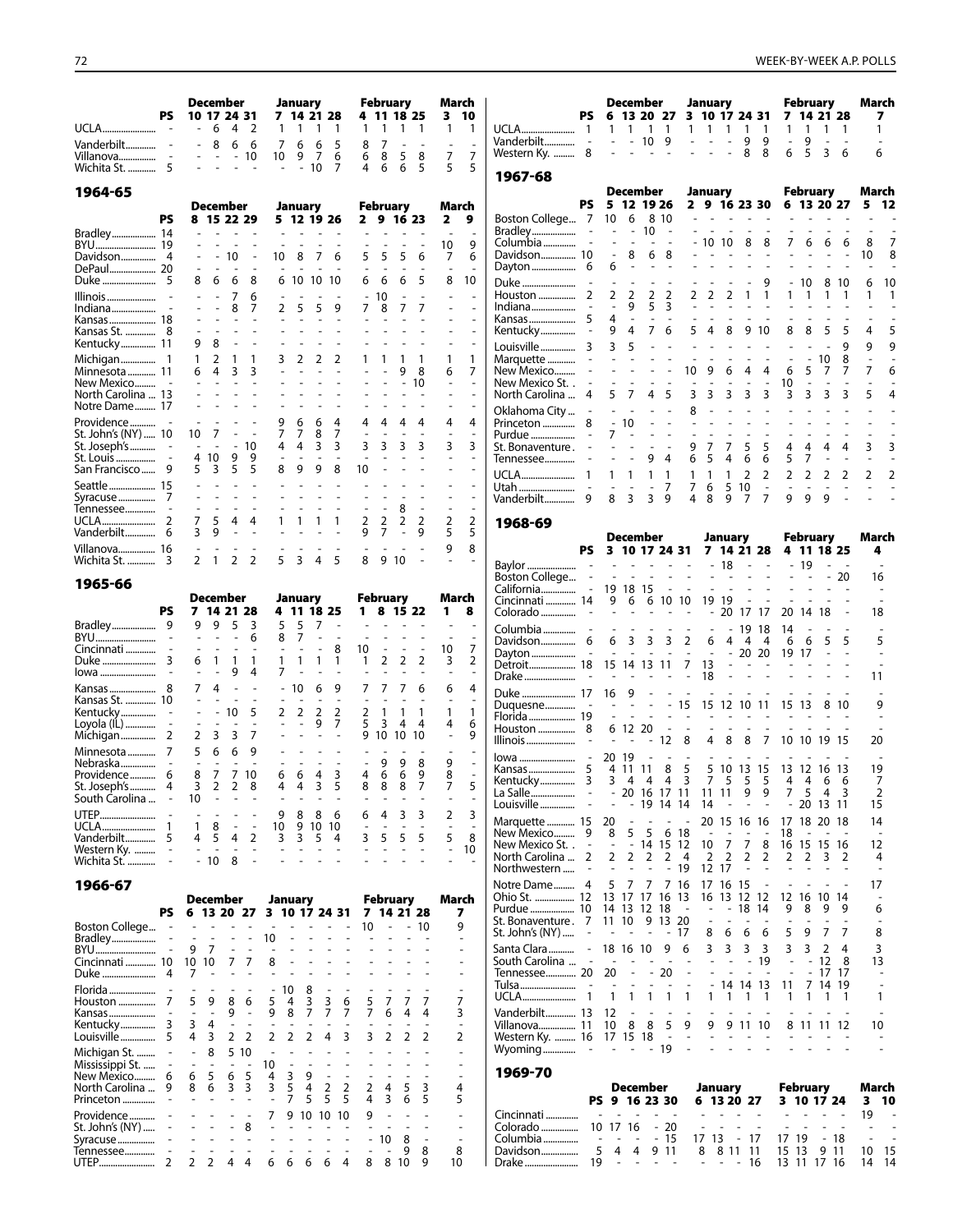|                                                    |                     |                                |                      | <b>December</b><br>9 16 23 30              |                                  |                      | January        |                          |                          |                      |                | <b>February</b> |                     |                                            | March                |
|----------------------------------------------------|---------------------|--------------------------------|----------------------|--------------------------------------------|----------------------------------|----------------------|----------------|--------------------------|--------------------------|----------------------|----------------|-----------------|---------------------|--------------------------------------------|----------------------|
|                                                    | PS                  |                                |                      |                                            |                                  |                      |                |                          | 6 13 20 27               |                      |                | 3 10 17 24      |                     | 3                                          | 10                   |
| Duke<br>Duquesne                                   | 11                  | 7                              |                      |                                            |                                  |                      | 19 19 16       |                          |                          |                      |                |                 |                     |                                            |                      |
| Florida St.                                        |                     | ÷.                             |                      | $\overline{a}$<br>$\overline{\phantom{a}}$ | $\overline{a}$<br>$\overline{a}$ |                      |                | $\overline{a}$           | 18<br>L,                 | 12                   | 9<br>20        | 8<br>÷,         | 10<br>L,            | 11<br>÷,                                   | 11                   |
| Georgia<br>Houston                                 | 20                  | $\overline{\phantom{0}}$       | 19                   | 8                                          | 8                                | 11                   | 9              | 7                        | 12                       | 16                   | 15             | 15              | 15                  | 13                                         | 12                   |
| Illinois                                           |                     | $\overline{\phantom{0}}$       |                      | 15                                         | ÷,                               |                      | 17             | 12                       | 10                       | 14                   |                |                 |                     | ٠                                          | $\overline{7}$       |
| lowa<br>Jacksonville                               |                     |                                | 18 18                | 13                                         | 10                               | 7                    | 6              | 18<br>6                  | 20<br>6                  | 20<br>8              | 14<br>7        | 11<br>6         | 9<br>6              | 8<br>6                                     | 4                    |
| Kansas<br>Kansas St.                               | $\overline{a}$      | ä,                             | $\overline{a}$       | 16                                         | L,<br>$\overline{a}$             |                      | $\overline{a}$ | L,<br>17                 | L,<br>19                 | $\overline{a}$<br>18 | $\overline{a}$ | L,<br>18        | L,<br>17            | ä,<br>16                                   | L,<br>$\overline{a}$ |
| Kentucky                                           | $\overline{2}$      | 1                              | 1                    | 1                                          | 1                                | 2                    | 2              | 2                        | 2                        | 3                    | 3              | $\overline{2}$  | 1                   | 2                                          | 1                    |
| Long Beach St.<br>LSU                              | ÷.<br>L,            | ÷,                             | $\overline{a}$<br>15 | ÷,                                         | ÷,                               | $\overline{a}$<br>÷. |                |                          | L,<br>÷.                 |                      | ÷,             | L,<br>L,        |                     | $\overline{a}$<br>$\overline{\phantom{m}}$ | 19                   |
| Louisville                                         | 15                  | 11                             | 14                   | 14                                         | $\overline{a}$                   | 20                   | 18             | 18                       | $\overline{a}$           |                      |                | 19              | $\overline{a}$      |                                            |                      |
| Marquette<br>New Mexico St                         | 8                   | 12<br>3                        | 17<br>3              |                                            | 18                               | 13                   | 10<br>5        | 8                        | 7                        | 9                    | 12             | 10<br>5         | 8<br>5              | 9<br>5                                     | 8<br>5               |
| Niagara                                            | 6<br>$\overline{a}$ |                                |                      | 7                                          | 7<br>$\overline{a}$              | 6<br>15              | 12             | 5<br>÷,                  | 5<br>$\overline{a}$      | 6                    | 6              |                 | L,                  | $\overline{a}$                             | 17                   |
| North Carolina<br>North Carolina St.<br>Notre Dame | 7<br>13             | 5<br>10                        | 7<br>L,<br>6         | 4<br>11                                    | 4<br>15<br>13                    | 4<br>10              | 7<br>11        | 9<br>10<br>20            | 9<br>8                   | 7<br>5               | 10<br>5<br>16  | -13<br>12<br>14 | -19<br>14<br>13     | $\overline{a}$<br>19<br>15                 | 10<br>9              |
| Ohio                                               |                     | 19                             | 10                   | 5                                          | 5                                |                      | 9 14 13        |                          | 13                       |                      |                |                 |                     | 17                                         |                      |
| Ohio St.<br>Oklahoma                               | 18                  | 16                             |                      |                                            |                                  | 16                   |                |                          |                          |                      |                |                 | $\overline{a}$      |                                            |                      |
| Penn<br>Purdue                                     | L,                  | 3 14                           | 12                   | 17<br>18                                   | 14<br>17                         | 18                   | 15 14          |                          | 14                       | 10                   | 8              | 7               | 7<br>L,             | 7<br>L,                                    | 13                   |
| St. Bonaventure                                    | 17                  | 20                             |                      | 19                                         | 12                               | 5                    | 4              | 4                        | 3                        | 4                    | 4              | 3               | 3                   | 4                                          | 3                    |
| St. John's (NY)<br>Santa Clara                     | 14<br>12            | 15                             | $\overline{a}$<br>11 | $\blacksquare$                             | $\overline{\phantom{a}}$         | $\overline{a}$       |                | $\overline{\phantom{a}}$ | $\overline{\phantom{a}}$ | $\overline{a}$       | $\overline{a}$ | ÷,<br>20        | $\overline{a}$      | ä,<br>٠                                    |                      |
| South Carolina                                     | 1                   | 8                              | 5                    | 3                                          | 3                                | 3                    | 3              | 3                        | 4                        | $\overline{2}$       | $\overline{2}$ | 4               | 4                   | 3                                          | 6                    |
| Southern California.                               | 16                  | 6                              | 13                   | 12                                         | 19                               | L,                   | 20             | 15                       | 15                       | 11                   | 18             |                 |                     |                                            | 20                   |
| Tennessee<br>UCLA                                  | 4                   | 9<br>$\overline{2}$            | 8<br>$\overline{2}$  | 6<br>$\overline{2}$                        | 6<br>$\overline{2}$              | 12<br>1              | 1              | 1                        | 1                        | 1                    | 1              | 1               | ٠<br>$\overline{2}$ | 1                                          | $\overline{2}$       |
| Utah St.<br>Villanova                              | 9                   | $\overline{\phantom{a}}$<br>12 | ÷<br>9               | ÷<br>20                                    | $\overline{a}$                   |                      |                |                          | L,<br>$\overline{a}$     | ÷,<br>19             | L,             | $\overline{a}$  | 20                  | 18                                         | 16                   |
| Washington                                         |                     |                                | 20                   | 10                                         | 9                                |                      | 14 15          |                          |                          |                      |                |                 |                     |                                            |                      |
| Western Ky.                                        |                     |                                |                      |                                            |                                  |                      |                |                          |                          |                      | 17             | 16              | -12                 | 12                                         | 18                   |
|                                                    |                     |                                |                      |                                            |                                  |                      |                |                          |                          |                      |                |                 |                     |                                            |                      |

| 4<br>л. |  |
|---------|--|
|---------|--|

|                                         |                               |                                 | <b>December</b>               |                      |                                  | January                          |                                  |                                  |                          | <b>February</b>                |                      |                        |          | March                             |
|-----------------------------------------|-------------------------------|---------------------------------|-------------------------------|----------------------|----------------------------------|----------------------------------|----------------------------------|----------------------------------|--------------------------|--------------------------------|----------------------|------------------------|----------|-----------------------------------|
|                                         |                               |                                 | PS 8 15 22 29                 |                      |                                  |                                  |                                  | 5 12 19 26                       | $\mathbf{2}$             |                                | 9 16 23              |                        | 2        | 9 16                              |
|                                         | 14                            | $\overline{a}$                  | $\overline{a}$                | $\overline{a}$       | $\overline{a}$<br>$\overline{a}$ | $\overline{\phantom{a}}$         | $\overline{\phantom{a}}$         | $\overline{a}$<br>$\overline{a}$ | ÷<br>÷.                  | $\overline{a}$                 | $\blacksquare$       | ÷,<br>L,               | ٠        | ä,<br>-20                         |
| Drake10                                 | 7                             | 9                               | 9                             | 7                    | 16                               | $\overline{a}$                   | $\overline{a}$                   |                                  | L,                       | L.                             |                      | $\overline{a}$         |          | $-18$                             |
| Duke 13                                 |                               | ÷,                              |                               |                      |                                  |                                  |                                  | L,<br>17                         | $\overline{\phantom{a}}$ | 14 12 10                       |                      | $\overline{a}$<br>8    | 11       | -19<br>$\overline{a}$<br>11<br>15 |
| Florida St.                             | $\overline{\phantom{0}}$      | 17                              |                               |                      |                                  |                                  |                                  |                                  |                          |                                |                      |                        |          |                                   |
| Houston 17                              |                               | ÷.                              | $\overline{a}$<br>L.          | ÷,                   | 18<br>L,                         | -14<br>$\overline{a}$            | 17<br>L,                         | ÷.<br>$\overline{a}$             | ÷,<br>18                 | 20<br>15                       | 18<br>$\frac{1}{2}$  | 11<br>L,               | 10<br>15 | 10<br>9<br>18<br>14               |
| Indiana16                               | 11                            | 13                              | 11                            | $\overline{a}$<br>14 | Ĭ.<br>12                         | 11                               | $\overline{a}$<br>18             | 18<br>L,                         | 15<br>$\overline{a}$     | L,<br>L,                       |                      |                        | ٠<br>18  |                                   |
|                                         |                               |                                 |                               |                      |                                  |                                  |                                  |                                  |                          |                                |                      |                        |          |                                   |
| Jacksonville 4<br>Kansas 14             | 3<br>11                       | 5<br>12                         | 4<br>8                        | 9<br>12              | 7<br>8                           | 7<br>8                           | 6<br>5                           | 6<br>5                           | 6<br>5                   | 6<br>5                         | 6<br>5               | 6<br>5                 | 9<br>4   | 9<br>11<br>5<br>4                 |
|                                         | 5                             | 3                               | 7                             | 8                    | 11                               | 10 12                            |                                  | 11                               | 8                        | 8                              | 12                   | 10                     | 8        | 8<br>8                            |
|                                         |                               | $\overline{a}$                  |                               | L,                   |                                  |                                  | 15                               | 14                               | 10                       | 13                             | 11                   | 14                     | 19       | $\overline{a}$<br>$\overline{a}$  |
| Long Beach St. 18                       |                               | $\overline{a}$                  |                               |                      |                                  |                                  | $\overline{\phantom{0}}$         | $\overline{a}$                   |                          |                                | L,                   | 20                     | 17       | 17<br>-16                         |
|                                         |                               | $\overline{a}$                  | $\overline{a}$                | 18                   | $\overline{\phantom{a}}$         | $\overline{\phantom{a}}$         | ٠                                |                                  |                          |                                |                      |                        |          |                                   |
| Marquette  6                            | 20<br>4                       | $\overline{\phantom{m}}$<br>4   | $\overline{\phantom{a}}$<br>3 | 17<br>3              | 13<br>3                          | 16<br>$\overline{2}$             | $\overline{\phantom{m}}$<br>2    | $\overline{\phantom{a}}$<br>1    | 1                        | $\overline{2}$                 | 19<br>$\overline{2}$ | 15<br>$\overline{2}$   | 2        | $\overline{2}$<br>2               |
|                                         | $\overline{a}$                | $\overline{\phantom{a}}$        | $\overline{\phantom{a}}$      | ÷,                   | $\overline{a}$                   | 19                               | $\overline{a}$                   | ÷,                               |                          |                                | L.                   |                        |          |                                   |
|                                         |                               |                                 | ÷,                            |                      |                                  | $\overline{a}$                   |                                  |                                  |                          |                                |                      |                        |          | 20                                |
|                                         | $\overline{a}$                | $\overline{a}$                  | $\overline{\phantom{a}}$      |                      |                                  |                                  |                                  | $\overline{a}$                   | 20                       | 16                             | 16                   | -12                    |          |                                   |
|                                         |                               | ÷,                              | $\overline{a}$                | L,<br>÷,             | $\qquad \qquad \blacksquare$     | $\overline{a}$<br>$\overline{a}$ | $\overline{a}$<br>$\overline{a}$ | 19                               | 19<br>$\overline{a}$     | 17<br>$\overline{\phantom{a}}$ | 17<br>$\overline{a}$ |                        |          |                                   |
| New Mexico St. 15<br>North Carolina  -  | 15 17<br>$\blacksquare$       | 20                              | 20<br>17                      | $\overline{a}$       | $\overline{\phantom{a}}$<br>20   |                                  | 15 20 20                         | $\overline{a}$                   | 16 11                    |                                |                      | $\overline{a}$<br>8 13 | 12       | 13<br>-13                         |
| North Carolina St. 19                   | $\overline{a}$                |                                 |                               |                      |                                  |                                  |                                  |                                  |                          |                                |                      |                        |          |                                   |
| Notre Dame 5                            | 6                             | 7                               | 14 15                         |                      | 9                                | 9                                | 9                                | 7                                | 12                       | 9                              | 14                   | 19                     | 16       | 14<br>-12                         |
|                                         |                               | ÷,                              |                               | ÷,                   |                                  |                                  | $\overline{a}$                   | $\overline{a}$                   | L,                       | $\overline{a}$                 | 20                   | 18                     | 13       | 12<br>10                          |
|                                         | 18                            | -16<br>$\overline{\phantom{0}}$ | 17                            | 16                   |                                  | $\overline{a}$<br>20             | 16                               | 13                               |                          | $\overline{a}$                 | $\overline{a}$       |                        | L,       |                                   |
| Penn11                                  | 8                             | 6                               | 5                             | 6                    | 5                                | 4                                | 4                                | 4                                | 4                        | 4                              | 4                    | 4                      | 5        | 3<br>4                            |
|                                         |                               | $\overline{a}$                  | 16                            | 20                   | 19                               |                                  |                                  |                                  |                          |                                |                      |                        |          |                                   |
| St. Bonaventure 20                      | 19                            | 19                              | 15                            | 13                   | 10                               | 12                               | 10                               | $\overline{a}$                   |                          |                                |                      |                        |          |                                   |
| St. John's (NY)  -<br>South Carolina  2 | $\overline{\phantom{a}}$<br>2 | $\overline{\phantom{a}}$<br>2   | 19<br>2                       | $\overline{a}$<br>2  | 2                                | 6                                | 11                               | 10                               | 7                        | 10                             | 7                    | 7                      | 6        | 6<br>6                            |
| Southern California 7                   | 9                             | 8                               | 6                             | 4                    | 4                                | 3                                | 3                                | 3                                | $\mathfrak{p}$           | 3                              | 3                    | 3                      | 3        | 3<br>5                            |
| Tennessee                               | -17                           | 14                              | 12                            | 10                   | 17                               | 18                               | 8                                | 8                                | 11                       | 14                             | 13                   | 17                     | 14       | 15<br>17                          |
|                                         | 1                             | 1                               | 1                             | 1                    | 1                                | 1                                | 1                                | $\overline{2}$                   | 3                        | 1                              | 1                    | 1                      | 1        | 1<br>1                            |
| Utah St. 12<br>Villanova 8              | -16<br>10                     | 15<br>10                        | $\frac{1}{2}$<br>13           | 19<br>11             | 15<br>14                         | 17<br>13                         | 12<br>14                         | 9<br>16                          | 13<br>17                 | 19<br>18                       | 15                   | 16                     | 20       | 16<br>$\overline{a}$<br>19        |
|                                         |                               |                                 |                               |                      |                                  |                                  | 19                               | 15                               |                          |                                |                      |                        |          |                                   |
| Western Ky.  9 13 11                    |                               |                                 | 10                            | 5                    | 6                                | 5                                | 7                                | 12                               | 9                        | 7                              | 9                    | 9                      | 7        | 7<br>7                            |

| 1971-72                                                                                                                         |                                                              |                                                                            |                                                      |                          |                                      |                                      |                                   |                                    |                                                    |                                        |                                                       |                                      |                               |                           |                        |
|---------------------------------------------------------------------------------------------------------------------------------|--------------------------------------------------------------|----------------------------------------------------------------------------|------------------------------------------------------|--------------------------|--------------------------------------|--------------------------------------|-----------------------------------|------------------------------------|----------------------------------------------------|----------------------------------------|-------------------------------------------------------|--------------------------------------|-------------------------------|---------------------------|------------------------|
|                                                                                                                                 |                                                              |                                                                            | December                                             |                          |                                      | January                              |                                   |                                    |                                                    | <b>February</b>                        |                                                       |                                      |                               | March                     |                        |
| PS                                                                                                                              |                                                              |                                                                            | 7 14 21 28                                           |                          |                                      |                                      |                                   | 4 11 18 25                         | 1.                                                 |                                        |                                                       | 8 15 22 29                           |                               | 7                         | 14                     |
| Arizona St.<br>Duquesne                                                                                                         | 17<br>15<br>$\overline{a}$                                   | $\overline{a}$<br>6<br>L,                                                  | $\overline{a}$<br>7                                  | $\overline{a}$<br>8<br>٠ | $\overline{a}$<br>18<br>÷            | $\overline{\phantom{a}}$<br>-14<br>÷ | $\overline{\phantom{a}}$<br>13 13 | $\overline{a}$<br>÷                | ٠<br>10<br>$\overline{a}$                          | $\overline{a}$<br>10<br>20             | ٠<br>11                                               | 7                                    | 7                             | ٠<br>8<br>ä,              | 9                      |
| Florida St.<br>Hawaii                                                                                                           | 18<br>L.                                                     | 9<br>L,                                                                    | 14<br>-                                              | $\overline{a}$<br>18     | 20<br>16                             | 12<br>19                             | 11<br>18                          | 10<br>15                           | 12<br>14                                           | 14<br>18                               | -14<br>16                                             | 11<br>17                             | 10<br>15                      | 14<br>12                  | 10                     |
| 7<br>Houston<br>Illinois                                                                                                        |                                                              | 12 20                                                                      |                                                      | ٠                        |                                      | 16                                   |                                   |                                    |                                                    |                                        |                                                       | 16                                   | 13<br>$\overline{a}$          | 19                        |                        |
| Indiana<br>Jacksonville 11<br>Kansas  14                                                                                        | $\overline{\phantom{a}}$<br>$\overline{a}$                   | 12<br>8 14<br>L,                                                           | 8<br>16                                              | 7<br>÷,                  | 5                                    | 17                                   |                                   | L,                                 | L,<br>17                                           | 16                                     |                                                       |                                      |                               | 20                        | 17                     |
| Kentucky 10<br>Long Beach St.<br>8<br>La.-Lafayette<br>Louisville<br>9<br>4                                                     | 7<br>$\overline{a}$<br>2                                     | 7<br>6 13<br>16<br>16 17<br>$\overline{2}$                                 | 11 12<br>12 13<br>19 15<br>$\overline{2}$            | 9 10<br>2                | 19<br>8<br>15<br>7<br>$\overline{2}$ | 15<br>7<br>13<br>5<br>$\overline{2}$ | 4<br>12<br>6<br>2                 | 5<br>12<br>4<br>$\overline{2}$     | 5<br>13<br>3<br>$\overline{2}$                     | 8<br>13<br>4<br>$\overline{2}$         | 17<br>9<br>12<br>4<br>$\overline{2}$                  | 18<br>6<br>10<br>3<br>$\overline{2}$ | 6<br>11<br>2<br>5             | -<br>5<br>9<br>4<br>7     | 18<br>5<br>8<br>4<br>7 |
| Marquette<br>Marshall<br>$\overline{a}$<br>Maryland<br>6<br>Memphis<br>$\overline{\phantom{a}}$<br>Michigan 13<br>Minnesota     | $\overline{a}$<br>۰<br>9                                     | $\overline{a}$<br>5 15<br>$\overline{\phantom{a}}$<br>$\overline{a}$<br>÷, | 20<br>15 16<br>$\overline{a}$                        | 17<br>$\overline{a}$     | 13<br>12                             | 20                                   | 16<br>-<br>17                     | 14<br>18<br>L,<br>16               | 11<br>$\overline{a}$<br>$\overline{a}$<br>20<br>19 | 11<br>15<br>$\overline{a}$<br>19       | 10<br>19<br>18                                        | 8<br>12<br>19                        | 9<br>18<br>20<br>16           | 10<br>13<br>11<br>16      | 12<br>14<br>13<br>11   |
| Missouri<br>New Mexico 16<br>North Carolina<br>2<br>North Caro. St.<br>Northern III.                                            | 3<br>20                                                      | $\overline{\phantom{a}}$<br>4<br>$\overline{a}$<br>L,                      | 4<br>L.<br>L,                                        | ÷<br>4                   | 3<br>٠<br>$\overline{a}$             | 18<br>3<br>$\overline{a}$            | 3<br>$\overline{a}$<br>20         | 20<br>3<br>19                      | 15<br>4                                            | 17<br>3                                | 15<br>3                                               | 14<br>5                              | 19<br>3                       | 18<br>3                   | $\overline{2}$         |
| Ohio<br>Oklahoma 20<br>Oral Roberts                                                                                             | $\overline{\phantom{a}}$<br>$\overline{\phantom{a}}$<br>10   | $\overline{\phantom{a}}$<br>4 10<br>÷,<br>5                                | 17<br>6<br>13 14                                     | ٠<br>6                   | 10<br>6                              | 9<br>6                               | 7<br>10                           | 6<br>$\overline{a}$<br>9           | 9<br>۰<br>L,<br>6                                  | 7<br>5                                 | 8<br>5                                                | 15<br>20<br>4                        | 14<br>17<br>4                 | 17<br>2                   | 19<br>16<br>3          |
| Princeton<br>Providence<br>$\overline{a}$<br>St. John's (NY)  17<br>12  South Carolina<br>Southern California<br>$\overline{3}$ | $\overline{\phantom{a}}$<br>$\overline{a}$<br>14<br>11<br>13 | 18<br>L,<br>8<br>3<br>10                                                   | L,<br>10<br>3<br>5                                   | 9<br>3<br>5              | $\overline{a}$<br>17<br>4<br>11      | $\overline{a}$<br>4<br>10            | 14<br>L,<br>5<br>8                | 17<br>ä,<br>11<br>7                | $\overline{a}$<br>16<br>ä,<br>8<br>18              | L,<br>12<br>÷.<br>9                    | $\overline{\phantom{a}}$<br>13<br>$\overline{a}$<br>7 | 9                                    | $\overline{\phantom{a}}$<br>8 | $\overline{a}$<br>6       | $\overline{a}$<br>6    |
| Tennessee<br>UCLA<br>1<br>Villanova 18<br>Virginia<br>West Virginia<br>$\overline{a}$                                           | 1<br>18<br>Ĭ.                                                | $\overline{a}$<br>1<br>$\overline{\phantom{a}}$<br>L,                      | 1<br>$\overline{a}$<br>$-19$ 18 11<br>$\overline{a}$ | $-20$<br>1<br>-19        | 1<br>14<br>9                         | 1<br>11<br>8<br>L,                   | 19<br>1<br>15<br>9                | 1<br>$\overline{\phantom{a}}$<br>8 | 1<br>$\frac{1}{2}$<br>7                            | 1<br>$\qquad \qquad \blacksquare$<br>6 | 20<br>1<br>$\overline{a}$<br>6                        | 1<br>-13                             | 1<br>$\overline{a}$<br>12     | 1<br>$\overline{a}$<br>15 | 1<br>15<br>20          |

|                                                                                    |                                            |                                                          | December                                                     |                               |                                                 |                                                               | January                              |                           |                                       |                            |                            | <b>February</b>                                          |                                      |                                              | March                                                                    |
|------------------------------------------------------------------------------------|--------------------------------------------|----------------------------------------------------------|--------------------------------------------------------------|-------------------------------|-------------------------------------------------|---------------------------------------------------------------|--------------------------------------|---------------------------|---------------------------------------|----------------------------|----------------------------|----------------------------------------------------------|--------------------------------------|----------------------------------------------|--------------------------------------------------------------------------|
|                                                                                    |                                            |                                                          | PS 5 12 19 26                                                |                               |                                                 | 2                                                             |                                      |                           | 9 16 23 30                            |                            | 6                          |                                                          | 13 20 27                             |                                              | 6 13                                                                     |
| Alabama<br>Arizona St.<br>Austin Peay                                              |                                            |                                                          |                                                              |                               | 18                                              | 14                                                            | 14<br>$\overline{\phantom{a}}$       | -11                       | 9<br>L,                               | 6                          | 10                         | 17                                                       | 18                                   |                                              | - 16<br>$-19$                                                            |
| BYU<br>Florida St.                                                                 | 12<br>$\overline{2}$                       | 2                                                        | 17<br>$\overline{2}$                                         | 15<br>7                       | -14<br>12                                       | 15<br>19                                                      | $\overline{a}$<br>18                 | 19                        |                                       |                            |                            | 20                                                       |                                      |                                              | ÷,                                                                       |
| Houston<br>Indiana<br>Jacksonville<br>Kansas St.<br>Kentucky                       | 15<br>13                                   | 20<br>17 16<br>8                                         | 16<br>15<br>20                                               | 14<br>9<br>17                 | 13<br>15<br>16                                  | 10<br>20<br>18                                                | 10<br>16<br>15<br>17                 | 12<br>16<br>15<br>14      | 11<br>6<br>13<br>18                   | 11<br>5<br>15<br>18        | 11<br>4<br>16<br>18        | 7<br>11<br>13<br>15                                      | 9<br>10<br>20<br>13                  | 8<br>12<br>18<br>16                          | 13<br>7<br>9<br>6<br>16<br>$\overline{a}$<br>9<br>11<br>17<br>19         |
| Long Beach St.<br>La.-Lafayette<br>Louisville<br>Marquette<br>Maryland             | 6<br>7<br>20<br>5<br>3                     | 7<br>10<br>5<br>3                                        | 7<br>8<br>4<br>3                                             | 6<br>8<br>3<br>$\mathfrak{p}$ | 6<br>9<br>$\overline{a}$<br>3<br>$\overline{2}$ | 5<br>8<br>$\qquad \qquad \blacksquare$<br>3<br>$\overline{2}$ | 6<br>13<br>20<br>4<br>$\overline{2}$ | 5<br>13<br>20<br>7<br>3   | 5<br>12<br>÷<br>10<br>4               | 4<br>13<br>10<br>3         | 3<br>13<br>7<br>9          | 3<br>14<br>5<br>10                                       | 3<br>12<br>5<br>8                    | 4<br>11<br>5<br>9                            | 3<br>4<br>7<br>14<br>٠<br>5<br>6<br>8<br>10                              |
| Memphis<br>Michigan<br>Minnesota<br>Missouri<br>New Mexico                         | 11<br>19<br>4                              | 11<br>18<br>$\overline{4}$                               | 19<br>18<br>5<br>12                                          | 5<br>10                       | ٠<br>$\overline{a}$<br>5<br>7                   | L,<br>6<br>7<br>16                                            | 8<br>5                               | 6<br>8<br>$\overline{a}$  | 17<br>٠<br>8<br>7<br>19               | 17<br>9<br>7<br>L,         | 15<br>5<br>8<br>20         | 16<br>4<br>12<br>18                                      | 14<br>4<br>16<br>15                  | 10<br>3<br>13<br>15                          | 15<br>12<br>3 10<br>12 15                                                |
| North Carolina<br>North Carolina St<br>Ohio St.<br>Oklahoma<br>Oral Roberts        | 8                                          | - 13<br>6<br>10 15<br>18 12                              | 11<br>6<br>10                                                | 13<br>4<br>19<br>16           | 11<br>4<br>19                                   | 9<br>4                                                        | 7<br>3                               | 4<br>$\overline{2}$<br>L. | 3<br>$\overline{2}$<br>$\overline{a}$ | 8<br>$\overline{2}$<br>19  | 6<br>$\overline{2}$<br>19  | 6<br>$\overline{2}$                                      | 6<br>$\overline{2}$                  | 7<br>$\overline{2}$<br>ä,                    | 8 1 1<br>$\overline{2}$<br>2<br>ä,                                       |
| Penn<br>Providence<br>Purdue<br>St. John's (NY)<br>St. Joseph's                    | 9<br>$\overline{a}$<br>L,<br>L,<br>L,      | 9<br>19<br>$\overline{\phantom{a}}$                      | 9<br>14<br>$\overline{a}$                                    | 11<br>18<br>÷,                | 8<br>17                                         | 17<br>13                                                      | 11<br>$\overline{a}$<br>18           | 9<br>$\overline{a}$<br>17 | 14<br>20<br>15                        | 12<br>$\overline{a}$<br>14 | 12<br>÷,<br>14             | 8<br>9                                                   | 7<br>17<br>11                        | 6<br>20<br>17                                | - 18<br>5<br>4<br>L,<br>$\overline{\phantom{a}}$<br>17<br>L,<br>18<br>L, |
| San Francisco<br>Santa Clara<br>South Carolina<br>Southern California.<br>Syracuse | $\overline{\phantom{0}}$<br>L,<br>16<br>20 | $\overline{a}$<br>$\overline{a}$<br>$\overline{a}$<br>17 | $\overline{a}$<br>$\overline{a}$<br>$\overline{\phantom{a}}$ | 20                            | 20                                              | 12<br>L,                                                      | $12 \overline{ }$<br>L,<br>÷.        | 10<br>L,<br>L,            | 16<br>$\overline{a}$                  | 16<br>20                   | 17<br>ä,<br>$\overline{a}$ | $\overline{a}$<br>$\overline{a}$<br>L,<br>$\overline{a}$ | L,<br>÷.<br>$\overline{\phantom{0}}$ | $\overline{a}$<br>$\overline{a}$<br>19<br>14 | 19<br>20<br>٠<br>13 14                                                   |
| Tennessee<br>UCLA                                                                  | 14<br>1                                    | 14<br>1                                                  | 1                                                            | 1                             | 1                                               | 1                                                             | 1                                    | 1                         | 1                                     | 1                          | 1                          | 1                                                        | 1                                    | 1                                            | 1<br>1                                                                   |

**DIVISION1** Division I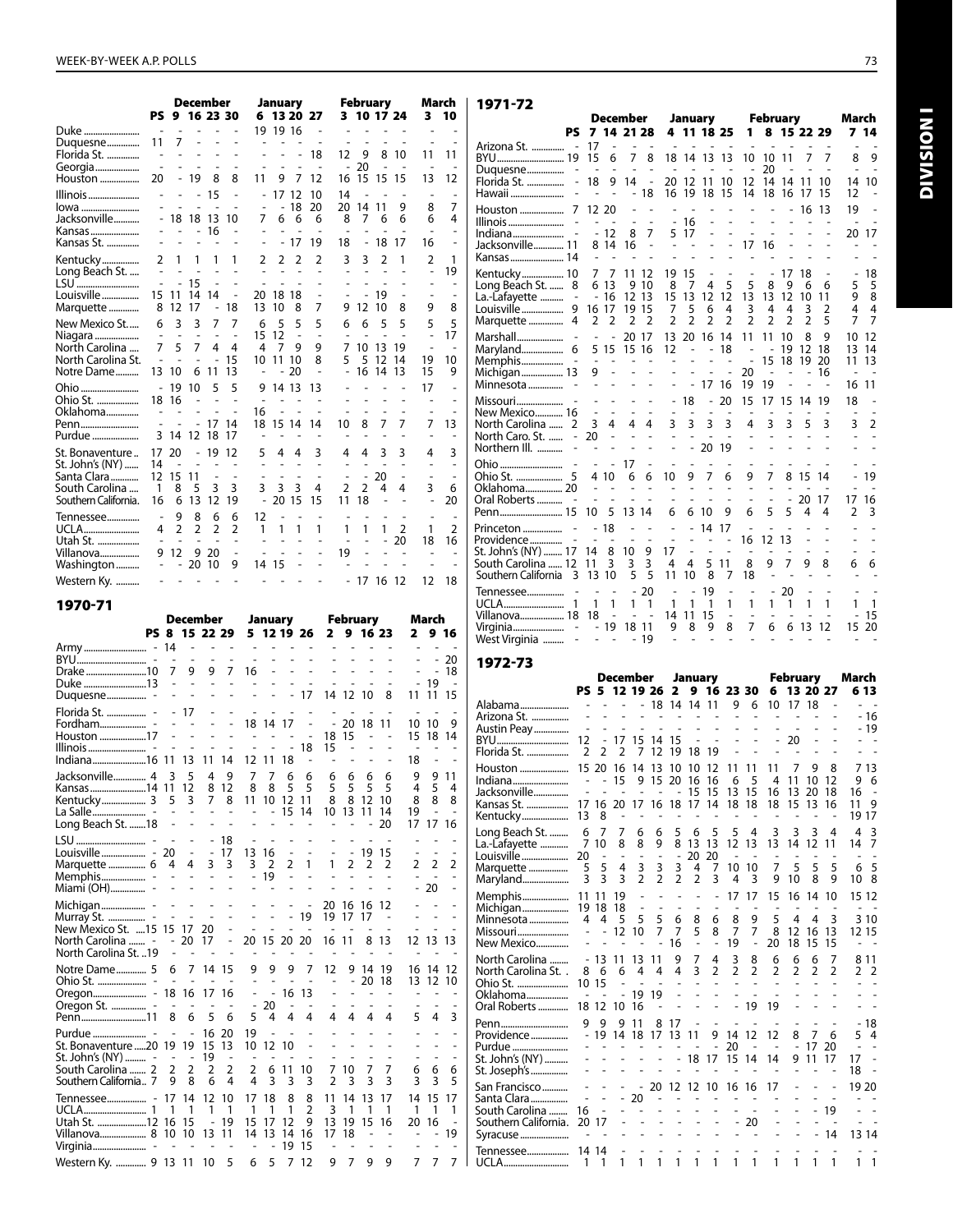|                                       |                            |                                   |                                 | December<br>PS 5 12 19 26 2      |                                            |                                            | January                                    |                           |                          | 9 16 23 30                        |                                                   | 6                    |                                            | February                       | 13 20 27                        |                     | March                          | 6 13                          |
|---------------------------------------|----------------------------|-----------------------------------|---------------------------------|----------------------------------|--------------------------------------------|--------------------------------------------|--------------------------------------------|---------------------------|--------------------------|-----------------------------------|---------------------------------------------------|----------------------|--------------------------------------------|--------------------------------|---------------------------------|---------------------|--------------------------------|-------------------------------|
| Vanderbilt<br>Virginia Tech           |                            | $\overline{\phantom{a}}$<br>L.    |                                 | $-13$ 12 10 11                   |                                            |                                            |                                            | $\overline{a}$            | 9 18<br>$\sim$           | $\overline{a}$<br>L.              | $\overline{\phantom{a}}$                          |                      | $\overline{\phantom{a}}$<br>$\overline{a}$ | L.<br>19 19                    |                                 |                     |                                |                               |
| 1973-74                               |                            |                                   |                                 | December                         |                                            |                                            | January                                    |                           |                          |                                   |                                                   |                      | February                                   |                                |                                 | March               |                                |                               |
|                                       |                            |                                   |                                 | PS 4 11 18 25                    |                                            |                                            |                                            |                           | 2 8 15 22 29             |                                   |                                                   |                      |                                            | 5 12 19 26                     |                                 | 5 12 19 27          |                                |                               |
| Alabama 18 18 13 10 13                |                            |                                   |                                 |                                  |                                            |                                            | 7 12 10                                    |                           | 9                        | 8                                 | 8                                                 | 8                    | 8                                          | -7                             |                                 | 12 11 13 14         |                                |                               |
| Arizona 15 15 14 14 12                |                            |                                   |                                 |                                  |                                            | 15                                         | $\overline{a}$                             |                           |                          | $\overline{a}$                    |                                                   | $-20$                |                                            | - 18                           |                                 |                     |                                |                               |
| Arizona St.<br>Austin Peay            |                            | $\frac{1}{2}$                     | $\frac{1}{2}$                   | $\qquad \qquad \blacksquare$     | $\overline{\phantom{a}}$<br>20             | 20                                         | $\overline{a}$                             | $\overline{a}$            | 20<br>÷,                 |                                   |                                                   |                      |                                            |                                |                                 |                     |                                |                               |
| Centenary (LA)                        | Ĭ.                         | $\overline{a}$                    |                                 |                                  | $\sim$                                     | $\overline{a}$                             | $\overline{a}$                             |                           | $-18$                    |                                   |                                                   |                      |                                            |                                |                                 |                     |                                |                               |
| Cincinnati                            |                            | $\overline{a}$                    |                                 | - 20                             | $\overline{a}$                             | $\overline{a}$                             |                                            | $-20$                     | $\overline{a}$           |                                   |                                                   |                      |                                            |                                |                                 |                     |                                |                               |
| Creighton<br>Dayton                   | $\overline{a}$             | $\overline{a}$<br>$\overline{a}$  | ÷,                              | $\overline{a}$<br>$\overline{a}$ | L<br>L,                                    | L,                                         | $\overline{a}$                             | L,                        |                          | L,                                | $\overline{a}$                                    | - 17 15              | L,                                         | 16<br>$\overline{\phantom{a}}$ |                                 | 19 19<br>- 20 16 20 |                                |                               |
|                                       |                            | ÷,                                | $\overline{a}$                  | $\overline{a}$                   | $\overline{a}$                             | ÷.                                         | 20                                         | L,                        |                          |                                   |                                                   |                      |                                            |                                |                                 |                     | ٠                              |                               |
| Houston  14 14                        |                            |                                   | $\overline{a}$                  | $\overline{a}$                   | $\overline{a}$                             |                                            |                                            |                           |                          |                                   |                                                   |                      |                                            |                                |                                 |                     |                                |                               |
| Indiana                               | 3                          | 3                                 | 3                               | 7                                | 7                                          |                                            |                                            |                           | 8 13 12 11 12            |                                   |                                                   | 12 12 10             |                                            | 9                              |                                 | 13 10 11            |                                | 9                             |
| Jacksonville 17 17 19 19<br>Kansas 13 |                            | ÷.                                | ٠                               | L.                               | ÷.<br>÷.                                   | ÷<br>L.                                    | ÷                                          | L.<br>$\overline{a}$      |                          | $\overline{\phantom{a}}$<br>$-18$ | $\overline{a}$                                    |                      | 17 16 16 15                                | $\overline{\phantom{a}}$       | $\overline{a}$                  | 15 14               | 6                              | 7                             |
|                                       |                            | 13                                |                                 | 15 13                            | 18                                         | L.                                         | L.                                         | $\overline{a}$            | $\overline{a}$           | $\sim$                            |                                                   |                      | - 18                                       | $\overline{\phantom{a}}$       | ٠                               |                     |                                |                               |
| Kentucky 10 10                        |                            |                                   |                                 |                                  |                                            |                                            |                                            |                           |                          |                                   |                                                   |                      |                                            |                                |                                 |                     |                                |                               |
| Long Beach St.  12 12 12 11           |                            |                                   |                                 |                                  | 10                                         | 9                                          | 9                                          |                           | 9 10 10                  |                                   |                                                   | 9 10 13              |                                            | -13                            | 9                               | 9                   |                                | 9 10                          |
| Louisville<br>Marquette               | 9<br>7                     | 9<br>7                            | 9<br>7                          | 8<br>6                           | 8<br>6                                     | 6                                          | 13 11 16 14<br>7                           | 6                         | 6                        | 15<br>5                           |                                                   | 69                   | 15 18 20 20<br>- 9                         | 8                              | 11                              | 18 16<br>7          | $\overline{a}$<br>3            | 3                             |
| Maryland                              | 4                          | 4                                 | 4                               | 2                                | 2                                          | 3                                          | 3                                          | 4                         | 5                        | 6                                 | 7                                                 | 6                    | 5                                          | 5                              | 4                               | 4                   | 4                              | 4                             |
| Md.-East. Shore                       |                            |                                   |                                 |                                  |                                            |                                            |                                            |                           | ÷.                       | ÷,                                | 20                                                |                      | ÷.                                         | $\overline{a}$                 |                                 |                     |                                |                               |
| Memphis 20 20 10 12 16 18 19          |                            |                                   |                                 |                                  |                                            |                                            |                                            |                           |                          |                                   |                                                   |                      |                                            |                                |                                 |                     |                                |                               |
| Michigan<br>Missouri                  | Ĥ<br>÷,                    | $\sim$<br>L,                      | $\frac{1}{2}$<br>$\overline{a}$ | $\overline{a}$<br>$\overline{a}$ | $\overline{\phantom{a}}$<br>$\overline{a}$ | $\overline{\phantom{a}}$<br>$\overline{a}$ | 18 14                                      | - 18                      | 15 20                    |                                   | ٠                                                 | ٠                    | 16 15 19 17                                |                                |                                 | 16 12               | 7                              | 6                             |
|                                       |                            |                                   | $\overline{\phantom{a}}$        |                                  | - 19                                       | 15                                         | -16                                        | ÷,                        | ÷                        | L,                                |                                                   |                      |                                            | ÷,                             | L,                              | ٠                   |                                |                               |
| New Mexico                            | $\overline{\phantom{a}}$   | $\overline{a}$                    | $\overline{a}$                  | $\overline{a}$                   | 17                                         | 12                                         |                                            | 8 1 5                     | 19                       | 17                                | $\overline{a}$                                    | Ĭ.                   | $\overline{a}$                             | 19                             |                                 | 17 17 20            |                                | L,                            |
| North Carolina                        | 5                          | 5                                 | 5                               | 4                                | 4                                          | 4                                          | 5                                          | 5                         | 4                        | 4                                 | 4                                                 | 4                    | 6                                          | 4                              | 6                               |                     | 8 10 12                        |                               |
| North Carolina St. .                  | 2<br>8                     | 2<br>8                            | 2<br>6                          | 5<br>3                           | 5<br>3                                     | 5<br>$\overline{2}$                        | 4<br>$\overline{2}$                        | 3<br>2                    | 3<br>1                   | 2<br>3                            | 2<br>3                                            | 2<br>3               | 1<br>2                                     | 1<br>2                         | 1<br>$\overline{2}$             | 1<br>3              | 1<br>5                         | 1<br>5                        |
| Notre Dame<br>Oral Roberts            | $\sim$                     | $\overline{a}$                    | L.                              |                                  |                                            |                                            |                                            |                           |                          | $-19$                             | 19                                                | ÷                    |                                            |                                | 20                              |                     | - 18 18                        |                               |
| Penn 16 16 11                         |                            |                                   |                                 |                                  | $\overline{a}$                             | $\overline{a}$                             | $\overline{a}$                             |                           |                          |                                   |                                                   |                      | $\overline{a}$                             |                                |                                 |                     |                                |                               |
| Pittsburgh                            |                            |                                   |                                 |                                  |                                            |                                            |                                            |                           | - 17 16 13               |                                   | 10                                                | -7                   | 711                                        |                                |                                 | 14 13 15 16         |                                |                               |
| Providence                            | 6                          | 6                                 | 8                               | 9                                | 9                                          | 14 10                                      |                                            | 7                         | 8                        | 9                                 |                                                   | 11 11 11             |                                            | 12                             | 8                               |                     | 588                            |                               |
| Purdue<br>San Francisco 11            | $\overline{\phantom{a}}$   | $\overline{\phantom{a}}$<br>11 17 | $\overline{\phantom{a}}$        | $\overline{a}$                   |                                            |                                            |                                            |                           |                          |                                   |                                                   |                      |                                            |                                |                                 | $\overline{a}$      | $-1811$<br>÷.                  |                               |
| South Carolina                        | $\overline{a}$             |                                   | - 16                            | 15                               | $\overline{\phantom{a}}$                   |                                            |                                            |                           | - 15 11 13 14            |                                   |                                                   |                      | 13 14 14 14                                |                                |                                 | 10 18 17 19         |                                |                               |
| Southern California                   | $\overline{a}$             |                                   |                                 | $-20$ 16 14                      |                                            | 11                                         |                                            | 17 13                     | 12 11                    |                                   |                                                   | 14 13 12             |                                            | 10                             |                                 | 7 15 14 17          |                                |                               |
| Syracuse                              | $\frac{1}{2}$              |                                   |                                 | - 18 18 15                       |                                            | 19                                         |                                            |                           |                          |                                   |                                                   |                      |                                            |                                |                                 |                     |                                |                               |
| UTEP                                  | $\overline{\phantom{a}}$   | $\overline{\phantom{a}}$<br>1     | $\sim$<br>1                     | $\overline{a}$<br>1              | $\overline{\phantom{a}}$<br>1              | L,<br>1                                    | L,<br>1                                    | L,<br>1                   | ÷,<br>2                  | L,<br>1                           | 18<br>1                                           | L,<br>1              | 3                                          | 3                              | 3                               | L.<br>2             | ÷<br>2                         | 2                             |
| Utah                                  |                            |                                   |                                 |                                  |                                            |                                            |                                            |                           | ÷,                       | ÷,                                |                                                   | - 19 17              |                                            | $\overline{a}$                 |                                 |                     |                                | - 15                          |
| Vanderbilt                            | $\overline{\phantom{a}}$   | $\overline{\phantom{a}}$          |                                 | $-1711$                          |                                            | 10                                         | 6                                          | 8                         | 7                        | 7                                 | 5                                                 | 5                    | 4                                          | 6                              | 5                               |                     | 6 11 13                        |                               |
| Wisconsin                             | $\overline{a}$             | ÷.                                |                                 |                                  |                                            | 17                                         |                                            |                           | 13 19 17 16              |                                   |                                                   |                      |                                            |                                |                                 |                     |                                |                               |
| 1974-75                               |                            |                                   |                                 |                                  |                                            |                                            |                                            |                           |                          |                                   |                                                   |                      |                                            |                                |                                 |                     |                                |                               |
|                                       |                            |                                   |                                 | <b>December</b>                  |                                            |                                            | January                                    |                           |                          |                                   | February                                          |                      |                                            |                                | March                           |                     |                                | Apr.                          |
|                                       |                            |                                   |                                 |                                  |                                            |                                            |                                            |                           |                          |                                   | PS 3 10172431 7 142128 4 11 18 25                 |                      |                                            |                                | 4 11 18 25                      |                     |                                | - 2                           |
| Alabama                               |                            |                                   |                                 | 9 11 10 8 7                      |                                            |                                            |                                            |                           |                          |                                   |                                                   |                      |                                            |                                | 6 8 7 6 9 7 7 5 8 7 10 11 11 10 |                     |                                |                               |
| Arizona<br>Arizona St.                |                            |                                   |                                 |                                  |                                            | - 16 12                                    |                                            |                           | 9 10 12 10               |                                   | 19 18 17 13 10 14 10 13 13 15 17 19 15 19 19<br>8 | 8                    | 9                                          |                                | $\sim$<br>98                    | 7                   | 7                              | $\overline{a}$<br>8           |
| Auburn                                |                            |                                   |                                 |                                  |                                            | $\overline{\phantom{0}}$                   |                                            |                           | $-2014$                  | $\overline{\phantom{m}}$          |                                                   | $\overline{a}$       |                                            |                                |                                 |                     |                                | $\overline{a}$                |
| Centenary (LA)                        |                            |                                   |                                 |                                  |                                            |                                            | $\overline{a}$                             | $\overline{\phantom{a}}$  | $\overline{\phantom{a}}$ | $\overline{a}$                    |                                                   | - 18                 | $\frac{1}{2}$                              |                                | $-171918$                       |                     |                                | $\overline{a}$                |
| Cincinnati                            |                            |                                   |                                 |                                  |                                            |                                            |                                            |                           |                          | ÷,                                | L,                                                |                      | L,                                         |                                | - 17 12 12                      |                     |                                | 13                            |
| Clemson<br>Creighton                  |                            |                                   |                                 |                                  |                                            |                                            |                                            | $\overline{a}$            | $\blacksquare$           |                                   | - 16 18 16 11<br>18 20 14 13                      |                      |                                            | 14 14<br>13                    | $\sim$                          | $\overline{a}$      |                                | $\overline{\phantom{a}}$      |
| Drake                                 | ۰                          | L,                                |                                 |                                  |                                            | L,<br>Ĭ.                                   |                                            | L,                        | $\overline{a}$           | $\qquad \qquad \blacksquare$      | $\overline{\phantom{0}}$                          | $\overline{a}$       | $\qquad \qquad \blacksquare$               | $\qquad \qquad \blacksquare$   |                                 | $-1416$             |                                | 16                            |
| Houston                               |                            | - 20                              | L,                              |                                  |                                            |                                            |                                            |                           |                          | Ĭ.                                |                                                   |                      |                                            |                                |                                 |                     |                                |                               |
| Indiana                               | 3                          | 3                                 | 3                               | 2                                | 2                                          | 2<br>1                                     | 1                                          | 1                         | 1                        | 1                                 | 1                                                 | 1                    | 1                                          | 1                              | 1                               | 1                   | 3                              | 3                             |
| Kansas<br>Kansas St.                  | 6<br>ä,                    | 7<br>$\overline{\phantom{a}}$     | 918                             | ۰                                | $\overline{a}$<br>L,                       | ÷,<br>L,<br>÷                              | $\overline{a}$                             | - 18 20<br>$\overline{a}$ | $\overline{a}$           | ٠<br>$\overline{a}$               | L,<br>$\overline{a}$                              | ÷,<br>$\overline{a}$ | Ĭ.<br>$\overline{a}$                       | $\overline{a}$                 |                                 | - 17 15             |                                | 15                            |
| Kentucky                              | 16 15                      |                                   |                                 | - 20 17                          |                                            | 9                                          | 7 10 11                                    |                           | 5                        | 5                                 | 4                                                 | 7                    | 4                                          | 6                              | 6                               | 5                   | 2                              | 2                             |
| La Salle                              | $\overline{a}$             | $\overline{a}$                    | ä,                              | $\overline{a}$                   | $\overline{a}$                             | - 14 11                                    |                                            | 9                         | 7                        |                                   | 13 12 17                                          |                      | $\overline{a}$                             | $\overline{\phantom{a}}$       | $\overline{\phantom{a}}$        | ÷,                  | ÷,                             | ٠                             |
| Louisville                            | 8                          | 6                                 | 4                               | 44                               | -4                                         | 3                                          | 3                                          | 2                         | 3                        | 3                                 | 6                                                 | 6                    | 3                                          | 3                              | 3                               | 3 4                 |                                | 4                             |
| Marquette                             | 5                          | 8<br>4 4 5                        | 7                               | 6 14 13 13 12 12 13 11           |                                            |                                            |                                            |                           |                          |                                   | 9                                                 | 9<br>3               | 6<br>2                                     | 5<br>2                         | 4                               | 5 10 10             |                                | 11                            |
| Maryland<br>Memphis                   |                            |                                   |                                 | 5<br>15 16 14 11 16 19           | 57                                         | $\overline{\phantom{a}}$                   | 5 5<br>$\sim$                              | 3<br>$\overline{a}$       | 8<br>÷,                  | 4<br>÷,                           | 3<br>$\qquad \qquad \blacksquare$                 | $\overline{a}$       | $\overline{a}$                             | $\overline{\phantom{m}}$       | $\frac{1}{2}$                   | 4<br>$\overline{a}$ | -5<br>$\overline{\phantom{a}}$ | 5<br>$\overline{\phantom{a}}$ |
| Michigan                              | 17 19 16                   |                                   |                                 | $\overline{\phantom{a}}$         |                                            | - 17 11 19                                 |                                            | $\overline{a}$            | $\overline{a}$           | $\overline{a}$                    | $\overline{a}$                                    | $\overline{a}$       |                                            | $\overline{a}$                 |                                 | - 19                |                                | 19                            |
| Minnesota                             | 18                         |                                   |                                 | $\overline{a}$                   |                                            | - 17 16 17                                 |                                            |                           |                          |                                   |                                                   | L,                   |                                            |                                |                                 |                     |                                | $\overline{a}$                |
| UNLV                                  | $\overline{\phantom{a}}$   | ÷,                                |                                 | $\overline{a}$                   | ÷,                                         | $\overline{a}$<br>$\overline{a}$           | $\overline{a}$                             | $\overline{a}$            | $\overline{a}$           | $\overline{a}$                    | $\overline{\phantom{a}}$                          | $\overline{a}$       | $\overline{a}$                             | $\overline{a}$                 |                                 | $-1620$             |                                | 17                            |
| North Carolina<br>North Carolina St   | 11<br>1                    | 9<br>1                            | 8 10<br>1                       | 1                                | 8<br>1<br>$\mathbf{1}$                     | 4                                          | 4                                          | 5                         | 2                        | 6                                 | 8 15 14 14 10 12 11 13 14<br>5                    | 4                    | 7                                          | 12<br>8                        | 7<br>-9                         | 6<br>8              | 9<br>- 8                       | 9<br>7                        |
| Notre Dame                            |                            |                                   |                                 | 12 13 11 12 13 19                |                                            | $\overline{\phantom{a}}$                   | $\frac{1}{2}$                              |                           |                          |                                   | - 16 14 16 11 16 16 12                            |                      |                                            |                                |                                 | 9 14                |                                | 14                            |
| Oklahoma                              | $\overline{a}$             |                                   |                                 | - 19 17 18                       |                                            | L,                                         |                                            | ٠                         | ٠                        |                                   |                                                   |                      |                                            |                                |                                 |                     |                                | ۰                             |
| Oregon                                | $\overline{a}$             |                                   |                                 | - 18 19 19 11                    |                                            | 9                                          | 8                                          |                           | 8 1 1                    |                                   | 913                                               | $\overline{a}$       | ÷,                                         |                                |                                 |                     |                                | $\overline{\phantom{a}}$      |
| Oregon St.<br>Penn                    | $\overline{a}$<br>20 14 12 |                                   | $\omega_{\rm{eff}}$ and         | $\sim$<br>9                      | $\overline{a}$<br>$\sim$<br>9 1 2          | $\overline{\phantom{a}}$<br>$\overline{a}$ | $\overline{\phantom{a}}$<br>$\overline{a}$ | $\frac{1}{2}$<br>÷,       | $\overline{\phantom{a}}$ |                                   | - 17 20 17<br>- 20 14 12 10                       |                      |                                            |                                | 15 15 13<br>10 11 15 17         |                     | $\overline{\phantom{a}}$       | 18<br>$\overline{a}$          |
| Princeton                             | $\sim$                     | $\overline{\phantom{a}}$          | $\overline{\phantom{a}}$        | $\overline{\phantom{a}}$         | ä,                                         | L,<br>٠                                    | L,                                         | L,                        | L,                       | $\overline{a}$                    | ÷                                                 | $\overline{a}$       | ٠                                          | $\overline{\phantom{a}}$       | $\overline{a}$                  | - 13                |                                | 12                            |

|                                                  |                                        |                                            | December                                                       |                                                         |                                 |                                      | January                                      |                                                                      |                                               | February                                                                       |                                            |                                  |                                    | March                             |                               |                          | Apr.                           |
|--------------------------------------------------|----------------------------------------|--------------------------------------------|----------------------------------------------------------------|---------------------------------------------------------|---------------------------------|--------------------------------------|----------------------------------------------|----------------------------------------------------------------------|-----------------------------------------------|--------------------------------------------------------------------------------|--------------------------------------------|----------------------------------|------------------------------------|-----------------------------------|-------------------------------|--------------------------|--------------------------------|
|                                                  |                                        |                                            |                                                                |                                                         |                                 |                                      | PS 3 10172431 7 142128 4 11 18 25 4 11 18 25 |                                                                      |                                               |                                                                                |                                            |                                  |                                    |                                   |                               |                          | 2                              |
| Providence                                       |                                        |                                            |                                                                |                                                         |                                 |                                      | 14 17 20 16 12 10 19 15 16                   | $\overline{\phantom{a}}$                                             |                                               | $\sim$                                                                         | $\omega_{\rm{max}}$                        | $\overline{a}$                   |                                    |                                   |                               |                          | 20                             |
| Purdue                                           |                                        |                                            | 13 12 15 15 15 18                                              |                                                         |                                 |                                      | $- - 20$<br>$-1719$                          | $\overline{a}$                                                       |                                               | $\mathbb{L}$                                                                   | $\sim$<br>$\blacksquare$<br>$\blacksquare$ | $\overline{a}$                   | $\sim$                             | $\overline{a}$                    |                               |                          | $\overline{\phantom{a}}$<br>L. |
| Rutgers<br>South Carolina<br>Southern California | $\overline{\phantom{a}}$<br>7<br>10 10 | $\sim$ $ \sim$                             | 6                                                              | - 20<br>$7^{\circ}$<br>6                                | $\sim$                          |                                      | 5 13 14 11 15 16 20<br>5667                  | - 19<br>6                                                            | $-19$                                         | $\overline{a}$<br>$\frac{1}{2}$<br>8 10 10 12 11 13 18                         | $\sim$<br>$\overline{\phantom{a}}$         |                                  | $-2016$<br>$\omega_{\rm{eff}}=2.0$ | $\overline{\phantom{a}}$          |                               |                          |                                |
| Stanford                                         |                                        | $\overline{\phantom{0}}$                   | $\overline{a}$                                                 | -<br>÷,                                                 | $\blacksquare$                  |                                      | $\sim$                                       | $-1517$                                                              |                                               | ÷,<br>$\overline{a}$                                                           | $\overline{a}$                             |                                  |                                    |                                   |                               |                          |                                |
| Syracuse<br>Tennessee                            |                                        |                                            |                                                                |                                                         |                                 | - 18 18                              |                                              | - 18 15                                                              |                                               |                                                                                | $\overline{a}$                             | $\sim$                           | $\overline{\phantom{a}}$           | ÷,                                | - 20                          | 6<br>L,                  | 6                              |
| UTEP<br>Tex.-Pan American                        | $\overline{a}$                         |                                            |                                                                |                                                         |                                 | $\overline{\phantom{a}}$             | $\overline{\phantom{a}}$                     | $\overline{a}$<br>$\frac{1}{2}$<br>÷,<br>$\overline{a}$              |                                               | $\frac{1}{2}$<br>- 15 19 18                                                    |                                            | $-15$                            | 18 17                              | 17 20                             |                               |                          |                                |
| UCLA                                             | 2                                      | 2                                          | 2                                                              | 3<br>3                                                  | 3                               | 2                                    | 2                                            | 4<br>4                                                               |                                               | 2<br>2                                                                         | 2                                          | 5                                | 4                                  | 2                                 | 2                             | 1                        | 1                              |
| Wake Forest<br>Washington                        | $\overline{a}$                         | ÷,                                         | $\overline{a}$                                                 | $\overline{\phantom{a}}$<br>÷,<br>÷,                    | $\overline{a}$                  | - 19<br>$\qquad \qquad \blacksquare$ | $\sim$<br>$\overline{\phantom{0}}$           | $\sim$<br>$\overline{\phantom{a}}$<br>÷,<br>$\overline{\phantom{a}}$ |                                               | $\overline{a}$<br>$\overline{\phantom{a}}$<br>$\overline{a}$<br>$\overline{a}$ | ÷,                                         | $\overline{\phantom{a}}$<br>- 20 | L,                                 |                                   | $\overline{a}$                | L,<br>$\overline{a}$     |                                |
| 1975-76                                          |                                        |                                            |                                                                |                                                         |                                 |                                      |                                              |                                                                      |                                               |                                                                                |                                            |                                  |                                    |                                   |                               |                          |                                |
|                                                  | PS                                     |                                            | December<br>2 9 16 23 30                                       |                                                         |                                 |                                      |                                              | January<br>6 13 20 27                                                |                                               |                                                                                |                                            | February<br>3 10 17 24           |                                    |                                   |                               | March<br>2916            |                                |
| Alabama                                          | 12                                     |                                            | 14 11                                                          | 8                                                       | 8                               | 8                                    |                                              | 10 11 12 11                                                          |                                               |                                                                                |                                            | 14 11 10                         |                                    | 7                                 | 6                             |                          | 86                             |
| Arizona                                          | 11                                     |                                            | 11 10                                                          | $\overline{a}$                                          | $\overline{a}$                  | ٠                                    | $\overline{\phantom{a}}$                     | $\sim$                                                               | $\mathbf{r}$                                  |                                                                                | $\overline{\phantom{a}}$                   | ٠                                | ÷                                  |                                   |                               |                          | - 18 15                        |
| Arizona St.<br>Auburn                            | 18                                     | $\qquad \qquad \blacksquare$               | 191919<br>17 17 17                                             |                                                         | $\overline{a}$                  | L,                                   | ÷.                                           | $\frac{1}{2}$                                                        | $\overline{a}$<br>$\mathcal{L}^{\mathcal{A}}$ | $\overline{a}$                                                                 | $\overline{a}$                             | ÷,                               | L.<br>$\overline{a}$               | ÷,                                | L.<br>÷                       | $\sim$<br>÷,             | $\sim$                         |
| Centenary (LA)                                   |                                        | -                                          |                                                                |                                                         | 19 18                           |                                      | $\qquad \qquad \blacksquare$                 | 18                                                                   |                                               | - 19                                                                           |                                            | 18 19 20 19                      |                                    |                                   |                               |                          | 20 20 19                       |
| Cincinnati                                       | 10                                     |                                            | 9<br>10                                                        | 7                                                       | 6                               | 7                                    | 15                                           |                                                                      | 14 16 18                                      |                                                                                |                                            | 16 13 13 18                      |                                    |                                   |                               | 13 15 12                 |                                |
| DePaul                                           |                                        |                                            |                                                                |                                                         |                                 |                                      |                                              |                                                                      |                                               |                                                                                |                                            |                                  |                                    |                                   |                               |                          | - 17                           |
| Florida St.                                      |                                        | 1                                          | 1<br>1                                                         | 1                                                       | 1                               | 1                                    | 1                                            | 1                                                                    | 1                                             | 1                                                                              | 1                                          | 1                                | 1                                  | 1                                 | 18<br>1                       | $\overline{a}$<br>1      | 1                              |
| Indiana<br>Kansas St.                            | 14                                     |                                            | 18                                                             |                                                         |                                 |                                      |                                              |                                                                      |                                               |                                                                                |                                            |                                  |                                    |                                   |                               |                          |                                |
| Kentucky                                         |                                        | 6                                          | 714 20 18                                                      |                                                         |                                 | $\overline{a}$                       | $\qquad \qquad \blacksquare$                 | $\overline{a}$                                                       | $\overline{a}$                                | ٠                                                                              | $\overline{a}$                             | $\overline{a}$                   | $\overline{a}$                     | $\overline{a}$                    |                               | $\overline{\phantom{a}}$ |                                |
| La Salle                                         |                                        | $\overline{\phantom{a}}$                   |                                                                |                                                         |                                 | - 20                                 | L,                                           |                                                                      |                                               | L,                                                                             |                                            |                                  | ÷,                                 |                                   |                               |                          |                                |
| Louisville<br>Marquette                          |                                        | 8<br>4                                     | 6<br>3<br>3                                                    | 6 10 11 11<br>3                                         | 7                               | 6                                    | 16<br>4                                      | ۰<br>3                                                               | $\blacksquare$<br>3                           | ٠<br>2                                                                         | $\overline{a}$<br>2                        | 2                                | - 19<br>2                          | $\qquad \qquad \blacksquare$<br>2 | $\overline{\phantom{a}}$<br>2 | $\frac{1}{2}$<br>2       | ÷,<br>2                        |
| Maryland                                         |                                        | 3                                          | 2 2 2                                                          |                                                         | 2                               | 2                                    | 2                                            | 2                                                                    | $\overline{2}$                                | 7                                                                              | 5                                          | 4                                |                                    | 7 10                              |                               | 9 12 11                  |                                |
| Memphis                                          | 19                                     |                                            | $\omega_{\rm{max}}=1$                                          |                                                         | $\sim$                          | ÷,                                   | $\overline{a}$                               | L,                                                                   | L,                                            | $\overline{a}$                                                                 |                                            | $\overline{\phantom{a}}$         | ٠                                  |                                   | ÷.                            |                          |                                |
| Michigan                                         | 16                                     |                                            | 16 18 16 16 17                                                 |                                                         |                                 |                                      | 19                                           |                                                                      | 16 17 15                                      |                                                                                |                                            |                                  | 16 15 13                           |                                   |                               | 11 14                    | 9                              |
| Minnesota<br>Missouri                            |                                        | $\overline{a}$                             | - 20                                                           | $\overline{\phantom{a}}$                                | $-2016$<br>$\sim$ $-$           |                                      | 17<br>$\overline{a}$                         | 20                                                                   |                                               | - 13                                                                           |                                            | 13 14 14 12                      |                                    |                                   |                               | 15 10 14                 |                                |
| UNLV                                             |                                        | $\overline{a}$                             |                                                                | - 16 13                                                 | 12 10                           |                                      | 5                                            | 4                                                                    | 4                                             | 3                                                                              | 3                                          | 7                                | 6                                  | 5                                 | 5                             | 4                        | 3                              |
| North Carolina                                   | 5                                      |                                            | 44                                                             | 4                                                       | 3                               | 3                                    | 6                                            | 7                                                                    | 5                                             | 4                                                                              | 4                                          | 3                                | 3                                  | 4                                 | 4                             | 5                        | 8                              |
| North Carolina St                                | 13                                     |                                            | 1313                                                           | 9                                                       | 9                               | 9                                    | 11                                           | 13 11                                                                |                                               | 8                                                                              |                                            | 10 12                            | 12 15                              |                                   | 17                            |                          |                                |
| North Texas<br>Notre Dame                        | 7                                      | $\overline{\phantom{a}}$                   | $\tilde{\phantom{a}}$<br>9<br>8                                | 5                                                       | 5                               | L,<br>5                              | 13                                           |                                                                      | 15 15 10                                      |                                                                                |                                            | 20 20<br>11 10                   | $\sim$<br>8                        | $\overline{\phantom{a}}$<br>6     | $\overline{\phantom{a}}$<br>8 | L,<br>7                  | $\overline{a}$<br>7            |
| Oregon                                           |                                        | ÷,                                         |                                                                | $\overline{\phantom{a}}$                                | $\blacksquare$                  | L,                                   |                                              | ٠                                                                    | ٠                                             |                                                                                |                                            |                                  |                                    | - 17                              | $\overline{\phantom{a}}$      |                          |                                |
| Oregon St.                                       |                                        | ÷                                          | ÷<br>$\overline{a}$                                            | ÷                                                       | $\qquad \qquad \blacksquare$    | $\overline{\phantom{m}}$             |                                              |                                                                      | 17 13 16                                      |                                                                                |                                            |                                  |                                    |                                   |                               | ٠                        |                                |
| Pepperdine                                       |                                        | $\overline{a}$<br>$\frac{1}{2}$            | L.<br>÷.<br>$\overline{a}$                                     | $\overline{a}$<br>$\overline{a}$<br>L,                  | $\frac{1}{2}$<br>$\overline{a}$ | L.<br>$\overline{a}$                 | $\overline{a}$<br>$\overline{a}$             | $\overline{a}$                                                       |                                               | $\sim$                                                                         | ÷,                                         | $\overline{a}$<br>$\overline{a}$ | L,<br>$\overline{a}$               | $\overline{a}$<br>$\overline{a}$  | L.                            | ä,                       | 20                             |
| Princeton<br>Providence                          | 17                                     |                                            | 15                                                             |                                                         |                                 |                                      |                                              |                                                                      |                                               | - 17                                                                           | 15                                         |                                  |                                    |                                   |                               |                          | $\sim$                         |
| Rutgers                                          |                                        |                                            |                                                                | - 15 15 14                                              |                                 |                                      | 12                                           | -10                                                                  | 7                                             | 5                                                                              | 7                                          | 5                                | 4                                  | 3                                 | 3                             | 3                        | 4                              |
| St. John's (NY)                                  |                                        | $\qquad \qquad \blacksquare$               | $- 181715$                                                     |                                                         |                                 |                                      | 14                                           | 12                                                                   |                                               | 9 14                                                                           |                                            | 12 17 16 14                      |                                    |                                   | 16 17                         |                          |                                |
| San Francisco                                    | 15                                     |                                            | 12 12 14 14 19                                                 |                                                         |                                 |                                      | 20                                           |                                                                      | $\overline{a}$                                |                                                                                |                                            |                                  |                                    |                                   |                               |                          |                                |
| Southern California.<br>Syracuse                 | $\sim$<br>20                           |                                            | ÷,                                                             | $\sigma$ , and $\sigma$ , and $\sigma$<br>$\frac{1}{2}$ | ÷,                              |                                      | 18                                           |                                                                      | ÷,                                            | $\sim$                                                                         | $\overline{a}$                             | ÷,                               | $\overline{a}$                     | ÷,                                | $\overline{a}$                | $\overline{a}$           |                                |
| Tennessee                                        | 9                                      |                                            | 8 7 11 10 12                                                   |                                                         |                                 |                                      | 9                                            |                                                                      | 9 10                                          | 9                                                                              | 8                                          | 8                                |                                    | 9 11                              | 12                            |                          | 9 13                           |
| Texas A&M                                        | $\overline{a}$                         |                                            |                                                                |                                                         |                                 |                                      |                                              |                                                                      |                                               |                                                                                |                                            |                                  |                                    | - 20                              | 19                            | $\overline{\phantom{a}}$ |                                |
| Texas Tech                                       |                                        | $\overline{a}$                             | $\overline{a}$<br>$\overline{a}$                               | $\overline{a}$                                          | $\overline{a}$                  | ٠                                    | ٠                                            |                                                                      | $\overline{\phantom{a}}$                      | $\overline{\phantom{a}}$                                                       | $\overline{a}$                             |                                  | ÷                                  | $\overline{a}$                    |                               | - 19 16                  |                                |
| UCLA<br>Virginia                                 | 2<br>$\qquad \qquad \blacksquare$      |                                            | 5<br>5<br>$\overline{\phantom{a}}$<br>$\overline{\phantom{a}}$ | 6<br>$\overline{a}$                                     | 4<br>$\overline{\phantom{a}}$   | 4<br>$\overline{a}$                  | 3<br>$\overline{\phantom{0}}$                | 8<br>$\qquad \qquad \blacksquare$                                    | $\sim$                                        | 6 12<br>$\qquad \qquad \blacksquare$                                           | 9<br>$\overline{\phantom{0}}$              | 6<br>$\overline{\phantom{a}}$    | 5<br>$\qquad \qquad \blacksquare$  | 9<br>$\frac{1}{2}$                | 7                             | - 6<br>- 13 18           | $5\phantom{.0}$                |
| VMI                                              |                                        | $\overline{a}$                             | $\overline{a}$<br>$\overline{a}$                               | L,                                                      | $\overline{a}$                  | $\overline{a}$                       | $\overline{a}$                               |                                                                      | - 20                                          | ÷,                                                                             | $\overline{a}$                             | L.                               | $\overline{a}$                     | $\overline{a}$                    |                               |                          |                                |
| Virginia Tech                                    |                                        | $\overline{a}$                             |                                                                |                                                         |                                 | $\overline{a}$                       | $\overline{a}$                               | $\overline{a}$                                                       |                                               | $\overline{a}$                                                                 |                                            | 19 18 18                         |                                    | $\overline{a}$                    |                               | $\overline{a}$           |                                |
| Wake Forest                                      |                                        | -                                          |                                                                |                                                         |                                 |                                      | 7                                            |                                                                      | 5 14                                          | $\frac{1}{2}$                                                                  | $\qquad \qquad \blacksquare$               |                                  |                                    |                                   |                               |                          |                                |
| Washington<br>West Tex. A&M                      |                                        | $\overline{\phantom{0}}$<br>$\overline{a}$ | 20 15 12 13 13                                                 |                                                         |                                 |                                      | 8<br>$\overline{\phantom{0}}$                |                                                                      | 68<br>19 19 20                                | 6                                                                              | 6<br>$\overline{a}$                        |                                  | 911                                | 8                                 | 10 11                         |                          | $\overline{a}$                 |
| Western Mich.                                    |                                        | $\overline{a}$                             |                                                                |                                                         |                                 |                                      | ÷,                                           | $\overline{a}$                                                       | $\overline{\phantom{a}}$                      | L,                                                                             |                                            | 17 15 17 16                      |                                    |                                   |                               |                          | 14 16 10                       |
| Wisconsin                                        |                                        | ÷,                                         |                                                                |                                                         |                                 |                                      | $\qquad \qquad \blacksquare$                 |                                                                      | - 18                                          | $\overline{\phantom{a}}$                                                       |                                            |                                  |                                    |                                   | $\overline{a}$                |                          |                                |
|                                                  |                                        |                                            |                                                                |                                                         |                                 |                                      |                                              |                                                                      |                                               |                                                                                |                                            |                                  |                                    |                                   |                               |                          |                                |
| 1976-77                                          |                                        |                                            |                                                                |                                                         |                                 |                                      |                                              |                                                                      |                                               |                                                                                |                                            |                                  |                                    |                                   |                               |                          |                                |
|                                                  |                                        | Nov.                                       | PS 30 7 14 21 28                                               | December                                                |                                 |                                      | 4                                            | January                                                              | 111825                                        |                                                                                | 1                                          | <b>February</b>                  | 8 15 22                            |                                   | 1.                            | March                    | 8 1 5                          |
| Alabama                                          |                                        |                                            | 13 13 10                                                       | 7                                                       |                                 | 54                                   | 4                                            |                                                                      | 433                                           |                                                                                | 8                                          | 7                                |                                    | 48                                |                               |                          | 12 12 11                       |
| Arizona                                          |                                        | 10 11                                      | 9                                                              |                                                         | 8 14 13                         |                                      | 11                                           |                                                                      | 10 16 16                                      |                                                                                |                                            | 19 18 17 20                      |                                    |                                   |                               | 17 20                    |                                |
| Arkansas                                         |                                        | $\overline{a}$                             | $\overline{\phantom{a}}$<br>$\overline{a}$                     | - 19 18 17                                              |                                 |                                      | 18                                           |                                                                      | 16 17 15                                      |                                                                                |                                            | 14 13 11                         |                                    | 6                                 | 7                             |                          | 8 1 8                          |
| Auburn<br>Charlotte                              |                                        | $\overline{\phantom{a}}$<br>19 20          |                                                                | ÷<br>$\overline{a}$                                     | $\overline{a}$                  | $-20$<br>$\overline{a}$              | $\overline{a}$<br>$\overline{a}$             | -                                                                    | $\overline{a}$<br>$\overline{a}$              | ٠                                                                              | -                                          | $\overline{\phantom{a}}$         | ÷,<br>-                            | $\overline{a}$                    | $\sim$                        | $\sim$                   | $\sim$<br>- 18 17              |
| Cincinnati                                       | 12                                     | 12                                         | 8                                                              | 6                                                       | 4                               | 5                                    | 2                                            | 3                                                                    |                                               | 2 12                                                                           |                                            | 12 12 10 14                      |                                    |                                   | 14 11                         |                          |                                |
| Clemson                                          |                                        | $\overline{a}$                             | - 16 13 11 10                                                  |                                                         |                                 |                                      | 16                                           | 17                                                                   |                                               | - 19                                                                           |                                            | 16 15 18 19                      |                                    |                                   | 18                            | $\overline{a}$           | $\overline{\phantom{a}}$       |
| DePaul                                           | 18                                     |                                            | 18 19                                                          | $\overline{a}$                                          |                                 | L,                                   | $\overline{a}$                               | ÷,                                                                   | L,                                            | $\overline{a}$                                                                 | L,                                         | $\overline{a}$                   | ÷.                                 |                                   | ÷.                            | $\frac{1}{2}$            | $\sim$                         |
| Detroit<br>Indiana                               |                                        | $\overline{\phantom{a}}$<br>5              | $\sim$<br>$\sim$<br>4 13 16                                    | ÷,                                                      | $\overline{a}$                  | $\overline{a}$                       | $\overline{a}$<br>$\overline{a}$             |                                                                      | $\overline{a}$<br>$\overline{a}$              | $\overline{a}$<br>$\overline{a}$                                               | 20                                         | 19 15 16                         |                                    |                                   |                               |                          | 15 17 12                       |
| Kansas St.                                       |                                        | $\overline{a}$                             |                                                                |                                                         |                                 |                                      | $\overline{a}$                               | ٠                                                                    |                                               | ٠                                                                              |                                            | $\overline{a}$                   | $\overline{a}$                     |                                   | $\overline{a}$                |                          | - 16                           |
| Kentucky                                         |                                        | 6                                          | 5<br>4                                                         | 3                                                       | 7                               | 6                                    | 3                                            | 2                                                                    | 6                                             | 6                                                                              | 3                                          | 3                                | 2                                  | 2                                 | 2                             | 6                        | -3                             |
| Louisville                                       |                                        | 9                                          | 7 14 17                                                        |                                                         |                                 | 13 14                                |                                              | 14 13 12 11                                                          |                                               |                                                                                | 9                                          | 6                                |                                    | 8 10                              |                               |                          | 10 14 19                       |
| Marquette<br>Maryland                            |                                        | 2<br>8                                     | 2<br>2<br>16 17 14 15 16                                       | 2                                                       |                                 | 6 12                                 | 12<br>15                                     | 11<br>14 13                                                          | 8                                             | 9<br>$\overline{a}$                                                            | 6                                          | 9                                | $\overline{\phantom{a}}$           | 9 18<br>$\sim$                    | $\overline{\phantom{a}}$      | 19 16<br>$\sim$          | 7                              |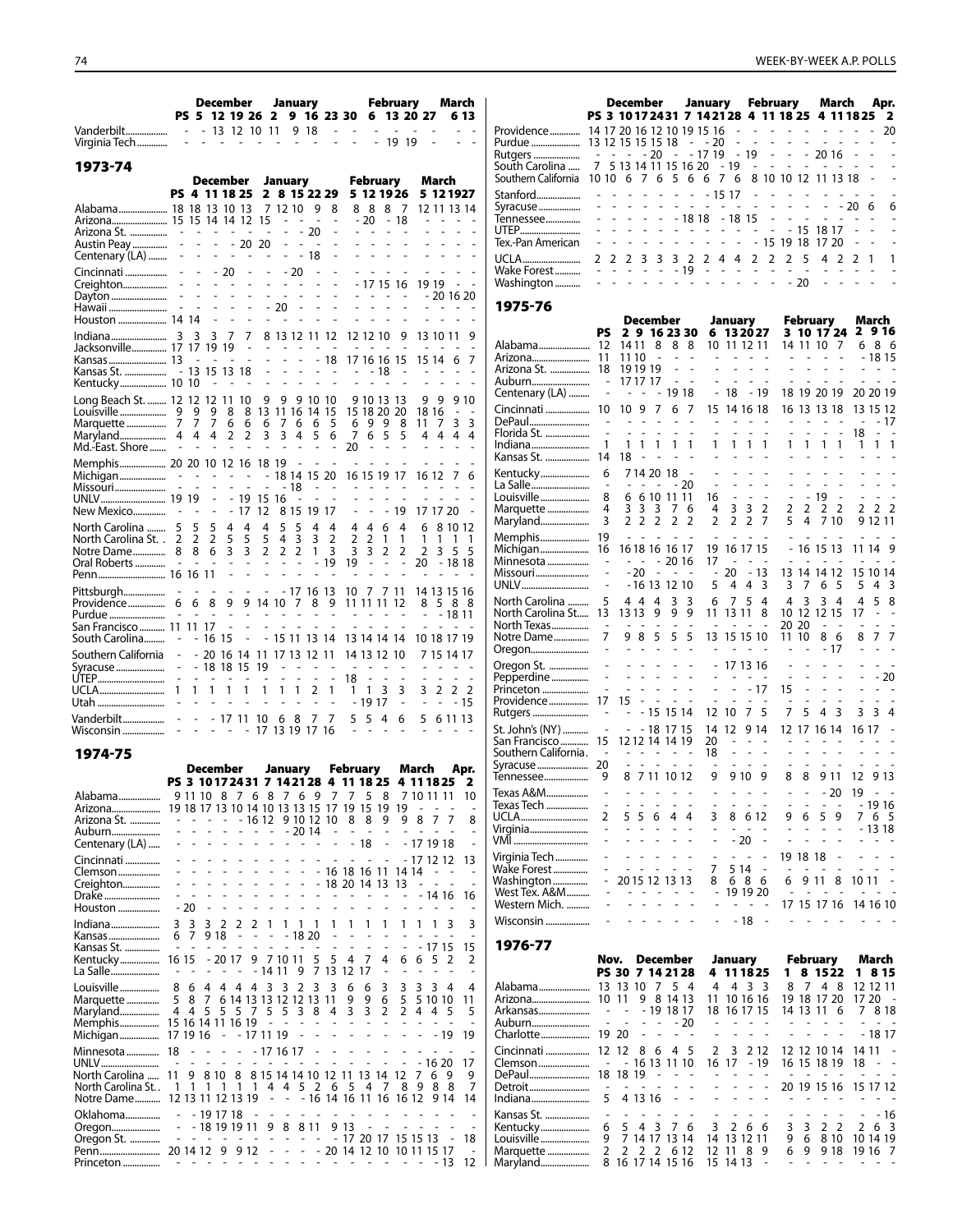|                                                                            | Nov.                                    |                          |                                                 |                                       | December                   |                     |                    | January       |                   |                             |               |                                      | February                     |           |                              | March          |                               |
|----------------------------------------------------------------------------|-----------------------------------------|--------------------------|-------------------------------------------------|---------------------------------------|----------------------------|---------------------|--------------------|---------------|-------------------|-----------------------------|---------------|--------------------------------------|------------------------------|-----------|------------------------------|----------------|-------------------------------|
|                                                                            | PS 30                                   |                          | 7 14 21 28                                      |                                       |                            |                     | 4                  | 111825        |                   |                             | 1             |                                      | 8 15 22                      |           |                              |                | 8 1 5                         |
| Memphis<br>Michigan<br>Minnesota<br>Missouri<br>UNLV                       | 1<br>20<br>7                            | $1 \quad$<br>6           | $\overline{\phantom{a}}$                        | $\overline{\phantom{a}}$<br>$1\quad1$ | 1<br>$-2015$<br>5 12 12 11 | 1                   | 20<br>5<br>13<br>9 |               | 65<br>9 1 1<br>87 | 18 18 20<br>- 2<br>-13<br>5 | 7<br>10       | 5<br>4 10                            | 5<br>8 12 13<br>6            | 3<br>4    | 3<br>9<br>5.                 | $\overline{1}$ | - 1<br>9 1 3<br>54            |
| North Carolina<br>North Carolina St.<br>Notre Dame<br>Oregon<br>Providence | 3<br>15<br>14                           | $\overline{\phantom{a}}$ | 9 12 11 10<br>$\overline{\phantom{a}}$<br>8 7 4 |                                       | $\overline{2}$             | 9<br>2              | 6<br>8<br>17       | 5<br>19<br>20 | 4                 | 4<br>15 15 14               | L.            | 13 14 13                             | $\sim$ $\sim$<br>15 16 16 12 | 9<br>- 17 | 6                            | 4<br>8 1 3     | -5<br>$-1510$                 |
| Purdue<br>Rutgers<br>St. John's (NY)<br>San Francisco<br>Southern III.     | 17 19<br>$\overline{\phantom{a}}$<br>11 | $\sim$<br>10             | 17 18 18                                        | - 20<br>65                            |                            | 3 <sup>3</sup>      | 1                  | $\mathbf{1}$  | 1                 | - 19 18<br>1                | 18<br>1       |                                      |                              | 1         | 1                            | 3              | 8                             |
| Syracuse<br>Tennessee<br>UCLA<br>Utah<br>VMI                               | 16 15 15<br>4                           | 3                        | - 20 15 17 18<br>3                              | $\overline{\phantom{m}}$<br>9         | -19<br>8<br>$-1619$        | $\overline{a}$<br>8 | 19<br>7            | 12 10         | $-14$             | - 20 17<br>7<br>8           | 17<br>11<br>2 | 17<br>11<br>$\mathcal{P}$<br>- 20 19 | 20 15<br>14<br>3             | 7<br>5    | 13 10<br>11<br>4<br>20 19 14 | $\mathcal{P}$  | 7 15<br>$\mathcal{P}$<br>- 20 |
| Wake Forest<br>1977-78                                                     |                                         |                          | 14 11 10                                        |                                       | 9                          | 7                   | 10                 | 7             | 9                 | 10                          | 5             | 4                                    |                              | 7 1 1     | 16                           | ٠              | - 9                           |

|                       | Nov.                     |                | <b>December</b>          |                |                |                          |                | January                  |                |                |                          |                         | February       |                | March          |                |
|-----------------------|--------------------------|----------------|--------------------------|----------------|----------------|--------------------------|----------------|--------------------------|----------------|----------------|--------------------------|-------------------------|----------------|----------------|----------------|----------------|
|                       | PS                       | 29             | 6 13 20 27               |                |                |                          |                |                          |                | 3 10 17 24 31  |                          |                         |                | 7 14 21 28     | 6              | 13             |
| Alabama               | 15                       | 15             |                          | 18             |                |                          |                |                          |                |                |                          |                         |                |                |                |                |
| Arkansas              | 7                        | 7              | 4<br>6                   | 4              | 3              | 3                        | 3              | 6                        | 4              | $\overline{2}$ | $\overline{2}$           | 1                       | 4              | 4              | 7              | 5              |
| Cincinnati            | 9                        | 8              | 6<br>7                   | 12             | 11             |                          | 12 19          | $\overline{a}$           | $\overline{a}$ | $\overline{a}$ | $\overline{\phantom{a}}$ | ÷,                      | $\overline{a}$ |                |                |                |
| DePaul                |                          | $\overline{a}$ |                          |                |                |                          |                |                          |                | $-20$ 18 19 13 | 11                       | 8                       | 7              | 6              | 4              | $\overline{3}$ |
| Detroit               | 19                       | 19             | 17 16                    | 15             | 20             |                          |                |                          |                |                | 17                       | 19                      | 16             | 16             | 19             | 18             |
| Duke                  |                          |                |                          |                |                |                          |                |                          | 17 11 17       |                | $\overline{\phantom{a}}$ | 20                      | -13            | 15             | 8              | 7              |
| Florida St.           |                          | ٠              |                          |                | 18             | $\overline{\phantom{a}}$ | L,             | $\overline{\phantom{0}}$ |                | 17 15          | 16                       | 14 12                   |                | 11             | 13             | 15             |
| Georgetown            | $\overline{\phantom{a}}$ | ٠              |                          |                |                |                          |                |                          | 20 17 19 16 14 |                |                          |                         | $-1818$        | 17             | L,             | L,             |
| Holy Cross            | 18                       | 17             | 15 13 12 12              |                |                |                          |                | 16 13 14                 |                |                |                          |                         |                |                |                |                |
| Houston               |                          |                | $\overline{a}$           |                | $\overline{a}$ |                          | $\sim$         |                          |                |                |                          |                         |                |                | 14             | $\overline{a}$ |
| Illinois St.          |                          |                |                          |                |                |                          |                |                          | $-20$          |                | 19 15 15 15              |                         |                | 13             | 17             |                |
| Indiana               |                          |                | $\overline{\phantom{a}}$ | $\overline{a}$ | 15             |                          | 11 18          | $\overline{a}$           | $\overline{a}$ |                |                          |                         | $\overline{a}$ |                | $\overline{a}$ | 13             |
| Indiana St.           |                          |                | 11<br>7                  | 6              | 6              | 6                        | 6              |                          | 4 13           | $\overline{a}$ |                          |                         |                |                |                |                |
| Kansas                |                          |                | 19 20                    | 16             | 17             |                          | 14 10          | 8                        | 8              | 8              | 8                        | 6                       | 6              | 5              | 9              | 10             |
| Kansas St.            |                          |                | $-19$                    |                |                |                          |                |                          |                |                |                          |                         |                |                | $\overline{a}$ |                |
| Kentucky              | $\overline{2}$           | 1              | 1<br>1                   | 1              | 1              | 1                        | 1              | 1                        | 1              | 1              | 1                        | 3                       | 2              | 1              | 1              | 1              |
| Louisville            | 10                       | 9              | 16 10                    | 8              | 7              | 10                       | 9              | 9                        | 12             | 9              | 9                        | 9                       | 20             | 20             | 12             | 9              |
| Marquette             | 3                        | 4              | 4<br>3                   | $\overline{2}$ | 5              | 4                        | 4              | $\overline{2}$           | $\overline{2}$ | 3              | 3                        | 2                       | 1              | 3              | 3              | 8              |
| Maryland              | 14                       | 14             | 12 18                    | 20             | 14             | 15                       | L,             |                          |                |                |                          |                         |                |                | L,             |                |
| Miami (OH)            |                          |                |                          |                |                |                          |                |                          |                |                |                          |                         |                |                |                | 19             |
|                       | 13                       |                |                          |                |                |                          |                |                          |                |                |                          |                         |                |                |                |                |
| Michigan              | $\overline{a}$           | 13             | 9 15                     |                |                |                          | 18 12 10       |                          | 7              | 7              | 10                       | 10 10                   |                |                | 6              | 4              |
| Michigan St.          | 16                       |                |                          |                |                |                          |                |                          |                |                |                          |                         | 19             | 9              |                |                |
| Minnesota<br>Nebraska | $\overline{a}$           | ٠              |                          |                |                | $\overline{a}$           |                |                          |                | $\overline{a}$ | 19                       |                         | L,             |                |                |                |
| UNLV                  |                          | 10             | 9<br>10                  | 9              | 9              |                          | 9 11 16        |                          |                |                |                          |                         |                |                |                |                |
|                       |                          |                |                          |                |                |                          |                |                          |                |                |                          |                         |                |                |                |                |
| New Mexico            | $\overline{a}$           |                |                          |                |                |                          |                | 20                       | 14             | 10             | 6                        | 5                       | 5              | 8              | 5              | 12             |
| North Carolina.       | 1                        | 2              | 5<br>$\overline{2}$      | 3              | $\overline{2}$ | 2                        | 2              | 5                        | 3              | 6              | 7                        | 11                      | 8              | 10             | 11             | 16             |
| North Caro. St        | $\overline{a}$           | $\overline{a}$ | 3<br>$\overline{2}$      | 5              | 4              | 5                        | $-16$<br>5     | 7                        | 5              |                |                          |                         | 9              | 7              |                |                |
| Notre Dame            | 4                        | 3              |                          |                |                |                          |                |                          |                | 4              | 4                        | 7                       |                |                | 10             | 6              |
| Penn                  |                          |                |                          |                |                |                          |                |                          |                |                |                          |                         |                |                |                | 20             |
| Providence            | $\overline{a}$           | $\overline{a}$ | 20 14                    | 14             | 13             |                          | 17 14 12       |                          |                |                | 9 16 20 13 11            |                         |                | 18             |                |                |
| Purdue                | 12                       | 11             | - 17                     |                |                |                          |                |                          |                |                |                          |                         |                |                |                |                |
| St. John's (NY)       | 20                       | 16             | 13                       |                |                |                          |                |                          |                |                |                          |                         |                |                |                |                |
| San Francisco         | 5                        | -5             | 8 11                     | 11             | 19             | 19                       | $\overline{a}$ | $\overline{a}$           |                | $-20$          |                          |                         |                |                | 20             | 11             |
| Syracuse              | 11                       | 12             | 18 12                    | 10             | 10             | 8                        | 8              | 11                       | 10             | 18             | 18                       | 16                      | 17             | 14             | 18             |                |
| Texas                 | ٠                        | ٠              |                          |                |                |                          |                | 15                       | 15             | 12             | 12                       | 12                      | 14             | 12             | 16             | 17             |
| UCLA                  | 6                        | 6              | 5<br>8                   | 7              | 8              | 7                        | 7              | 3                        | 6              | 5              | 5                        | $\overline{\mathbf{4}}$ | 3              | $\overline{2}$ | $\overline{2}$ | $\overline{2}$ |
| Utah                  | L,                       | 20             | 14<br>$\overline{a}$     | 17             | L,             | L,                       | $\overline{a}$ | $\overline{a}$           | L,             |                |                          | L,                      | ÷,             | 19             | 15             | 14             |
| Virginia              |                          | $\overline{a}$ |                          | 19             | 16             |                          |                |                          | 13 15 13 18 11 |                | 13 17                    |                         | ÷,             | L,             | $\overline{a}$ |                |
| Wake Forest           | 17                       | 18             |                          |                |                | ٠                        | $\overline{a}$ | $\overline{a}$           |                | $\overline{a}$ | 14                       |                         |                | ÷,             |                |                |

| 1978-79        |           |                  |                 |          |                                           |    |          |         |   |                   |     |                  |                |                                         |                          |
|----------------|-----------|------------------|-----------------|----------|-------------------------------------------|----|----------|---------|---|-------------------|-----|------------------|----------------|-----------------------------------------|--------------------------|
|                | Nov.      |                  |                 | December |                                           |    |          | January |   |                   |     | February         |                | March                                   |                          |
|                | PS –      | 28               |                 |          |                                           |    |          |         |   |                   |     |                  |                | 5 12 19 26 3 9 16 23 30 6 13 20 27 6 13 |                          |
| Alabama        | 19        |                  |                 |          |                                           |    |          |         |   | $-18$ 18 15 16 20 |     |                  |                |                                         |                          |
| Arkansas       |           |                  |                 |          | - 20 14 10 11 15 14 14 11 10              |    |          |         |   |                   |     |                  | - 9            | 7                                       | - 5                      |
| DePaul         |           |                  |                 |          |                                           |    |          |         |   |                   |     | $-20$            | 15             | - 8                                     | - 6                      |
| Detroit        |           |                  |                 |          |                                           |    |          |         |   | $\sim 100$        |     | $-1816$          | -18            | 17                                      | $\sim$                   |
| Duke           | $1 \quad$ |                  | 1 1 1 1 1       |          |                                           |    |          |         |   | 5 7 8 7 3 3 5 6   |     |                  | - 5            | 6                                       | -11                      |
| Georgetown     |           |                  |                 |          | 20 16 14 15 12 14 10 11 17 18 16 17 16 11 |    |          |         |   |                   |     |                  |                |                                         | $\overline{a}$           |
| Illinois       |           |                  |                 | - 18 15  | 6                                         |    | 4 4      | 4       |   | 8 19 20           |     |                  |                |                                         |                          |
| Indiana        | 10        | 20               |                 |          |                                           |    |          |         |   |                   |     |                  |                |                                         |                          |
| Indiana St.    |           |                  | - 20 16 11 11   |          |                                           |    |          |         |   | 9 5 3 2           | 2 1 | $\mathcal{L}$    | $\overline{1}$ | $\overline{1}$                          | $\overline{\phantom{0}}$ |
| lowa           |           |                  |                 |          |                                           |    |          |         |   |                   |     | - 18 15 14 12 11 |                | 14                                      | 20                       |
| Kansas         | 5         |                  | 4 5 8           | 7        | 18                                        |    | 19 15 20 |         |   |                   |     |                  |                |                                         |                          |
| Kentucky………….  | 11        | 10               | 10              | 6 11     | 13                                        |    | 9 17     |         |   |                   |     |                  |                |                                         |                          |
| Long Beach St. |           | $\sim$ 100 $\pm$ |                 |          | 17                                        | 15 | 19       |         |   |                   |     |                  |                |                                         |                          |
| LSU            | 14        |                  | $11 \quad 1211$ | - 10     |                                           |    | 5        | 9       | 9 | 9                 | 8   | 6 5              | 8              | 9                                       | $\overline{7}$           |

|                                                                      | Nov.                |                                      | December<br>5 12 19 26 |                                  |                                |                                |                           |                                     | January          |                       |                               |                     |                              | February                            |                           | March                               |                            |
|----------------------------------------------------------------------|---------------------|--------------------------------------|------------------------|----------------------------------|--------------------------------|--------------------------------|---------------------------|-------------------------------------|------------------|-----------------------|-------------------------------|---------------------|------------------------------|-------------------------------------|---------------------------|-------------------------------------|----------------------------|
|                                                                      | PS                  | 28                                   |                        |                                  |                                |                                |                           |                                     | 3 9 16 23 30     |                       |                               | 6.                  |                              |                                     | 13 20 27                  | 6                                   | 13                         |
| Louisville                                                           | 4                   | 5                                    | 7                      | 4                                | 12                             | 10                             | 16 12                     |                                     | 7                | 5                     | 5                             | 5                   | 9                            | 13                                  | 13                        | 18                                  | 13                         |
| Marquette<br>Maryland<br>Michigan<br>Michigan St.<br>Mississippi St. | 18<br>٠<br>8<br>7   | 17<br>19<br>8<br>7<br>$\overline{a}$ | 16<br>19<br>6<br>4     | 14<br>٠<br>9<br>3                | 13<br>9<br>5                   | 16<br>$\overline{a}$<br>8<br>4 | 17<br>20<br>13<br>1<br>18 | 13<br>$\overline{a}$<br>16<br>1     | 13<br>19<br>6    | 13<br>4               | 10<br>4                       | 9<br>L,<br>10       | 10<br>8                      | 9<br>7                              | 10<br>٠<br>4              | 12<br>4                             | 10<br>3                    |
| UNLV<br>North Carolina.<br>North Caro. St<br>Notre Dame<br>Ohio St.  | 20<br>16<br>12<br>3 | 18<br>14<br>6<br>3                   | 15<br>14<br>8<br>3     | -15<br>13<br>7<br>$\overline{2}$ | 18<br>6<br>4<br>$\overline{2}$ | 14<br>5<br>9<br>$\overline{2}$ | 3<br>8<br>$\mathfrak{p}$  | $\mathbf{3}$<br>8<br>$\mathfrak{p}$ | 2<br>14 20<br>16 | 2<br>10               | 7<br>13                       | 6                   | 4<br>3<br>13 17              | 4<br>3<br>14                        | 7<br>$\mathfrak{D}$<br>17 | 3<br>5                              | 9<br>4                     |
| Oklahoma<br>Penn<br>Purdue<br>Rutgers<br>St. John's (NY)             | 15                  | 16                                   | 18                     |                                  |                                |                                |                           |                                     |                  |                       |                               |                     | - 13 18                      |                                     | -19                       | 16                                  | 16<br>14<br>15<br>18<br>17 |
| San Francisco<br>Southern Cal<br>Syracuse<br>Temple<br>Tennessee     | 17<br>13<br>9       | 15<br>12<br>9                        | 17 19<br>11 12         | 9 10                             | 20<br>8                        | 19                             |                           | $-2012$                             | - 18 17 16       | 12                    | 8<br>-20                      | 7<br>19             | 7<br>15                      | $\overline{\phantom{0}}$<br>8<br>15 | 20<br>6<br>12             | 19<br>10<br>13<br>20                | 12<br>8                    |
| Texas<br>Texas A&M<br>Toledo<br><b>UCLA</b><br>Vanderbilt            | 6<br>2              | 13<br>٠<br>2                         | 13<br>$\mathfrak{p}$   | 17<br>5                          | 19<br>17<br>3                  | 12<br>3                        | 10 11<br>6                | 6                                   | 15<br>3          | 17<br>14<br>- 6<br>19 | $\mathcal{P}$<br>1<br>6<br>16 | 12<br>11<br>4<br>17 | 12<br>$\mathcal{P}$<br>19 19 | 11<br>1                             | 14<br>3                   | 15<br>$\overline{\phantom{m}}$<br>2 | 19<br>$\overline{2}$       |
| 1979-80                                                              |                     |                                      |                        |                                  |                                |                                |                           |                                     |                  |                       |                               |                     |                              |                                     |                           |                                     |                            |

|                     |                |                              |                | December                 |                          |                          |                          | January        |                |                | <b>February</b>              | March          |                              |    |                |
|---------------------|----------------|------------------------------|----------------|--------------------------|--------------------------|--------------------------|--------------------------|----------------|----------------|----------------|------------------------------|----------------|------------------------------|----|----------------|
|                     | PS             |                              |                | 4 11 18 26               |                          | $\mathbf{2}$             |                          |                |                | 8 15 22 29     |                              | 5 12 19 26     |                              |    | 4              |
| Arizona St.         |                |                              |                |                          |                          |                          |                          |                |                |                |                              | 19 18 18 15    |                              |    | 18             |
| Arkansas            |                | $\overline{a}$               | -20            | 20 19                    |                          |                          |                          |                |                |                | $\overline{a}$               | $\overline{a}$ |                              |    | ٠              |
|                     |                |                              | 18 18          | 18 20                    |                          | 19                       | 17                       | 18             | 20             | 19             | 14                           | 13             | -14                          | 12 | 12             |
| Clemson             |                | $\overline{\phantom{a}}$     |                |                          |                          |                          | 18                       | 17             | 12             | 16             | 16                           | 10             |                              |    | $\overline{a}$ |
| DePaul              | 9              | 10                           | 11             | 6                        | 4                        | 3                        | $\overline{2}$           | 1              | 1              | 1              | 1                            | 1              | 1                            | 1  | 1              |
| Duke                | 3              | $\overline{2}$               | 2              | 1                        | 1                        | 1                        | 1                        | 5              | 3              | 5              | 10                           | -16            | 17                           |    | 14             |
| Georgetown 19       |                | 17                           | 16             | 17                       | 17                       | 18                       | 20                       | L.             | $\sim$         | ÷,             | L,                           |                |                              | 20 | 11             |
| Illinois            | L,             |                              |                |                          |                          | 20                       |                          |                |                |                |                              |                |                              |    | $\overline{a}$ |
| Indiana             | 1              | 1                            | $\mathbf{1}$   | 5 10                     |                          | 11                       | 19                       |                | 19 16 18       |                | 20                           | $\overline{a}$ | 19                           | 13 | 7              |
| lona                |                |                              |                |                          |                          |                          |                          |                |                |                |                              |                |                              |    | 19             |
| lowa                |                | 20                           | 17             | 13 11                    |                          | 10                       | -12                      | 13             |                |                |                              | -20            |                              |    |                |
|                     |                | 19                           | $\overline{a}$ |                          |                          |                          |                          |                |                |                |                              |                |                              |    |                |
| Kansas St.          |                |                              |                |                          |                          |                          |                          |                |                | -20            | $\qquad \qquad \blacksquare$ | 19             | $\qquad \qquad \blacksquare$ |    |                |
| Kentucky            | $\overline{2}$ | 5                            | 5              | 3                        | $\overline{2}$           | 2                        | 4                        | 6              | 5              | 3              | 6                            | 5              | 3                            | 2  | 4              |
| LSU                 | 7              | 6                            | 6              | $\overline{7}$           | 5                        | 4                        | 6                        | 14             | 11             | 10             | 7                            | 6              | 5                            | 5  | 3              |
| Louisville 10       |                | 14                           | 12             | 11 12                    |                          | 15                       | 11                       | 7              | 7              | 7              | 3                            | 3              | $\overline{2}$               | 4  | $\overline{2}$ |
| Marquette  18       |                | 16                           | ÷,             |                          |                          |                          |                          |                |                |                |                              |                |                              |    |                |
| Maryland            |                | ٠                            | $\blacksquare$ | $\sim$                   |                          |                          |                          |                | 15             | 12             | 5                            | 8              | 9                            | 7  | 8              |
| Missouri            |                | $\qquad \qquad \blacksquare$ | 19             | 16 13                    |                          | 12                       | 13                       | 15             | 10             | 14             | 15                           | 14             | 13                           | 11 | 16             |
| North Carolina      | 6              | 8                            | 8              | 8                        | 6                        | 6                        | 15                       | 9              | 13             | 11             | 11                           | 11             | 8                            | 10 | 15             |
| North Caro. St.     |                |                              |                |                          | $\overline{a}$           |                          |                          | 16             |                |                |                              |                |                              | 19 | $\overline{a}$ |
| Notre Dame          | 5              | 4                            | 4              | 4                        | 3                        | 7                        | 7                        | 8              | 8              | 8              | 9                            | 12             | 10                           | 14 | 9              |
| Ohio St.            | 4              | 3                            | 3              | $\overline{2}$           | $\overline{7}$           | 5                        | 3                        | $\overline{2}$ | $\overline{4}$ | 6              | 13                           | 9              | 11                           | 9  | 10             |
| Oregon St.  17      |                | 15                           | 14             | 19                       | 18                       | 14                       | 9                        | 4              | $\overline{2}$ | $\overline{2}$ | 4                            | 4              | 6                            | 6  | 5              |
| Purdue  11          |                | 12                           | 9              | 9                        | 8                        | 8                        | 10                       | 11             | 14             | 17             | 12                           | 15             | 15                           | 18 | 20             |
| St. John's (NY)  16 |                | 9                            | 15             | 15                       | -15                      | 17                       | 14                       | 10             | 9              | 9              | 8                            | 7              | 7                            | 8  | 13             |
| Syracuse 12         |                | 11                           | 10             | 10                       | 9                        | 9                        | 5                        | 3              | 6              | 4              | $\mathfrak{p}$               | $\mathfrak{p}$ | 4                            | 3  | 6              |
| Tennessee           |                |                              |                |                          |                          |                          | L,                       | 20             | 19             |                |                              |                |                              |    |                |
| Texas A&M 14        |                |                              |                |                          |                          |                          |                          |                |                |                |                              |                |                              |    |                |
| UCLA                | 8              | 7                            | 7              | 14                       | -16                      | 16                       | 16                       |                |                |                |                              |                |                              |    |                |
| Virginia 13         |                | 13                           | -13            | 12 14                    |                          | 13                       | 8                        |                | 12 17          | 13             | 18                           |                |                              |    |                |
| Washington St.      |                |                              |                |                          |                          | $\overline{\phantom{a}}$ |                          |                |                |                |                              |                | 20                           |    |                |
| Weber St.           |                | $\overline{\phantom{a}}$     | ٠              | $\overline{\phantom{a}}$ | $\overline{\phantom{a}}$ | $\overline{a}$           | $\overline{\phantom{a}}$ |                | $-18$ 15       |                | 17                           | 17             | 16                           | 16 | 17             |

|                                                           |      |                     | December                 |       |    |            |                                               | January |    |                    |                 | <b>February</b> |    |                | March                |                |
|-----------------------------------------------------------|------|---------------------|--------------------------|-------|----|------------|-----------------------------------------------|---------|----|--------------------|-----------------|-----------------|----|----------------|----------------------|----------------|
|                                                           | PS – |                     |                          |       |    |            | 2 9 16 23 30 6 13 20 27 3 10 17 24            |         |    |                    |                 |                 |    |                |                      | 310            |
|                                                           |      |                     |                          | 14 11 |    | -13        |                                               |         |    |                    | 14 12 7 5 5 5 7 |                 |    | - 5            |                      | 5 <sup>3</sup> |
| Arkansas 20 11                                            |      |                     | 17                       | 19    | 17 | $\sim$ $-$ | and a series of the series                    |         |    |                    |                 |                 |    | 18             |                      | 15 20          |
|                                                           |      |                     |                          |       |    |            |                                               |         |    | 17 15 18 15        |                 | 16 15 17 15     |    |                |                      | 18 16          |
|                                                           |      |                     |                          |       |    |            | 20                                            | -19     | 19 |                    |                 |                 |    |                |                      | $\sim$ $ \sim$ |
| $Connecticut     -   -   -   -   -   -   -   -  $         |      |                     |                          |       |    |            |                                               |         |    |                    | $-2020 - - - -$ |                 |    |                | $\sim$ $\sim$ $\sim$ |                |
|                                                           |      |                     |                          |       |    |            |                                               |         |    |                    |                 |                 |    |                |                      | 2 <sub>1</sub> |
| Georgetown 16 19 - - - - - - - - -                        |      |                     |                          |       |    |            |                                               |         |    |                    |                 |                 |    |                |                      | $\sim$ $\sim$  |
| Illinois  -   -   -   17 18 16 12 18 15   -   18 17 15 14 |      |                     |                          |       |    |            |                                               |         |    |                    |                 |                 |    |                |                      | 16 19          |
|                                                           |      |                     |                          |       |    | - 15       | and the company of                            |         |    |                    | 17              | 20              | 16 | 16             | 14                   | - 9            |
| lowa  14   12  16  16  14  14                             |      |                     |                          |       |    |            | 11 14 9 13                                    |         |    |                    |                 | 15 14 12        |    | -8             |                      | 8 13           |
| Kansas                                                    |      |                     |                          |       |    |            | . <b>18</b>                                   |         |    |                    |                 |                 |    |                |                      | $\sim$ $\sim$  |
| Kentucky 1 2 2 2 2 5 4 3 6 7                              |      |                     |                          |       |    |            |                                               |         |    |                    |                 | 6 11 10         |    | $\overline{9}$ |                      | 7 8            |
|                                                           |      | and a series of the |                          |       |    |            |                                               |         |    | and a straight and |                 |                 | 19 |                |                      | $\sim$ $ \sim$ |
|                                                           |      |                     |                          |       |    |            |                                               |         |    | 9 6 5 4            | $\overline{4}$  | 4               | 4  |                | 2 3 4                |                |
| Louisville ……………… 3                                       |      | 8                   | $\overline{\phantom{a}}$ | 20    |    |            | in the state of the state of the state of the |         |    |                    |                 |                 |    | 20             |                      | -12            |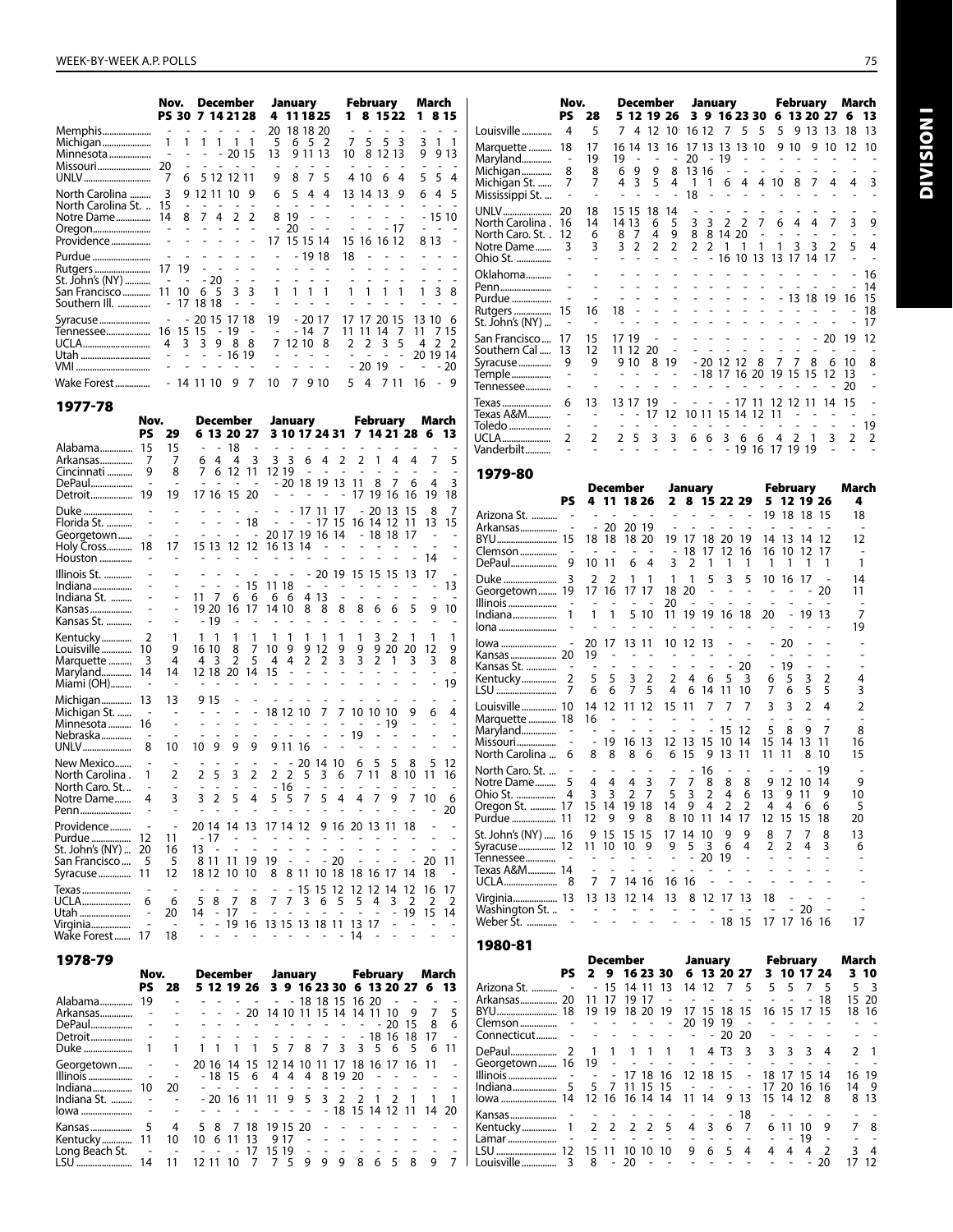|                                                              |      |                                                           | December                                             |                                                          |                          |        | January                  |                                 |                         | February                  |                 |                | March                         |                     |                                        | Nov.                 |                          |                                                         | December                                                                                                       |                 |                                                               | January                                                                    |                                                               |                              | February                         |              | March                     |                |
|--------------------------------------------------------------|------|-----------------------------------------------------------|------------------------------------------------------|----------------------------------------------------------|--------------------------|--------|--------------------------|---------------------------------|-------------------------|---------------------------|-----------------|----------------|-------------------------------|---------------------|----------------------------------------|----------------------|--------------------------|---------------------------------------------------------|----------------------------------------------------------------------------------------------------------------|-----------------|---------------------------------------------------------------|----------------------------------------------------------------------------|---------------------------------------------------------------|------------------------------|----------------------------------|--------------|---------------------------|----------------|
|                                                              | PS.  |                                                           | 4 4                                                  | 2 9 16 23 30 6 13 20 27<br>9                             |                          |        |                          | 9 9 8 10 10 14                  |                         | 3 10 17 24<br>13 19 20 17 |                 |                | 310<br>20 18                  |                     | North Carolina . 3 15 17 17            |                      |                          | PS 30 7 14 21 28 4 11 18 25                             |                                                                                                                |                 | - - 18 11                                                     | 3 <sup>3</sup>                                                             |                                                               | $1 \quad 1$                  | 1 8 15 22 1<br>3 11              |              | 8 15<br>8                 | 5 8            |
|                                                              |      | $\sim$                                                    | $\sim$ $-$                                           | - 18 15 13 12 10 9 16 17<br>$\sim$<br>$\sim$             |                          | 19 20  |                          | - 19                            |                         | 14 13 18                  |                 |                |                               |                     | North Caro. St. . 16 18 18 15 15 17    |                      |                          |                                                         |                                                                                                                |                 | 16 19                                                         |                                                                            |                                                               |                              |                                  |              |                           | - 16           |
| Missouri 11 17 14                                            |      | 10 10                                                     |                                                      | $\sim$<br>- 6                                            |                          |        |                          |                                 |                         |                           |                 |                |                               | 6                   | Ohio St.<br>OklahomaT20                | $\sim 10^{-1}$       |                          | and the second control of<br>the company of the company |                                                                                                                |                 | $-20$<br>$\overline{\phantom{a}}$<br>$\overline{\phantom{a}}$ | $\sim$                                                                     | $\sim$                                                        | $\sim$                       | 20T15 14 16 -<br>19              |              |                           |                |
| North Carolina  13<br>Notre Dame 10                          |      | -13                                                       | 9                                                    | 8<br>8<br>6                                              | - 6<br>$\overline{4}$    | 5      | 7 13                     | 16 17 17 12 11 10 13 11<br>8    |                         | 9 12                      |                 |                | 12<br>6                       | -7                  | Oklahoma St.  - -<br>Oregon St.  10 19 |                      |                          | <b>Contract Contract</b><br><b>Contract Contract</b>    |                                                                                                                | $\sim$          | $\mathbb{Z}^2$<br>$\sim$                                      | $-1820$<br>$\omega_{\rm{eff}}$ , $\omega_{\rm{eff}}$ , $\omega_{\rm{eff}}$ |                                                               | $\sim$                       |                                  |              |                           |                |
|                                                              |      | 9<br>6                                                    | 8<br>5                                               | 7<br>$\sim$<br>$\overline{4}$<br>4                       | $\sim$<br>$\overline{2}$ | $\sim$ | $\sim$                   | 2 1 1 T1                        | $\mathbf{2}$            | 2                         |                 | $\overline{1}$ | $\mathbf{1}$                  | $\mathcal{L}$       |                                        |                      | $\sim$                   | 20                                                      | $\mathcal{L}_{\mathcal{A}}$                                                                                    | $\sim$          | 20<br>$\sim$                                                  | $\sim 100$                                                                 |                                                               | $-18$                        |                                  | 20           |                           |                |
| St. John's (NY)  17 16                                       |      |                                                           | $\overline{\phantom{a}}$<br>$\overline{\phantom{a}}$ | $\sim 100$                                               | $\sim$ $-$               |        |                          | - 16 17 15 13 11 16 20 18       |                         |                           |                 |                |                               |                     | St. John's (NY)  19 12 12<br>Syracuse  | $\sim$               | $\overline{\phantom{a}}$ | - 9                                                     | 77<br>- 16 13 14                                                                                               |                 | $\overline{7}$                                                | 3 8 7<br>9 13 15 18                                                        |                                                               | 5<br>$\overline{7}$          | 6<br>20 15 17 13                 | 10<br>9      | 18 20                     |                |
| Syracuse 19 18 20                                            |      |                                                           |                                                      |                                                          |                          |        |                          |                                 |                         |                           |                 |                |                               |                     | Tennessee 13 14 14 11                  |                      | $\sim$                   | $\sim$<br>$\overline{\phantom{a}}$                      | 98<br>20 19                                                                                                    |                 | 12 18<br>$\sim$<br>$\sim$                                     | $\sim$<br>$\sim$                                                           | $\sim$ $-$<br>$\overline{a}$                                  | $\sim$ $\sim$                |                                  |              |                           |                |
| Tennessee<br>Texas A&M 15 14 12 13 12 11                     |      |                                                           |                                                      |                                                          | - 18                     |        |                          | 13 11 8 11<br>$\overline{a}$    | 10                      |                           |                 |                | 10 15                         |                     |                                        |                      | 6                        | 54                                                      | 3 <sub>5</sub>                                                                                                 |                 | 6 5                                                           | -1                                                                         | $\overline{1}$                                                | 7 5 10                       |                                  | 6<br>8       |                           |                |
|                                                              |      | $\sim$ $ \sim$                                            | 3 <sup>3</sup>                                       | 3 3 7<br>- 19 20                                         |                          | 7      | 18 16 14                 | 8 12 10<br>9                    | 12<br>7                 | 8<br>6                    | 6<br>9          | -13<br>7       | 13 10<br>9 14                 |                     |                                        |                      |                          | 4 10 19 18 16<br>1 1 1 1 4                              |                                                                                                                |                 | 4 2                                                           | 14 15 13 11<br>7 6                                                         |                                                               | 11 12<br>$\overline{3}$<br>3 | 8<br>5                           | 2<br>3       | 4 13 13<br>2 <sub>1</sub> |                |
| Virginia 8 7 6 5                                             |      |                                                           |                                                      | 5                                                        | 3                        | 3      | 2                        | 2 T1                            |                         |                           |                 | 3              | 4                             | - 5                 | Virginia Tech<br>Wake Forest           |                      |                          | $\sim 100$ km s $^{-1}$                                 | $\sim 100$ km s $^{-1}$                                                                                        |                 |                                                               | $-17$                                                                      | 19                                                            |                              |                                  |              |                           |                |
| Wake Forest      -                                           |      |                                                           | $\sim$ $ \sim$                                       | - 13 12 7<br>$\sim 100$                                  | 8<br>$\sim$              | 6      | 5 T3                     | - 6                             | - 8                     | - 7<br>19 16 14 19        | - 5 12          |                | 11 11<br>$\sim$ $ -$          |                     | Washington St.                         |                      |                          |                                                         | $\mathcal{L}^{\mathcal{A}}$ , and $\mathcal{L}^{\mathcal{A}}$ , and $\mathcal{L}^{\mathcal{A}}$<br>$-20$ 16 20 |                 |                                                               |                                                                            | 18                                                            |                              |                                  |              |                           |                |
|                                                              |      |                                                           |                                                      |                                                          |                          |        |                          |                                 |                         |                           |                 |                | 19 17                         |                     | West Virginia  -<br>Wichita St.        |                      |                          |                                                         | and a strain and                                                                                               |                 |                                                               |                                                                            |                                                               |                              | - 16 15 12 12 11 14              |              |                           |                |
| 1981-82                                                      |      |                                                           | December                                             |                                                          |                          |        | January                  |                                 |                         | <b>February</b>           |                 |                | March                         |                     | 1983-84                                |                      |                          |                                                         |                                                                                                                |                 |                                                               |                                                                            |                                                               |                              |                                  |              |                           |                |
|                                                              | PS.  |                                                           |                                                      | 1 8 15 22 29 5 12 19 26                                  |                          |        |                          |                                 |                         | 2 9 16 23                 |                 |                | 2 <sub>9</sub>                |                     |                                        | Nov.<br><b>PS</b> 29 |                          |                                                         | December January                                                                                               |                 |                                                               |                                                                            | 6 13 20 27 3 10 17 24 31 7 14 21 28                           |                              | February                         |              | March<br>6 13             |                |
| Alabama 20 17 16 14 12 12 16 13 16 13                        |      |                                                           |                                                      | - 19                                                     | $\sim$                   |        | <b>Contract Contract</b> |                                 |                         | 8 10 19 17                |                 |                | 18 13<br>20                   | 17                  | Arkansas 14                            |                      | 14                       | 15                                                      |                                                                                                                |                 | and the state of                                              |                                                                            | - 16<br>$\sim$                                                |                              | - 14 11 12                       |              |                           | 8 8            |
| Arkansas 18 13 11                                            |      |                                                           | $\sim$ $-$                                           | 96<br>$\sim 100$ km s $^{-1}$                            | $\sim$                   | 5 11   |                          | 9 15 12 14                      |                         |                           | 8 17 15         |                | 14 12                         |                     | Auburn<br>Boston College 15            |                      | $\sim$<br>15             | $\sim$                                                  | $\overline{\phantom{a}}$<br>12 8 6 12 17 18 16                                                                 | $\sim$          | $\sim$                                                        |                                                                            |                                                               | $-19$ 16                     | $-19$                            |              |                           |                |
|                                                              |      | $\overline{7}$                                            | $\overline{7}$                                       | 7 13 8 5                                                 |                          |        | 4                        | $\overline{4}$                  |                         |                           |                 |                | $\overline{2}$                | 2                   | DePaul 18<br>Duke                      |                      | 16                       | 13 4                                                    |                                                                                                                |                 | 4 4 3 3                                                       | 2                                                                          | 2 2                                                           | 2                            | - 3<br>- 5<br>19 14 15           | - 5          | 16 14                     | 4 4            |
| Georgetown 5 20 20 19 17 17 13 8 13                          |      |                                                           | $\sim$ $-$                                           |                                                          |                          |        |                          | 19                              | 17                      | 18                        | -15<br>20 13 12 |                | 12<br>8                       | 11<br>-6            | Fresno St.  13                         |                      | 17                       | 20                                                      | $\sim$                                                                                                         |                 | - 16 13 17                                                    |                                                                            |                                                               |                              |                                  |              |                           |                |
| Georgia 16                                                   |      | $\sim$ $ \sim$                                            |                                                      | and the second control of the second<br>- 18 18 14 10 19 | $\sim$ $-$               |        |                          |                                 |                         |                           |                 |                |                               |                     | Georgetown 4<br>Georgia 16             |                      | 3<br>13                  | 3                                                       | - 5<br>5<br>10 12 14 11 11 15                                                                                  | - 5             | $\overline{4}$                                                | 6<br>4                                                                     | $\overline{4}$<br>$\overline{4}$<br>- 18<br>$\sim$            | 3                            |                                  |              |                           |                |
|                                                              |      |                                                           | $\overline{\phantom{a}}$                             |                                                          |                          |        |                          | $-18$ 14 8 11                   | 15 13 11                |                           |                 |                | 6                             | 8                   | Georgia Tech                           |                      | 8                        |                                                         | the company of the company of<br>6 3 3 3 7 7 4                                                                 |                 |                                                               | $\sim$                                                                     | $-18$ 18<br>76                                                | 5                            | 4                                | 3            |                           |                |
|                                                              |      |                                                           | 6 6 6                                                |                                                          | 10 10 7                  |        | 5 6                      | - 6                             | 5.                      | 5                         | $\overline{7}$  | 11             | 11 16                         |                     | Illinois                               |                      |                          |                                                         |                                                                                                                |                 |                                                               | $-20$ 14 9 10                                                              | 98                                                            | 8                            | 7                                | 6            |                           |                |
|                                                              |      |                                                           | the company of the com-                              | 2 2 2 2 4 3 6 9 7                                        | <b>Contract</b>          |        |                          | - - 18 14 T19 15 18             |                         | 9 12 10                   |                 | 7              | 17<br>15                      | 15                  | Indiana 19                             |                      | 5                        |                                                         | $51819 - - -$                                                                                                  |                 |                                                               |                                                                            | $\sim$ $\sim$                                                 |                              | - T17                            |              |                           |                |
| La.-Lafayette                                                |      |                                                           | - 18 15                                              | $\sim$<br>$\sim$                                         | $\sim$                   | $\sim$ |                          |                                 |                         |                           |                 |                |                               |                     | Kansas 17                              |                      | $\sim$<br>$\mathbf{1}$   |                                                         | $\sim$ $\sim$<br>2 2 2 2 2 2                                                                                   | <b>Contract</b> | $\sim 10^{-1}$ m $^{-1}$                                      | $\sim$                                                                     | 3 3 3                                                         | 6                            | 6                                | 4            |                           |                |
| Louisville 4                                                 |      | $\mathcal{L}^{\text{max}}$ and $\mathcal{L}^{\text{max}}$ | $3 \quad 3 \quad 3$                                  |                                                          | 8 14 12 17 17            |        |                          |                                 |                         |                           |                 |                | $\overline{\phantom{a}}$      | 20                  |                                        |                      | 12                       |                                                         | 9 10 11<br>16<br>10                                                                                            | 14              |                                                               |                                                                            | 9 9 11 15 10 14 20 T17 -<br>- - - 14 17 15                    |                              |                                  |              | 18                        |                |
| Minnesota  10 10 8                                           |      | $\sim$                                                    | $\sim 100$<br>8                                      | $\sim$<br>5                                              | 9                        |        | 6 11                     | 5<br>10                         | T19 14<br>6             | 9                         | 12<br>8         | -10            | 13<br>7                       | 9<br>$\overline{7}$ | Maryland 8                             |                      | 6                        | 11                                                      | - 8<br>- 9                                                                                                     | - 6             |                                                               |                                                                            | 5 5 7 5 10 13 - - 19                                          |                              |                                  |              | 14 11                     |                |
|                                                              |      |                                                           |                                                      |                                                          | 97422                    |        |                          | $\overline{1}$                  |                         |                           |                 |                | 5                             | 5                   | Michigan                               |                      | 4                        | 4 T6                                                    | 20                                                                                                             |                 |                                                               |                                                                            | 16 17 19 19 18 13 9 9 8 12 14                                 |                              |                                  |              | 17 16                     |                |
| North Carolina  1 1 1 1                                      |      |                                                           |                                                      | $\sim$                                                   | $1 \t1 \t1$              |        | -1                       | $\overline{1}$                  |                         |                           |                 |                |                               | $\mathbf{1}$        | Michigan St.  12<br>UNLV               |                      | 11<br>$\sim$             | 17 17                                                   |                                                                                                                |                 | 18 14                                                         | 8                                                                          | 6<br>- 5                                                      | 4                            | 5                                |              | 10 13                     |                |
| North Caro. St.  -<br>Notre Dame 19 19                       |      | $\sim$                                                    |                                                      | $\sim$<br>$\sim$                                         | $\sim$ $-$               | $\sim$ | $\sim$                   | $-20$ 15 12 14 17<br>$\sim$ $-$ |                         |                           |                 |                |                               |                     | North Carolina  1                      |                      | $\overline{2}$<br>7      |                                                         | $1 \t1 \t1$<br>8 T6 13 13 12                                                                                   | -1              | $\overline{1}$<br>$\overline{1}$                              | $\mathbf{1}$                                                               | 1 1                                                           | $\mathbf{1}$                 |                                  |              |                           |                |
| Oregon St.  - - 19 20 16 15 17 15 12 8<br>St. John's (NY)  - |      |                                                           |                                                      |                                                          |                          | 20     |                          |                                 | - 10                    |                           |                 |                | 4                             | $\overline{4}$      | North Caro. St<br>Oklahoma 20          |                      |                          |                                                         |                                                                                                                |                 |                                                               |                                                                            | $-17$ 20 11 12 10 9 8                                         |                              |                                  |              |                           |                |
| San Francisco - 14 12 10                                     |      |                                                           |                                                      |                                                          |                          |        |                          | 7 6 8 7 11 9<br>20 15           | - 16                    | 7 17 16                   |                 |                |                               |                     | Oregon St.  10<br>Purdue               | $\sim$               | 10<br>$\sim$             |                                                         | 18 14 15 19 15 16 11<br>19 11 7 18                                                                             |                 |                                                               | - - 19                                                                     | $-16$ 11 11 13 11                                             |                              | - 20                             |              | 20 17<br>11 10            |                |
|                                                              |      |                                                           |                                                      |                                                          |                          |        |                          |                                 | 12                      | $7^{\circ}$               |                 |                | 10 10                         |                     | St. John's (NY)  -<br>Syracuse         |                      | 19<br>$\sim 10^{-11}$    |                                                         |                                                                                                                |                 |                                                               |                                                                            | 16 13 12 8 13 10 14 - -<br>$- - - - - - - - 2013$ 19 16 16 16 |                              |                                  |              |                           | - 18           |
| Tulsa 11 9 14 12 14 13 10 18 10 16 11                        |      |                                                           | 8 17 17                                              | 15 16                                                    |                          | -19    |                          |                                 |                         |                           | 6               | - 8<br>20      | 19                            | - 19                | Temple                                 |                      |                          |                                                         |                                                                                                                |                 |                                                               |                                                                            |                                                               |                              | - 20<br>-17                      | 18           | 15 20                     |                |
| Villanova                                                    |      | 5                                                         | 18<br>5                                              | 20<br>5<br>4                                             | 19<br>3                  | 2      | 3                        | 20<br>3<br>3                    |                         |                           |                 |                | 3                             | 3                   | UTEP<br>Tulsa                          |                      |                          |                                                         | $-20$ 18 16 10 8                                                                                               |                 | 20                                                            |                                                                            | 587<br>13 12 11 12 12 10                                      |                              | 7 10 9                           | 8<br>9       | 9<br>12 12                | - 9            |
| Virginia Tech<br>Wake Forest 13                              |      |                                                           |                                                      |                                                          |                          |        | 20                       | 18                              | 13                      | 16                        | 14              | -18            | 16 18                         |                     | UCLA<br>Virginia                       | 9                    | 9                        | 715                                                     | 9                                                                                                              | 7               | 6<br>20                                                       | 6                                                                          | 9 15 20<br>19                                                 |                              |                                  |              |                           |                |
| Washington                                                   |      |                                                           |                                                      |                                                          |                          |        |                          |                                 |                         | 19                        |                 |                |                               |                     | VCU                                    |                      | 20                       |                                                         |                                                                                                                |                 |                                                               |                                                                            |                                                               |                              |                                  |              |                           |                |
| West Virginia<br>Wichita St.                                 | 6    | 4                                                         |                                                      | 3<br>4                                                   | 2                        | 9 16   |                          |                                 | 18                      | 11                        | 9               | 6              | 9 14                          |                     | Wake Forest<br>Washington              |                      |                          |                                                         | 19                                                                                                             | 17 10           | 812                                                           | -12                                                                        | 15                                                            |                              | 14 13 15 17<br>17 15 18 13 13 15 |              | 19 19                     |                |
| 1982-83                                                      |      |                                                           |                                                      |                                                          |                          |        |                          |                                 |                         |                           |                 |                |                               |                     | Wichita St.                            |                      | 18                       | 14                                                      |                                                                                                                |                 |                                                               |                                                                            |                                                               |                              |                                  |              |                           |                |
|                                                              | Nov. |                                                           |                                                      | <b>December</b><br>PS 30 7 14 21 28                      |                          |        | January                  | 4 11 18 25                      |                         | <b>February</b>           |                 |                | March<br>1 8 15 22 1 8 15     |                     | 1984-85                                | Nov.                 |                          |                                                         | December                                                                                                       |                 |                                                               | January                                                                    |                                                               |                              | February March                   |              |                           |                |
| Alabama                                                      | 12   | 13                                                        | 11 10                                                | 8                                                        | - 6                      | 5 10   |                          |                                 |                         |                           |                 |                |                               |                     |                                        | PS                   | 27                       |                                                         | 4 11 18 25 1                                                                                                   |                 |                                                               |                                                                            | 8 15 22 29 5 12 19 26                                         |                              | $-19$<br>$\sim$                  |              |                           | 512            |
| Arkansas<br>Auburn                                           | 17   |                                                           |                                                      | 16 15 13 12 11                                           |                          |        | 20                       | 10 7 4 12                       |                         | 8                         |                 |                | 5<br>6                        | q                   | UAB<br>Arizona                         |                      | 13                       | 18 17                                                   |                                                                                                                |                 |                                                               |                                                                            | $-20$                                                         |                              |                                  | $\sim$<br>19 |                           |                |
| Boston College.<br>Chattanooga                               |      |                                                           |                                                      |                                                          |                          |        |                          |                                 |                         |                           | 18              |                | 19 15 14 11<br>19 18 15       |                     | Arkansas 16<br>Boston College.         |                      | 17                       |                                                         |                                                                                                                |                 |                                                               | 12 15                                                                      |                                                               |                              | 20                               |              |                           |                |
| Georgetown                                                   | 2    |                                                           |                                                      |                                                          |                          |        |                          |                                 | 14                      |                           | 14              | 18             | 16 15 20                      |                     | DePaul<br>Duke                         | 3<br>6               | 2<br>4                   | 2<br>4                                                  | 2<br>5<br>3<br>2                                                                                               |                 |                                                               | 9 10 13 10                                                                 | 7 13                                                          | -18                          |                                  |              |                           | 7 10           |
| Georgia                                                      |      | 11                                                        |                                                      | 19<br>14                                                 | 18                       | 19 16  | 14                       | 9                               | 19<br>8                 | 6                         | 4               | 2              | - 18<br>$\overline{1}$<br>1 1 |                     | Georgetown                             | -1                   | 1                        |                                                         |                                                                                                                |                 |                                                               |                                                                            | 2                                                             | $\overline{2}$               | 2<br>2                           | 2            | 1                         | $\blacksquare$ |
| Illinois St.<br>Indiana                                      | 9    | 8                                                         | 6 T5                                                 | 5                                                        | -1                       | 1      | 4                        | 17<br>2<br>2                    | 16<br>6                 | 17<br>4                   | 2               | 411            | 7                             | -5                  | Georgia<br>Georgia Tech  20            |                      | 18                       | 15                                                      | 12<br>13                                                                                                       | 10              | 8                                                             | 9                                                                          | 8<br>17 16                                                    | 10                           | - 18<br>6<br>- 8                 | 14<br>-10    | 17 19                     | 96             |
| lowa<br>Kentucky                                             | -11  | 10<br>3                                                   | 7<br>2                                               | 7<br>10<br>2<br>2                                        | 9<br>3                   | 3      |                          | 8 12 10 14<br>6 11 10           | 13 20 16 17<br>15 13 11 |                           |                 | 10             | 7 10 12                       |                     | Illinois<br>Indiana                    | 2<br>4               | 7<br>12                  | 7                                                       | 6<br>4<br>11 16 16 15 12 11                                                                                    | 8               |                                                               | 6 15 11<br>8                                                               | 5<br>6                                                        |                              | 9 17 16 18 14 12                 |              |                           |                |
| Louisville                                                   | 8    | $\overline{7}$                                            | 13                                                   | 12<br>14 13<br>$\overline{\phantom{a}}$                  |                          | 13     | 9                        | 8<br>9                          | 12 11                   |                           | 9               |                | 3<br>3                        |                     | lowa                                   |                      | 20                       |                                                         |                                                                                                                |                 | 19                                                            |                                                                            | 19 18 15 12 11 10 9 15 19 13 10 15 11 10 13                   |                              | - 12 11 14                       |              |                           |                |
| Marquette  18<br>Memphis                                     | 6    | 17<br>5                                                   | 16<br>4                                              | 3<br>4                                                   | 2                        | 2      |                          | 6<br>5                          |                         | 9                         |                 |                | 13 14 17 17 17                |                     | Kentucky 18                            |                      |                          |                                                         |                                                                                                                |                 |                                                               |                                                                            |                                                               |                              |                                  |              |                           |                |
| Minnesota<br>Missouri 15                                     |      | 9                                                         | 8                                                    | - 8                                                      | 6 12                     |        |                          | - 17 16 16<br>15 14 12 13       | 17 19                   |                           |                 |                | 10 10 12 T15 13 12 10         |                     | Louisiana Tech                         |                      | 16                       |                                                         | 13 19 19 18 14                                                                                                 |                 |                                                               |                                                                            | - 20 19 18 14 12 12 15 14 12 10                               |                              |                                  | 7            | 19 20                     | 8 8            |
| UNLV T20                                                     |      |                                                           |                                                      | 19 18 18 17 15                                           |                          | - 11   |                          | 8 5 4                           | 2 2                     |                           | $\overline{1}$  | 1              | 9<br>9                        | 6                   |                                        |                      | 6                        |                                                         | 6 14 12 20                                                                                                     |                 | $\sim$                                                        |                                                                            |                                                               |                              |                                  |              |                           |                |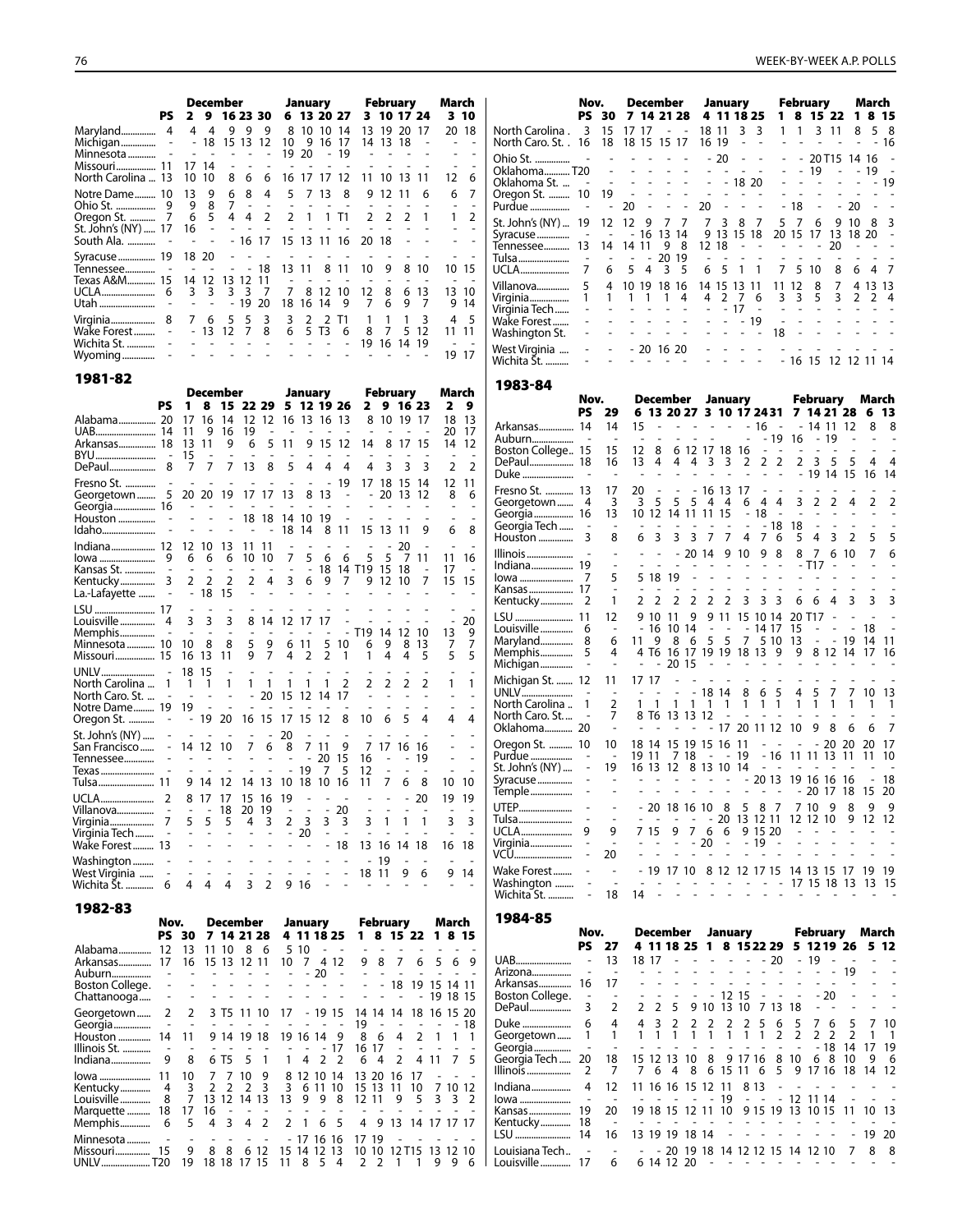Kentucky............... <sup>11</sup> <sup>13</sup> <sup>19</sup> <sup>18</sup> <sup>18</sup> <sup>11</sup> <sup>9</sup> - - - - - - - - - Louisville............... <sup>2</sup> - - - - - - - - - - - - - - - Missouri................. - - - - - - - - - - - - - - <sup>19</sup> <sup>14</sup>

New Orleans........ - - - - - - - - - - - - - 19 16 16 North Carolina ... 1 1 5 4 4 4 3 3 2 1 3 3 3 2 2 2

Navy........................ <sup>9</sup> <sup>10</sup> <sup>10</sup> <sup>11</sup> <sup>12</sup> <sup>9</sup> <sup>15</sup> <sup>19</sup> <sup>18</sup> - - - - - - - UNLV....................... <sup>5</sup> <sup>2</sup> <sup>1</sup> <sup>1</sup> <sup>1</sup> <sup>1</sup> <sup>1</sup> <sup>1</sup> <sup>4</sup> <sup>3</sup> <sup>1</sup> <sup>1</sup> <sup>1</sup> <sup>1</sup> <sup>1</sup> <sup>1</sup>

|                               | Nov.<br>PS                     | - 27                  |                                             |                          |                          |                                 | December January<br>4 11 18 25 1 8 15 22 29 5 12 19 26 |                          |                          | February                  |        | March<br>5 12                       |                          |                                                                     | PS.                    |                          | <b>December</b>                                                                                 |                                                                |                       |                               | January                  | 2 9 16 23 30 6 13 20 27                      |         | February                 | 3 10 17 24               |                | March<br>3 10                   |
|-------------------------------|--------------------------------|-----------------------|---------------------------------------------|--------------------------|--------------------------|---------------------------------|--------------------------------------------------------|--------------------------|--------------------------|---------------------------|--------|-------------------------------------|--------------------------|---------------------------------------------------------------------|------------------------|--------------------------|-------------------------------------------------------------------------------------------------|----------------------------------------------------------------|-----------------------|-------------------------------|--------------------------|----------------------------------------------|---------|--------------------------|--------------------------|----------------|---------------------------------|
| Loyola (IL)                   |                                |                       |                                             |                          | <b>Contract Contract</b> | $\sim$                          |                                                        | <b>Contract Contract</b> |                          | <b>Contract Contract</b>  | 20     | 16 14                               |                          | North Caro. St.  17 18 15 12 11 19 18 17 20                         |                        |                          |                                                                                                 |                                                                |                       |                               |                          |                                              |         |                          |                          |                |                                 |
| Maryland<br>Memphis           | 8                              | 5                     | 5 5                                         |                          | $-19$<br>3 3 3 6         |                                 | - - - 17 20 20<br>5 4 3                                |                          | $\overline{\mathbf{3}}$  | 5 4                       | 4      | 5                                   | 5                        | Northeastern - 19<br>Notre Dame                                     |                        |                          | $\sim$                                                                                          | $\sim$ $\sim$ $\sim$ $\sim$ $\sim$<br>$\overline{\phantom{a}}$ |                       |                               |                          |                                              |         |                          |                          |                | 20 18                           |
| Michigan                      |                                |                       |                                             |                          | $-20$ 18 13 16           | $\sim$ $-$                      | - 18 10                                                |                          | 8                        | 3 <sub>3</sub>            | 3      | 3                                   | $\overline{2}$           |                                                                     |                        |                          |                                                                                                 |                                                                |                       |                               |                          |                                              | 8       | - 8                      | 13 12                    |                | 17                              |
| Michigan St.                  |                                |                       |                                             |                          |                          | $- - 1719$                      |                                                        |                          | $\sim$                   |                           |        |                                     |                          | Pittsburgh 16    12    17    14    14    17    14    18    16    17 |                        |                          |                                                                                                 |                                                                |                       |                               |                          |                                              |         | 13 10                    | - 8<br>- 9               |                | 11 12                           |
| UNLV<br>North Carolina.       | 11<br>$\overline{\phantom{a}}$ | 20<br>19              | 20<br>$\sim$<br>16 13 10 7                  | $\sim$                   | $\sim 100$ km s $^{-1}$  | $\sim$ $-$<br>9<br>5            | - 20 16 11 14 11<br>6 8 11 15 13 13                    |                          |                          |                           | 9<br>8 | -11<br>- 6                          | 9<br>$\overline{7}$      | Providence                                                          |                        | $\sim$<br>4              | $\sim$<br>3                                                                                     | $\sim$ $\sim$<br>2 2 2                                         |                       | 6                             | 6<br>5                   | $\overline{4}$                               | 17<br>7 | 20<br>7                  | 19 20<br>6               | 6              | $ -$<br>3 <sub>7</sub>          |
| North Caro. St.  13           |                                | 11                    | 10 9 14 14 17                               |                          |                          |                                 |                                                        |                          |                          |                           | 16     | 18                                  | 16                       | St. John's (NY)                                                     | $\sim$                 | $\sim$ $-$               |                                                                                                 |                                                                | - 15 15 10            |                               |                          | 10 13 14 15                                  | 19      | 16                       | 20                       |                | $\sim$                          |
| Oklahoma                      | 5                              | 10                    | 17 15 11 17 13                              |                          |                          |                                 | 8 13 9                                                 | - 7                      | 7                        | 4 5                       | 6      |                                     | 4                        | Syracuse 15 17 12 9 7 7                                             |                        |                          |                                                                                                 |                                                                |                       | 5                             | - 5                      | $\overline{7}$<br>6                          | 11      | 9                        | 9 11                     |                | 10 10                           |
| Oregon St.<br>St. John's (NY) | 7                              |                       | 3<br>4                                      | 8                        | 5<br>4                   | 20<br>3                         | 14 10 14<br>4<br>2                                     |                          | 16                       | 18 19                     |        | 2                                   | 3                        | Temple -                                                            |                        |                          |                                                                                                 | 20 16 14<br>$\sim$                                             | $\sim$ $-$            |                               | 8 11 8<br>- 19           | 7<br>-16                                     | 6       | - 6                      | 5<br>- 5<br>15 18 16 15  |                | 8 8<br>15 19                    |
| SMU                           | 10                             | 9                     | 7<br>8                                      | 6                        | $\overline{4}$<br>7      | 4                               | 3<br>2                                                 | 4                        | 4                        | 99                        | -13    | -20                                 |                          |                                                                     |                        |                          | $-11$ 17                                                                                        | $\sim$                                                         |                       |                               |                          |                                              |         |                          |                          |                | 18 15                           |
| Syracuse  12                  |                                | 14                    | 12 10 9                                     |                          | 5<br>6                   |                                 | 7 7 11                                                 | 9                        | 6                        | 8<br>7                    |        | 13<br>15                            |                          | Western Ky.  - 14 8                                                 |                        |                          |                                                                                                 |                                                                |                       |                               |                          |                                              |         |                          |                          |                |                                 |
| Texas Tech                    |                                |                       |                                             |                          |                          |                                 |                                                        |                          |                          |                           |        | -17<br>- 20 17 12 17 15 12 15 15 18 |                          | 1987-88                                                             |                        |                          |                                                                                                 |                                                                |                       |                               |                          |                                              |         |                          |                          |                |                                 |
| Tulsa<br>Villanova            |                                |                       |                                             |                          |                          |                                 | $- - 161814181916$                                     |                          |                          | $\sim$                    |        |                                     |                          |                                                                     |                        |                          | December                                                                                        |                                                                |                       |                               | January                  |                                              |         | <b>February</b>          |                          |                | March                           |
| VCU                           |                                |                       |                                             |                          |                          |                                 | $-20$ 18 16 19                                         | $\sim$ $-$               |                          |                           |        | - -17 17 12 11                      |                          |                                                                     |                        |                          | PS 1 8 15 22 29                                                                                 |                                                                |                       | 5 12 19 26                    |                          |                                              |         | 2 9 16 23                |                          |                | 1 8 15                          |
| Virginia Tech  15             |                                | 15                    | 14 11 17 16                                 |                          |                          |                                 |                                                        |                          |                          |                           |        |                                     |                          | Arizona 17 9 4 2 1 1<br>Auburn                                      |                        |                          | $\sim$ $\sim$                                                                                   |                                                                |                       | 3 <sub>1</sub><br>$-19$       |                          | $1 \quad 1$                                  |         | $1 \t3 \t3 \t3$          |                          |                | $3 \t3 \t2$                     |
| Washington                    | 9                              | 8                     | 98                                          |                          | 7 11 15                  |                                 |                                                        |                          |                          |                           |        |                                     |                          | Bradley                                                             |                        |                          |                                                                                                 |                                                                |                       |                               | $\overline{\phantom{a}}$ |                                              |         | 18 15 17 14              |                          |                | 14 12 11                        |
| 1985-86                       |                                |                       |                                             |                          |                          |                                 |                                                        |                          |                          |                           |        |                                     |                          | BYU                                                                 |                        |                          |                                                                                                 |                                                                |                       |                               | $-12$ 7                  |                                              | 4       | 8<br>7                   | -11                      |                | 15 17 19                        |
|                               | Nov.                           |                       | December                                    |                          |                          |                                 | January                                                |                          |                          | February                  |        | March                               |                          |                                                                     |                        |                          |                                                                                                 | 9                                                              | - 9                   | 7<br>9                        | 9                        | -5                                           |         |                          | 5                        |                | 85                              |
|                               | PS 26                          |                       |                                             |                          |                          |                                 | 3 10 17 24 31 7 14 21 28 4 11 18 25                    |                          | 20 18                    |                           |        | - 4 11                              |                          | Florida 14 7 12 11 8 8                                              |                        |                          |                                                                                                 |                                                                |                       | - 15<br>$\sim$                |                          | - 14                                         | 19      |                          |                          |                |                                 |
| Alabama                       |                                | 20                    | 17 16 14 14 16 14 12 18                     |                          |                          |                                 |                                                        |                          |                          |                           |        |                                     |                          | Georgetown 16 17 14 18 19 18                                        |                        |                          |                                                                                                 |                                                                |                       | 14 11 15 15                   |                          |                                              |         | 14 - 18                  |                          |                |                                 |
| Auburn 10                     |                                | 19                    |                                             |                          |                          |                                 |                                                        |                          |                          |                           |        |                                     |                          | Georgia Tech  18<br>Illinois                                        |                        |                          |                                                                                                 | and a state of                                                 |                       | 19 20 13 13                   |                          |                                              | 17      |                          | 20                       |                | $13 \t18 -$<br>- 19 16          |
| Bradley<br>DePaul             |                                |                       | 19 18 18 20                                 |                          |                          |                                 | 20 17 13 13 13 12 11                                   |                          |                          |                           |        | 914                                 |                          |                                                                     |                        | 5                        | 6                                                                                               | 5 13 13                                                        |                       | 12 15                         |                          | $\sim$ $\sim$                                | $-19$   |                          |                          |                |                                 |
| Duke                          | 6                              | 6                     | 3                                           |                          |                          |                                 | 3<br>2                                                 | 5                        |                          |                           |        |                                     |                          |                                                                     |                        | 6                        |                                                                                                 | 3 7 14 14                                                      |                       | 16 17 19 16                   |                          |                                              |         | 13 13 13 13              |                          |                | 11 15 17                        |
| Georgetown                    | 8                              | 8                     | -5<br>6                                     | 5                        | 5                        | 11 13                           | 15                                                     | 12 12 11                 |                          | 9 13 15                   |        | 14 13                               |                          | lowa St.                                                            | $\sim$                 | $\overline{\phantom{a}}$ |                                                                                                 | $-20$ 16 16                                                    |                       | 17 14 10 12<br>18 16 16       |                          |                                              | 16      |                          |                          |                |                                 |
| Georgia Tech<br>Illinois      | $\overline{1}$<br>7            | 2<br>7                | - 5<br>5<br>12 10 15 16 14 18               |                          | 7 7                      | - 5<br>6                        | 5<br>$\sim$<br>$\overline{\phantom{a}}$                | 4 3 2                    | 5                        | 5                         | 4      | 6<br>19 19                          | - 6                      | Kansas St.                                                          |                        |                          |                                                                                                 |                                                                |                       |                               |                          |                                              | - 14    | $\overline{\phantom{a}}$ |                          |                | - 20                            |
| Indiana                       |                                |                       | 19 18                                       |                          | 17 17 15                 |                                 | $\sim$                                                 | - 15 18 16 15 16         |                          |                           |        | 16 16                               |                          |                                                                     |                        |                          | 1 1 2 2                                                                                         |                                                                |                       |                               | 1 5 4 9                  |                                              |         | 10 10 9 12               |                          | 8              | 6 6                             |
| lowa                          |                                |                       |                                             |                          |                          |                                 |                                                        |                          |                          |                           |        |                                     |                          | Louisville 13 14<br>Loyola Marymnt. - -                             |                        |                          |                                                                                                 | $- - - 20$                                                     | $\sim 100$            |                               |                          |                                              |         | - 20 19                  |                          |                | 18 16 15                        |
| Kansas                        | -5                             | 5                     |                                             | 6                        | 6<br>5                   |                                 | 987                                                    | 4                        | - 6<br>- 3               |                           |        | 2<br>3                              | $\overline{2}$           | Memphis - 20 20 19 20 19                                            |                        |                          |                                                                                                 |                                                                |                       | $\sim$ $ \sim$                | $\sim$                   | $\sim$                                       |         |                          |                          |                |                                 |
| Kentucky……………                 | 11                             | 10<br>12              | 9<br>- 9<br>11 11                           |                          |                          |                                 | 13 13 12 11 11 11<br>9 9 8 8 14 14 17                  |                          | 8 12 11 8                |                           | 5      |                                     | 3                        | Michigan 9 15 15 13 11 12                                           |                        |                          |                                                                                                 |                                                                |                       | 11 10 7 8                     |                          |                                              |         | 11 12 10 7               |                          |                | 10 10 10                        |
|                               |                                | 9                     | 16 15 16 15 18 17 18 13 18 16 19 16 13      |                          |                          |                                 |                                                        |                          |                          |                           |        |                                     |                          | UNLV                                                                |                        |                          | 9 16 17<br>- 19 17 15 15 15                                                                     |                                                                | $\sim$                | $\sim$<br>$\sim$<br>13 13 8 4 | $\sim$                   |                                              |         | $- - 15$ 15<br>2 7 11 8  |                          |                | 5 7 12                          |
| Maryland 19                   |                                | 17                    |                                             |                          |                          |                                 |                                                        |                          |                          |                           |        |                                     |                          | New Mexico                                                          |                        |                          | the company of the company of                                                                   |                                                                |                       | $-18$                         | $\overline{a}$           | $\sim$                                       |         |                          |                          |                |                                 |
| Memphis 15<br>Michigan        | 3                              | 14<br>3               | 13 12 10 10<br>2 <sub>2</sub>               | 2                        | 2                        | 9<br>- 6<br>$\overline{2}$<br>2 | - 6<br>3<br>$2\t6\t9$                                  | $\overline{2}$           | 34<br>7 10               | 7                         | -10    | 10 12<br>7                          | -5                       | North Carolina .                                                    | $\mathbf{3}$<br>$\sim$ | $\overline{1}$           | 5 4 4 4<br>$\sim$                                                                               |                                                                | $\sim$                | 4 2<br>$\sim$                 | $\overline{2}$<br>20     | 3                                            | 8       | 5<br>6                   | 9<br>14                  | 6<br>16        | 97<br>11 14                     |
| Michigan St.                  |                                |                       |                                             |                          |                          |                                 | $\overline{\phantom{a}}$<br>$\sim$                     |                          |                          | 19                        | -17    | 17 18                               |                          | North Caro. St<br>Notre Dame                                        |                        | - - 19                   | $\sim$                                                                                          | <b>Contract Contract</b>                                       |                       |                               |                          |                                              |         |                          |                          |                |                                 |
|                               |                                |                       |                                             |                          |                          |                                 |                                                        |                          |                          |                           | 19     | 18 17                               |                          | Oklahoma 19 18 16 14 12 10                                          |                        |                          |                                                                                                 |                                                                |                       |                               | 8 3 11 10                |                                              |         | 4                        | 4                        | 4              | 4<br>4                          |
| North Carolina  2             |                                | 16<br>$\overline{1}$  | 14 13 12 12 13 12 10 10 10                  |                          |                          | $\mathbf{1}$                    | $\overline{1}$                                         | 1 1                      | 9<br>6<br>$\overline{1}$ |                           | 9<br>3 | 13 11<br>4                          | 8                        | Pittsburgh 4 4 2 3 3 3                                              |                        |                          |                                                                                                 |                                                                |                       | $2\overline{6}$               |                          | 6 11                                         | 95      | - 8                      | 6                        | $7^{\circ}$    | 5 8                             |
| North Caro. St.   17          |                                | 15                    |                                             |                          |                          |                                 |                                                        |                          |                          | 20                        | 18     | -20                                 |                          | St. John's (NY)                                                     |                        |                          | $\sim 10^{-1}$ m $^{-1}$                                                                        |                                                                |                       | 8<br>10<br>20                 |                          | 5 <sub>2</sub>                               | 6<br>20 | $\overline{2}$           | 2 <sub>2</sub>           | $\overline{2}$ | 2 3                             |
| Notre Dame 12<br>Ohio St.     |                                | 11                    | 10 17 19 18 17 16 13 16 14 14 14 14<br>- 20 |                          |                          |                                 |                                                        |                          |                          |                           | 12     | 12 10                               |                          | Southern Miss.                                                      |                        |                          | $\sim$ $ \sim$                                                                                  |                                                                | $\sim$                |                               |                          | $-20$                                        | - 16    |                          | - 18                     |                |                                 |
| Oklahoma 13                   |                                | 13                    | 8<br>8                                      | 8                        | 8                        | 77                              | 7<br>5                                                 | 6                        | 5                        |                           |        | 8 10 14 15 15                       |                          | Syracuse  1 3 8 9 7 7                                               |                        |                          |                                                                                                 |                                                                |                       |                               | 7 9 14 17                |                                              |         | 12 11 12 10              |                          | 12 13          | 9                               |
| Purdue                        |                                |                       |                                             |                          |                          |                                 | $-201915$                                              | $\sim$                   | $\overline{\phantom{a}}$ |                           | 20     |                                     |                          | Temple 12 12 11 8 6 6                                               |                        |                          |                                                                                                 |                                                                |                       |                               | 6 4 3 6<br>$- 1818$      |                                              | 5       |                          |                          |                |                                 |
| St. John's (NY)               |                                |                       | 18 15 14 11 11 10 10 9                      |                          |                          |                                 | $- - - - - - - - 20$                                   | 8 7 10 7                 | $\sim$                   |                           |        |                                     |                          | Vanderbilt                                                          |                        |                          | $\mathcal{L}=\mathcal{L}=\mathcal{L}=\mathcal{L}$ .                                             |                                                                |                       |                               | and a state of           |                                              |         | 15 17 16 17              |                          | 19             |                                 |
| Syracuse                      | 4                              | 4                     | 4<br>4                                      | 44                       |                          |                                 | 4 4 4 9 11 8 12                                        |                          |                          | 9                         | 6      | C<br>8                              | 4<br>- 9                 | Villanova                                                           |                        |                          | $\mathcal{A}^{\mathcal{A}}$ , and $\mathcal{A}^{\mathcal{A}}$ , and $\mathcal{A}^{\mathcal{A}}$ |                                                                |                       |                               |                          | - 19                                         | - 20    |                          | $\sim 10^{-1}$ m $^{-1}$ |                | <b>Contractor</b>               |
| UTEP                          |                                |                       |                                             |                          |                          |                                 | - 19 15 17 19 19 17 15                                 |                          |                          |                           |        | $-20$                               |                          | Wyoming 10 10 7 6 5 5<br>Xavier                                     |                        |                          |                                                                                                 |                                                                |                       |                               | 5 12 17 -                |                                              |         |                          |                          |                | - 18 19 16 17 14 13<br>20 20 18 |
| Virginia Tech                 |                                |                       |                                             |                          |                          |                                 | - 20 19 20 19 16 20 16 15 20 18                        | - 19                     |                          |                           |        |                                     |                          |                                                                     |                        |                          |                                                                                                 |                                                                |                       |                               |                          |                                              |         |                          |                          |                |                                 |
| Western Ky.                   |                                |                       |                                             |                          |                          |                                 |                                                        |                          |                          |                           |        |                                     |                          | 1988-89                                                             |                        |                          | November December January                                                                       |                                                                |                       |                               |                          |                                              |         |                          |                          |                |                                 |
| 1986-87                       |                                |                       |                                             |                          |                          |                                 |                                                        |                          |                          |                           |        |                                     |                          |                                                                     |                        |                          |                                                                                                 |                                                                |                       |                               |                          | PS 22 29 6 13 20 27 3 10 17 24 31 7 14 21 28 |         |                          |                          |                | February March<br>714           |
|                               |                                |                       | December                                    |                          |                          | January                         |                                                        |                          | February                 |                           |        | March                               |                          | Alabama                                                             |                        |                          |                                                                                                 |                                                                |                       |                               |                          |                                              |         |                          |                          |                | $-20$                           |
| Alabama 13                    | PS.                            | 8 18                  | 2 9 16 23 30<br>$\sim$                      | $\overline{\phantom{a}}$ | $\sim$                   |                                 | 6 13 20 27<br>$-15139$                                 |                          |                          | 3 10 17 24<br>9 14 12 10  |        | 310<br>99                           |                          | Arizona11                                                           |                        |                          | 10 11 10                                                                                        | 9                                                              | 9                     | 8                             | 12                       | 9<br>6                                       | 4       |                          | 2 2 1<br>- 20 19         |                | $1 \quad 1$<br>19 18            |
| Arizona 19 20                 |                                |                       |                                             |                          |                          |                                 |                                                        |                          |                          |                           |        | $\overline{\phantom{a}}$            |                          | Connecticut -                                                       |                        |                          | 18                                                                                              |                                                                |                       |                               |                          |                                              |         |                          |                          |                |                                 |
| Arkansas  -<br>Auburn 12      |                                | - 20<br>77            | 6                                           | 5                        | 5                        |                                 | 13 10 17 18                                            | 20                       |                          |                           |        | $\overline{a}$<br>$\overline{a}$    |                          |                                                                     |                        | $\mathbf{1}$             | -1                                                                                              |                                                                | 1 1                   | -1                            |                          | 1 1 1 8 12 14 11                             |         |                          | 9                        | -9             | $7^{\circ}$                     |
| Clemson                       |                                |                       |                                             |                          | 20                       | 12 10                           | 14                                                     |                          | 12 12 10                 |                           |        | 13 13                               |                          | Florida 15                                                          |                        | 15 19                    |                                                                                                 |                                                                |                       |                               |                          |                                              |         |                          |                          |                |                                 |
| Cleveland St.  20             |                                |                       |                                             |                          |                          |                                 |                                                        |                          |                          |                           |        | $\overline{\phantom{a}}$            | $\overline{\phantom{a}}$ | Florida St. 16<br>Georgetown 2                                      |                        | 2 3                      | 17 14 13                                                                                        | 4<br>5                                                         | 6                     | 5<br>5                        | 7                        | 12 11 10 15 14 14 11<br>3 2                  | 6       | $\overline{2}$           | $\overline{4}$           | 3 2            | 8 12 7 12 16 14 16<br>3<br>-2   |
| DePaul                        |                                |                       |                                             | 19 17 15                 |                          | 7                               | 6<br>-8                                                |                          |                          |                           |        | 5 <sub>5</sub>                      |                          |                                                                     |                        |                          |                                                                                                 |                                                                |                       | 20                            |                          |                                              |         |                          |                          |                |                                 |
| Duke<br>Florida               |                                |                       |                                             | 20<br>- 20               | 17                       |                                 | 14 12 13<br>- 19                                       |                          |                          | 16 15 17 17<br>- 19 18 18 |        | 14 17<br>$\overline{\phantom{a}}$   |                          | Georgia Tech 13                                                     |                        |                          | 14 12 12 11 16 17 19 19                                                                         |                                                                |                       |                               |                          | $\sim$                                       | - 20    |                          |                          |                |                                 |
| Georgetown 18                 |                                |                       | 16 13 10 10 8                               |                          | 16                       |                                 | 9 15 11                                                |                          |                          | 10 13 11 8                |        | $\overline{7}$                      | $\overline{4}$           | $Indian$ $-$                                                        |                        | 9<br>20                  | $\overline{7}$<br>7                                                                             |                                                                | 6 5<br>$\overline{4}$ | 3                             | 2                        | 2<br>-1<br>19 16 17                          | 2       | 7<br>13                  | 5<br>10 8<br>43<br>9.    |                | 3<br>4<br>6 8                   |
| Georgia Tech  6               |                                |                       | 15 16 16 19 18                              |                          |                          |                                 |                                                        |                          |                          |                           |        |                                     |                          |                                                                     |                        | 76                       |                                                                                                 | 5                                                              |                       |                               |                          |                                              | 9       |                          |                          |                | 8 15 14 11 15 14                |
|                               |                                | 9 6<br>3 <sub>2</sub> | $\overline{5}$<br>8                         | 916<br>8                 | 12<br>6<br>4             | 8<br>4                          | 9 12<br>3                                              | 4<br>2                   | 2                        | 14 11 14 14<br>2          | 3      | 12 11<br>4                          | $\overline{\mathbf{3}}$  |                                                                     |                        |                          |                                                                                                 |                                                                |                       |                               |                          | -20 20 18 16 17 18<br>$\sim$                 | -19     | $-20$                    | $\sim$                   |                |                                 |
|                               |                                | 5 4                   |                                             | 3 3 3                    | 2                        | $\overline{2}$                  | $1\quad 2$                                             | 4                        |                          | 4 7 7                     |        | 6 6                                 |                          | Louisville 4 12 13 15 15 14 14 13 9 4 3 7 4 10 8 14 16 12           |                        |                          |                                                                                                 |                                                                |                       |                               |                          |                                              |         |                          |                          |                |                                 |
|                               |                                |                       | 6 14 13 13 12 19 20 - 20 18 17 15 16        |                          |                          |                                 |                                                        |                          |                          |                           |        | $-20$                               |                          | Michiaan                                                            |                        |                          | $\mathcal{D}$                                                                                   |                                                                | າ າ                   | $\mathcal{D}$                 | 76                       | 6 10 11 10 12 12 10                          |         |                          |                          |                | <b>Q</b> 10                     |

Louisville................ 4 12 13 15 15 14 14 13 9 4 3 7 4 10 8 14 16 12<br>Michigan................ 3 3 2 2 2 2 2 7 6 6 10 11 10 13 13 10 8 10 Michigan............... 3 3 2 2 2 2 2 7 6 6 10 11 10 13 13 10 8 10 Missouri.................14 13 8 11 10 10 11 11 10 8 5 5 3 3 7 7 10 6 UNLV.......................10 8 9 9 13 13 12 12 11 10 13 16 19 18 18 18 18 15 North Carolina ... 6 5 10 8 8 8 7 6 8 13 7 3 6 8 5 5 9 5 North Caro. St. ....18 18 16 19 18 17 18 16 15 15 15 13 17 19 17 20 17 19 Notre Dame......... - - - - <sup>19</sup> - - - - - - - - - - - - - Ohio St. .................17 <sup>16</sup> <sup>15</sup> <sup>14</sup> <sup>14</sup> <sup>12</sup> <sup>15</sup> <sup>14</sup> <sup>18</sup> <sup>16</sup> <sup>17</sup> <sup>15</sup> <sup>16</sup> <sup>16</sup> - - - - Oklahoma............. <sup>5</sup> <sup>4</sup> <sup>5</sup> <sup>6</sup> <sup>7</sup> <sup>7</sup> <sup>6</sup> <sup>4</sup> <sup>3</sup> <sup>5</sup> <sup>4</sup> <sup>1</sup> <sup>5</sup> <sup>1</sup> <sup>1</sup> <sup>4</sup> <sup>2</sup> <sup>4</sup>

**DIVISION I** Division I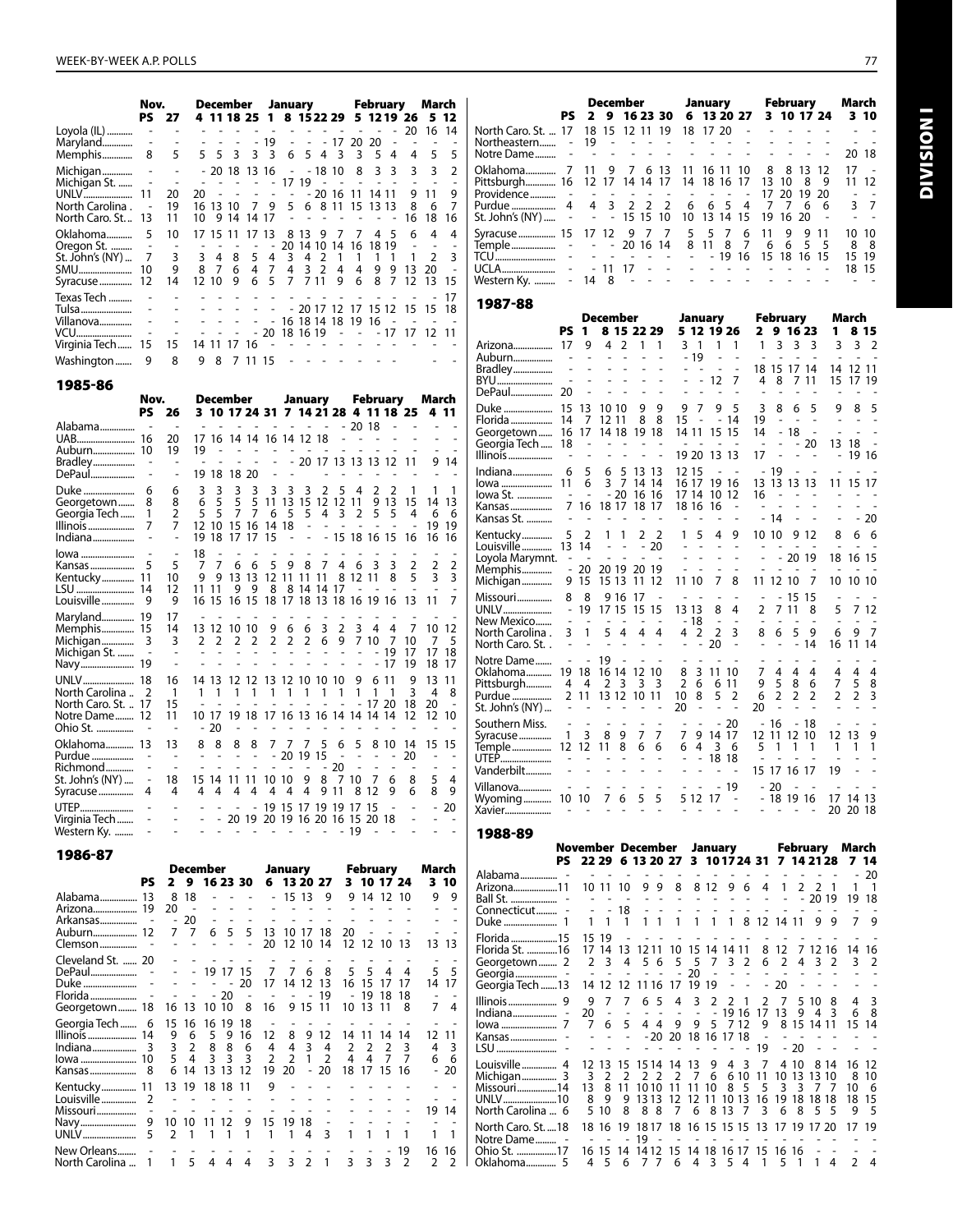|                                                                 |  |  |  |  |  |  |  |  | November December January February March                                           |  |
|-----------------------------------------------------------------|--|--|--|--|--|--|--|--|------------------------------------------------------------------------------------|--|
|                                                                 |  |  |  |  |  |  |  |  | PS 22 29 6 13 20 27 3 1017 24 31 7 14 21 28 7 14                                   |  |
| Providence                                                      |  |  |  |  |  |  |  |  | . 20 - 20 -                                                                        |  |
|                                                                 |  |  |  |  |  |  |  |  |                                                                                    |  |
| South Carolina  - - - - - - - 18 16 - - - - - - - - - - - - - - |  |  |  |  |  |  |  |  |                                                                                    |  |
| Stanford20                                                      |  |  |  |  |  |  |  |  | $- - - - - - - - - - - 201920181716131213$<br>6 4 3 3 3 3 2 4 11 14 14 9 6 6 6 5 7 |  |
| Temple19                                                        |  |  |  |  |  |  |  |  | 1917                                                                               |  |
| Tennessee - - 20 16 16 19 19 17 17 18 - - - - - - - - - -       |  |  |  |  |  |  |  |  |                                                                                    |  |
|                                                                 |  |  |  |  |  |  |  |  |                                                                                    |  |
|                                                                 |  |  |  |  |  |  |  |  |                                                                                    |  |
| West Virginia  - - - - - - - - - - - - - - 18 15 14 11 15 13 17 |  |  |  |  |  |  |  |  |                                                                                    |  |

|                                      | Nov. |                          | December                                  |                                |                                |                          |                            | January                       |                     |                     |                          | <b>February</b>          |                |                          | March          |                |
|--------------------------------------|------|--------------------------|-------------------------------------------|--------------------------------|--------------------------------|--------------------------|----------------------------|-------------------------------|---------------------|---------------------|--------------------------|--------------------------|----------------|--------------------------|----------------|----------------|
|                                      | PS   | 27                       | 5 12 19 26                                |                                |                                |                          |                            |                               |                     |                     |                          | 2 9 16 23 30 6 13 20 27  |                |                          | 6              | 13             |
| Alabama                              |      |                          | 21<br>19                                  | 20                             | 22                             |                          | 22 24 25                   |                               | -24                 |                     |                          |                          |                |                          |                | 23             |
| Arizona                              | 6    | 2                        | 20 20                                     | 22                             | 21                             |                          | 19 18 23                   |                               | 19                  | 24                  |                          | 22 20 21 23              |                |                          | 15             | 14             |
| Arkansas<br>Clemson                  | 9    | 11<br>$\overline{a}$     | $7^{\circ}$<br>10<br>$\overline{a}$<br>L, | 10<br>$\overline{\phantom{0}}$ | 11<br>$\overline{\phantom{0}}$ | $\overline{\phantom{a}}$ | 14 12 12<br>$\overline{a}$ | $\overline{\phantom{a}}$      | 6<br>٠              | 3<br>÷              | 3                        | 8<br>L,                  | 13<br>23       | 12<br>20                 | 9<br>17        | 7<br>17        |
| Connecticut                          |      |                          |                                           |                                |                                |                          |                            |                               | 20                  | 13                  | 8                        | 10                       | 6              | 4                        | 8              | 4              |
|                                      |      | 7                        | 6 12                                      | 12                             | 13                             | 13                       | 10                         | 8                             | 8                   | 5                   | 4                        | 6                        | 3              | 5                        | 12             | 15             |
| Florida  23                          |      | 24                       | 25 24                                     |                                |                                |                          |                            |                               |                     |                     |                          |                          |                | $\overline{\phantom{a}}$ | $\overline{a}$ |                |
| Georgetown                           | 5    | 3                        | 3<br>$\overline{\mathbf{3}}$              | 3                              | 3                              | 3                        | 2                          | $\overline{2}$                | 3                   | 6                   | 5                        | 3                        | 5              | -7                       | 5              | 8              |
| Georgia                              |      | ä,                       | ٠<br>÷                                    |                                |                                |                          |                            |                               |                     |                     |                          |                          | ÷,             | 25                       | 25             | ä,             |
| Georgia Tech  22                     |      | 21                       | 18 15                                     | 14                             | 14                             | 12                       |                            | 9 11                          | 13                  | 17                  | 16                       | -13                      | 8              | 11                       | 14             | 9              |
| Illinois                             | 8    | 8                        | 5<br>7                                    | 5                              | 4                              | 4                        | 8                          | 7                             | 10                  | -11                 | 12                       | 15                       | 19             | -18                      | 20             | 18             |
| Indiana 14                           |      | 14                       | 14 11                                     | 11                             | 10                             | 9                        | 13 14                      |                               | 12 22               |                     | 25                       |                          | 25             |                          |                |                |
| lowa<br>Kansas                       |      | $\overline{a}$<br>4      | - 21<br>$\overline{2}$<br>2               | 16<br>$\overline{2}$           | 18<br>$\overline{2}$           | 20<br>$\overline{2}$     | $\overline{a}$<br>1        | $\overline{\phantom{a}}$<br>1 | $\overline{a}$<br>2 | $\overline{a}$<br>2 | $\overline{a}$<br>2      | 1                        | 2              | 1                        | $\overline{2}$ | 5              |
| La Salle                             |      | $\overline{a}$           |                                           | 23                             | 20                             | 17                       | 21 17                      |                               | 18                  | 15                  | 14                       | 14                       | 14             | 13                       | 11             | 12             |
|                                      |      | 9                        |                                           |                                |                                |                          |                            |                               |                     |                     |                          |                          |                |                          |                | 19             |
| Louisville  12                       |      | 13                       | 9<br>9<br>11 10                           | 8<br>9                         | 9<br>8                         | 11<br>8                  | 14 13<br>11                | 10                            | 16<br>4             | 14<br>10            | 11<br>15                 | 9<br>18                  | 12<br>16       | 15<br>-21                | 16<br>18       | 16             |
| Loyola Marymount.                    |      | $\overline{\phantom{a}}$ |                                           |                                |                                | 25                       | 23 21                      |                               |                     | 22 20               | 20 19                    |                          | 22 22          |                          | 21             | 21             |
| Memphis 24                           |      | 22                       | 16 17                                     | 17                             | 15                             | 21                       | 20                         |                               | $\overline{a}$      | ٠                   | $\overline{\phantom{a}}$ | $\overline{\phantom{a}}$ | $\overline{a}$ |                          |                |                |
| Michigan                             | 4    | 10                       | 8<br>6                                    | 6                              | 5                              | 5                        | 3                          | 6                             | 7                   | 4                   | 7                        | 5                        | 7              | 8                        | 13             | 13             |
| Michigan St.                         |      |                          | $-25$                                     | 25                             |                                |                          |                            |                               |                     |                     | 23                       | 21                       | 15             | 14                       | 7              | 3              |
| Minnesota  20                        |      |                          |                                           |                                | 25                             |                          | 24 16 22                   |                               | 21                  | 19                  | 17                       | 17                       | 18             | 17                       | 19             | 20             |
| Missouri 11                          |      | 5                        | 44                                        | 4                              | 7                              | 7                        | 5                          | 4                             | 1                   | 1                   | 1                        | $\overline{2}$           | 1              | 3                        | 6              | 11             |
| UNLV                                 | 1    | 6<br>$\overline{a}$      | 5 14                                      | 13                             | 12                             | 10                       | 7                          | 9                             | 5                   | 12                  | 9                        | 7<br>25                  | 4              | $\overline{2}$           | 3              | $\overline{2}$ |
| New Mexico St                        |      |                          |                                           |                                |                                |                          |                            | $\overline{\phantom{a}}$      | ä,                  |                     |                          |                          | 24 24          |                          | 23             | 24             |
| North Carolina                       | 7    | 12                       | 17                                        |                                | 24                             |                          |                            | $\overline{a}$                |                     | - 25                |                          |                          |                |                          |                |                |
| North Caro. St.  19<br>Notre Dame 17 |      | 25<br>19                 | 19 16                                     | 15                             | 19                             |                          | 18 17 19                   |                               | $\overline{a}$      | ÷,                  |                          |                          |                | $\overline{a}$           |                |                |
| Oklahoma 16                          |      | 17                       | 12<br>8                                   |                                | 6                              | 6                        | 4                          | 3                             | 9                   | 9                   | 13 11                    |                          | 10             | 5                        | 1              | 1              |
| Oklahoma St.  21                     |      | 23                       | $-22$                                     | 24                             |                                |                          |                            |                               |                     |                     |                          |                          |                |                          |                |                |
| Oregon St.                           |      | $\overline{\phantom{a}}$ | 24 23                                     | 21                             | 23 23 22 18 17 21              |                          |                            |                               |                     |                     | 18 16                    |                          | 17 16          |                          | 22             | 22             |
| Pittsburgh 18                        |      | 18                       | 22<br>$\overline{a}$                      |                                |                                |                          |                            |                               |                     | $\overline{a}$      |                          |                          |                |                          |                |                |
| Purdue                               |      | $\overline{\phantom{a}}$ | L,                                        |                                |                                |                          |                            | - 24                          | 13                  | 8                   | 10                       | 12                       | 9              | 9                        | 10             | 10             |
| St. John's (NY)  25                  |      | 20                       | 15 18                                     | 19                             | 17                             |                          | 16 15 15                   |                               | 15                  | 18                  | 24 24                    |                          |                |                          |                |                |
| Syracuse                             |      | 1                        | 1<br>1                                    | 1                              | 1                              | 1                        | 6                          | 5                             | 11                  | 7                   | 6                        | 4                        | 11             | 10                       | 4              | 6              |
| Temple 15                            |      | 16                       | 23                                        |                                |                                |                          |                            |                               |                     |                     |                          |                          |                |                          |                |                |
|                                      |      | 15<br>٠                  | 13 13                                     | 18                             | 16                             |                          |                            |                               | 15 19 16 23 16      | $-2520252321$       | 19 23                    | 22                       |                |                          |                |                |
| Xavier                               |      |                          |                                           |                                |                                |                          |                            |                               |                     |                     |                          |                          | 19             | -19                      | 24             | 25             |

| Nov.                      |                |                |               | December       |                |                | January                  |                |                          |                          |             |                | February                |    | March            |                |
|---------------------------|----------------|----------------|---------------|----------------|----------------|----------------|--------------------------|----------------|--------------------------|--------------------------|-------------|----------------|-------------------------|----|------------------|----------------|
| PS                        | 27             | 4              |               | 11 18 25       |                |                |                          |                |                          |                          |             |                | 1 8 15 22 29 5 12 19 26 |    | 5                | 12             |
|                           | 6              |                | 12 20         |                |                | ۰              |                          |                |                          |                          |             |                |                         | 24 | 24               | 19             |
| 3<br>Arizona              | $\overline{2}$ | $\overline{2}$ | 4             | 4              | 4              | 4              | 6                        | 6              | -5                       | 6                        | 5           | 6              | 9                       | 7  | 9                | 8              |
| $\mathcal{P}$<br>Arkansas | 3              | $\mathbf{R}$   | $\mathcal{P}$ | $\overline{2}$ | $\overline{2}$ | $\overline{2}$ | $\overline{2}$           |                | 2 <sub>2</sub>           | $\overline{2}$           | $2^{\circ}$ | 3              | 3                       | 3  | 5                | $\overline{2}$ |
| Connecticut 17            | 15             |                | 14 16         |                | 15 13          | 12             |                          | 9 13 19        |                          |                          |             |                |                         |    |                  |                |
| DePaul                    |                |                |               |                |                |                |                          |                |                          |                          |             |                |                         |    | 25               | -24            |
| Duke<br>6                 | 8              |                | 5 10          | 9              | 8              | 8              | 14 12 9                  |                |                          | 7                        | 6           | 5              | 7                       | 8  | 6                | 6              |
| East Tenn. St.            |                |                | 24            | 21             | 20             | 17             | 16                       | 15 12          |                          | 16                       | 13          | 10             | 13                      | 19 | 15               | 17             |
| Georgetown<br>9           | 9              |                |               |                | 16             | 15             | 15                       | 19 21          |                          | 18                       |             | 20 18 25       |                         |    |                  |                |
| Georgia 21                | 17             | 13             | -11           | 17             | 17             |                |                          |                |                          |                          |             |                |                         |    |                  |                |
| Georgia Tech  16          | 14             | 20             | 23            |                |                | 24 24          |                          | $\overline{a}$ | $\overline{a}$           | 23                       |             |                |                         |    |                  |                |
| Indiana<br>8              | 10             |                | 7             | 6              | 5              | 5              | - 3                      | 3              | 3                        | 4                        | 4           | 4              | 4                       | 5  | 3                | 3              |
| lowa                      |                |                |               |                |                | 23 22 22 24    |                          |                | ٠                        |                          |             |                |                         |    |                  |                |
| Kansas                    |                |                |               |                |                | ٠              |                          |                | $\overline{\phantom{a}}$ | 24                       | 18 11       |                | 8                       | 10 | 12               | 12             |
| Kentucky                  | $\overline{a}$ | 25 18          |               |                | 18 18          | 16 11          |                          | 9              | 8                        | 10                       |             | 10 16          | 12                      | 13 | 10               | 9              |
| LSU  14                   | 20             | 18 12          |               |                | 10 15          |                |                          |                |                          | 14 20 20 16 14           |             | 19 20 19       |                         | 18 | 16               | 22             |
| Louisville 23             | 25             |                |               |                |                |                |                          |                | $\sim 10^{-10}$          |                          |             |                |                         |    |                  |                |
| Michigan St.<br>4         | 5              |                |               | 19 21 24 25 25 |                |                | $\overline{\phantom{a}}$ |                | $-22$                    |                          | $-25 -$     |                |                         |    |                  |                |
| Mississippi St.           | ٠              |                |               |                |                |                |                          |                | $\sim$                   | $\overline{\phantom{a}}$ |             |                |                         |    | - 23 21 23 18 21 |                |
| Missouri 20               | 23             |                |               |                |                |                |                          |                |                          |                          |             |                |                         |    |                  |                |
| Nebraska                  |                |                |               | <b>22.22</b>   |                | -19            | 18                       | 17 14          |                          | 11                       | 15          | 17 14          |                         | 15 | 13               | 11             |
| UNLV<br>1                 | 1              |                |               |                |                |                |                          |                |                          |                          |             |                |                         |    |                  |                |
| New Mexico St.            |                |                |               |                | - 74           | 23             | 23                       | 21             | 23                       | 20                       | 16          | 12             | 15                      |    |                  | 15             |
| New Orleans               |                |                |               |                |                |                |                          |                | 24                       | 22                       | 21          |                |                         |    |                  |                |
| North Carolina<br>5       | 4              | 10             | 9             |                | 8 7            | 7              | 5                        | 5              | 7                        | 9                        | 9           | 8              | 6                       | 4  | 7                | 4              |
| Ohio St.<br>10            | 11             | 9              | 8             | 7              | 6              | 6              | 4                        | 4              | 4                        | 3                        | 3           | $\mathfrak{p}$ | $\mathcal{P}$           | C  | $\mathcal{P}$    | 5              |
|                           |                |                |               |                |                |                |                          |                |                          |                          |             |                |                         |    |                  |                |

|                                   | Nov.                             |                                            |                                            |                                   | December                          |                                |                                      |                                | January                       |                                   |                                                      |                                            |                                  |                                         | February                          |                                | March                         |                                  |
|-----------------------------------|----------------------------------|--------------------------------------------|--------------------------------------------|-----------------------------------|-----------------------------------|--------------------------------|--------------------------------------|--------------------------------|-------------------------------|-----------------------------------|------------------------------------------------------|--------------------------------------------|----------------------------------|-----------------------------------------|-----------------------------------|--------------------------------|-------------------------------|----------------------------------|
|                                   | PS                               | 27                                         |                                            | 4                                 | 11                                |                                | 18 25                                | 1                              |                               |                                   | 8 15 22 29 5 12 19 26                                |                                            |                                  |                                         |                                   |                                | 5                             | 12                               |
| Oklahoma 15<br>Oklahoma St.  -    |                                  | 18<br>$\overline{\phantom{a}}$             |                                            | 16 13<br>٠                        | ٠                                 | 11                             | -14                                  | ٠                              | $\overline{\phantom{a}}$      | $\overline{\phantom{a}}$          | 13 12 11 13 21<br>$\overline{\phantom{a}}$           | ٠                                          | 23                               | 22 21 16                                |                                   | 12                             | 14                            | 14                               |
| Pittsburgh 12                     |                                  | 13                                         |                                            | 11 15                             |                                   | 14 11                          |                                      | 11                             |                               | 17 16 17                          |                                                      | 19 24 22 22                                |                                  |                                         |                                   | 22                             |                               |                                  |
| St. John's (NY)  25               |                                  | ٠<br>21                                    |                                            | $\overline{\phantom{a}}$<br>17 14 | ÷,                                | 25<br>13                       | ÷,<br>9                              | ٠                              | $\overline{\phantom{a}}$      | $\sim$<br>9 10 10 10              | $\overline{\phantom{a}}$                             | $\sim$<br>5                                |                                  | $-2523$<br>8 13 18                      |                                   | 21<br>17                       | 19<br>20                      | 18<br>20                         |
| Seton Hall                        |                                  | ٠                                          |                                            |                                   |                                   |                                |                                      |                                | ä,                            | 25                                | 25<br>$\overline{\phantom{a}}$                       |                                            | $\overline{a}$                   | - 24                                    |                                   | 20                             | 21                            | 13                               |
| South Carolina                    | L,                               | $\overline{a}$                             |                                            | 21                                | 17                                | 16 12                          |                                      | 20 21 22 25                    |                               |                                   |                                                      | $\overline{\phantom{a}}$                   | L,                               | ÷,                                      | ٠                                 | $\overline{\phantom{a}}$       |                               | ٠                                |
| Southern Miss.  24<br>Syracuse 13 |                                  | 19<br>7                                    |                                            | 15<br>4                           | 22<br>3                           | 20<br>3                        | 21<br>3                              | 21<br>3                        | 8                             | 19 18 15<br>8                     | - 6                                                  | 17<br>8                                    | 12<br>7                          | 9 11<br>7                               | 5                                 | 14<br>6                        | 22<br>4                       | 25<br>7                          |
| Temple 19                         |                                  | $\overline{a}$                             |                                            | 24                                | ÷,                                | $\overline{a}$                 | $\overline{\phantom{a}}$             | $\overline{\phantom{a}}$       | $\overline{\phantom{a}}$      | ÷,                                | ÷,                                                   | $\overline{\phantom{a}}$                   |                                  |                                         |                                   |                                |                               |                                  |
| Texas  22                         |                                  | 22<br>$\overline{\phantom{a}}$             |                                            | 23 25<br>$\overline{\phantom{a}}$ | $\overline{a}$                    | 23<br>$\overline{\phantom{a}}$ | $\overline{a}$<br>$\overline{a}$     | $-25$                          | $\overline{a}$                | $\overline{\phantom{a}}$          | ÷,<br>$\overline{\phantom{a}}$                       | $\overline{a}$<br>$\overline{\phantom{a}}$ | $\overline{a}$<br>$\overline{a}$ | 24                                      | $\overline{a}$<br>L,              | ÷,<br>L,                       | 23<br>٠                       | 23                               |
| UCLA 11                           |                                  | 12                                         |                                            | 8                                 | 6                                 | 5.                             | 10                                   | 10                             | 7                             | 7 11                              |                                                      | 12                                         |                                  | 14 15 17                                |                                   | 16                             | 17                            | 16                               |
| Utah<br>Villanova                 |                                  | $\overline{a}$<br>24                       |                                            | ä,<br>L,                          | $\overline{\phantom{a}}$          | $\overline{\phantom{a}}$       | ÷,                                   | $\overline{\phantom{0}}$       |                               | L,                                | $-232013$                                            | ÷,                                         | 17<br>L,                         | 14 10                                   |                                   | 9<br>L,                        | 8<br>÷,                       | 10                               |
| Virginia 18                       |                                  | 16                                         |                                            | 21 19                             |                                   | 19 19                          |                                      |                                |                               |                                   | 18 13 14 18 15 11 19 20                              |                                            |                                  |                                         |                                   | 25                             |                               |                                  |
|                                   |                                  |                                            |                                            |                                   |                                   |                                |                                      |                                |                               |                                   |                                                      |                                            |                                  |                                         |                                   |                                |                               |                                  |
| 1991-92                           | Nov.                             |                                            |                                            | December                          |                                   |                                |                                      |                                |                               | January                           |                                                      |                                            |                                  | February                                |                                   |                                | March                         |                                  |
|                                   | PS                               | -25                                        | 2                                          |                                   |                                   |                                | 9 162330                             |                                |                               | 6 13 20 27                        |                                                      |                                            |                                  |                                         | 3 10 17 24                        |                                | 2916                          |                                  |
| Alabama 17                        |                                  | 16                                         | 15                                         |                                   |                                   |                                | 20 20 20 19                          | 16                             |                               | 9 15 22                           |                                                      |                                            |                                  | 18 16 14                                | 16                                |                                | 20 17 13                      |                                  |
| Arizona St.  24                   |                                  | 3<br>25                                    | 3<br>$\overline{\phantom{a}}$              | 2<br>$\overline{\phantom{a}}$     | $\blacksquare$                    | 26<br>٠                        | 6<br>٠                               | 6<br>$\overline{\phantom{a}}$  | $\overline{\phantom{a}}$      | 7 11<br>÷,                        | 9<br>$\overline{\phantom{a}}$                        | 7<br>$\overline{\phantom{a}}$              | 7                                | 5<br>$\overline{\phantom{a}}$           | 5<br>٠                            | 4<br>٠                         | $\overline{\phantom{a}}$      | 2 10                             |
| Arkansas                          | 3                                | 2                                          | 11                                         |                                   |                                   |                                | 19 19 15 16                          |                                | 13 12                         | 9                                 | 7                                                    |                                            |                                  | 5 11 10                                 | 9                                 | 7                              | 6                             | 9                                |
| Charlotte                         | $\overline{\phantom{a}}$         | ÷,                                         | $\overline{\phantom{a}}$                   |                                   | 24 24 25 21                       |                                |                                      |                                |                               | 22 18 19 17                       |                                                      |                                            | 20 22                            | L,                                      | ÷,                                |                                |                               |                                  |
| Cincinnati<br>Connecticut 15      |                                  | 15                                         | ÷<br>12                                    | ÷,<br>8                           | L,<br>7                           | 5                              | 5                                    | 5                              | L,<br>8                       | 7                                 | 6                                                    |                                            |                                  | - 24 19<br>10 18 21                     | 19<br>24                          | ٠                              | 14 12 12<br>٠                 |                                  |
| DePaul 18                         |                                  | 20                                         | 20                                         | $\overline{a}$                    |                                   | ÷,                             | $\overline{a}$                       | $\overline{\phantom{a}}$       | $\overline{\phantom{a}}$      |                                   | $\overline{a}$                                       | $\overline{\phantom{a}}$                   |                                  | $\overline{\phantom{a}}$                | 21                                |                                | 15 19 24                      |                                  |
| Duke<br>Florida St.               | 1                                | 1<br>÷,                                    | 1<br>L,                                    | 1                                 | 1                                 | 1                              | 1                                    | 1                              | 1<br>L,                       | 1                                 | 1<br>$-23$                                           | 1                                          | 1                                | 1                                       | 1<br>23 23 16 22                  | 1                              | 1<br>19 18 20                 | -1                               |
| Georgetown 16                     |                                  | 17                                         | 18                                         | 23 23 24 22                       |                                   |                                |                                      |                                | - 22                          |                                   | ٠                                                    | $\sim$                                     | ٠                                | 25                                      | 18                                |                                | 17 21                         | 22                               |
| Georgia Tech  23                  |                                  | 18                                         | 17                                         | 13 13 13 15                       |                                   |                                |                                      |                                | 14 16                         | 18 20                             |                                                      | 24                                         | L,                               | $\overline{a}$                          | L.                                | $\overline{\phantom{a}}$       | $\overline{\phantom{a}}$      |                                  |
| lowa  21                          |                                  | 10<br>21                                   | 9<br>21                                    | 13 14 10 10                       | 16 22 23                          |                                |                                      | 10                             | 5<br>$\overline{\phantom{a}}$ | 4<br>÷,                           | 4<br>L,                                              | 6<br>÷,                                    | 4                                | 7                                       | 2                                 | 2                              | 4                             | 5                                |
| lowa St.                          |                                  | $\overline{a}$                             | ٠                                          | ٠                                 | $\overline{\phantom{m}}$          |                                | $\overline{a}$                       |                                | - 24                          | $\qquad \qquad \blacksquare$      | $\overline{a}$                                       | $\overline{a}$                             | $\overline{\phantom{a}}$         | 23                                      | $\overline{a}$                    | $\overline{\phantom{0}}$       | $\overline{a}$                |                                  |
| Kansas  12                        | 4                                | 12<br>13                                   | 10<br>14                                   | 7<br>9                            | 6                                 | - 4                            | - 4<br>8 17 17                       | 4                              | 6<br>15 10                    | 5                                 | 5<br>8 14                                            | 3                                          | $\overline{4}$<br>19 19 13       | 3                                       | 3<br>11                           | 3<br>10                        | 3<br>9                        | 2<br>- 6                         |
| Kentucky……………<br>LSU              | 6                                | 9                                          | 16 25                                      |                                   | $\overline{\phantom{a}}$          | $\sim$                         | $\sim$                               | ä,                             | $\sim$                        | ÷,                                | $\sim$                                               | 22 20                                      |                                  | $\overline{a}$                          | $\overline{a}$                    |                                | 23 23 25                      |                                  |
| Louisville 25                     |                                  | $\overline{\phantom{a}}$<br>$\overline{a}$ | $\overline{\phantom{a}}$<br>$\overline{a}$ | $\blacksquare$<br>$\overline{a}$  |                                   |                                | 25 21 24                             | ÷,                             |                               | 25 20 24                          |                                                      | $\overline{\phantom{a}}$<br>L,             | $\overline{\phantom{a}}$         | L,<br>$\overline{a}$                    | L,<br>$\overline{a}$              | ٠                              |                               |                                  |
| Massachusetts                     | $\overline{a}$                   | 23                                         | 25                                         | 18 15 11 11                       |                                   |                                |                                      | 25<br>11                       |                               | 15 16 15                          |                                                      |                                            | 15 17 20                         |                                         | 17                                |                                | 25 22 17<br>18 14 15          |                                  |
| Michigan 20<br>Michigan St.       | $\overline{a}$                   | $\overline{\phantom{a}}$                   | 22                                         | 13 12                             |                                   | 9                              | 9                                    |                                |                               | 9 11 14 13                        |                                                      |                                            | 11 12 11                         |                                         | 12                                |                                | 13 16 14                      |                                  |
| Missouri<br>Nebraska              | $\overline{a}$<br>$\overline{a}$ | L,                                         | $\overline{\phantom{a}}$<br>$\overline{a}$ | 21                                |                                   |                                | 17 16 13<br>L,                       |                                | ٠                             | 12 13 12<br>$\sim$                | 8<br>$\overline{a}$                                  | 12<br>$\overline{\phantom{a}}$             | 9<br>÷,                          | 9<br>÷,                                 | - 6<br>25                         | $\blacksquare$                 | 11 13 16<br>$\sim$            | $\overline{\phantom{a}}$         |
| UNLV                              | $\overline{a}$                   | $\overline{\phantom{a}}$                   | 24                                         | $\overline{a}$                    | ÷,                                | Ĭ.                             | Ĭ.                                   | $\overline{a}$                 |                               | - 25 21                           |                                                      |                                            | 17 15 12                         |                                         | 7                                 | 6                              | 7                             | 7                                |
| North Carolina                    | 8                                | 6                                          | 5                                          | 5                                 | 9                                 | 8                              | 8                                    | 8                              |                               | 14 10 11                          |                                                      | 9                                          | 6                                | 4                                       | 10                                |                                | 16 20 18                      |                                  |
| Ohio St.<br>Oklahoma 19           | 7                                | 5<br>19                                    | 4<br>19                                    | 4<br>17                           | 4<br>16 14 14                     | 7                              | 7                                    | 7<br>21                        | 4                             | 23 17 18                          | 6 10                                                 | 8<br>21                                    | 8<br>$\sim$                      | 6<br>$\overline{\phantom{a}}$           | 8<br>$\overline{\phantom{a}}$     | 5                              | 5<br>$-2423$                  | - 3                              |
| Oklahoma St.  13                  |                                  | 11                                         | 8                                          | 6                                 | 5                                 | 3                              | 3                                    | 3                              | 3                             | 3                                 | 3                                                    | 2                                          | 2                                | 8                                       | -14                               |                                | 12 11 11                      |                                  |
| Pittsburgh                        | $\qquad \qquad \blacksquare$     | 24                                         | $\overline{a}$                             | $\overline{a}$                    | L,                                | L,                             | L,                                   | ÷,                             | L,                            | $\overline{a}$                    | L,                                                   |                                            |                                  |                                         |                                   |                                |                               |                                  |
| St. John's (NY)  10<br>Seton Hall | 9                                | 8<br>7                                     |                                            | 7 11 10 18 18<br>6 12 11 12 12    |                                   |                                |                                      | 18 21                          |                               | 17 17 22                          | ۳<br>$\mathcal{L}^{\text{max}}_{\text{max}}$         | $\sim 10$                                  | $-252$                           | $-2420$                                 |                                   | - 22 15 19                     | - 25                          |                                  |
| Southern Cal.                     | -                                | $\overline{a}$                             | $\sim$ $ -$                                |                                   | $- 25$                            |                                |                                      | $23 - -$                       |                               |                                   | 25                                                   | 16 13 15 13                                |                                  |                                         |                                   |                                | 8 10                          | - 8                              |
| Stanford<br>Syracuse              |                                  | $\overline{a}$                             | -                                          | -                                 |                                   |                                | $\overline{\phantom{a}}$<br>- 23     | ٠                              |                               | $-24$<br>20 20 13 12              | $\sim$ $-$                                           | $\overline{\phantom{a}}$                   | $\sim$                           | $\overline{\phantom{a}}$<br>13 10 17 22 | $\overline{a}$                    | $\overline{\phantom{a}}$<br>24 |                               | - 21                             |
| UTEP                              |                                  | L,                                         | $\overline{\phantom{m}}$                   | L,                                | ÷                                 | -                              |                                      | ٠                              |                               | - 23 19                           |                                                      | 25 21                                      |                                  | ٠                                       |                                   |                                |                               |                                  |
| Tulane                            | $\overline{a}$                   | ÷,                                         | $\overline{\phantom{a}}$                   | $\overline{a}$                    | $\overline{a}$                    | $\frac{1}{2}$                  | $\overline{\phantom{a}}$             |                                |                               | 24 19 21 16                       |                                                      |                                            |                                  | 14 14 18 15                             |                                   | 21                             | $\overline{a}$                | ٠                                |
| UCLA                              | -11                              | 4<br>14                                    | 2<br>13                                    | 3<br>10 18 19                     | 3                                 | 2                              | 2<br>$\overline{\phantom{a}}$        | 2<br>٠                         | 2<br>٠                        | 2<br>$\qquad \qquad \blacksquare$ | 2<br>$\qquad \qquad \blacksquare$                    | 4<br>$\overline{a}$                        | 3<br>$\overline{\phantom{a}}$    | 2<br>$\overline{\phantom{a}}$           | 4<br>$\overline{a}$               | 9<br>$\overline{\phantom{a}}$  | 8<br>$\overline{\phantom{a}}$ | 4<br>$\overline{a}$              |
| Wake Forest 22                    |                                  | 22                                         | 23 22 21 22 20                             |                                   |                                   |                                |                                      | 19                             | $\overline{a}$                | $\overline{a}$                    | $\overline{a}$                                       |                                            | L.                               | L.                                      |                                   |                                |                               | $\overline{a}$                   |
| 1992-93                           |                                  |                                            |                                            |                                   |                                   |                                |                                      |                                |                               |                                   |                                                      |                                            |                                  |                                         |                                   |                                |                               |                                  |
|                                   |                                  | November December                          |                                            |                                   |                                   |                                |                                      |                                |                               | January                           |                                                      |                                            |                                  | February                                |                                   |                                | March                         |                                  |
| Arizona 10 10                     |                                  | PS 23 30                                   | 9                                          | $\overline{\mathbf{z}}$<br>14     |                                   |                                | 142128<br>15 14 22                   |                                | 20 12                         | 4 11 18 25<br>11                  | 8                                                    | 1.<br>8                                    | 5                                | 4                                       | 8 15 22<br>-4                     | 1<br>3                         | - 6                           | 8 15<br>-5                       |
| Arkansas                          | $\overline{a}$                   | $\qquad \qquad \blacksquare$               | -                                          | 16                                |                                   |                                | 12 10 9                              |                                | 139                           |                                   | 8 16                                                 |                                            |                                  |                                         | 17 14 13 15                       |                                |                               | 13 14 12                         |
| Boston College<br>BYU             | ÷,<br>$\overline{\phantom{0}}$   | $\overline{a}$<br>-                        | $\overline{a}$<br>÷,                       | $\overline{a}$<br>$\overline{a}$  | ٠<br>$\overline{a}$               |                                | $ -$<br>- 25                         | $\qquad \qquad \blacksquare$   | - 22<br>$\overline{a}$        | ÷<br>$\overline{a}$               | $\overline{\phantom{m}}$<br>$\overline{\phantom{m}}$ | $\overline{a}$                             | - 21<br>$\overline{a}$           | $\overline{a}$                          | $\overline{\phantom{a}}$<br>$-23$ | ٠                              | 21 25                         | $\overline{a}$                   |
| California                        | $\overline{a}$                   | $\overline{a}$                             | $\overline{a}$                             | $\overline{\phantom{a}}$          |                                   |                                | 25 21 19                             | L,                             | $\overline{a}$                | L,                                | $\overline{a}$                                       | $\overline{a}$                             | $\overline{a}$                   | L,                                      |                                   |                                |                               | L,                               |
| Cincinnati  21                    |                                  | 23                                         | -22                                        |                                   | 19 19 23 21                       |                                |                                      |                                | 16 11                         | 9                                 | 6                                                    | 4                                          | 8                                | 8                                       | 10                                |                                | 12 11                         | 7                                |
| Connecticut 16<br>Duke            | 3                                | 16 25<br>3                                 | 4                                          | 1                                 | $-242223$<br>1                    | 1                              | 1                                    | $\overline{1}$                 | 19 15<br>3                    | 6                                 | 17 22<br>7                                           | $\overline{a}$<br>5                        | $\overline{a}$<br>3              | $\overline{a}$<br>7                     | 9                                 | 6                              |                               | 8 10                             |
| Florida St.                       | 9                                | 7                                          | 11                                         | 10                                |                                   |                                | 10 18 18                             | 23                             | $\overline{\phantom{a}}$      |                                   | - 19                                                 |                                            | 12 10                            | 9                                       | 6                                 |                                | 11 10 11                      |                                  |
| Georgetown 12                     |                                  | 13                                         | 14                                         | 11                                |                                   |                                | 11 11 10                             |                                | 17 20                         | 18 21                             |                                                      | 23                                         | $\overline{a}$                   |                                         | ٠                                 |                                |                               |                                  |
| Georgia Tech  14<br>Houston       | $\overline{a}$                   | 14<br>$\overline{a}$                       | 13<br>÷                                    | 17<br>$\overline{a}$              | -                                 | $\overline{a}$                 | 17 16 14<br>$\overline{\phantom{m}}$ | 10<br>$\overline{\phantom{a}}$ | 8<br>$\overline{\phantom{a}}$ |                                   | 16 18<br>- 25                                        | 22<br>$\overline{\phantom{a}}$             | -<br>$\overline{a}$              | $\overline{a}$<br>÷,                    | L,<br>÷,                          | $\overline{a}$                 | $\overline{\phantom{a}}$      | - 18<br>$\overline{\phantom{a}}$ |
| Indiana                           | 4                                | 4                                          | 2                                          | 4                                 | 4                                 | 4                              | 4                                    | 5                              | 6                             | 2                                 | 2                                                    | 1                                          | 1                                | 1                                       | 1                                 | 2                              | 2                             | 1                                |
| lowa St.  19                      |                                  | 11<br>24                                   | 10<br>$\overline{\phantom{m}}$             | 8<br>$\overline{a}$               | 8<br>$\qquad \qquad \blacksquare$ | 8                              | 8<br>$\overline{a}$                  |                                |                               | 8 13 14 11                        |                                                      | $\overline{a}$                             |                                  |                                         | 9 13 20 18                        |                                | 15 17 13                      |                                  |
| Kansas                            | 2                                | 2                                          | 3                                          | 2                                 | 2                                 | 2                              | 2                                    | 4                              | 4                             | 1                                 | 1                                                    | 3                                          | 7                                | 6                                       | 7                                 | 8                              | 7                             | 9                                |
| Kansas St.                        | $\overline{\phantom{a}}$         | $\overline{a}$                             | $\overline{\phantom{a}}$                   | $\overline{a}$                    | $\overline{a}$                    | $\overline{a}$                 | $\overline{\phantom{a}}$             | $\overline{\phantom{a}}$       | $\overline{\phantom{a}}$      | $\overline{a}$                    | $\qquad \qquad \blacksquare$                         |                                            | $-23$                            | $\overline{a}$                          | $\overline{a}$                    |                                |                               | $\overline{\phantom{a}}$         |
| Kentucky<br>Long Beach St.        | 5<br>$\overline{\phantom{a}}$    | 5                                          | 5<br>÷,                                    | 3<br>$\overline{a}$               | 3                                 | 3                              | 3<br>$\overline{a}$                  | 2<br>$\overline{a}$            | 1<br>-                        | 4<br>25                           | 4<br>$\overline{a}$                                  | 2                                          | 2                                | 2                                       | 2                                 | 5                              | 4                             | 2                                |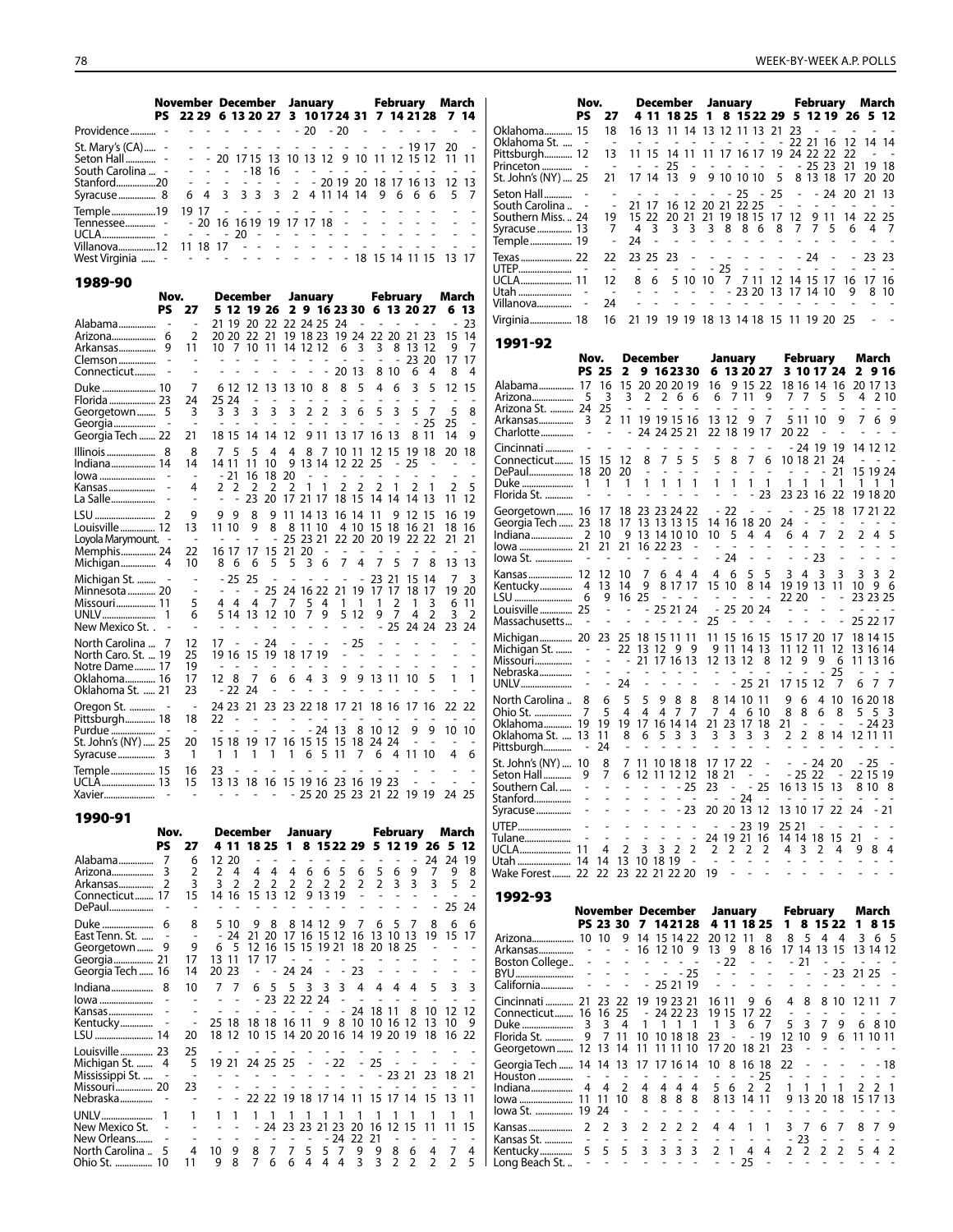|                                                                                   |                                           |                                                  | November December<br>PS 23 30 7 14 21 28                                                                                                     |                                                     |                                                                                                                                                            |                                                            |                                                                                       |                                     |                                                              |                                                                                                                 | January<br>4 11 18 25                                                          | $\mathbf{1}$                                                                          |                                            | February<br>8 15 22                                                  |                                                           | 1.                                         | March                                                                        | 8 1 5                                       |
|-----------------------------------------------------------------------------------|-------------------------------------------|--------------------------------------------------|----------------------------------------------------------------------------------------------------------------------------------------------|-----------------------------------------------------|------------------------------------------------------------------------------------------------------------------------------------------------------------|------------------------------------------------------------|---------------------------------------------------------------------------------------|-------------------------------------|--------------------------------------------------------------|-----------------------------------------------------------------------------------------------------------------|--------------------------------------------------------------------------------|---------------------------------------------------------------------------------------|--------------------------------------------|----------------------------------------------------------------------|-----------------------------------------------------------|--------------------------------------------|------------------------------------------------------------------------------|---------------------------------------------|
| Louisville  13 12 12                                                              |                                           |                                                  |                                                                                                                                              |                                                     | 9 21                                                                                                                                                       |                                                            | $\sim$ $ \sim$                                                                        |                                     | $\omega_{\rm{eff}}$ , $\omega_{\rm{eff}}$                    |                                                                                                                 | $\sim$                                                                         |                                                                                       |                                            | $-22$                                                                | $\blacksquare$                                            |                                            | 22 16 15                                                                     |                                             |
| Massachusetts 23<br>Memphis<br>Michigan 1 1<br>Michigan St.  20 18 18 24 23 20 17 | 8                                         | $\overline{a}$                                   | $\overline{\phantom{a}}$<br>20 19<br>9 8 21<br>1 6                                                                                           | $\overline{\phantom{a}}$<br>23                      | $\overline{a}$                                                                                                                                             | $\overline{a}$<br>$\mathcal{L}^{\text{max}}$<br>$\sim$ $-$ | $\frac{1}{2}$<br>÷,<br>666                                                            | $\sim$ $-$<br>22<br>$\sim 10^{-10}$ | $\overline{\phantom{a}}$<br>$\overline{a}$<br>3 <sub>2</sub> | L.<br>5<br>14 23 21                                                                                             | $-24$<br>$\sim$ $ \sim$ $-$<br>$\overline{a}$<br>5<br>$\overline{\phantom{a}}$ | L.<br>7<br>25                                                                         | $\sim$<br>4<br>$\mathcal{L}_{\mathcal{A}}$ | 20 15 24 20<br>$-22$ 19 21<br>$\sim$<br>5<br>÷,                      | $\overline{a}$<br>5<br>$\sim$                             | L,<br>$\overline{a}$<br>$\sim$             | $\overline{a}$<br>23 20 14<br>4 3 3                                          | $\sim$ $\sim$                               |
| Minnesota<br>Nebraska 25 25 - 25 20 17 20<br>New Mexico St.                       | $\sim$<br>$\overline{\phantom{a}}$        | $\sim$                                           | $\sim$<br><b>Service</b><br>$-21$                                                                                                            | $\sim$ $\sim$<br>$\sim$                             | <b>Contract Contract</b><br>$\mathcal{L}^{\mathcal{A}}$ , and $\mathcal{L}^{\mathcal{A}}$ , and $\mathcal{L}^{\mathcal{A}}$<br>$\mathcal{L}^{\mathcal{A}}$ |                                                            | $\sim$                                                                                |                                     | $-19$<br>$\sim 100$                                          | $\sim$<br>$\sim$ $-$<br>$\mathbf{L} = \mathbf{L} \mathbf{L} + \mathbf{L} \mathbf{L}$<br>$\sim 100$ km s $^{-1}$ | $\sim$<br>$\overline{\phantom{a}}$<br>12 18 15 10<br>$\sim$<br>÷,              | $\overline{a}$<br>÷,<br>$\overline{a}$<br>÷,                                          | $\sim$<br>÷,                               | ÷.<br>10 12 15 13<br>$\sim$<br>$\overline{a}$                        | $\overline{\phantom{a}}$<br>$\overline{\phantom{a}}$      |                                            | 16 19 25<br>$- -21$<br>$-2424$                                               | J.<br>$\sim$ $\sim$                         |
| New Orleans<br>North Carolina<br>Ohio St.<br>Oklahoma 15<br>Oklahoma St.          | 7<br>$\sim$                               | $\sim 100$<br>8<br>$\mathcal{L}$<br>15           | $\sim$<br>$\overline{7}$<br>$\sim$<br>15 11                                                                                                  | $\sim$<br>5<br>$\overline{\phantom{a}}$             | $\sim$<br>5<br>$\frac{1}{2}$                                                                                                                               | $\overline{\phantom{a}}$<br>5<br>$\overline{\phantom{a}}$  | $\sim$<br>5<br>$\overline{a}$<br>9 9 15                                               |                                     | $\omega_{\rm{max}}$ and $\omega_{\rm{max}}$<br>6 5           | $\sim$<br>3<br>$-21$ 24                                                                                         | $\sim$ $-$<br>3<br>$\sim$<br>11 10 12 20                                       | 6<br>$\mathcal{L}_{\mathcal{A}}$<br>16<br>$\qquad \qquad \blacksquare$                | $\overline{a}$<br>$\overline{a}$           | $-252119$<br>6<br>3<br>$\sim$<br>L.<br>$\frac{1}{2}$                 | 3<br>$\sim$<br>$\blacksquare$<br>$\overline{\phantom{a}}$ |                                            | 17 13 17<br>$1 \t1 \t4$<br>$\overline{a}$<br>$\mathcal{L}^{\pm}$<br>19 21 23 | $ -$<br>$\sim$ $\sim$                       |
| Pittsburgh<br>Purdue<br>St. John's (NY)<br>Seton Hall<br>Syracuse 18              | $\overline{a}$<br>$\overline{a}$<br>6     | ÷,<br>6<br>-17                                   | $-24$ 18 16 15 13<br>$\sim$<br>- 6<br>17                                                                                                     | $\overline{a}$<br>$\sim 10$<br>$\overline{7}$<br>15 | 777<br>14 13 12                                                                                                                                            | ÷,                                                         | $\sim$<br>$\omega_{\rm{max}}$ and $\omega_{\rm{max}}$                                 | 21 24                               | $\sim 100$ km s $^{-1}$                                      | 7 7 10<br>$\overline{\phantom{a}}$                                                                              | 24 - 20 13<br>9 17 13 14<br>$\sim$ $ \sim$ $ -$<br>9<br>$\sim$                 | $\sim 10^{-11}$<br>$\qquad \qquad \blacksquare$                                       | $\qquad \qquad \blacksquare$               | 15 17 17 25<br>19 18 14 17<br>$-25$<br>14 19 16 14<br>$\overline{a}$ | $\sim$ $-$<br>÷,                                          | $\overline{\phantom{a}}$<br>24 18 22<br>25 | 1096                                                                         | $\sim$ $ \sim$                              |
| Tulane 17<br>Utah<br>Vanderbilt<br>Virginia                                       | $\sim$<br>$\overline{a}$<br>$\frac{1}{2}$ | 19<br>$\overline{a}$<br>$\overline{\phantom{a}}$ | -20<br>and the control<br>$\overline{a}$<br>$\sim$                                                                                           | 20<br>$\overline{\phantom{a}}$<br>$\frac{1}{2}$     | 18 24<br>13 12 11                                                                                                                                          |                                                            | $\overline{a}$<br>$\omega_{\rm{max}}$ and $\omega_{\rm{max}}$<br>$-2524$<br>an ann an | 25 14                               | <b>Contract Contract</b><br>15 16 23                         | 18 - 19 11                                                                                                      | $-23$<br>$\sim$ $-$<br>- 25 22 17<br>7 15                                      | $\sim$                                                                                | $\blacksquare$                             | 18 20 18 16<br>21 16 12 11<br>11 11 11<br>24 24 23 22                | - 8                                                       | $\overline{\phantom{a}}$                   | 20 23<br>9 15 19<br>758<br>$\overline{a}$                                    | $\overline{a}$                              |
| Wake Forest<br>Western Ky.<br>Xavier                                              | $\overline{a}$                            | L.                                               | L                                                                                                                                            | $\overline{a}$<br>$\overline{a}$                    | $\overline{a}$                                                                                                                                             |                                                            |                                                                                       |                                     | $\overline{\phantom{a}}$<br>$\sim 10^{-1}$<br>$\overline{a}$ | $\overline{a}$                                                                                                  | $\overline{\phantom{a}}$<br>ä,<br>÷,                                           | 13<br><b>Contractor</b>                                                               | $\overline{\phantom{a}}$<br>$\overline{a}$ | 9 10 12                                                              | $\sim$<br>$\blacksquare$<br>$-24$                         |                                            | 14 12 16<br>$\sim$<br>18 22                                                  | $-20$<br>$\sim$                             |
| 1993-94                                                                           |                                           |                                                  |                                                                                                                                              |                                                     |                                                                                                                                                            |                                                            |                                                                                       |                                     |                                                              |                                                                                                                 |                                                                                |                                                                                       |                                            |                                                                      |                                                           |                                            |                                                                              |                                             |
|                                                                                   |                                           |                                                  | November December                                                                                                                            |                                                     |                                                                                                                                                            |                                                            |                                                                                       |                                     |                                                              | January                                                                                                         |                                                                                |                                                                                       |                                            | February                                                             |                                                           |                                            | March                                                                        |                                             |
| UAB<br>Arizona 18<br>Boston College -<br>California 6                             | $\sim$                                    |                                                  | PS 22 29 6 13 20 27<br>$\omega_{\rm{eff}}$ , $\omega_{\rm{eff}}$ , $\omega_{\rm{eff}}$<br>19 19 14<br>3 2 1<br>$\sim 100$ $\sim$<br>12 13 25 | L,                                                  | 13 13 12<br>20 18 23                                                                                                                                       |                                                            | $\mathbf{L} = \mathbf{L} \times \mathbf{L}$<br>1 1 1                                  | 1<br>20 20                          | 24 19 21                                                     | $-221820$<br>9 6 9 13<br>4 <sub>3</sub><br>$\sim$ $-$                                                           | - 5                                                                            | 3 1017 24 31 7 14 21 28<br>17<br>-12<br>6<br>$\sim 100$ km s $^{-1}$<br>- 19 18 19 17 | 19 21<br>16 15<br>3 1<br>$\sim 100$        |                                                                      | 9<br>1<br>$-2123$                                         | $-24$<br>8<br>1<br>20                      | 7<br>22<br>7<br>1<br>$\overline{a}$<br>16                                    | 14<br>L,<br>9<br>$\overline{2}$<br>÷,<br>16 |
| Cincinnati  19<br>Connecticut<br>Duke<br>Florida St.  25                          | $\overline{a}$<br>4                       | $\sim$<br>4<br>$\sim$<br>$\sim$                  | 22 23 20<br>$\sim$<br>$\overline{a}$                                                                                                         | $-21$<br>6 4<br>÷,<br>$\overline{a}$                | 17 20 18<br>$\mathbf{3}$                                                                                                                                   |                                                            | 16 15 14<br>3 <sup>3</sup><br>$\overline{\phantom{a}}$                                | $\overline{3}$<br>÷.                | 17 21 19<br>16 14 10<br>$\sim$                               | 2 <sub>5</sub><br>$\overline{\phantom{a}}$<br>$\overline{a}$                                                    | 6                                                                              | $-25$<br>5<br>2 <sub>1</sub><br>- 24 20 17 16 19                                      | $\overline{2}$                             | $-23$<br>6 <sup>3</sup><br>6                                         | $\overline{\phantom{a}}$<br>5<br>$\overline{2}$           | $\sim$<br>4<br>$\overline{2}$              | $\overline{\phantom{a}}$<br>$\overline{2}$<br>5<br>17 14                     | 25<br>$\overline{4}$<br>6                   |
| Geo. Washington. 24<br>Georgetown 15<br>Georgia Tech  14                          |                                           |                                                  | 23 22 24 23 23 21<br>15 25<br>13 17 18 14 14 15 12 17 17 21                                                                                  |                                                     |                                                                                                                                                            |                                                            | and the state of the                                                                  | 23<br>$\sim$                        | $\overline{a}$                                               | $\sim 100$ $\sim$                                                                                               |                                                                                | $\frac{1}{2}$<br>$\overline{a}$                                                       |                                            | $\sim$<br>- 25 23                                                    | $\overline{\phantom{a}}$                                  | ÷.                                         |                                                                              | $\overline{a}$                              |

| Duke<br>4<br>Florida<br>Florida St.  25                                               |                          | 4<br>6                                                                                                        |                               | 4 3 3 3                                           |                                                                      |                                                 | $\overline{3}$<br>$\sim$                   |                                                           | 2 <sub>5</sub><br>$\overline{a}$ |                                          | $2 \quad 1$<br>$-24$ 20 17 16 19 | $\overline{2}$       | 6                      | $\overline{2}$                         | 2                   | 5                         | 6<br>17 14                 |
|---------------------------------------------------------------------------------------|--------------------------|---------------------------------------------------------------------------------------------------------------|-------------------------------|---------------------------------------------------|----------------------------------------------------------------------|-------------------------------------------------|--------------------------------------------|-----------------------------------------------------------|----------------------------------|------------------------------------------|----------------------------------|----------------------|------------------------|----------------------------------------|---------------------|---------------------------|----------------------------|
| Geo. Washington. 24<br>Georgetown 15<br>Georgia Tech  14<br>Illinois 17<br>Indiana 12 | 17<br>11                 | 15 25<br>13 17<br>16<br>21                                                                                    | 18<br>16<br>12                | 23 22 24 23 23 21<br>12                           | $\overline{a}$<br>19 19 22<br>12 13                                  |                                                 | 23<br>$\sim$<br>14 14 15 12 17 17 21<br>21 | $\sim$ $-$<br>-<br>14 11                                  | 8                                | -11                                      | $\overline{\phantom{a}}$<br>14   | 24                   | $-2523$<br>12 16 12    |                                        | -17                 | 18                        | 18                         |
| Kansas<br>9<br>Kentucky<br>LSU<br>Louisville<br>7<br>Marquette                        | 6<br>$\overline{2}$      | 3<br>1<br>7 11 10                                                                                             | 7<br>6                        | 6<br>5<br>25<br>10 11 11<br>$\overline{a}$        | 6<br>5<br>24 24                                                      | 6<br>5<br>$\sim$                                | 5<br>4<br>$\overline{\phantom{a}}$<br>25   | 3<br>8<br>$\overline{a}$<br>11 15 13 12                   | 1<br>$\overline{7}$              | 3<br>9<br>$\overline{\phantom{a}}$<br>22 | 3<br>7<br>9<br>L,                | 5<br>7               | 4 1 1                  | 4 10 13<br>7<br>5 13 10<br>22 22 22 22 | 7                   | 11<br>10<br>14<br>19      | 13<br>7<br>10<br>21        |
| Maryland<br>Massachusetts 22<br>Minnesota  10<br>Missouri                             | 5.                       | 18 9<br>5<br>÷,                                                                                               | 8<br>3                        | 8<br>$\overline{7}$<br>9 15 17 15 16 16           | $\overline{7}$                                                       | 89<br>$\overline{7}$                            | 8<br>13                                    | 7<br>10 15<br>19 18 20<br>$-25$                           | - 25<br>6                        | 18<br>8<br>15<br>17<br>$-24$             | 21<br>11<br>13<br>22<br>20       | 13<br>11<br>23<br>15 | 10 11<br>7<br>20<br>12 | 3<br>20<br>6                           | 11<br>3<br>18<br>6  | 9<br>8<br>20<br>3         | 8<br>11<br>23<br>5         |
| Nebraska<br>New Mexico St<br>North Carolina<br>1<br>Oklahoma St.  11<br>Penn          | $\mathbf{1}$<br>10       |                                                                                                               | 4 2                           | 8 15 22 22 20                                     | 2 <sub>2</sub>                                                       | 2                                               | $\overline{2}$<br>$\blacksquare$           | -<br>$\mathbf{1}$<br>÷,                                   | $\overline{\phantom{a}}$         | 4 4<br>÷,                                | - 25 23<br>2                     | $\mathbf{1}$<br>L,   | $\overline{2}$         | $- - 25$<br>4<br>$-2421$               | 5<br>25             | 4<br>23<br>24             | 22<br>$\overline{1}$<br>19 |
| Purdue  21<br>St. Louis<br>Syracuse  20<br>Texas                                      | $\overline{\phantom{a}}$ | $\overline{a}$<br>8 7 5                                                                                       | $\sim$                        | 21 14 11 11 10 10<br>ä,<br>20 18 13 21 21 19<br>4 |                                                                      | 44                                              | 10                                         | 18 16 16 14<br>7 13 11 10<br>$\qquad \qquad \blacksquare$ | 9 12<br>$-23, 23$                | 7<br>$\overline{a}$                      | 8<br>18<br>15<br>10              | 10<br>17<br>14       | 9.<br>18<br>14<br>8 13 | 14<br>19<br>-18<br>8                   | 9<br>16<br>14<br>12 | 6<br>21<br>13<br>12<br>25 | 3<br>24<br>15<br>12<br>20  |
| UCLA 13<br>Vanderbilt 23<br>Virginia 16<br>West Virginia<br>Western Ky.               |                          | 14 10<br>24 20 23<br>16 12 22<br>$\qquad \qquad \blacksquare$<br>$\sim$ 100 $\mu$<br>$\overline{\phantom{a}}$ | 9<br>$\overline{\phantom{a}}$ | 9<br>24<br>$\sim$                                 | 9<br>$\overline{\phantom{a}}$<br>$\overline{\phantom{a}}$<br>$-2525$ | 8<br>$\blacksquare$<br>$\overline{\phantom{a}}$ | 6<br>22 24                                 | 5<br>- 23 24 19                                           | 2                                | 1                                        | 4                                | 9                    |                        | 8 15 15                                |                     | 15                        | 17                         |
| Wisconsin<br>$\overline{\phantom{0}}$<br>Xavier                                       |                          |                                                                                                               |                               | 25 24 19 18 17 17                                 |                                                                      |                                                 |                                            | 15 12 14 16<br>$-2522$                                    |                                  | $\qquad \qquad \blacksquare$             | 16 21<br>٠                       | 25                   | -24                    |                                        |                     |                           |                            |

|                                                                     |  |  |  |  | November December January February March         |  |  |  |
|---------------------------------------------------------------------|--|--|--|--|--------------------------------------------------|--|--|--|
|                                                                     |  |  |  |  | PS 21 28 5 12 19 26 2 9 16 23 30 6 13 20 27 6 13 |  |  |  |
| Alabama 18 25 - - - - - - - - - - 20 23 18 20 21 20 20              |  |  |  |  |                                                  |  |  |  |
|                                                                     |  |  |  |  |                                                  |  |  |  |
| Arizona St. ……… - - 12 16 13 15 16 15 12 13 13 16 14 13 15 15 18 16 |  |  |  |  |                                                  |  |  |  |

|                                   |                                            | November December              |                                   |                   |                           |                          |                                   |                              |                                  | January                                              |                                           |                                                          |                               |                               | February                  |                          | March                            |                                                      |
|-----------------------------------|--------------------------------------------|--------------------------------|-----------------------------------|-------------------|---------------------------|--------------------------|-----------------------------------|------------------------------|----------------------------------|------------------------------------------------------|-------------------------------------------|----------------------------------------------------------|-------------------------------|-------------------------------|---------------------------|--------------------------|----------------------------------|------------------------------------------------------|
|                                   | PS                                         |                                | 21 28 5                           |                   | 12 19 26                  |                          |                                   |                              |                                  | 2 9 16 23 30                                         |                                           |                                                          |                               |                               | 6 13 20 27                |                          | 6                                | 13                                                   |
| Arkansas<br>California            | 1                                          | 1                              | 4                                 | 3                 | 4                         | 3                        | 3<br>24 14                        | 3                            | 5<br>17 20                       | 9                                                    | 9                                         | 8                                                        |                               | 12 10                         | 8                         | 7                        | 5                                | 6                                                    |
| Cincinnati<br>Clemson             | 13<br>$\overline{\phantom{a}}$             |                                | 12 10 13                          |                   | 17                        |                          | 13 20<br>$\overline{\phantom{a}}$ |                              | $\overline{\phantom{a}}$<br>- 18 | $\overline{a}$                                       | 23 19 23                                  |                                                          |                               | L,                            | $\overline{a}$            |                          |                                  |                                                      |
| Connecticut                       | 19                                         |                                | 16 16 10                          |                   | 10                        | 10                       | 8                                 | 6                            | 2                                | 2                                                    | 2                                         | 4                                                        | 3                             | 1                             | 4                         | 4                        | 6                                | 8                                                    |
| Duke                              | 8                                          | 8                              | 6                                 | 9                 | 9                         | 9                        | 7                                 |                              | 11 16                            | $\overline{\phantom{a}}$                             | ÷,                                        |                                                          |                               |                               |                           |                          |                                  |                                                      |
| Florida                           | 10                                         | 10                             | 8                                 | 6                 | 8                         | 8                        | -13                               |                              | 13 15                            |                                                      | 24 23 25                                  |                                                          | ÷,                            |                               |                           |                          |                                  |                                                      |
| Georgetown<br>Georgia Tech        | 15<br>23                                   |                                | 14 19 18<br>22 20 17              |                   |                           | 15 12 12                 |                                   | 14 18 17 24 22 22 21 21      | 12 10                            |                                                      | 10 14 13                                  |                                                          | 20                            | $\overline{a}$<br>18 20 24    | - 23                      |                          | 24                               | 22                                                   |
| Illinois                          | 25                                         | $\sim$                         | $\blacksquare$                    |                   |                           | - 23                     | $\sim$                            | $\sim 100$ m $^{-1}$         | $\overline{\phantom{a}}$         | 20                                                   | ٠                                         | $\overline{a}$                                           | ä,                            |                               |                           |                          |                                  |                                                      |
| Indiana<br>lowa                   | 9                                          | 11                             |                                   | L.                | ÷.                        |                          | - 24 21                           | $-2219$                      | $\overline{a}$                   | $\overline{\phantom{a}}$<br>$\overline{\phantom{0}}$ | L.<br>$\overline{a}$                      | L<br>$\overline{a}$                                      |                               | L.                            | ÷.                        |                          |                                  |                                                      |
| lowa St.                          | $\overline{a}$                             | $\overline{\phantom{a}}$       | $\overline{\phantom{a}}$          | $\overline{a}$    | $\overline{\phantom{a}}$  | 25                       | 21                                |                              | 16 23                            | 14                                                   | 11                                        | 11                                                       | 19                            | 21                            | 23 24                     |                          |                                  | 24                                                   |
| Kansas                            | 11                                         | 9                              | 7                                 | 4                 | 3                         | 7                        | 6                                 | 5                            | 3                                | 7                                                    | 7                                         | 3                                                        | 2                             | 3                             | 1                         | 3                        | 2                                | 5                                                    |
| Kentucky                          | 4<br>7                                     | 4<br>7                         | 3<br>11                           | 7<br>11           | 6<br>12                   | 5<br>11                  | 5<br>9                            | 8<br>7                       | 7<br>9                           | 5<br>8                                               | 5<br>8                                    | 6<br>5                                                   | 5<br>8                        | 4<br>7                        | 6<br>7                    | 5<br>6                   | 3<br>10                          | 2<br>10                                              |
| Maryland<br>Massachusetts         | 3                                          | 3                              | 1                                 | 5                 | 5                         | 4                        | 4                                 | 4                            | 1                                | 1                                                    | 1                                         | 1                                                        | 4                             | 5                             | 5                         | 8                        | 8                                | 7                                                    |
| Michigan                          | 16                                         | 13                             | 17                                | 23                | 25                        |                          |                                   |                              |                                  |                                                      |                                           |                                                          |                               |                               |                           |                          |                                  |                                                      |
| Michigan St.<br>Minnesota         | 20                                         |                                | 17 18<br>15                       | 15<br>12          | 11 16                     | 18 17                    | 15                                |                              | 14 11                            | 12 10                                                |                                           | 9                                                        | 7                             | - 24 22                       | 8 12 10                   |                          |                                  | 911                                                  |
| Mississippi St.                   |                                            |                                |                                   |                   |                           |                          |                                   |                              |                                  |                                                      |                                           |                                                          |                               |                               | 21 23 16 14               |                          | 15                               | 18                                                   |
| Missouri                          | L                                          |                                |                                   |                   |                           |                          |                                   |                              |                                  | - 17 16 20 18                                        |                                           |                                                          | 13                            |                               | 9 14 19                   |                          | 17                               | 23                                                   |
| Nebraska                          | $\frac{1}{2}$                              |                                |                                   | 22                |                           |                          | - 23                              | 19                           |                                  | 19 24                                                |                                           | $\overline{a}$                                           | $\frac{1}{2}$                 | $\overline{\phantom{a}}$      | $\overline{a}$            | $\overline{a}$           |                                  |                                                      |
| New Mexico St.<br>North Carolina. | 2                                          | 2                              | 25<br>2                           | 1                 | 24<br>1                   | 21<br>1                  | 22<br>1                           | 20 24<br>1                   | 4                                | 3                                                    | 3                                         | 2                                                        | 1                             | 2                             | 3                         | 2                        | 4                                | 4                                                    |
| Ohio                              | L,                                         |                                | 23 14 21                          |                   | 19                        |                          |                                   |                              | ٠                                |                                                      |                                           |                                                          |                               |                               |                           | ÷,                       | $\overline{\phantom{a}}$         | ٠                                                    |
| Oklahoma                          | $\overline{a}$                             |                                |                                   |                   |                           |                          | ÷,                                |                              | L,                               |                                                      | 25 24                                     |                                                          | $\overline{a}$                | $\overline{\phantom{0}}$      | 25 16                     |                          | 16                               | 17                                                   |
| Oklahoma St.<br>Oregon            | 21<br>$\overline{a}$                       | 19<br>$\overline{\phantom{a}}$ | ÷.                                |                   | $\overline{a}$            | $\overline{\phantom{0}}$ | $\overline{a}$                    |                              | - 25                             | 17                                                   | ÷,<br>18 22                               | $\sim$                                                   | 22 19                         |                               | 24 22 18 18               |                          | 19<br>25                         | 14                                                   |
| Penn                              |                                            |                                | $\overline{a}$                    | $\overline{a}$    | $\overline{a}$            | ä,                       | L,                                | 25 21                        |                                  | 25                                                   | ۰                                         | $\overline{\phantom{a}}$                                 | $\overline{a}$                | $\overline{a}$                |                           |                          |                                  |                                                      |
| Purdue<br>St. John's (NY)         | -                                          |                                | $\overline{a}$                    |                   | L.<br>L,                  | $\overline{\phantom{0}}$ | $\overline{a}$<br>25              | $\overline{a}$               | L,                               | ÷,                                                   | L,                                        | $\overline{a}$                                           | ٠                             | $\overline{a}$                | 25 25 21 17               |                          | 14                               | -12                                                  |
| Stanford                          | $\overline{a}$                             |                                |                                   |                   |                           |                          |                                   | 23                           | $\qquad \qquad \blacksquare$     |                                                      | 21 17 17                                  |                                                          |                               |                               | 15 17 19 20               |                          |                                  |                                                      |
| Syracuse                          | 12                                         | 18 22                          |                                   | 19                | 16 14 11                  |                          |                                   | 10                           | 8                                | 6                                                    |                                           | 6 10                                                     | 10 11                         |                               | 17 22                     |                          | 21                               | 25                                                   |
| UCLA<br>Utah                      | 6<br>$\overline{a}$                        | 6                              | 5                                 | 2                 | 2                         | 2                        | 2                                 | 2                            | 6                                | 4                                                    | 4<br>L,                                   | - 7                                                      | 6<br>÷,                       | 6<br>L,                       | 2<br>÷,                   | 1                        | - 1<br>22                        | - 1<br>19                                            |
| Villanova                         | 22                                         |                                |                                   | 21 24 24 22       |                           |                          |                                   |                              |                                  |                                                      | - 22 19                                   |                                                          | 16 15                         |                               | 9 11                      |                          | 13                               | 9                                                    |
| Virginia                          | 14                                         |                                |                                   | 20 23 20 23 22    |                           |                          |                                   | $\overline{\phantom{0}}$     | $\qquad \qquad \blacksquare$     |                                                      | 18 15 15                                  |                                                          |                               |                               | 17 16 11 13               |                          | 11                               | 13                                                   |
| Wake Forest<br>Western Ky.        | 24<br>$\sim$                               | $\sim$                         | 24 21 25                          |                   | 21                        | 19 18                    |                                   | 18 14                        | $\overline{a}$                   | 15 16 14<br>$\overline{\phantom{a}}$                 | $\overline{a}$                            | $\overline{a}$                                           |                               | 11 14 10<br>$\overline{a}$    |                           | 9                        | 7<br>23.                         | 3<br>21                                              |
|                                   |                                            |                                |                                   |                   |                           |                          |                                   |                              |                                  |                                                      |                                           |                                                          |                               |                               |                           |                          |                                  |                                                      |
| Wisconsin                         | 17                                         |                                |                                   | 15 13 14 20 20 19 |                           |                          |                                   | $\overline{a}$               |                                  |                                                      |                                           |                                                          |                               |                               | $\overline{a}$            |                          |                                  |                                                      |
| Xavier                            |                                            |                                |                                   |                   |                           |                          |                                   |                              |                                  |                                                      |                                           |                                                          |                               |                               | - 25                      |                          |                                  |                                                      |
| 1995-96                           |                                            |                                |                                   |                   |                           |                          |                                   |                              |                                  |                                                      |                                           |                                                          |                               |                               |                           |                          |                                  |                                                      |
|                                   | November December                          |                                |                                   |                   |                           |                          |                                   |                              |                                  | January                                              |                                           |                                                          |                               |                               | February March            |                          |                                  |                                                      |
|                                   |                                            | PS 20 27                       |                                   | 4                 |                           |                          | 11 18 26                          | 2                            |                                  | 8 15 22 29                                           |                                           |                                                          |                               |                               | 5 12 19 26                |                          |                                  | 5 12                                                 |
| Arizona                           | $\sim$                                     |                                | 19 4<br>$-25$                     | 4                 | 4                         | 3<br>L,                  | 9<br>ä,                           | ٠                            |                                  | ٠                                                    | ۰                                         | $\overline{\phantom{a}}$                                 |                               |                               | 9 18 18 13 14 16 13 13 11 |                          | 11                               | 11                                                   |
| Arkansas 16<br>Auburn             | $\sim$                                     | ÷.                             | $\overline{a}$                    |                   | L,                        | L,                       |                                   | Ĭ.                           |                                  | - 23 21 22                                           |                                           |                                                          |                               |                               |                           |                          |                                  |                                                      |
| Boston College                    | $\qquad \qquad \blacksquare$               | $\overline{a}$                 |                                   |                   |                           | Ĭ.                       | $\overline{\phantom{0}}$          | 24                           | $\overline{\phantom{a}}$         |                                                      | 24 20 21                                  |                                                          |                               | 22 21 20                      |                           | ٠                        |                                  |                                                      |
| California 25                     |                                            | $\qquad \qquad \blacksquare$   |                                   |                   |                           | 24                       |                                   |                              |                                  |                                                      | - 25                                      |                                                          |                               |                               |                           |                          |                                  | 7                                                    |
| Cincinnati  21<br>Clemson         |                                            | 21 21                          |                                   |                   | 17 12                     | 9                        | 5<br>24                           | 5                            | 4                                | 3<br>22 16 19 18 24                                  | 5                                         | 5                                                        | 5                             | 6                             | 6                         | $\overline{7}$           | 8                                |                                                      |
| Connecticut                       | 6                                          | 6                              | 9                                 | 9                 | 8                         | 8                        | $\overline{7}$                    | - 7                          | 6                                | 5                                                    | 4<br>$\overline{\phantom{a}}$             | 4                                                        | 4<br>$\overline{\phantom{a}}$ | 3<br>$\overline{\phantom{a}}$ | 3                         | 4                        | 3<br>$\overline{a}$              | 3                                                    |
| Duke<br>Eastern Mich.             | $\overline{\phantom{m}}$<br>$\overline{a}$ | ۰                              | 12                                |                   | 18 21 20 20 19            |                          |                                   |                              | $\overline{\phantom{m}}$         | $\overline{\phantom{a}}$<br>-                        |                                           | $\overline{\phantom{a}}$                                 | - 23 24 23                    |                               | $\overline{a}$<br>÷,      | $\overline{a}$           | $\overline{a}$                   | $\qquad \qquad \blacksquare$<br>$\overline{a}$       |
| Geo. Washington.                  |                                            | $\overline{a}$                 | $\qquad \qquad \blacksquare$      | $\overline{a}$    | $\overline{a}$            |                          |                                   | $\qquad \qquad \blacksquare$ |                                  |                                                      |                                           |                                                          |                               |                               |                           | - 24                     | $\overline{a}$                   |                                                      |
| Georgetown                        | 5                                          | 5                              | 6                                 | 6                 | 7                         | 6                        | 6                                 | 6                            | 5                                | 8                                                    | 6                                         | 9                                                        |                               |                               | 8 14 11                   | 8                        | 6                                | 4                                                    |
| Georgia<br>Georgia Tech           | -                                          |                                | 25 20                             |                   | 16 19 21                  |                          | -                                 | - 18 16 14 19 22             |                                  | $\overline{a}$                                       | -                                         | - 25                                                     |                               |                               | 23 18                     |                          |                                  | 18 13                                                |
| Green Bay                         |                                            | $\overline{a}$                 | $\qquad \qquad \blacksquare$      |                   |                           | $\overline{a}$           | L,                                |                              |                                  |                                                      |                                           | $\overline{a}$                                           | $\overline{a}$                | $\overline{\phantom{a}}$      | 25 22                     |                          | 24                               | $\overline{a}$                                       |
| Illinois                          |                                            | $\qquad \qquad \blacksquare$   | $\qquad \qquad \blacksquare$      |                   | 21 16 14 12               |                          |                                   | 13                           | 21                               |                                                      |                                           |                                                          |                               |                               |                           |                          |                                  |                                                      |
| Indiana 23<br>lowa                | 8                                          | 23                             | $\overline{\phantom{a}}$<br>10 11 | 12                |                           |                          | 9 10 10                           |                              | 10 11                            |                                                      | 16T22 16                                  |                                                          |                               |                               | 19 19 18 20               |                          |                                  | 19 21                                                |
| lowa St.                          | ÷,                                         |                                |                                   |                   | ÷,                        |                          | ٠                                 |                              | $\overline{a}$                   | $\overline{a}$                                       | $\overline{a}$                            | $\qquad \qquad \blacksquare$                             | 21                            |                               | 22 22 23                  |                          |                                  | 23 17                                                |
| Kansas                            | 2                                          | 2                              | 2                                 | 1                 | 1                         | 1                        | 4                                 | 4                            | 3                                | 4                                                    | 3                                         | 3                                                        | 3                             | 5                             | 5                         | 3                        | 5                                | 4                                                    |
| Kentucky<br>Louisville  12        | 1                                          | 1                              | 1<br>13 18                        | 5<br>23           | 5<br>20                   | 4<br>25                  | 2<br>÷                            | 2<br>-                       | 2<br>÷                           | 2<br>$\qquad \qquad \blacksquare$                    | 2<br>$\overline{\phantom{a}}$             | 2<br>$\overline{\phantom{0}}$                            | 2                             | 2                             | 2<br>20 24 21 21          | 1                        | 1                                | 2<br>22 24                                           |
| Marquette                         | ÷,                                         |                                |                                   |                   |                           | $\overline{a}$           | -                                 | Ĭ,                           | $\overline{\phantom{a}}$         | $\blacksquare$                                       | 24                                        | $\qquad \qquad \blacksquare$                             | $\overline{\phantom{a}}$      | $\overline{a}$                | $\overline{a}$            | $\overline{a}$           | 21 20                            |                                                      |
| Maryland 15                       | 7                                          | 7                              | 14 19<br>5                        | 20<br>3           | $\overline{a}$<br>3       | Ĭ.<br>2                  | $\overline{a}$<br>1               | $\overline{a}$<br>1          | L,<br>1                          | ÷,<br>1                                              | ÷,<br>1                                   | ä,<br>1                                                  | L,<br>1                       | 1                             | L,<br>1                   | L,<br>2                  | ٠<br>2                           | 1                                                    |
| Massachusetts<br>Memphis 13       |                                            | 12                             | 7                                 | 7                 | 6                         | 5                        | 3                                 | 3                            | 9                                |                                                      | 9 12 11                                   |                                                          |                               |                               | 15 15 19                  | 14                       |                                  | 14 16                                                |
| Michigan 17                       |                                            |                                | 16 24                             |                   | 22 18 17 19               |                          |                                   |                              |                                  | 21 23 20 16 20                                       |                                           |                                                          | 23                            | $\overline{a}$                |                           |                          | ٠                                |                                                      |
| Mississippi St.                   | - 9                                        | 9<br>15 13                     | 8                                 |                   | 8 15 16 17<br>11 14 15 18 |                          |                                   |                              | 17 12 21<br>Ĭ.                   |                                                      | -                                         | $\overline{\phantom{0}}$                                 | ۳                             | 25                            | -                         |                          | 25 19                            |                                                      |
| Missouri 14<br>New Mexico         |                                            |                                |                                   |                   |                           |                          |                                   |                              | 25 25                            |                                                      |                                           |                                                          |                               |                               |                           |                          |                                  | - 23                                                 |
| North Carolina  20                |                                            | 20 17                          |                                   |                   | 13 10 11 11               |                          |                                   |                              | 16 10 10                         |                                                      | -11                                       | 8                                                        | 12                            |                               | 17 17                     | 19                       | 20 25                            |                                                      |
| Penn St.<br>Purdue  24            |                                            | 24                             | -                                 | ÷,                | ÷                         |                          |                                   |                              |                                  | - 20 14 14 10                                        |                                           |                                                          | -10<br>- 22 17 19 17 14 11    |                               | 9 14 12<br>7              | 5                        | 16 18<br>4                       | 4                                                    |
| Santa Clara<br>Stanford 18        | $\sim$                                     | $\overline{\phantom{a}}$       | $\overline{a}$<br>18 16 24        |                   | 25 22<br>$\overline{a}$   | ÷,<br>$\frac{1}{2}$      | $\overline{a}$<br>$\overline{a}$  | $\blacksquare$               | $\sim$<br>- 24                   | $\overline{\phantom{a}}$<br>÷,                       | $\overline{\phantom{a}}$<br>$\frac{1}{2}$ | $\qquad \qquad \blacksquare$<br>$\overline{\phantom{a}}$ | $\overline{\phantom{a}}$      | $\overline{\phantom{a}}$      | 25 20 24 25               | $\overline{\phantom{a}}$ | $\overline{a}$<br>$\overline{a}$ | $\overline{\phantom{a}}$<br>$\overline{\phantom{a}}$ |

Syracuse............... - - - - 25 19 13 11 14 12 17 18 18 16 15 15 13 15

**INOISIMI** Division I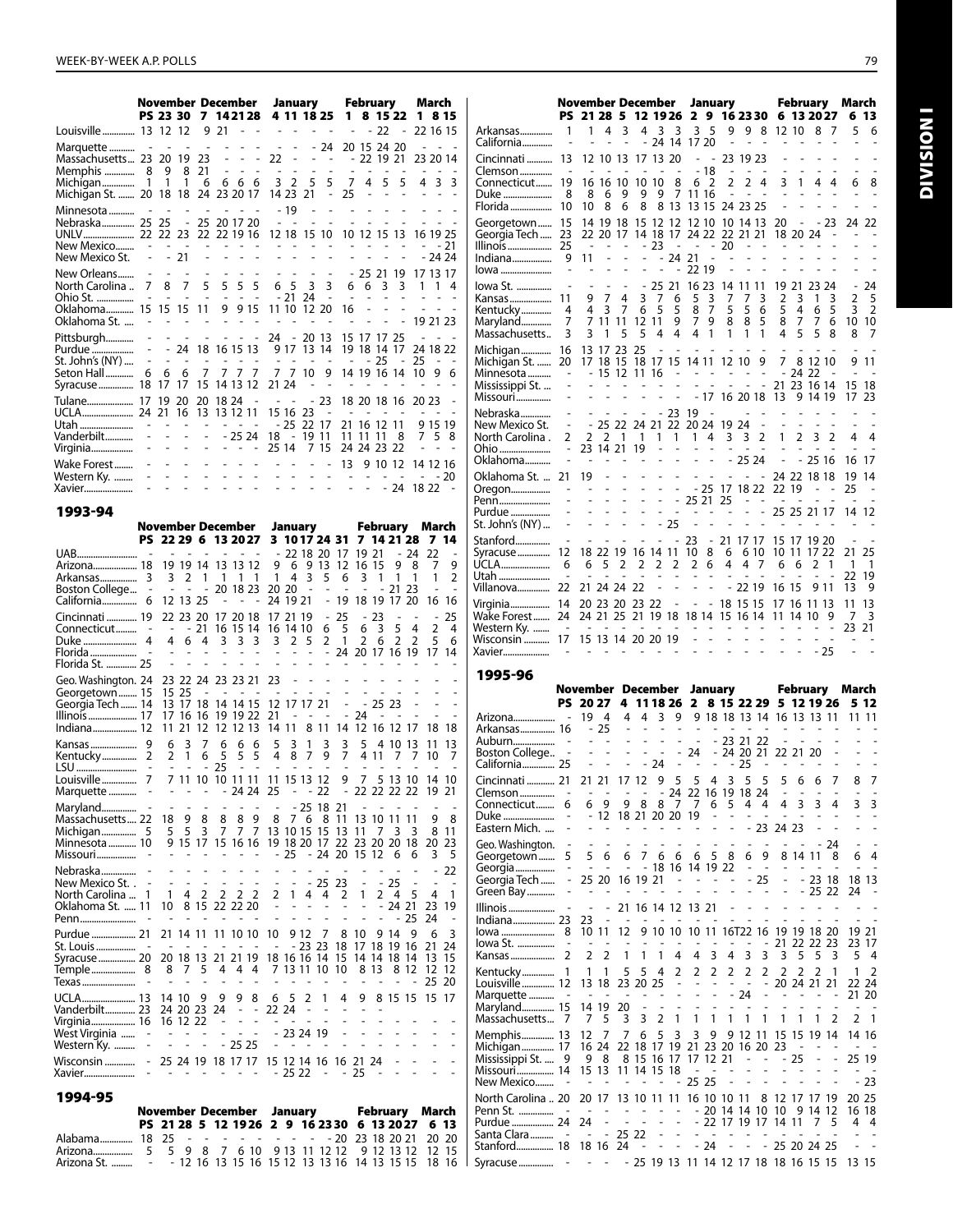|                                                                    | November December January February March         |  |  |  |  |  |  |  |  |
|--------------------------------------------------------------------|--------------------------------------------------|--|--|--|--|--|--|--|--|
|                                                                    | PS 20 27 4 11 18 26 2 8 15 22 29 5 12 19 26 5 12 |  |  |  |  |  |  |  |  |
|                                                                    |                                                  |  |  |  |  |  |  |  |  |
| Texas Tech  - - - - - - - - - - - 25T22 15 13 12 9 9 7 8           |                                                  |  |  |  |  |  |  |  |  |
|                                                                    |                                                  |  |  |  |  |  |  |  |  |
|                                                                    |                                                  |  |  |  |  |  |  |  |  |
| Utah  10 8 14 14 13 13 15 15 13 15 10 7 7 7 8 10 10 12             |                                                  |  |  |  |  |  |  |  |  |
| Villanova 3 3 3 2 2 7 8 8 7 7 7 6 6 4 4 6 9 10                     |                                                  |  |  |  |  |  |  |  |  |
| Virginia 19 17 15 15 23 23 22 - - - - - - - - - - - - -            |                                                  |  |  |  |  |  |  |  |  |
| Virginia Tech 22 22 22 19 17 22 21 18 15 11 8 13 11 10 12 16 15 22 |                                                  |  |  |  |  |  |  |  |  |
| Wake Forest 11 11 10 10 11 12 14 12 8 6 9 12 9 8 10 13 12 9        |                                                  |  |  |  |  |  |  |  |  |

1996-97

| <b>November December</b>                                                                       |                                                                                                   | January                                                                     |                                                                                                        | February March                                   |                                                 |                                                                |                                                      |                                                                                           |                                                             |                                                                                                                                              |                                      |                                        |                                         |
|------------------------------------------------------------------------------------------------|---------------------------------------------------------------------------------------------------|-----------------------------------------------------------------------------|--------------------------------------------------------------------------------------------------------|--------------------------------------------------|-------------------------------------------------|----------------------------------------------------------------|------------------------------------------------------|-------------------------------------------------------------------------------------------|-------------------------------------------------------------|----------------------------------------------------------------------------------------------------------------------------------------------|--------------------------------------|----------------------------------------|-----------------------------------------|
|                                                                                                | PS 1926                                                                                           | 3 10 17 24 31                                                               |                                                                                                        |                                                  |                                                 |                                                                |                                                      | 7 1421 28 4 11 18 25 4 11                                                                 |                                                             |                                                                                                                                              |                                      |                                        |                                         |
| Arizona 19<br>Arkansas 13<br>Boston College 21<br>California                                   | $\sim$ $ \sim$<br>1911<br>1616<br>21 23<br>$\overline{\phantom{a}}$<br>$\sim 10^{-11}$            | 15<br>22 20 19 22 22<br>20 25<br>$\overline{\phantom{a}}$                   | - 24 20 19<br>8<br>6<br>$\overline{a}$<br>$\overline{\phantom{0}}$                                     | 9<br>$-2525$<br>-                                | 9<br>$\qquad \qquad \blacksquare$               | 7<br>$\overline{\phantom{a}}$                                  | $ -$<br>23 19 22<br>-                                | 6 11 10<br>$\overline{\phantom{a}}$<br>$\overline{\phantom{a}}$                           | $\sim$<br>14 11 13 15<br>L,<br>$\overline{\phantom{a}}$     | $\sim$<br>$\overline{a}$<br>$\overline{a}$<br>$\overline{\phantom{a}}$<br>$\overline{a}$<br>25<br>$\overline{a}$                             | $\overline{\phantom{a}}$<br>L,<br>÷, | L,                                     | 12 15<br>$-23$<br>$\overline{a}$        |
| Col. of Charleston -<br>Clemson 20<br>Duke  10                                                 | $\sim$<br>1 1<br>1210<br>10 6                                                                     | $\sim$<br>4<br>12 10<br>10 14 11 12 13                                      | $\overline{7}$<br>$\overline{7}$<br>8                                                                  | 7<br>6                                           | 6<br>5                                          | $\overline{\phantom{a}}$<br>6<br>5<br>$\overline{a}$           | $\overline{\phantom{a}}$<br>$\overline{4}$<br>3      | $\overline{\phantom{a}}$<br>9<br>8<br>$\overline{2}$<br>7<br>$-1818$<br>10 13 10 12       | $-25$<br>12<br>10<br>15 15<br>8                             | 8<br>-11<br>7<br>8<br>21<br>6<br>6                                                                                                           | 22 20<br>9<br>-12<br>19<br>7         | 13<br>7                                | 17 16<br>10 10<br>-14<br>18 24<br>- 8   |
| Fresno St.  14<br>Geo. Washington. 24<br>Georgia<br>Illinois<br>$\overline{a}$<br>Indiana<br>÷ | 1415<br>2425<br>$\sim$ $  -$<br>$\sim$<br>$\overline{\phantom{a}}$<br>22 20                       | 13 16 21<br>$\sim 100$<br>$\overline{a}$<br>÷,                              | $\blacksquare$<br>$\sim$ $-$<br>$\overline{a}$<br>L,<br>$\overline{a}$<br>$\overline{a}$<br>8 12 13 13 | $\overline{a}$<br>÷,                             | L,<br>÷,<br>÷,<br>$-24$<br>12                   | $\overline{a}$<br>÷,<br>25<br>15                               | L.<br>$\sim 100$ km s $^{-1}$<br>24 21<br>÷,         | ÷,<br>÷,<br>÷,<br>$\sim$<br>÷,<br>÷,<br>÷,<br>17 21 17                                    | $\overline{\phantom{a}}$<br>$\sim$<br>24                    | $\overline{a}$<br>$\overline{\phantom{a}}$<br>$\overline{\phantom{a}}$<br>$\overline{a}$<br><b>Contract</b><br>$-20$ 23 21<br>$\overline{a}$ | $\overline{a}$<br>24 22              | L,<br>$\overline{a}$<br>25             | 24 17<br>15 19                          |
| lowa  23<br>lowa St.  11<br>Kentucky<br>3                                                      | 25<br>$\overline{a}$<br>9<br>11<br>$\overline{2}$<br>2<br>88<br>$\overline{a}$<br>$\sim$          | 9<br>1<br>6                                                                 | 5<br>6<br>1<br>1<br>3<br>3<br>$-22$ 18 16 14                                                           | 5<br>1<br>3                                      | 4<br>1<br>3                                     | 4<br>1<br>3<br>14                                              | 1<br>5<br>10                                         | 8 14 11<br>$\mathbf{1}$<br>$\overline{1}$<br>3<br>3<br>6<br>9                             | 25<br>6<br>1<br>3<br>$\overline{4}$<br>11 17 15 17          | $\overline{a}$<br>9<br>1<br>1<br>3                                                                                                           | 7 13<br>1<br>3                       | 1<br>6                                 | 16 18<br>$\overline{1}$<br>- 5<br>20 25 |
| Marquette  25<br>Maryland<br>$\sim$<br>Massachusetts 15<br>Minnesota  22                       | $\sim$ $ \sim$<br>$\sim$<br>$\sim$<br>1517<br>97<br>23 24                                         | $\overline{a}$<br>$\sim$<br>$\overline{a}$<br>$7^{\circ}$<br>16 17 16 15 15 | $\overline{\phantom{a}}$<br>ä,<br>$-252119$<br>5<br>4                                                  | 4                                                | 8                                               | 19<br>16<br>11                                                 | 11<br>7                                              | $-2524$<br>5<br>7<br>18 13 16<br>8<br>6                                                   | ÷,<br>13 14<br>4 <sub>3</sub>                               | ÷,<br>7 10 14 16<br>18 24<br>$\overline{2}$                                                                                                  | $\overline{2}$                       | 22<br>$\overline{a}$<br>$\overline{2}$ | 22<br>$\overline{3}$                    |
| New Mexico 17<br>North Carolina<br>8<br>Oregon<br>St. Joseph's                                 | $\sim$<br>$\sim$ $-$<br>1819<br>714<br>÷,<br>$\sim$<br>$\overline{a}$<br>$\overline{\phantom{a}}$ | 11 15 15 14 16<br>14 11 12 11 11<br>$- - - 2420$<br>the company of the      |                                                                                                        |                                                  |                                                 | 18<br>17 24                                                    | 20<br>and the control of                             | 12 15 13<br>13 22 19 19<br>$\sim$<br>$\overline{a}$<br>$\overline{a}$                     | $\sim$ $-$<br>$\overline{\phantom{a}}$<br>20 16             | 9 13 10 11<br>-12                                                                                                                            | 8<br>- 23                            | 5<br>19                                | 14 11<br>-4<br>12                       |
| South Carolina<br>Stanford 18<br>Syracuse  12<br>Texas  16<br>Texas Tech                       | $\sim$<br>$\overline{\phantom{a}}$<br>2021<br>1312<br>1718<br>$ -$                                | $\sim 100$<br>24 21 22 23 21<br>19<br>18 13 14 18 18                        | a car a car an<br>$\frac{1}{2}$<br>$\overline{a}$<br>$-18232023$                                       | $\overline{\phantom{a}}$                         | $\overline{a}$                                  | $\overline{a}$                                                 | $\overline{\phantom{a}}$<br>$\overline{\phantom{a}}$ | - 25<br>21 15 17 15<br>$\overline{a}$<br>$\sim$<br>22 23 23 23<br>20 25 20 22             | 19 12<br>18 22 20 25<br>$\sim$<br>$\sim$<br>$\sim$<br>23 21 | 9<br>L,                                                                                                                                      | 6                                    | 4<br>23                                | 6<br>21                                 |
| Tulane<br>Tulsa<br>$\overline{a}$<br>UCLA<br>5<br>7<br>Villanova                               | $-22$<br>513<br>44<br>5<br>6                                                                      | 21<br>17<br>3<br>9<br>5                                                     | 23 24<br>9<br>4 10                                                                                     | $\overline{\phantom{a}}$<br>$\sim$<br>8<br>10 10 | $\blacksquare$<br>$\overline{\phantom{a}}$<br>7 | $\overline{\phantom{a}}$<br>$\overline{\phantom{a}}$<br>9<br>8 | $\sim$<br>9 <sub>5</sub>                             | $\sim$<br>$-2421$<br>$\sim$<br>$\qquad \qquad \blacksquare$<br>$\overline{4}$<br>16 12 14 | 21 23<br>22<br>$\sim$<br>$-24$<br>5<br>5<br>16 18           | $\overline{a}$<br>5<br>19                                                                                                                    | 17 10<br>4<br>18                     | 9<br>3<br>21                           | $\overline{7}$<br>2<br>20               |
| Virginia<br>Wake Forest<br>4<br>Xavier                                                         | 3<br>3<br>$\overline{\phantom{m}}$<br>$\overline{\phantom{m}}$                                    | 25<br>$\overline{2}$<br>$\overline{2}$<br>23                                | $\overline{2}$<br>19 17 17 17                                                                          | $\overline{2}$                                   | $\overline{2}$                                  | $\overline{2}$                                                 | $\overline{2}$                                       | $\overline{2}$<br>$\overline{4}$<br>12 14 16 20 17 19 16 14                               | $\overline{2}$<br>$\overline{2}$                            | 4                                                                                                                                            | 5                                    | 8<br>11 13                             | -9                                      |

|                                                                                                                                                                                              | November December |            |            |  |  |  |  |  |                                                  |  |               | January February March |                               |  |
|----------------------------------------------------------------------------------------------------------------------------------------------------------------------------------------------|-------------------|------------|------------|--|--|--|--|--|--------------------------------------------------|--|---------------|------------------------|-------------------------------|--|
|                                                                                                                                                                                              |                   |            |            |  |  |  |  |  | PS 18 25 2 9 16 23 30 6 13 20 27 3 10 17 24 3 10 |  |               |                        |                               |  |
| Arizona 1 1 1 4<br>Arkansas - - - 18 15 13 12 23 22 22 18 15 14 12 16 12 16 17<br>Charlotte 18 17 25 - - - - - - - - - - - -                                                                 |                   |            |            |  |  |  |  |  | 6 5 5 8 5 5 6 6 4 3 3 2 2 4                      |  |               |                        |                               |  |
| Clemson 5 5 13 17 17 - 21 21 24 - 25 -                                                                                                                                                       |                   |            |            |  |  |  |  |  | - - - - - - - - - 21 18 20 19 17 17 14 9         |  | $\sim$ $   -$ |                        | and the state of the state of |  |
| Connecticut 12 12 11 13 13 12 11 10 8 10 8<br>Fresno St.  13 13 12 16 18 - - - - - - - - - - - - - - - -<br>Geo. Washington. -                                                               |                   | $\sim$ $-$ | $\sim$ $-$ |  |  |  |  |  | . 22 17 24                                       |  |               |                        | 9 7 6 7 6 6 6                 |  |
| Georgia 19 25 22 21 23 20 - - - - - - - - - - - - - -<br>Georgia Tech  - - - 22 24 -                                                                                                         |                   |            |            |  |  |  |  |  | the contract of the contract of the              |  |               |                        |                               |  |
| Indiana 17 23 21 - - - - - - - - - 25 - - - - - -<br>lowa  15 14 14 10 10 15 15 14 11 13 10 16 24 - - - - -<br>Kentucky 8 9 8 7 4 4 4 6 6 6 7 7 8 7 8 7 7 5<br>Louisville 25 22 19 - - - - - |                   |            |            |  |  |  |  |  | and the state of the state of                    |  |               |                        | and the state of the state of |  |
| Marquette  - - - - - - - - - 25 20 23 - - - - - - - - -<br>Maryland - - 24 23 19 22 20 20 - - - 23 25 24 25 - 21 20<br>Massachusetts - - - - - - - - - - - - - 23 20 18 20 - -               |                   |            |            |  |  |  |  |  |                                                  |  |               |                        |                               |  |

|                                                                     | November December                                                           |                                                                             |                                                                                              |                                            |                                                                        | January                                                                             |                                              | <b>February March</b>                                                                                         |                                       |                                                      |
|---------------------------------------------------------------------|-----------------------------------------------------------------------------|-----------------------------------------------------------------------------|----------------------------------------------------------------------------------------------|--------------------------------------------|------------------------------------------------------------------------|-------------------------------------------------------------------------------------|----------------------------------------------|---------------------------------------------------------------------------------------------------------------|---------------------------------------|------------------------------------------------------|
|                                                                     | PS 18 25 2 9 16 23 30<br>and a strain                                       | $- - - - 21 - 18$<br>$\overline{a}$                                         | $\overline{a}$                                                                               |                                            |                                                                        | 6 13 20 27 3 10 17 24 3 10<br>17 19 16 19 18 21 22 21 17<br>- 22                    |                                              | 16 13 14 10                                                                                                   | 12                                    | 12<br>16                                             |
| Mississippi 23 21 17 14 21 18 16 16                                 |                                                                             |                                                                             |                                                                                              |                                            |                                                                        | 14 11 13 12 17 18 15 13                                                             |                                              |                                                                                                               | 10                                    | 13                                                   |
| New Mexico 11<br>North Carolina  4                                  | $\sim$<br>$\overline{\phantom{a}}$<br>11 10<br>4 4                          | $\overline{\phantom{a}}$<br>$\blacksquare$                                  | $\overline{\phantom{a}}$<br>8 14 14 14 12<br>$3 \t2 \t1 \t1$                                 | 1                                          | $\mathbf{1}$<br>$\mathbf{1}$                                           | $\overline{\phantom{a}}$<br>12T15 17 14 12 11 11 16 20<br>2 <sub>2</sub>            | $\overline{\phantom{a}}$<br>$\overline{2}$   | $1 \t1 \t3$                                                                                                   | 4                                     | 25<br>18<br>1                                        |
| Oklahoma 20 19 18<br>Oklahoma St.                                   |                                                                             | $\sim$<br>$\sim$<br>$\overline{\phantom{a}}$<br>÷.                          | $\sim$ $-$<br>÷<br>$\overline{\phantom{a}}$                                                  | ÷                                          | ÷<br>÷.<br>$-25$                                                       | ÷.<br>$\tilde{\phantom{a}}$<br>$\overline{\phantom{a}}$<br>$\overline{\phantom{a}}$ | $\sim$<br>$\overline{\phantom{a}}$<br>$\sim$ | $-25$ 25                                                                                                      |                                       |                                                      |
| Princeton                                                           | $\sim$                                                                      | - 25 22 19 18 17                                                            | 8 8 7 5                                                                                      |                                            | 15 12                                                                  | 11 11<br>9 9 12 10                                                                  | 11 10<br>8<br>10                             | 99<br>5 11                                                                                                    | 8                                     | 8<br>9 11                                            |
| Rhode Island  21 20 23<br>South Carolina  7                         | - 5<br>- 6                                                                  | 5                                                                           | - - - 22 24<br>5 6 10 11                                                                     |                                            | 23 20 22 21<br>16 14 14 13                                             |                                                                                     | - 25                                         | $\overline{\phantom{a}}$<br>13 15 13 14                                                                       | $\overline{a}$<br>15                  | 14                                                   |
| Stanford 14 15 15 12                                                | $\sim$<br>$\sim$ $-$                                                        | -11<br>$\sim$                                                               | 9<br>8<br>$-25$ 19 19                                                                        | 7                                          | 7<br>7                                                                 | 5<br>4<br>18T15 15 20                                                               | 9 14 10                                      | 8<br>19 23 21 23                                                                                              | 11<br>22                              | 10<br>21                                             |
| Temple 24 18 20 20 20 16 24                                         | $\alpha$ - $\alpha$ - $\alpha$ - $\alpha$ - $\alpha$<br>$\omega_{\rm{max}}$ | $\overline{\phantom{a}}$                                                    | $\overline{\phantom{a}}$<br>٠                                                                | $\overline{\phantom{a}}$<br>$\overline{a}$ | and the company<br>$\overline{a}$<br>$\sim$                            | $\sim$<br>$\overline{a}$<br>$\blacksquare$                                          | $\sim$<br>$\sim$<br>$\overline{\phantom{a}}$ | $\sim$<br>- 24 24<br>$\sim$<br>$\sim$                                                                         | $\overline{\phantom{a}}$              | 24                                                   |
|                                                                     |                                                                             | $\overline{\phantom{a}}$                                                    | $-2425$<br>9                                                                                 | $\overline{\phantom{a}}$<br>9              | $\sim$<br>$\overline{\phantom{a}}$<br>10 <sub>8</sub>                  | $\sim$<br>$\frac{1}{2}$<br>9<br>8                                                   | 6                                            | - 22 19 15 13<br>9 12 18 19                                                                                   |                                       | 15<br>19                                             |
| Utah  16 16 16 11<br>Wake Forest  - - - 24 25 23                    |                                                                             |                                                                             | 97<br>6<br>$\overline{\phantom{a}}$                                                          | 4<br>$\overline{\phantom{a}}$              | 3<br>$\overline{4}$<br>$\overline{a}$<br>$\overline{a}$                | 4<br>3<br>$\sim 100$ $\sim$                                                         | 5<br>$\overline{\phantom{a}}$<br>$\sim$      | 5 6<br>5<br>$\sim$<br>$\overline{\phantom{a}}$                                                                | 5<br>$\sim$                           | 7                                                    |
| West Virginia  -<br>Xavier 10 10 9 9 7 10 13 13                     | $\overline{a}$                                                              | $\omega_{\rm{max}}$                                                         | $- 2322$                                                                                     |                                            | 25 21 23 17<br>19 18 19 24                                             |                                                                                     | 21                                           | 15 16 20 19 23<br><b>Contract Contract</b><br>$\overline{\phantom{a}}$                                        | $\overline{\phantom{a}}$              | 23                                                   |
| 1998-99                                                             |                                                                             |                                                                             |                                                                                              |                                            |                                                                        |                                                                                     |                                              |                                                                                                               |                                       |                                                      |
| PS                                                                  | November December<br>$1724$ 1                                               |                                                                             | 8 15 22 29                                                                                   |                                            |                                                                        | January<br>5 12 19 26 2                                                             |                                              | February March<br>9 16 23                                                                                     | - 2                                   | 9                                                    |
| Arizona 18<br>Arkansas 19                                           | 12 11<br>19 21                                                              | 13<br>8                                                                     | 88<br>19 23 20 19 20                                                                         | 6                                          | 11<br>7<br>18 24                                                       | 9 13<br>22 21                                                                       | 10 10<br>23<br>$\sim$                        | 8<br>$\overline{\phantom{a}}$                                                                                 | 7 13<br>$\mathcal{L}_{\mathcal{A}}$   | -12<br>22 17                                         |
| Col. of Charleston. -                                               | $\sim 100$ $\sim$                                                           | $\sim$ $-$<br>$\overline{\phantom{a}}$                                      | 19 18 17                                                                                     |                                            | 14<br>8                                                                | 6<br>7<br>$\overline{a}$<br>$\overline{\phantom{0}}$                                | 6                                            | 3<br>3<br>2<br>22 20 18 17                                                                                    | 4<br>16 16                            | - 4                                                  |
|                                                                     | $\sim$ $ \sim$                                                              | $\sim$<br>÷,                                                                | $\overline{a}$                                                                               | ÷,                                         | $\overline{a}$<br>$\sim$                                               | ÷,<br>$\overline{a}$                                                                | $\overline{\phantom{a}}$                     |                                                                                                               |                                       | -24                                                  |
| Cincinnati  15<br>Connecticut 2                                     | 17 15<br>24 22<br>2 2                                                       | - 6<br>4<br>24 17<br>1<br>$\overline{1}$                                    | 4<br>- 4<br>16 16 14<br>$\mathbf{1}$<br>$\overline{1}$                                       | 3<br>1                                     | 3<br>3<br>20 25<br>$\mathbf{1}$<br>1                                   | 5<br>5<br>$\omega$<br>$\sim$<br>1<br>1                                              | 3<br>$\overline{\phantom{a}}$<br>2<br>1      | 4<br>-9<br>9<br>$\overline{\phantom{a}}$<br>$\overline{a}$<br>$\overline{\phantom{a}}$<br>$\overline{2}$<br>4 | 7<br>$\overline{\phantom{a}}$<br>3    | 11<br>3                                              |
|                                                                     | 1<br>$\mathbf{1}$<br>$\overline{\phantom{a}}$<br>$\overline{a}$             | 3<br>4<br>$\overline{a}$<br>L,                                              | 2<br>2                                                                                       | 2<br>$\overline{a}$                        | 2<br>2<br>$\overline{\phantom{a}}$<br>٠                                | 2<br>$\overline{2}$<br>$-25$                                                        | 2<br>1<br>$\sim$                             | 1<br>1<br>23 23 19 21                                                                                         | 1                                     | $\overline{1}$<br>23                                 |
| Indiana 22                                                          | 21 17                                                                       |                                                                             | 16 11 10 10                                                                                  | 8                                          | 13 23                                                                  | 18 20                                                                               | 21                                           | 17 19 20                                                                                                      | 17                                    | 19                                                   |
| Kansas 8                                                            | $\sim 100$ $\sim$<br>88                                                     | $\sim$<br>$\sim$ $-$                                                        | 25 21 21<br>7 10 13 13 18                                                                    |                                            | 19 12<br>16 15                                                         | 14 16<br>19 22                                                                      | 14<br>- 24                                   | 19 20 18<br>$\sim$<br>$\sim$                                                                                  | -20<br>$\overline{\phantom{a}}$       | 21<br>22                                             |
|                                                                     | 4 4                                                                         | 8<br>5                                                                      | 3<br>3                                                                                       | 7                                          | 6<br>5                                                                 | 7<br>6<br>24                                                                        | 5                                            | 8<br>6 13                                                                                                     | 14                                    | 8                                                    |
| Maryland 6<br>Massachusetts 24                                      | 6 5<br>23 -                                                                 | $\overline{2}$<br>2<br>$\overline{\phantom{a}}$<br>$\overline{\phantom{a}}$ | 5<br>5                                                                                       | 4<br>$\overline{\phantom{a}}$              | 5<br>6                                                                 | 4 4<br>$\overline{a}$                                                               | 7                                            | 7<br>5<br>5                                                                                                   | 5                                     | 5                                                    |
| Miami (FL) -<br>Miami (OH) -                                        | $\sim 10$<br>$-24$                                                          | $\mathbb{L}$<br>$\overline{\phantom{a}}$<br>$\overline{\phantom{a}}$<br>22  | $\overline{a}$<br>$\overline{a}$<br>$\overline{a}$<br>$\overline{a}$                         | $\overline{\phantom{a}}$<br>$\overline{a}$ | $\overline{\phantom{a}}$<br>$\overline{a}$<br>$\overline{a}$           | $-2523$<br>$\sim$ $-$<br>$\sim$                                                     | 25<br>$\overline{\phantom{a}}$               | 16 15 11<br>- 25                                                                                              | 9<br>$\overline{a}$                   | 10                                                   |
| Michigan St.  5<br>Minnesota                                        | 57                                                                          | $- - - 24$ 17 17 16                                                         | 9 14 14 15 13                                                                                |                                            | 12 14 11<br>17 19 17 19                                                | 8                                                                                   | 8<br>18 22                                   | 54<br>3<br>$\sim$                                                                                             | 2<br>$-23$                            | 2<br>$\overline{a}$                                  |
| New Mexico 20 20 20 17 12 11 11 15                                  | $\sim 100$ km s $^{-1}$                                                     | $\sim$<br>$\overline{\phantom{a}}$                                          | $\overline{\phantom{a}}$                                                                     | $\overline{\phantom{a}}$                   | $\overline{a}$<br>$\overline{\phantom{a}}$<br>15 16 12 18              | $ -$                                                                                | 24                                           | - 22<br>17 25 24 21                                                                                           | $-24$<br>25                           | $\overline{a}$<br>25                                 |
| North Carolina 11                                                   | $\sim$<br>$\sim$ $-$                                                        | 10 9 3 7                                                                    | 7<br>7                                                                                       | 9                                          | 10 9 10 10<br>25 21                                                    | $-15$                                                                               |                                              | 12 12 14 14 15<br>15 13 11 10 11                                                                              |                                       | 13<br>14                                             |
| Oklahoma - - - - - - 24 23<br>Oklahoma St.  13 13 12 11 19 18 25 25 |                                                                             |                                                                             |                                                                                              | $\overline{\phantom{a}}$                   | ÷,                                                                     | <b>Contract Contract</b><br>$22223 -$                                               | $\overline{\phantom{a}}$<br>$\overline{a}$   | $\overline{a}$<br>$\overline{a}$<br>.                                                                         |                                       |                                                      |
| Purdue  16                                                          | 15 14<br>25                                                                 | $- 2020222423$<br>14 9<br>$\overline{a}$                                    | 8911                                                                                         |                                            | $\sim$ 100 $\sim$ 100 $\sim$                                           | 7 13 16 14                                                                          | $\overline{\phantom{a}}$                     | 18 21 17 23                                                                                                   | $\qquad \qquad \blacksquare$          | $\overline{\phantom{a}}$<br>$\overline{\phantom{0}}$ |
| Rhode Island  23<br>St. John's (NY)  -                              | - 23                                                                        | 25 18 15 14 12                                                              |                                                                                              |                                            | 9 1 1                                                                  | 8<br>-9                                                                             | 9 11 10                                      |                                                                                                               | 810                                   | 9                                                    |
| Syracuse  20                                                        | 3 <sub>3</sub><br>22 19                                                     | 56                                                                          | 6 6 5                                                                                        |                                            | 44<br>12 13 21 22 22 21 18 20 17 16 18 21 24                           | 3 3                                                                                 | 4                                            | 676                                                                                                           | 6<br>$\blacksquare$                   | 7<br>$\overline{\phantom{a}}$                        |
|                                                                     | 76<br>18 25                                                                 | 10 16<br>- 21                                                               | $\omega_{\rm{eff}}$ , $\omega_{\rm{eff}}$ , $\omega_{\rm{eff}}$                              |                                            | $\overline{\phantom{a}}$<br>$\frac{1}{2}$                              | $\overline{\phantom{a}}$<br>$\overline{a}$<br>$\overline{a}$                        | ÷,                                           | - 24<br>$\overline{\phantom{a}}$                                                                              | $\overline{\phantom{a}}$<br>- - 18 20 | ÷,                                                   |
|                                                                     | $\sim$ $ \sim$                                                              | $\overline{\phantom{a}}$<br>÷,                                              | $- 24$                                                                                       | $\overline{\phantom{a}}$                   | ÷,                                                                     | 24 20 21 24                                                                         | $\overline{\phantom{a}}$                     | - 22<br>÷,<br>$\overline{\phantom{a}}$<br>$\sim$                                                              | $\overline{a}$<br>$\overline{a}$      | $\overline{a}$<br>L,                                 |
| UCLA 12<br>Washington  14                                           | 11 10<br>9 18                                                               | 18 15<br>21 25<br>14 16 15 22                                               | 12 12 10<br>$\overline{a}$<br>$\overline{\phantom{a}}$<br>$\overline{\phantom{a}}$<br>$\sim$ | ۰<br>$\overline{\phantom{a}}$              | $\overline{\phantom{a}}$<br>$\sim$ $^{-1}$<br>$\overline{\phantom{a}}$ | 8 10 13 11<br>÷<br>$\overline{a}$<br>$\overline{a}$<br>÷,                           | 13<br>20<br>$\overline{\phantom{a}}$         | 9 16 15 12 15<br>14 12 12<br>$\overline{\phantom{a}}$                                                         | 8<br>$\overline{\phantom{a}}$         | -6<br>$\overline{a}$                                 |
| Xavier 17                                                           | $\sim$<br>$\sim$<br>16 13 23                                                | $\sim$<br>$\overline{\phantom{a}}$                                          | $\sim$<br>$\sim$                                                                             | $\sim$                                     | - 23 20 19 23 17 15 12 11 15 13 16 19 18<br>$\sim$ $ \sim$             | ÷<br>$\blacksquare$                                                                 | $\sim$                                       | $\overline{\phantom{a}}$<br>$\overline{a}$<br>٠                                                               |                                       | $\overline{\phantom{a}}$                             |
| 1999-2000                                                           |                                                                             |                                                                             |                                                                                              |                                            |                                                                        |                                                                                     |                                              |                                                                                                               |                                       |                                                      |
|                                                                     | November December                                                           |                                                                             |                                                                                              |                                            | January                                                                |                                                                                     | February                                     |                                                                                                               | March                                 |                                                      |
|                                                                     | PS 16 2330 7 14 21 28<br>84                                                 | $\overline{4}$<br>2                                                         | 3<br>5                                                                                       | 5                                          | 4 11 18 25<br>2<br>2                                                   | 1<br>5<br>9                                                                         | 74                                           | 8 15 22 29 7 14<br>3<br>4                                                                                     |                                       | 94                                                   |
| Auburn 4<br>Cincinnati  2                                           | 27<br>-3<br>$\overline{1}$<br>$1\;1$                                        | 86<br>$\mathbf{1}$<br>$\mathbf{1}$                                          | 4<br>7<br>3<br>4                                                                             | 4<br>3                                     | 4<br>$\overline{4}$<br>$\overline{1}$<br>1                             | 7<br>10<br>1<br>1                                                                   | 9 12 11<br>1<br>1                            | 19<br>2<br>3                                                                                                  | $\mathbf{1}$                          | $-24$<br>- 7                                         |
| Connecticut 1 8 7 5<br>DePaul 20 20 1822 20 19 24 24 23 21 23       |                                                                             | 6 3                                                                         | 2<br>2                                                                                       | 2                                          | 5<br>- 8                                                               | 6<br>$\sim$                                                                         | ÷.                                           | 7 13 18 22 24 21 20<br>and a state of                                                                         | $\sim$                                |                                                      |

Duke ...................... 10 18 1617 14 11 10 9 8 6 5 3 3 3 3 2 4 3 1 Florida................... 8 7 611 9 9 8 6 6 10 9 10 12 12 11 9 8 11 13 Gonzaga............... <sup>24</sup> <sup>25</sup> <sup>2525</sup> <sup>24</sup> <sup>22</sup> <sup>22</sup> - - - - - - - - - - - - Illinois.................... <sup>16</sup> <sup>17</sup> <sup>1516</sup> <sup>22</sup> <sup>20</sup> <sup>15</sup> <sup>20</sup> <sup>19</sup> <sup>22</sup> - - - - - - <sup>25</sup> <sup>25</sup> <sup>21</sup> Indiana.................. - - -23 15 21 20 12 10 9 11 14 11 10 10 16 14 18 22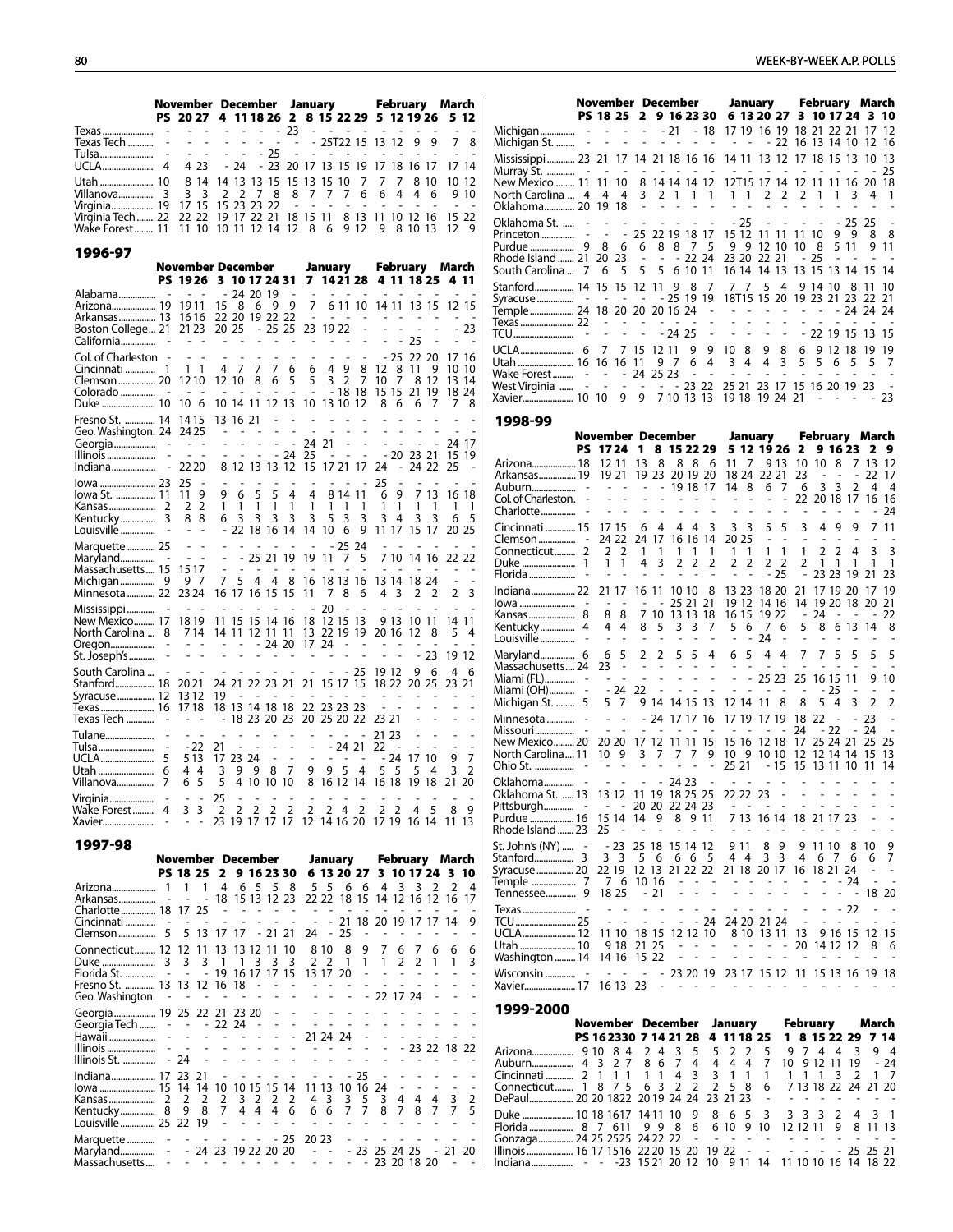|                                      | November December<br>PS 162330 7 14 21 28 |                                            |                                                                 |                                                        |                                            |                                            | January                                    |                                            |                                                      |                                                                                 | February                           |                                                 |                                  |                 | March                   |                            |                          |                          |                                |
|--------------------------------------|-------------------------------------------|--------------------------------------------|-----------------------------------------------------------------|--------------------------------------------------------|--------------------------------------------|--------------------------------------------|--------------------------------------------|--------------------------------------------|------------------------------------------------------|---------------------------------------------------------------------------------|------------------------------------|-------------------------------------------------|----------------------------------|-----------------|-------------------------|----------------------------|--------------------------|--------------------------|--------------------------------|
|                                      |                                           |                                            |                                                                 |                                                        |                                            | L,                                         |                                            |                                            | $\overline{a}$                                       |                                                                                 |                                    | 4 11 18 25                                      | 1<br>÷.                          |                 | L.                      | $\overline{a}$             | 8 15 22 29 7             | ÷.                       |                                |
| lowa<br>lowa St.                     |                                           |                                            | - 22 23<br>2020au                                               | $\sim$                                                 | $\blacksquare$<br>÷,                       | L,                                         | ÷<br>$\overline{a}$                        | $\overline{\phantom{a}}$<br>$\overline{a}$ | ä,                                                   | $\overline{\phantom{a}}$<br>$\overline{a}$                                      |                                    |                                                 |                                  |                 |                         | 20 17 14 17                | 10                       | 7                        | 6                              |
| Kansas  11 11 10 6                   |                                           |                                            |                                                                 |                                                        | 5                                          |                                            | 8 12 10                                    |                                            | 9                                                    | 8                                                                               | 7                                  | 12                                              |                                  |                 |                         | 15 20 24 23                | 23                       | 24                       | $\overline{a}$                 |
| Kentucky 14 14 11 13 23<br>LSU       | $\overline{\phantom{a}}$                  |                                            |                                                                 |                                                        |                                            | $\sim$<br>$\overline{a}$                   | $\overline{\phantom{a}}$<br>$\overline{a}$ | $\overline{\phantom{a}}$<br>$\overline{a}$ | 25<br>21 24                                          | 20 18                                                                           |                                    | 16                                              |                                  |                 |                         | 14 11 19 18<br>22 25 16 15 | 22<br>12                 | 16<br>10                 | 19<br>10                       |
| Louisville                           |                                           |                                            |                                                                 |                                                        |                                            |                                            |                                            |                                            |                                                      | - 25                                                                            |                                    |                                                 |                                  |                 |                         |                            |                          |                          |                                |
| Maryland -<br>Miami (FL) 25          |                                           |                                            | $\sigma_{\rm{eff}}$ , $\sigma_{\rm{eff}}$ , $\sigma_{\rm{eff}}$ |                                                        | - 2424 2116 17<br>$\sim$ $ \sim$           |                                            |                                            | 14                                         |                                                      | 12 18 24                                                                        |                                    | 22                                              |                                  |                 |                         | 25 23 22 19                | 17                       | 20 17<br>23              | 23                             |
| Michigan St                          | 3                                         |                                            | 2 3 8                                                           |                                                        | $\frac{4}{5}$                              |                                            | 5                                          | 8                                          |                                                      | 11 11 10                                                                        |                                    | 9                                               | 8                                | 6               | 6                       | 5                          | 7                        | 5                        | 2                              |
| North Carolina                       | 6                                         |                                            | 5<br>$\sim$                                                     | 4 2                                                    | 7                                          | 7                                          | 6                                          | -13                                        |                                                      | 14 13 21                                                                        |                                    |                                                 |                                  |                 |                         |                            |                          |                          |                                |
| North Caro. St                       | $\overline{\phantom{a}}$                  |                                            | 4 1 2 1 5                                                       |                                                        | 13 12 16 15                                | - 25                                       |                                            |                                            | 13                                                   | 17 13                                                                           |                                    | 21<br>8                                         | 5                                | 5               | 7                       | 6                          | 6                        | 4                        | 8                              |
| Oklahoma - - - - - - 23 21 22        |                                           |                                            |                                                                 |                                                        |                                            |                                            |                                            |                                            |                                                      | 20 16 17                                                                        |                                    | 18                                              |                                  |                 |                         |                            | 18 16 20 20 21           |                          | 15 12                          |
| Oklahoma St.  22 23 2121 17 14 13 11 |                                           | $\sim$                                     |                                                                 | $\frac{1}{2} \left( \frac{1}{2} \right) = \frac{1}{2}$ | $\overline{\phantom{a}}$                   |                                            | $\overline{a}$                             | $\overline{\phantom{a}}$                   | $\sim$                                               | 16 14 12                                                                        |                                    | 15                                              | 23 24                            | 13 14           | $\overline{a}$          | 8 10                       | -13                      | 17                       | 14                             |
| Purdue  23 24 2219 25 24             |                                           |                                            |                                                                 |                                                        |                                            |                                            |                                            | ÷,                                         |                                                      |                                                                                 |                                    | ٠                                               |                                  |                 | $-2521$                 |                            | 20                       | 22 25                    |                                |
| St. John's (NY)  18 15               |                                           |                                            | $\overline{a}$                                                  | $ -$                                                   |                                            |                                            |                                            | $\overline{a}$                             | $\overline{\phantom{0}}$                             |                                                                                 | - 19                               | 25                                              | $\overline{a}$                   |                 | $ -$                    | $\overline{a}$             | 18                       | -19                      | 9                              |
| Seton Hall<br>Southern Cal -         |                                           | $\overline{\phantom{a}}$<br>$\overline{a}$ |                                                                 | $\sim$<br>$\sim$                                       | $\overline{a}$<br>$\sim$ $\sim$            | $\overline{a}$                             | ÷,<br>$\overline{a}$                       | $\overline{a}$<br>L,                       | $\overline{\phantom{a}}$<br>$\overline{\phantom{0}}$ | ÷,<br>$\overline{a}$                                                            | $\sim$<br>$\overline{\phantom{a}}$ | $\sim$<br>23                                    | L,<br>L,                         | $\overline{a}$  | $-23$<br>$\overline{a}$ | L,<br>L,                   | $\overline{a}$           | ÷,                       |                                |
| Stanford 13 9 9 3                    |                                           |                                            |                                                                 |                                                        | 3                                          | $\overline{2}$                             | 1                                          | 1                                          | 1                                                    | 3                                                                               | 3                                  | 2                                               | 2                                | 2               | $\overline{2}$          | 1                          | 1                        | 2                        | 3                              |
| Syracuse  17 13 1414 12 10           |                                           |                                            |                                                                 |                                                        |                                            |                                            | 9                                          | 7                                          | 7                                                    | 7                                                                               | 6                                  | $\overline{4}$                                  |                                  | 4 4             |                         | 9 13                       | 9                        | 12 16                    |                                |
| Temple 7 6 510 1917 19 17            |                                           |                                            |                                                                 |                                                        |                                            |                                            |                                            |                                            |                                                      | $-23$<br>12 16                                                                  | $\sim$                             | 23                                              |                                  | 21 19 15        | - 5                     | 8                          | 5                        | 6<br>8                   | -5<br>11                       |
| Texas  21 21 20 9 10 15 14 18        |                                           |                                            |                                                                 |                                                        | 16 13 11 16                                |                                            |                                            |                                            | 15<br>17                                             | 15 14                                                                           |                                    | 11<br>17                                        | 6                                | - 8<br>16 18 17 |                         | 7<br>14                    | 11<br>16                 | 13                       | 15                             |
| Tulsa                                |                                           |                                            |                                                                 | $ -$                                                   |                                            |                                            | - 25                                       |                                            | 22 19 15                                             |                                                                                 |                                    | 13                                              |                                  | 17 15 13        |                         | -12                        | 15                       | 14                       | 18                             |
| Utah  15 16 1920                     |                                           |                                            |                                                                 |                                                        |                                            |                                            | $-21$                                      |                                            | 24<br>18                                             |                                                                                 | - 25<br>$-22$                      | $\overline{a}$<br>- 19                          |                                  | 19 21 21 25     |                         |                            |                          |                          |                                |
| Vanderbilt - - - -                   |                                           |                                            |                                                                 |                                                        | $\sim$ $\sim$                              |                                            | $\sim$ $ \sim$                             |                                            | $\overline{\phantom{a}}$                             |                                                                                 | - 20 20                            |                                                 | 24 22                            |                 |                         | - 24                       |                          |                          |                                |
| Wake Forest                          |                                           |                                            |                                                                 |                                                        | 1825 23 19                                 |                                            |                                            |                                            |                                                      |                                                                                 |                                    |                                                 |                                  |                 |                         |                            |                          |                          |                                |
| 2000-01                              |                                           |                                            |                                                                 |                                                        |                                            |                                            |                                            |                                            |                                                      |                                                                                 |                                    |                                                 |                                  |                 |                         |                            |                          |                          |                                |
|                                      |                                           |                                            | November                                                        | PS 14 21 28                                            |                                            |                                            |                                            | December<br>5 12 19 26                     | 2                                                    | January                                                                         |                                    | 9 16 23 30 6 13 20 27                           |                                  |                 |                         |                            | February March           | 6                        | 13                             |
| Alabama                              |                                           | $\sim$                                     |                                                                 |                                                        |                                            |                                            |                                            | 23 18 17 20                                |                                                      |                                                                                 |                                    | 18 16 15 18 17 18 21 14 20                      |                                  |                 |                         |                            |                          | $\overline{a}$           |                                |
| Arizona                              | -1                                        | 1                                          | 1                                                               | 5<br>25                                                | 5                                          |                                            |                                            | 7 10 12                                    |                                                      | 16 21<br>٠                                                                      |                                    | 17 12<br>ä,<br>L,                               | ÷,                               | 711             |                         | 88                         | 9                        | 8<br>٠                   | 5<br>٠                         |
| Arkansas 15 15 24<br>Boston College. | $\sim$                                    |                                            | $\sim$ $  -$                                                    | $\sim$                                                 |                                            |                                            | 21 25 25<br>and the control                | $\overline{a}$                             |                                                      |                                                                                 |                                    | -24 25 23 20 17                                 |                                  |                 |                         | 9 10 11                    |                          | 10                       | 7                              |
| Cincinnati                           |                                           |                                            |                                                                 | 18 17 16 22                                            |                                            |                                            |                                            | 18 17 22 19                                | 25                                                   |                                                                                 |                                    |                                                 |                                  |                 |                         |                            |                          |                          |                                |
| Connecticut                          |                                           |                                            | 14 13 12                                                        | 16                                                     |                                            |                                            |                                            | 15 11 11 10                                |                                                      | 1013                                                                            |                                    | 15 24                                           |                                  |                 |                         |                            |                          |                          |                                |
| DePaul 21 22 21                      |                                           | $\overline{a}$                             | $\overline{a}$                                                  | 24<br>$\overline{a}$                                   | $\overline{\phantom{m}}$<br>$\overline{a}$ | $\overline{\phantom{a}}$<br>$\overline{a}$ | $\overline{\phantom{a}}$<br>$\overline{a}$ | ÷<br>÷,                                    |                                                      | $\overline{a}$<br>L,                                                            | ÷,                                 | L,                                              | $\overline{a}$<br>$\blacksquare$ | ÷,              |                         |                            |                          |                          |                                |
| Duke                                 | - 2                                       | - 2                                        | $\overline{2}$                                                  | 1                                                      | 1                                          | 1                                          | 1                                          | 3                                          |                                                      | 3<br>$\overline{2}$                                                             |                                    | 2<br>2                                          | 2                                |                 | 3 <sub>3</sub>          | 4                          | 2                        | 3                        | 1                              |
| Florida                              |                                           |                                            | 11 11 11                                                        | 10                                                     | 8                                          | 8                                          | 7                                          | 5                                          |                                                      | 5<br>8                                                                          |                                    | 7 14 13                                         |                                  |                 | 811                     | 7                          | 6                        | 5                        | 8                              |
| Fresno St.<br>Georgetown             | $\overline{a}$                            | $\overline{a}$                             | -                                                               | -                                                      |                                            | ÷,                                         | ÷                                          | L,<br>- 24 23 21                           |                                                      | $\overline{a}$<br>1912                                                          | $\overline{\phantom{a}}$           | - 22<br>9 10 14 15 18 21 21                     |                                  | 19 23 20        |                         | $\overline{a}$             | $\overline{\phantom{m}}$ | 25<br>18                 | $\overline{a}$<br>21           |
| Georgia                              | $\overline{a}$                            | $\frac{1}{2}$                              | $\blacksquare$                                                  | $\overline{\phantom{a}}$                               | $\overline{\phantom{a}}$                   | $\sim$                                     | $\overline{\phantom{a}}$                   | $\overline{\phantom{a}}$                   |                                                      | $\overline{\phantom{a}}$<br>$\overline{\phantom{a}}$                            |                                    | $\overline{\phantom{a}}$                        | - 25                             |                 | $\sim$<br>$\sim$        | $\sim$ $-$                 | $\overline{\phantom{a}}$ | $\overline{\phantom{a}}$ |                                |
| Illinois                             |                                           | 8 8                                        | 8<br>$\overline{a}$                                             | 9                                                      | 9                                          | 5                                          | 5                                          | 9                                          |                                                      | 9<br>7                                                                          | 11                                 | 7                                               | 6                                | 7               | 4                       | 3                          | 5                        | 4<br>$\overline{a}$      | 4                              |
| Indiana<br>lowa                      |                                           |                                            |                                                                 |                                                        |                                            |                                            |                                            | - 22 19 23                                 |                                                      | $\frac{1}{2} \left( \frac{1}{2} \right) \frac{1}{2} \left( \frac{1}{2} \right)$ |                                    | 14 21 18 14 25                                  |                                  |                 |                         |                            |                          |                          | 20<br>24                       |
| lowa St 25                           |                                           | $\overline{a}$                             | $\overline{\phantom{a}}$                                        | $\blacksquare$                                         | 25                                         | $\overline{a}$                             |                                            | - 25                                       |                                                      | 23 18                                                                           |                                    | 23 17                                           |                                  | 15 12           | 7                       | 6                          | 8                        | 7                        | 10                             |
|                                      |                                           | 4                                          | 3                                                               | 2                                                      |                                            | 3 10                                       | 9                                          | 7                                          |                                                      | 75                                                                              |                                    | 5<br>4                                          | 3                                |                 |                         | 5 6 11 10                  |                          | 9                        | 12                             |
| Kentucky 12 20 22<br>Maryland        | 5                                         | 6                                          | 6                                                               | $\overline{\phantom{a}}$                               | $\overline{a}$<br>13 19 20 20 18           |                                            |                                            |                                            |                                                      | $\overline{a}$<br>17 14 12                                                      |                                    | $\overline{\phantom{a}}$<br>$\overline{a}$<br>8 | $\overline{a}$                   |                 |                         | $-221315$<br>9 13 17 20 16 |                          | 15<br>11                 | 9<br>11                        |
| Michigan St                          | 3                                         | 3                                          | 4                                                               | 3                                                      | 2                                          | 2                                          | 2                                          | 1                                          |                                                      | 3<br>1                                                                          |                                    | 3<br>3                                          | 5                                | 4               | 5                       | 5                          | 3                        | 2                        | 3                              |
| Mississippi                          | $\overline{a}$                            | $\overline{a}$                             |                                                                 |                                                        |                                            |                                            |                                            | - 23 24 24                                 |                                                      | 22 20                                                                           | 21                                 | 19                                              | $\overline{\phantom{a}}$         |                 |                         | 25 16 12 14                |                          | 14                       | 14                             |
| Missouri                             | ÷,<br>6                                   | $\overline{a}$<br>7                        | Ĭ.<br>7                                                         | $\overline{a}$<br>6                                    | $\overline{a}$                             |                                            |                                            | 14 15 15 14                                |                                                      | $\overline{\phantom{a}}$<br>$\sim$<br>139                                       | 20                                 | $\overline{\phantom{a}}$<br>5<br>6              | $\overline{a}$<br>4              | 1               | 1                       | L,<br>2                    | 4                        | L,<br>6                  | $\overline{a}$<br>6            |
| No. Carolina<br>Notre Dame           |                                           |                                            | 15 16 14                                                        | 11                                                     |                                            |                                            |                                            | 10 21 21 22                                |                                                      | 21 25                                                                           |                                    | $\qquad \qquad \blacksquare$                    | - 23 20 14 18 13                 |                 |                         |                            |                          | 19                       | 19                             |
| Ohio St.                             |                                           |                                            |                                                                 |                                                        | Ĭ.                                         |                                            |                                            | ٠                                          |                                                      | i,                                                                              |                                    |                                                 |                                  |                 |                         |                            |                          | 24                       | $\overline{\phantom{a}}$       |
| Oklahoma<br>Providence               |                                           |                                            | 22 21 19                                                        | 14                                                     |                                            | -                                          | $\overline{a}$                             | 20 19 18 17<br>٠                           |                                                      | 15 22<br>-<br>-                                                                 | 22                                 | ÷<br>$\overline{a}$                             | ٠                                | $\overline{a}$  |                         | 24 21 13 16 17<br>- 25     | $\overline{a}$           | 16<br>$\overline{a}$     | 13<br>$\overline{\phantom{0}}$ |
| St. John's (NY)-                     |                                           |                                            | 24 23 19                                                        | 24                                                     |                                            | L                                          | L,                                         | Ĭ.                                         |                                                      | $\overline{a}$<br>L                                                             |                                    | L                                               | $\overline{a}$                   | $\overline{a}$  | L,                      | ٠                          |                          | L                        |                                |
| St. Joseph's……                       |                                           |                                            |                                                                 |                                                        | Ĭ.                                         |                                            |                                            | L,                                         |                                                      | L                                                                               |                                    |                                                 |                                  |                 |                         | - 23 18                    |                          | 21                       | 22                             |
| Seton Hall                           |                                           | 10 10 10                                   |                                                                 | 8                                                      | 7                                          | 9                                          | 8                                          | -11                                        |                                                      | 11 15                                                                           |                                    | 18 16 22                                        |                                  |                 | $\overline{a}$          | $\overline{a}$             | ÷,                       | L,                       | $\overline{\phantom{a}}$       |
| Southern Cal<br>Stanford             | 4                                         | 23 23 20<br>5                              | 5                                                               | 15<br>4                                                | 4                                          | 3                                          | 3                                          | 12 13 13 16<br>2                           |                                                      | 20 19<br>2 1                                                                    |                                    | 24 25 21<br>1<br>1                              | 1                                | 22<br>2         | 2                       | 1                          | 1                        | 1                        | 2                              |
| Syracuse                             | $\overline{a}$                            | $\qquad \qquad \blacksquare$               | ۰                                                               | 20                                                     |                                            |                                            |                                            | 13 12 12 15                                |                                                      | 14 11                                                                           |                                    | 8<br>11                                         | 12                               |                 |                         | 910 17 19                  |                          | 17                       | 17                             |
| lemple                               | Ĭ.                                        | $\overline{a}$                             | $\overline{a}$                                                  | 17                                                     | ÷                                          |                                            |                                            |                                            |                                                      |                                                                                 |                                    |                                                 |                                  |                 |                         |                            |                          |                          |                                |
| Tennessee<br>Texas                   | 9<br>$\overline{\phantom{a}}$             | 9<br>$\overline{a}$                        | 9<br>÷,                                                         | 7<br>$\overline{\phantom{0}}$                          | 6<br>$\qquad \qquad \blacksquare$          | 4<br>$\qquad \qquad \blacksquare$          | 4<br>$\overline{\phantom{a}}$              | 6<br>$\overline{a}$                        |                                                      | 64<br>2423                                                                      | 4                                  | 6<br>20<br>۰                                    | ÷                                | 8 10 15 22      | -                       |                            | - 24                     | 20                       | 18                             |
| UCLA                                 |                                           | 17 14 15                                   |                                                                 | $\overline{a}$                                         | ÷,                                         | $\overline{a}$                             | ÷,                                         | $\qquad \qquad \blacksquare$               |                                                      | $\overline{\phantom{0}}$                                                        |                                    |                                                 | -                                |                 |                         | - 24 15 12                 |                          | 13                       | 15                             |
| Utah<br>Virginia 24 25 25 21         |                                           | 13 12 13                                   |                                                                 | 18                                                     | 22                                         | $\qquad \qquad \blacksquare$               | 16 14 14                                   | ÷,<br>8                                    |                                                      |                                                                                 |                                    | 810 13 13 11                                    |                                  |                 | 612                     | 9                          | 7                        | 12                       | 16                             |
|                                      |                                           |                                            |                                                                 |                                                        |                                            |                                            |                                            |                                            |                                                      |                                                                                 |                                    |                                                 |                                  |                 |                         |                            |                          |                          |                                |

Wake Forest.... 20 18 17 12 11 6 6 4 4 6 10 9 16 19 23 24 23 22 23 Wisconsin ........ 19 19 18 23 17 16 16 13 12 17 19 15 10 16 19 19 22 23 25 Xavier................. - - - - - - - - - - - - - 24 - - 25 - -

|                                      |                              | November                      |                               | December                                                        |                                            |                          |                                  | January                                          |                                                          |                          |                                  |                          |                                        |                          | February March |                                |
|--------------------------------------|------------------------------|-------------------------------|-------------------------------|-----------------------------------------------------------------|--------------------------------------------|--------------------------|----------------------------------|--------------------------------------------------|----------------------------------------------------------|--------------------------|----------------------------------|--------------------------|----------------------------------------|--------------------------|----------------|--------------------------------|
|                                      | PS                           | 20 27                         |                               | 4                                                               | 11                                         |                          | 18 25                            | 1<br>8                                           | 15 22 29 5 12 19 26                                      |                          |                                  |                          |                                        |                          | 5              | 12                             |
| Alabama 24                           |                              | 22 21                         |                               | 16                                                              | 22                                         |                          | 23 21                            | 1814                                             | 16 14                                                    |                          | 75                               | 7                        | 5                                      | 6                        | 8              | 8                              |
| Arizona                              |                              | 8                             | 4                             | 7                                                               | 6                                          | -11                      | 14                               | 1520                                             | 15 10 19 11                                              |                          |                                  |                          | 9 14 14                                |                          | 15             | 7                              |
| Ball St.                             |                              |                               | 16                            | 15                                                              |                                            | 20 21                    |                                  |                                                  |                                                          |                          |                                  |                          |                                        |                          |                |                                |
| Boston College. 17<br>Butler………………   |                              | 17                            | 15<br>L,                      | 13                                                              | 11                                         | 10                       | -11<br>23                        | 1116<br>2024                                     | 22                                                       |                          |                                  |                          |                                        |                          |                |                                |
| California                           |                              |                               |                               |                                                                 |                                            |                          |                                  | L,                                               |                                                          |                          |                                  |                          | $\overline{\phantom{0}}$               | 21                       | 25             |                                |
| Cincinnati<br>Connecticut            | L,                           | L,                            | L,<br>L,                      | $\overline{\phantom{a}}$                                        | L,                                         | 25<br>÷,                 | 17<br>٠                          | 1310<br>٠<br>$\overline{\phantom{a}}$            | 7<br>4<br>25<br>$\overline{a}$                           | 4<br>17                  | 6<br>$\overline{a}$              | 5<br>$\overline{a}$      | 4<br>$\sim$                            | 4<br>23                  | 5<br>19        | 5<br>10                        |
| Duke                                 | 1                            | 1                             | 1                             | 1                                                               | 1                                          | 1                        | 1                                | 1<br>2                                           | 1<br>1                                                   | 1                        | 1                                | 1                        | 3                                      | 3                        | 3              | 1                              |
| Florida                              | 6                            | 7                             | 6                             | 6                                                               | 5                                          | 4                        | 3                                | 3<br>3                                           | 5<br>2                                                   | 5                        | 8                                | 6                        | 8                                      | 8                        | 11             | 15                             |
| Fresno St.                           | ÷,                           |                               | 23 24                         | 21                                                              |                                            |                          |                                  |                                                  |                                                          |                          |                                  |                          |                                        |                          |                |                                |
| Georgetown                           | 14                           | 16                            | 18                            | 19                                                              | 18                                         | 16                       | 20                               | 24                                               | L,                                                       | ٠                        |                                  |                          |                                        |                          |                |                                |
| Georgia                              | $\overline{a}$               | ٠                             | ٠                             |                                                                 |                                            |                          |                                  | L,                                               | 20 15 16 17 21                                           |                          |                                  |                          | 18 16                                  |                          | 17             | 23                             |
| Gonzaga                              | ÷,                           |                               | L                             |                                                                 | 25                                         | 24                       | 22                               | 2218<br>÷.                                       | 13                                                       | 16 11                    | 9                                | 8                        | 7                                      | 7                        | 6              | 6                              |
| Hawaii                               | ÷,                           |                               |                               |                                                                 |                                            |                          |                                  |                                                  |                                                          |                          |                                  |                          |                                        |                          |                | 25                             |
| Illinois                             | 3                            | 2                             | 2<br>L.                       | 5<br>$\overline{\phantom{a}}$                                   | 10                                         | 9                        | 7                                | 7<br>9                                           | 11                                                       | 9 12 21 18 16 15         |                                  |                          |                                        |                          | 10             | 13                             |
| Indiana 22<br>lowa                   | 9                            | 20<br>9                       | 7                             | 12                                                              | 21<br>15                                   | 12                       | 9                                | 913                                              | 25<br>17<br>$\overline{\phantom{0}}$                     | ÷,                       | $\overline{\phantom{a}}$         | $\sim$                   | $-2222325$<br>$\overline{\phantom{a}}$ |                          | 23             |                                |
| Kansas                               | 7                            | 4                             | 8                             | 4                                                               | 4                                          | 3                        | 2                                | 2<br>$\overline{1}$                              | 2<br>$\overline{4}$                                      | $\overline{2}$           | 2                                | 2                        | 1                                      | 1                        | 1              | 2                              |
| Kentucky                             | 4                            | 10                            | 13                            | 11                                                              | 9                                          | 7                        | 6                                | 68                                               | 12                                                       | 8 10                     |                                  | 7 10                     | 12                                     | 11                       | 12             | 16                             |
| Marquette                            | $\overline{\phantom{m}}$     | $\overline{\phantom{0}}$      | 23                            | 17                                                              | 14                                         | 14                       | 19                               | 25                                               | $\overline{a}$                                           |                          | - 18 11                          |                          | 9                                      | 9                        | 13             | 12                             |
| Maryland                             | 2                            | 6                             | 5                             | -3                                                              | 3                                          | 2                        | 8                                | 84                                               | 3<br>3                                                   | 3                        | 3                                | 3                        | 2                                      | 2                        | 2              | 4                              |
| Memphis                              | -12                          | 12.                           | 20                            | 22                                                              |                                            |                          |                                  |                                                  |                                                          |                          |                                  |                          |                                        |                          |                |                                |
| Miami (FL)                           | $\overline{a}$               |                               |                               | $\overline{\phantom{a}}$                                        |                                            |                          | 24                               | 2121                                             | 24 22 15 12 13                                           |                          |                                  |                          | 17                                     | 22                       | 20 21          |                                |
| Michigan St 15                       |                              | 13                            | 22                            | 24                                                              | 23                                         | 17                       | 13                               | 1925                                             |                                                          |                          |                                  |                          |                                        |                          |                |                                |
| Mississippi St                       |                              | 5                             | 3                             | $\overline{a}$<br>2                                             | 2                                          |                          |                                  | -22<br>1717                                      |                                                          |                          |                                  |                          |                                        |                          |                | 17                             |
| Missouri<br>North Carolina 19        | 8                            |                               |                               |                                                                 |                                            | 8                        | 10                               |                                                  | 21 18 22 22                                              |                          |                                  |                          |                                        |                          |                |                                |
| North Caro. St.                      |                              |                               |                               |                                                                 |                                            |                          |                                  |                                                  |                                                          | $\frac{1}{2}$            |                                  | - 24                     |                                        |                          |                |                                |
| Ohio St.                             |                              |                               | ÷,                            | ÷,                                                              |                                            |                          |                                  |                                                  | - 20 25 16 23 19                                         |                          |                                  |                          |                                        | 18                       | 21             | 14                             |
| Oklahoma 25                          |                              |                               |                               | $\overline{a}$                                                  | 24                                         | 22                       | 12                               | -5<br>10                                         | 5<br>6                                                   | 6                        | -4                               | - 4                      | 6                                      | 5                        | 4              | 3                              |
| Oklahoma St. .                       | 18                           | 15 14                         |                               | 10                                                              | 8                                          | 6                        | 5                                | 56                                               | 6 11                                                     |                          | 9 14 16                          |                          | -13                                    | 12                       | 14             | 20                             |
| Oregon                               |                              |                               | $\overline{a}$                | $\overline{a}$                                                  |                                            |                          |                                  | $ -$                                             | 23 19                                                    |                          |                                  | $-131715$                |                                        | 13                       | 9              | 11                             |
| Pittsburgh<br>St. Joseph's…….  10    | L,                           | 19 19                         | $\overline{a}$                | L<br>18                                                         | 16                                         | 15                       |                                  | $-23$                                            | $\overline{a}$                                           | - 21                     |                                  | - 14 11                  |                                        | 10                       | 7              | 9                              |
|                                      |                              |                               |                               |                                                                 |                                            |                          |                                  |                                                  |                                                          |                          |                                  |                          |                                        |                          |                |                                |
| Southern Cal  20<br>Stanford 13      |                              | 24<br>14 11                   | L,                            | L,<br>14                                                        | 12                                         | 13                       | 16                               | 1214                                             | 18 23 23 25 25 20 19<br>19 17 18 20 12 10 17             |                          |                                  |                          |                                        |                          | 22<br>16       | 18<br>24                       |
| Syracuse 21                          |                              | 18 12                         |                               | 9                                                               | 13                                         | 18                       | 18                               | 1612                                             | 8 12 14 23                                               |                          |                                  | ٠                        |                                        |                          | ٠              |                                |
| Temple 16                            |                              | 25                            | $\overline{a}$                | $\overline{\phantom{a}}$                                        | $\overline{a}$                             |                          |                                  | ٠<br>$\overline{a}$                              | $\overline{a}$<br>٠                                      |                          |                                  |                          |                                        |                          |                |                                |
|                                      |                              |                               | L,                            | L,                                                              |                                            |                          |                                  |                                                  | 24                                                       |                          |                                  |                          |                                        |                          |                |                                |
| Texas Tech                           | ÷,                           |                               | $\overline{a}$                |                                                                 | $\overline{a}$                             |                          |                                  |                                                  | $\overline{a}$                                           | $-2024$                  |                                  |                          |                                        |                          |                |                                |
| UCLA                                 | 5                            |                               | 3 10                          | 20                                                              | 17                                         | 19                       | 15                               | 1411                                             | 9 13 13 15 20 25                                         |                          |                                  |                          |                                        |                          |                |                                |
| Virginia 11                          | $\overline{a}$               | 11<br>- 25                    | 9                             | 8<br>23                                                         | 7<br>19                                    | 5<br>20                  | 4<br>-25                         | 47<br>2319                                       | 7<br>10<br>14 21 24 19 19 20 24                          |                          |                                  | 8 10 15 22               |                                        | $\overline{a}$           | ÷,             | L<br>÷,                        |
| Wake Forest<br>Western Ky.           | $\qquad \qquad \blacksquare$ | 21 17                         |                               | 25                                                              | $\overline{a}$                             |                          |                                  |                                                  |                                                          |                          |                                  |                          | - 24 20                                |                          | 18             | 19                             |
|                                      |                              |                               |                               |                                                                 |                                            |                          |                                  |                                                  |                                                          |                          |                                  |                          |                                        |                          | 24             | 22                             |
|                                      |                              |                               |                               |                                                                 |                                            |                          |                                  |                                                  |                                                          |                          |                                  |                          |                                        |                          |                |                                |
| 2002-03                              |                              |                               |                               |                                                                 |                                            |                          |                                  |                                                  |                                                          |                          |                                  |                          |                                        |                          |                |                                |
|                                      |                              | November                      |                               | December                                                        |                                            |                          |                                  | January                                          |                                                          |                          |                                  | <b>February</b>          |                                        |                          | March          |                                |
|                                      |                              | PS 1926                       |                               | 3 10 17 24 31                                                   |                                            |                          |                                  |                                                  | 7 14 2128 4 11 1825                                      |                          |                                  |                          |                                        | 4                        | 11             | 18                             |
| Alabama                              | 8                            | 4                             | 4                             | 3<br>2                                                          | 2                                          | 1                        | 1                                | 9<br>4                                           | 15 23                                                    | -22                      | L,                               |                          |                                        |                          |                |                                |
| Arizona                              | 1                            | 1                             | 1                             | 1<br>1                                                          | 1                                          | 4                        | 4                                | 22                                               | 1<br>1<br>24                                             | 2                        | 1                                | 1                        | 1                                      | 1                        | 1              | 2                              |
| Auburn<br>California                 |                              |                               |                               | $\sim$                                                          |                                            |                          |                                  |                                                  | 25 20                                                    |                          |                                  |                          | - 22 18 23 22 24                       |                          |                |                                |
| C. of Charleston                     | ÷                            |                               |                               | - 25                                                            |                                            |                          |                                  |                                                  |                                                          | $\overline{\phantom{0}}$ |                                  |                          | $\overline{\phantom{a}}$               | $\overline{\phantom{a}}$ |                |                                |
| Cincinnati  23 23 21                 |                              |                               |                               | - 23                                                            | $\overline{a}$                             |                          |                                  | $\overline{a}$<br>$\overline{a}$                 |                                                          | $\overline{a}$           |                                  |                          |                                        |                          |                |                                |
| Connecticut 15 14 12                 |                              |                               |                               | 11                                                              | 98                                         | 6                        | 5                                | 36                                               | 11 14                                                    | 18 23                    |                                  |                          | $\sim$ $ \sim$                         |                          | ÷,             | 23                             |
| Creighton                            | -                            | $\overline{\phantom{0}}$      |                               | $\qquad \qquad \blacksquare$                                    |                                            | $-201815$                |                                  | 1613                                             | 10 16 13 12 17 17 19 19                                  |                          |                                  |                          |                                        |                          |                | 15                             |
| Dayton                               | $\overline{\phantom{m}}$     | -                             | $\qquad \qquad \blacksquare$  |                                                                 |                                            |                          |                                  | $\overline{\phantom{a}}$                         | $\qquad \qquad \blacksquare$<br>$\overline{\phantom{a}}$ |                          |                                  |                          | - 25 25 21                             |                          | 22             | 16                             |
| Duke                                 | 6                            | 6                             | 6                             | 3<br>4                                                          | 3                                          | 3                        | 3                                | 11                                               | 3<br>5                                                   | 9                        |                                  |                          | 8 8 6 10 12                            |                          |                | 7                              |
| Florida                              | - 7                          | 8                             | 7                             | 8 14 13 12 12                                                   |                                            |                          |                                  | 116                                              | 5<br>4                                                   | 1                        | 4                                |                          | 74                                     | 3                        | 7              | 10                             |
| Georgia 16 18 17<br>Gonzaga 22 21 20 |                              |                               |                               | $\overline{a}$<br>$\overline{a}$                                | $\overline{\phantom{a}}$<br>$\overline{a}$ | $\overline{a}$           | ÷,                               | 2020<br>٠<br><b>.</b>                            | 19 15                                                    |                          |                                  |                          | 17 20 22 21 25                         |                          | 21             | 25<br>$\overline{\phantom{0}}$ |
|                                      |                              | $\sim$ $ -$                   |                               | 25 15 12                                                        |                                            |                          | 7 11                             | 108                                              | 18 13                                                    |                          |                                  |                          | 16 14 20 18 14 13                      |                          |                | 11                             |
| Indiana 21 22 19                     |                              |                               |                               | 10<br>7                                                         |                                            | 6 10 17                  |                                  | 1518                                             | 14 19                                                    | $\overline{a}$           | $\overline{a}$                   | $\overline{a}$           |                                        |                          |                | $\overline{\phantom{a}}$       |
|                                      |                              | 2                             | 2                             | 14 20 19 19 18                                                  |                                            |                          |                                  | 1412                                             | 6 12                                                     | 12                       | 9                                |                          | 6 7                                    | 6                        | 4              | 6                              |
| Kentucky 17 17 15                    |                              |                               |                               | 18 12 18 14 20                                                  |                                            |                          |                                  | 1816                                             | 8<br>7                                                   | 6                        | 3                                |                          | 22                                     | 2                        | 2              | 1                              |
| LSU                                  | $\overline{\phantom{a}}$     | $\sim$                        | $\sim$                        | $\sim$ 100 $\pm$                                                |                                            | - 24 21                  |                                  | -23                                              | $\sim$<br>٠                                              | ÷,                       | $\blacksquare$                   | L,                       |                                        |                          |                | ÷,                             |
| Louisville ……….                      | ÷,                           | $\overline{a}$                | $\overline{\phantom{a}}$      | $\overline{\phantom{a}}$                                        | $\mathcal{L}^{\text{max}}$                 |                          | - 24                             | 1915                                             | 9<br>8                                                   | 5                        | 2                                |                          | 411 15                                 |                          | 20             | 14                             |
| Marquette  18 16 13                  |                              |                               |                               | 13 16 14 13 13                                                  |                                            |                          |                                  | 2421                                             | 20 18                                                    | 15 11 11 10              |                                  |                          |                                        | 8                        | 8              | 9                              |
| Maryland 13 12 11                    |                              |                               |                               | 9 18 24 23 22                                                   |                                            |                          |                                  | 2117                                             | 12 10                                                    |                          |                                  |                          | 8 16 13 14 13                          |                          | 14             | 17                             |
| Memphis<br>Michigan St               | 9                            | 9                             | 9                             | 21 21 15 15 14                                                  |                                            |                          |                                  | $\overline{a}$<br>25<br>$\overline{\phantom{a}}$ | $\overline{a}$<br>L,                                     | ٠                        | $\overline{a}$<br>$\overline{a}$ | $\overline{a}$           | -24 18                                 |                          | 16             | 19<br>$\overline{\phantom{a}}$ |
| Minnesota  24 24 24                  |                              |                               |                               | 20 - 25                                                         |                                            | $\sim$                   | $\sim$                           | $\sim$ $ \sim$                                   | L,<br>L,                                                 | ٠                        | ÷,                               | ÷,                       | ÷,                                     |                          |                | ÷,                             |
| Mississippi St 12 12 23              |                              |                               |                               | 24 24 16 16                                                     |                                            |                          | 8                                | 714                                              | 22 21                                                    |                          |                                  |                          | 23 19 19 20 23                         |                          | $\overline{a}$ | 20                             |
| Missouri 19 20 18                    |                              |                               |                               | 15 11 11 17 16                                                  |                                            |                          |                                  | 1311                                             | 21 25                                                    | 21 21                    |                                  | $\overline{a}$           |                                        | ۰                        |                | 24                             |
| North Carolina                       | $\overline{\phantom{m}}$     | $\overline{\phantom{a}}$      | $\overline{\phantom{a}}$      | 12 22 23 22                                                     |                                            |                          | $\overline{\phantom{a}}$         | $ -$                                             | $\overline{a}$<br>$\overline{\phantom{a}}$               | $\sim$                   | $\overline{\phantom{a}}$         | $\overline{\phantom{a}}$ | $\overline{\phantom{a}}$               | L,                       | $\overline{a}$ | $\overline{\phantom{a}}$       |
| Notre Dame                           | $\overline{a}$               | $\overline{a}$                | $\overline{a}$                | - 10                                                            | 9                                          | 8                        | -6                               | 510                                              | 16 11                                                    |                          |                                  |                          | 10 10 12 9 16                          |                          | -17            | 22                             |
| Oklahoma<br>Oklahoma St.             | 3<br>$\overline{a}$          | 7<br>$\overline{\phantom{a}}$ | 8<br>$\overline{\phantom{a}}$ | 6<br>-6<br>$\overline{\phantom{a}}$<br>$\overline{\phantom{a}}$ | 7<br>$\overline{\phantom{a}}$              | $\overline{\phantom{a}}$ | 5 10<br>$\overline{\phantom{a}}$ | 95<br>-24                                        | 7<br>6<br>13                                             | 7<br>9 11 13 16 16 20 23 | 5                                | -5                       | -3                                     | 5                        | 6              | 3<br>$\overline{a}$            |
|                                      |                              |                               |                               |                                                                 |                                            |                          |                                  |                                                  |                                                          |                          |                                  |                          |                                        |                          |                |                                |
| Oregon 11 10 10                      |                              |                               |                               | 5<br>7                                                          |                                            | 511                      | 9                                | 1222                                             | 23 22                                                    | $\overline{a}$           | $\overline{a}$                   | $\overline{a}$           |                                        |                          |                | $\overline{a}$                 |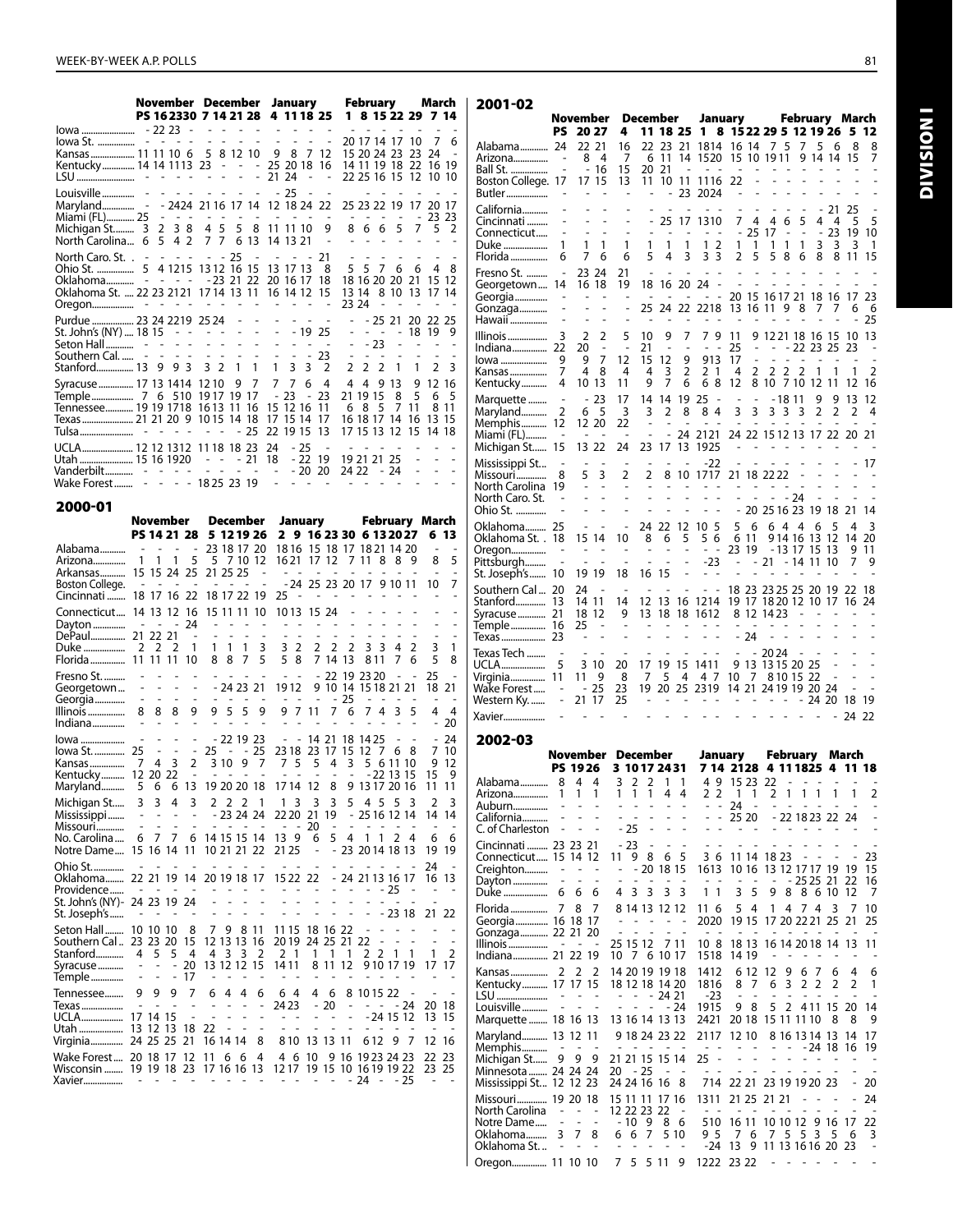|                                                                                  | November December |  |                                                 |  |  | January February March |  |  |  |  |       |     |
|----------------------------------------------------------------------------------|-------------------|--|-------------------------------------------------|--|--|------------------------|--|--|--|--|-------|-----|
|                                                                                  |                   |  | PS 1926 3 1017 2431 7 14 2128 4 11 1825 4 11 18 |  |  |                        |  |  |  |  |       |     |
| Pittsburgh 5 5 5 5 6 4 4 2 2 6 3 2 2 4 7 9 8 7 5 4                               |                   |  |                                                 |  |  |                        |  |  |  |  |       | - 1 |
|                                                                                  |                   |  |                                                 |  |  |                        |  |  |  |  |       |     |
|                                                                                  |                   |  |                                                 |  |  |                        |  |  |  |  |       |     |
|                                                                                  |                   |  |                                                 |  |  |                        |  |  |  |  |       |     |
|                                                                                  |                   |  |                                                 |  |  |                        |  |  |  |  |       |     |
|                                                                                  |                   |  |                                                 |  |  |                        |  |  |  |  |       | ΙI  |
|                                                                                  |                   |  |                                                 |  |  |                        |  |  |  |  |       |     |
| - Tulsa  25 25 22 19 17 22 20 - - - - - - - - - - - - - -                        |                   |  |                                                 |  |  |                        |  |  |  |  |       |     |
|                                                                                  |                   |  |                                                 |  |  |                        |  |  |  |  |       |     |
|                                                                                  |                   |  |                                                 |  |  |                        |  |  |  |  |       |     |
|                                                                                  |                   |  |                                                 |  |  |                        |  |  |  |  |       |     |
| Wake Forest      -   -   -   -   -   - 25 23   1719   17 17  14 15 10 12   9   9 |                   |  |                                                 |  |  |                        |  |  |  |  | 8 I F |     |

| 2003-04                                                      |  |  |  |
|--------------------------------------------------------------|--|--|--|
| Xavier 10 11 16 16 13 21 21 19 21 - - - 20 18 14 13 11 10 12 |  |  |  |
| Wisconsin  - - 25 23 - - - - - - - - - - - - - 24 18 21      |  |  |  |
|                                                              |  |  |  |
|                                                              |  |  |  |

|                                                                                   | Nov.                                        |                                                                                            | December                                                                                                     |                                                |                                          | January                                                     |                                                  |                                         |                                                 | February                      |                                                           |                                                                                                  | March                                              |                 |                          |                                              |
|-----------------------------------------------------------------------------------|---------------------------------------------|--------------------------------------------------------------------------------------------|--------------------------------------------------------------------------------------------------------------|------------------------------------------------|------------------------------------------|-------------------------------------------------------------|--------------------------------------------------|-----------------------------------------|-------------------------------------------------|-------------------------------|-----------------------------------------------------------|--------------------------------------------------------------------------------------------------|----------------------------------------------------|-----------------|--------------------------|----------------------------------------------|
|                                                                                   |                                             | <b>PS 25</b>                                                                               | 29                                                                                                           | 16 23 31                                       |                                          |                                                             |                                                  | 6 13 20 27                              |                                                 |                               | 3                                                         | 10 17 24 2                                                                                       |                                                    |                 | 9                        | 16                                           |
| Air Force<br>Arizona<br><b>Boston College</b><br>Cincinnati  18                   | 4                                           | 4<br>٠<br>19                                                                               | 7<br>9<br>19 18                                                                                              | 7<br>16 14                                     | 5                                        | 4<br>12                                                     | 3<br>11                                          | 10                                      | 714<br>6                                        | 9<br>8                        | 12<br>10                                                  | 16 14<br>13 17                                                                                   | 17<br>15 13 13                                     | 22 21           | 25                       | 22<br>25<br>11                               |
| Connecticut                                                                       | 1                                           | 1                                                                                          | 3<br>$\overline{2}$                                                                                          | 1                                              | 1                                        | 1                                                           | 1                                                | 1                                       | 4                                               | 6                             | 5                                                         | 5<br>8                                                                                           | 8                                                  | 7               | 9                        | 7                                            |
| Creighton<br>Dayton<br>Duke<br>Florida                                            | $\overline{a}$<br>2<br>8                    | $\overline{a}$<br>2<br>8                                                                   | $-25$<br>6<br>- 4<br>2<br>1                                                                                  | 24 23<br>3<br>15 13                            | 3                                        | $\overline{\phantom{m}}$<br>2<br>14                         | L,<br>2<br>14                                    | 24<br>$\sim$<br>$\overline{2}$          | 1<br>15 17 22                                   | 1                             | $\overline{a}$<br>1<br>21                                 | 3<br>1<br>22<br>$\overline{a}$                                                                   | 5                                                  | 3               | 5                        | 6<br>٠                                       |
| Georgia Tech                                                                      | $\overline{a}$                              | L,                                                                                         | 13 10                                                                                                        | 5                                              | 4                                        | 3                                                           | 8                                                | 12                                      | 11                                              | 14                            | 15                                                        | 15 18                                                                                            |                                                    |                 | 18 19 14                 | 14                                           |
| Gonzaga 10<br>Illinois 13                                                         |                                             | 16<br>12<br>$\overline{\phantom{a}}$                                                       | 17 17<br>11 14<br>- 24                                                                                       | 13<br>21<br>$\overline{\phantom{a}}$           | 15<br>21<br>$\overline{a}$               | 16<br>20<br>$\overline{a}$                                  | 16<br>19<br>٠                                    | 16<br>25<br>$\overline{a}$              | 15 10                                           |                               | 8<br>$\overline{a}$<br>$\qquad \qquad \blacksquare$       | 7<br>6                                                                                           | 4<br>23                                            | 4<br>18 12      | 3                        | 3<br>13                                      |
| Kentucky 11                                                                       |                                             | 6<br>10                                                                                    | 5<br>1<br>9<br>8                                                                                             | 6 12<br>$\overline{2}$                         | 2                                        | 13<br>8                                                     | 13<br>7                                          | 5                                       | 14 12 15<br>9                                   | 5                             | 20<br>9                                                   | 12 21<br>8<br>9                                                                                  | 20 21<br>9                                         | 9               | 18<br>8                  | 16<br>$\overline{2}$                         |
| LSU<br>Louisville 16<br>Marquette  23<br>Maryland<br>Memphis                      | $\overline{\phantom{0}}$                    | 17<br>23<br>$\qquad \qquad \blacksquare$                                                   | $\overline{\phantom{a}}$<br>$\frac{1}{2}$<br>24 22<br>$\sim$ $ \sim$                                         | 20 20<br>23<br>25 24                           | $\overline{\phantom{m}}$                 | 11<br>25<br>$\overline{a}$                                  | 10<br>23                                         | 8<br>21                                 | 5<br>÷,                                         | 4<br>$\overline{\phantom{a}}$ | 6<br>$\overline{\phantom{a}}$<br>$\overline{\phantom{0}}$ | $-24$<br>9 10 21 25<br>$\qquad \qquad \blacksquare$<br>$\overline{a}$<br>$\overline{a}$<br>$-23$ | 19 20 23                                           |                 | $\overline{\phantom{a}}$ | $\overline{a}$<br>$\overline{a}$<br>19<br>24 |
| Michigan St<br>Mississippi St<br>Missouri<br>North Carolina<br>North Caro. St. 24 | 3<br>$\qquad \qquad \blacksquare$<br>5<br>9 | 3<br>$\overline{a}$<br>5<br>9<br>25                                                        | 5 2 1<br>$\overline{\phantom{a}}$<br>$\overline{\phantom{a}}$<br>3<br>$\overline{4}$<br>$\overline{7}$<br>10 | 10 11<br>4                                     | 9<br>$\overline{a}$                      | -24<br>23<br>9<br>$\overline{a}$                            | $\overline{\phantom{a}}$<br>12<br>$\overline{a}$ | 22 20 19 11<br>9                        |                                                 | 7 12                          | 7<br>$\overline{\phantom{a}}$<br>17<br>$\overline{a}$     | 6<br>4<br>14 16<br>21 13                                                                         | 7<br>12 14 16<br>14 16                             | 5               | 4<br>-17                 | 8<br>18<br>15                                |
| Notre Dame 21<br>Oklahoma 14<br>Oklahoma St. . 25<br>Pittsburgh 22<br>Providence  |                                             | 21<br>14<br>24<br>22                                                                       | 23<br>14 11<br>25<br>$\overline{a}$<br>22 20                                                                 | 8<br>$\overline{\phantom{a}}$<br>18 16         | 7<br>$\overline{a}$                      | 7<br>$\overline{a}$<br>15                                   | 6<br>$\overline{\phantom{a}}$<br>15<br>25        | 13<br>$\overline{a}$                    | 11 20 25<br>- 24 18<br>8                        | - 7<br>- 23                   | 22<br>13<br>4<br>23                                       | 7<br>10<br>5<br>4<br>24 19                                                                       | 6<br>3<br>13                                       | 8<br>6<br>12 20 | 7<br>6                   | 4<br>9<br>21                                 |
| Purdue<br>St. Joseph's 17<br>South Carolina<br>Southern III.<br>Stanford 19       | ÷<br>$\overline{a}$                         | $\qquad \qquad \blacksquare$<br>13<br>$\qquad \qquad \blacksquare$<br>$\overline{a}$<br>20 | 20 16<br>12 12<br>$\overline{a}$<br>$\sim$<br>$\overline{\phantom{a}}$<br>21 13                              | 17 22<br>11<br>$\overline{\phantom{a}}$<br>9   | -10<br>$\qquad \qquad \blacksquare$<br>6 | 21<br>10<br>$\overline{\phantom{m}}$<br>$\overline{a}$<br>5 | 24<br>9<br>$\overline{\phantom{a}}$<br>4         | 6<br>$\overline{\phantom{a}}$<br>٠<br>3 | $-2321$<br>3<br>25 24<br>$\sim$<br>2            | 3<br>÷<br>$\overline{2}$      | 3<br>25<br>$\overline{a}$<br>$\overline{2}$               | 3<br>$\overline{2}$<br>25 25<br>23 20<br>$\overline{2}$<br>1                                     | 2<br>$\qquad \qquad \blacksquare$<br>16 15 24<br>1 | 2<br>1          | 1<br>$\overline{a}$<br>2 | 5<br>23<br>$\overline{a}$<br>$\mathbf{1}$    |
| Syracuse 7<br>Texas  12<br>Texas Tech<br>Utah St<br>Vanderbilt                    |                                             | 7<br>11<br>$\overline{a}$<br>$\overline{\phantom{a}}$                                      | 16 19<br>8 6<br>$\overline{a}$<br>÷,<br>$\overline{\phantom{a}}$<br>$\overline{a}$                           | 19 17<br>11 18<br>$\qquad \qquad \blacksquare$ | 25                                       | 17<br>19<br>22                                              | 17<br>18<br>20                                   | 17<br>L<br>23 22                        | 13 20<br>18 16 16<br>22 18 13<br>$\overline{a}$ | L,                            | 18<br>11<br>19<br>24                                      | 11 11<br>18 22<br>19                                                                             | $\overline{a}$<br>10 10 11<br>25<br>$-24232$       | -24             | -19                      | 20<br>12<br>25                               |
| Wake Forest  20<br>Wisconsin  15                                                  |                                             | 18<br>15                                                                                   | 18 15<br>15 23                                                                                               | 14<br>22 19                                    | 8                                        | 6<br>18                                                     | 5<br>21                                          |                                         | 4 10 19<br>19 21 17                             |                               | 16<br>14                                                  | 20 15<br>17 12 22 17                                                                             | 11                                                 | -11             | -15<br>10                | 17<br>10                                     |

|                                                                                                                                                                                                                                 | November                                          |          | December January February March                                                                                     |           |                              |
|---------------------------------------------------------------------------------------------------------------------------------------------------------------------------------------------------------------------------------|---------------------------------------------------|----------|---------------------------------------------------------------------------------------------------------------------|-----------|------------------------------|
|                                                                                                                                                                                                                                 | PS 1623 30 7 14 21 28 4 11 18 25 1 8 15 22 1 8 15 |          |                                                                                                                     |           |                              |
| Alabama 18<br>Arizona 10 10 18 21<br>Boston College -                                                                                                                                                                           | 18 19 22<br><b>Contract Contract</b>              | 18 17 19 | 18 19<br>15 15 14 14 13 17 13 11 1412 10 9 11 8 9<br>$-25$ 13 9 8 5 4 6 3 5 7 14<br>- - - - - - - - - - 23 21 18 25 |           | 23 22 14 1117 16 16 21 20 21 |
| Connecticut 8 8 7 7 7 11<br>Duke  11 11 9 10<br>Florida 23 23 23 19 - - - - - - - - - - - - - - 16<br>Geo. Washington. - - - - 21 19 20 20 24 21 - - - - - - - - - -<br>Georgia Tech  3 3 3 4 3 3 9 9 9 8 12 22 25 - - - - - 25 |                                                   |          | 11 10 12 16 19 2319 18 17 15 12 13<br>9 7 6 6 5 5 4 2 4 7 7 7 6 5                                                   |           | - 3                          |
| Gonzaga 25 25 24 - 25 22 13 12 11 16 11 17 1714 13 12 12 11 10<br>Illinois5 6 5 5 1 1 1 1 1 1 1 1 1 1 1 1 1 1 1 1<br>Kentucky 9 9 8 8 10 9 8 8 8 9 8 7 6 5 3 5 3 4 7                                                            |                                                   |          | $16$ 14 24 23 23 - - - -                                                                                            |           | $\overline{\phantom{0}}$     |
| Louisville  14 14 12 17 13 13 18 19 17 19 14 12<br>Marquette                                                                                                                                                                    | and the second control of the                     |          | 22 25<br>$\overline{\phantom{a}}$                                                                                   | 9 9 12 11 | 964                          |

|                                          | November                                                                     | December                                       |                                                                      |                          |                               |                                |                                  |                          | January February              |                                                                |                                                      |                                    | March                                        |                                                      |
|------------------------------------------|------------------------------------------------------------------------------|------------------------------------------------|----------------------------------------------------------------------|--------------------------|-------------------------------|--------------------------------|----------------------------------|--------------------------|-------------------------------|----------------------------------------------------------------|------------------------------------------------------|------------------------------------|----------------------------------------------|------------------------------------------------------|
|                                          | PS 1623 30                                                                   |                                                |                                                                      |                          |                               |                                |                                  |                          |                               | 7 14 21 28 4 11 18 25 1 8 15 22                                |                                                      |                                    | 1.                                           | 815                                                  |
| Maryland 15                              | 15 13<br>-12                                                                 |                                                | 23 23 24 24 22                                                       |                          |                               |                                | ÷,                               | ÷,                       | $\frac{1}{2}$                 | $22 - 22$                                                      |                                                      | ÷,                                 |                                              |                                                      |
| Memphis 24                               | 24 25                                                                        | ÷,                                             | $\overline{a}$                                                       | $\overline{\phantom{a}}$ | L.                            | $\overline{\phantom{a}}$       | ä,                               | L.                       | ÷.                            | $\sim$ $ \sim$                                                 | $\sim$                                               | L.                                 | ä,                                           | ÷                                                    |
| Michigan St 13                           | 13 10 11                                                                     |                                                | 20 21                                                                | 23                       | 23                            | 20                             |                                  | 15 19 15                 |                               | 1213 11 10                                                     |                                                      |                                    | 14 13                                        | 15                                                   |
| Mississippi St 12                        | 12 14                                                                        | 15                                             | 22 20                                                                | 21                       | 21                            | 18                             | 11                               |                          | 17 24                         |                                                                |                                                      | ÷                                  |                                              |                                                      |
| North Carolina 4                         | $\sim$<br>4 11                                                               | ÷,<br>9                                        | 5<br>8                                                               | 4                        | $\overline{\phantom{a}}$<br>4 | $\overline{a}$<br>3            | $\overline{\phantom{m}}$<br>3    | $\overline{a}$<br>6      | $\overline{\phantom{a}}$<br>3 | $\qquad \qquad \blacksquare$<br>$\overline{\phantom{a}}$<br>22 | 4                                                    | 25<br>2                            | 25 24<br>$\mathbf{2}$                        | 2<br>2                                               |
| North Caro. St. 19 19 17                 |                                                                              | 16                                             | 12 12                                                                | 16                       | 17                            | $\overline{\phantom{a}}$       | ÷                                |                          |                               |                                                                |                                                      |                                    |                                              |                                                      |
| Notre Dame 20                            | 20 21                                                                        | 20                                             | ٠                                                                    |                          |                               | $\overline{\phantom{0}}$       | $\overline{\phantom{a}}$         | $\overline{a}$           | ÷.                            | L.<br>÷,                                                       | $\overline{a}$                                       | L.                                 |                                              | $\overline{a}$<br>L.                                 |
| Oklahoma -                               |                                                                              |                                                |                                                                      |                          |                               | $\overline{\phantom{a}}$       |                                  | 25 18 13                 |                               | 1516 21 22                                                     |                                                      |                                    | 20 17                                        | 17                                                   |
| Oklahoma St.  7                          | 7<br>6                                                                       | 6                                              | 5<br>4                                                               | 3                        | 3                             | 7                              | 6                                | 5                        | 9                             | 1010                                                           | 8                                                    | 4                                  | 810                                          | 6                                                    |
|                                          | $\overline{\phantom{a}}$<br>$\overline{a}$                                   | ÷,                                             |                                                                      | $\overline{\phantom{a}}$ |                               |                                | $\overline{\phantom{a}}$         | $\overline{a}$           | $\sim$                        | -24                                                            | 19 19                                                |                                    | 1718                                         | 22                                                   |
| Pittsburgh 17                            | 17 16<br>13                                                                  |                                                | 11 10                                                                | 10                       | 10                            | 16                             |                                  | 20 21 20                 |                               | 1618                                                           |                                                      | 17 18                              | 24 22                                        | $\overline{\phantom{a}}$                             |
| Syracuse…………… 6                          | 5<br>4                                                                       | 3<br>4                                         | 8                                                                    | 7                        | 7                             | 6                              | 7                                | 7                        | 4                             | 88                                                             |                                                      | 9 15                               | 1316                                         | 11                                                   |
| Texas  16                                | 16 15 18                                                                     |                                                | 14 14                                                                | 15                       | 15                            | 15                             |                                  |                          |                               | 10 15 16 2023                                                  | $\qquad \qquad \blacksquare$                         | $\overline{a}$                     |                                              | L,                                                   |
| Texas Tech  -                            | L.                                                                           | L.                                             |                                                                      | L.                       |                               |                                |                                  |                          | $\overline{\phantom{a}}$      | $-25$                                                          | $\overline{\phantom{0}}$                             |                                    | - -                                          | 24                                                   |
| Villanova -                              | $\overline{\phantom{0}}$                                                     | $\overline{a}$                                 |                                                                      | $\overline{a}$           | ä,                            | ä,                             | $\overline{a}$                   |                          |                               | - 25 2115 14 13<br>$- 2422 25 23$                              |                                                      |                                    | 16 15<br>1919                                | 18<br>19                                             |
| Virginia -                               | - 24<br>۰                                                                    |                                                | 19 24                                                                | 25                       | 25                            | ÷,                             | $\overline{a}$                   | $\overline{a}$           | $\overline{a}$                | - -                                                            | $\overline{\phantom{a}}$                             |                                    |                                              |                                                      |
|                                          |                                                                              |                                                |                                                                      |                          |                               |                                |                                  |                          |                               |                                                                |                                                      |                                    |                                              |                                                      |
| Wake Forest 2<br>Washington  22 22 22 14 | 2<br>- 1                                                                     | 1<br>6                                         | 6<br>16 18                                                           | 5<br>12                  | 5<br>13                       | 4<br>12 <sup>12</sup>          | 4                                |                          | 3 5                           | 76<br>14 10 10 1311                                            | 5<br>15                                              | 6<br>-14                           | 43<br>1014                                   | 5<br>8                                               |
| West Virginia -                          | $\sim$ $ \sim$                                                               | $\overline{\phantom{a}}$<br>$\sim$             |                                                                      |                          |                               | 21                             | ۰                                |                          | $\sim$ $ \sim$                | $\sim$ $\sim$                                                  |                                                      |                                    |                                              |                                                      |
| Wisconsin  21                            | 21 20 25                                                                     | 24                                             |                                                                      |                          |                               |                                |                                  |                          |                               |                                                                |                                                      |                                    | - 24 18 1920 20 20 23 23 20                  |                                                      |
|                                          |                                                                              |                                                |                                                                      |                          |                               |                                |                                  |                          |                               |                                                                |                                                      |                                    |                                              |                                                      |
| 2005-06                                  |                                                                              |                                                |                                                                      |                          |                               |                                |                                  |                          |                               |                                                                |                                                      |                                    |                                              |                                                      |
|                                          | November                                                                     |                                                | December                                                             |                          |                               |                                | January                          |                          |                               |                                                                | February                                             |                                    |                                              | Mar.                                                 |
|                                          | PS 15 22 29                                                                  |                                                | 6 13 20 27                                                           |                          |                               |                                |                                  |                          |                               |                                                                |                                                      |                                    | 3 10 17 24 31 7 14 21 28 7 14                |                                                      |
| Alabama 15                               | 15 19                                                                        | 21                                             | 22<br>$\frac{1}{2}$                                                  |                          |                               |                                | ÷                                |                          |                               |                                                                | ÷.<br>$\overline{a}$                                 |                                    |                                              |                                                      |
|                                          | $\sim$<br>$\sim$                                                             | $\sim$                                         | ÷,<br>$\sim$ $-$                                                     |                          |                               | $\overline{a}$                 | $\overline{a}$                   | L                        | $\overline{a}$                |                                                                | $\mathcal{L}^{\pm}$<br>$\overline{a}$                | $\overline{a}$                     |                                              | - 24 25                                              |
| Arizona 10 10                            | 9                                                                            | 15<br>8                                        | 24 24<br>6 13 14                                                     | $\overline{a}$           | $\overline{a}$<br>13          | 21<br>11                       | 24                               | $\overline{a}$           | $\blacksquare$                | $\sim$                                                         |                                                      |                                    | $\overline{a}$<br>15 21 20 15 17 13 11 12 11 | $\overline{\phantom{a}}$<br>7                        |
| Boston College 11 11 10                  | $\overline{a}$                                                               | $\overline{\phantom{a}}$                       | $\overline{\phantom{a}}$                                             |                          | $\qquad \qquad \blacksquare$  | $\overline{\phantom{a}}$       | $\sim$ $-$                       | $\overline{\phantom{a}}$ | $\frac{1}{2}$                 |                                                                | 24<br>$\sim$                                         |                                    |                                              |                                                      |
|                                          |                                                                              | $\overline{a}$                                 |                                                                      |                          |                               |                                | 25                               |                          |                               |                                                                |                                                      |                                    |                                              |                                                      |
| Cincinnati  -<br>Connecticut 3           | 3<br>3                                                                       | 3                                              | 3<br>2                                                               | 2                        | 2                             | 2                              | 4                                | 3                        | 1                             | 1                                                              | 1<br>1                                               | 3                                  | 2                                            | 2<br>1                                               |
|                                          | 1<br>1                                                                       | 1                                              | 1<br>1                                                               | 1                        | 1                             | 1                              | 1                                | 1                        | 2                             | 2                                                              | 2<br>2                                               | 1                                  | $\mathbf{1}$                                 | 3<br>$\overline{1}$                                  |
|                                          | - 14                                                                         | 11<br>10                                       | 7                                                                    | 5                        | 5                             | 5                              | 2                                | 2                        | 5                             | 8                                                              | $\overline{7}$                                       |                                    | 10 12 17 16 11                               |                                                      |
| Geo. Washington 21 21 21                 |                                                                              | 19                                             | 19 15                                                                | 13                       | 12                            | 20                             | 17                               |                          |                               | 16 14 10 8                                                     |                                                      | 76                                 | 7                                            | 6 14                                                 |
| Georgetown -                             | $\overline{\phantom{a}}$<br>$\overline{a}$                                   | $\overline{a}$                                 | $\overline{\phantom{a}}$<br>$\overline{a}$                           | $\overline{a}$           | $\overline{\phantom{a}}$      | $\overline{a}$                 | $\frac{1}{2}$                    | ÷.                       | 21                            |                                                                |                                                      |                                    | 17 15 17 23 20 23 23                         |                                                      |
| Gonzaga 8                                | 8<br>9                                                                       | 6                                              | 9 10                                                                 | 8                        | 8                             | 8                              | 6                                | 6                        | 7                             | 5<br>- 5                                                       | 5                                                    | 5                                  | 5                                            | 4<br>- 5                                             |
|                                          | $\overline{\phantom{a}}$<br>$\overline{\phantom{a}}$                         | $\overline{\phantom{a}}$                       | - 25                                                                 | $\overline{a}$           | $\overline{a}$                | $\overline{a}$                 | $\overline{\phantom{a}}$         | $\sim$                   | $\overline{\phantom{a}}$      | $\overline{a}$                                                 | ÷.<br>L.                                             | ÷,                                 | ٠                                            | ٠<br>$\overline{\phantom{a}}$                        |
| Illinois 17                              | 17 15                                                                        | 12                                             | 9<br>11 -                                                            | 6                        | 6                             | 6                              | 7                                | 7                        | 8                             |                                                                | 610 14                                               | 8                                  | 10                                           | 9 13                                                 |
| Indiana 24 23 20                         |                                                                              | 17                                             | 18 18                                                                | 18                       | 17                            | 16                             |                                  |                          |                               | 9 13 13 22 24                                                  |                                                      |                                    |                                              |                                                      |
| lowa  20                                 | 20 18                                                                        | 14                                             | 12 22 25                                                             |                          |                               | L,                             |                                  | 23                       |                               |                                                                |                                                      |                                    | - 23 18 18 20 23 20 15                       |                                                      |
| lowa St.  25                             | 25<br>$\overline{a}$<br>$\overline{a}$                                       | $\overline{\phantom{m}}$<br>$\overline{a}$     | L,                                                                   |                          | L,                            | L,                             | ÷.                               | $\sim$ $-$<br>÷.         | $\frac{1}{2}$                 | $\overline{\phantom{a}}$                                       | $\overline{\phantom{a}}$                             | $\sim$<br>$\sim 100$               | $\sim$                                       | $\blacksquare$                                       |
|                                          | 7                                                                            |                                                | 15 23 19                                                             |                          |                               | L.<br>19                       | $\overline{a}$<br>$\overline{a}$ | L,                       |                               |                                                                | L,<br>$\overline{\phantom{a}}$                       | $\sim$                             | 22 16 18 17 12                               |                                                      |
| Kentucky 9                               | 8<br>$\sim$<br>$\overline{\phantom{a}}$                                      | 10<br>25                                       |                                                                      |                          | 18                            | $\qquad \qquad \blacksquare$   | $\overline{a}$                   | $\overline{a}$           | $\overline{\phantom{a}}$      | 24                                                             |                                                      |                                    | - 25 24 21 18 19                             |                                                      |
|                                          |                                                                              |                                                |                                                                      |                          |                               |                                |                                  |                          |                               |                                                                |                                                      |                                    |                                              |                                                      |
| Louisville7<br>Maryland 23               | 7<br>6<br>24 23                                                              | 7<br>23                                        | 5<br>4<br>21 17                                                      | -11<br>16                | 10<br>16                      | 9<br>14                        | 10 17 22<br>23                   | 22                       | 18                            | $\frac{1}{2}$                                                  | $\overline{\phantom{a}}$<br>$\overline{\phantom{a}}$ | $\blacksquare$                     | $\overline{a}$                               |                                                      |
| Memphis 12 12 11                         |                                                                              | 9                                              | 5<br>7                                                               | 4                        | 4                             | 4                              | 5                                | 4                        | 3                             | 33                                                             | 3                                                    | 4                                  | 3                                            | 5<br>4                                               |
|                                          | $\overline{\phantom{a}}$                                                     | $\overline{a}$                                 |                                                                      |                          | ÷.                            |                                |                                  | $\overline{a}$           |                               | $-2122$                                                        | $\overline{\phantom{a}}$                             | $\overline{\phantom{a}}$           |                                              |                                                      |
| Michigan St.  4 4 12                     |                                                                              | 13                                             | 14 12 10                                                             |                          | 9                             | 7                              |                                  |                          |                               | 14 11 11 12 12 16 18 25                                        |                                                      |                                    |                                              |                                                      |
| Nevada 22 22 22                          |                                                                              | -20                                            | 17 20 20                                                             |                          | 20                            |                                | $\qquad \qquad \blacksquare$     | $\overline{a}$           |                               | $\omega_{\rm{max}}$                                            |                                                      |                                    | - 25 24 21 20                                |                                                      |
| North Carolina $  -$                     |                                                                              | $\sim$                                         | 23 19 17                                                             |                          | 23                            |                                |                                  |                          |                               |                                                                |                                                      |                                    | 25 20 24 - -23 23 21 13 10 10                |                                                      |
| North Caro. St.  -                       |                                                                              | 24                                             | 25 21 21                                                             |                          | 19                            |                                |                                  |                          |                               |                                                                |                                                      |                                    | 13 18 14 15 18 16 21 15 22 25 -              |                                                      |
|                                          | $\qquad \qquad \blacksquare$<br>$\qquad \qquad \blacksquare$                 | $\qquad \qquad \blacksquare$<br>$\overline{a}$ | $\overline{\phantom{0}}$                                             |                          | $\overline{\phantom{a}}$      | $\sim$                         | $\overline{\phantom{a}}$         | $\overline{\phantom{a}}$ |                               | $-2525$                                                        |                                                      | - 25                               | $\sim 100$                                   |                                                      |
|                                          | $\blacksquare$<br>$\qquad \qquad \blacksquare$                               |                                                | ÷,<br>$\qquad \qquad \blacksquare$                                   | 24 21                    |                               |                                |                                  |                          |                               | 18 19 19 16 20 19 12 13                                        |                                                      |                                    | 97                                           | - 6                                                  |
| Oklahoma 6                               | 5<br>6                                                                       | 5                                              | 8<br>8                                                               | 7                        | 14                            |                                |                                  |                          |                               |                                                                |                                                      |                                    | 12 22 25 24 19 20 19 22 19 22 24             |                                                      |
| Pittsburgh -<br>Stanford 13              | $\overline{\phantom{a}}$<br>$\overline{\phantom{a}}$<br>13<br>$\blacksquare$ | $\overline{\phantom{a}}$<br>$\frac{1}{2}$      | $\overline{\phantom{a}}$<br>$\qquad \qquad \blacksquare$<br>Ĩ,<br>L, | ÷,<br>÷,                 | -<br>$\overline{\phantom{a}}$ | 22<br>$\overline{\phantom{a}}$ | 12<br>$\overline{\phantom{a}}$   | $\overline{\phantom{a}}$ | $\overline{\phantom{a}}$      | 9 12 9 14<br>$\sim$ $ \sim$                                    | $\qquad \qquad \blacksquare$                         | 99<br>$\overline{\phantom{a}}$     | 8 15 16<br>$\overline{a}$                    | $\overline{\phantom{a}}$                             |
| Syracuse  16 16 17                       |                                                                              | ÷,                                             | L,<br>$\frac{1}{2}$                                                  | $\overline{a}$           | -                             | $\overline{a}$                 |                                  | $-20.25$                 |                               | $\sim$ $ \sim$                                                 | L.                                                   | $\overline{a}$                     | $\overline{a}$                               | - 21                                                 |
| Tennessee -                              | $\overline{\phantom{a}}$<br>$\overline{a}$                                   | $\overline{\phantom{a}}$                       | $\blacksquare$                                                       | $-23$                    | $\overline{\phantom{m}}$      | $\blacksquare$                 | $\blacksquare$                   |                          |                               | - 19 13 11                                                     |                                                      |                                    | 8 10 11 14 18                                |                                                      |
|                                          | 2<br>2                                                                       | 2                                              | 2                                                                    | 6 15                     | 15                            | 15                             | 8                                | 5                        | 4                             | 76                                                             | 6                                                    | -7                                 | 6                                            | 8<br>9                                               |
| UCLA 19                                  | 18 16                                                                        | 16                                             | 16 14 12                                                             |                          | 11                            | 17                             |                                  |                          |                               |                                                                |                                                      |                                    | 11 18 17 14 13 15 19 15 13                   | 7                                                    |
| Villanova 5                              | 5 4                                                                          | - 4                                            | 4 3                                                                  | - 3                      | $\overline{\mathbf{3}}$       | 3                              |                                  | 3 8                      |                               |                                                                |                                                      |                                    | 6 4 4 4 2 4 2 3                              |                                                      |
| Wake Forest 18 19 24                     |                                                                              | -22                                            | 20 16 22 22                                                          |                          |                               | 23                             | $\overline{\phantom{a}}$         | $\overline{\phantom{a}}$ | $\sim$                        | $\sim$ $\sim$                                                  |                                                      | $\sim$<br>$\overline{\phantom{a}}$ | $\sim$                                       | $\overline{\phantom{a}}$<br>$\overline{\phantom{a}}$ |
| Washington -                             | - 25                                                                         | 18                                             | 13 11                                                                | 9                        | - 7                           | 10                             |                                  |                          |                               |                                                                |                                                      |                                    | 13 10 10 16 21 20 17 14 12 17                |                                                      |
| West Virginia 14 14 13                   |                                                                              | $\overline{\phantom{a}}$                       | ÷<br>$\overline{\phantom{a}}$                                        |                          | $-25$                         | 24                             | 16 12                            |                          |                               |                                                                |                                                      |                                    | 9 11 9 11 14 16 19 22                        |                                                      |
| Wisconsin  -                             | $\sim$<br>$\sim$                                                             | $\overline{\phantom{a}}$                       | $\blacksquare$<br>$\sim$                                             |                          | $-24$                         |                                | - 21 15 23                       |                          |                               | $\sim$                                                         | $\overline{\phantom{a}}$                             |                                    |                                              |                                                      |
| 2006-07                                  |                                                                              |                                                |                                                                      |                          |                               |                                |                                  |                          |                               |                                                                |                                                      |                                    |                                              |                                                      |
|                                          | November                                                                     |                                                | December                                                             |                          |                               |                                |                                  |                          |                               |                                                                | February                                             |                                    |                                              | Mar.                                                 |
|                                          | PS 14 21 28                                                                  |                                                | 5 12 19 26                                                           |                          |                               | 2                              | January                          |                          |                               |                                                                |                                                      |                                    | 9 16 23 30 6 13 20 27 6 13                   |                                                      |
| Air Force  - 2011                        | $\overline{\phantom{a}}$                                                     | $\sim$                                         |                                                                      |                          |                               |                                |                                  |                          |                               | - 24 24 23 20 18 13 16 17 15 17 14 25                          |                                                      |                                    |                                              | $\sim$ $ \sim$                                       |
| Alabama 11 10                            | 8                                                                            | 6                                              | 4 9 10                                                               |                          | 8                             |                                |                                  |                          |                               | 8 14 10 12 19 18 25 25                                         |                                                      |                                    | $\sim$                                       | $\overline{a}$                                       |
| Arizona 10 15 15                         |                                                                              | -16                                            | 14 10                                                                | 9                        | 7                             |                                |                                  |                          |                               | 7 10 11 17 20 24 19 -                                          |                                                      |                                    | $\sim$                                       | $\sim$<br>$\frac{1}{2}$                              |
| Boston College .15 14 23                 |                                                                              |                                                |                                                                      | $\frac{1}{2}$            | $\overline{\phantom{m}}$      | $\overline{a}$                 |                                  |                          |                               |                                                                | - 21                                                 | $\overline{\phantom{a}}$           |                                              |                                                      |
| BYU-                                     | $\overline{a}$<br>$\sim$                                                     | $\overline{a}$                                 | $\overline{a}$<br>÷,                                                 | $\overline{a}$           | $\overline{\phantom{a}}$      | $\overline{a}$                 | $\overline{a}$                   | $\overline{a}$           | $\overline{a}$                | $\overline{\phantom{m}}$                                       | $\overline{\phantom{m}}$                             | - 21                               |                                              | - 23 24                                              |
| Butler-                                  | - - 19                                                                       |                                                | 15 18 16 15                                                          |                          |                               | 13                             |                                  |                          |                               |                                                                |                                                      |                                    | 12 18 14 13 10 13 15 18 19 21                |                                                      |
| Clemson -                                | and the control                                                              |                                                | $- - - 25$                                                           |                          |                               |                                | 23 17 19 19 25                   |                          |                               |                                                                | $\overline{\phantom{a}}$<br>$\overline{\phantom{0}}$ | $\overline{\phantom{m}}$           |                                              |                                                      |
| Connecticut  18 21 18 20                 |                                                                              |                                                | 19 14 14 12                                                          |                          |                               |                                | 18 24                            |                          | $\qquad \qquad \blacksquare$  |                                                                | $\frac{1}{2}$                                        |                                    |                                              |                                                      |
| Creighton19 20                           | $\overline{\phantom{a}}$                                                     | $\sim$                                         | $\overline{\phantom{a}}$<br>$\qquad \qquad \blacksquare$             | $\overline{a}$           | $\overline{\phantom{a}}$      | $\overline{a}$                 | $\overline{a}$                   | $\overline{a}$           | $\overline{a}$                |                                                                |                                                      | $\overline{a}$                     | $\overline{a}$                               | L,                                                   |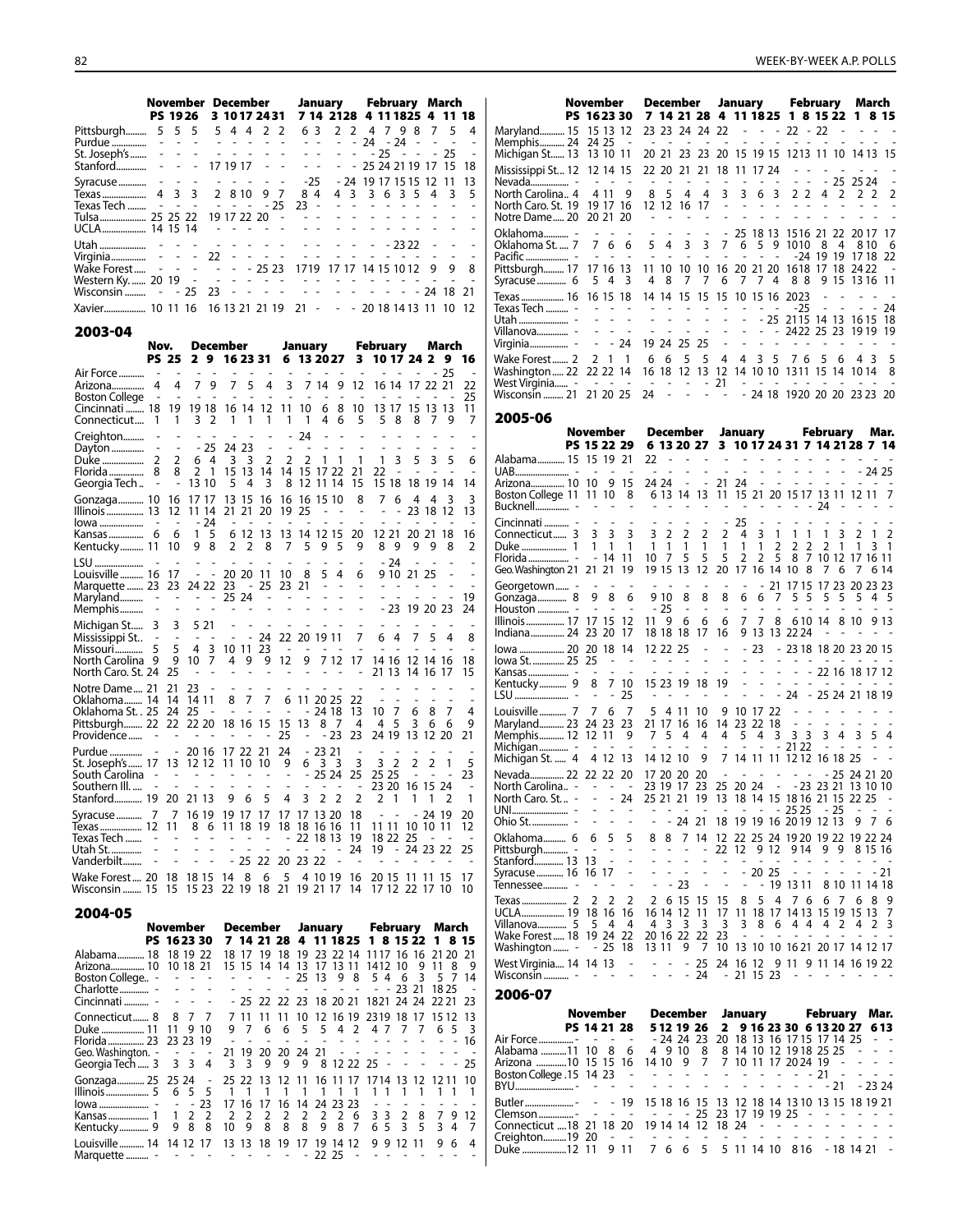|                                                                                                    | November                                                     |                                                                      |                                                                                    |                                                                    |                                                                 |                                                      | December                                                        |                                                         |                                                                               | January                                                                                          |                                                                   |                                                                              |                                                                      |                                           | February                                                        |                                           |                                                                      | Mar.                                                               |                                       |
|----------------------------------------------------------------------------------------------------|--------------------------------------------------------------|----------------------------------------------------------------------|------------------------------------------------------------------------------------|--------------------------------------------------------------------|-----------------------------------------------------------------|------------------------------------------------------|-----------------------------------------------------------------|---------------------------------------------------------|-------------------------------------------------------------------------------|--------------------------------------------------------------------------------------------------|-------------------------------------------------------------------|------------------------------------------------------------------------------|----------------------------------------------------------------------|-------------------------------------------|-----------------------------------------------------------------|-------------------------------------------|----------------------------------------------------------------------|--------------------------------------------------------------------|---------------------------------------|
|                                                                                                    | PS 14 21 28                                                  |                                                                      |                                                                                    |                                                                    |                                                                 |                                                      | 5 12 19 26                                                      |                                                         | 2                                                                             |                                                                                                  |                                                                   |                                                                              |                                                                      |                                           | 9 16 23 30 6 13 20 27                                           |                                           |                                                                      |                                                                    | 6 13                                  |
| Florida 1<br>Georgetown 8<br>Georgia Tech 23 23 19<br>Gonzaga- - -<br>Indiana-                     | 1                                                            | 1<br>8 14                                                            | 4<br>18<br>21<br>22                                                                | 25                                                                 | $\sim$                                                          | 7 5 5<br>$\overline{a}$<br>÷,<br>18 16 22            |                                                                 | 3<br>÷,                                                 | 3<br>$\overline{a}$<br>$\overline{a}$<br>L,<br>L,                             | $\mathbf{2}$<br>$\sim$<br>$\overline{a}$<br>$\overline{\phantom{a}}$<br>$\overline{\phantom{a}}$ | $\mathbf{1}$<br>٠<br>$\overline{a}$<br>÷,                         | $\mathbf{1}$<br>$\overline{a}$<br>- 23                                       | ä,<br>$\overline{\phantom{0}}$                                       | 11<br>$ -$<br>L,                          | 1<br>- 22 14 12<br>$\overline{\phantom{a}}$<br>÷,<br>- 24       | 3<br>$\overline{a}$<br>$\overline{a}$     | 5<br>9<br>÷,                                                         | 6<br>9<br>L,                                                       | 3<br>8                                |
| Kansas 3 3 10<br>Kentucky 22 22 20<br>LSU 5                                                        | 7                                                            | 6                                                                    | 5<br>$\overline{\phantom{a}}$<br>10                                                |                                                                    |                                                                 | 12 11 11<br>9 12 12                                  |                                                                 | 9<br>÷,<br>17                                           | 9<br>$\overline{a}$<br>14                                                     | 6                                                                                                | 5<br>- 25<br>13 16 21                                             | 8<br>$\sim$                                                                  |                                                                      | 69<br>$\sim$ $\sim$<br>÷,                 | 9<br>$-20, 20$<br>$\overline{\phantom{a}}$                      | 6<br>$\overline{\phantom{a}}$<br>÷,       | 3<br>$\overline{a}$                                                  | 2                                                                  | 2                                     |
| Marquette 16 16 13                                                                                 | $\sim$ $-$                                                   | $\overline{\phantom{a}}$                                             | $\overline{\phantom{a}}$<br>8                                                      |                                                                    |                                                                 | 17 20 19                                             |                                                                 | 18                                                      | 15                                                                            |                                                                                                  | $\sim$                                                            | $\overline{\phantom{a}}$                                                     | $\overline{\phantom{a}}$                                             |                                           |                                                                 |                                           |                                                                      | - 20 16 12 16<br>- 24 15 14 11 12 16 20 18 20                      |                                       |
| Maryland -<br>Memphis 14 13 12<br>Nevada 24 24 21<br>UNLV-<br>North Carolina . 2                   | $\sim$<br>2                                                  | - 25<br>$\overline{\phantom{a}}$<br>2                                | 23<br>14<br>24<br>$\sim$<br>7                                                      | 23<br>3                                                            | $\sim$<br>$\sim$<br>3                                           | 16 19 18                                             | $\sim$<br>2                                                     | 22<br>$\overline{\phantom{a}}$<br>2                     | 22 20 17 11 11<br>20 25 25 24 21 19 15 18 15 12 11 11 10 10 15<br>$\sim$<br>2 | $\overline{\phantom{a}}$<br>$\sim$<br>1                                                          | $\overline{\phantom{a}}$<br>4                                     | $\sim$<br>4                                                                  | 3                                                                    | 8<br>$\sim$ $ \sim$<br>5                  | L,<br>8<br>$\sim$<br>4                                          | $\sim$<br>5                               |                                                                      | $-241718$<br>7 6 5<br>- 25 19<br>88                                | 5<br>4                                |
| Notre Dame-<br>Ohio St.  7<br>Oklahoma St. -<br>Oregon-<br>Pittsburgh 4                            | ٠<br>5<br>÷,<br>$\overline{a}$<br>4                          | $\overline{\phantom{a}}$<br>4<br>$\overline{\phantom{a}}$<br>÷,<br>3 | $\overline{a}$<br>3<br>$\frac{1}{2}$<br>$\overline{a}$<br>2                        |                                                                    | - 21<br>54<br>22 15<br>2 2                                      | 20<br>15<br>- 22 21                                  | 3<br>7                                                          | 19<br>6<br>13<br>20<br>10                               | 17<br>6<br>12<br>16<br>10                                                     | 5<br>9<br>15<br>7                                                                                | 22 20 22 21<br>7<br>12<br>9<br>6                                  | 5<br>13<br>7<br>9                                                            | 43                                                                   | $\overline{\phantom{a}}$<br>1217 18<br>77 | $\sim$<br>2                                                     | 2                                         | $\mathbf{1}$<br><b>Contract Contract</b>                             | - 22 20 17<br>$\mathbf{1}$<br>9 13 15 23 17 16 10<br>7 10 12 13 12 | 1                                     |
| Southern Cal -<br>-  III.<br>Syracuse 20<br>Stanford-<br>Tennessee 25                              | L,<br>18<br>٠<br>25 22                                       | ÷,<br>17<br>$\sim$                                                   | $\overline{a}$<br>$\overline{\phantom{a}}$<br>15<br>$\overline{\phantom{a}}$<br>÷, |                                                                    | $\sim 10^{-1}$ $\sim$<br>$\sim$<br>$\blacksquare$               | 21 23 23                                             | $\overline{\phantom{a}}$<br>21                                  | $\overline{a}$<br>L,<br>$\overline{a}$                  | $\overline{a}$<br>$\overline{a}$<br>÷,<br>19 16 22                            | $\overline{a}$<br>$\overline{\phantom{a}}$                                                       | $\sim$<br>$\overline{a}$<br>$\overline{a}$<br>÷,                  | 25<br>$\overline{\phantom{a}}$<br>$\overline{\phantom{0}}$<br>$\overline{a}$ | $\overline{a}$<br>23 25<br>$\overline{\phantom{a}}$                  | $\sim$ 10 $\pm$<br>٠                      | ٠                                                               | <b>Contract Contract</b><br>$\sim$ $\sim$ |                                                                      | $-1922 - 23 - 23$<br>- 21 16 13 11 14 14<br>- 22 25                |                                       |
| Texas 21<br>Texas A&M13<br>UCLA6<br>-Hoderbilt<br>Virginia -                                       | 19<br>6<br>$\sim$                                            | $\sim$<br>12 11<br>5<br>$\sim$                                       | $\overline{\phantom{a}}$<br>9<br>1<br>$\sim$<br>25                                 | $\overline{\phantom{a}}$<br>÷.                                     | $\overline{\phantom{a}}$<br>$\mathbf{1}$                        | $\mathbf{1}$                                         | $\overline{a}$<br>6 13 13 11<br>$\mathbf{1}$<br>$\overline{a}$  | $\overline{\phantom{a}}$<br>1<br>L,                     | $\overline{a}$<br>11<br>1<br>$\overline{\phantom{a}}$<br>$\overline{a}$       | 25<br>8<br>4<br>$\overline{\phantom{a}}$                                                         | 21<br>8<br>3<br>$\overline{a}$<br>$\frac{1}{2}$                   | 3                                                                            | $-22$<br>6 10 6<br>52<br>$-2423$<br>$\overline{\phantom{a}}$         | $\sim$                                    |                                                                 | 68<br>54<br>$-1719$<br>- 24               | 7<br>2                                                               | - 19 15 15 11<br>7<br>4                                            | 9<br>7                                |
| Virginia Tech  -<br>17 Washington<br>Washington St -<br>West Virginia -<br>Wichita St-             | 17 16                                                        | $\overline{\phantom{a}}$<br>$\overline{\phantom{a}}$<br>$-24$ 17     | $\overline{a}$<br>-13<br>٠<br>$\overline{a}$                                       | $\overline{\phantom{a}}$<br>$\sim$<br>$\overline{a}$               | $\overline{a}$<br>10 8                                          | 8                                                    | 13 17 17 14<br>$\overline{\phantom{a}}$<br>$\overline{a}$<br>16 | ÷,                                                      | $\overline{a}$<br>24<br>- 23<br>25.<br>$\overline{\phantom{a}}$               | $\sim 100$<br>21<br>$\sim$                                                                       | - 23 24 16<br>$\alpha$ , $\alpha$ , $\alpha$ , $\alpha$           | $\mathbf{r}$<br>٠                                                            | $\overline{a}$                                                       | $\sim$<br>÷,                              | $\overline{\phantom{a}}$<br>$-2322$<br>$\overline{\phantom{a}}$ | $\overline{\phantom{a}}$                  | 21<br><b>Carl Carl</b><br>$\overline{\phantom{a}}$<br>$\overline{a}$ | ÷,<br>20 18 14 10 9 13 11 13                                       | ÷,                                    |
| Winthrop-<br>Wisconsin 9<br>Xavier-                                                                | $\overline{\phantom{a}}$<br>9<br>$\mathcal{L}^{\mathcal{L}}$ | $\mathcal{L}_{\mathcal{A}}$<br>7<br>$\overline{a}$                   | $\sim$<br>12<br>÷,                                                                 | $\overline{a}$<br>11<br>24                                         | $\overline{a}$<br>7<br>L,                                       | 4                                                    | $\overline{a}$                                                  | $\sim$<br>4<br>÷.                                       | $\overline{\phantom{a}}$<br>4<br>$\overline{\phantom{a}}$                     | $\sim$<br>3<br>$\overline{a}$                                                                    | $\overline{\phantom{a}}$<br>2<br>$\mathcal{L}_{\mathcal{A}}$      | $\overline{\phantom{a}}$<br>2                                                | $\sim$<br>2                                                          | $\sim$<br>-4                              | $\overline{\phantom{a}}$<br>3                                   | ٠<br>1                                    | 4                                                                    | $-2422$<br>3                                                       | 6                                     |
| 2007-08                                                                                            |                                                              |                                                                      |                                                                                    |                                                                    |                                                                 |                                                      |                                                                 |                                                         |                                                                               |                                                                                                  |                                                                   |                                                                              |                                                                      |                                           |                                                                 |                                           |                                                                      |                                                                    |                                       |
|                                                                                                    | November                                                     |                                                                      |                                                                                    |                                                                    |                                                                 |                                                      |                                                                 |                                                         | December January                                                              |                                                                                                  |                                                                   |                                                                              |                                                                      |                                           | February                                                        |                                           |                                                                      | March                                                              |                                       |
| Arizona 17 17                                                                                      |                                                              |                                                                      |                                                                                    | PS 13 20 27 4 11 18 25 1<br>$- 2221191721$                         |                                                                 |                                                      |                                                                 |                                                         |                                                                               | $\omega_{\rm{max}}$ and $\omega_{\rm{max}}$                                                      |                                                                   | $\overline{\phantom{a}}$                                                     | $\frac{1}{2}$                                                        | $\overline{a}$                            | $\overline{\phantom{a}}$                                        | $\mathbf{r}$                              | L,                                                                   | 8 15 22 29 5 12 19 26 4 11 18                                      |                                       |
| Arkansas 19 18<br>Baylor-<br>BYU-                                                                  | $\sim$                                                       | $\overline{a}$<br>$\mathcal{L}^{\pm}$                                | L,<br>$\omega_{\rm{eff}}$                                                          | $\sim$ 100 $\sim$<br>$\overline{a}$<br>$\sim$<br>- 21 20 25 21 20  | $\overline{\phantom{a}}$                                        | $\sim$ 100 $\mu$<br>$\overline{a}$<br>$\overline{a}$ | $\overline{a}$<br>$\sim$                                        | ٠<br>$\overline{a}$                                     | $\mathbf{r}$<br>$\overline{a}$<br>$\overline{a}$                              | - 22 24<br>$\mathcal{L}^{\pm}$                                                                   | $\omega_{\rm{max}}$ and $\omega_{\rm{max}}$<br>- 25<br>÷.         | ÷,<br>25                                                                     | $\overline{a}$<br>$\overline{a}$<br>$\overline{a}$<br>$\overline{a}$ | ٠                                         |                                                                 |                                           |                                                                      | 24                                                                 |                                       |
| Clemson -<br>Connecticut-                                                                          |                                                              |                                                                      |                                                                                    | 24 18 18 15 15 21 19 18 24                                         |                                                                 |                                                      |                                                                 |                                                         | $\sim$ 100 $\mu$                                                              | $\sim$                                                                                           | k,<br>$\overline{a}$                                              |                                                                              | $\sim$ $ \sim$                                                       | 9<br>$\sim$<br>- 19 17                    | 8<br>$\overline{a}$                                             | - 24                                      |                                                                      | 14 14 12 11<br>13 15 13 15 16                                      | - 22                                  |
| Davidson -<br>Dayton                                                                               |                                                              | $\overline{a}$                                                       | $\overline{a}$                                                                     |                                                                    | L,                                                              | $\overline{a}$                                       |                                                                 | $\sim$                                                  | $\omega$<br>20 17 14 16                                                       |                                                                                                  | $\sim 10$                                                         | $\overline{a}$                                                               | $\overline{a}$<br>$\overline{a}$                                     | $\overline{a}$                            | ÷,                                                              |                                           | $\sim$ $\sim$                                                        | - 25 23 23                                                         |                                       |
| Drake<br>Duke13 13 13<br>Florida-<br>Georgetown 5                                                  | $\qquad \qquad \blacksquare$<br>5                            | $\overline{a}$<br>- 25<br>5                                          | $\overline{\phantom{a}}$<br>7<br>$\overline{\phantom{a}}$<br>5                     | $\overline{\phantom{a}}$<br>6<br>$\qquad \qquad \blacksquare$<br>5 | $\overline{\phantom{a}}$<br>6<br>$\overline{\phantom{a}}$<br>5  | $\overline{a}$<br>6 10<br>$\overline{a}$<br>5        | 8                                                               | 9<br>$\overline{a}$<br>7                                | $\overline{a}$<br>9<br>$\overline{a}$<br>7                                    | $\overline{\phantom{a}}$<br>7<br>$\overline{\phantom{0}}$<br>5                                   | 22 16 15<br>4<br>9                                                | $\overline{\mathbf{3}}$<br>$-20$<br>6                                        | 2<br>$\overline{\phantom{a}}$<br>6                                   | 2<br>$\overline{a}$<br>8                  | 14 16 20 20<br>5<br>٠                                           | 7.<br>12 11 11                            | 6<br>٠                                                               | 16 14<br>7<br>$\overline{a}$<br>9                                  | 9<br>$\overline{a}$<br>8              |
| Gonzaga14 14 14 19 17 19 18<br>Indiana 9                                                           | 8                                                            |                                                                      | 8 15                                                                               | 15 13                                                              |                                                                 | 13 13                                                | $\overline{a}$                                                  | 11                                                      | L,<br>10                                                                      | $\overline{a}$<br>9                                                                              | $\overline{\phantom{m}}$<br>7                                     | $\overline{a}$<br>11 14                                                      |                                                                      | $\overline{a}$<br>13                      | $\overline{a}$<br>15                                            | 12 18                                     |                                                                      | 24 22 20 24<br>22                                                  |                                       |
| Kansas 4<br>Kansas St. 25 22 18 25<br>Kent St.  -<br>Kentucky 20                                   | 4<br>$\overline{a}$                                          | 4<br>$\overline{a}$                                                  | $\overline{4}$<br>$\overline{a}$                                                   | 3<br>$\overline{\phantom{m}}$<br>L,                                | 3<br>$\overline{a}$                                             | 3<br>$\overline{a}$<br>L,<br>$\overline{a}$          | 3<br>$\frac{1}{2}$<br>$\overline{a}$                            | 3<br>$\overline{a}$<br>$\overline{a}$<br>$\overline{a}$ | 3<br>$\overline{a}$<br>$\overline{a}$<br>$\overline{a}$                       | 3<br>$\frac{1}{2}$<br>$\overline{a}$<br>$\overline{a}$                                           | 2<br>$\overline{\phantom{a}}$<br>$\overline{a}$<br>$\overline{a}$ | 2<br>-                                                                       | 4<br>$\overline{a}$<br>$\overline{a}$                                | 3<br>22 20 18 24<br>-                     | 4<br>۰                                                          | 6<br>$\overline{\phantom{a}}$<br>23       | 5<br>$\overline{\phantom{a}}$<br>$\overline{\phantom{m}}$            | 5<br>$\overline{a}$                                                | 4<br>$\overline{a}$<br>$\overline{a}$ |
| Marquette11 10 11 13 11 10 10 12 10 15 13 21<br>Memphis 3<br>Miami (FL) -<br>Michigan St8 12 10 10 | 6<br>3<br>$\overline{\phantom{a}}$                           | 3<br>$\overline{\phantom{a}}$                                        | 3<br>$\overline{\phantom{a}}$                                                      | 6 12 14 22<br>2<br>$\overline{\phantom{a}}$<br>9                   | 2<br>$\blacksquare$<br>9                                        | $\overline{\phantom{0}}$<br>2<br>22 19<br>9          | $\overline{a}$<br>2<br>-7                                       | $\overline{a}$<br>2<br>$\overline{\phantom{a}}$<br>6    | $\overline{a}$<br>2<br>25                                                     | $\overline{a}$<br>2<br>21<br>6 11 10                                                             | $\overline{a}$<br>1<br>$\overline{a}$                             | -<br>17 16<br>1<br>$\overline{a}$                                            | 1                                                                    | 1                                         | - 25 21 21<br>1<br>8 11 10 19 19 17                             | 2                                         | 2                                                                    | - 23 18 13 12 13 13<br>25 25<br>2<br>19 18                         | 2                                     |
| Mississippi-<br>North Carolina  1<br>North Caro. St. 21 21<br>Notre Dame-                          | 1                                                            | 1                                                                    | 1<br>- 24                                                                          | $\overline{a}$<br>1<br>$\overline{\phantom{0}}$<br>$\overline{a}$  | $\overline{\phantom{m}}$<br>1<br>$\overline{\phantom{m}}$<br>Ĭ. | ۰<br>1<br>٠                                          | 22<br>1<br>$\overline{a}$                                       | 1                                                       | 18 16 18 17<br>1                                                              | 1<br>÷<br>$\overline{a}$                                                                         | 5<br>$\overline{a}$                                               | 24<br>4                                                                      | 3                                                                    | 5                                         | 3                                                               | 3                                         | 1                                                                    | 1<br>- 22 20 21 17 19 14 15                                        | 1                                     |

|                                                                                                                                                                                                            |  |  |  |  |  |  |  |              | November December January February March |  |  |  |  |                                                                         |  |  |  |           |  |
|------------------------------------------------------------------------------------------------------------------------------------------------------------------------------------------------------------|--|--|--|--|--|--|--|--------------|------------------------------------------|--|--|--|--|-------------------------------------------------------------------------|--|--|--|-----------|--|
|                                                                                                                                                                                                            |  |  |  |  |  |  |  |              |                                          |  |  |  |  | PS 13 20 27 4 11 18 25 1 8 15 22 29 5 12 19 26 4 11 18                  |  |  |  |           |  |
| Oregon12 11 12 17 19 16 23 - - - - - - - - - - - - - - -                                                                                                                                                   |  |  |  |  |  |  |  |              |                                          |  |  |  |  |                                                                         |  |  |  |           |  |
| Pittsburgh 22 19 17 14 12 11 11 6 13 20 15 13 18 21 22 - - - - 17                                                                                                                                          |  |  |  |  |  |  |  |              |                                          |  |  |  |  |                                                                         |  |  |  |           |  |
| Stanford23 20 - - - - - - 24 23 - 20 14 9 7 9 8 7 11 10<br>Ténnessee 7 7 7 11 10 12 12 11 8 8 6 3 7 7 4 2 1 4 4 5                                                                                          |  |  |  |  |  |  |  |              |                                          |  |  |  |  |                                                                         |  |  |  |           |  |
| Texas A&M16 15 16 9 16 14 14 14 12 11 10 18 23 18 16 22 - -<br>Vanderbilt……………- - - - - 23 20 17 15 15 13 16 14 19 23 24 20 18 16 18 19<br>Villanova 24 20 - 25 23 20 18 17 19 25 18 - - - - - - - - -     |  |  |  |  |  |  |  |              |                                          |  |  |  |  |                                                                         |  |  |  |           |  |
| Washington St10 9 9 6 8 7 7 4 4 4 8 6 9 17 21 17 22 23 21 21<br>------ -----------------<br>Wisconsin- - - 20 - - - - - 25 21 17 11 13 8 15 11 10 10 8 6<br>Xavier - - 23 21 17 - - - 24 20 23 15 13 12 10 |  |  |  |  |  |  |  |              |                                          |  |  |  |  |                                                                         |  |  |  | 9 8 10 12 |  |
| 2008-09                                                                                                                                                                                                    |  |  |  |  |  |  |  |              |                                          |  |  |  |  |                                                                         |  |  |  |           |  |
| November                                                                                                                                                                                                   |  |  |  |  |  |  |  |              |                                          |  |  |  |  | December January February March                                         |  |  |  |           |  |
| PS 18 25<br>Arizona St. 15 t15 14                                                                                                                                                                          |  |  |  |  |  |  |  | 2 9 16 23 30 |                                          |  |  |  |  | 6 13 20 27 310 17 24<br>19 20 20 20 17 20 16 17 14 24 18 14 14 21 23 19 |  |  |  | 31017     |  |

| November                       |                               |                     |                              |                | December    |                |                          |                                      | January                       |                               |                               |                     |                              | February   |         |                     | March |        |
|--------------------------------|-------------------------------|---------------------|------------------------------|----------------|-------------|----------------|--------------------------|--------------------------------------|-------------------------------|-------------------------------|-------------------------------|---------------------|------------------------------|------------|---------|---------------------|-------|--------|
|                                | <b>PS 18 25</b>               |                     | 2                            |                |             | 9 16 23 30     |                          |                                      | 6 13 20 27                    |                               |                               |                     |                              | 310 17 24  |         |                     | 31017 |        |
| Arizona St. 15 t15  14         |                               |                     |                              |                |             | 19 20 20 20 17 |                          | 20                                   | 16 17 14 24 18 14 14 21 23 19 |                               |                               |                     |                              |            |         |                     |       |        |
| Baylor -                       |                               |                     |                              |                | 24 22 21 21 |                | 19                       | 23                                   | 21                            |                               |                               |                     |                              |            |         |                     |       |        |
| Boston College-                |                               |                     | $\qquad \qquad \blacksquare$ | ۰              |             |                |                          | 17                                   |                               |                               |                               |                     |                              |            |         |                     |       |        |
| BYU -                          |                               |                     |                              |                |             |                |                          |                                      |                               |                               |                               |                     |                              |            |         |                     | - 25  |        |
| Butler-                        |                               |                     |                              |                |             | ÷              | 25                       | 21                                   |                               | 17 16 13 11 15 21 24 22 16 22 |                               |                     |                              |            |         |                     |       |        |
| California-                    |                               |                     |                              |                |             |                |                          |                                      | 22                            |                               |                               |                     |                              |            |         |                     |       |        |
| Clemson -                      | $\overline{a}$                | ÷,                  |                              |                | 25          | 22             | 20                       | 12                                   | 10                            | 10                            | 12                            |                     |                              |            |         | 10 12 13 12 18 17   |       | 24     |
| Connecticut 2                  | 2                             | 2                   | 2                            | 2              | 2           | 2              | 2                        | 5                                    | 4                             | 3                             | 2                             | 1                   | 1                            | 1          | 2       | 1                   | 3     | 5      |
| Davidson20                     | 21 24                         |                     |                              | 22 23 22       |             | $\overline{a}$ | $\frac{1}{2}$            | ÷,                                   | -                             | $\overline{a}$                | $\overline{\phantom{a}}$      |                     |                              |            |         |                     |       |        |
| Dayton -                       |                               |                     |                              |                |             |                |                          |                                      |                               |                               |                               |                     |                              | - 25       |         |                     |       |        |
| Duke 8                         | -10                           | 7                   | 4                            | 7              | 6           | 5              | 5                        | $\overline{2}$                       | 3                             | 2                             | 1                             | 4                   | 6                            | 9          | 7       | 7                   | 9     | 6      |
| Florida 19                     | 18 17                         |                     | 23                           |                |             |                | $\overline{a}$           | $\overline{a}$                       |                               | - 24                          | -                             | ä,                  | $\qquad \qquad \blacksquare$ |            |         |                     |       |        |
| Florida St-                    |                               |                     |                              |                |             |                | $\overline{\phantom{a}}$ | $\overline{a}$                       | $\overline{a}$                | $\overline{a}$                | $\overline{a}$                |                     | $-25$                        |            |         | - 23 24 22 16       |       |        |
| Georgetown 22                  | 22 21                         |                     |                              |                | 20 19 15 12 |                | -11                      | 9                                    | 13                            | 12 25                         |                               |                     |                              |            |         |                     |       |        |
| Gonzaga10                      | 9                             | 9                   | 5                            | 4              | 8           | 7              | 16                       | ÷,                                   |                               | - 23 20 18 19 17 17 14 12 10  |                               |                     |                              |            |         |                     |       |        |
| Illinois -                     |                               |                     |                              | -              |             |                |                          |                                      |                               |                               | 25 19 23 22 18 20 23          |                     |                              |            |         |                     |       |        |
| Kansas 24 24t22                |                               |                     |                              | - 25           |             |                |                          |                                      |                               |                               |                               | - 21 16 15 15       |                              |            |         |                     | 9 1 1 | 14     |
| Kentucky-                      |                               |                     |                              |                |             |                |                          |                                      |                               |                               | -24                           |                     |                              |            |         |                     |       |        |
| LSU -<br>Louisville 3          | 3                             | Ĭ.<br>3             | 11                           | 9              |             | 919            | -18                      | ٠<br>24                              | -20                           | 9                             | $\overline{\phantom{a}}$<br>7 | $\overline{a}$<br>5 | 5                            | 7          | 6       | 23 18 12 20 21<br>6 | 5     | 1      |
|                                |                               |                     |                              |                |             |                |                          |                                      |                               |                               |                               |                     |                              |            |         |                     |       |        |
| Marquette  16 t15 15           |                               |                     | 25 24 24                     |                |             |                |                          | - t18                                | 14                            | -11                           | 8                             |                     | 810                          | 10         |         | 8 13 21             |       | 23     |
| Memphis 13 13 18               |                               |                     | 18 17 23                     |                |             | ÷,             | $\overline{\phantom{0}}$ | $\qquad \qquad \blacksquare$         |                               | 22                            | 18 14                         |                     | - 8                          | 5          | 5       | 5                   | 4     | 3      |
| Miami (FL)17 17t22             |                               |                     | 21                           | $\overline{a}$ |             |                |                          |                                      |                               |                               |                               |                     |                              |            |         |                     |       |        |
| Michigan -<br>Michigan St.  6  | $\overline{\phantom{a}}$<br>5 | $\overline{a}$<br>5 |                              | 13 18 19       |             | - 24 23<br>11  | 10                       | $\qquad \qquad \blacksquare$<br>8    | 25<br>7                       | 7                             |                               | 9 13                | 9                            | 6          | 9       | 8                   | 7     |        |
|                                |                               |                     |                              |                |             |                |                          |                                      |                               |                               |                               |                     |                              |            |         |                     |       |        |
| Minnesota  -                   |                               |                     |                              |                |             | 23<br>25       | 21                       | 22                                   | 18                            | 21                            | $\blacksquare$                | 19                  | $\overline{a}$               |            |         |                     |       |        |
| Missouri-<br>1. North Carolina | 1                             | 1                   | 1                            | 1              | 1           | 1              | 1                        | 3                                    | 5                             | 5                             | 5                             |                     | - 17<br>3 <sub>3</sub>       | 11 11<br>3 | 4       | 15 14<br>2          | 1     | 9<br>2 |
| Notre Dame9                    | 8                             | 8                   |                              | 7 12           | 12          | 8              | 7                        | 13                                   | 12                            | 19                            |                               |                     |                              |            |         |                     |       |        |
| Ohio St.  -                    |                               |                     |                              | - 21           | 17          | 15             | 24                       |                                      |                               |                               | $\qquad \qquad \blacksquare$  |                     | - 24                         |            |         |                     |       |        |
| .0klahoma 12                   | 12 11                         |                     |                              | 5              | 4           | 4              | 4                        | 6                                    |                               |                               | 4                             | 2                   | 2                            | 2          | 3       | 4                   | 6     | 7      |
| Pittsburgh 5                   | 6                             | 4                   | 6<br>3                       | 3              | 3           | 3              | 3                        | 1                                    | 6<br>1                        | 6<br>4                        | 3                             | 64                  |                              | 4          | 1       | 3                   | 2     | 4      |
| Purdue 11                      | 11                            | 10                  |                              | 9 14 13        |             | 10             | 9                        | 14                                   |                               | 19 18 16 12 20                |                               |                     |                              | 19 16      |         | 19 24 17            |       |        |
| St. Mary's (CA)-               |                               |                     |                              |                |             |                |                          |                                      |                               |                               | 22                            | ä,                  |                              |            |         |                     |       |        |
| Southern Cal18                 | -19                           |                     |                              |                |             |                |                          |                                      |                               |                               |                               |                     |                              |            |         |                     |       |        |
| -                              |                               |                     | 16 13                        |                | 11          | 17             | 13                       | 11                                   | 8                             |                               | 8 15 20 23 24                 |                     |                              |            |         | - 25 18 13          |       |        |
| Tennessee 14                   |                               | 14 12               | 10                           |                | 816         | 16             | 14                       | 15                                   | 24                            | $\overline{a}$                | $\sim$                        | $\sim$              |                              |            |         |                     |       |        |
|                                | 7                             | 6                   | 8                            | 6              | 5           | 9              | 8                        | 7                                    | 11                            | 14 11 16                      |                               |                     | $\qquad \qquad \blacksquare$ |            | - 25    | $\overline{a}$      |       |        |
| UCLA 4                         |                               | 4 13                |                              |                | 12 16 14 13 |                | 12                       | 10                                   |                               | 9 13 17 15 11 20 22 20 15 18  |                               |                     |                              |            |         |                     |       |        |
| Utah -                         |                               |                     |                              |                |             |                |                          |                                      |                               |                               |                               |                     |                              |            |         |                     |       | 25     |
| Utah St-                       |                               |                     |                              |                |             |                |                          |                                      |                               |                               |                               | - 25 21             |                              |            |         |                     |       |        |
| Villanova23                    | 23 20                         |                     | 17 15                        |                | -18         | 18             |                          | 15 t18 23 20 21 17 13 12 10 11 10 11 |                               |                               |                               |                     |                              |            |         |                     |       |        |
| Wake Forest 21                 | 20 19                         |                     | 15 11                        |                | 10          | 6              | 6                        | 4                                    | 2                             | 1                             | 6                             | - 7                 | 7                            |            | 8 13 10 |                     |       | 8 1 2  |
| Washington -                   |                               |                     |                              |                |             |                | $\overline{a}$           | $\overline{\phantom{a}}$             | ÷,                            |                               | $-2322$                       |                     |                              |            |         | - 22 21 16 13 15    |       |        |
| West Virginia-                 |                               | -                   |                              |                |             |                |                          | 25                                   |                               |                               |                               |                     |                              |            |         |                     |       |        |
| Wisconsin 25 25 25             |                               |                     |                              |                |             |                |                          |                                      |                               |                               |                               |                     |                              |            |         |                     |       |        |
| Xavier-                        |                               | 16                  | 14 10                        |                |             | 7 14 22        |                          |                                      | 16 15 15 10                   |                               |                               |                     |                              |            |         | 9 14 16 19 17 19 20 |       |        |
|                                |                               |                     |                              |                |             |                |                          |                                      |                               |                               |                               |                     |                              |            |         |                     |       |        |

*(Note: AP does not do a post-tournament poll.)*

Division I

**DIVISION1**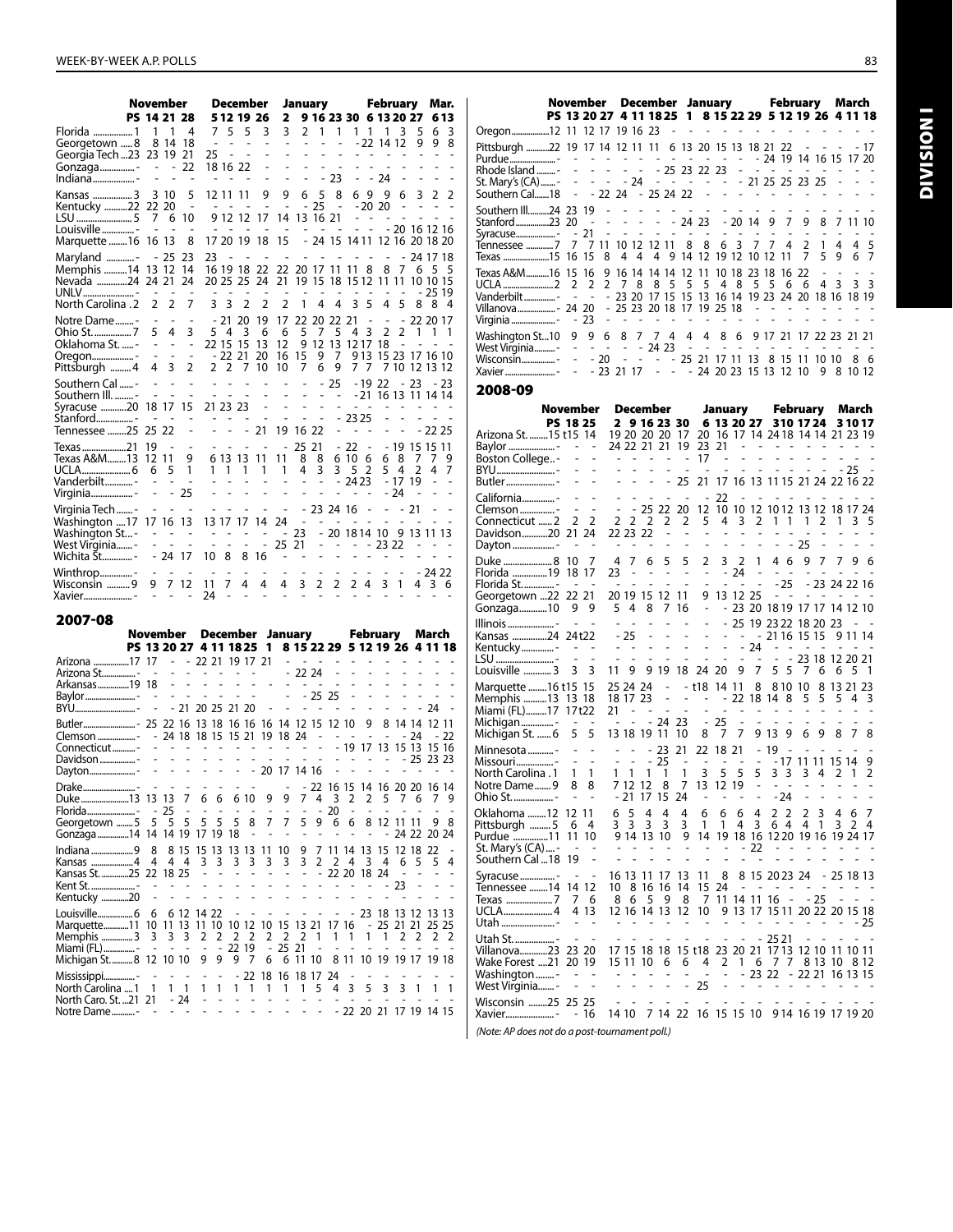# Final Season Polls

## Final Regular-Season Polls

The Helms Foundation of Los Angeles selected the national college men's basketball champions from 1942-82 and researched retroactive picks from 1901-41. The Helms winners are listed in this section to the time The Associated Press (AP) poll started in 1949. The AP is the writers' poll, while the UPI and USA Today/CNN and USAToday/ NABC polls are the coaches' polls.

### 1949 AP

- 1. Kentucky
- 2. Oklahoma St.
- 3. St. Louis 4. Illinois
- 5. Western Ky.<br>6. Minnesota
- 6. Minnesota<br>7. Bradley
- 7. Bradley San Francisco
- 9. Tulane
- 10. Bowling Green
- 11. Yale
- 12. Utah
- 13. North Carolina St. 14. Villanova
- 15. UCLA
- 16. Loyola (IL)
- 17. Wyoming
- 18. Butler
- 19. Hamline 20. Ohio St.
- 

## 1950

AP 1. Bradley 2. Ohio St. Kentucky 4. Holy Cross 5. North Carolina St. 6. Duquesne 7. UCLA 8. Western Ky. 9. St. John's (NY) 10. La Salle 11. Villanova 12. San Francisco 13. Long Island 14. Kansas St. 15. Arizona 16. Wisconsin 17. San Jose St. 18. Washington St. 19. Kansas 20. Indiana 1951 AP 1. Kentucky 2. Oklahoma St.<br>3. Columbia **Columbia** 4. Kansas St. 5. Illinois 6. Bradley 7. Indiana 8. North Carolina St. 9. St. John's (NY) 10. St. Louis

- 
- 11. BYU
- 12. Arizona
- 13. Dayton
- 14. Toledo
- 15. Washington
- 16. Murray St.
- 17. Cincinnati<br>18. Siena
- Siena
- 19. Southern California
- 20. Villanova

UPI 1. Kentucky<br>2. Oklahoma 2. Oklahoma St.<br>3. Kansas St. Kansas St. 4. Illinois 5. Columbia 6. Bradley 7. North Carolina St. 8. Indiana 9. St. John's (NY) 10. BYU 11. St. Louis 12. Arizona 13. Washington 14. Beloit 14. Villanova 16. UCLA<br>17. Cincin Cincinnati 18. Dayton 18. St. Bonaventure 18. Seton Hall 18. Texas A&M 1952 AP 1. Kentucky 2. Illinois

- 3. Kansas St. 4. Duquesne<br>5. St. Louis
- St. Louis 6. Washington
- 7. Iowa
- 8. Kansas<br>9. West Vi
- West Virginia 10. St. John's (NY)
- 11. Dayton
- 12. Duke
- 13. Holy Cross
- 14. Seton Hall<br>15. St. Bonaver 15. St. Bonaventure
- **Wyoming**
- 17. Louisville 18. Seattle
- 19. UCLA
- 20. Texas St.

- UPI 1. Kentucky 2. Illinois<br>3. Kansas 3. Kansas 4. Duquesne 5. Washington 6. Kansas St. 7. St. Louis 8. Iowa 9. St. John's (NY) 10. Wyoming 11. St. Bonaventure<br>12. Seton Hall Seton Hall 13. TCU 14. West Virginia 15. Holy Cross 16. Western Ky. 17. La Salle Dayton 19. Louisville
- 20. UCLA
- 20. Indiana

# HELMS<br>1901 Yale

- 1901<br>1902 Minnesota<br>Yale 1903<br>1904 1904 Columbia<br>1905 Columbia 1905 Columbia 1906 Dartmouth<br>1907 Chicago 1907 Chicago<br>1908 Chicago 1908 Chicago<br>1909 Chicago 1909 Chicago<br>1910 Columbi
- 1910 Columbia<br>1911 St. John's (
- Wisconsin

AP

- 1953 1. Indiana<br>2. Seton H 2. Seton Hall<br>3. Kansas 3. Kansas<br>4. Washin 4. Washington 5. LSU 6. La Salle 6. La Salle<br>7. St. John's (NY)<br>8. Oklahoma St. 8. Oklahoma St.<br>8. Oklahoma St.<br>9. Duquesne 9. Duquesne<br>10. Notre Dam Notre Dame 11. Illinois 12. Kansas St.<br>13. Holy Cross 13. Holy Cross<br>14. Seattle 14. Seattle 15. Wake Forest 16. Santa Clara<br>17. Western Kv. Western Ky. 18. North Carolina St. 19. DePaul 20. Missouri St. - . .<br>1. Indiana<br>2. Seton H 2. Seton Hall<br>3. Washingto 3. Washington 4. La Salle 5. Kansas<br>6. LSU<br>7. Oklahoi 6. LSU 7. Oklahoma St. 8. North Carolina St.<br>9. Kansas St. 9. Kansas St. 11. Western Ky.<br>12. California California 13. Notre Dame 14. Wyoming 16. St. Louis 20. Duquesne 1. Kentucky<br>2. La Salle 2. La Salle<br>3. Holy Cro 3. Holy Cross 4. Indiana 5. Duquesne<br>6. Notre Dam 6. Notre Dame 7. Bradley 8. Western Ky.<br>9. Penn St. 9. Penn St.<br>10. Oklahom 10. Oklahoma St.<br>11. Southern Calif 11. Southern California<br>12. George Washington George Washington 13. Iowa 14. LSU 15. Duke<br>16. Niaga 16. Niagara<br>17. Seattle 17. Seattle<br>18. Kansas
- 18. Kansas<br>19. Illinois **Illinois**
- 20. Maryland
- UPI
- 1. Indiana 2. Kentucky

10. Iowa 11. La Salle 12. Illinois 13. Colorado St. 14. North Carolina St. 14 Southern California 16. Oregon St. 17. Seattle 17. Dayton 19. Rice 20. Duke 1955 AP 1. San Francisco 2. Kentucky 3. La Salle 4. North Carolina St. 5. Iowa 6. Duquesne 7. Utah 8. Marquette 9. Dayton<br>10. Oregon Oregon St. 11. Minnesota 12. Alabama 13. UCLA 14. George Washington 15. Colorado<br>16. Tulsa 16. Tulsa<br>17. Vand 17. Vanderbilt<br>18. Illinois 18. Illinois<br>19. West Vi **West Virginia** 20. St. Louis UPI 1. San Francisco 2. Kentucky 3. La Salle 4. Utah 5. Iowa 6. North Carolina St.<br>7. Duquesne 7. Duquesne Oregon St. 9. Marquette 10. Dayton 11. Colorado 12. UCLA 13. Minnesota 14. Tulsa 15. George Washington 16. Illinois 17. Niagara 18. St. Louis 19. Holy Cross 20. Cincinnati 1956 AP 1. San Francisco **North Carolina St.** 2. North C<br>3. Dayton

4. Iowa<br>5. Alaba 5. Alabama

8. UCLA<br>9. Kentu 9. Kentucky 10. Illinois 11. Oklahoma City<br>12. Vanderbilt Vanderbilt 12. Vanacibile<br>13. North Carolina 14. Holy Cross<br>15. Temple Temple 16. Wake Forest 17. Duke 18. Utah 19. Oklahoma St. 20. West Virginia UPI 1. San Francisco<br>2. North Carolina North Carolina St. 3. Dayton 4. Iowa 5. Alabama 6. SMU<br>7. Louis 7. Louisville 8. Illinois<br>9. LICLA 9. UCLA<br>10. Vande **Vanderbilt** 11. North Carolina 12. Kentucky 13. Utah<br>14. Temp Temple 15. Holy Cross 16. Oklahoma St. 16. St. Louis 18. Seattle 18. Duke 18. Canisius 1957 AP 1. North Carolina 2. Kansas 3. Kentucky<br>4. SMU 4. SMU<br>5. Seatt 5. Seattle<br>6. Louisvi 6. Louisville 7. West Virginia 8. Vanderbilt 9. Oklahoma City 10. St. Louis 11. Michigan St. 12. Memphis<br>13. California California 14. UCLA 15. Mississippi St. 16. Idaho St. 17. Notre Dame 18. Wake Forest 19. Canisius 19. Oklahoma St. UPI 1. North Carolina 2. Kansas<br>3. Kentuck 3. Kentucky 4. SMU<br>5. Seattl 5. Seattle<br>6. Califorr California Michigan St. 7. Michigan<br>8. Louisville<br>9. UCLA

9. UCLA 9. St. Louis 1937 Stanford<br>1938 Temple 1938 Temple<br>1939 Long Isl 1939 Long Island<br>1940 Southern Ca 1940 Southern Cal.<br>1941 Wisconsin 1941 Wisconsin<br>1942 Stanford 1942 Stanford<br>1943 Wyoming 1943 Wyoming<br>1944 Army 1944 Army 1945 Oklahoma St. 1946 Oklahoma St.<br>1947 Holy Cross 1947 Holy Cross<br>1948 Kentucky Kentucky

- 11. West Virginia 12. Dayton 13. Bradley 14. BYU 15. Indiana 16. Vanderbilt 16. Xavier 16. Oklahoma City 19. Notre Dame 20. Kansas St. 1958 AP 1. West Virginia<br>2. Cincinnati Cincinnati 3. Kansas St.<br>4. San Franci 4. San Francisco **Temple** 6. Maryland 7. Kansas 8. Notre Dame 9. Kentucky 10. Duke 11. Dayton
- 12. Indiana 13. North Carolina 14. Bradley 15. Mississippi St. 16. Auburn 17. Michigan St.<br>18. Seattle 18. Seattle<br>19. Oklahoi Oklahoma St. 20. North Carolina St. UPI 1. West Virginia 2. Cincinnati<br>3. San Franci San Francisco 4. Kansas St. 5. Temple 6. Maryland Notre Dame 8. Kansas 9. Dayton 10. Indiana 11. Bradley 12. North Carolina 13. Duke 14. Kentucky 15. Oklahoma St.<br>16. Oregon St. Oregon St. 16. North Carolina St. 18. St. Bonaventure 19. Michigan St. 19. Wyoming 19. Seattle 1959 AP 1. Kansas St.

### 2. Kentucky 3. Mississippi St. 4. Bradley 5. Cincinnati 6. North Carolina St. 7. Michigan St. 8. Auburn 9. North Carolina 10. West Virginia 11. California

12. St. Louis

- 
- 1911 St. John's (NY)<br>1912 Wisconsin

1913 Navy 1914 Wisconsin 1915 Illinois<br>1916 Wiscon 1916 Wisconsin<br>1917 Washingto 1917 Washington St.<br>1918 Syracuse 1918 Syracuse<br>1919 Minnesot 1919 Minnesota 1920 Penn 1921 Penn 1922 Kansas<br>1923 Kansas 1923 Kansas<br>1924 North C North Carolina

3. Duquesne 4. Oklahoma St.

5. Notre Dame Western Ky. 7. Kansas

6. Louisville 7. SMU

1925 Princeton<br>1926 Syracuse 1926 Syracuse<br>1927 Notre Day 1927 Notre Dame<br>1928 Pittsburgh 1928 Pittsburgh<br>1929 Montana S 1929 Montana St.<br>1930 Pittsburgh 1930 Pittsburgh<br>1931 Northweste 1931 Northwestern<br>1932 Purdue 1932 Purdue<br>1933 Kentuck 1933 Kentucky<br>1934 Wyoming 1934 Wyoming<br>1935 New York 1935 New York U.<br>1936 Notre Dame Notre Dame

8. LSU 9. Holy Cross

- 
- 
- 
- 

UPI

- 
- 
- 
- 
- 10. Illinois<br>11. Wester
- 
- 
- **DePaul**
- 
- 17. Holy Cross
- 18. Oklahoma City
- 19. BYU

### 1954

- 
- $AP$ <sub>1</sub>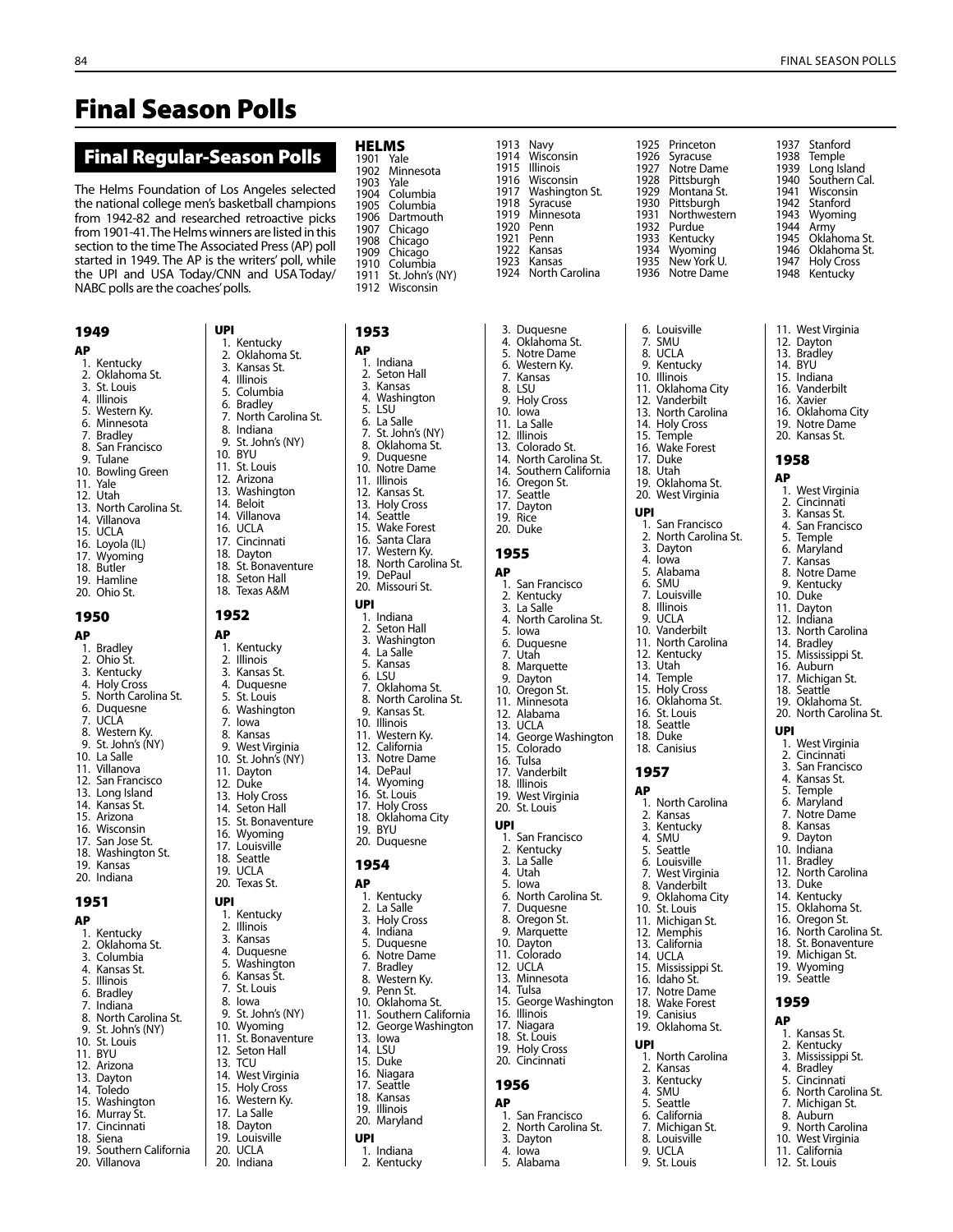13. Seattle 14. St. Joseph's 15. St. Mary's (CA) 16. TCU 17. Oklahoma City 18. Utah 19. St. Bonaventure 20. Marquette UPI<br>1. Kansas St. 2. Kentucky 3. Michigan St. 4. Cincinnati<br>5. North Card 5. North Carolina St.<br>6. North Carolina 6. North Carolina<br>6. Mississippi St. 6. Mississippi St.<br>6. Mississippi St.<br>8. Bradley 8. Bradley<br>9. Californi California 10. Auburn 11. West Virginia<br>12. TCU TCU. 13. St. Louis 14. Utah 15. Marquette<br>16. Tennessee 16. Tennessee Tech<br>17. St. John's (NY) St. John's (NY) 18. Navy 18. St. Mary's (CA) 20. St. Joseph's 1960 AP 1. Cincinnati 2. California 2. Camon...<br>3. Ohio St.<br>4. Bradley 4. Bradley<br>5. West Vir 5. West Virginia 6. Utah<br>7. India 7. Indiana 8. Utah St.<br>9. St. Bona St. Bonaventure 10. Miami (FL) 11. Auburn 12. New York U. 13. Georgia Tech 14. Providence 15. St. Louis 16. Holy Cross<br>17. Villanova Villanova 18. Duke 19. Wake Forest 20. St. John's (NY) UPI 1. California 2. Cincinnati<br>3. Ohio St. 3. Ohio St. 4. Bradley<br>5. Utah 5. Utah 6. West Virginia 7. Utah St. en Starrou.<br>8. Georgia Tech<br>9. Villanova Villanova 10. Indiana<br>11. St. Bona St. Bonaventure 12. New York U. 13. Texas 14. North Carolina 15. Duke<br>16. Kansa Kansas St. 17. Auburn 18. Providence 19. St. Louis 20. Dayton 1961 AP

1. Ohio St. 2. Cincinnati<br>3. St Bonave 3. St. Bonaventure<br>4. Kansas St. 4. Kansas St. 5. North Carolina<br>6. Bradley 6. Bradley<br>7. Souther Southern California 8. Iowa 9. West Virginia 10. Duke 11. Utah<br>12. Texa **Texas Tech** 

13. Niagara

14. Memphis<br>15. Wake Fore 15. Wake Forest<br>16. St. John's (N' 16. St. John's (NY)<br>17. St. Joseph's St. Joseph's 18. Drake<br>19. Holy C Holy Cross 20. Kentucky UPI 1. Ohio St.<br>2. Cincinna 2. Cincinnati<br>3. St. Bonave 3. St. Bonaventure 4. Kansas St. 5. Southern California 6. North Carolina<br>7. Bradley 7. Bradley 8. St. John's (NY) 9. Duke<br>10. Wake **Wake Forest** 11. Iowa 12. West Virginia 13. Utah<br>14. St. Lo 14. St. Louis<br>15. Louisville 15. Louisville<br>16. St. Joseph St. Joseph's 17. Dayton 18. Kentucky 18. Texas Tech 20. Memphis 1962 AP 1. Ohio St. 2. Cincinnati<br>3. Kentucky 3. Kentucky<br>4. Mississipp 3. Refreely<br>4. Mississippi St.<br>5. Bradley 5. Bradley 6. Kansas St. 6. Kansa<br>7. Utah<br>8. Bowli 8. Bowling Green 9. Colorado 10. Duke<br>11. Loyol 11. Loyola (IL)<br>12. St. John's ( St. John's (NY) 13. Wake Forest<br>14. Oregon St. Oregon St. 15. West Virginia 16. Arizona Št.<br>17. Duquesne 17. Duquesne<br>18. Utah St. 18. Utah St.<br>19. UCI A **UCLA** 20. Villanova UPI 1. Ohio St.<br>2. Cincinna 2. Cincinnati<br>3. Kentucky 3. Kentucky<br>4. Mississipp 4. Mississippi St.<br>5. Kansas St. 5. Kansas St. 6. Bradley 7. Wake Forest 7. Wake Fore<br>8. Colorado<br>9. Bowling C 9. Bowling Green 10. Utah<br>11. Orego 11. Oregon St.<br>12. St. John's (I 12. St. John's (NY)<br>13. Duke Duke 13. Loyola (IL) 15. Arizona St. West Virginia 17. UCLA 18. Duquesne 19. Utah St. Villanova 1963 AP 1. Cincinnati 2. Duke<br>3. Lovola 3. Loyola (IL)<br>4. Arizona St.<br>5. Wichita St. 4. Arizona St. 5. Wichita St.<br>6. Mississippi 6. Mississippi St. 7. Ohio St. **Illinois** 

9. New York U. 10. Colorado

# UPI<br>1.

- 1. Cincinnati
- 2. Duke

3. Arizona St.<br>4. Loyola (IL) 4. Loyola (IL)<br>5. Illinois 5. Illinois<br>6. Wichita Wichita St. 7. Mississippi St. 8. Ohio St.<br>9. Colorado 9. Colorado<br>10. Stanford 10. Stanford<br>11. New York 11. New York U.<br>12. Texas **Texas** 13. Providence 14. Oregon St. 15. UCLA 16. St. Joseph's<br>16. West Virgin West Virginia 18. Bowling Green 19. Kansas St. 19. Seattle 1964 AP 1. UCLA<br>2. Michio 2. Michigan 3. Duke 4. Kentucky 5. Wichita St. 6. Oregon St. 6. Oregon St.<br>7. Villanova<br>8. Loyola (IL) 8. Loyola (IL)<br>9. DePaul DePaul 10. Davidson UPI 1. UCLA 2. Michigan<br>3. Kentucky Kentucky 3. Kenta<br>4. Duke<br>5. Oreao 5. Oregon St. 6. Wichita St. Villanova 8. Loyola (IL) 9. UTEP 10. Davidson 11. DePaul<br>12. Kansas 12. Kansas St.<br>13. Drake 13. Drake<br>13. San Fra San Francisco 15. Utah St. 16. Ohio St. 16. New Mexico 18. Texas A&M 19. Arizona St. 19. Providence 1965 AP 1. Michigan 2. UCLA 3. St. Joseph's 4. Providence<br>5. Vanderbilt 5. Vanderbilt 6. Davidson<br>7. Minnesota 7. Minnesota 8. Villanova 9. BYU 10. Duke UPI **1.** Michigan<br>2. UCLA 2. UCLA<sup>2</sup><br>3. St. Jos 3. St. Joseph's Providence 5. Vanderbilt 6. BYU 7. Davidson 8. Minnesota<br>9. Duke 9. Duke<br>10. San F San Francisco 11. Villanova 12. North Carolina St. 13. Oklahoma St.<br>14 Wichita St. 14. Wichita St.<br>15. Connecticu Connecticut 16. Illinois<br>17 Tennes **Tennessee** 18. Indiana 19. Miami (FL)

20. Dayton

1966 AP 1. Kentucky 2. Duke 3. UTEP 4. Kansas 5. St. Joseph's<br>6. Loyola (IL) 6. Loyola (IL) 7. Cincinnati 8. Vanderbilt 9. Michigan 10. Western Ky. UPI 1. Kentucky 2. Duke 3. UTEP 4. Kansas<br>5. Loyola 5. Loyola (IL)<br>6. St. Joseph St. Joseph's 7. Michigan<br>8. Vanderbil Vanderbilt 9. Cincinnati 10. Providence 11. Nebraska 12. Utah 13. Oklahoma City 14. Houston 15. Oregon St. 16. Syracuse 17. Pacific 18. Davidson 19. BYU 19. Dayton 1967 AP 1. UCLA 2. Louisville 3. Kansas 4. North Carolina 5. Princeton 6. Western Ky. 7. Houston 8. Tennessee 9. Boston College 10. UTEP UPI 1. UCLA 2. Louisville<br>3. North Car North Carolina 4. Kansas 5. Princeton 6. Houston 7. Western Ky. 8. UTEP<br>9. Tenne **Tennessee** 10. Boston College 11. Toledo 12. St. John's (NY) 13. Tulsa 14. Vanderbilt 14. Utah St. 16. Pacific 17. Providence 18. New Mexico 19. Duke 20. Florida 1968 AP 1. Houston 2. UCLA<br>3 St Rot St. Bonaventure 4. North Carolina 5. Kentucky 6. New Mexico 7. Columbia 8. Davidson<br>9. Louisville 9. Louisville 10. Duke UPI 1. Houston 2. UCLA 3. St. Bonaventure 4. North Carolina 5. Kentucky 6. Columbia

7. New Mexico Louisville 9. Davidson 10. Marquette 11. Duke 12. New Mexico St. 13. Vanderbilt 14. Kansas St. 15. Princeton 16. Army 17. Santa Clara 18. Utah 19. Bradley 20. Iowa 1969 AP 1. UCLA 2. La Salle 3. Santa Clara 4. North Carolina 5. Davidson 6. Purdue 7. Kentucky 8. St. John's (NY) 9. Duquesne 10. Villanova 11. Drake 11. Diane<br>12. New Mexico St.<br>13. South Carolina South Carolina 14. Marquette 15. Louisville 16. Boston College 17. Notre Dame 18. Colorado 19. Kansas 20. Illinois UPI 1. UCLA 2. North Carolina 3. Davidson 4. Santa Clara 5. Kentucky 6. La Salle 7. Purdue St. John's (NY) 9. New Mexico St. 10. Duquesne 11. Drake 12. Colorado 13. Louisville 14. Marquette 15. Villanova 15. Boston College 17. Weber St. 17. Wyoming 19. Colorado St. 20. South Carolina 20. Kansas 1970 AP 1. Kentucky 2. UCLA 3. St. Bonaventure 4. Jacksonville 5. New Mexico St. 6. South Carolina 7. Iowa **Marquette** 9. Notre Dame 10. North Carolina St. 11. Florida St. 12. Houston 13. Penn 14. Drake<br>15. David Davidson 16. Utah St. 17. Niagara 18. Western Ky. 19. Long Beach St. 20. Southern California UPI 1. Kentucky<br>2. UCI A 2. UCLA<br>3. St. Bor St. Bonaventure

7. Iowa Notre Dame 9. Drake 10. Marquette 11. Houston 12. North Carolina St. 13. Penn 14. Florida St. 15. Villanova 15. Long Beach St. 17. Western Ky. 17. Utah St. 17. Niagara 20. Cincinnati 20. UTEP 1971 AP 1. UCLA 2. Marquette 3. Penn 4. Kansas 5. Southern California<br>6. South Carolina South Carolina Western Ky. 8. Kentucky 9. Fordham 10. Ohio St. 11. Jacksonville 11. Succomme<br>12. Notre Dame<br>13. North Carolin North Carolina 14. Houston 15. Duquesne 16. Long Beach St. 17. Tennessee 18. Villanova 19. Drake 20. BYU UPI 1. UCLA 2. Marquette<br>3. Penn Penn 4. Kansas<br>5. Southe 5. Southern California 6. South Carolina<br>7. Western Kv. Western Kv. 8. Kentucky<br>9. Fordham Fordham 10. Ohio St. 11. Jacksonville 11. BYU 13. North Carolina 14. Notre Dame 14. Long Beach St. 16. Drake 17. Villanova 18. Duquesne 18. Houston 20. Weber St. 1972 AP 1. UCLA 2. North Carolina<br>3. Penn 3. Penn 4. Louisville 5. Long Beach St. 6. South Carolina

- 7. Marquette
- 8. La.-Lafayette 9. BYU
- 10. Florida St.
- 11. Minnesota
- 12. Marshall
- 13. Memphis
- 14. Maryland
- 15. Villanova
- 16. Oral Roberts
- 17. Indiana
- 18. Kentucky
- 
- 19. Ohio St. 20. Virginia

## UPI

4. New Mexico St. 5. Jacksonville

- 1. UCLA
- 2. North Carolina
- 3. Penn 4. Louisville
- 5. South Carolina

6. South Carolina

Division I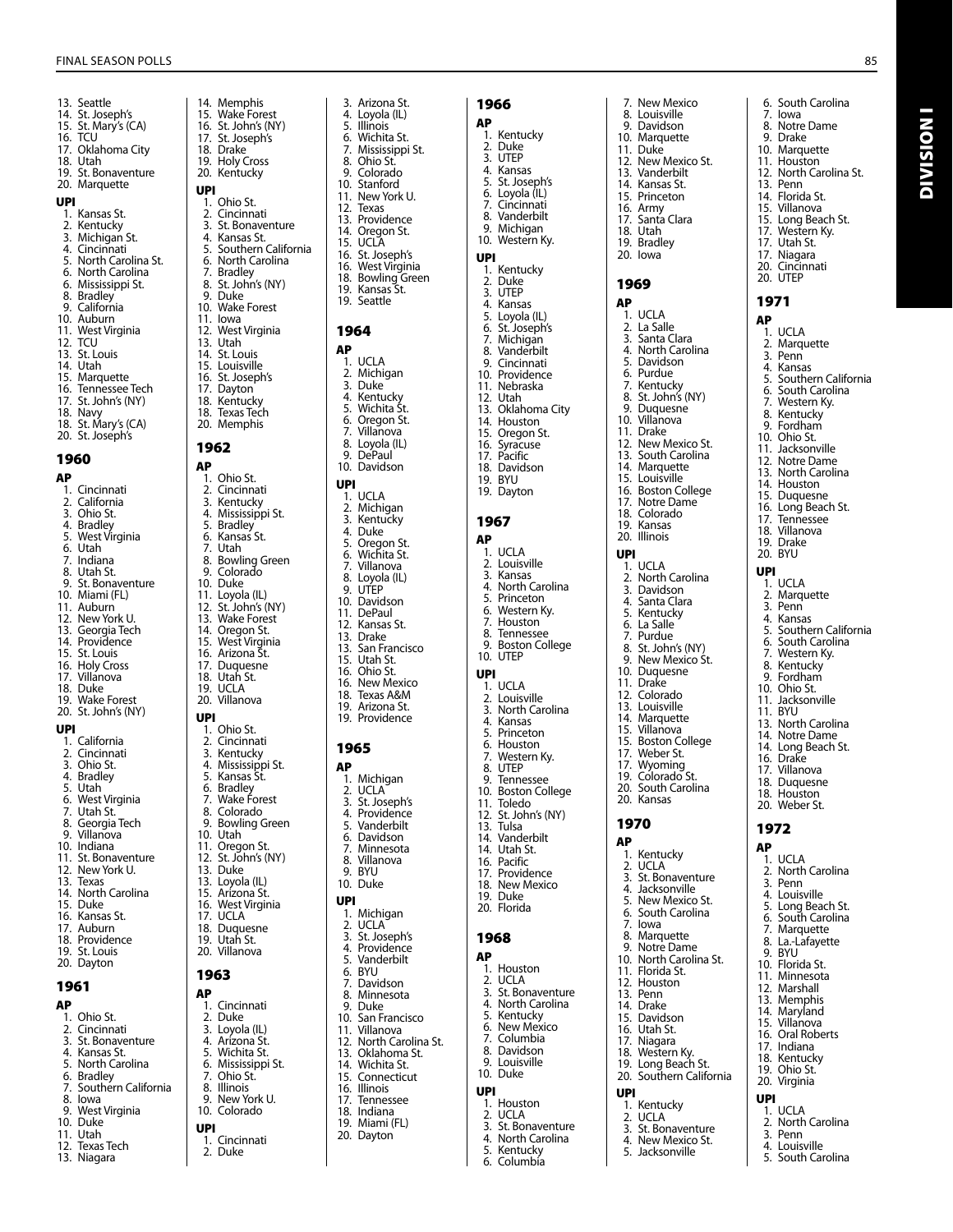6. Long Beach St. 7. Marquette 8. La.-Lafayette 9. BYU 10. Florida St. 11. Maryland 12. Minnesota 13. Memphis 14. Kentucky 15. Villanova 16. Kansas St. 17. UTEP 18. Marshall 19. Missouri 19. Weber St. 1973 AP 1. UCLA<br>2. North 2. North Carolina St.<br>3. Long Beach St. Long Beach St. 4. Providence 5. Marquette 6. Indiana 7. La.-Lafayette<br>8. Maryland Maryland 9. Kansas St. 10. Minnesota 18. Minnessea<br>11. North Carolina 12. Memphis 13. Houston<br>14. Syracuse Syracuse 15. Missouri 16. Arizona St. 17. Kentucky 18. Penn 19. Austin Peay 20. San Francisco UPI 1. UCLA<br>2. North 2. North Carolina St.<br>3. Long Beach St. 3. Long Beach St. **Marquette** 5. Providence 6. Indiana 7. La.-Lafayette 7. Kansas St. 9. Minnesota 10. Maryland 11. Memphis

- 12. North Carolina
- 13. Arizona St. 14. Syracuse
- 
- 15. Kentucky<br>16. South Car South Carolina
- 17. Missouri
- 18. Weber St.
- 18. Houston
- 20. Penn

### 1974

### AP

- 1. North Carolina St. 2. UCLA<br>3. Marqu 2. OCEA<br>3. Marquette<br>4. Maryland
- Maryland
- 5. Notre Dame
- 6. Michigan 7. Kansas
- 8. Providence
- 9. Indiana
- 10. Long Beach St.
- 11. Purdue 12. North Carolina
- 13. Vanderbilt
- 14. Alabama
- 15. Utah
- 16. Pittsburgh 17. Southern California
- 18. Oral Roberts
- 19. South Carolina
- 20. Dayton

## UPI

- 1. North Carolina St.
- 2. UCLA<br>3. Notre 3. Notre Dame
- 
- 4. Maryland<br>5. Marquette **Marquette**
- 6. Providence
- 7. Vanderbilt 8. North Carolina 9. Indiana 10. Kansas 11. Long Beach St. 12. Michigan 12. Michigan<br>13. Southern California 14. Pittsburgh 15. Louisville 16. South Carolina 17. Creighton 18. New Mexico 19. Alabama 19. Dayton 1975 AP 1. UCLA<br>2. Kentu **Kentucky** 3. Indiana<br>4. Louisvill 4. Louisville<br>5. Maryland 5. Maryland<br>6. Syracuse<br>7. North Car **Syracuse** o.<br>7. North Carolina St.<br>8. Arizona St. 8. Arizona St.<br>9. North Caro North Carolina 10. Alabama 11. Marquette 12. Princeton 13. Cincinnati<br>14. Notre Dan 14. Notre Dame<br>15. Kansas St. Kansas St. 16. Drake 17. UNLV 18. Oregon St. 19. Michigan 20. Penn UPI 1. Indiana 2. UCLA
- 3. Louisville<br>4. Kentucky 4. Kentucky<br>5. Maryland 5. Maryland<br>6. Marquette 6. Marquette<br>7. Arizona St. 7. Arizona St. 8. Alabama<br>9. North Car 9. North Carolina St.<br>10. North Carolina 10. North Carolina<br>11. Penn 11. Penn<br>12. South Southern California 13. Utah St. 14. UNLV 14. Notre Dame<br>16. Creighton 16. Creighton<br>17. Arizona Arizona 18. New Mexico St. 19. Clemson 20. UTEP 1976

# AP

- 1. Indiana 2. Marquette 3. UNLV 4. Rutgers<br>5. UCLA
- 5. UCLA<br>6. Alabar
- 6. Alabama<br>7. Notre Da<br>8. North Ca Notre Dame
- 8. North Carolina<br>9. Michigan
- Michigan
- 10. Western Mich.
- 11. Maryland
- 12. Cincinnati
- **Tennessee** 14. Missouri
	-
- 15. Arizona<br>16. Texas Te 16. Texas Tech<br>17. DePaul
- DePaul
- 18. Virginia<br>19. Centena
- Centenary (LA) 20. Pepperdine

### UPI

- 1. Indiana<br>2. Marque
- 
- 2. Marquette<br>3. Rutgers<br>4. UNLV<br>5. UCLA 3. Rutgers 4. UNLV
- 5. UCLA<br>6. North
	- 6. North Carolina<br>7. Alabama
	- 7. Alabama

8. Notre Dame<br>9. Michigan Michigan 10. Washington 11. Missouri 12. Arizona 13. Maryland 14. Tennessee<br>15. Virginia 15. Virginia<br>16. Cincinna Cincinnati 16. Florida St. 18. St. John's (NY) 19. Western Mich. 19. Princeton

9. Duke 10. North Carolina 11. Notre Dame 12. Florida St. 13. San Francisco 14. Louisville 15. Indiana 16. Houston 17. Utah St. 18. Utah 19. Texas 20. Georgetown

10. Georgetown 11. Notre Dame 12. BYU 13. St. John's (NY) 14. Missouri 15. North Carolina 16. Duke 17. Weber St. 18. Texas A&M 19. Arizona St. 20. Kansas St. 1981 AP 1. DePaul 2. Oregon St. 3. Arizona St. 4. LSU<br>5. Virgi 5. Virginia<br>6. North C North Carolina 7. Notre Dame Kentucky 9. Indiana 10. UCLA 11. Wake Forest<br>12. Louisville Louisville 13. Iowa 14. Utah 15. Tennessee 16. BYU 17. Wyoming 18. Maryland 19. Illinois 20. Arkansas UPI 1. DePaul 2. Oregon St. 3. Virginia 4. LSU 5. Arizona St. 6. North Carolina<br>7. Indiana 7. Indiana **Kentucky** 9. Notre Dame 10. Utah 11. UCLA 12. Iowa 13. Louisville 14. Wake Forest 15. Tennessee 16. Wyoming 17. BYU 18. Illinois 19. Kansas 20. Maryland 1982 AP

1. North Carolina<br>2. DePaul 2. DePaul Virginia 4. Oregon St. 5. Missouri 6. Georgetown<br>7. Minnesota 7. Minnesota 8. Idaho 9. Memphis 10. Tulsa 11. Fresno St. 12. Arkansas 13. Alabama 14. West Virginia 15. Kentucky 16. Iowa 17. UAB 18. Wake Forest 19. UCLA 20. Louisville UPI

1. North Carolina 2. DePaul<br>3. Virginia 3. Virginia 4. Oregon St. 5. Missouri<br>6. Minnesot<br>7. Georgeto **Minnesota Georgetown** 8. Idaho 9. Memphis 10. Fresno St.

1979 AP

1. Indiana St. 2. UCLA 3. Michigan St. 4. Notre Dame 5. Arkansas 6. DePaul 7. LSU 8. Syracuse 9. North Carolina 10. Marquette 11. Duke 12. San Francisco 13. Louisville 14. Penn 15. Purdue 16. Oklahoma 17. St. John's (NY) 18. Rutgers 19. Toledo 20. Iowa UPI

1. Indiana St. 2. UCLA 3. North Carolina 4. Michigan St. 5. Notre Dame 6. Arkansas 7. Duke 8. DePaul  $9.1$  SU 10. Syracuse 11. Iowa 12. Georgetown 13. Marquette 14. Purdue 15. Texas 16. Temple 17. San Francisco 18. Tennessee 19. Louisville 20. Detroit 1980 AP 1. DePaul 2. Louisville 3. LSU 4. Kentucky 5. Oregon St. 6. Syracuse 7. Indiana 8. Maryland 9. Notre Dame 10. Ohio St. 11. Georgetown 12. BYU 13. St. John's (NY) 14. Duke 15. North Carolina 16. Missouri 17. Weber St. 18. Arizona St. 19. Iona 20. Purdue UPI 1. DePaul 2. LSU 3. Kentucky 4. Louisville<br>5. Oregon S Oregon St. 6. Syracuse 7. Indiana<br>8. Marylan 8. Maryland<br>9. Ohio St. Ohio St.

Final Season Polls

11. Tulsa 12. Alabama 13. Arkansas 14. Kentucky 15. Wyoming 16. Iowa 17. West Virginia 18. Kansas St. 19. Wake Forest 20. Louisville 1983 AP 1. Houston 2. Louisville 3. St. John's (NY) 4. Virginia 5. Indiana 6. UNLV 7. UCLA 8. North Carolina 9. Arkansas 10. Missouri 13. missoan.<br>11. Boston College 12. Kentucky 13. Villanova 14. Wichita St. 15. Chattanooga 16. North Carolina St. 17. Memphis 18. Georgia 19. Oklahoma St. 20. Georgetown

UPI 1. Houston 2. Louisville<br>3. St. John's St. John's (NY) 4. Virginia 5. Indiana 6. UNLV 7. UCLA 8. North Carolina 9. Arkansas 10. Kentucky 11. Villanova 12. Missouri 13. Boston College 14. North Carolina St. 15. Georgia 16. Chattanooga 17. Memphis 18. Illinois St. 19. Oklahoma St. 20. Georgetown

1984 AP

1. North Carolina 2. Georgetown 3. Kentucky 4. DePaul 5. Houston 6. Illinois 7. Oklahoma 8. Arkansas 9. UTEP 10. Purdue 11. Maryland 12. Tulsa 13. UNLV 14. Duke 15. Washington 16. Memphis 17. Oregon St. 18. Syracuse 19. Wake Forest 20. Temple UPI

1. North Carolina 2. Georgetown 3. Kentucky 4. DePaul 5. Houston 6. Illinois<br>7. Arkans<br>8. Oklaho **Arkansas Oklahoma** 9. UTEP 10. Maryland 11. Purdue

### 1977 AP

1. Michigan 2. UCLA 3. Kentucky<br>4. UNLV 4. UNLV<br>5. North 5. North Carolina<br>6. Syracuse<br>7. Marquette 6. Syracuse 7. Marquette

- 8. San Francisco
- Wake Forest
- 10. Notre Dame 11. Alabama
- 12. Detroit
- 13. Minnesota
- 14. Utah<br>15. Tenne
- 15. Tennessee<br>16. Kansas St. Kansas St.
- 17. Charlotte
- 18. Arkansas
- 19. Louisville 20. VMI

## UPI

1. Michigan<br>2. San Franc 2. San Francisco<br>3. North Carolina 3. North Carolina<br>4. UCLA 4. UCLA<br>5. Kentu 5. Kentucky 6. UNLV<br>7. Arkans 7. Arkansas 8. Tennessee<br>9. Syracuse **Syracuse** 10. Utah<br>11. Kansa 11. Kansas St.<br>12. Cincinnati 12. Cincinnati<br>13. Louisville Louisville 14. Marquette 15. Providence 16. Indiana St. 17. Minnesota 18. Alabama 19. Detroit

20. Purdue

## 1978

- AP
- 1. Kentucky
- 2. UCLA 3. DePaul
- 
- 4. Michigan St.<br>5. Arkansas 5. Arkansas<br>5. Arkansas<br>6. Notre Dai
- 6. Notre Dame<br>7. Duke
- 7. Duke<br>8. Marcu 8. Marquette
- 9. Louisville
- 10. Kansas<br>11. San Fra
- 11. San Francisco<br>12. New Mexico New Mexico
- 13. Indiana
- 14. Utah
- 15. Florida St.
- 16. North Carolina
- 17. Texas
- 18. Detroit
- 19. Miami (OH) 20. Penn

- UPI
- 1. Kentucky<br>2. UCLA 2. UCLA<br>3. Marqu
- 3. Marquette
- 4. New Mexico 5. Michigan St.
- 
- 6. Arkansas DePaul
- 8. Kansas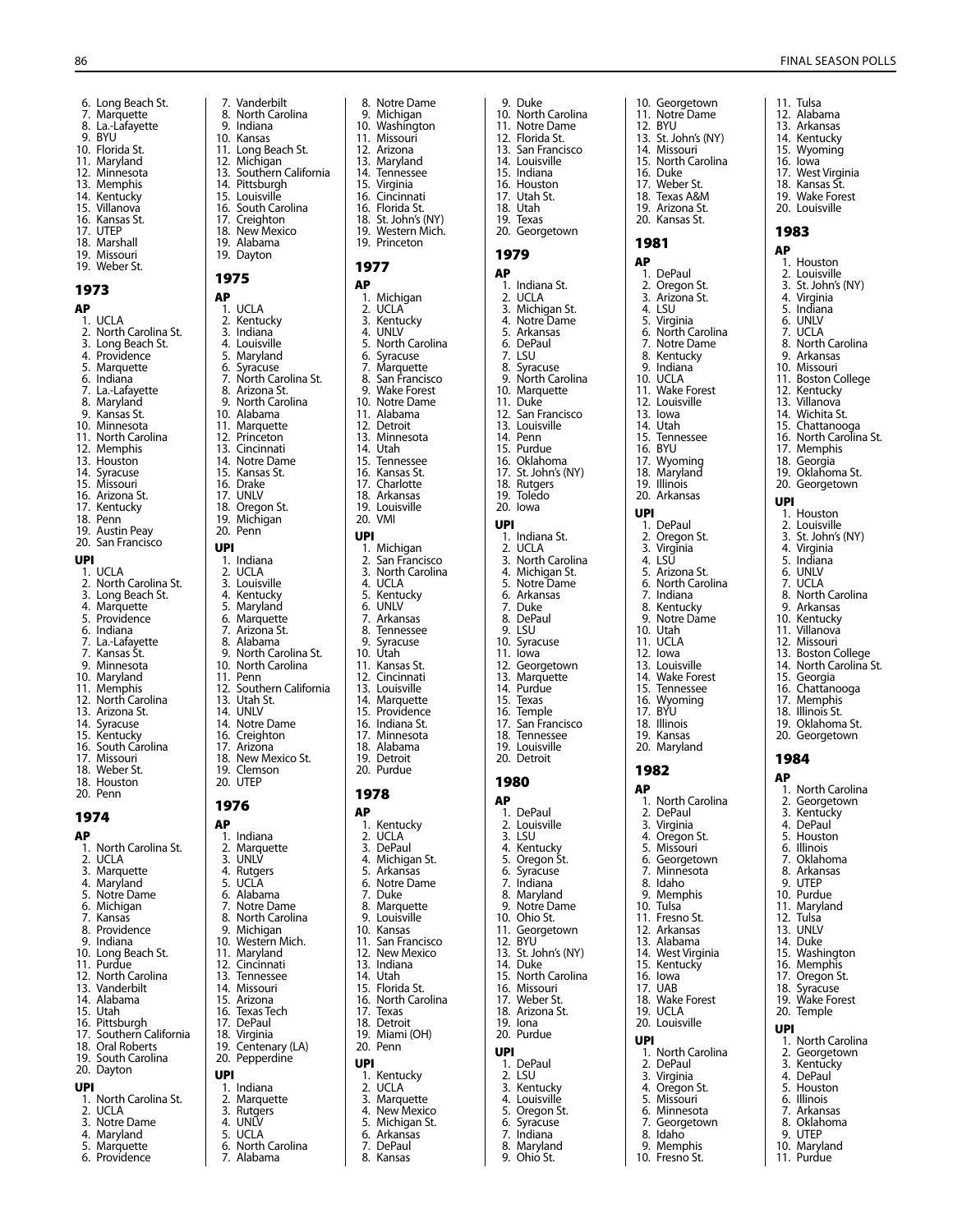13. Bradley 14. Indiana<br>15. Georget **Georgetown** 16. UTEP

 $AP$ <sub>1.</sub>

UPI

 $AP$ <sub>1.</sub>

UPI

Arkansas

12. Tulsa 13. UNLV 14. Duke 15. Washington 16. Memphis 16. Syracuse 18. Indiana 19. Auburn 20. Oregon St. 1985  $AP$ <sub>1.</sub> -<br>1. Georgetown<br>2. Michigan 2. Michigan 3. St. John's (NY) 4. Oklahoma 5. Memphis<br>6. Georgia Te 6. Georgia Tech 7. North Carolina<br>8. Louisiana Tech Louisiana Tech 9. UNLV 10. Duke<br>11 VCU vc<sub>u</sub> 12. Illinois<br>13. Kansas 13. Kansas<br>14. Lovola 14. Loyola (IL)<br>15. Syracuse 15. Syracuse<br>16. North Car 16. North Carolina St. 17. Texas Tech<br>18. Tulsa **Tulsa** 19. Georgia 20. LSU UPI 1. Georgetown<br>2. Michigan 2. Michigan<br>3. St. John's 3. St. John's (NY) 4. Memphis<br>5. Oklahoma 5. Oklahoma Georgia Tech 2. North Carolina<br>8. Louisiana Tech 8. Louisiana Tech UNLV 10. Illinois 11. VCU 12. Duke 13. Kansas<br>14. Tulsa 14. Tulsa<br>15. Syracı 15. Syracuse<br>16. Texas Tec Texas Tech 17. Loyola (IL) 18. North Carolina St. 19. LSU 20. Michigan St. 1986 AP **..**<br>1. Duke<br>2. Kansa 2. Kansas<br>3. Kentucl 3. Kentucky<br>4. St. John's 3. Refiliacky<br>4. St. John's (NY)<br>5. Michigan 5. Michigan 6. Georgia Tech 7. Louisville 8. North Carolina<br>9. Syracuse 9. Syracuse<br>10. Notre Dar

Notre Dame 11. UNLV 12. Memphis<br>13. Georgeto **Georgetown** 14. Bradley<br>15. Oklahor 11. Braancy<br>15. Oklahoma<br>16. Indiana 16. Indiana 17. Navy 18. Michigan St. 19. Illinois 20. UTEP UPI 1. Duke<br>2. Kansa 2. Kansas<br>3. St. Johr 3. St. John's (NY)<br>4. Kentucky 4. Kentucky<br>5. Michigan 5. Michigan<br>6. Georgia T 6. Georgia Tech<br>7. Louisville 7. Louisville<br>8. North Car North Carolina 9. Syracuse 10. UNLV 11. Notre Dame 12. Memphis

### 10. Syracuse 11. Illinois 12. Pittsburgh 13. Clemson<br>14 Missouri Missouri 15. UCLA 16. New Orleans 17. Duke 18. Notre Dame 19. TCU 20. Kansas UPI 1. UNLV 2. Indiana<br>3. North C 2. maiana<br>3. North Carolina<br>4. Georgetown 4. Georgetown<br>5. DePaul 5. DePaul<br>6. Purdue 6. Purdue<br>7. Iowa 7. Iowa 8. Temple<br>9. Alabam 9. Alabama<br>10. Syracuse 10. Syracuse<br>11. Illinois **Illinois** 12. Pittsburgh 13. UCLA 14. Missouri 15. Clemson 16. TCU<br>17. Wvc Wyoming 18. Notre Dame 19. New Orleans 19. Oklahoma 19. UTEP 1988  $AP$ <sub>1</sub> --<br>1. Temple<br>2. Arizona 2. Arizona<br>3. Purdue 3. Purdue<br>4. Oklahoi 4. Oklahoma<br>5. Duke 5. Duke 6. Kentucky 7. North Carolina 8. Pittsburgh<br>9. Syracuse 9. Syracuse<br>10. Michigan Michigan 11. Bradley 12. UNLV 13. Wyoming 14. North Carolina St. 15. Loyola Marymount<br>16. Illinois 16. Illinois 17. Iowa 18. Xavier 19. BYU 20. Kansas St. UPI 1. Temple<br>2. Arizona 2. Arizona<br>3. Purdue 3. Purdue 4. Oklahoma 5. Duke 6. Kentucky<br>7. Pittsburgl 7. Pittsburgh<br>8. North Card 8. North Carolina **Syracuse** 10. Michigan<br>11. UNLV 11. UNLV 12. Bradley

17. Oklahoma 18. Michigan St. 19. Alabama 20. Illinois 1987  $AP$ <sub>1.</sub> n<br>1. UNLV<br>2. North 2. North Carolina<br>3. Indiana 3. Indiana 4. Georgetown<br>5 DePaul 5. DePaul<br>6. Iowa 6. Iowa<br>7. Purdu 7. Purdue<br>8. Temple 8. Temple<br>9 Alaham 9. Alabama

13. North Carolina St.<br>14. Wyoming Wyoming 15. Illinois<br>16. Lovola Loyola Marymount 17. BYU 18. Iowa 19. Indiana 20. Kansas St. 1989 -<br>1. Arizona<br>2. Georget 2. Georgetown<br>3. Illinois 3. Illinois<br>4. Oklaho 4. Oklahoma<br>5. North Card 5. North Carolina<br>6. Missouri 6. Missouri<br>7. Syracuse 7. Syracuse 8. Indiana Duke 10. Michigan<br>11 Seton Hal 11. Seton Hall 11. Setomia.<br>12. Louisville<br>13. Stanford 13. Stanford 14. Iowa<br>15. UNLV UNLV 16. Florida St. 17. West Virginia 18. Ball St. 19. North Carolina St. 20. Alabama 1. Arizona 2. Georgetown<br>3. Illinois 3. Illinois<br>4. North 4. North Carolina 5. Oklahoma 6. Indiana<br>7. Duke 7. Duke<br>8. Misso 8. Missouri<br>9. Syracuse Syracuse 10. Michigan<br>11. Seton Hal Seton Hall 12. Stanford 13. Louisville 14. UNLV 15. Iowa<br>16. Floric 16. Florida St.<br>17. Arkansas Arkansas 18. North Carolina St. 19. West Virginia 20. Alabama 1990 1. Oklahoma 2. UNLV<br>3. Conne 3. Connecticut<br>4 Michigan St 4. Michigan St.<br>5. Kansas Kansas 6. Syracuse 7. Arkansas<br>8. Georgeto 8. Georgetown<br>9. Georgia Tech 9. Georgia Tech 10. Purdue<br>11. Missour Missouri 12. La Salle 13. Michigan<br>14 Arizona Arizona 15. Duke<br>16. Louis 15. Buite<br>16. Louisville<br>17. Clemson Clemson 18. Illinois<br>19. LSU LSU 20. Minnesota 21. Loyola Marymount 22. Oregon St.<br>23. Alabama Alabama 24. New Mexico St. 25. Xavier 1. Oklahoma 2. UNLV<br>3. Conne 3. Connecticut Michigan St. 5. Kansas 6. Syracuse<br>7. Georgia 1 7. Georgia Tech 9. Georgetown 10. Purdue 11. Missouri 12. Arizona

13. La Salle<br>14. Duke Duke 15. Michigan<br>16. Louisville 16. Louisville<br>17. Clemson **Clemson** 18. Illinois 19. Alabama 20. New Mexico St. 1991 AP 1. UNLV 2. Arkansas<br>3. Indiana 3. Indiana 4. North Carolina 5. Ohio St. 6. Duke 7. Syracuse 8. Arizona 9. Kentucky 10. Utah<br>11. Nebra Nebraska 12. Kansas 13. Seton Hall 14. Oklahoma St. 15. New Mexico St. UCLA 17. East Tenn. St. 18. Princeton<br>19. Alabama 19. Alabama<br>20. St. John's St. John's (NY) 21. Mississippi St. 22. LSU 23. Texas<br>24. DePa 24. DePaul<br>25. Southe Southern Miss. UPI 1. UNLV<br>2. Arkan **Arkansas** 3. Indiana 4. North Carolina 5. Ohio St. 6. Duke<br>7. Arizon 7. Arizona<br>8. Syracus Syracuse 9. Nebraska 10. Utah 11. Seton Hall 12. Kansas<br>13. Oklaho 13. Oklahoma St.<br>14. UCLA 14. UCLA 15. East Tenn. St. 16. Alabama 17. New Mexico St. 18. Mississippi St. 19. St. John's (NY) 20. Princeton 21. LSU 22. Michigan St. 23. Georgetown 24. North Carolina St. 25. Texas 1992 AP 1. Duke<br>2. Kansa 2. Kansas<br>3. Ohio St Ohio St. 4. UCLA 5. Indiana<br>6. Kentucky 6. Kentucky 7. UNLV 8. Southern California<br>9. Arkansas 9. Arkansas<br>10. Arizona Arizona 11. Oklahoma St. 12. Cincinnati 13. Alabama 14. Michigan St.<br>15. Michigan 15. Michigan<br>16. Missouri Missouri 17. Massachusetts 18. North Carolina<br>19. Seton Hall Seton Hall 20. Florida St.

21. Syracuse 22. Georgetown 23. Oklahoma 24. DePaul 25. LSU UPI 1. Duke 2. Kansas 3. UCLA 4. Ohio St. **Arizona** 6. Indiana 7. Southern California 8. Arkansas 9. Kentucky 10. Oklahoma St. 11. Michigan St. 12. Missouri 13. Alabama 14. Cincinnati 15. North Carolina 16. Florida St. 17. Michigan<br>18. Seton Hal Seton Hall 19. Georgetown 20. Syracuse 21. Massachusetts 22. Oklahoma 23. DePaul 24. St. John's (NY) 25. Tulane 1993 AP 1. Indiana 2. Kentucky 3. Michigan 4. North Carolina 5. Arizona Seton Hall 7. Cincinnati 8. Vanderbilt 9. Kansas 10. Duke 11. Florida St. 12. Arkansas 13. Iowa 14. Massachusetts 15. Louisville 16. Wake Forest 17. New Orleans 18. Georgia Tech 19. Utah<sup>1</sup><br>20. Weste **Western Ky.** 21. New Mexico 22. Purdue 23. Oklahoma St. 24. New Mexico St. 25. UNLV USA TODAY/CNN 1. Indiana 2. North Carolina 3. Kentucky 4. Michigan 5. Arizona<br>6. Seton Ha 6. Seton Hall<br>7. Cincinnati 7. Cincinnati 8. Kansas 9. Vanderbilt 10. Duke 11. Florida St. 12. Arkansas 13. Iowa<br>14. Louis 1<sub>0</sub>. Louisville 15. Wake Forest<br>16. Utah **Utah** 17. Massachusetts 18. New Orleans 19. UNLV 20. Georgia Tech 21. Purdue 22. Virginia 23. Oklahoma St. 24. New Mexico St. 25. Western Ky. 1994 AP 1. North Carolina

Division I

**DIVISION I** 

- 8. Massachusetts 9. Arizona 10. Louisville
- 11. Michigan<br>12. Temple **Temple**

2. Arkansas 3. Purdue Connecticut 5. Missouri 6. Duke<br>7. Kentu **Kentucky** 

- 13. Kansas
- 14. Florida<br>15. Syracus 15. Syracuse<br>16. California
- California 17. UCLA
- 18. Indiana
- 19. Oklahoma St.<br>20. Texas
- 20. Texas<br>21. Margu 21. Marquette<br>22. Nebraska
- **Nebraska**
- 23. Minnesota 24. St. Louis
- 25. Cincinnati

## USA TODAY/CNN

- 1. Arkansas 2. North Carolina
- 3. Connecticut
- 4. Purdue **Missouri**
- 6. Duke
- 7. Massachusetts
- 8. Kentucky 9. Louisville
- 10. Arizona
- 11. Michigan
- 12. Temple
- 13. Kansas
- 14. Syracuse 15. Florida
- 16. UCLA
- 17. California 18. Indiana
- 19. Oklahoma St.
- 20. Minnesota
- 21. St. Louis 22. Marquette
- 23. UAB
- 24. Texas
- 25. Cincinnati

- 
- 3. Wake Forest
- 
- 5. Kansas
- 
- 7. Massachusetts<br>8. Connecticut
- 
- 10. Maryland
- 11. Michigan St.
- 
- 14. Oklahoma St.
- 15. Arizona
- 16. Arizona St.
- 
- 19. Utah
- 
- Western Ky.
- 23. Missouri
- 24. Iowa St.
- 
- USA TODAY/ NABC
- 
- 2. Kentucky<br>3. Wake For
- 4. Kansas
- 5. North Carolina
- 6. Arkansas
- 7. Massachusetts Connecticut
- 9. Michigan St.
- 10. Maryland
- 11. Purdue

## 1995

AP

- 1. UCLA
- 2. Kentucky
- 4. North Carolina
- 
- 6. Arkansas
- 8. Connecticut
- Villanova
- 
- 12. Purdue
- 13. Virginia
- 
- 
- 17. Oklahoma
- 18. Mississippi St.
- 
- 20. Alabama<br>21. Western
- 22. Georgetown
- 
- 25. Syracuse
- 
- 1. UCLA
- 
- 3. Wake Forest<br>4. Kansas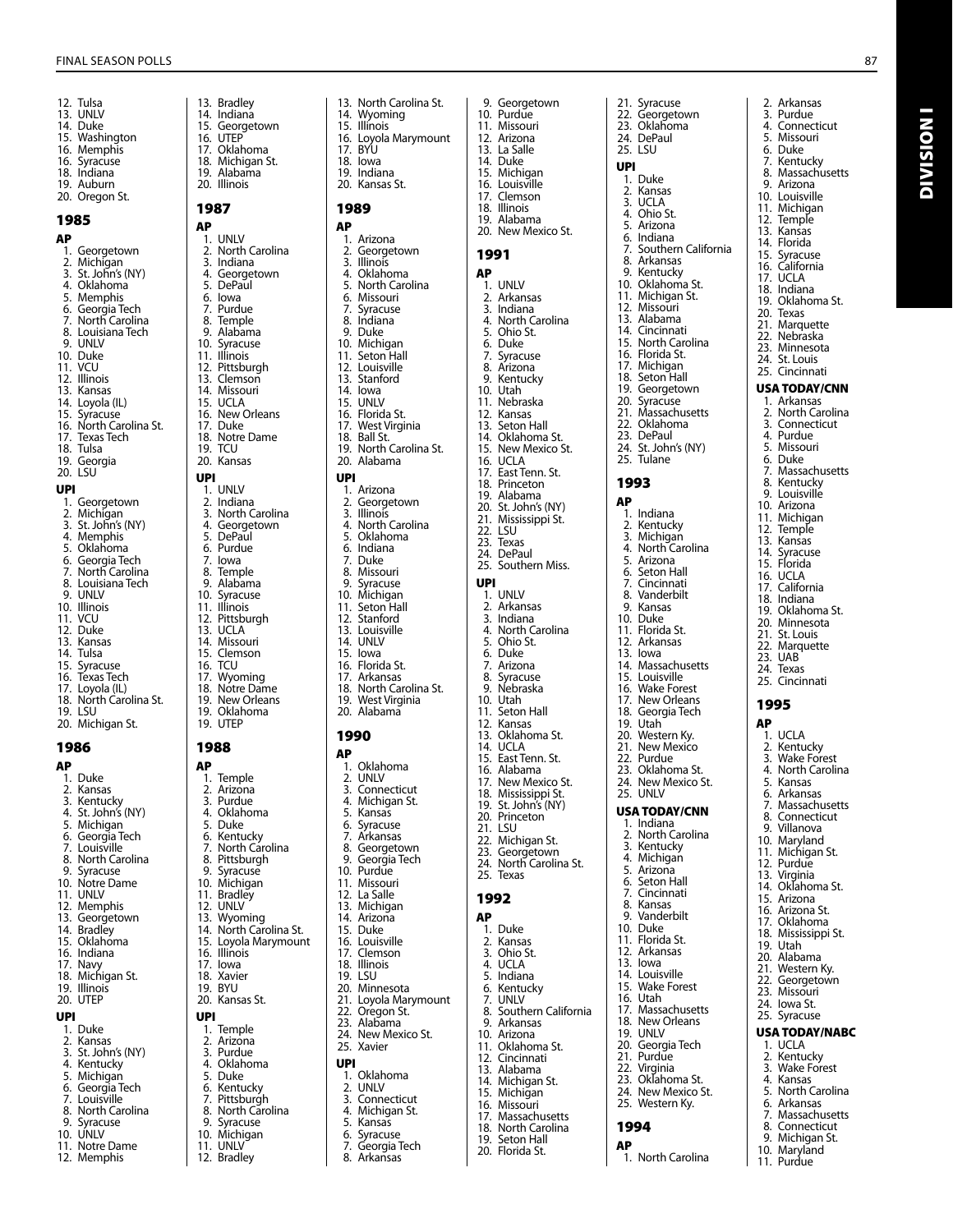1996  $AP$ <sub>1.</sub>

 $12$ . Utah

21. Iowa<br>22. Virgin

19. Iowa

1997 AP

12. Villanova 13. Arizona 14. Oklahoma St. 15. Virginia 16. Arizona St. 17. Utah 18. Iowa St. 19. Mississippi St. 20. Oklahoma 21. Alabama 22. Syracuse 23. Missouri 24. Oregon 25. Stanford **..**<br>1. Massachusetts<br>2. Kentucky 2. Kentucky 3. Connecticut 4. Georgetown 4. Kansas 4. Purdue 7. Cincinnati<br>8. Texas Tech Texas Tech 9. Wake Forest 10. Villanova 11. Arizona 13. Georgia Tech 14. UCLA 15. Syracuse 16. Memphis 17. Iowa St. 18. Penn St. 19. Mississippi St. 20. Marquette Virginia Tech 23. New Mexico 24. Louisville 25. North Carolina USA TODAY/ NABC 1. Massachusetts 2. Kentucky 3. Connecticut 4. Purdue<br>5. Georget 5. Georgetown<br>6. Cincinnati 6. Cincinnati **Texas Tech** 8. Kansas 9. Wake Forest 10. Utah 11. Arizona 12. Villanova 13. UCLA 14. Syracuse 15. Georgia Tech 16. Iowa St. 17. Memphis 18. Penn St. 20. Mississippi St. 21. Virginia Tech 22. Marquette 23. Louisville 24. North Carolina 25. Stanford 1. Kansas 2. Utah 3. Minnesota 4. North Carolina 5. Kentucky 6. South Carolina 19. Illinois<br>20. Villano 20. Villanova 1998 AP

- 24. Colorado 25. Louisville USA TODAY/ NABC 1. Kansas 2. Utah<br>3. Minn 3. Minnesota 4. Kentucky 5. North Carolina 5. North Carolina<br>6. South Carolina<br>7. UCLA<br>8. Duke UCLA 8. Duke<br>8. Duke<br>9. Wake Wake Forest 10. Cincinnati 11. New Mexico 13. Arizona 14. Xavier<br>15. St. Jose 15. St. Joseph's Villanova 19. Maryland 20. Boston College<br>21. Stanford 21. Stanford<br>22. Georgia Georgia 3. Duke Connecticut Utah **Cincinnati** Michigan South Carolina UCLA 3. Duke Michigan St. 18. New Mexico Syracuse
- 6. Kentucky<br>7. Utah 7. Utah 8. Princeton<br>9. Purdue 14. Mississippi<br>15. Michigan S
- 21. Syracuse 22. Illinois 23. Xavier 24. Temple 2. Kansas<br>3. Duke 4. Arizona 9. Purdue<br>10. Stanford 10. Stanford<br>11. Cincinnat 16. TCU 17. Arkansas<br>18. New Mex 20. UCLA<br>21. Xavier
- 
- 
- -
- 
- 15. Arizona 16. Col. of Charleston 17. Georgia
- 18. Iowa St.

7. UCLA 8. Duke 9. Wake Forest 10. Cincinnati 11. New Mexico 11. New memer 13. Xavier 14. Clemson

- 17. Iowa St. 18. Col. of Charleston
- 
- 23. Colorado 24. Illinois
- 25. Louisville
- 1. North Carolina 2. Kansas<br>3. Duke 3. Bune<br>4. Arizona<br>5. Kentuck 5. Kentucky<br>6. Connection<br>7. Utah<br>8. Princeton 8. Princeton<br>9. Cincinnati 16. Michigan St. 18. New Mexico<br>19. UCLA 25. Murray St. 1. North Carolina<br>2. Kansas 5. Connecticut<br>6. Kentucky 11. Cincinnati<br>12. Michigan 12. Michigan<br>13. South Car 13. South Carolina<br>14. Mississippi
- 
- 
- Maryland
- 23. Illinóis<br>24. Temple
- 
- 
- 

### Stanford 22. Maryland 23. Boston College

1999 AP 1. Duke<br>2. Michi 2. Michigan St.<br>3. Connecticut 3. Connecticut<br>4. Auburn 4. Auburn<br>5. Marylan 5. Maryland 6. Utań<br>7. Stanf<br>8. Kentu Stanford 8. Kentucky 9. St. John's (NY) 10. Miami (FL)<br>11. Cincinnati 11. Cincinnati<br>12. Arizona 12. Arizona<br>13. North Ca 13. North Carolina<br>14. Ohio St. Ohio St. 15. UCLA 16. Col. of Charleston 17. Arkansas 18. Wisconsln<br>19. Indiana 19. Indiana<br>20. Texas 20. Texas 21. Iowa<br>22. Kansa Kansas 23. Florida 24. Charlotte 25. New Mexico USA TODAY/ NABC 1. Duke<br>2. Michio 2. Michigan St. 3. Connecticut<br>4. Auburn 4. Auburn<br>5. Marylan 5. Maryland<br>6. Utah<br>7. Stanford 6. Utah 7. Stanford<br>8. St. John's 8. St. John's (NY)<br>9. Cincinnati 9. Cincinnati<br>10. Arizona Arizona 11. Kentucky 12. Miami (FL) 13. North Carolina 14. Ohio St. 15. UCLA<br>16. Col. of 16. Col. of Charleston<br>17. Wisconsin Wisconsin 18. Indiana 19. Arkansas 20. Iowa<br>21. Syrac 21. Syracuse<br>22. Kansas 22. Kansas<br>23. Texas **Texas** 24. New Mexico 25. Florida 2000 AP 1. Duke<br>2 Michie 2. Michigan St.<br>3. Stanford 3. Stanford<br>4. Arizona 4. Arizona<br>5. Temple 5. Temple<br>6. Iowa St.<br>7. Cincinn lowa St. 7. Cincinnati<br>8. Ohio St 8. Ohio St.<br>9. St. John's St. John's (NY)

- 
- 
- 
- 
- 
- 12. Clemson
- 
- 
- 
- 
- 
- 
- 10. Stanford 11. Purdue<br>12. Michiga 13. Mississippi<br>14. South Card 15. TCU 17. Arkansas<br>18. New Mexi 20. Maryland

### USA TODAY/ NABC

- 21. Xavier<br>22. Maryla
- 
- Temple
- 25. Oklahoma
- 4. Arizona<br>5. Temple Temple<br>Cincinnati

1. Duke<br>2. Michio 2. Michigan St. 3. Stanford<br>4. Arizona

10. LSU<br>11. Tenr Tennessee 12. Oklahoma<br>13. Elorida **Florida** 14. Oklahoma St.<br>15. Texas 15. Texas 16. Syracuse<br>17 Maryland 17. Maryland<br>18. Tulsa Tulsa 19. Kentucky Connecticut 21. Illinois 22. Indiana 23. Miami (FL) 24. Auburn 25. Purdue

- 6. Cincinnati 7. Iowa St.
- 8. Ohio St. 9. LSU 10. Tennessee 11. Florida 12. St. John's (NY) 13. Oklahoma 14. Syracuse 15. Oklahoma St. 16. Maryland 17. Indiana 18. Texas 19. Tulsa 20. Kentucky 21. Connecticut<br>22. Auburn Auburn 23. Illinois 24. Purdue 25. Miami (FL) 2001 AP 1. Duke 2. Stanford 3. Michigan St. 4. Illinois 5. Arizona 6. North Carolina 7. Boston College 8. Florida 9. Kentucky 10. Iowa St. Maryland 12. Kansas 13. Oklahoma 14. Mississippi 15. UCLA<br>16. Virgini Virginia 17. Syracuse<br>18. Texas 18. Téxas<br>19. Notre Notre Dame 20. Indiana 21. Georgetown 22. St. Joseph's 23. Wake Forest 24. Iowa 25. Wisconsin USA TODAY/ NABC 1. Duke 2. Stanford 3. Michigan St. 4. Arizona 5. North Carolina 6. Illinois 7. Boston College **Florida** 9. Iowa St. 10. Kentucky 11. Maryland 12. Kansas 13. Mississippi 14. Oklahoma 15. Virginia 16. Syracuse 17. Texas 18. UCLA 19. Notre Dame 20. Georgetown 21. Indiana 22. Wake Forest 23. St. Joseph's 24. Wisconsin 25. Iowa 2002 AP 1. Duke 2. Kansas 3. Oklahoma 4. Maryland 5. Cincinnati 6. Gonzaga 7. Arizona
- 
- -
	- 11. Oregon
	- 12. Marquette 13. Illinois
		- 14. Ohio St.
- 15. Florida 16. Kentucky 17. Mississippi St. 18. Southern California 19. Western Ky. 20. Oklahoma St. 21. Miami (FL) 22. Xavier 23. Georgia 24. Stanford 25. Hawaii USA TODAY/ ESP N 1. Duke<br>2. Kansa 2. Kansas<br>3. Oklaho 3. Oklahoma 4. Maryland<br>5. Cincinnati 5. Cincinnati<br>6. Gonzaga<br>7. Pittsburgh 6. Gonzaga 7. Pittsburgh 8. Alabama<br>8. Arizona **Arizona** 10. Marquette 11. Oregon 12. Ohio St. 13. Connecticut 14. Florida 15. Kentucky<br>16. Illinois 16. Illinois<br>16. Southe Southern California 18. Mississippi St. 19. Xavier 20. Western Ky. 21. Miami (FL) 22. Oklahoma St. 23. Stanford 24. Hawaii 25. North Carolina St. 2003 AP 1. Kentucky 2. Arizona 3. Oklahoma 4. Pittsburgh 5. Texas 6. Kansas<br>7. Duke 7. Duke 8. Wake Forest Marquette 10. Florida 11. Illinois 12. Xavier<br>13. Syracu Syracuse 14. Louisville 15. Creighton 16. Dayton 17. Maryland 18. Stanford<br>19. Memphis Memphis 20. Mississippi St. 21. Wisconsin 22. Notre Dame 23. Connecticut 24. Missouri 25. Georgia USA TODAY/ ESP N 1. Kentucky 2. Arizona<br>3. Oklahor<br>4. Pittsbur **Oklahoma** 4. Pittsburgh 5. Texas 6. Kansas 7. Duke 8. Florida<br>9. Wake E 9. Wake Forest 10. Illinois 11. Marquette 12. Syracuse 13. Louisville 14. Xavier 15. Creighton<br>16. Stanford Stanford

17. Maryland 18. Dayton 19. Wisconsin 20. Notre Dame 21. Mississippi St. 22. Memphis 23. Oklahoma St. 24. Connecticut 25. Missouri

2004 AP 1. Stanford 2. Kentucky 3. Gonzaga 4. Oklahoma St. 5. St. Joseph's 6. Duke 7. Connecticut 8. Mississippi St. 9. Pittsburgh 10. Wisconsin 11. Cincinnati<br>12. Texas Texas 13. Illinois 14. Georgia Tech 15. North Carolina St. 16. Kansas 17. Wake Forest 18. North Carolina 19. Maryland 20. Syracuse 21 Providence 22. Arizona 23. South Carolina 24. Memphis 25. Boston College 25. Utah St. USA TODAY/ ESP N 1. Stanford<br>2. Gonzaga Gonzaga 3. Oklahoma St. 4. Kentucky 5. St. Joseph's 6. Duke 7. Connecticut Pittsburgh 9. Mississippi St. 10. Wisconsin 11. Texas 12. Cincinnati 13. Illinois 14. Kansas 15. Georgia Tech 16. Wake Forest 17. North Carolina St. 18. Arizona 19. Providence 20. North Carolina 21. Maryland 22. Utah St. 23. Southern III 24. Syracuse 25. Michigan St. 2005 AP 1. Illinois 2. North Carolina 3. Duke 4. Louisville 5. Wake Forest 6. Oklahoma St. 7. Kentucky 8. Washington 9. Arizona 10. Gonzaga 11. Syracuse 12. Kansas 13. Connecticut 14. Boston College 15. Michigan St. 15. Mienige<br>16. Florida 17. Oklahoma 18. Utah 19. Villanova

> 20. Wisconsin 21. Alabama 22. Pacific 23. Cincinnati 24. Texas Tech 25. Georgia Tech USA TODAY/ ESP N 1. Illinois 2. Duke 3. North Carolina 4. Louisville 5. Kentucky 6. Wake Forest

- 
- 
- USA TODAY/ NABC
	- 8. Alabama<br>9. Pittsburg Pittsburgh
		- 10. Connecticut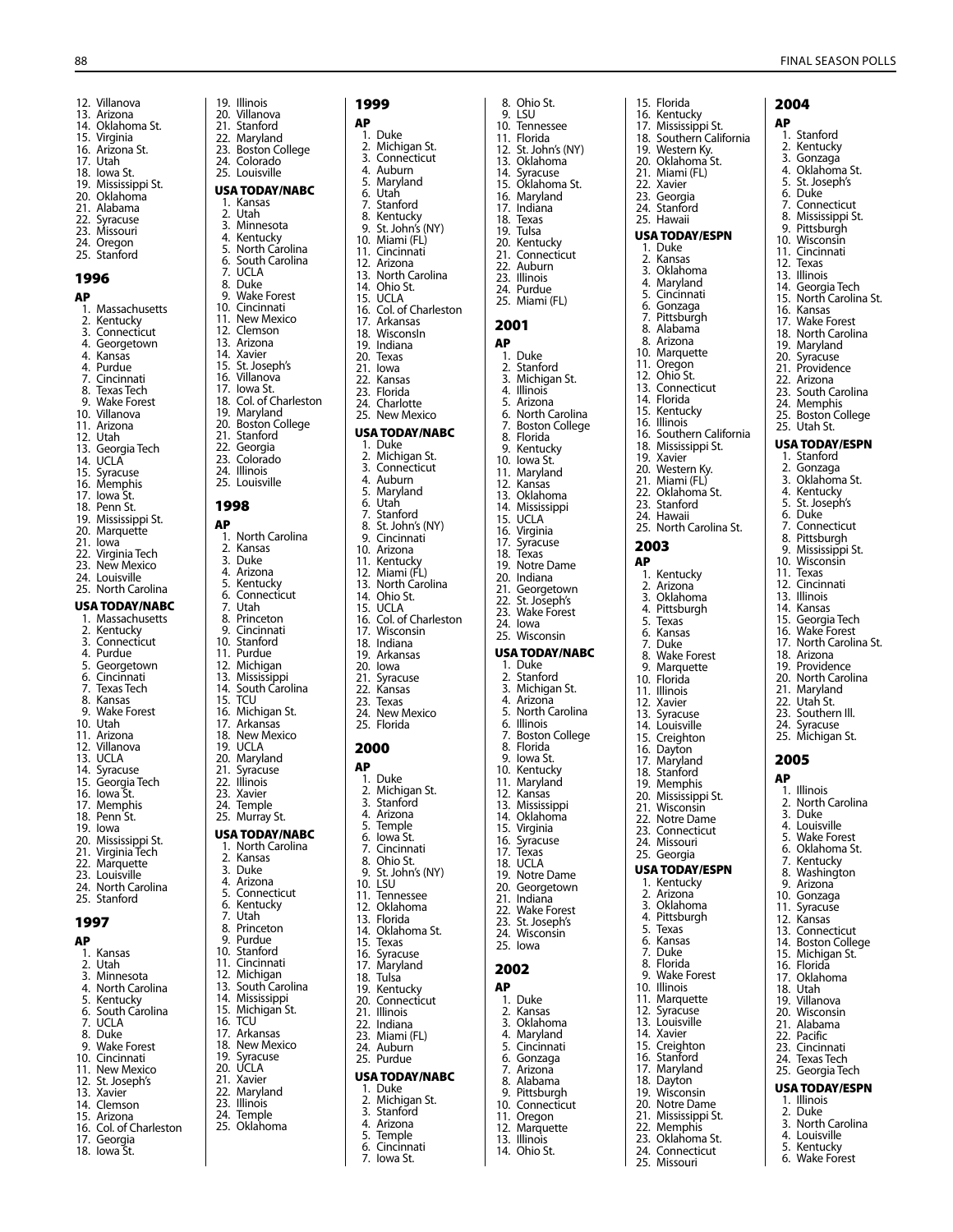2006 AP

2007  $AP$ <sub>1.</sub>

7. Washington 8. Oklahoma St.<br>9. Arizona **Arizona** 10. Kansas 11. Gonzaga 12. Boston College 13. Syracuse<br>14. Connectio 14. Connecticut<br>15. Michigan St. Michigan St. 16. Oklahoma<br>17. Utah 17. Utah 18. Florida<br>19. Wiscor Wisconsin 20. Pacific<br>21. Alaban 21. Alabama<br>22. Villanova Villanova 23. Cincinnati<br>24. Texas Tech 24. Texas Tech 25. Georgia Tech 1. Duke 2. Connecticut<br>3. Villanova 3. Villanova 4. Memphis<br>5. Gonzaga 5. Gonzaga<br>6. Ohio St. 6. Ohio St. o. Onio 5t.<br>7. Boston College<br>7. UCLA 7. UCLA<br>9 Texas 9. Texas<br>10. North 10. North Carolina<br>11 Florida 11. Florida<br>12. Kansas 12. Kansas<br>13. Illinois 13. Illinois<br>14 George 15. Innois<br>14. George Washington<br>15. Iowa 15. Iowa<br>16. Pittsb Pittsburgh 17. Washington<br>18. Tennessee **Tennessee** 19. LSU<br>20. Neva Nevada 21. Syracuse<br>22. West Virg **West Virginia** 23. Georgetown<br>24. Oklahoma **Oklahoma** 25. UAB USA TODAY/ ESP N 1. Duke 2. Connecticut<br>3. Memphis **Memphis** 4. Villanova<br>5. Gonzaga 5. Gonzaga Ohio St. 7. Boston College 8. UCLA<br>9 Texas **Texas** 10. Florida 11. George Washington 12. North Carolina 13. Kansas<br>14. Illinois **Illinois** 15. Iowa<br>16. Pittsh Pittsburgh 17. Washington 18. LSU<br>19. Tenr 19. Tennessee **Oklahoma** 21. Nevada<br>22. Svracuse 22. Syracuse<br>23. West Viro **West Virginia** 24. Georgetown 25. UAB **..**<br>1. Ohio St.<br>2. Kansas 2. Kansas<br>3. Florida 3. Florida<br>4. North 0 4. North Carolina<br>5. Memphis 5. Memphis 6. Wisconsin<br>7 LICLA 7. UCLA<br>8. Georg 8. Georgetown<br>9 Texas A&M 9. Texas A&M 10. Oregon 11. Texas 12 Pittsburgh 13. Washington St. 14. Southern III.<br>15. Nevada 21. Butler<br>22. Winth **RYII** 6. UCLA 11. Texas<br>12. Orego 12. Oregon<br>13. Nevada 18. UNLV<br>19. Butler 19. Butler<br>20. Margu 23. BYU<br>24. Crei 2008 AP 3. UCLA<br>4. Kansa 7. Texas 9. Duke<br>10. Stanfo 11. Butler 12. Xavier<br>13. Louisy 14. Drake<br>15. Notre 20. Purdue<br>21. Washin 2. UCLA<br>3. Memp 7. Texas 9. Duke<sup>7</sup><br>10. Butlet 10. Butler<br>11. Stanfo 12. Xavier<br>13. Louisvi 14. Drake<br>15. Notre 18. Purdue<br>19. Pittsbur

15. Nevada<br>16. Louisvill 16. Louisville 17. Notre Dame<br>18. Maryland 18. Maryland 19. UNLV 20. Marquette<br>21. Butler 22. Winthrop 23. Southern California 25. Tennessee USA TODAY/ ESP N 1. Ohio St. 2. Kansas<br>3. Florida 3. Florida<br>4. North C 4. North Carolina 5. Memphis 7. Wisconsin 8. Georgetown<br>9. Texas A&M 9. Texas A&M<br>10. Pittsburgh 10. Pittsburgh<br>11. Texas 13. Nevada<br>13. Washing 13. Washington St.<br>15. Southern III. 15. Southern III.<br>16. Louisville 16. Louisville<br>17. Notre Dar 17. Notre Dame 20. Marquette<br>21. Winthrop 21. Winthrop 22. Maryland 24. Creighton Southern California 1. North Carolina 2. Memphis 4. Kansas<br>5. Tennes 5. Tennessee 6. Wisconsin<br>7. Texas 8. Georgetown Stanford 13. Louisville<br>14. Drake 15. Notre Dame<br>16. Connecticut Connecticut 17. Pittsburgh<br>18. Michigan S 18. Michigan St.<br>19. Vanderbilt 19. Vanderbilt<br>20. Purdue 21. Washington St.<br>22. Clemson 22. Clemson<br>23. Davidson 23. Davidson<br>24. Gonzaga Gonzaga 25. Marquette USA TODAY/ ESP N 1. North Carolina<br>2. UCI A 3. Memphis 4. Kansas<br>5. Wiscon 5. Wisconsin 6. Tennessee<br>7. Texas 8. Georgetown<br>9. Duke 11. Stanford<br>12. Xavier 12. Xavier<br>13. Louisville<br>14. Drake 15. Notre Dame<br>16. Vanderbilt 16. Vanderbilt<br>17. Connecticu 17. Connecticut<br>18. Purdue 19. Pittsburgh<br>20. Michigan 20. Michigan St.<br>21. Washington

- 21. Washington St.<br>22. Clemson
- 22. Clemson<br>23. Davidson Davidson

24. Marquette 2009  $AP$ <sub>1.</sub> 1. Louisville<br>2. North Car 2. North Carolina<br>3. Memphis **Memphis** 4. Pittsburgh<br>5. Connecticu 5. Connecticut 6. Duke<br>7. Oklah 5. Buile<br>7. Oklahoma<br>8. Michigan 9 8. Michigan St. 9. Missouri<br>10. Gonzaga 10. Gonzaga<br>11 Villanova 11. Villanova<br>12. Wake For 12. Wake Forest 13. Syracuse<br>14. Kansas 14. Kansas<br>15. Washin 15. Washington<br>16. Florida St. 16. Florida St. 17. Purdue 18. UCLA 19. Arizona St. Xavier 21. LSU<br>22. Butl 22. Butler<br>23. Margu 23. Marquette<br>24. Clemson Clemson 25. Utah USA TODAY/ ESP N 1. Louisville 2. Memphis<br>3. North Car 3. North Carolina<br>4. Pittsburgh 4. Pittsburgh 5. Duke 6. Connecticut 7. Michigan St. 8. Oklahoma<br>9. Missouri 9. Missouri<br>10. Gonzaga 10. Gonzaga<br>11. Wake For 11. Wake Forest<br>12. Villanova Villanova 13. Kansas<br>14. Washin Washington 15. Syracuse 16. Florida St. 17. UCLA<br>18. Purdu 18. Purdue<br>19. Arizona 19. Arizona St. 20. LSU<br>21. Clen 21. Clemson<br>22. Xavier 22. Xavier<br>23. Butler **Butler** 24. Marquette 25. Utah St. Final Post-

24. Indiana

# Tournament Polls

## 1994

- USA TODAY/CNN 1. Arkansas 2. Duke
	- **Arizona**
	- 4. Florida<br>5. Purdue
	- 5. Purdue<br>6. Missou
	- 6. Missouri<br>7. Connecti
	- 7. Connecticut
	- 8. Michigan 9. North Carolina
	-
	- 10. Louisville
	- 10. Boston College<br>11. Boston College<br>12. Kansas
	- 12. Kansas<br>13. Kentucl
	- 13. Kentucky<br>14. Syracuse
	- 14. Syracusé<br>15. Massachi
	- 15. Massachusetts<br>16. Indiana
	- 16. Indiana<br>17 Marquei
	- 17. Marquette
	- 18. Temple<br>19. Tulsa **Tulsa** 
		-
	- 20. Maryland<br>21. Oklahoma
	- 21. Okláhoma St.<br>22. UCLA **UCLA**

25. Penn 1995 USA TODAY/ NABC 1. UCLA 2. Arkansas<br>3. North Cau 3. North Carolina<br>4. Oklahoma St 4. Oklahoma St. 5. Kentucky 6. Connecticut 7. Massachusetts 8. Virginia<br>9. Wake Fo 9. Wake Forest 10. Kansas 11. Maryland 12. Mississippi St. 13. Arizona St. 14. Memphis 15. Tulsa 16. Georgetown 17 Syracuse 18. Missouri 19. Purdue 20. Michigan St.<br>21. Alabama 21. Alabama<br>22. Utah Utah 23. Villanova<br>24. Texas **Texas** 25. Arizona 1996 USA TODAY/ NABC 1. Kentucky 2. Massachusetts 3. Syracuse 4. Mississippi St.<br>5. Kansas 5. Kansas 6. Cincinnati<br>7. Georgetov **Georgetown** 8. Connecticut<br>9. Wake Forest 9. Wake Forest<br>10. Texas Tech 10. Texas Tech<br>11. Arizona Arizona 12. Utah 13. Georgia Tech<br>14. Louisville 14. Louisville 15. Purdue<br>16. Georgia 16. Georgia<br>17. Villanov Villanova 18. Arkansas<br>19. LICLA 19. UCLA<br>20. lowa s 20. Iowa St. 21. Virginia Tech<br>22. Iowa 22. Iowa<br>23. Marg Marquette 24. North Carolina 25. New Mexico

23. Minnesota 24. Texas

# 1997

USA TODAY/ NABC 1. Arizona<br>2. Kentuck 2. Kentucky<br>3. Minnesot 3. Minnesota 4. North Carolina 5. Kansas 6. Utah<br>7. UCLA 7. UCLA<br>8. Clems 8. Clemson<br>9. Wake For 9. Wake Forest 10. Louisville 11. Duke 12. Stanford<br>13. Iowa St. 13. Iowa St.<br>14. South C South Carolina 15. Providence<br>16. Cincinnati Cincinnati 17. St. Joseph's<br>18. California 18. California<br>19. New Mexi 19. New Mexico **Texas** 21. Col. of Charleston<br>22. Xavier Xavier 23. Boston College 24. Michigan 25. Colorado

1998 USA TODAY/ NABC 1. Kentucky 2. Utah<br>3. North 2. Stari<br>3. North Carolina<br>4. Stanford 4. Stanford 5. Duke<br>6. Arizor 6. Arizona 7. Connecticut 8. Kansas 9. Purdue 10. Michigan St. 11. Rhode Island 12. UCLA<br>13. Syracu Syracuse 14. Cincinnati 15. Maryland<br>16. Princeton Princeton 17 Michigan 17. memgan<br>18. West Virginia<br>19. South Carolir South Carolina 20. Mississippi 21 New Mexico 22. Arkansas 23. Valparaiso 24. Washington 25. TCU 1999

USA TODAY/ NABC 1. Connecticut 2. Duke 3. Michigan St. 4. Ohio St. 5. Kentucky St. John's (NY) 5. St. John<sup>2</sup><br>7. Auburn 8. Maryland<br>9. Stanford 9. Stanford 10. Utah 11. Cincinnati 12. Gonzaga 12. Miami (FL) 14. Temple 15. Iowa 16. Arizona 17. Florida 18. North Carolina 19. Oklahoma 20. Miami (OH)  $21$ . LICLA 22. Purdue 23. Kansas 24. Missouri St. 25. Arkansas

## 2000

USA TODAY/ NABC 1. Michigan St. 2. Florida 3. Iowa St. 4. Duke<br>5. Stanfo 5. Stanford 5. Oklahoma St.<br>7. Cincinnati 7. Cincinnati Arizona 9. Tulsa<br>10. Temn 10. Temple 11. North Carolina 12. Syracuse 12. LSU 14. Tennessee 15. Purdue 16. Wisconsin 17. Ohio St. 18. St. John's (NY)<br>18. St. John's (NY)<br>19. Oklahoma **Oklahoma** 20. Miami (FL) 21. Texas 22. Kentucky 23. UCLA 24. Gonzaga 25. Maryland 2001 USA TODAY/ NABC

1. Duke 2. Arizona 3. Michigan St.

- 4. Maryland
- 5. Stanford<br>6. Illinois
- 6. Illinois 7. Kansas
- **Kentuckv**
- 9. Mississippi 10. North Carolina
- 11. Boston College
- 12. UCLA<br>13. Florida
- 13. Florida<br>14. Southe Southern California

Division I

**DIVISION I** 

- 15. Iowa St.
- 
- 16. Temple 17. Georgetown 18. Syracuse
- 19. Oklahoma<br>20. Gonzaga
- Gonzaga
- 21. Virginia 22. Cincinnati
- 23. Notre Dame
- 24. St. Joseph's
- 25. Penn St.
- 2002

### USA/ ESP N

- 1. Maryland 2. Kansas
- 3. Indiana
- 4. Oklahoma<br>5. Duke
- 5. Duke 6. Connecticut
- 6. Oregon
- 8. Cincinnati
- 9. Pittsburgh
- 10. Arizona 11. Illinois
- 12. Kent St.
- 13. Kentucky
- 14. Alabama
- 15. Missouri 16. Gonzaga
- 17. Ohio St.
- 18. Marquette
- 18. Texas
- 20. UCLA
- 21. Mississippi St.<br>22. Southern III.
- Southern III. 23. Florida
- 24. Xavier
- 25. North Carolina St.

### 2003

- USA/ ESP N
- 1. Syracuse 2. Kansas
- 3. Texas
- 4. Kentucky
- 5. Arizona
- 6. Marquette
- 7. Oklahoma 8. Pittsburgh
- 9. Duke
- 10. Maryland
- 11. Connecticut 12. Wake Forest
- 
- 13. Illinois<br>13. Wiscor Wisconsin
- 15. Notre Dame
- 16. Florida<br>17. Xavier Xavier
- 18. Michigan St.
- 19. Louisville<br>20. Stanford Stanford
- 21. Butler
- 22. Missouri
- 23. Creighton
- 24. Oklahoma St. 25. Dayton
- 2004
- USA/ ESP N
- 1. Connecticut
- 2. Duke<br>3. Geord Georgia Tech 4. Oklahoma St.<br>5. St. Joseph's

5. St. Joseph's 6. Stanford 7. Pittsburgh 8. Kentucky